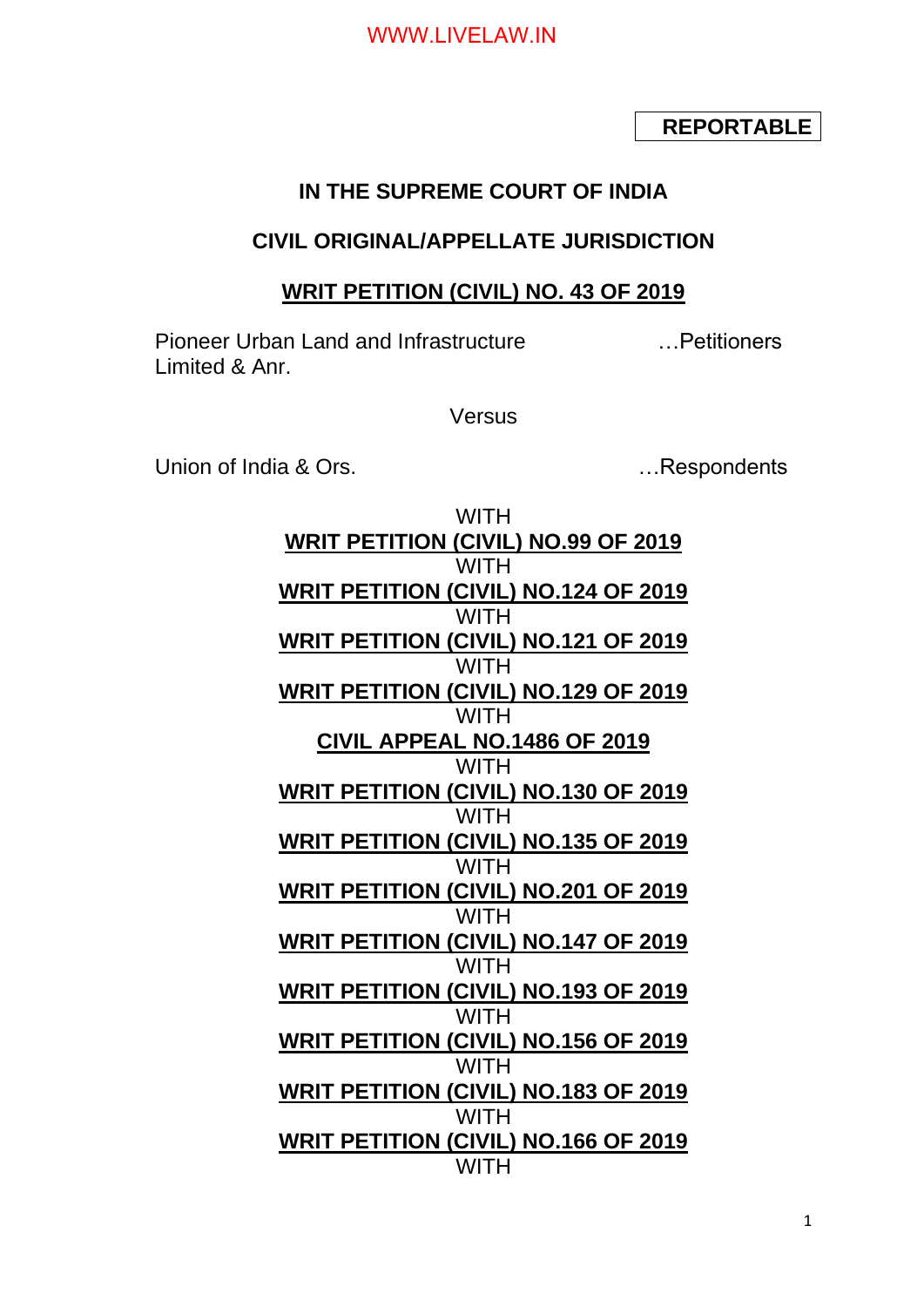**WRIT PETITION (CIVIL) NO.163 OF 2019 WITH WRIT PETITION (CIVIL) NO.194 OF 2019 WITH WRIT PETITION (CIVIL) NO.176 OF 2019 WITH WRIT PETITION (CIVIL) NO.205 OF 2019 WITH WRIT PETITION (CIVIL) NO.173 OF 2019** WITH **WRIT PETITION (CIVIL) NO.189 OF 2019 WITH WRIT PETITION (CIVIL) NO.188 OF 2019 WITH WRIT PETITION (CIVIL) NO.185 OF 2019** WITH **WRIT PETITION (CIVIL) NO.177 OF 2019 WITH WRIT PETITION (CIVIL) NO.214 OF 2019 WITH WRIT PETITION (CIVIL) NO.303 OF 2019 WITH WRIT PETITION (CIVIL) NO.195 OF 2019** WITH **WRIT PETITION (CIVIL) NO.197 OF 2019 WITH WRIT PETITION (CIVIL) NO.196 OF 2019 WITH WRIT PETITION (CIVIL) NO.243 OF 2019 WITH WRIT PETITION (CIVIL) NO.198 OF 2019 WITH WRIT PETITION (CIVIL) NO.199 OF 2019 WITH WRIT PETITION (CIVIL) NO.200 OF 2019 WITH WRIT PETITION (CIVIL) NO.309 OF 2019 WITH WRIT PETITION (CIVIL) NO.217 OF 2019 WITH WRIT PETITION (CIVIL) NO.230 OF 2019 WITH WRIT PETITION (CIVIL) NO.304 OF 2019**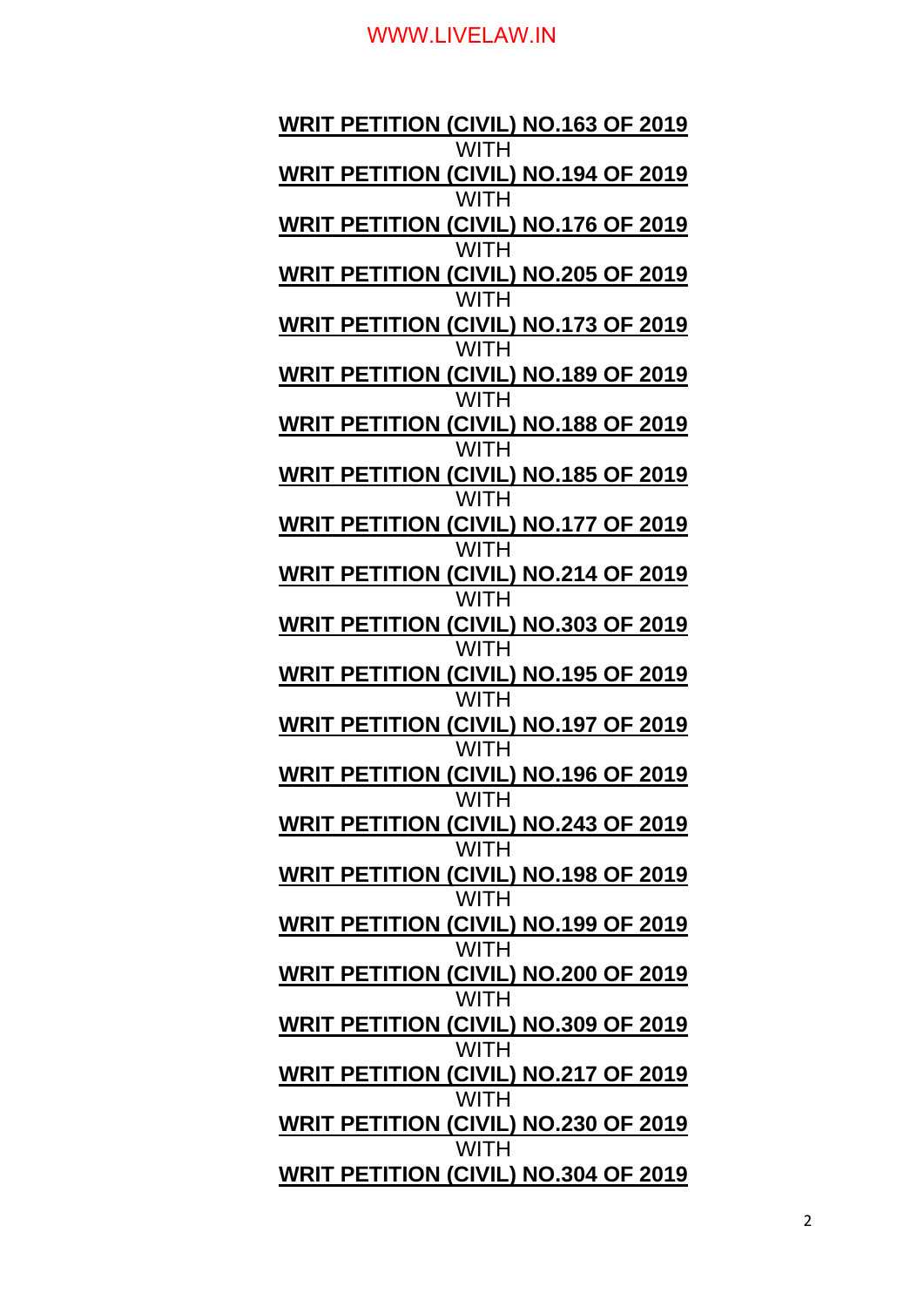| WITH                                                              |
|-------------------------------------------------------------------|
| <b>WRIT PETITION (CIVIL) NO.258 OF 2019</b>                       |
| <b>WITH</b><br><b>WRIT PETITION (CIVIL) NO.221 OF 2019</b>        |
| <b>WITH</b><br><b>WRIT PETITION (CIVIL) NO.229 OF 2019</b>        |
| WITH                                                              |
| <b>WRIT PETITION (CIVIL) NO.241 OF 2019</b><br><b>WITH</b>        |
| <b>WRIT PETITION (CIVIL) NO.293 OF 2019</b>                       |
| <b>WITH</b><br>WRIT PETITION (CIVIL) NO.310 OF 2019               |
| WITH<br><b>WRIT PETITION (CIVIL) NO.242 OF 2019</b>               |
| <b>WITH</b><br><b>WRIT PETITION (CIVIL) NO.280 OF 2019</b>        |
| <b>WITH</b>                                                       |
| WRIT PETITION (CIVIL) NO.261 OF 2019<br><b>WITH</b>               |
| <b>WRIT PETITION (CIVIL) NO.263 OF 2019</b><br><b>WITH</b>        |
| <b>WRIT PETITION (CIVIL) NO.272 OF 2019</b>                       |
| <b>WITH</b><br>WRIT PETITION (CIVIL) NO.362 OF 2019               |
| <b>WITH</b><br><b>WRIT PETIT<u>ION (CIVIL) NO.358 OF 2019</u></b> |
| <b>WITH</b>                                                       |
| <b>WRIT PETITION (CIVIL) NO.281 OF 2019</b><br>WITH               |
| <b>WRIT PETITION (CIVIL) NO.277 OF 2019</b><br><b>WITH</b>        |
| <b>WRIT PETITION (CIVIL) NO.311 OF 2019</b>                       |
| <b>WITH</b><br><b>WRIT PETITION (CIVIL) NO.279 OF 2019</b>        |
| <b>WITH</b><br><b>WRIT PETITION (CIVIL) NO.283 OF 2019</b>        |
| <b>WITH</b>                                                       |
| <b>WRIT PETITION (CIVIL) NO.366 OF 2019</b><br><b>WITH</b>        |
| WRIT PETITION (CIVIL) NO.287 OF 2019<br><b>WITH</b>               |
| <b>WRIT PETITION (CIVIL) NO.284 OF 2019</b>                       |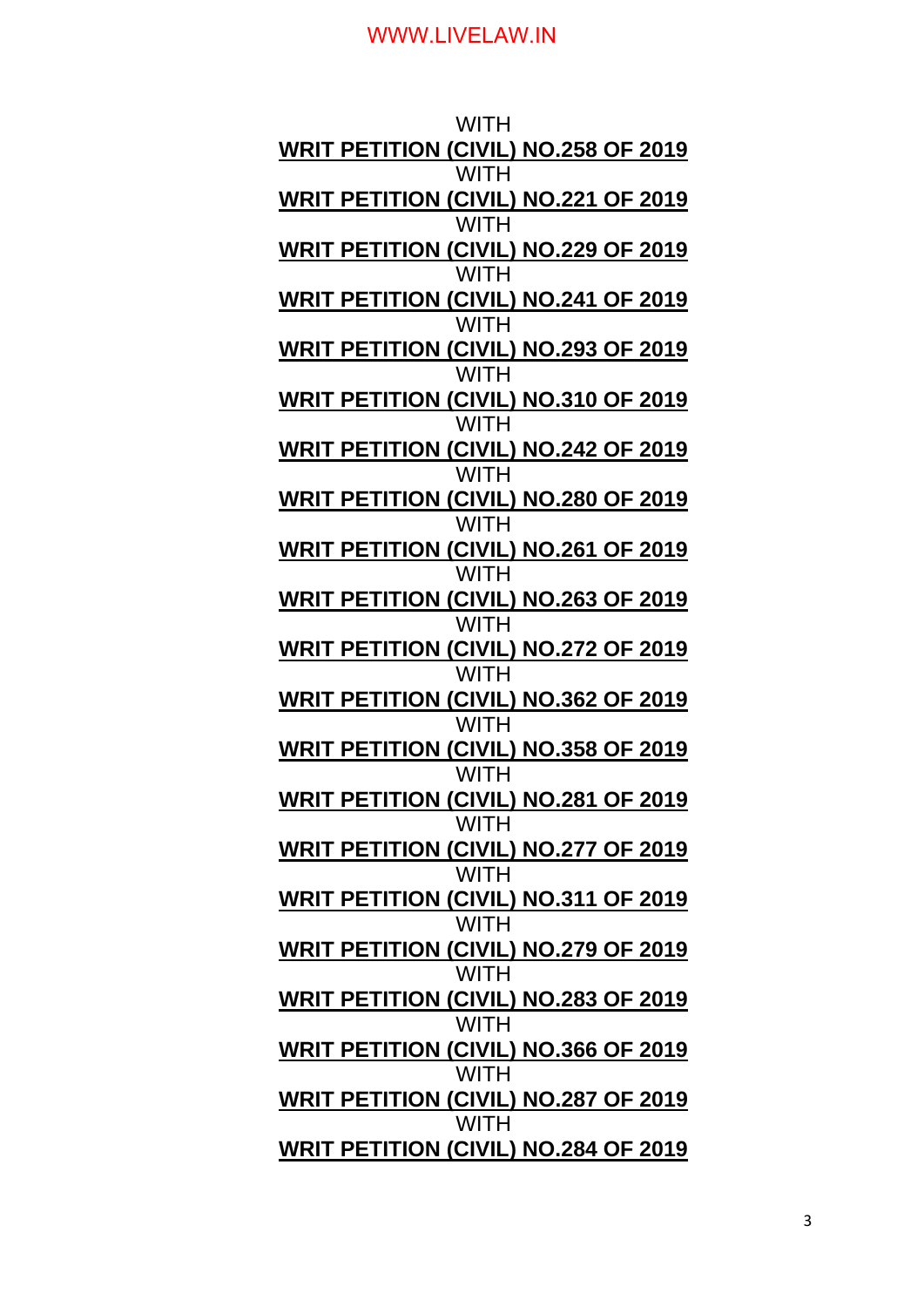| WITH                                                              |
|-------------------------------------------------------------------|
| <b>WRIT PETITION (CIVIL) NO.312 OF 2019</b>                       |
| <b>WITH</b><br><b>WRIT PETITION (CIVIL) NO.294 OF 2019</b>        |
| <b>WITH</b><br><b>WRIT PETITION (CIVIL) NO.989 OF 2019</b>        |
| <b>WITH</b><br><b>WRIT PETITION (CIVIL) NO.320 OF 2019</b>        |
| <b>WITH</b>                                                       |
| <u>WRIT PETITION (CIVIL) NO.321 OF 2019</u><br><b>WITH</b>        |
| <b>WRIT PETITION (CIVIL) NO.319 OF 2019</b><br><b>WITH</b>        |
| <b>WRIT PETITION (CIVIL) NO.386 OF 2019</b>                       |
| <b>WITH</b><br><b>WRIT PETITION (CIVIL) NO.396 OF 2019</b>        |
| <b>WITH</b><br><b>WRIT PETITION (CIVIL) NO.345 OF 2019</b>        |
| <b>WITH</b>                                                       |
| <b>WRIT PETITION (CIVIL) NO.328 OF 2019</b><br><b>WITH</b>        |
| <b>WRIT PETITION (CIVIL) NO.347 OF 2019</b><br><b>WITH</b>        |
| <b>WRIT PETITION (CIVIL) NO.344 OF 2019</b>                       |
| <b>WITH</b><br><b>WRIT PETIT<u>ION (CIVIL) NO.369 OF 2019</u></b> |
| <b>WITH</b><br><u>WRIT PETITION (CIVIL) NO.916 OF 2019</u>        |
| WITH                                                              |
| <b>WRIT PETITION (CIVIL) NO.350 OF 2019</b><br><b>WITH</b>        |
| <b>WRIT PETITION (CIVIL) NO.353 OF 2019</b><br><b>WITH</b>        |
| WRIT PETITION (CIVIL) NO.355 OF 2019<br><b>WITH</b>               |
| <b>WRIT PETITION (CIVIL) NO.361 OF 2019</b>                       |
| <b>WITH</b><br><b>WRIT PETITION (CIVIL) NO.354 OF 2019</b>        |
| <b>WITH</b><br><b>WRIT PETITION (CIVIL) NO.402 OF 2019</b>        |
| <b>WITH</b>                                                       |
| WRIT PETITION (CIVIL) NO.412 OF 2019<br><b>WITH</b>               |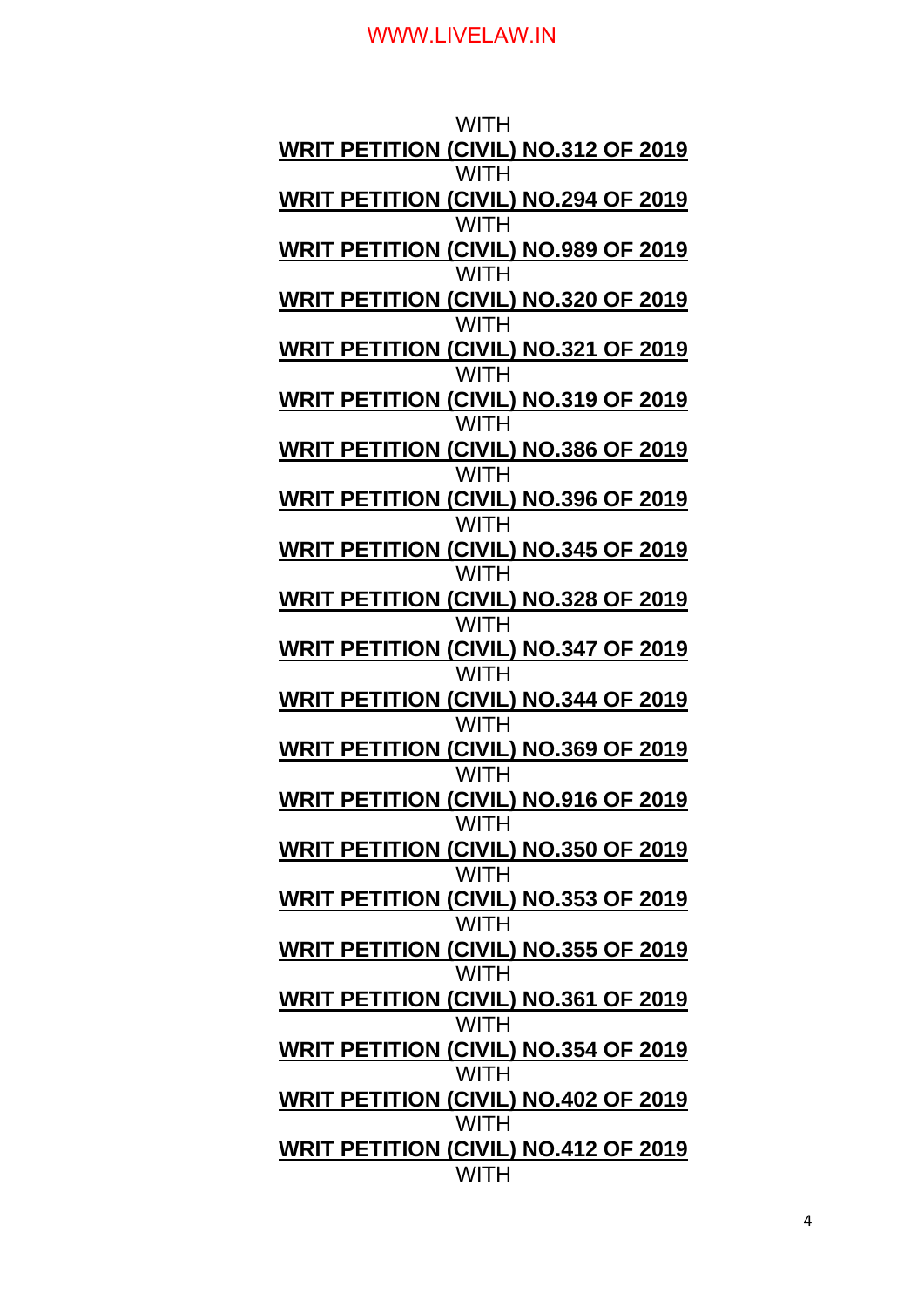**WRIT PETITION (CIVIL) NO.357 OF 2019 WITH WRIT PETITION (CIVIL) NO.411 OF 2019 WITH WRIT PETITION (CIVIL) NO.505 OF 2019 WITH WRIT PETITION (CIVIL) NO.374 OF 2019 WITH WRIT PETITION (CIVIL) NO.377 OF 2019** WITH **WRIT PETITION (CIVIL) NO.389 OF 2019 WITH WRIT PETITION (CIVIL) NO.829 OF 2019 WITH WRIT PETITION (CIVIL) NO.640 OF 2019** WITH **WRIT PETITION (CIVIL) NO.454 OF 2019 WITH WRIT PETITION (CIVIL) NO.409 OF 2019 WITH WRIT PETITION (CIVIL) NO.398 OF 2019 WITH WRIT PETITION (CIVIL) NO.407 OF 2019** WITH **WRIT PETITION (CIVIL) NO.441 OF 2019 WITH WRIT PETITION (CIVIL) NO.426 OF 2019 WITH WRIT PETITION (CIVIL) NO.410 OF 2019 WITH WRIT PETITION (CIVIL) NO.418 OF 2019 WITH WRIT PETITION (CIVIL) NO.485 OF 2019 WITH WRIT PETITION (CIVIL) NO.425 OF 2019 WITH WRIT PETITION (CIVIL) NO.535 OF 2019 WITH WRIT PETITION (CIVIL) NO.437 OF 2019 WITH WRIT PETITION (CIVIL) NO.442 OF 2019 WITH WRIT PETITION (CIVIL) NO.468 OF 2019**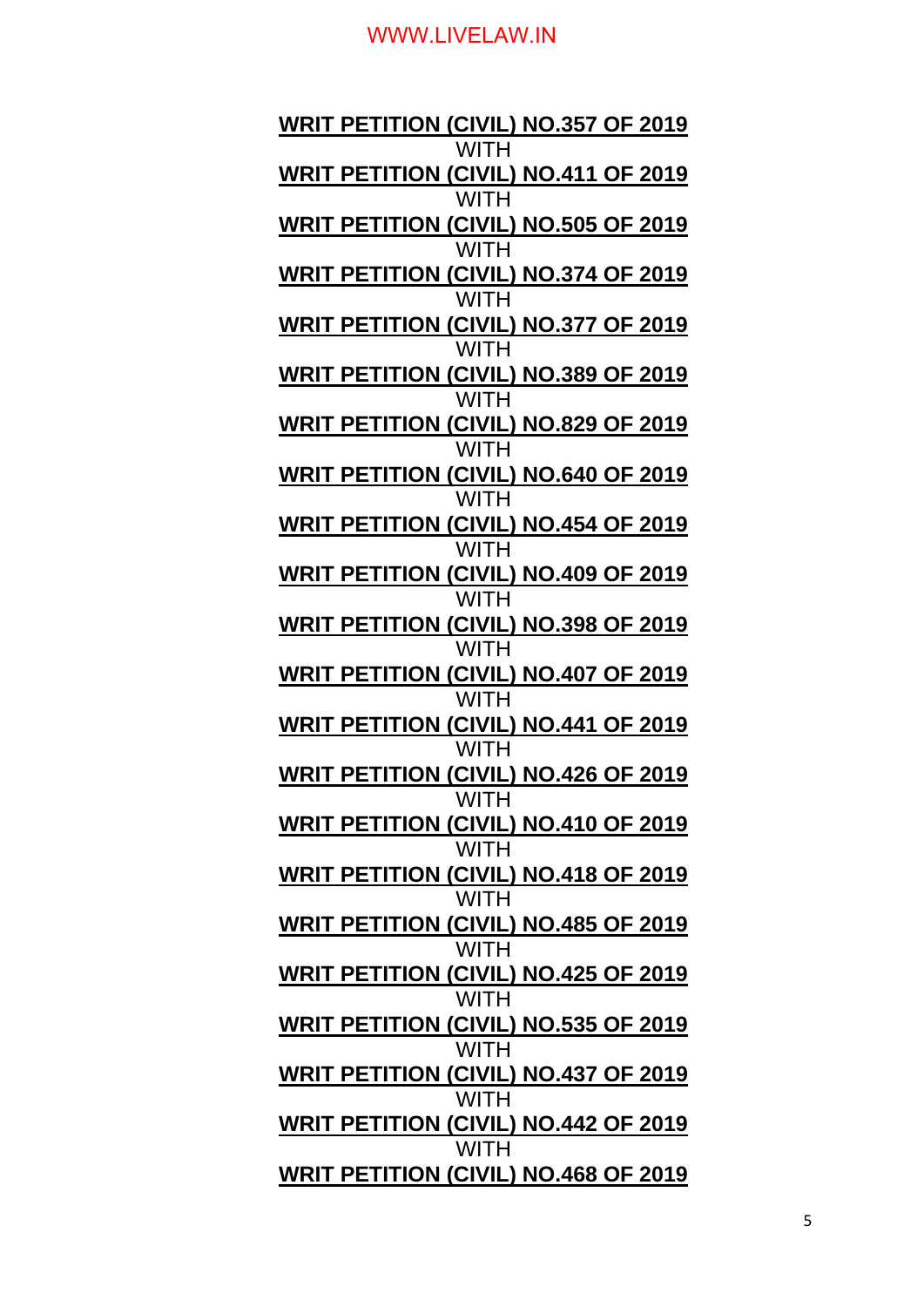| WITH                                                              |
|-------------------------------------------------------------------|
| <b>WRIT PETITION (CIVIL) NO.491 OF 2019</b>                       |
| <b>WITH</b><br><b>WRIT PETITION (CIVIL) NO.566 OF 2019</b>        |
| <b>WITH</b><br>WRIT PETITION (CIVIL) NO.457 OF 2019               |
| WITH<br><b>WRIT PETITION (CIVIL) NO.614 OF 2019</b>               |
| <b>WITH</b>                                                       |
| <b>WRIT PETITION (CIVIL) NO.544 OF 2019</b><br><b>WITH</b>        |
| <b>WRIT PETITION (CIVIL) NO.483 OF 2019</b><br><b>WITH</b>        |
| <b>WRIT PETITION (CIVIL) NO.669 OF 2019</b>                       |
| <b>WITH</b><br><b>WRIT PETITION (CIVIL) NO.529 OF 2019</b>        |
| <b>WITH</b><br><b>WRIT PETITION (CIVIL) NO.492 OF 2019</b>        |
| <b>WITH</b>                                                       |
| <b>WRIT PETITION (CIVIL) NO.532 OF 2019</b><br><b>WITH</b>        |
| <b>WRIT PETITION (CIVIL) NO.540 OF 2019</b><br><b>WITH</b>        |
| <b>WRIT PETITION (CIVIL) NO.522 OF 2019</b>                       |
| <b>WITH</b><br><b>WRIT PETIT<u>ION (CIVIL) NO.503 OF 2019</u></b> |
| <b>WITH</b><br><b>WRIT PETITION (CIVIL) NO.506 OF 2019</b>        |
| <b>WITH</b>                                                       |
| <b>WRIT PETITION (CIVIL) NO.513 OF 2019</b><br><b>WITH</b>        |
| <b>WRIT PETITION (CIVIL) NO.530 OF 2019</b><br><b>WITH</b>        |
| WRIT PETITION (CIVIL) NO.555 OF 2019<br><b>WITH</b>               |
| <b>WRIT PETITION (CIVIL) NO.634 OF 2019</b>                       |
| <b>WITH</b><br><b>WRIT PETITION (CIVIL) NO.580 OF 2019</b>        |
| <b>WITH</b><br>WRIT PETITION (CIVIL) NO.587 OF 2019               |
| <b>WITH</b>                                                       |
| WRIT PETITION (CIVIL) NO.682 OF 2019<br><b>WITH</b>               |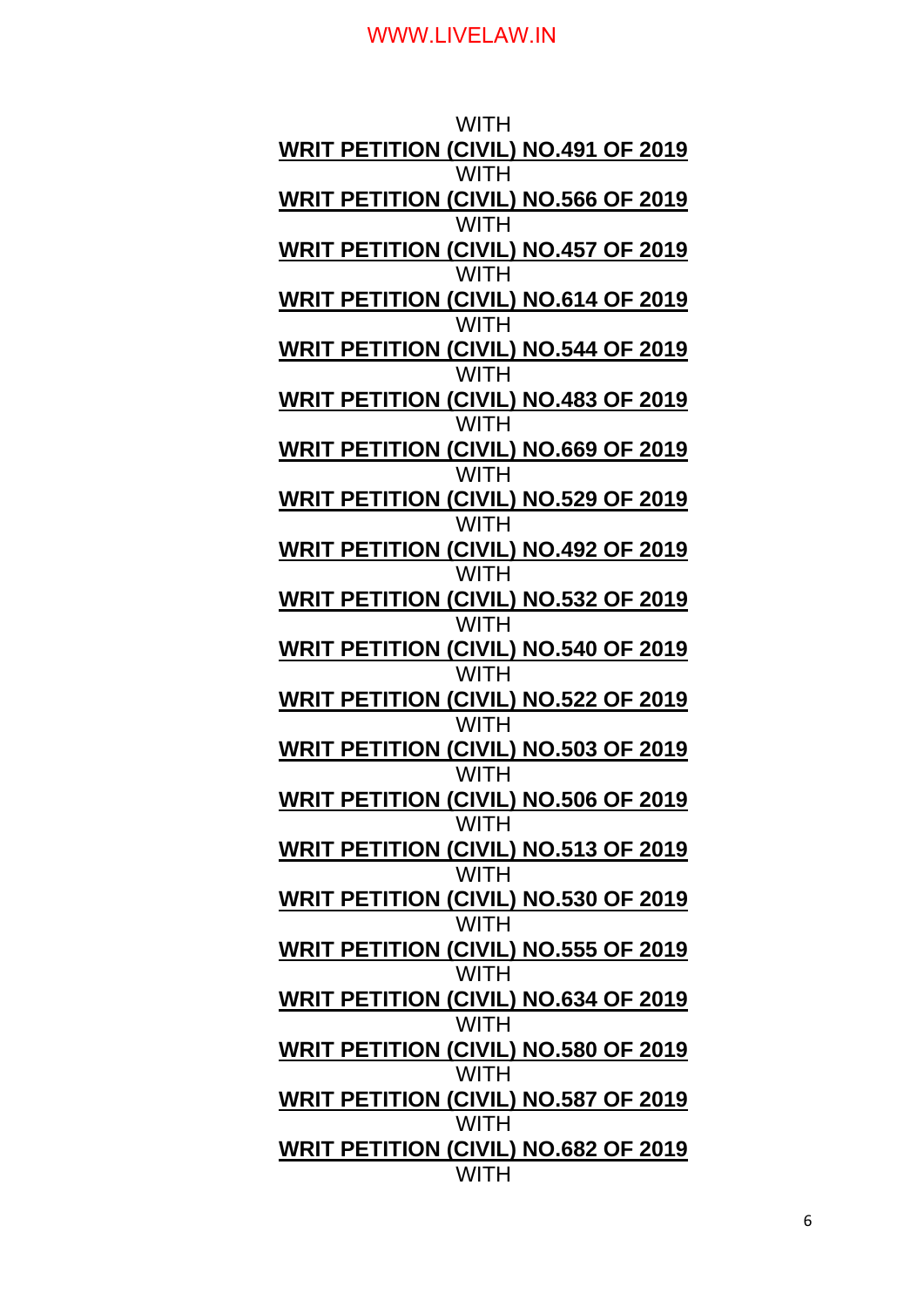**WRIT PETITION (CIVIL) NO.585 OF 2019 WITH WRIT PETITION (CIVIL) NO.613 OF 2019 WITH WRIT PETITION (CIVIL) NO.571 OF 2019 WITH WRIT PETITION (CIVIL) NO.578 OF 2019 WITH WRIT PETITION (CIVIL) NO.600 OF 2019** WITH **WRIT PETITION (CIVIL) NO.589 OF 2019 WITH WRIT PETITION (CIVIL) NO.610 OF 2019 WITH WRIT PETITION (CIVIL) NO.648 OF 2019** WITH **WRIT PETITION (CIVIL) NO.673 OF 2019 WITH WRIT PETITION (CIVIL) NO.629 OF 2019 WITH WRIT PETITION (CIVIL) NO.638 OF 2019 WITH WRIT PETITION (CIVIL) NO.597 OF 2019** WITH **WRIT PETITION (CIVIL) NO.636 OF 2019 WITH WRIT PETITION (CIVIL) NO.632 OF 2019 WITH WRIT PETITION (CIVIL) NO.642 OF 2019 WITH WRIT PETITION (CIVIL) NO.644 OF 2019 WITH WRIT PETITION (CIVIL) NO.655 OF 2019 WITH WRIT PETITION (CIVIL) NO.643 OF 2019 WITH WRIT PETITION (CIVIL) NO.668 OF 2019 WITH WRIT PETITION (CIVIL) NO.671 OF 2019 WITH WRIT PETITION (CIVIL) NO.678 OF 2019 WITH WRIT PETITION (CIVIL) NO.702 OF 2019**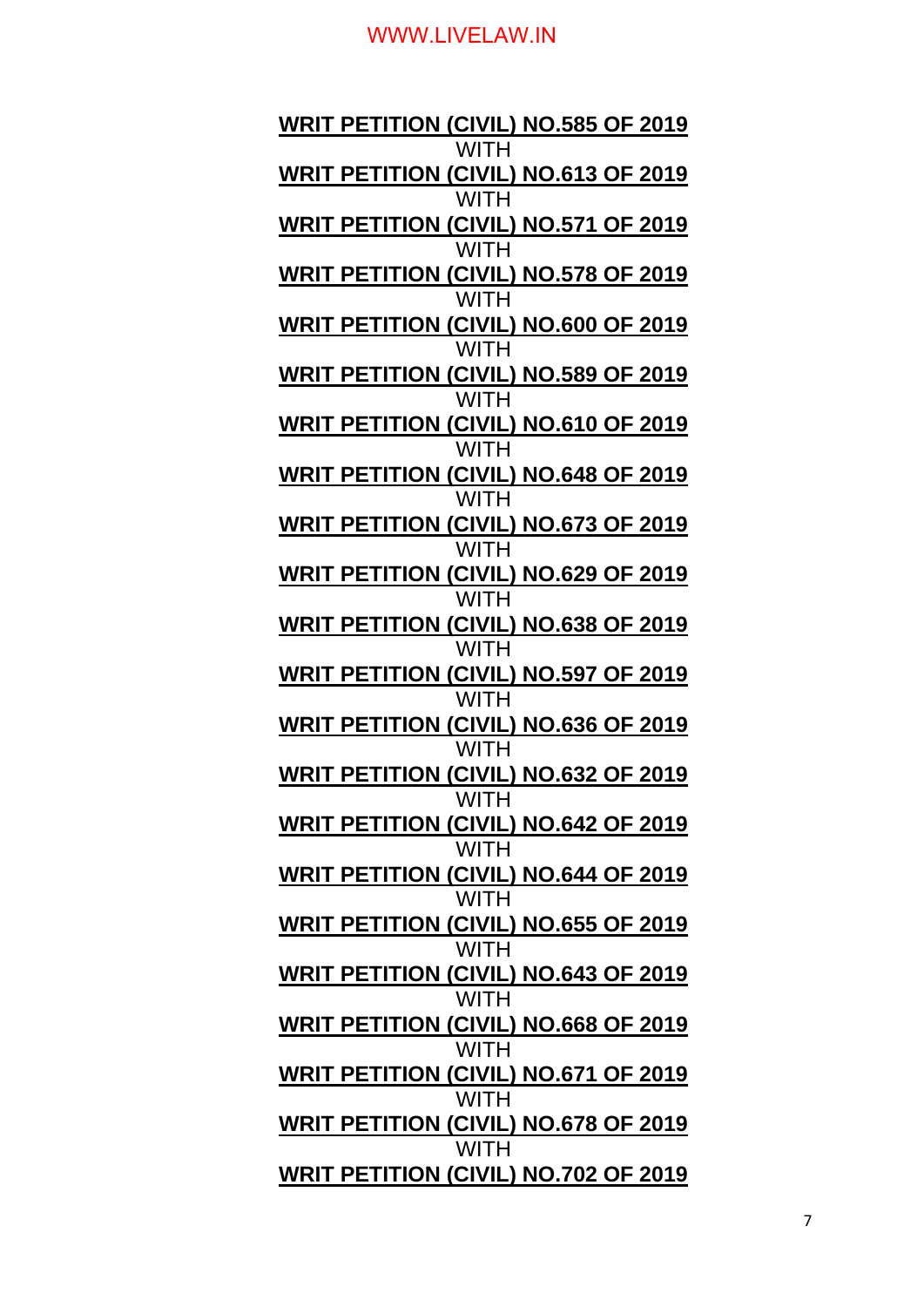| WITH                                                       |
|------------------------------------------------------------|
| <b>WRIT PETITION (CIVIL) NO.704 OF 2019</b>                |
| <b>WITH</b><br><b>WRIT PETITION (CIVIL) NO.694 OF 2019</b> |
| <b>WITH</b>                                                |
| <b>WRIT PETITION (CIVIL) NO.822 OF 2019</b><br>WITH        |
| <b>WRIT PETITION (CIVIL) NO.807 OF 2019</b>                |
| <b>WITH</b><br><b>WRIT PETITION (CIVIL) NO.713 OF 2019</b> |
| <b>WITH</b>                                                |
| <b>WRIT PETITION (CIVIL) NO.714 OF 2019</b><br><b>WITH</b> |
| <b>WRIT PETITION (CIVIL) NO.990 OF 2019</b>                |
| <b>WITH</b><br>WRIT PETITION (CIVIL) NO.824 OF 2019        |
| <b>WITH</b>                                                |
| <b>WRIT PETITION (CIVIL) NO.739 OF 2019</b><br><b>WITH</b> |
| <b>WRIT PETITION (CIVIL) NO.745 OF 2019</b>                |
| <b>WITH</b><br><b>WRIT PETITION (CIVIL) NO.806 OF 2019</b> |
| <b>WITH</b>                                                |
| <b>WRIT PETITION (CIVIL) NO.846 OF 2019</b><br><b>WITH</b> |
| <u> WRIT PETITION (CIVIL) NO.904 OF 2019</u>               |
| <b>WITH</b>                                                |
| <b>WRIT PETITION (CIVIL) NO.800 OF 2019</b><br><b>WITH</b> |
| <b>WRIT PETITION (CIVIL) NO.808 OF 2019</b>                |
| <b>WITH</b><br><b>WRIT PETITION (CIVIL) NO.805 OF 2019</b> |
| <b>WITH</b>                                                |
| WRIT PETITION (CIVIL) NO.821 OF 2019<br><b>WITH</b>        |
| <b>WRIT PETITION (CIVIL) NO.831 OF 2019</b>                |
| <b>WITH</b><br>WRIT PETITION (CIVIL) NO.950 OF 2019        |
| <b>WITH</b>                                                |
| <b>WRIT PETITION (CIVIL) NO.850 OF 2019</b><br><b>WITH</b> |
| WRIT PETITION (CIVIL) NO.830 OF 2019                       |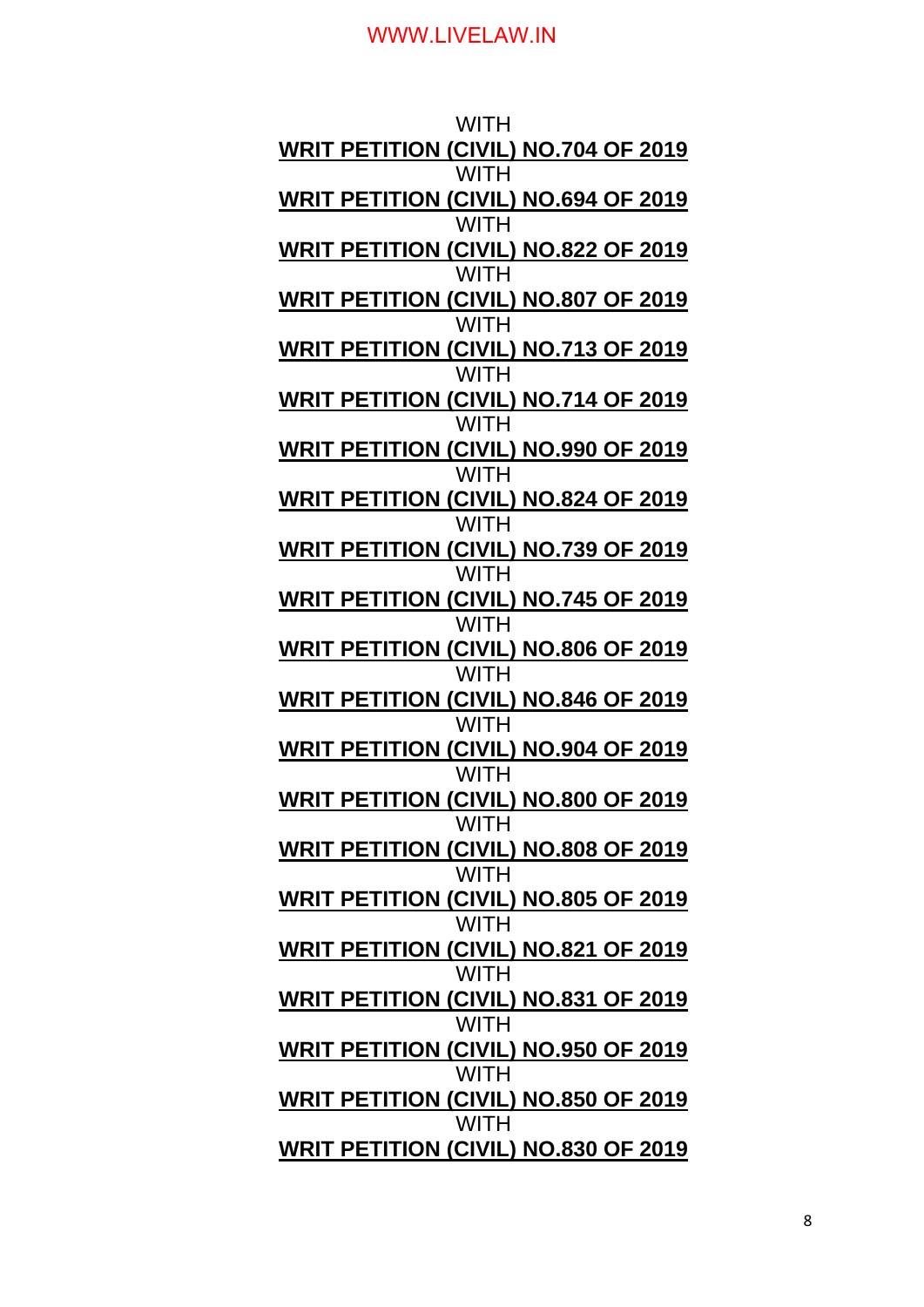**WRIT PETITION (CIVIL) NO.858 OF 2019** WITH **WRIT PETITION (CIVIL) NO.840 OF 2019 WITH WRIT PETITION (CIVIL) NO.877 OF 2019** WITH **WRIT PETITION (CIVIL) NO.868 OF 2019 WITH WRIT PETITION (CIVIL) NO.855 OF 2019 WITH WRIT PETITION (CIVIL) NO.871 OF 2019 WITH WRIT PETITION (CIVIL) NO.927 OF 2019 WITH WRIT PETITION (CIVIL) NO.861 OF 2019 WITH WRIT PETITION (CIVIL) NO.860 OF 2019 WITH WRIT PETITION (CIVIL) NO.878 OF 2019 WITH WRIT PETITION (CIVIL) NO.913 OF 2019 WITH WRIT PETITION (CIVIL) NO.909 OF 2019** WITH **WRIT PETITION (CIVIL) NO.905 OF 2019 WITH WRIT PETITION (CIVIL) NO.922 OF 2019 WITH WRIT PETITION (CIVIL) NO.918 OF 2019 WITH WRIT PETITION (CIVIL) NO.919 OF 2019 WITH WRIT PETITION (CIVIL) NO.941 OF 2019**

### **J U D G M E N T**

**R.F. Nariman, J.**

1. The large number of writ petitions that have been filed in this Court challenge the constitutional validity of amendments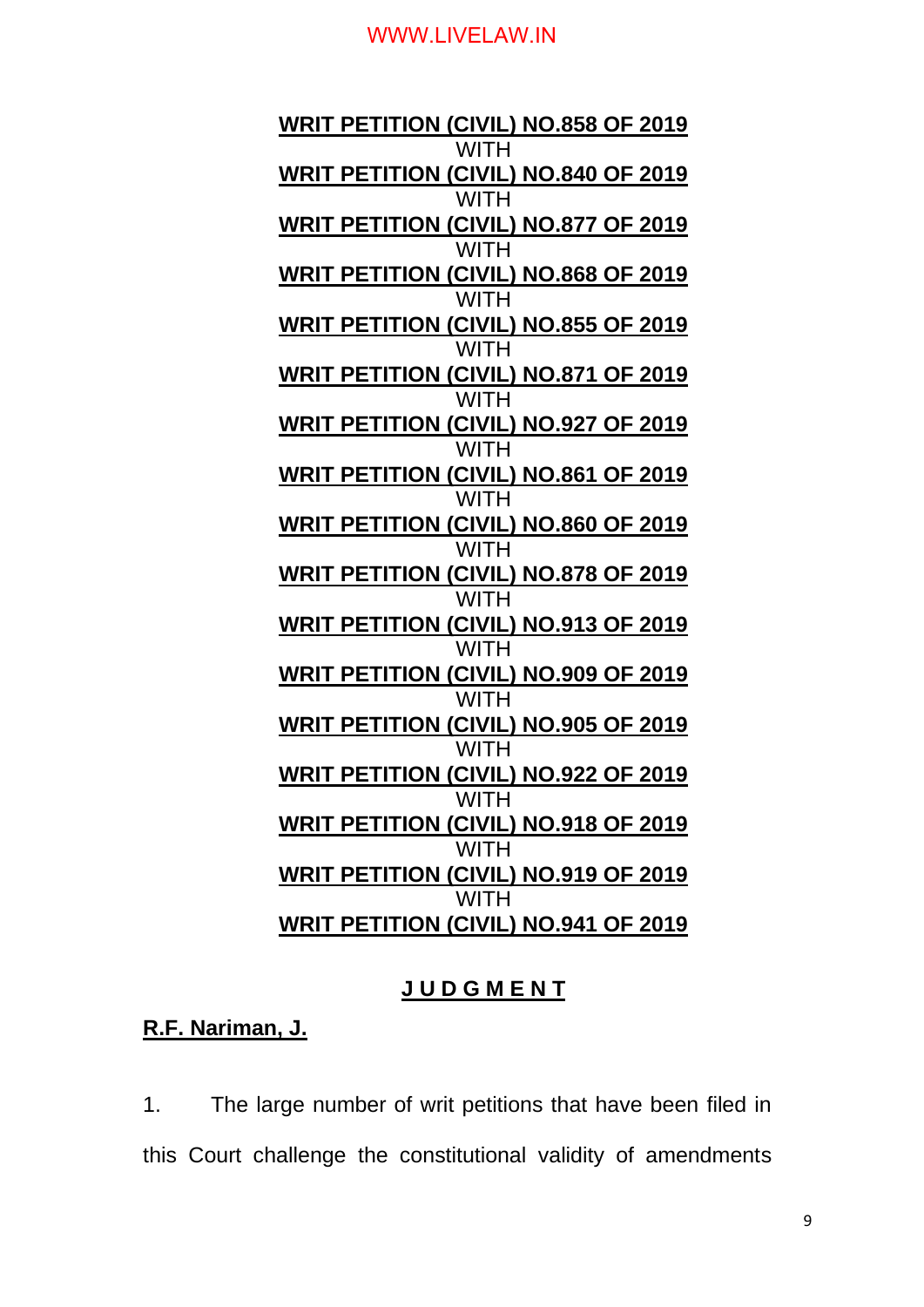made to the Insolvency and Bankruptcy Code, 2016 (hereinafter referred to as "the Code"), pursuant to a report prepared by the Insolvency Law Committee dated 26<sup>th</sup> March, 2018 (hereinafter referred to as the "Insolvency Committee Report"). The amendments so made deem allottees of real estate projects to be "financial creditors" so that they may trigger the Code, under Section 7 thereof, against the real estate developer. In addition, being financial creditors, they are entitled to be represented in the Committee of Creditors by authorised representatives. The amendments so made to the Code are as follows:

## **PROVISIONS OF THE INSOLVENCY AND BANKRUPTCY CODE, 2016 BEING CHALLENGED**

### 1. Explanation to Section 5(8)(f):

"5. Definitions

In this part, unless the context otherwise requires,  $-$ 

(8) "financial debt" means a debt along with interest, if any, which is disbursed against the consideration for the time value of money and includes-

(f) any amount raised under any other transaction, including any forward sale or purchase agreement, having the commercial effect of a borrowing;

*Explanation.* - For the purposes of this subclause,-

- (i) any amount raised from an allottee under a real estate project shall be deemed to be an amount having the commercial effect of a borrowing; and
- (ii) the expressions, "allottee" and "real estate project" shall have the meanings respectively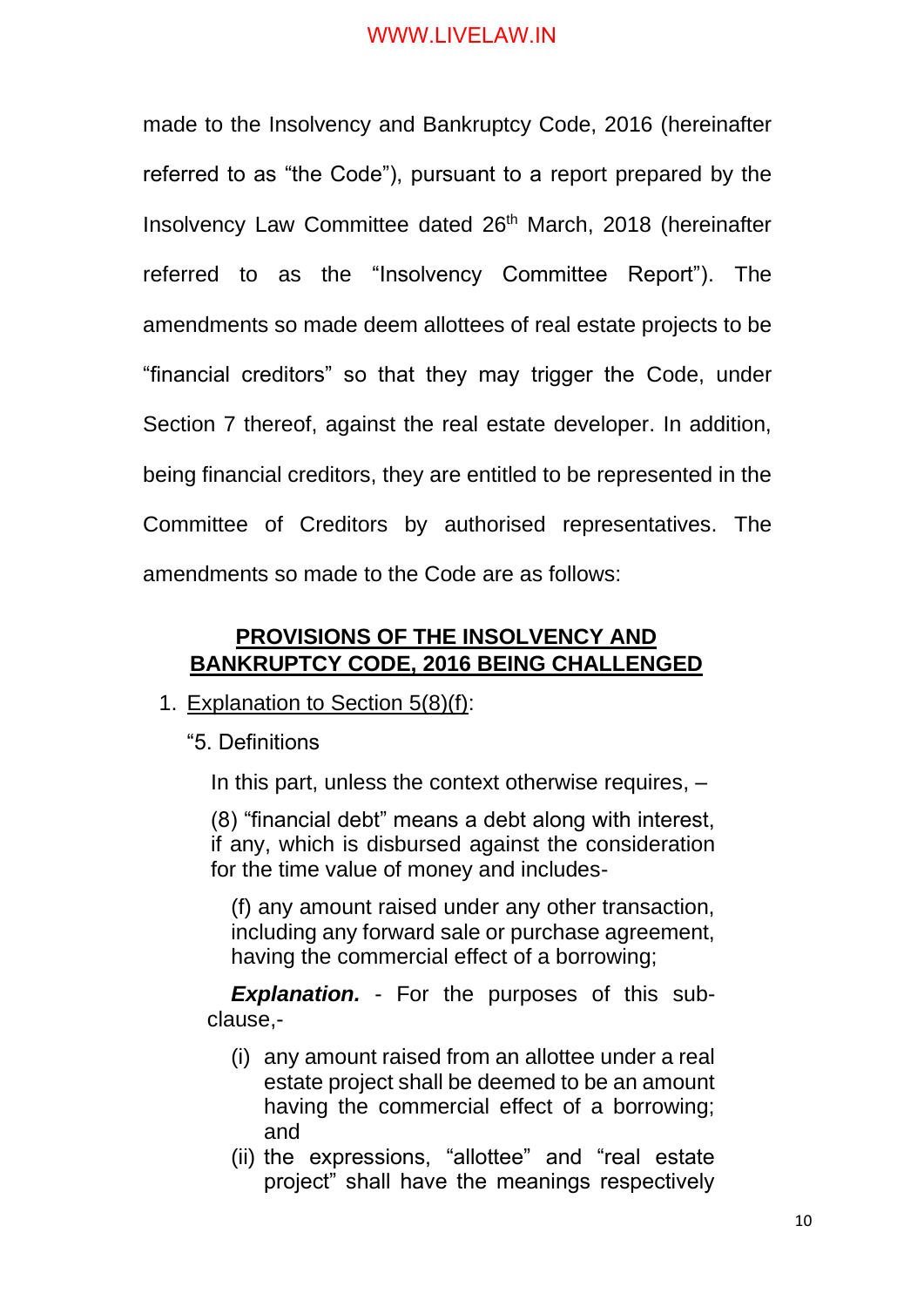assigned to them in clauses (d) and (zn) of section 2 of the Real Estate (Regulation and Development) Act, 2016 (16 of 2016);"

## 2. Section 21(6A)(b)

"21. Committee of creditors

(6A) Where a financial debt-

(b) is owed to a class of creditors exceeding the number as may be specified, other than the creditors covered under clause (a) or sub-section (6), the interim resolution professional shall make an application to the Adjudicating Authority along with the list of all financial creditors, containing the name of an insolvency professional, other than the interim resolution professional, to act as their authorised representative who shall be appointed by the Adjudicating Authority prior to the first meeting of the committee of creditors;  $[...]$ 

and such authorised representative under clause (a) or clause (b) or clause (c) shall attend the meetings of the committee of creditors, and vote on behalf of each financial creditor to the extent of his voting share."

3. Section 25A

"25A. Rights and duties of authorized representatives of financial creditors –

- (1) The authorised representative under sub-section (6) or sub-section (6A) of section 21 or sub-section (5) of section 24 shall have the right to participate and vote in meetings of the committee of creditors on behalf of the financial creditor he represents in accordance with the prior voting instructions of such creditors obtained through physical or electronic means.
- (2) It shall be the duty of the authorised representative to circulate the agenda and minutes of the meeting of the committee of creditors to the financial creditor he represents.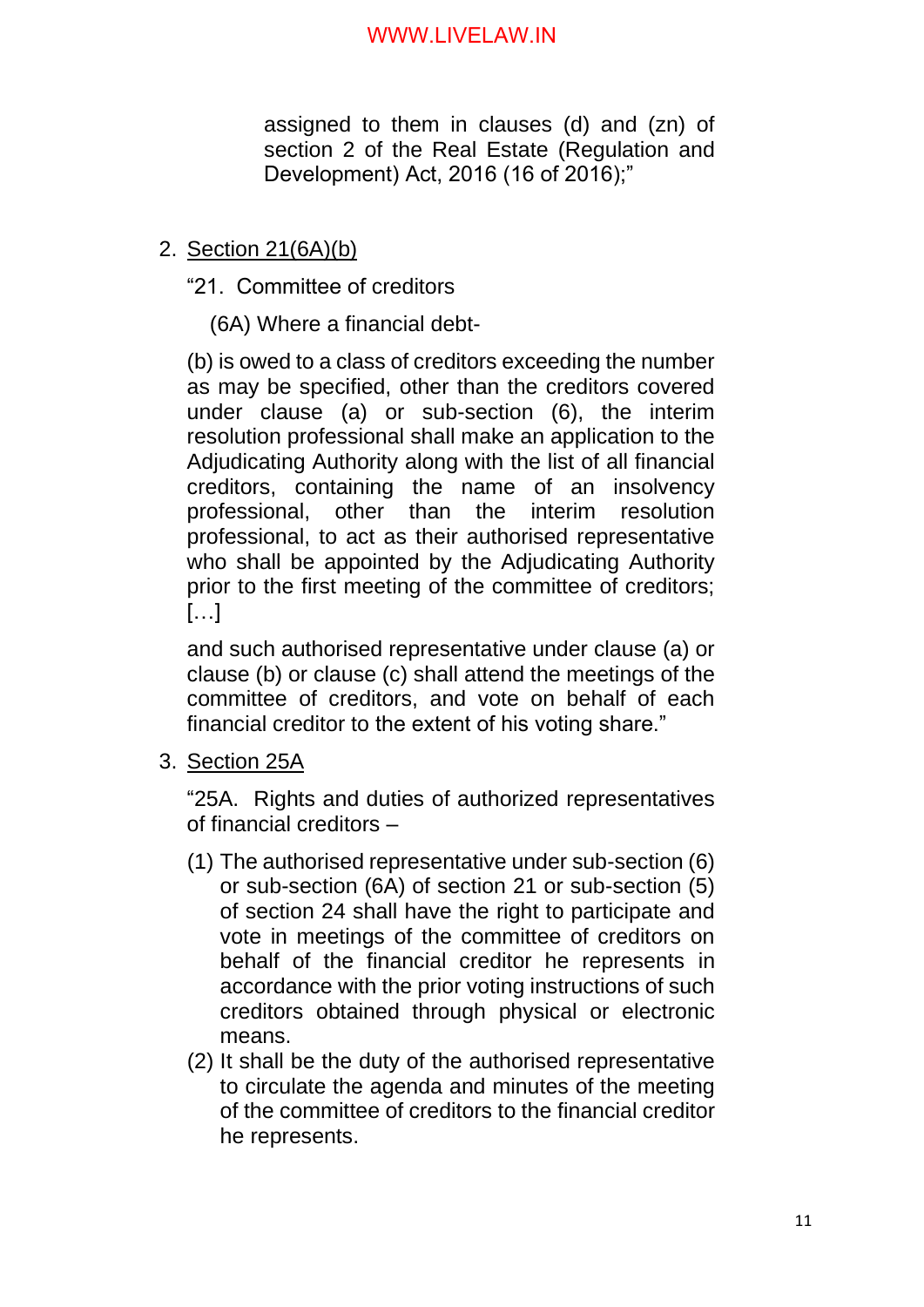(3) The authorised representative shall not act against the interest of the financial creditor he represents and shall always act in accordance with their prior instructions:

Provided that if the authorised representative represents several financial creditors, then he shall cast his vote in respect of each financial creditor in accordance with instructions received from each financial creditor, to the extent of his voting share:

Provided further that if any financial creditor does not give prior instructions through physical or electronic means, the authorised representative shall abstain from voting on behalf of such creditor.

(4) The authorised representative shall file with the committee of creditors any instructions received by way of physical or electronic means, from the financial creditor he represents, for voting in accordance therewith, to ensure that the appropriate voting instructions of the financial creditor he represents is correctly recorded by the interim resolution professional or resolution professional, as the case may be.

*Explanation* – For the purposes of this section, the "electronic means" shall be such as may be specified.""

2. The Code was passed by the Parliament on  $28<sup>th</sup>$  May, 2016. Several petitions were then filed against real estate developers under the Code by allottees who had entered into "assured returns / committed returns" agreements with these developers, whereby, upon payment of a substantial portion of the total sale consideration upfront at the time of execution of the agreement, the developer undertook to pay a certain amount to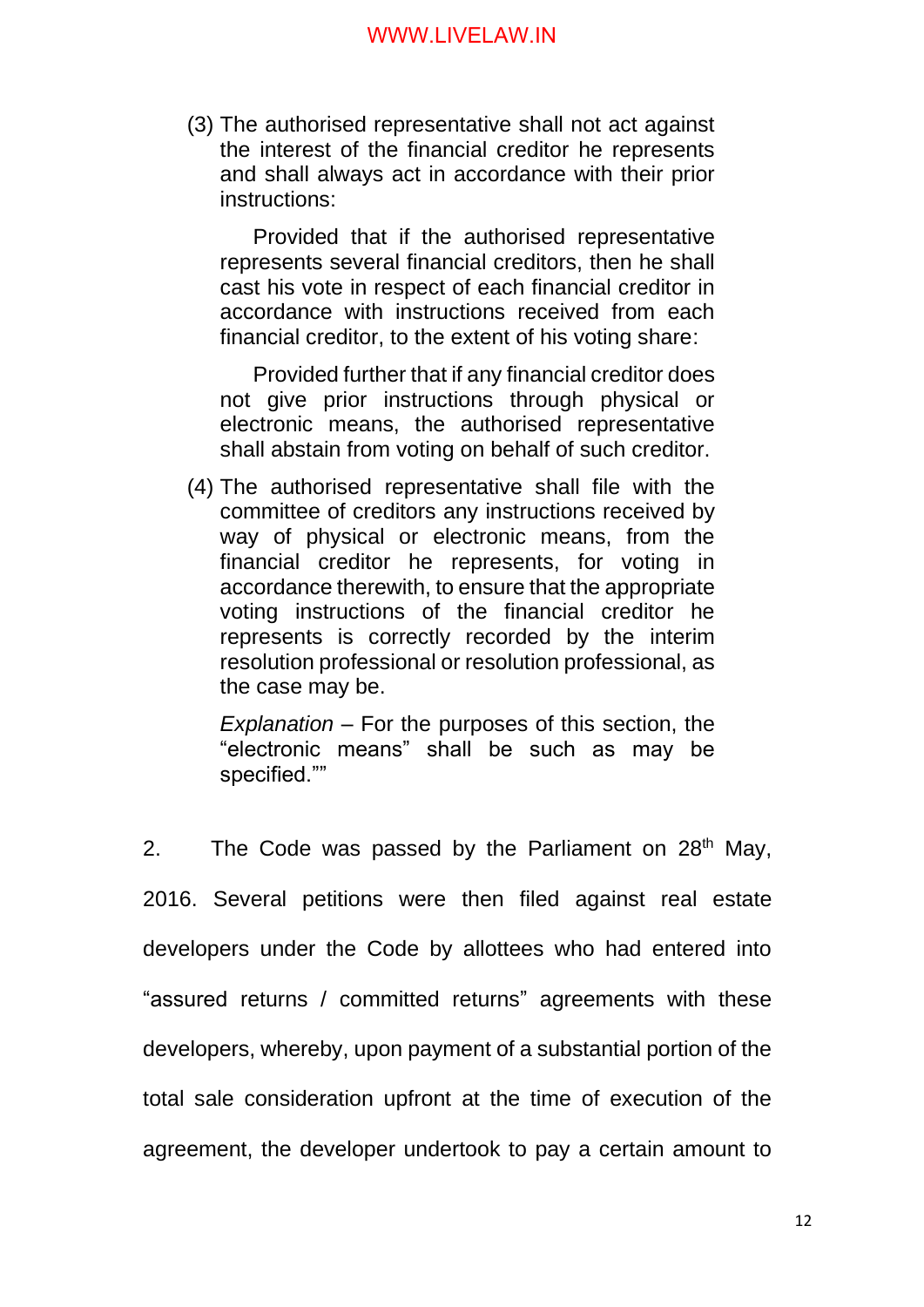allottees on a monthly basis from the date of execution of the agreement till the date of handing over of possession to the allottees. The National Company Law Appellate Tribunal (hereinafter referred to as "NCLAT") on 21st July, 2017 in **Nikhil Mehta and Sons (HUF) v. AMR Infrastructure Ltd.**, (Company Appeal (AT) (Insolvency) No. 07 of 2017) held that amounts raised by developers under assured return schemes had the "commercial effect of a borrowing", which became clear from the developer's annual returns in which the amount raised was shown as "commitment charges" under the head "financial costs". As a result, such allottees were held to be "financial creditors" within the meaning of Section 5(7) of the Code.

3. On 9<sup>th</sup> August, 2017, proceedings were initiated by IDBI Bank against a large real estate developer, Jaypee Infratech Ltd. under Section 7 of the Code before the National Company Law Tribunal (hereinafter referred to as "NCLT") Allahabad Bench, alleging that Jaypee had defaulted on a loan of Rs. 526.11 crores. On 11th September, 2017, an order was passed by this Hon'ble Court in **Chitra Sharma & Ors. v. Union of India** (Writ Petition (Civil) No.744 of 2017) in the case of Jaypee Infratech Ltd. appointing a representative of the home buyers, i.e. the allottees,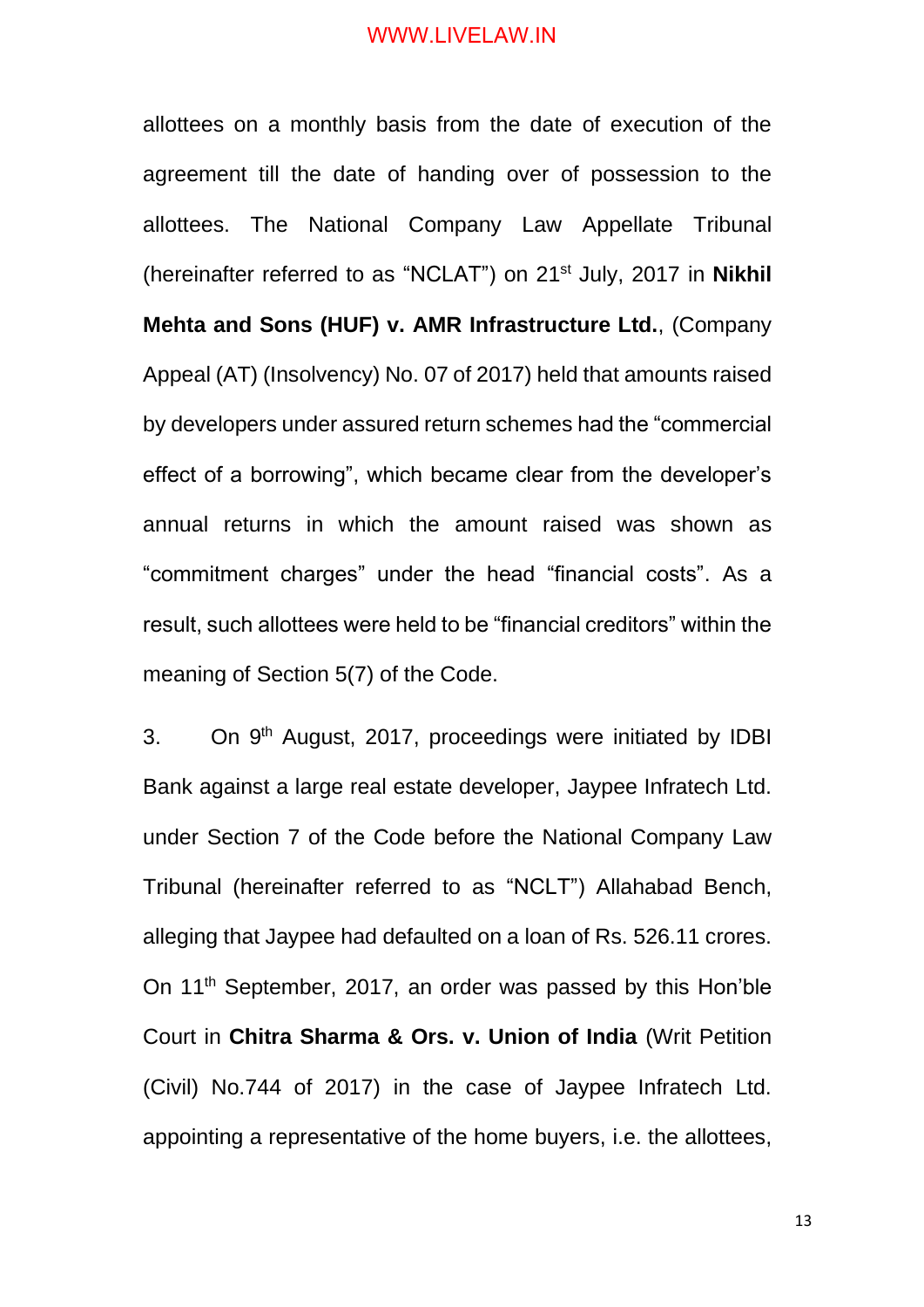to participate in meetings of the Committee of Creditors in order that their interests be protected.

4. While this order was passed in **Chitra Sharma** (supra), qua another group of builders, namely, the Amrapali group, an order was passed on 22nd November, 2017 by this Court in **Bikram Chatterji v. Union of India** (Writ Petition (Civil) No.940 of 2017) substantially on the same lines as the order passed in **Chitra Sharma** (supra). During proceedings before this Hon'ble Court in **Chitra Sharma** (supra), this Court, *vide* order dated 21st March, 2018, recorded that it was only concerned with those home buyers who intend to obtain a refund of amounts advanced by them, being 8% of the total home buyers/allottees in Jaypee's case. Given these orders by this Court, the Insolvency Committee Report suggested that amendments be made in the Code seeking to clarify, as a matter of law, that allottees of real estate projects are financial creditors. It may be noted that three members of the Insolvency Law Committee, namely, Shri Shardul Shroff, Shri S. Sen and Shri B. Sriram, dissented with the rest of the Insolvency Law Committee on the proposed amendments. On 6<sup>th</sup> June, 2018, pursuant to this Report, the Insolvency and Bankruptcy Code Amendment Ordinance, 2018 (hereinafter referred to as the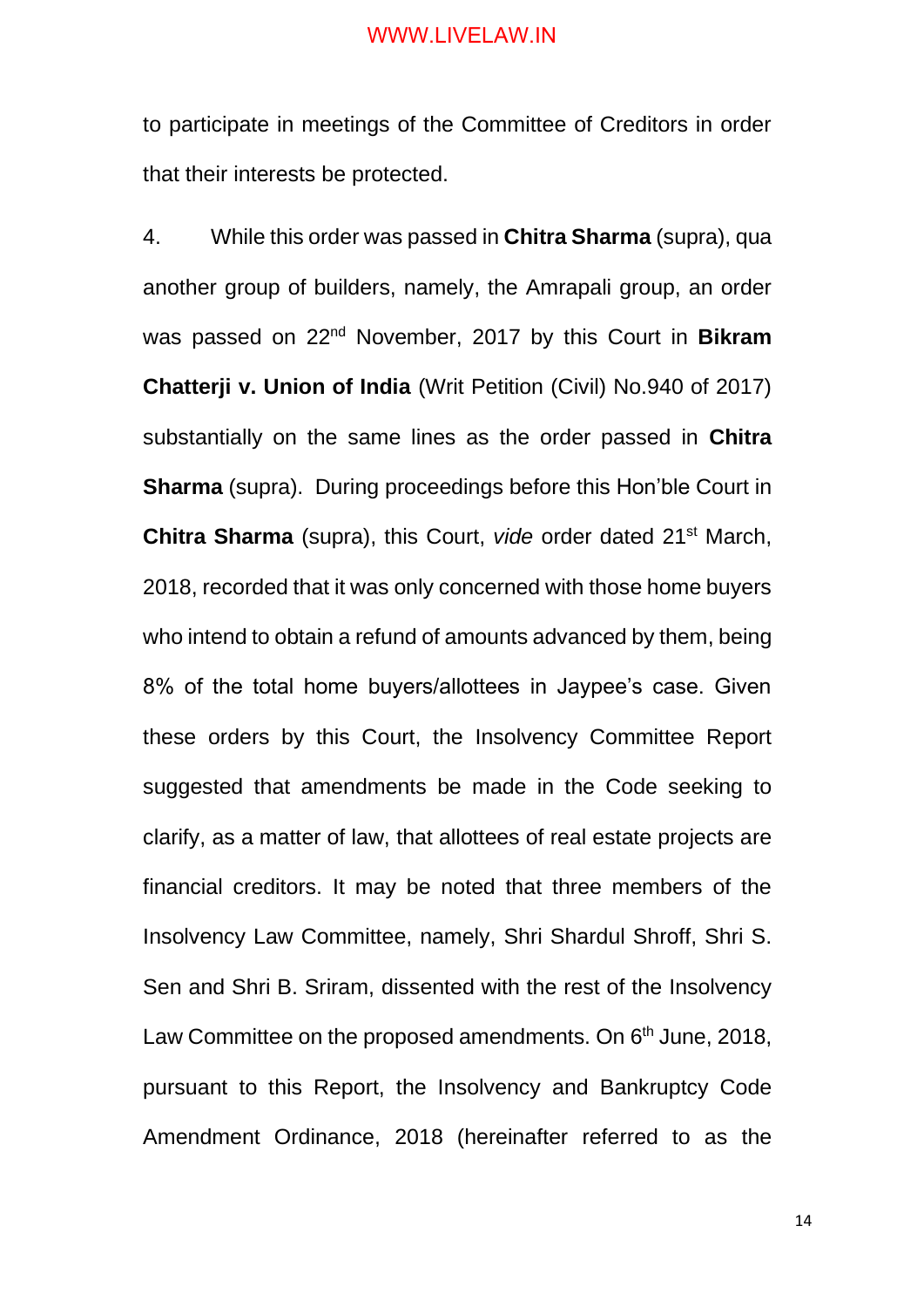"Amendment Ordinance") was promulgated by which the three amendments (supra) to the Code were inserted. On 17<sup>th</sup> August, 2018, the Parliament passed the Insolvency and Bankruptcy Code (Second Amendment) Act, 2018 (hereinafter referred to as the "Amendment Act") incorporating the aforesaid amendments as were provided for by the Amendment Ordinance.

5. Dr. Abhishek Manu Singhvi, learned Senior Advocate, leading the charge on behalf of the real estate developers, has argued that the treatment of allottees as financial creditors violates two facets of Article 14. One, that the amendment is discriminatory inasmuch as it treats unequals equally, and equals unequally, having no intelligible differentia; and two, that there is no nexus with the objects sought to be achieved by the Code. In fact, according to the learned senior counsel the amendments fly in the face of the objects sought to be achieved by the Code, i.e. to maximise value of assets so that the shareholders of a corporate debtor do not suffer from bad management or poor management. In the facts of the present cases, according to Dr. Singhvi, the "bad eggs" alone have been looked at, and entities like his client and many others before us, who have completed building projects in time and are in every way compliant with the law, can yet be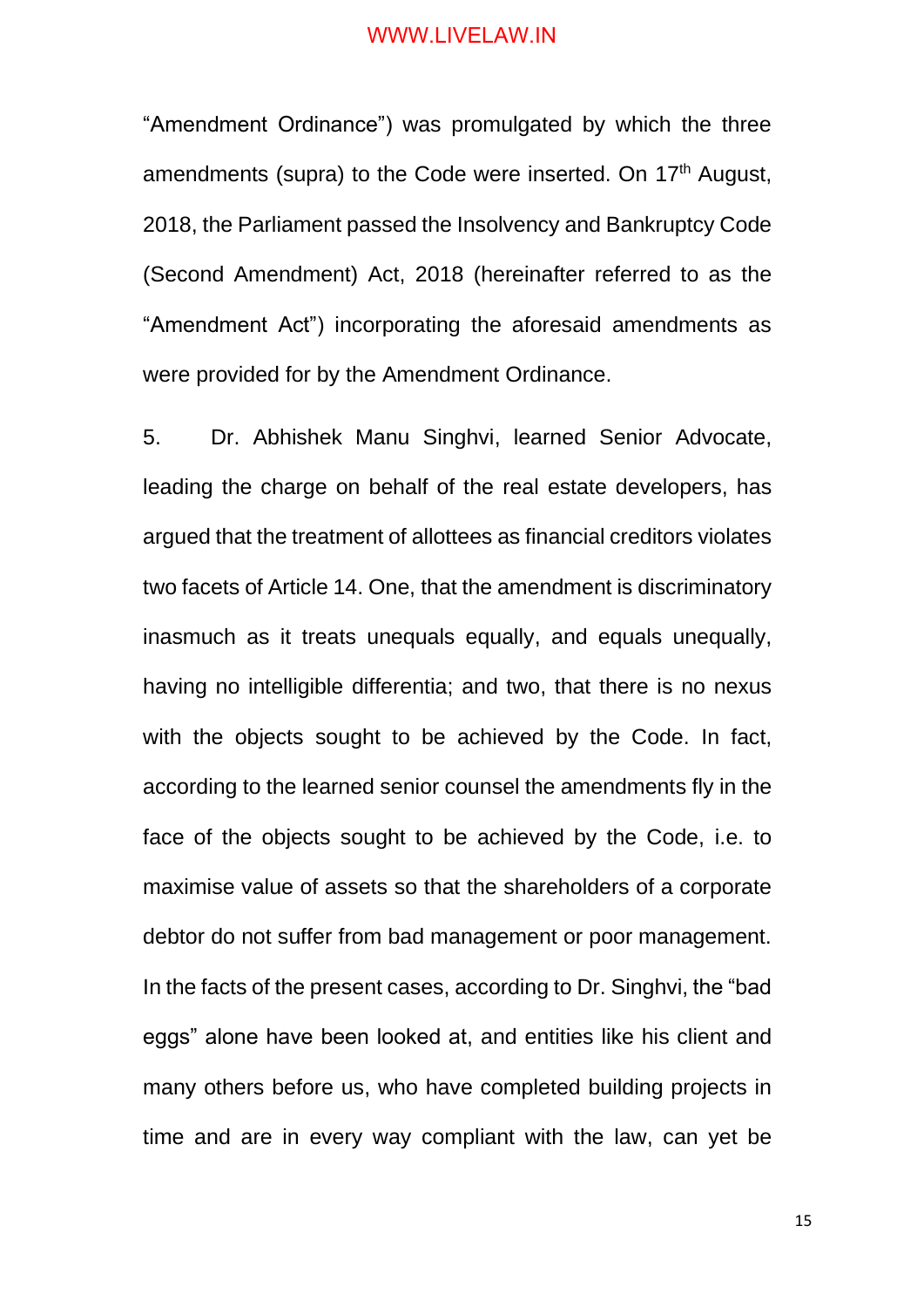jeopardised by Section 7 petitions filed under the Code to blackmail them into making payments which would divert funds which are otherwise to be used for the purpose of the project. According to the learned senior counsel, a perfectly good management which has several projects on its hands can be removed at the instance of one allottee and either replaced – in which case the massive funds infused by the developer himself would be set at naught – or worse still, lead to commercial death, in that, if there are no resolution plans or all resolution plans are rejected either by the Committee of Creditors or by the authorities under the Code, a perfectly solvent company would then be wound up, which would not be in the interest of anybody, least of all the bulk of allottees themselves, who would want possession of flats/apartments. According to him, therefore, these amendments are manifestly arbitrary, being excessive, disproportionate, irrational and without determining principle. For the same reason, the Petitioners' fundamental right under Article 19(1)(g) of the Constitution of India is infracted, and the amendments, not being a reasonable restriction in the public interest under Article 19(6) would, therefore, have to be struck down. Equally, according to the learned senior counsel, the deeming fiction in the explanation to Section 5(8)(f) of the Code is inconsistent with the objects sought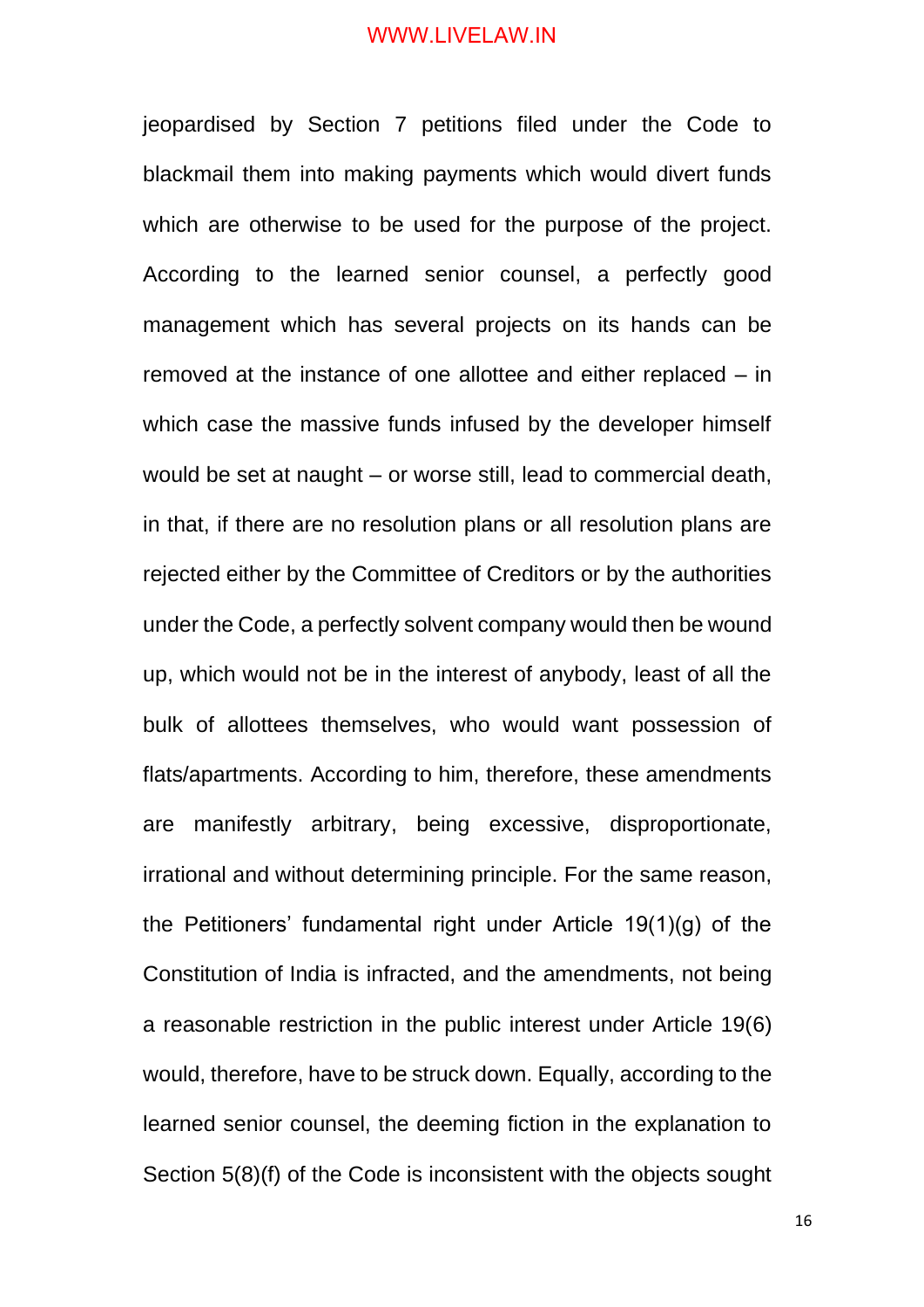to be achieved by the Code and has been stretched to absurd limits, making it manifestly arbitrary. Also, the amendments made to Section 21 and the insertion of Section 25A of the Code do away with the collegiality and commercial wisdom of the Committee of Creditors, and are manifestly arbitrary on this count. He made an impassioned plea that it was surprising that these amendments were even made, in view of the fact that there is a specific legislation, namely, the Real Estate (Regulation and Development) Act, 2016 (hereinafter referred to as "RERA"), which deals in detail with the real estate sector, and provides for adjudication of disputes between allottees and the developer, together with a large number of safeguards in favour of the allottee, including agreements in statutory form, which would replace the agreements entered into between the developer and the allottees. According to him, therefore, a reading of RERA would show that all concerns of the allottees would be addressed by this sector-specific legislation and that the enactment of a sledgehammer to kill a gnat would render the impugned amendments excessive, disproportionate and violative of Articles 14 and 19(1)(g) of the Constitution on this score also. In addition, the learned senior counsel scoffed at the Union's stand, in their counter affidavit before this Court, that the amendments made are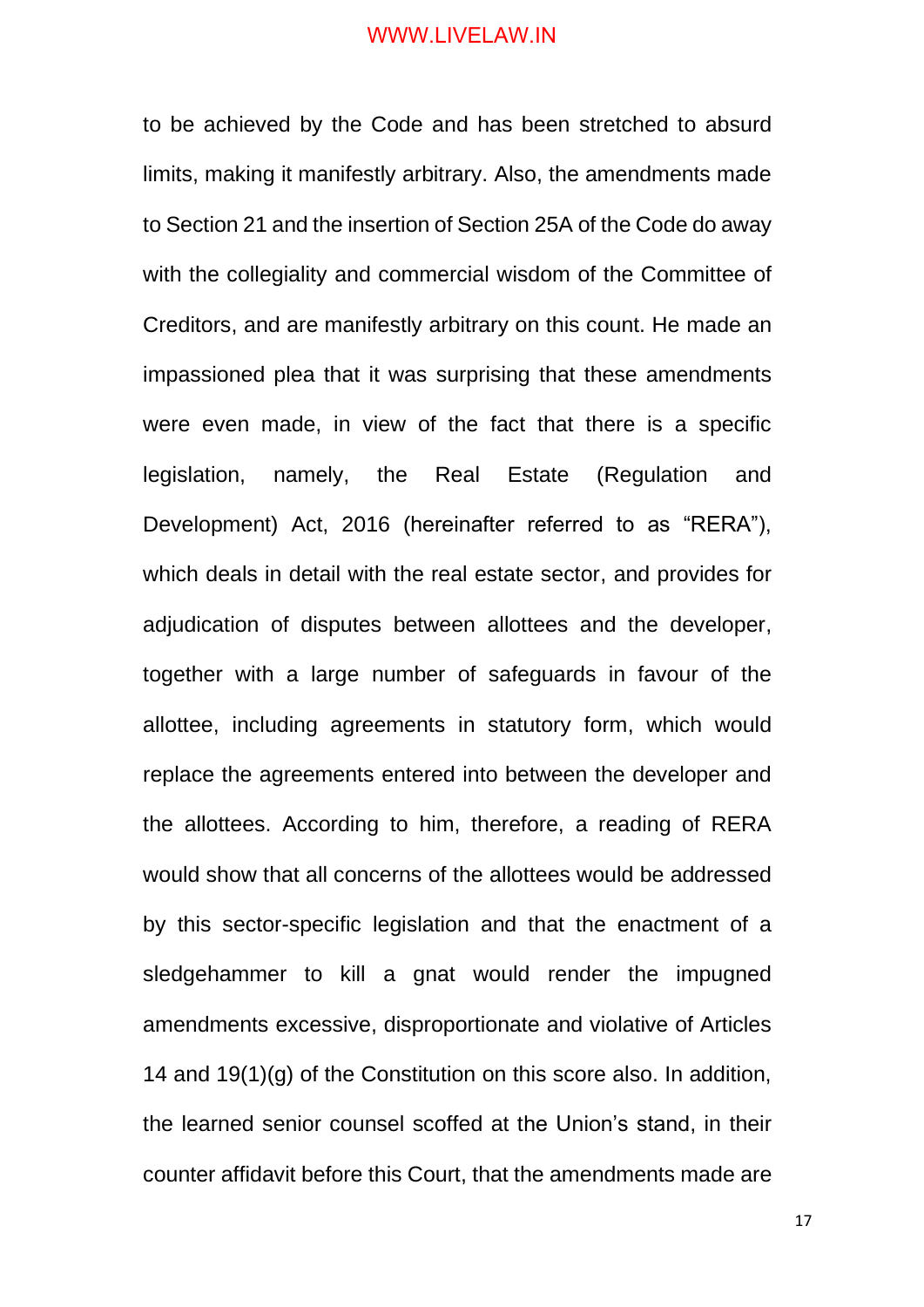clarificatory in nature. According to Dr. Singhvi, by no stretch of imagination could allottees who have parted with money as sale consideration for an apartment be included within the definition of "financial creditor" as originally enacted by Section 5(7). In fact, the very need for a deeming fiction is so that Parliament brings in persons who are not financial creditors, by forcibly inserting a square peg in a round hole. He read to us this Court's judgment in **Swiss Ribbons v. Union of India** (2019) 4 SCC 17, in copious detail, in order to drive home the point that not a single one of several characteristics of financial creditors stated in that judgment would apply to allottees/home buyers. On the contrary, if at all they could be assimilated to anybody, it would be to operational creditors, in which event it would be enough to state that there is a pre-existing dispute between the parties, as a result of which the Code cannot get triggered. According to him, including allottees of real estate projects - a huge amorphous and disparate lot - as financial creditors, would not only be unworkable, as thousands of petitions would flood the NCLT, but would also be both arbitrary and unworkable when this large number of disparate persons is represented on the Committee of Creditors, many of whom would speak in different voices, being concerned only with their own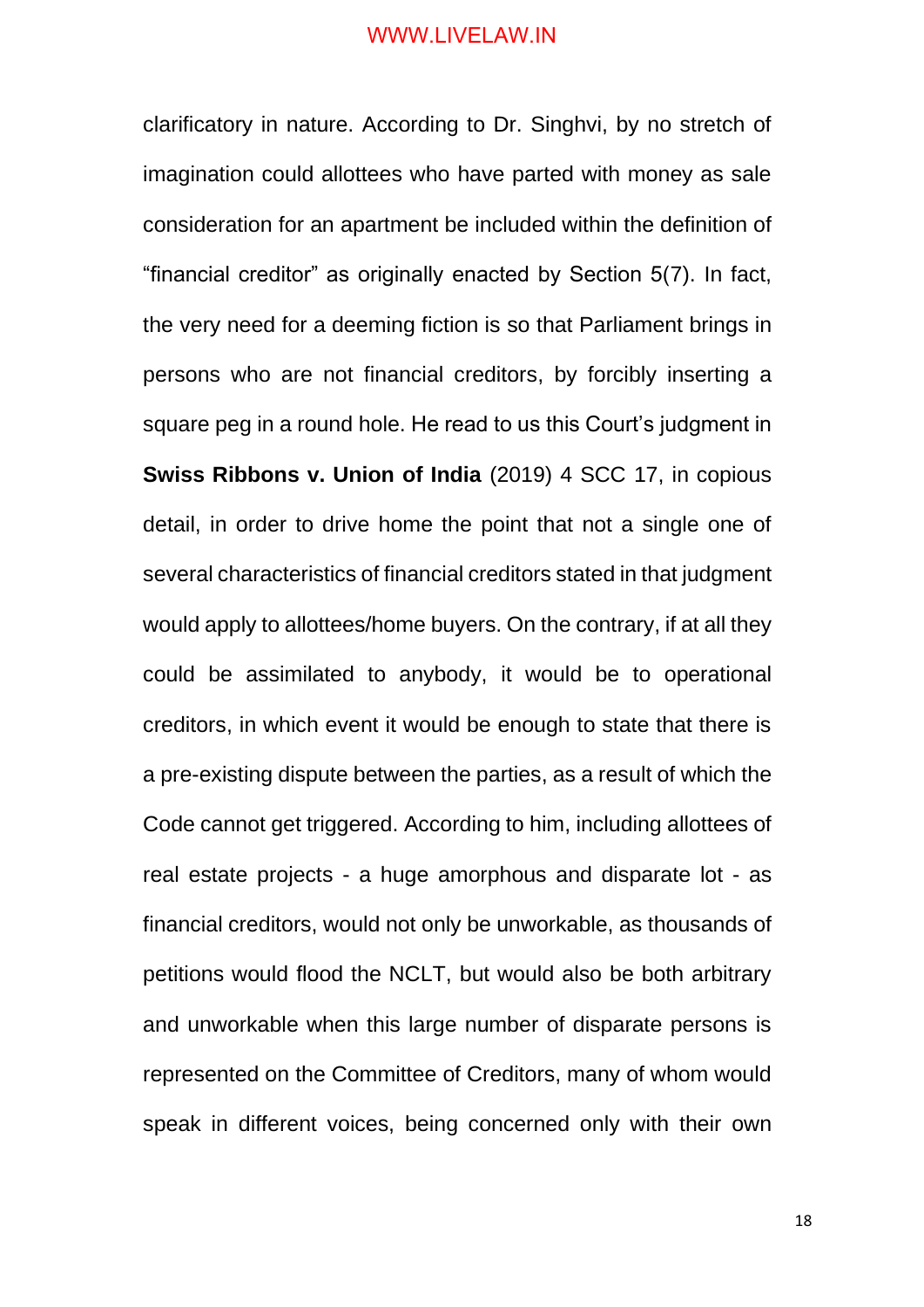investment, and having no concern whatsoever for the financial betterment of the corporate debtor.

6. Shri Neeraj Kishan Kaul, learned Senior Advocate appearing on behalf of some of the Petitioners, has adopted the submissions of Dr. Singhvi. He cited judgments to buttress the Article 14 arguments made by Dr. Singhvi, and added that an explanation cannot in any way interfere with or change the enactment or any part thereof. He also argued that it would be wholly arbitrary to include allottees as financial creditors when, in fact, they possess none of the characteristics pointed out in **Swiss Ribbons** (supra) of banks and financial institutions.

7. Shri Shyam Divan, learned Senior Advocate appearing on behalf of some of the real estate developers, made an impassioned plea that in one of the writ petitions in which he appears, the real estate developer has infused over Rs. 100 crores in a particular project, through funds that are obtained from abroad. If in the case of entities like this developer, who complete projects on time and who have never defaulted, a single allottee can knock at the doors of the NCLT and obtain an admission order, the management of the corporate debtor would be removed and replaced by either somebody else, or, if not possible, the company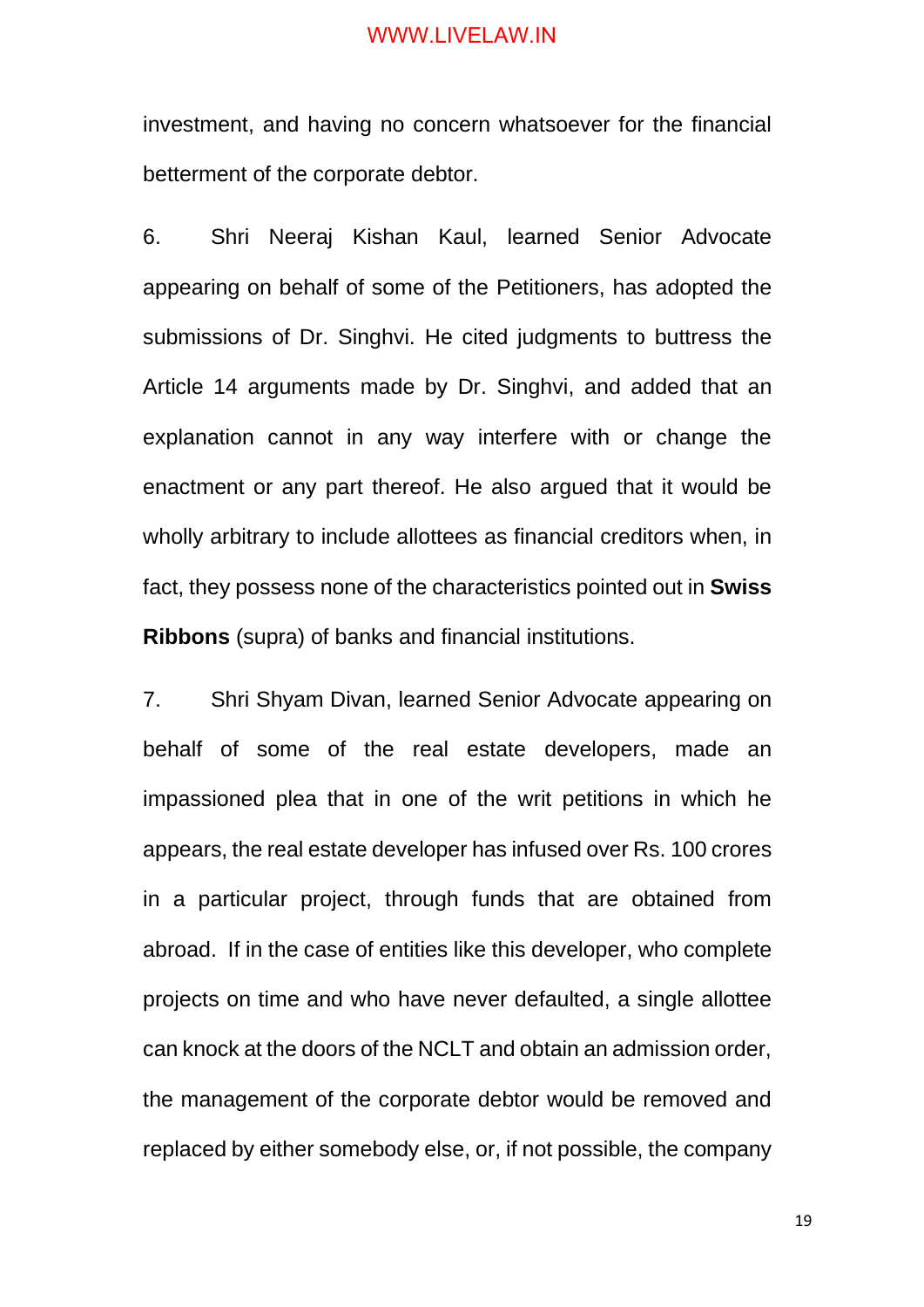would be wound up. According to him, not only would this be highly arbitrary and excessive, impacting the fundamental rights under Article 19(1)(g) and 300-A, but would also have the indirect effect of dissuading foreigners from investing in this country. He also argued that Article 14 interdicts legislation whose object is itself discriminatory, and cited judgments to prove his point. He argued with great vehemence, citing judgments to buttress the proposition that a deeming fiction cannot do away with what are the essentials of being a financial creditor. According to him, there is no "debt" as defined under the Code; there is no "borrowing" as there is no temporary handing over of money which has then to be returned; there is no "disbursal" and no "sum raised" which has then to be handed back. Equally, the commercial effect of a borrowing must be qua transactions in which money is later replaced by money. According to him, in the present case, at the time that the agreement is made between the allottee and the real estate developer, what is agreed is that in return for money paid by the allottee, a flat/apartment would be allotted. It is only in the event of breach of the agreement on the part of the real estate developer that monies are to be refunded, which does not bring allottees within the definition of "financial creditor". He also argued, adopting Dr. Singhvi's arguments, that all other categories of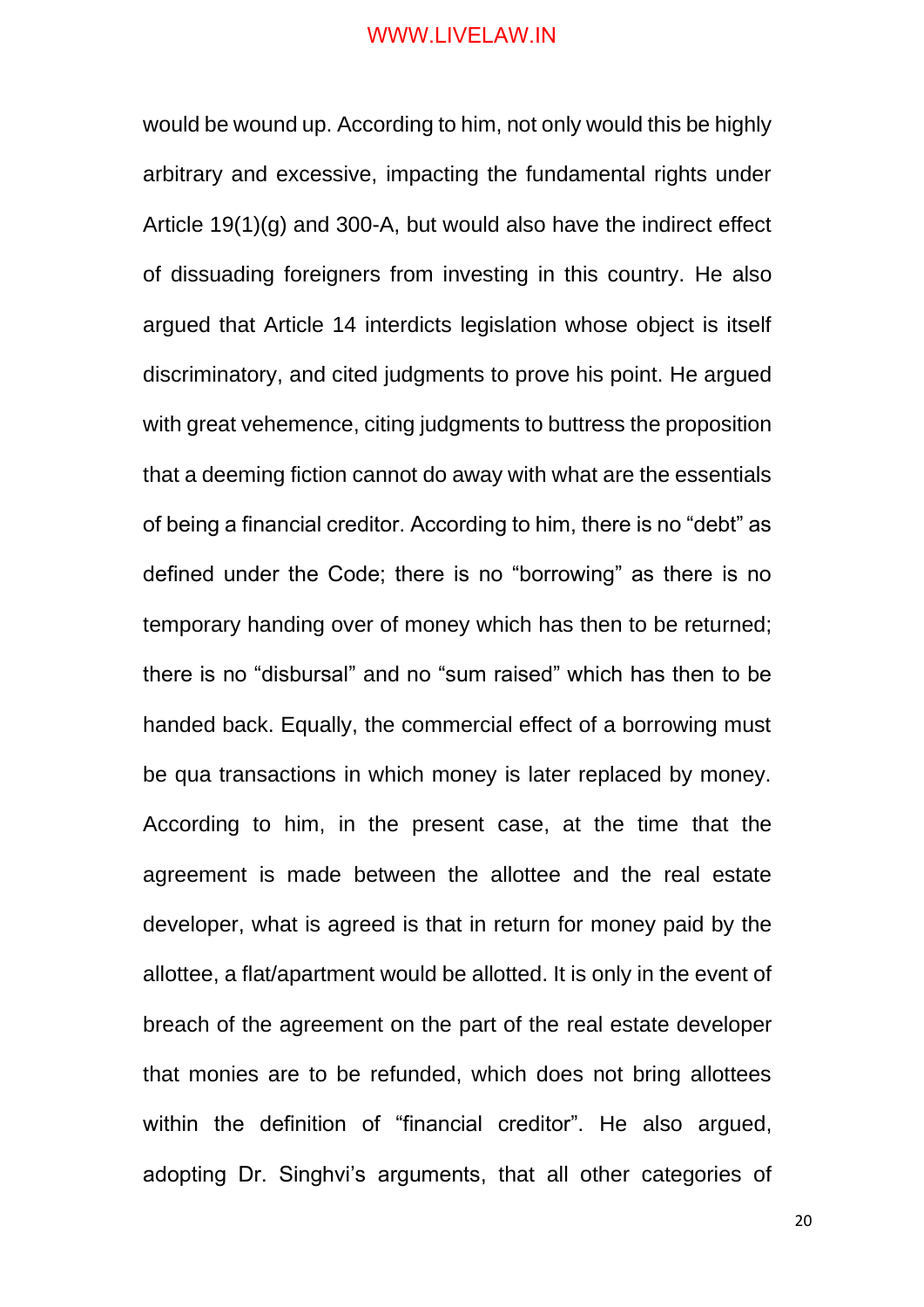financial creditors would involve these elements, and if read *noscitur a sociis* with the other clauses, Section 5(8) of the Code would also make it clear that persons can only be included if there is a borrowing, at the end of which the borrowing is returned - with or without interest. He thus agreed with Dr. Singhvi's argument that what was sought to be inserted by the amendment is a square peg in a round hole.

8. Shri Jayant Bhushan, learned Senior Advocate appearing on behalf of some of the Petitioners, then followed. He stressed the facts of Writ Petition No.357 of 2019 to show that huge sums have been infused into a large number of projects by the developers themselves, all such projects being constructed in accordance with RERA. According to him, if the amendments pass muster, as many as 5000 workers engaged across these real estate projects together with 600 employees would be directly impacted. NCLT applications have been filed by allottees of only 14 units out of 19,062 units sold. According to him, his client has never defaulted in repayment of amounts borrowed from banks/financial institutions and, in fact, upon initiation of the insolvency process, on account of one petition filed by one allottee, IDFC invoked a standby letter of credit and thereby recovered the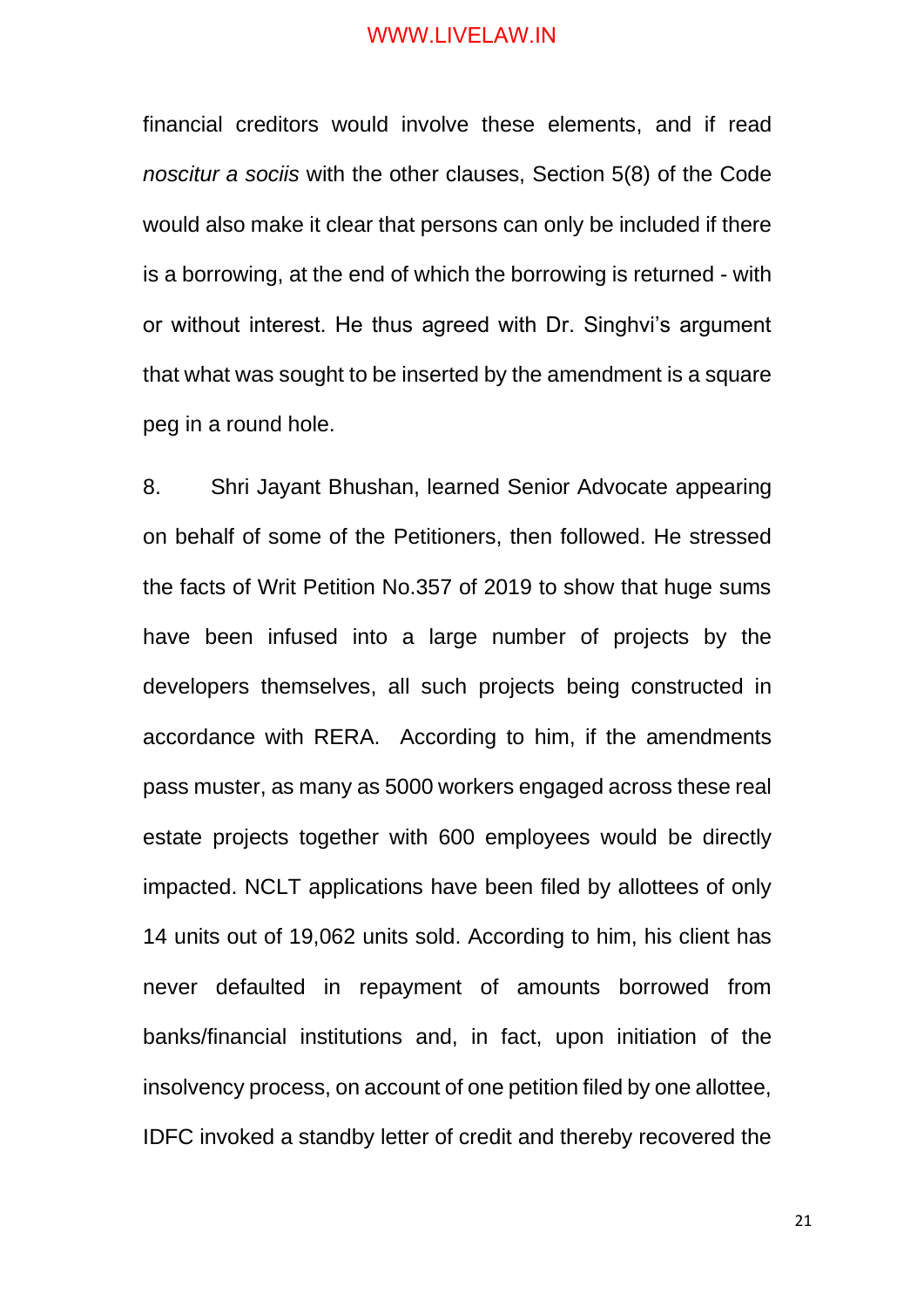entire amount due to them being approximately Rs. 100 crores prematurely. Therefore, large solvent real estate developers would be crippled if the Code were to be applied in this fashion to them. Apart from buttressing arguments already made on Articles 14 and  $19(1)(q)$ , he relied on judgments to show that a claim for unliquidated damages becomes a debt only on adjudication, which does not take place when a Section 7 application is heard. According to him, since the NCLT can only go into "default" and as the definition of "default" itself is vague and ambiguous, the said definition should be struck down as being manifestly arbitrary. He also added, citing the same judgment as Shri Neeraj Kaul, namely,

**S. Sundaram Pillai v. V.R. Pattabiraman** (1985) 1 SCC 591, that an explanation cannot enlarge the scope of the original provision. He also made a without-prejudice argument that even if allottees are not permitted to trigger the Code, they may still be protected by making suitable amendments for their inclusion in the Committee of Creditors, so that they may have a voice in the future of the corporate debtor, which will impact the flats/apartments to be given to them or refunds to be made, as the case may be.

9. Shri Gopal Sankaranarayanan, learned Senior Advocate, followed Shri Bhushan and argued on the various facets of Articles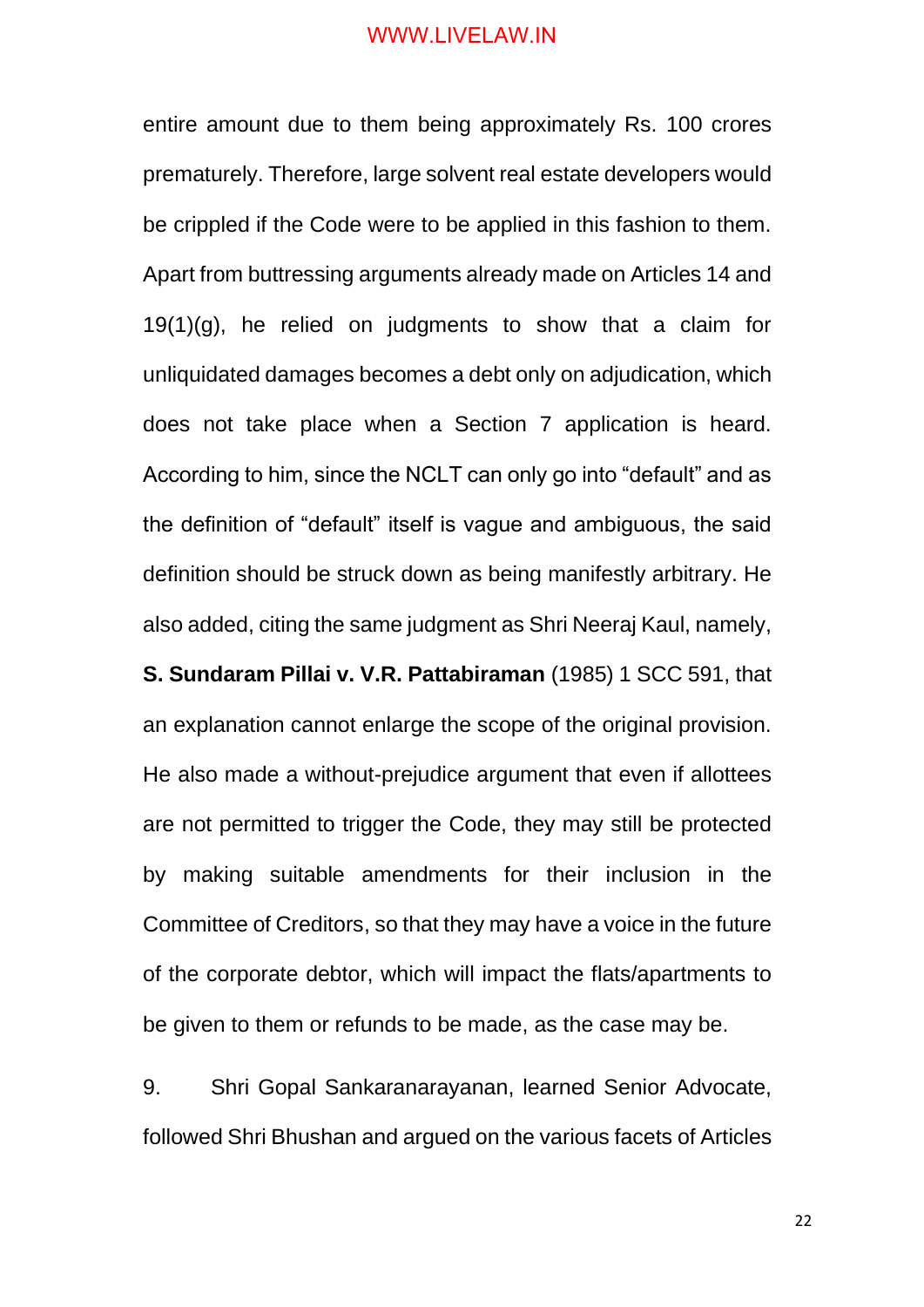14 and 19(1)(g). He also sought directions to recalcitrant States to immediately set up the requisite authorities under RERA and made an impassioned plea that the words "claims as may be specified" in Section 15(1)(c) of the Code be struck down. According to him, real estate developers and borrowers are treated as equals when they are, in fact, unequals. Also, real estate developers are discriminated against when compared with other entities supplying goods or services. The amendments made are, therefore, excessive and disproportionate being manifestly arbitrary. He also buttressed Dr. Singhvi's argument that a square peg is fitted into a round hole as none of the identifying traits of financial creditors as explained in **Swiss Ribbons** (supra) are present insofar as allottees are concerned. He added that, in any case, RERA looks after all possible difficulties of allottees, who may in addition, invoke the arbitration clause for resolution of disputes with the real estate developer contained in most agreements.

10. Shri Krishnan Venugopal, learned Senior Advocate, who followed Shri Gopal Sankaranarayanan, placed before us the Global Derivatives Study Group and extracts from Philip Wood's Project Finance, Subordinated Debt and State Loans; and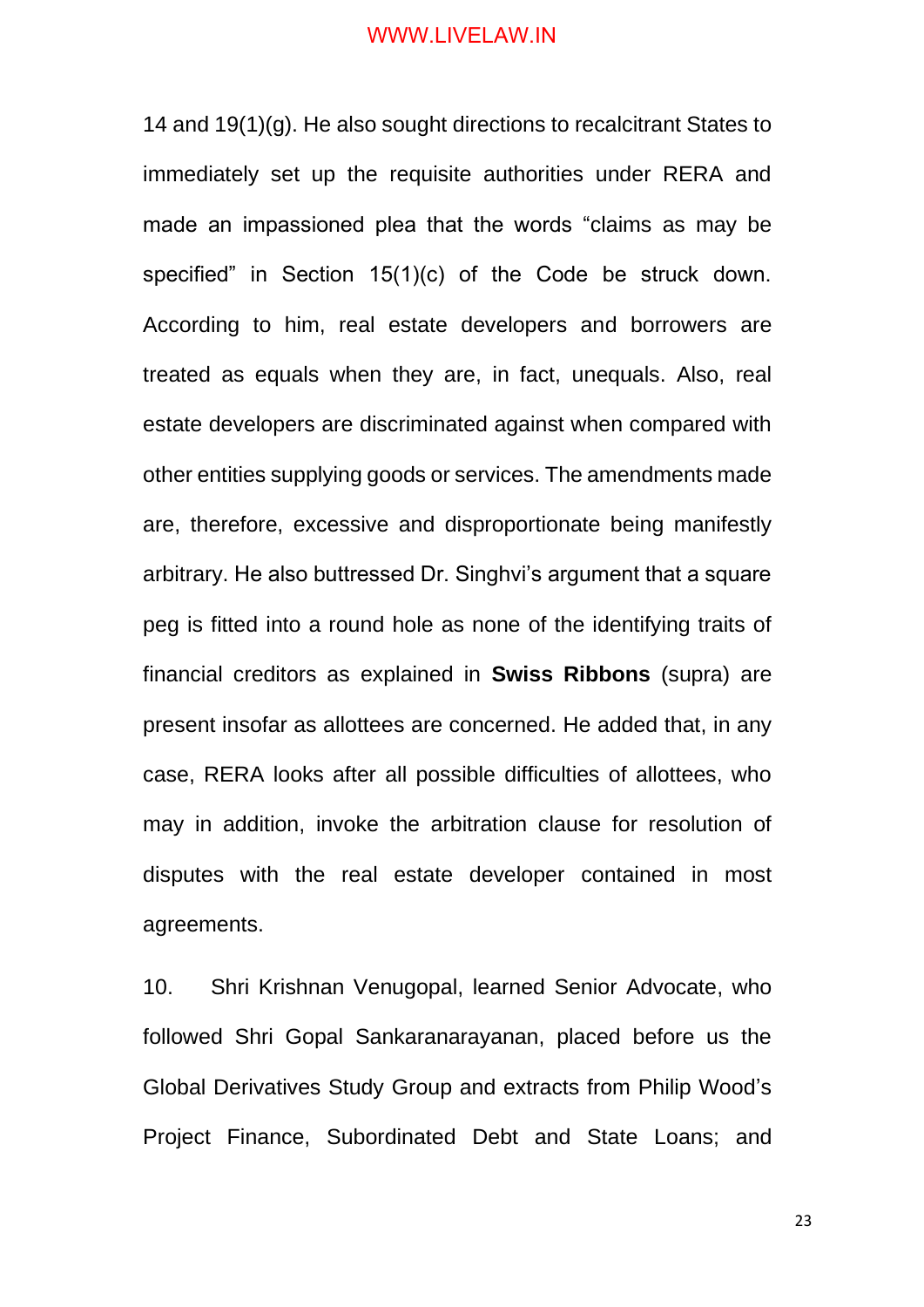Principles of International Insolvency by the same author. He then relied on 'The ACT Borrower's Guide to the LMA's Investment Grade Agreements' produced by Slaughter & May to explain the genesis of Section 5(8) generally and 5(8)(f) of the Code in particular. He then relied upon a number of judgments, which according to him made it clear that a deeming fiction is enacted when the position in reality is completely different, and hence, a deeming fiction is introduced when something is not otherwise covered under the main provision. On this basis, he contended that the amendment to Section 5(8)(f) of the Code was prospective in nature. He also cited judgments to show that time for completion of a project can never be said to be of the essence of the agreement between the builder and the allottee, and this being so, a builder cannot be said to be in default when he does not deliver a flat/apartment within the time specified, but later. According to him, since Section 5(8) of the Code is a "means and includes" definition clause, it is exhaustive and therefore, to then introduce by way of amendment something extra by means of a deeming fiction would thus not be permissible in law. Shri Krishnan Venugopal also referred to extracts from various authorities to demonstrate that even qua credit and conditional sale agreements, ultimately Section 5(8) is concerned only with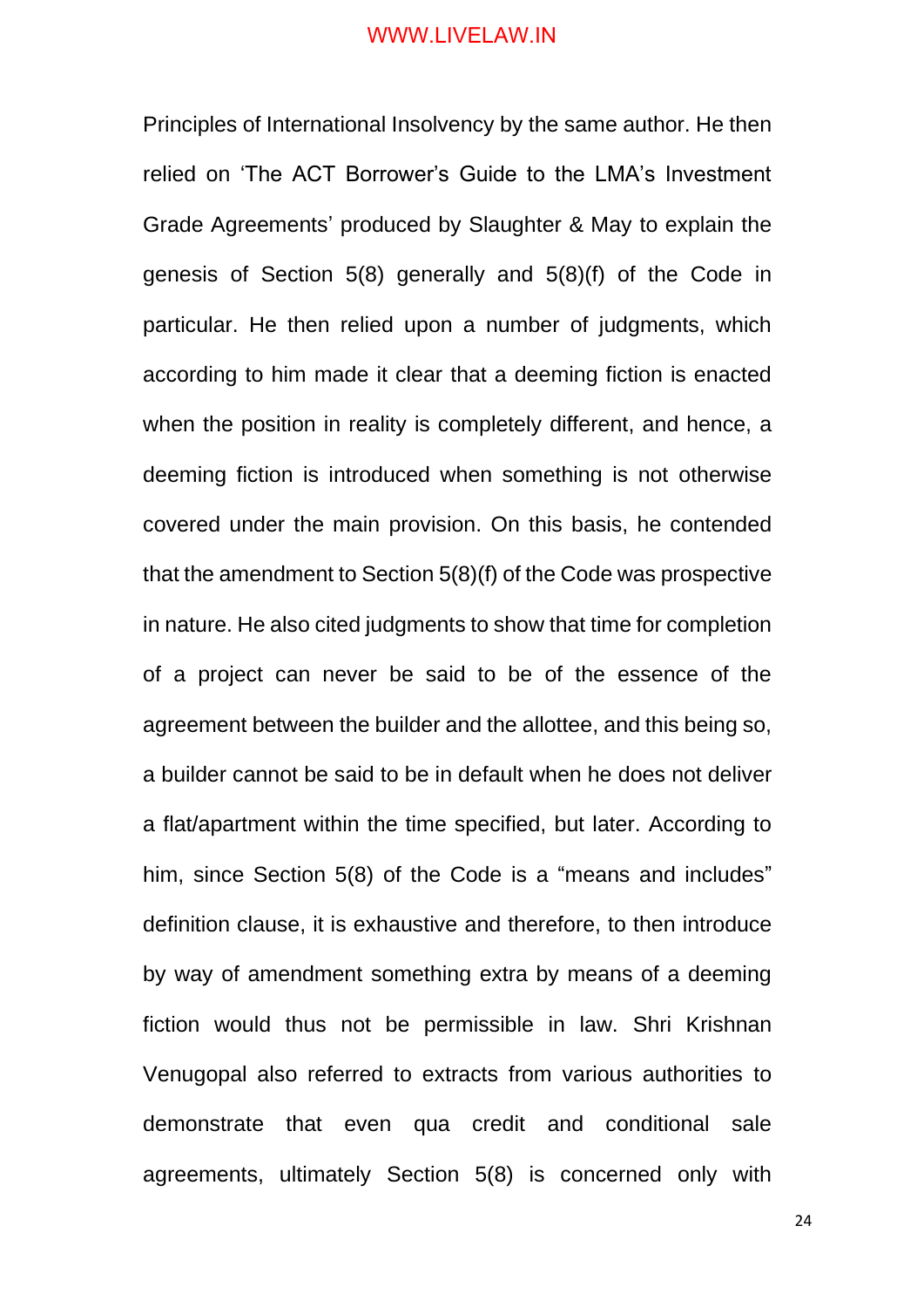transactions in which finance is involved. He also pointed out, with reference to Chapter 11 Bankruptcy Proceedings in the United States, that once a company has been stigmatised as being bankrupt or having gone into bankruptcy, several persons who earlier dealt with the company disengaged themselves, as a result of which the Company's power to do business gets severely hampered.

11. The tail of the arguments on behalf of the Petitioners then wagged in the persona of several other counsel who added titbits here and there. Shri Bhandari, appearing for one of the writ Petitioners, gave a chart of a comparative analysis between the 'UNCITRAL Legislative Guide on Insolvency Law' (2005) (hereinafter referred to as the "UNCITRAL Legislative Guide") ,which forms the basis of the Code, and the Bankruptcy Law Reforms Committee Report (2015), argued that the impugned amendments went against several features of this UNCITRAL Legislative Guide. He contended that, first and foremost, the fundamental difference between financial and operational creditors was ignored. Secondly, he contended that by treating home buyers, who are in substance operational creditors, as financial creditors, infracts the principle of equitable treatment of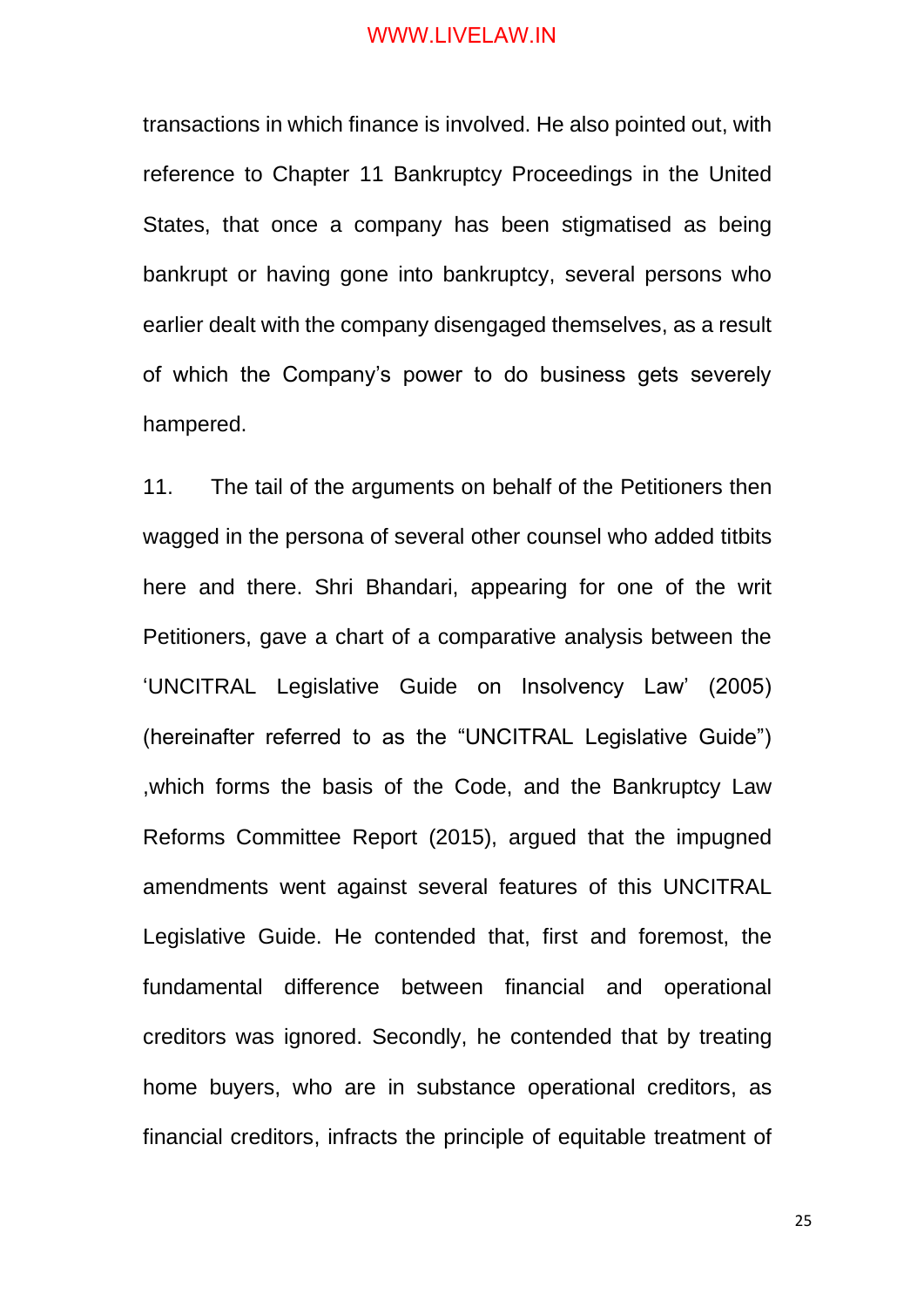similarly situated creditors. Further, the UNCITRAL Legislative Guide states that recognition of existing creditor's rights before the commencement of the insolvency proceedings by the insolvency law is important. He contended that by treating a home buyer as a financial creditor, the Code creates rights which such home buyer never had earlier. He further contended that by involving such persons in the negotiation process by putting them on the Committee of Creditors would infract the principle that, given their number and the diverse interests that they have, coupled with no knowledge or any commercial expertise of the corporate debtor, they should not and ought not to be allowed to participate in the Committee of Creditors. Also, insolvency law and other laws should be harmoniously construed, which harmony is disrupted when the Code is applied to cases which should really fall under RERA. Shri Bhandari was followed by Shri J. Gupta, who argued that instead of deeming that allottees/home buyers be regarded as financial creditors, they ought to be regarded as operational creditors in which case, defences available in such cases would then be available. Shri Pulkit Deora then showed us accounting standards in which it became clear that advances received from home buyers by developers cannot, from an accounting perspective, be treated as financial liabilities and the amendments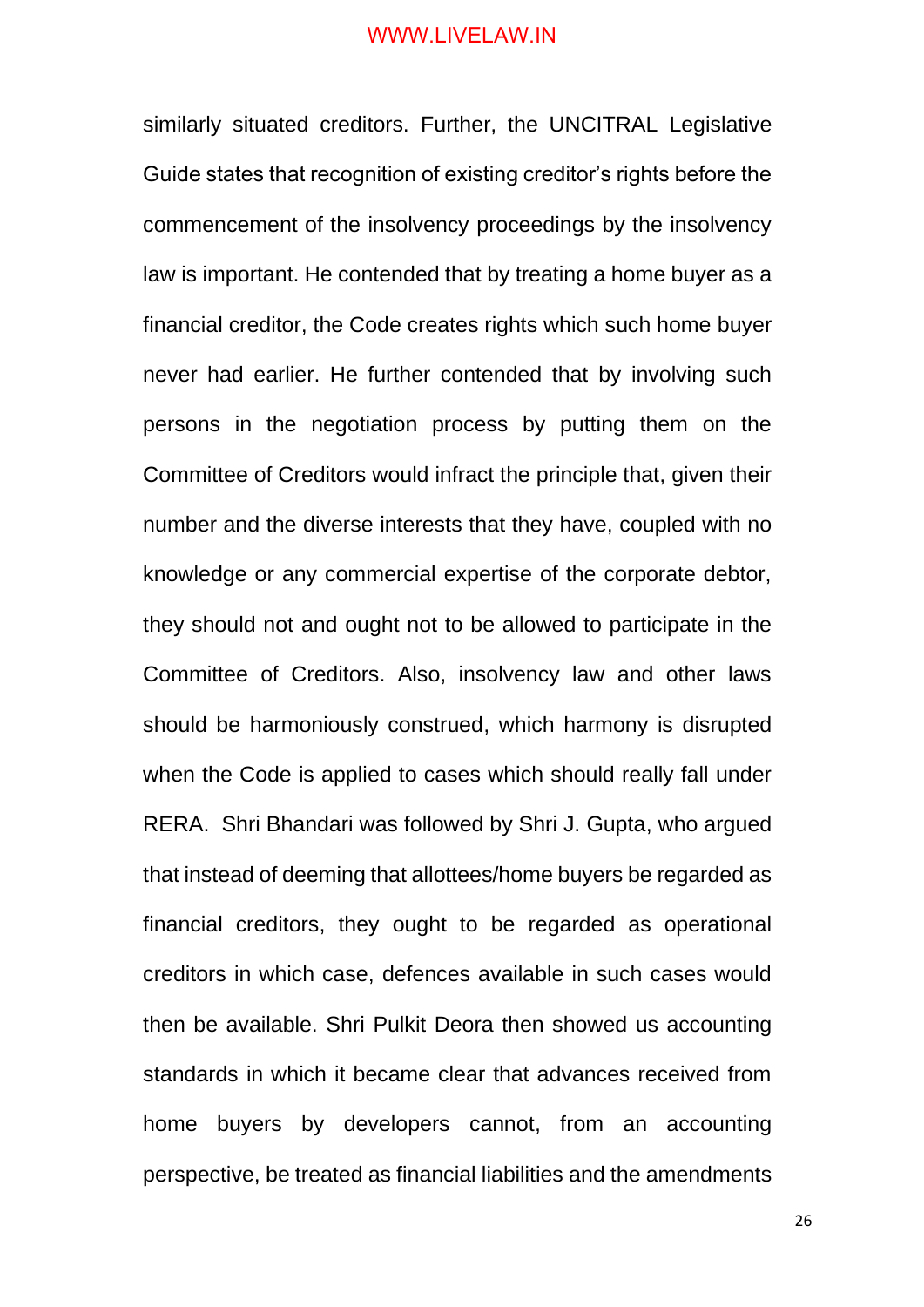in doing so, therefore, violate the aforesaid standards and become manifestly arbitrary. Also, after going into the definition of "claim", "financial debt" and "operational debt", he argued that a financial debt is a crystallised claim which is due, as opposed to an operational debt which may simply be a claim upon breach of contract that may be disputed and therefore not due. On this basis he contended that to put home buyers in the financial creditor category, instead of the operational creditor category, would then blur this distinction and do away with a vital defence available to the real estate developer in the case of operational debts. Shri Rana Mukherjee, appearing through Shri K. Poddar, argued that home buyers would not fall within the category of either financial or operational creditors and should therefore be subsumed only within RERA, which is a complete code dealing with the real estate industry. He further argued that RERA is a special Act as opposed to the Code, which is a general Act and ought, therefore, to prevail. Also, as the adjudication process envisaged under RERA would be done away with if the Code is to be applied, the application of the Code to home buyers would be manifestly arbitrary. M/s. Kejriwal and P. Aggarwal have argued that on the facts of their cases, *force majeure* events occurred as a result of which possession could not be handed over. They also pointed out that,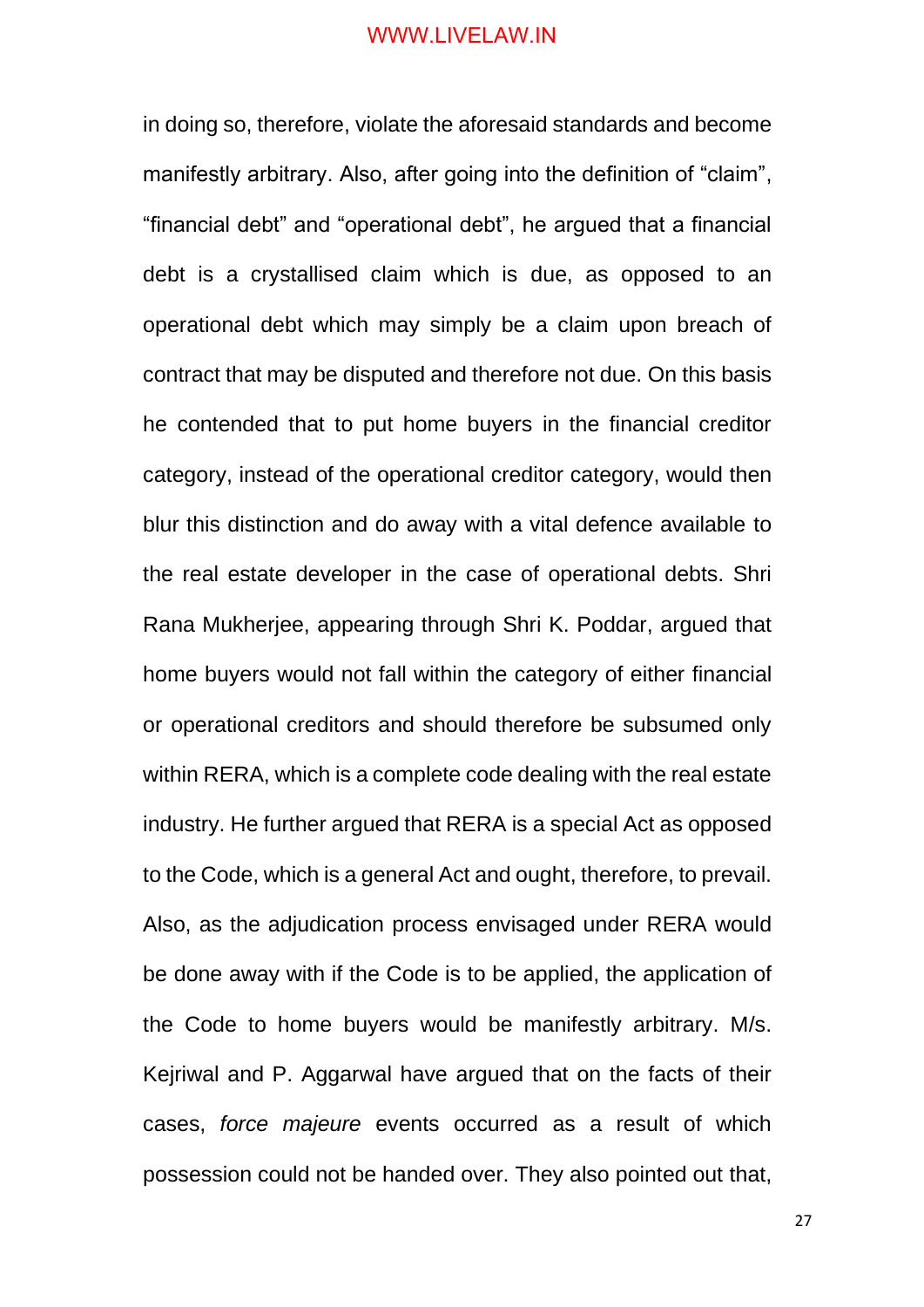from a practical point of view, the NCLT in such cases does not go into defences which would demonstrate that delays in handing over possession cannot be attributed to the developer, and being a summary proceeding, merely goes ahead and admits a Section 7 petition despite the fact that the developer is not at fault in not handing over the flat/apartment in time. Shri S. Malhotra repeated some of the submissions that have already been noted hereinabove. Shri P.S. Bindra argued that we should apply the Amendment Act only prospectively, either from 2018 itself or at the very earliest from 1st December, 2016. He also argued that if this Court were to uphold the vires of the Amendment Act, his clients ought to be at liberty to take various defences under the agreement between his client and allottees, which this Court should make clear in the event of allottees knocking at the doors of the NCLT.

12. Mrs. Madhavi Divan, learned Additional Solicitor General, relying strongly upon **Swiss Ribbons** (supra), argued that the Amendment Act would clearly be covered by the ratio laid down by this Court in **Swiss Ribbons** (supra), which is that sufficient play in the joints must be given to the legislature when it comes to economic legislation, and every experiment that the legislature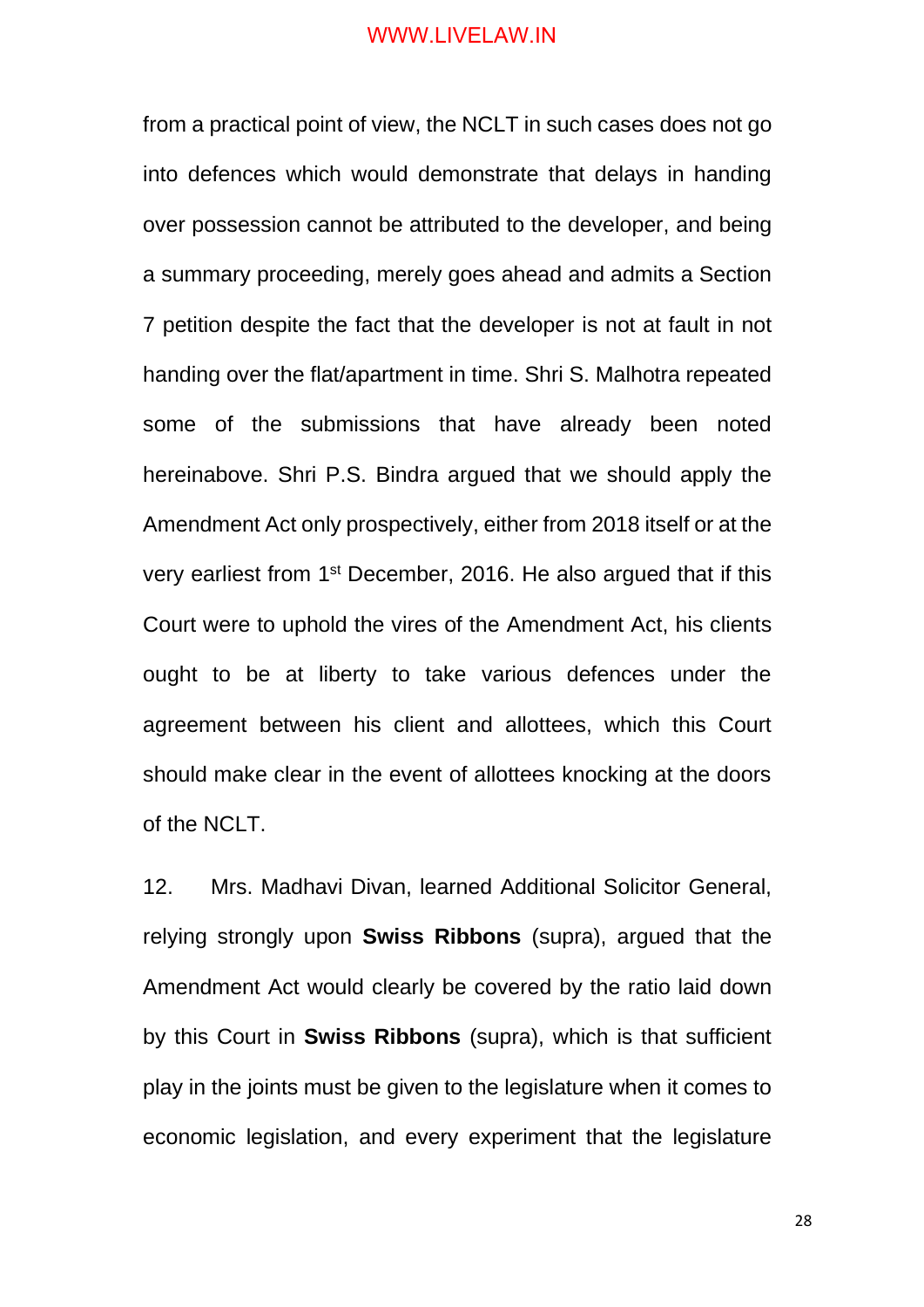*bona fide* undertakes should not be interfered with by the Court. She referred copiously to the Insolvency Committee Report which led to the enactment of the Amendment Act, and stated that the real reason for including allottees as financial creditors is because, in substance, they finance the project in which they will ultimately be given flats/apartments. She contended that a cursory look at the agreement between developers and such allottees would show that at every stage in the building process, certain amounts have to be paid which are then supposed to be utilised in constructing the apartments/flats. This is what makes them different from other operational creditors. Also, in the case of operational creditors, it is the person who stands in the place of the developer, who either sells goods or renders service for which he is to be paid. The exact opposite obtains in the case of home buyers/allottees who in fact fund their own flats/apartments. She was at great pains to point out that it must never be forgotten that the Code is not a recovery mechanism. When a home buyer approaches the NCLT, if his petition is admitted, he does not get his money back in the near foreseeable future and has to stand in line and await either the vagaries of a resolution plan which gives him some percentage of the monies owed to him, and/or completes the project for him. In the event of winding up, he has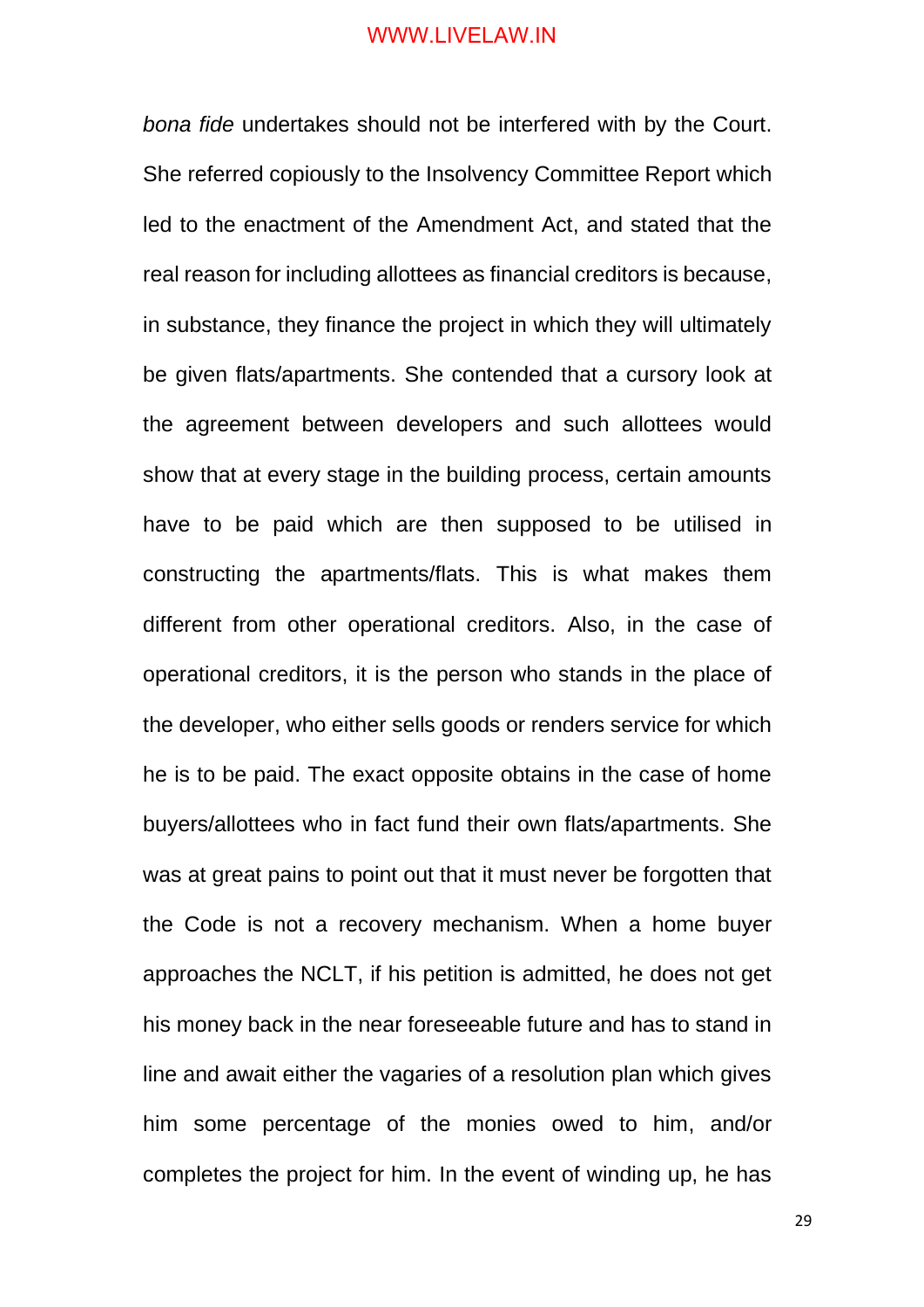then to stand in line and receive whatever is available. As opposed to this, home buyers/allottees can and do approach the authorities under RERA in which, upon showing breach on the part of the real estate developer, they would be able to claim whatever has been paid by them in full together with interest thereon. This being the case it is wholly incorrect to paint a picture, as was done by learned senior counsel appearing on behalf of the Petitioners, that trigger-happy allottees *mala fide* invoke the Code to put pressure on developers to refund their money given as advances. Also, it is wholly incorrect to say that highly solvent companies would go in the red and then be wound up under the Code. If in fact such companies are solvent, the Committee of Creditors may decide to continue the same management or may decide to accept resolution plans from other developers so that the real estate development company continues as a going concern. Winding up is only a last resort, which will never really occur in the case of well managed corporate entities. She referred in copious detail to NCLT and NCLAT judgments in which it was held that, save and except allottees who had agreements in which a fixed monthly return was guaranteed by the developer, allottees were held to be neither operational nor financial creditors, resulting in great hardship to them. She took us through the various sections of the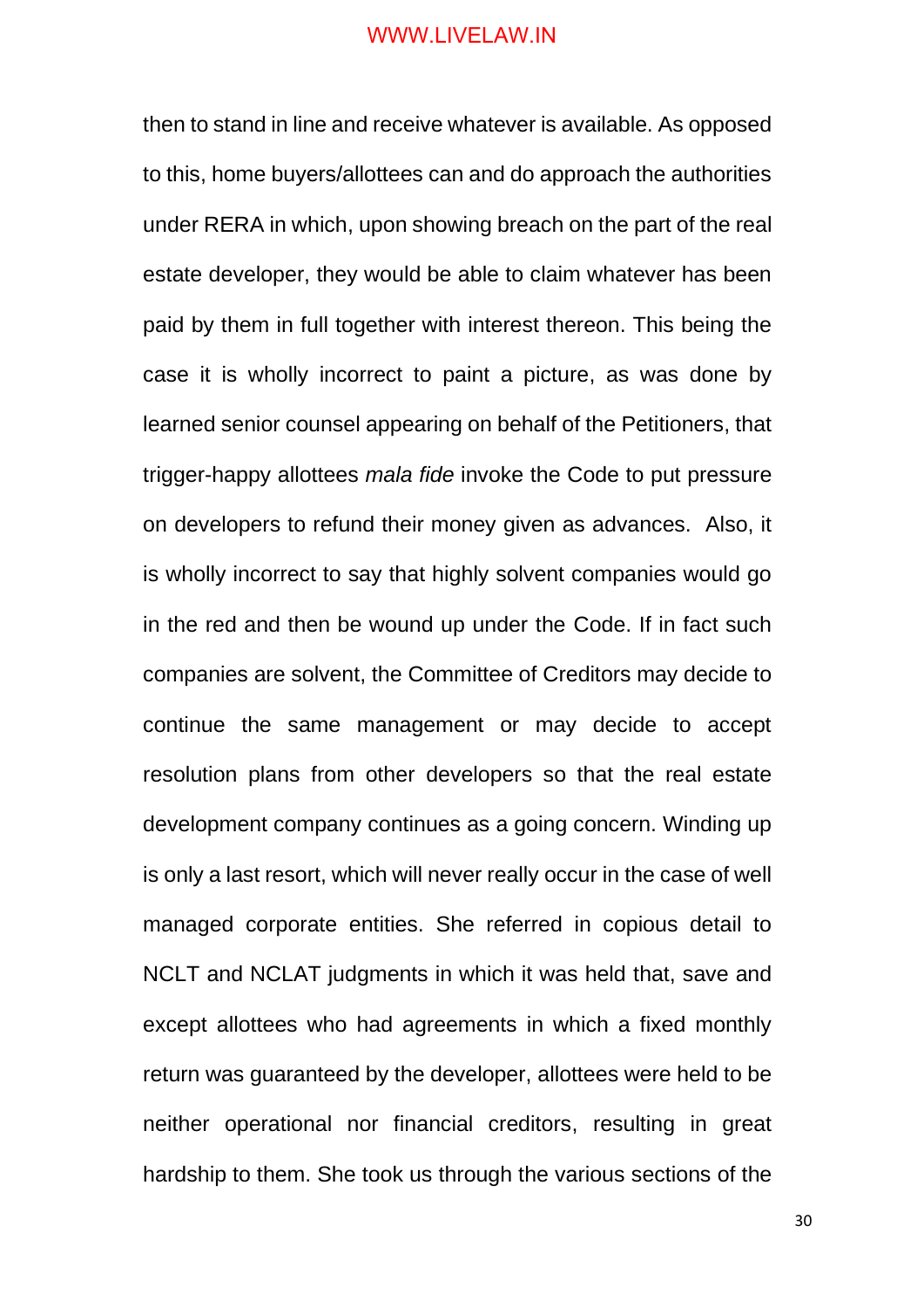Code afresh and argued that Section 5(8)(f), even read without the explanation, would, on its plain language, include real estate development agreements. For this purpose, she relied upon the definition of "payment" which would include "recompense" and on the definition in Collin's English dictionary of "borrow" which is "to obtain or receive money on loan for temporary use intending to give either money or something equivalent back to the lender". In the facts of these cases, she contended that the "something equivalent" would be the flat/apartment. She also relied upon the definition of "commercial" to show that the profit element is important. She stressed the fact that the "time value of money" is present qua both allottee and builder as the allottee would pay less than he would have to for a complete flat/apartment, in which case the entire consideration for the flat/apartment would have to be paid upfront; as against instalments while it is being completed. Qua the builder, she contended that the time value of money would be the money paid by way of advances by allottees which would be used to finance the building of the flats/apartments in the project. She also relied strongly upon Section 18 of RERA to show that in order to be a financial creditor, it is enough that a right recognised by Section 18 in favour of the allottee to payment would exist, and therefore, would be included within the definition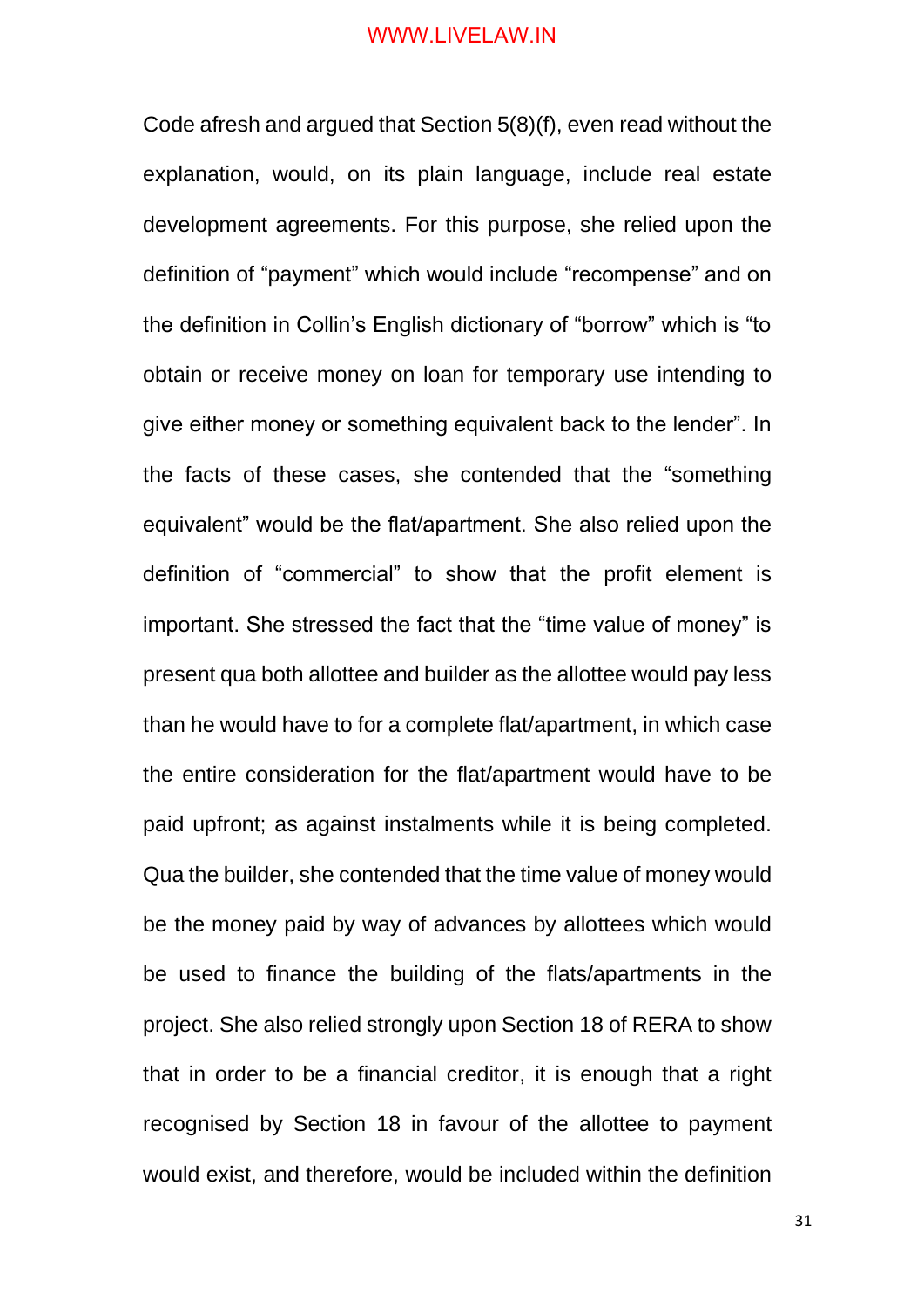of "financial debt" read with "debt" contained in Section 5(8) and Section 3(11) of the Code respectively. She also referred to and relied upon Section 4(2)(l)(D) of RERA to show that 70% of advances received by the developer from allottees must be put into an escrow account, which can only be used for the project at hand, showing therefore that even statutorily, monies paid by way of advance are in the nature of a financing transaction. She then cited judgments to show how the *noscitur a sociis* principle cannot be used when express wider language is used in one of the subclauses of a particular provision, making it clear that it is meant to be read by itself, and not in conjunction with what precedes and succeeds it. She also cited judgments to show that the expression "deemed" is also to put a certain matter beyond doubt and argued that an explanation can be inserted by the legislature as additional support to what is already contained in the main provision. She added that deeming fictions put in explanations are not something unknown to the law, and cited judgments to buttress her contention. She also cited judgments to show that when "means" is used separately from "includes", the definition clause would be inclusive, as opposed to when "means and includes" is used, and therefore argued that since Section 5(8) is not exhaustive, the category of home buyers could be added therein. Also, according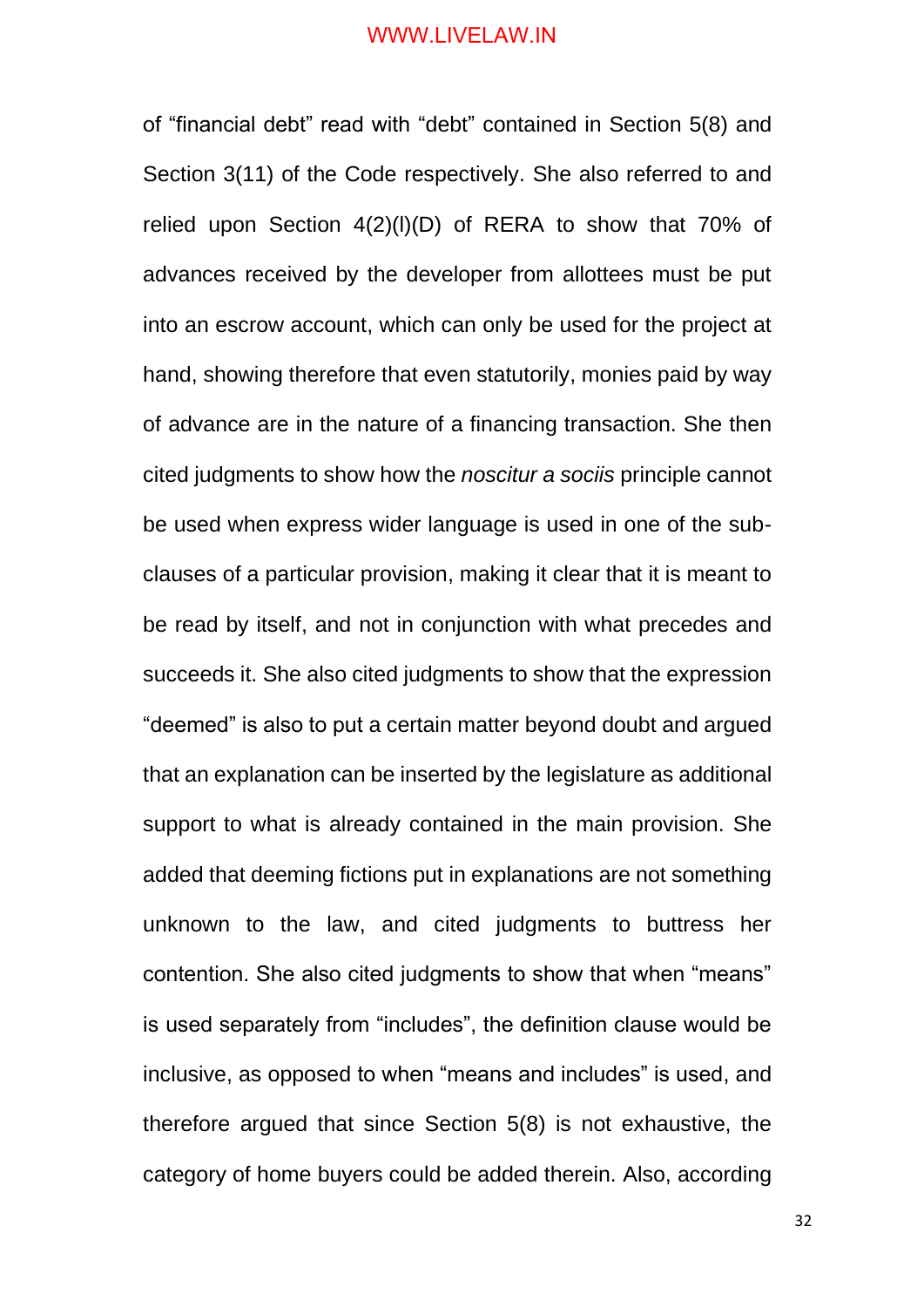to her, "means" and "includes" when interpreted by courts, is different from the legislature itself amending the provision so as to add something therein. Legislative activity cannot be confused with interpretational activity by the courts. She then argued, referring to the provisions of RERA in some detail, that a complete information bank is provided by RERA, which is provided by the real estate developer himself, from which, like information utilities under the Code, information, *inter alia*, as to defaults made by the real estate developer would be available. According to her, therefore, all that the NCLT would have to be supplied with by the allottee in his Section 7 petition would be this information, and, after receiving a reply from the real estate developer, would then easily be able to decide whether a real estate developer owes money in the form of compensation payable for late completion of the project, and/or refund of money paid by the allottee. It would be open for the real estate developer in its defence to say that no amount is due and payable from the allottee, in that, the allottee is himself in breach of conditions laid down by the agreement read with the RERA, and rules and regulations made thereunder. According to her, therefore, the NCLT would be able to decide such applications in the same manner as would be decided in the case of banks and financial institutions. She also rebutted the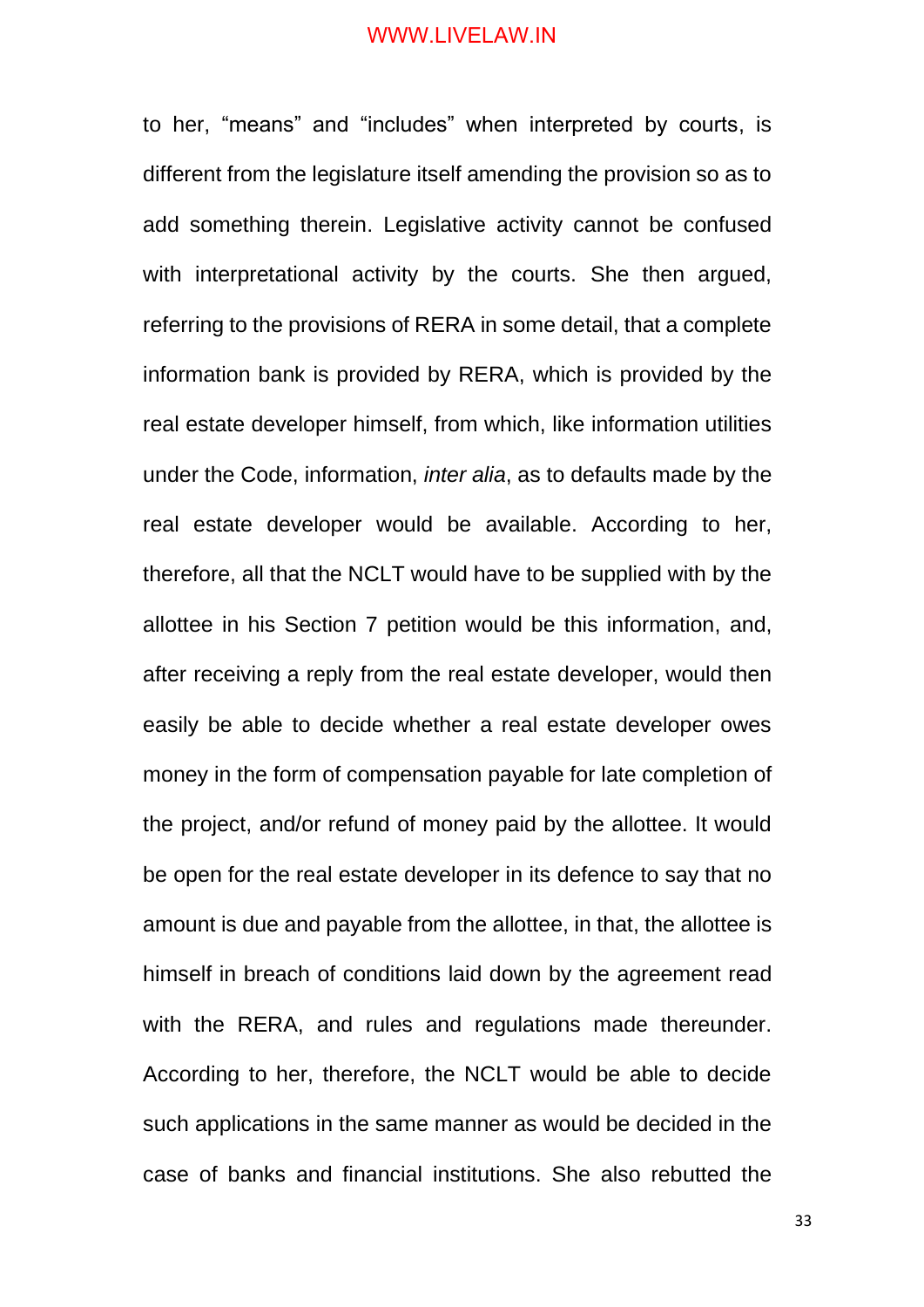argument that the collegiality of creditors will be affected by inserting home buyers into their committee by stating that home buyers, like banks and financial institutions, and unlike other operational creditors, are vitally concerned with the well-being of the corporate debtor, as otherwise the real estate project would never come to fruition. In rebutting the challenge to Section 21(6A) and Section 25A, she said there may be teething problems with regard to how an authorised representative is to vote on the Committee of Creditors, but stated that the legislature is in the process of ironing out these creases and referred to the recent Insolvency and Bankruptcy Code (Amendment) Bill, 2019 which has just been passed by Parliament. She also argued that home buyers may themselves finance up to 100% of a project, and in case they finance a project by 100%, the Code would not work unless they were recognised as financial creditors as, not being financial or operational creditors, no Committee of Creditors could be set up at all; and for this purpose she relied upon the proviso to Section 21(8) of the Code, read with Regulation 16 of the Insolvency and Bankruptcy Board of India (Insolvency Resolution Process for Corporate Persons) Regulations, 2016. She argued, therefore, that on point of fact, if allottees of real estate projects were to be kept out of the Committee of Creditors, that itself would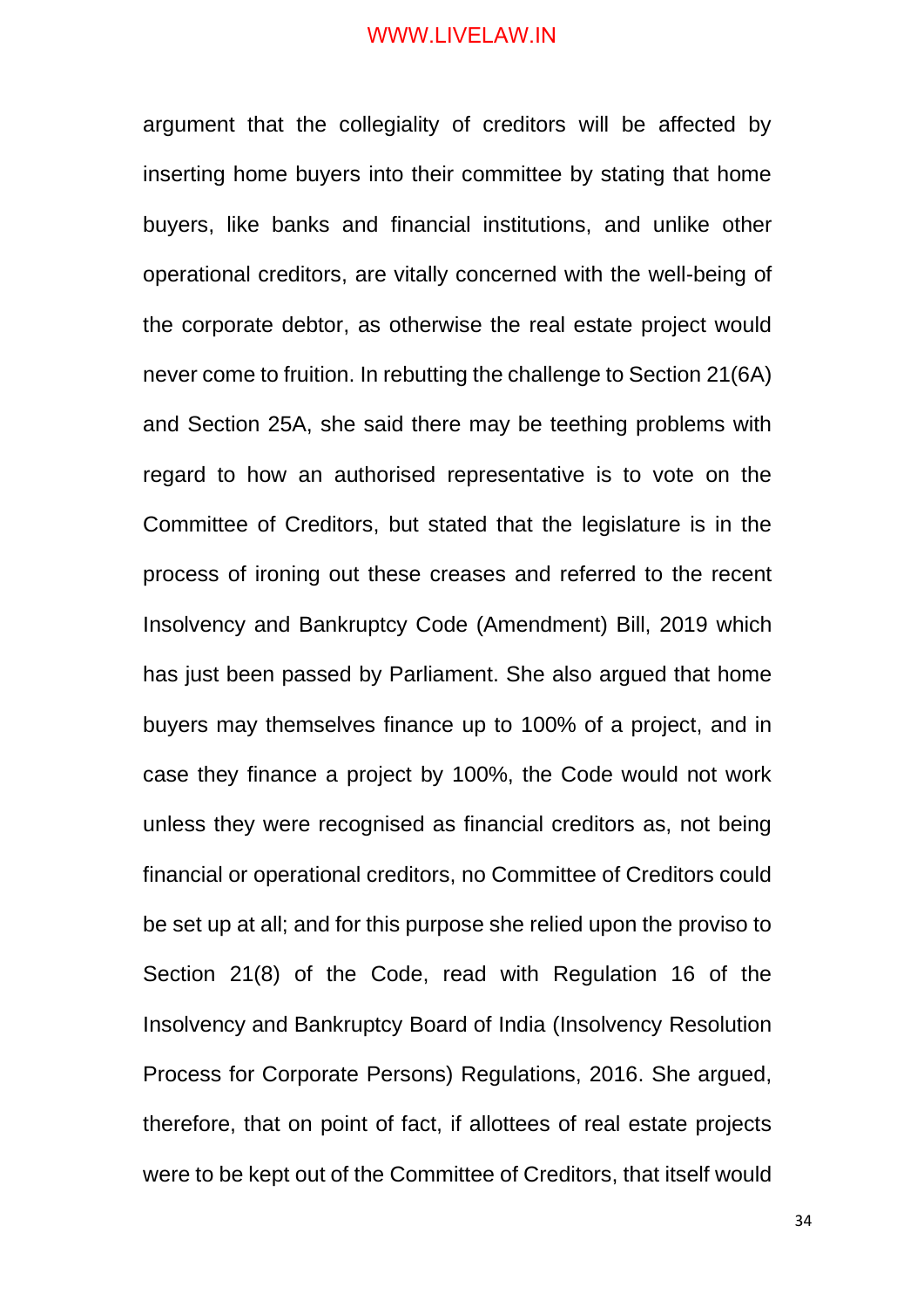be manifestly arbitrary as in most cases they finance the project to the tune of at least 50%, going up to 100%. She also stated that each project was usually carried out by a 'special purpose vehicle', being a corporate entity on its own, and therefore, the bogey of destabilisation of a management which has brought in large funds for many projects, and which would be replaced for all projects, would not be correct.

13. Shri Tushar Mehta, learned Solicitor General of India broadly supported the detailed arguments of Mrs. Madhavi Divan, learned Additional Solicitor General, by buttressing the same by citing various judgments and authorities. According to him also, given the fact that **Swiss Ribbons** (supra) gives the legislature free play in the joints when it comes to economic legislation and experimentation in this sphere, **Swiss Ribbons** (supra) itself is more or less a complete answer to all constitutional challenges that may be made to the Amendment Act.

14. A number of counsel then appeared for allottees in individual cases. These counsel argued, by referring copiously to NCLT and NCLAT orders, consumer forum judgments and High Court judgments, that the consumer fora, and the authorities under RERA are not meaningful remedies for allottees at all. According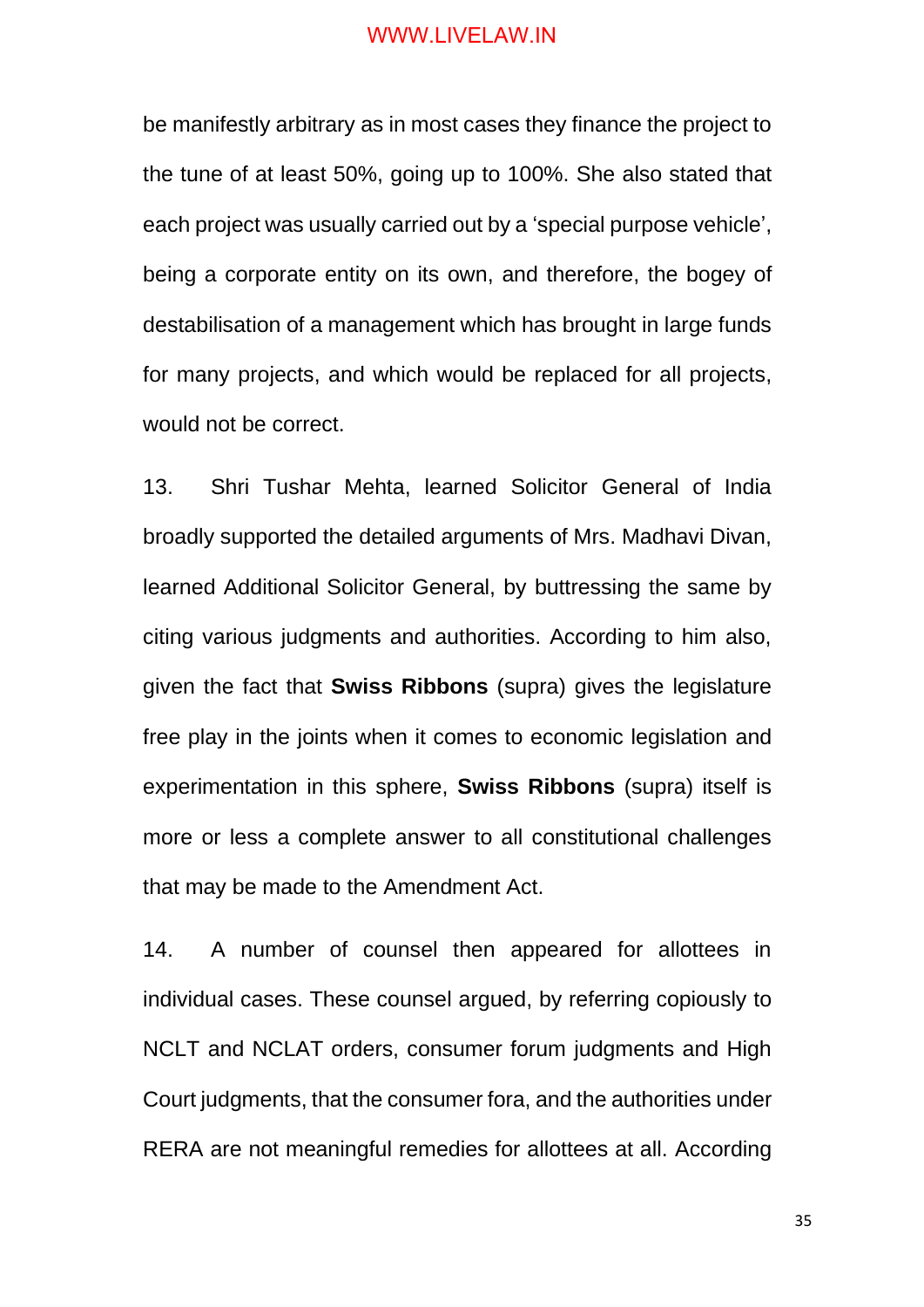to them, loopholes made in the rules by various States still allow one-sided agreements by real estate developers to continue to govern the relationship between allottee and real estate developer long after RERA has come into force. This has been done, for example, by defining 'Completion Certificate' to include partial completion certificates of projects (or parts of projects), so that such partial certificates given to the real estate developer before coming into force of RERA would make the provisions of RERA inapplicable. Also, it has been pointed out that real estate developers have been successful in arguing that RERA has now shut out the consumer fora so far as allottees are concerned, and referred to stay orders by which consumer fora for a long period of time were unable to proceed with cases filed by allottees before them, until the National Consumer Disputes Redressal Commission finally decided that the Consumer Protection Act, 1986 was an additional remedy and continued to be an additional remedy to the remedies provided under RERA. They also pointed out that the authorities themselves under RERA jostled the allottees about, as when an allottee went to the Real Estate Regulatory Authority and obtained orders against developers, such orders were nullified by some Appellate Tribunal orders, stating that they should be sent to the adjudicating officer who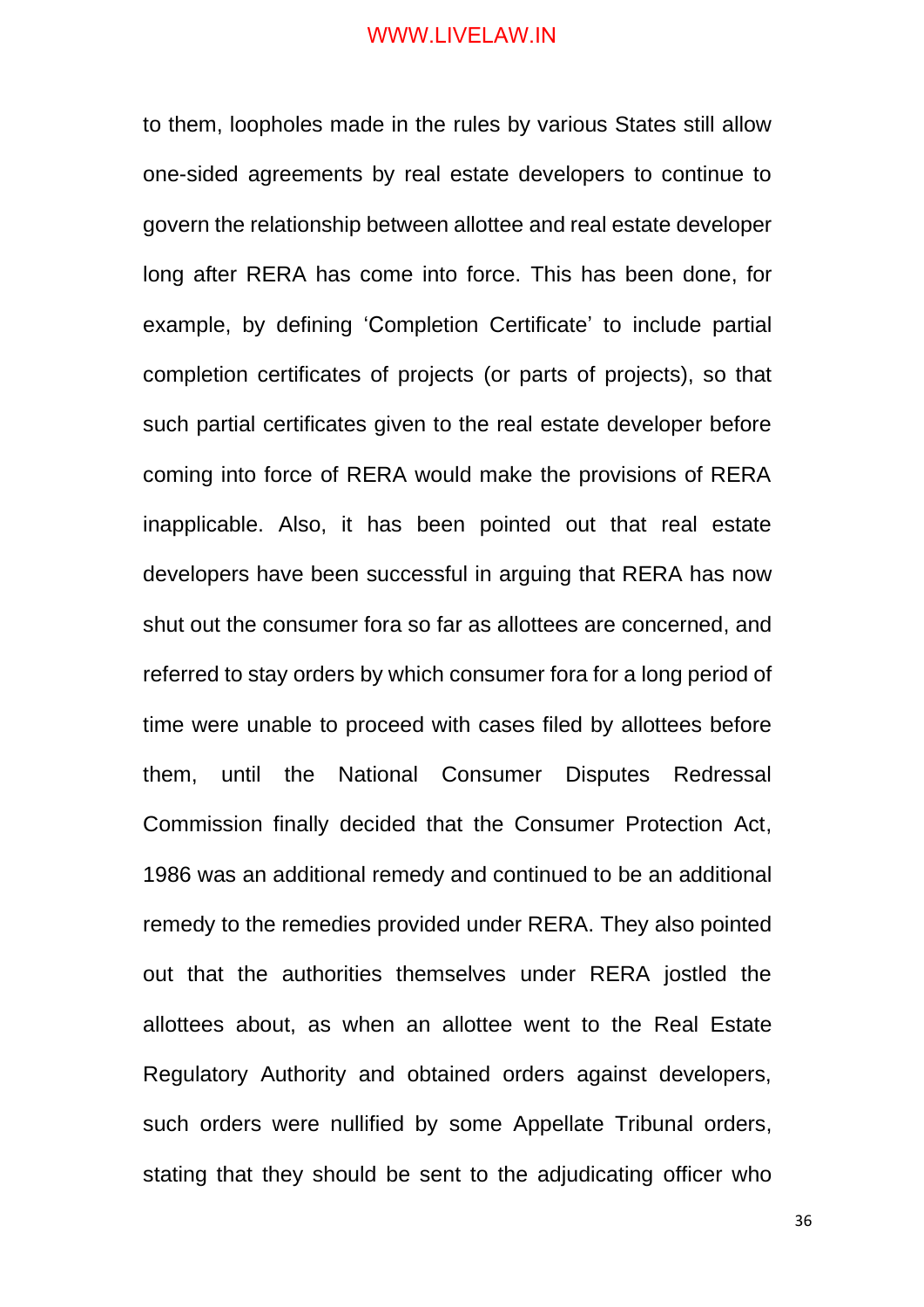alone could decide disputes between allottees and real estate developers. Separately, in answer to the argument that the admission of a Section 7 application would be fatal to the management of the corporate debtor, and that one single allottee could destabilise the management of the corporate debtor and not just the project undertaken by the corporate debtor, they pointed out that there were 5 stages at which it would be open for the real estate developer to compromise with the allottee in question, before the sledgehammer under the Code comes down on the erstwhile management. They pointed out that settlements have taken place at: (i) the stage of the Section 7 notice itself before replies were filed by the real estate developer; (ii) after the NCLT issues notice on a Section 7 application and before admission; (iii) after the hearing and before the order admitting the matter; (iv) post-admission, and before appointment of the Committee of Creditors where both the NCLT and NCLAT use their inherent power to permit settlements; and (v) even post setting-up of the Committee of Creditors, whereby settlements can be arrived at under Section 12A of the Code with the concurrence of 90% of the creditors. On this basis, they pointed out that long before the chopper comes down on the management of the corporate debtor, all these opportunities are given to the management of the

37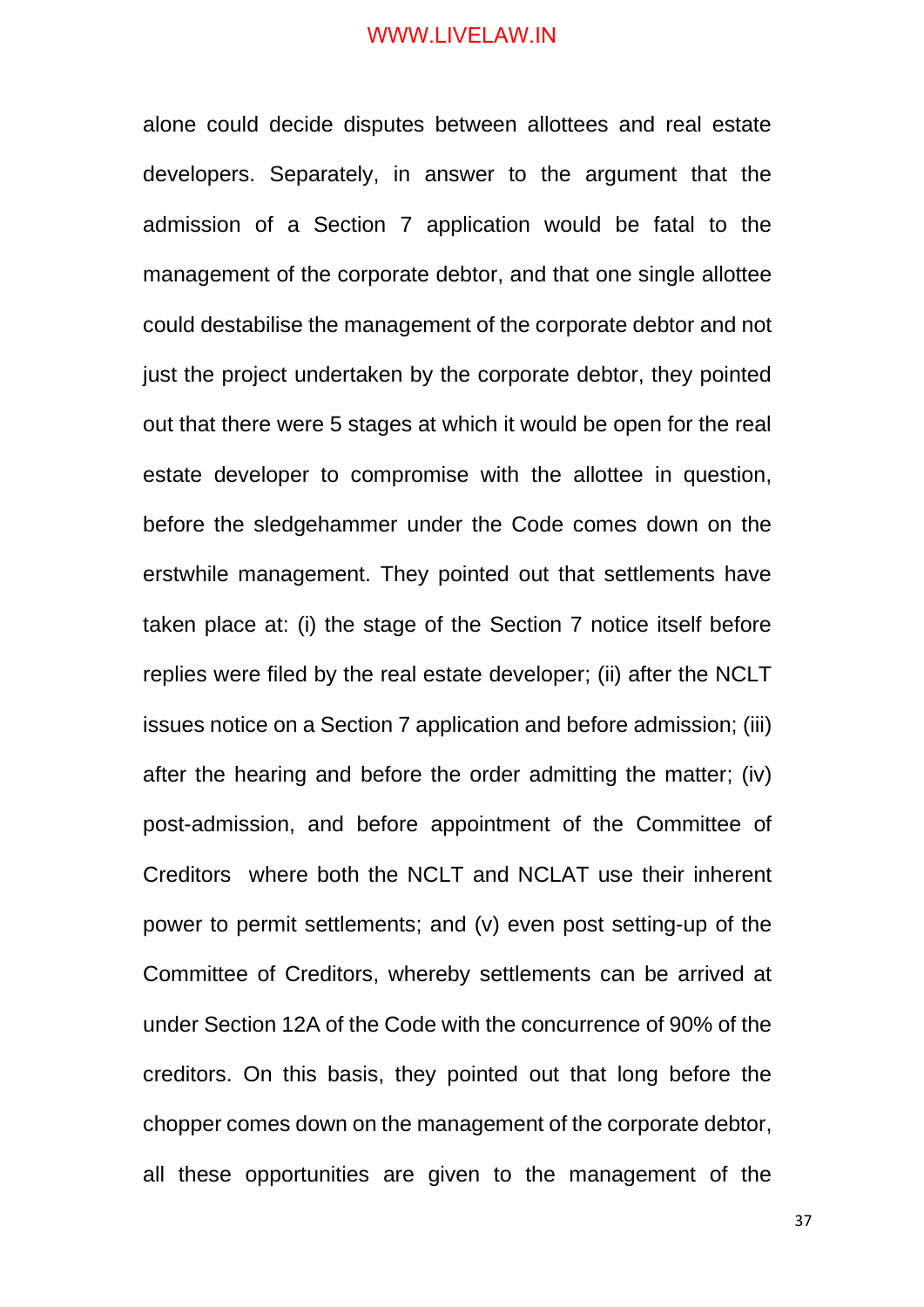corporate debtor to settle with the individual allottee, showing thereby that there is no real infraction of Article 14, 19(1)(g) or 300- A of the Constitution. They also argued that the provisions of Section 7(4) of the Code giving the NCLT 14 days within which to ascertain the existence of a default is directory as has been held in **Surendra Trading Company v. Juggilal Kamlapat Jute Mills Company Limited and Ors.** 2017 (16) SCC 143. They made an impassioned plea, relying upon the background to RERA, to argue that if these beneficial amendments were to be struck down, they would be back in the same position as they were before enactment of other measures, which have not really worked to afford them relief.

#### **The Legislature's right to experiment in matters economic**

15. In **Swiss Ribbons** (supra), this Court was at pains to point out, referring, *inter alia,* to various American decisions in paragraphs 17 to 24, that the legislature must be given free play in the joints when it comes to economic legislation. Apart from the presumption of constitutionality which arises in such cases, the legislative judgment in economic choices must be given a certain degree of deference by the courts. In paragraph 120 of the said judgment, this Court held:

38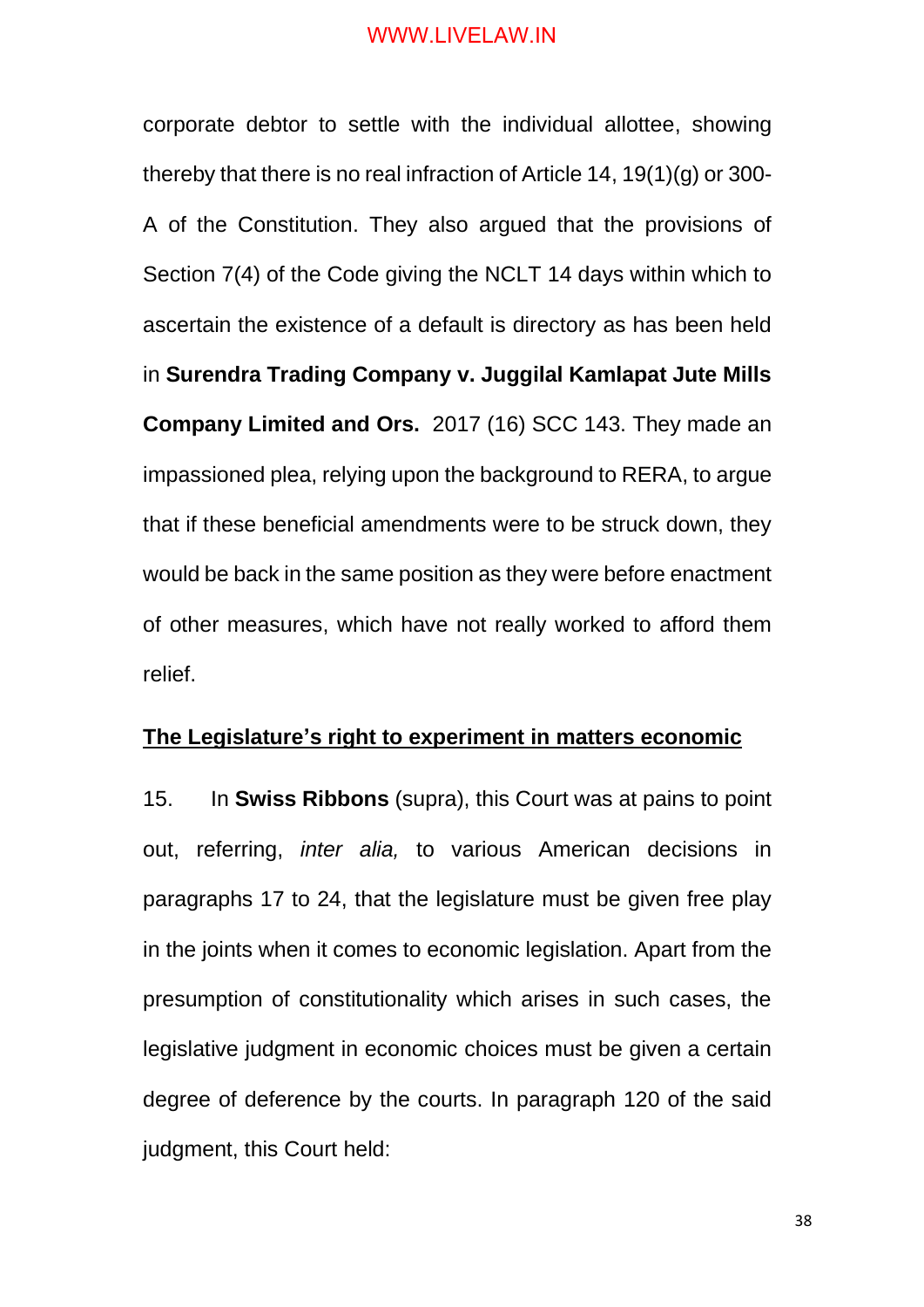"**120.** The Insolvency Code is a legislation which deals with economic matters and, in the larger sense, deals with the economy of the country as a whole. Earlier experiments, as we have seen, in terms of legislations having failed, "trial" having led to repeated "errors", ultimately led to the enactment of the Code. The experiment contained in the Code, judged by the generality of its provisions and not by so- called crudities and inequities that have been pointed out by the petitioners, passes constitutional muster. To stay experimentation in things economic is a grave responsibility, and denial of the right to experiment is fraught with serious consequences to the nation. We have also seen that the working of the Code is being monitored by the Central Government by Expert Committees that have been set up in this behalf. Amendments have been made in the short period in which the Code has operated, both to the Code itself as well as to subordinate legislation made under it. This process is an ongoing process which involves all stakeholders, including the petitioners."

It is in this background that the constitutional challenge to the

Amendment Act will have to be decided.

# *Raison d'être* **for the Insolvency Code (Second Amendment)**

# **Act of 2018**

16. The Insolvency Committee Report is of crucial importance in understanding why the legislature thought it fit to categorise home buyers as financial creditors under the Code. The recommendations made by the said Insolvency Law Committee are set out hereinbelow *in extenso:*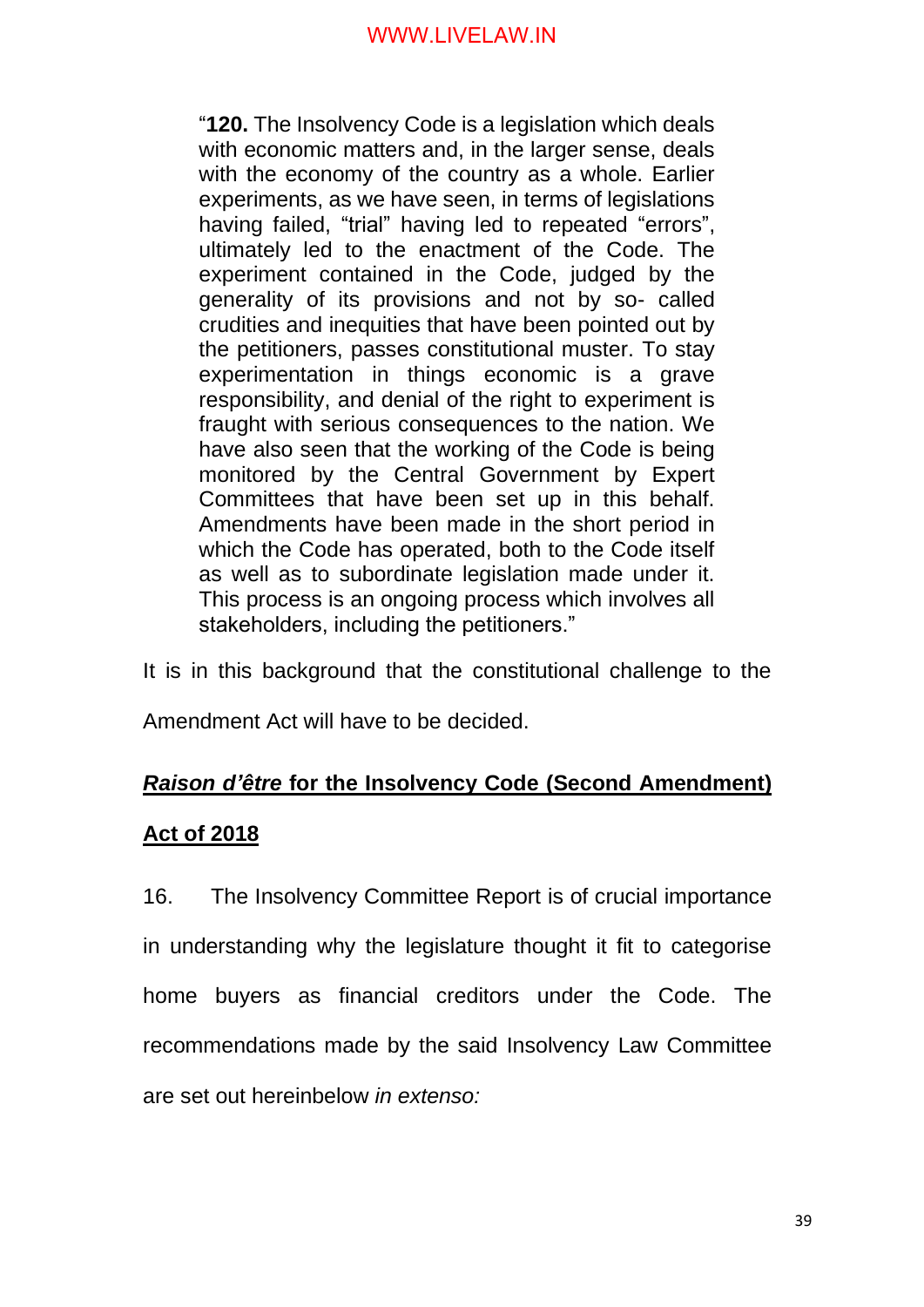# "RECOMMENDATIONS PROPOSING AMENDMENTS TO THE CODE AND RELEVANT SUBORDINATE LEGISLATION

# 1. DEFINITIONS

# *Financial debt*

1.1 Section 5(8) of the Code defines 'financial debt' to mean a debt along with interest, if any, which is disbursed against the consideration for the time value of money and *inter alia* includes money borrowed against payment of interest, etc. The Committee's attention was drawn to the significant confusion regarding the status of buyers of underconstruction apartments ("**home buyers**") as creditors under the Code. Multiple judgments have categorised them as neither fitting within the definition of 'financial' nor 'operational' creditors. In one particular case, they have been classified as 'financial creditors' due to the assured return scheme in the contract, in which there was an arrangement wherein it was agreed that the seller of the apartments would pay 'assured returns' to the home buyers till possession of property was given. It was held that such a transaction was in the nature of a loan and constituted a 'financial debt' within the Code. A similar judgment was given in *Anil Mahindroo & Anr v. Earth Organics Infrastructure*. But it must be noted that these judgments were given considering the terms of the contracts between the home buyers and the seller and are fact specific. Further, the IBBI issued a claim form for "creditors other than financial or operational creditors", which gave an indication that home buyers are neither financial nor operational creditors.

1.2 Non-inclusion of home buyers within either the definition of 'financial' or 'operational' creditors may be a cause for worry since it deprives them of, first, the right to initiate the corporate insolvency resolution process ("**CIRP**"), second, the right to be on the committee of creditors ("**CoC**") and third, the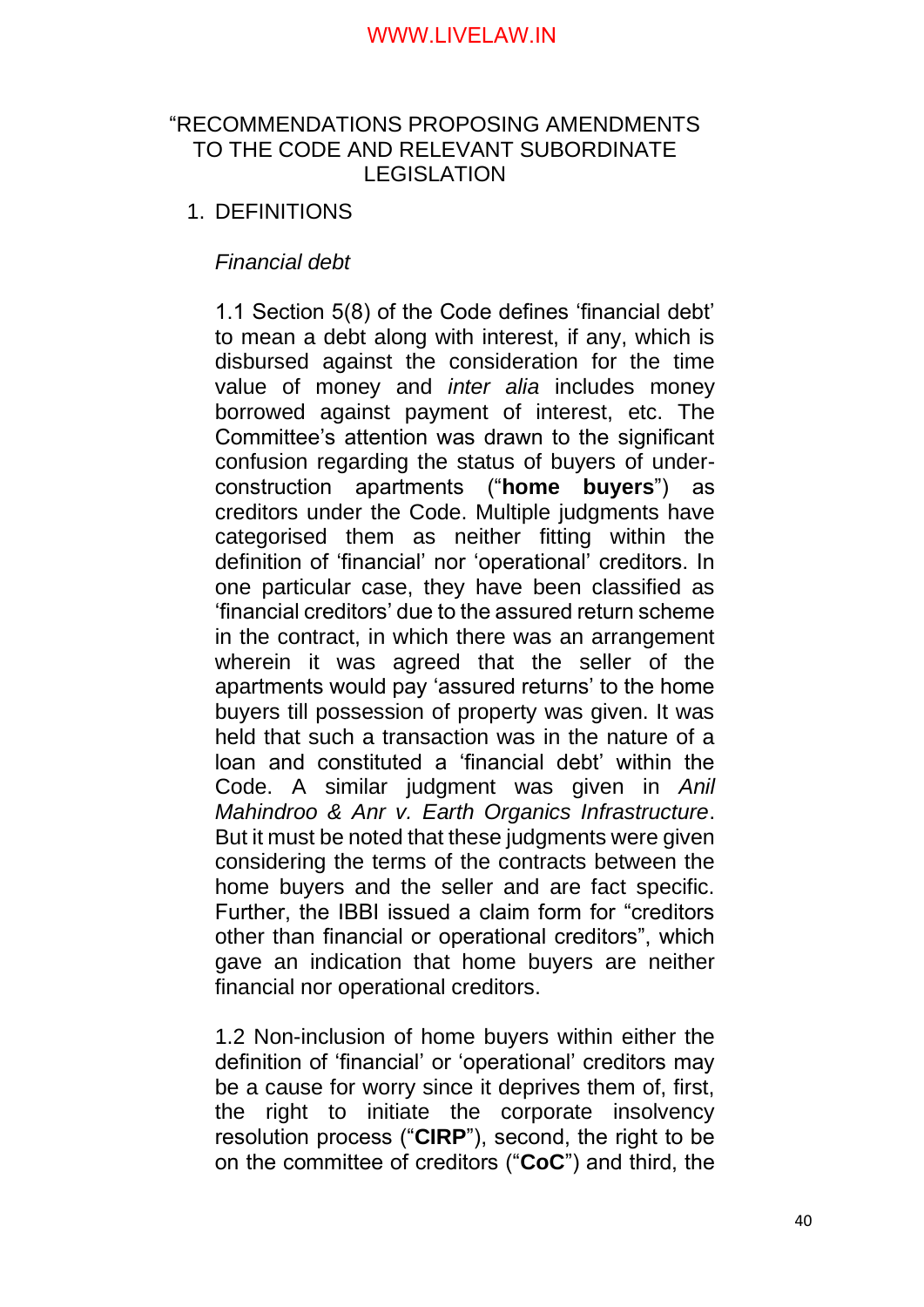guarantee of receiving at least the liquidation value under the resolution plan. Recent cases like *Chitra Sharma v. Union of India* and *Bikram Chatterji v. Union of India* have evidenced the stance of the Hon'ble Supreme Court in safeguarding the rights of home buyers under the Code due to their current disadvantageous position.

1.3 To completely understand the issue, it is imperative that the peculiarity of the Indian real estate sector is highlighted. Delay in completion of under-construction apartments has become a common phenomenon and the records indicate that out of 782 construction projects in India monitored by the Ministry of Statistics and Programme Implementation, Government of India, a total of 215 projects are delayed with the time over-run ranging from 1 to 261 months. Another study released by the Associated Chambers of Commerce and Industry of India, revealed that 826 housing projects are running behind schedule across 14 states as of December 2016. Further, the Committee agreed that it is well understood that amounts raised under home buyer contracts is a significant amount, which contributes to the financing of construction of an asset in the future.

1.4 The current definition of 'financial debt' under section 5(8) of the Code uses the words *"includes",* thus the kinds of financial debts illustrated are not exhaustive. The phrase *"disbursed against the consideration for the time value of money"* has been the subject of interpretation only in a handful of cases under the Code. The words "time value" have been interpreted to mean compensation or the price paid for the length of time for which the money has been disbursed. This may be in the form of interest paid on the money, or factoring of a discount in the payment.

1.5 On a review of various financial terms of agreements between home buyers and builders and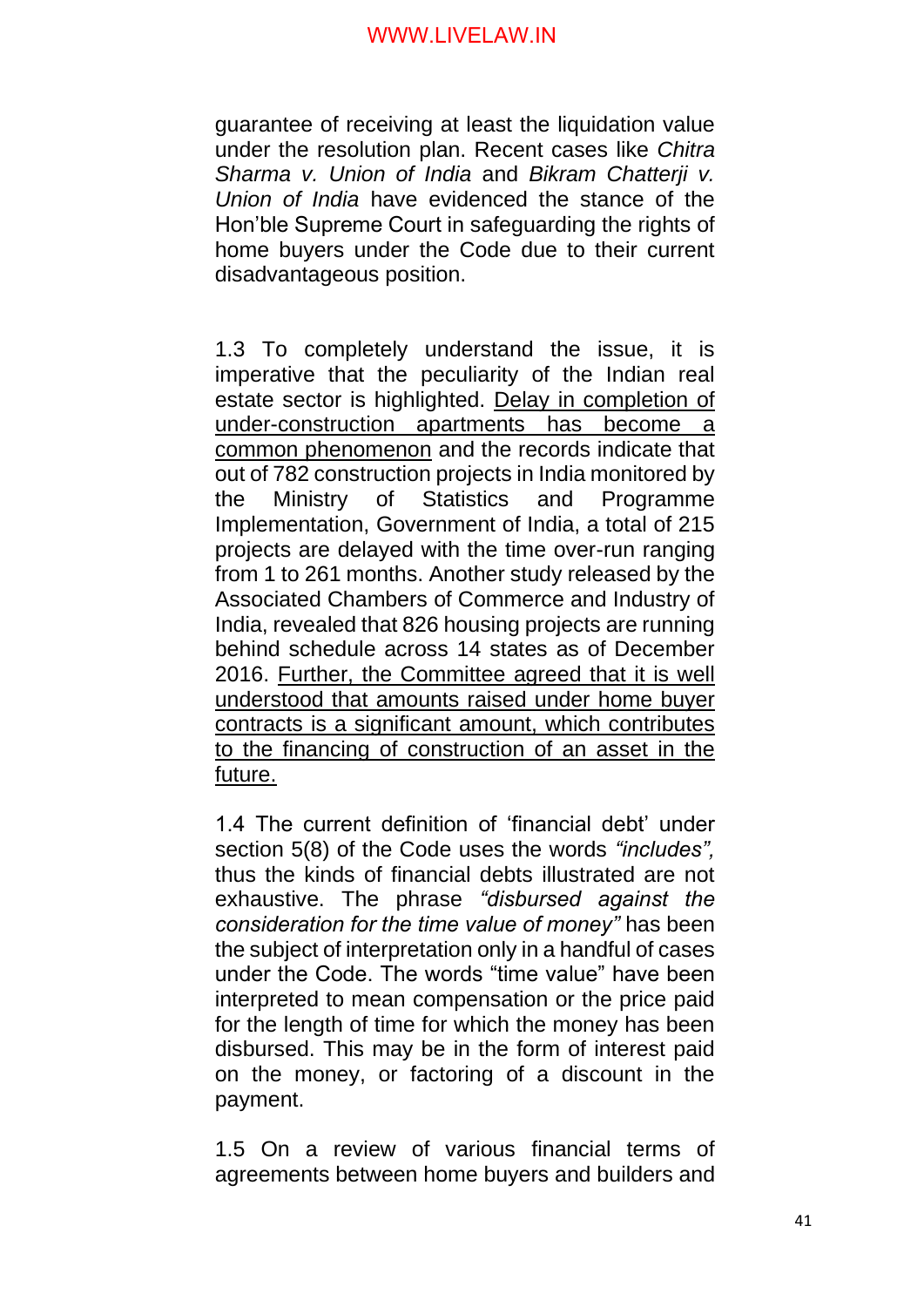the manner of utilisation of the disbursements made by home buyers to the builders, it is evident that the agreement is for disbursement of money by the home buyer for the delivery of a building to be constructed in the future. The disbursement of money is made in relation to a future asset, and the contracts usually span a period of 4-5 years or more. The Committee deliberated that the amounts so raised are used as a means of financing the real estate project, and are thus in effect a tool for raising finance, and on failure of the project, money is repaid based on time value of money. On a plain reading of section 5(8)(f), it is clear that it is a residuary entry to cover debt transactions not covered under any other entry, and the essence of the entry is that "amount should have been raised under a transaction having the commercial effect of a borrowing." An example has been mentioned in the entry itself i.e. forward sale or purchase agreement. The interpretation to be accorded to a forward sale or purchase agreement to have the texture of a financial contract may be drawn from an observation made in the case of *Nikhil Mehta and Sons (HUF) v. AMR Infrastructure Ltd.:*

*"A forward contract to sell product at the end of a specified period is not a financial contract. It is essentially a contract for sale of specified goods. It is true that some time financial transactions seemingly restructured as sale and repurchase. Any repurchase and reverse repo transaction are sometimes used as devices for raising money. In a transaction of this nature an entity may require liquidity against an asset and the financer in return sell it back by way of a forward contract. The difference between the two prices would imply the rate of return to the financer."* (emphasis supplied)

1.6 Thus, not all forward sale or purchase are financial transactions, but if they are structured as a tool or means for raising finance, there is no doubt that the amount raised may be classified as financial debt under section 5(8)(f). Drawing an analogy**, in the case of home buyers, the amounts raised**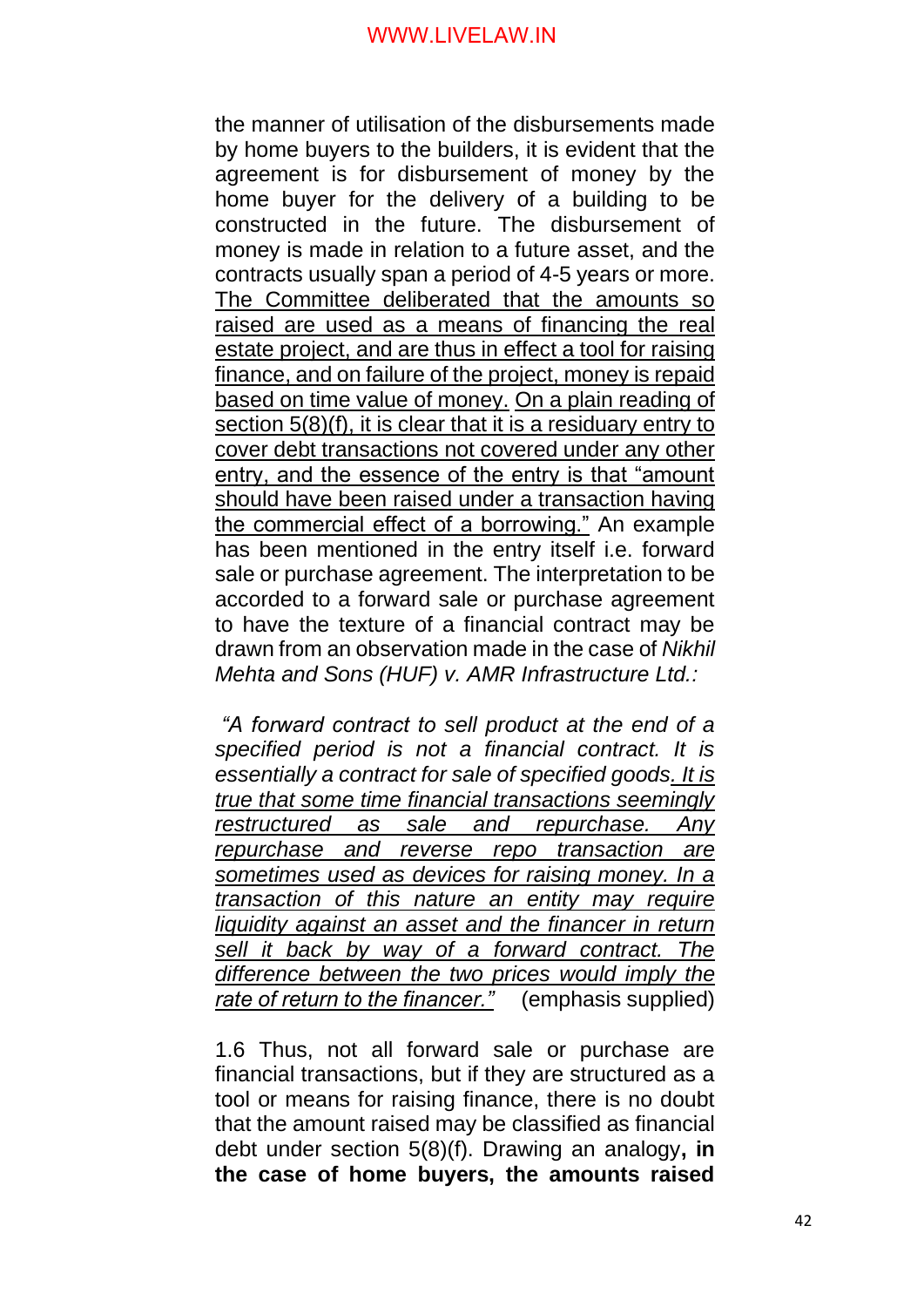**under the contracts of home buyers are in effect for the purposes of raising finance, and are a means of raising finance. Thus, the Committee deemed it prudent to clarify that such amounts raised under a real estate project from a home buyer fall within entry (f) of section 5(8).**

1.7 Further, it may be noted that the amount of money given by home buyers as advances for their purchase is usually very high, and frequent delays in delivery of possession may thus, have a huge impact. For example, in *Chitra Sharma v. Union of India* the amount of debts owed to home buyers, which was paid by them as advances, was claimed to be INR Fifteen Thousand Crore, more than what was due to banks. Despite this, banks are in a more favourable position under the Code since they are financial creditors. Moreover, the general practice is that these contracts are structured unilaterally by construction companies with little or no say of the home buyers. A denial of the right of a class of creditors based on technicalities within a contract that such creditor may not have had the power to negotiate, may not be aligned with the spirit of the Code.

1.8 The Committee also discussed that section 30(2)(e) of the Code provides that all proposed resolution plans must not contravene any provisions of law in force, and thus, the provisions of Real Estate (Regulation and Development) Act, 2016 ("**RERA**") will need to be complied with and resolution plans under the Code should be compliant with the said law.

1.9. Finally, the Committee concluded that the current definition of 'financial debt' is sufficient to include the amounts raised from home buyers / allottees under a real estate project, and hence, they are to be treated as financial creditors under the Code. However, given the confusion and multiple interpretations being taken, at this stage, it may be prudent to explicitly clarify that such creditors fall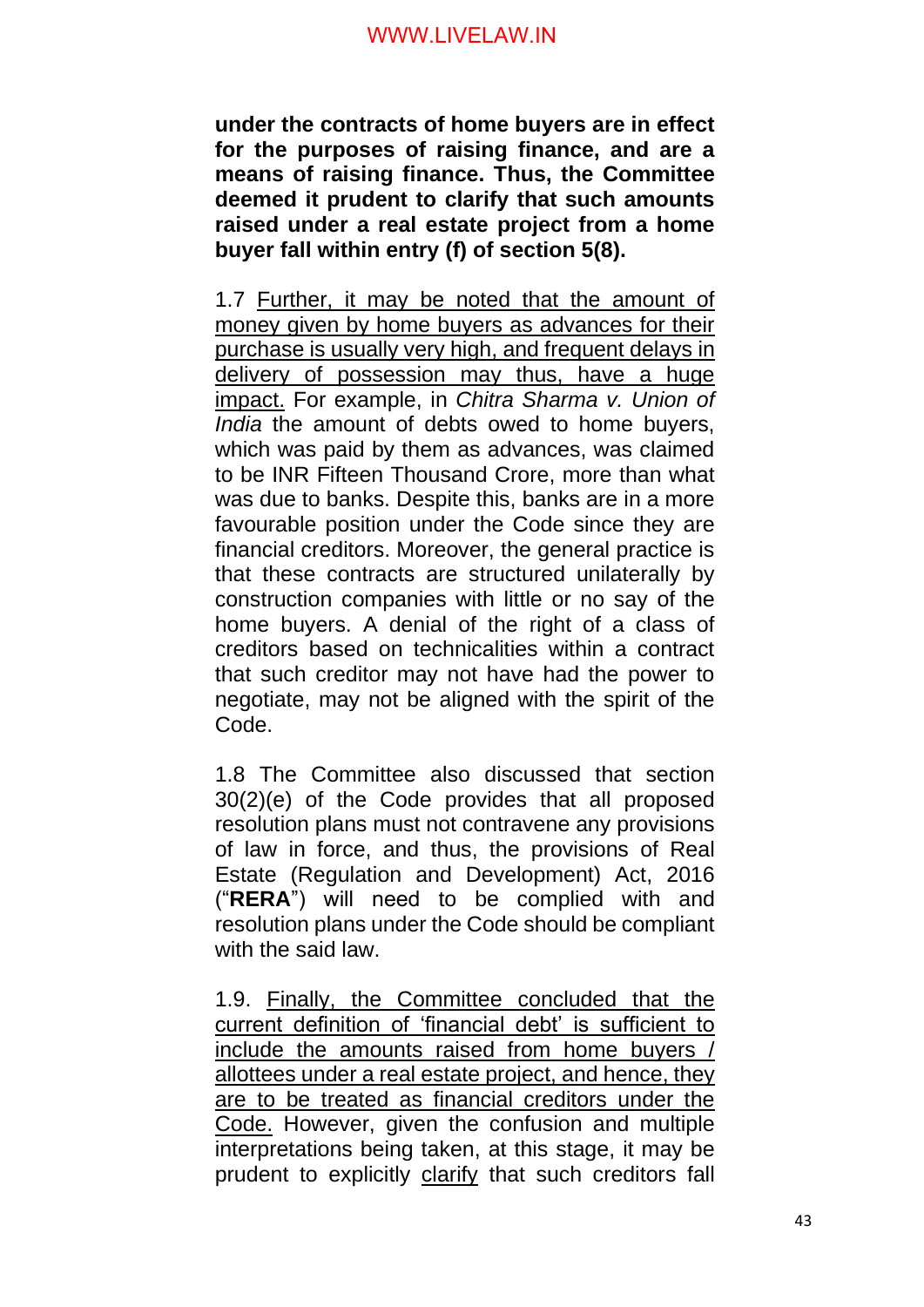within the definition of financial creditor, by inserting an explanation to section 5(8)(f) of the Code. Accordingly, in CIRP, they will be a part of the CoC and will be represented in the manner specified in paragraph 10 of this report, and in the event of liquidation, they will fall within the relevant entry in the liquidation waterfall under section 53. The Committee also agreed that resolution plans under the Code must be compliant with applicable laws, like RERA, which may be interpreted through section 30(2)(e) of the Code. It may be noted that there was majority support in the Committee for the abovementioned treatment of home buyers. However, certain members of the Committee, namely Sh. Shardul Shroff, Sh. Sudarshan Sen and Sh. B. Sriram, differed on this matter."

(emphasis supplied)

17. When it came to devising a mechanism by which several

persons may be represented by one authorised representative,

the Insolvency Law Committee concluded:

"10.8 In light of the deliberation above, the Committee felt that a mechanism requires to be provided in the Code to mandate representation in meetings of security holders, deposit holders, and all other classes of financial creditors which exceed a certain number, through an authorised representative. This can be done by adding a new provision to section 21 of the Code. Such a representative may either be a trustee or an agent appointed under the terms of the debt agreement of such creditors, otherwise an insolvency professional may be appointed by the NCLT for each such class of financial creditors. Additionally, the representative shall act and attend the meetings on behalf of the respective class of financial creditors and shall vote on behalf of each of the financial creditor to the extent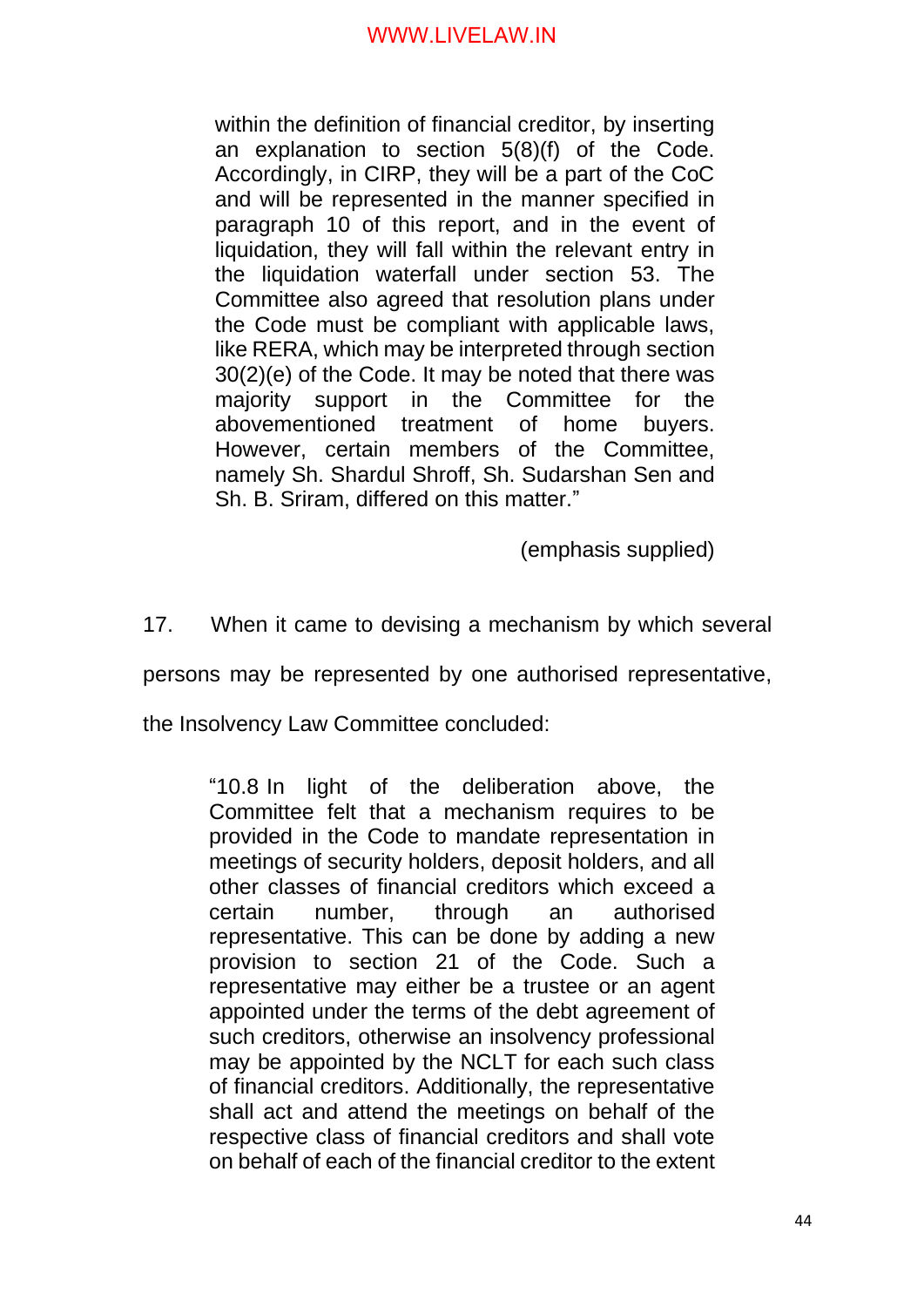of the voting share of each such creditor, and as per their instructions. To ensure adequate representation by the authorised representative of the financial creditors, a specific provision laying down the rights and duties of such authorised representatives may be inserted. Further, the requisite threshold for the number of creditors and manner of voting may be specified by IBBI through regulations to enable efficient voting by the representative. Also, regulation 25 may also be amended to enable voting through electronic means such as e-mail, to address any technical issues which may arise due to a large number of creditors voting at the same time."

18. It can be seen that the Insolvency Law Committee found, as a matter of fact, that delay in completion of flats/apartments has become a common phenomenon, and that amounts raised from home buyers contributes significantly to the financing of the construction of such flats/apartments. This being the case, it was important, therefore, to clarify that home buyers are treated as financial creditors so that they can trigger the Code under Section 7 and have their rightful place on the Committee of Creditors when it comes to making important decisions as to the future of the building construction company, which is the execution of the real estate project in which such home buyers are ultimately to be housed.

19. Shri Shardul Shroff, whose dissent was provided to us in the form of an e-mail, after finding that self-financed home buyers

45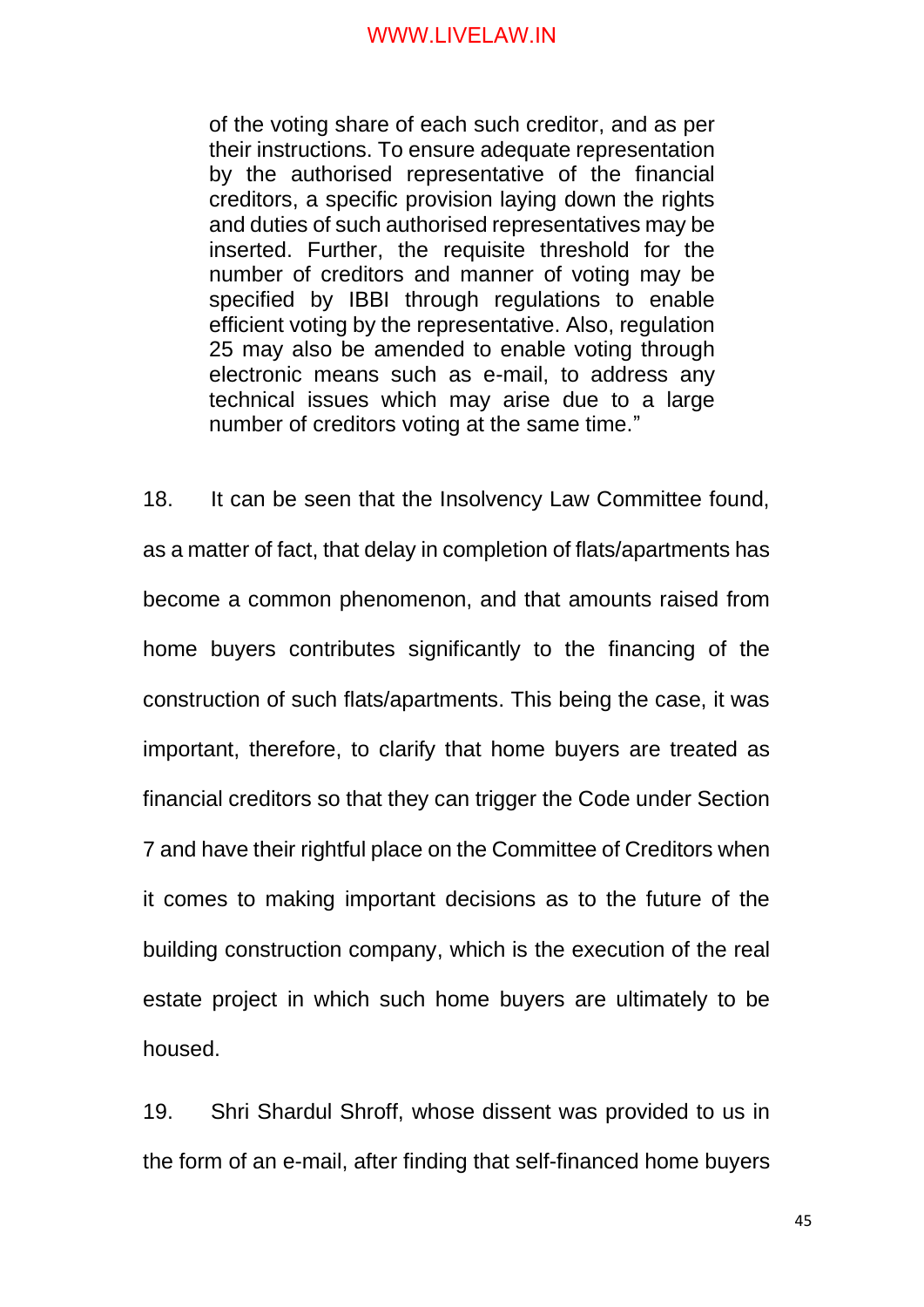may be financial creditors, but a home buyer who is a borrower is

not, then went on to state:

*"8. If the home buyers have taken loans from banks, then it is such lenders who should be on the table on the CoC as special status creditors.*

*9. Our report ought to be altered to the extent that home buyers financiers should be treated as unsecured financial creditors and they should be representatives of the home buyers. There should be no direct right given to home buyers to be on the CoC."*

Even the dissent of Shri Shroff recognises that in the case of home buyers, who have taken loans from banks, such banks ought to be on the Committee of Creditors. If such banks ought to be on the Committee of Creditors as representatives of the home buyers, and they are to vote only in accordance with the home buyer's instructions, why should the home buyer himself then not be on the Committee of Creditors, and why should it make any difference as to whether he has borrowed money from banks in order to pay instalments under the agreement for sale or whether he does it from his own finances? These matters have not been addressed by the dissenting view which in principle, as we have seen, supports home buyers who have taken loans as against home buyers who have used their own finances. Perhaps the real reason for Shri Shroff's dissent is the fact that unsecured, as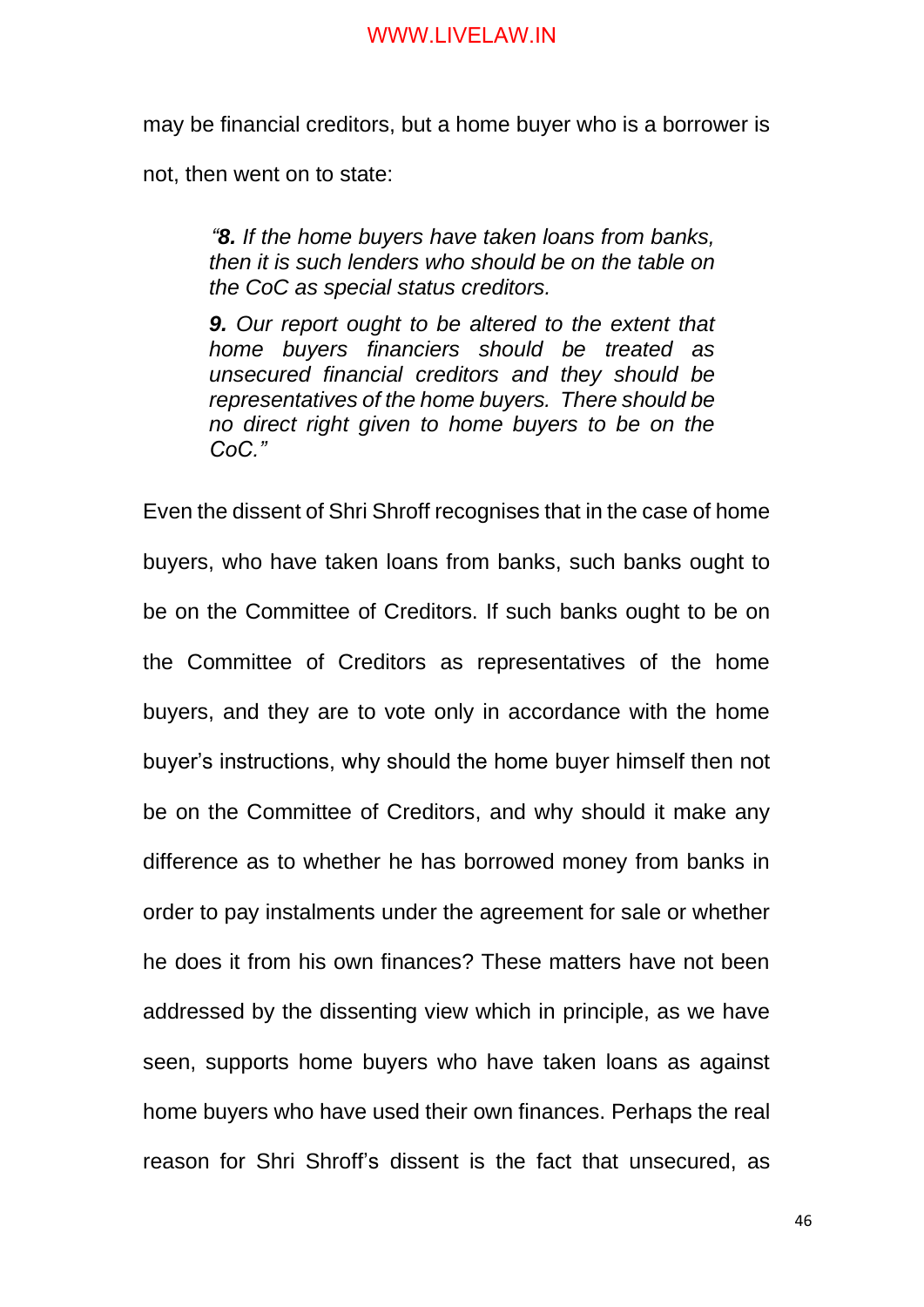opposed to secured, financial creditors are being put on the Committee of Creditors. If there is otherwise good reason as to why this particular group of unsecured creditors, like deposit holders, should be part of the Committee of Creditors, it is difficult to appreciate how such a group can be excluded.

# **The Real Estate (Regulation and Development) Act, 2016 (RERA) and its impact on the real estate sector**

20. The Statement of Objects and Reasons of RERA reads as

follows:

# **STATEMENT OF OBJECTS AND REASONS**

"1. The real estate sector plays a catalytic role in fulfilling the need and demand for housing and infrastructure in the country. While the sector has grown significantly in recent years, it has been largely unregulated, with absence of professionalism and standardisation and lack of adequate consumer protection. Though the Consumer Protection Act, 1986 is available as a forum to the buyers in the real estate market, the recourse is only curative and is not adequate to address all the concerns of buyers and promoters in that sector. The lack of standardisation has been a constraint to the healthy and orderly growth of industry. Therefore, the need for regulating the sector has been emphasised in various forums.

2. In view of the above, it becomes necessary to have a Central legislation, namely, the Real Estate (Regulation and Development) Bill, 2013 in the interests of effective consumer protection, uniformity and standardisation of business practices and transactions in the real estate sector. The proposed Bill provides for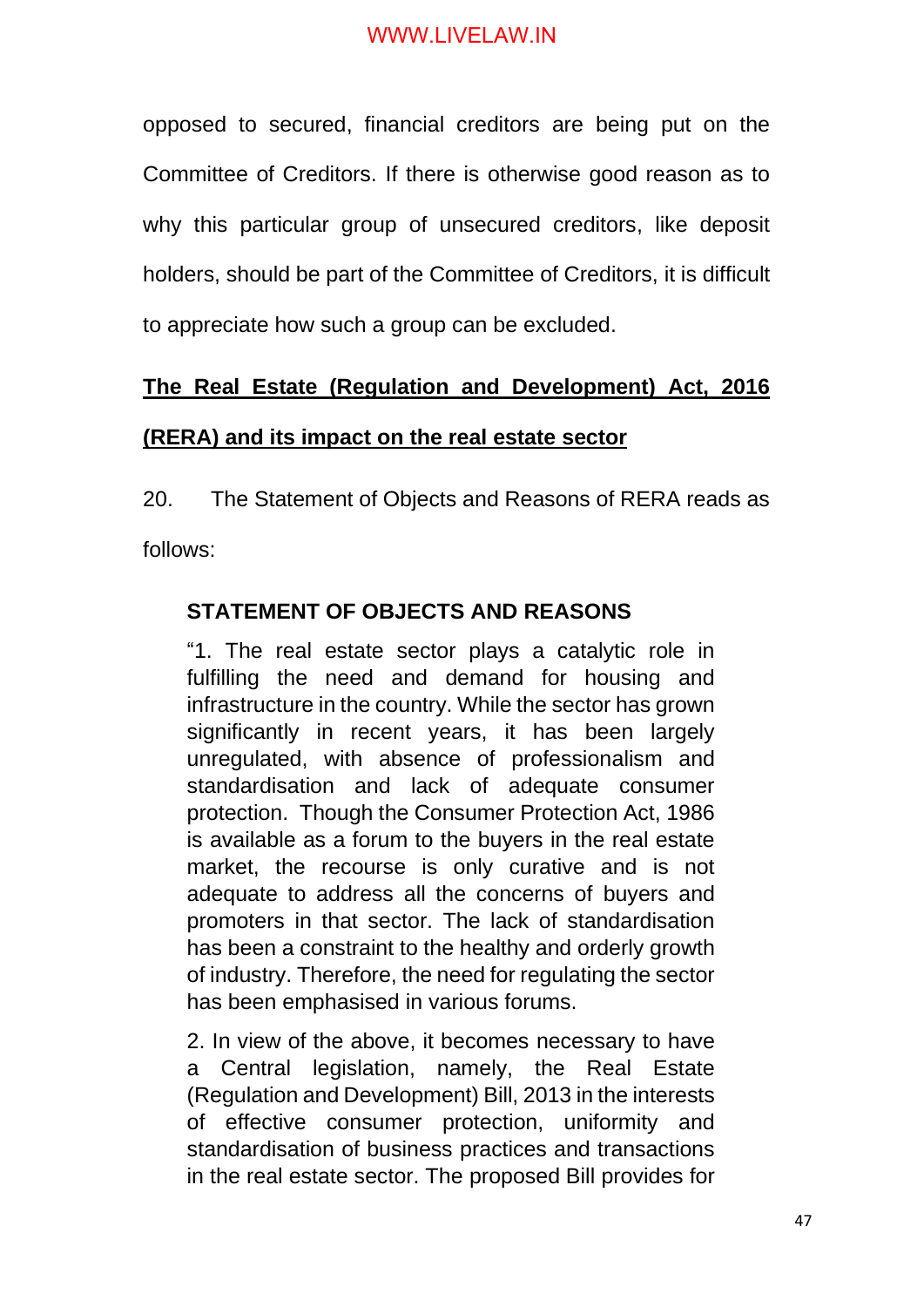the establishment of the Real Estate Regulatory Authority (the Authority) for regulation and promotion of real estate sector and to ensure sale of plot, apartment or building, as the case may be, in an efficient and transparent manner and to protect the interest of consumers in real estate sector and establish the Real Estate Appellate Tribunal to hear appeals from the decisions, directions or orders of the Authority.

3. The proposed Bill will ensure greater accountability towards consumers, and significantly reduce frauds and delays as also the current high transaction costs. It attempts to balance the interests of consumers and promoters by imposing certain responsibilities on both. It seeks to establish symmetry of information between the promoter and purchaser, transparency of contractual conditions, set minimum standards of accountability and a fast-track dispute resolution mechanism. The proposed Bill will induct professionalism and standardisation in the sector, thus paving the way for accelerated growth and investments in the long run."

21. It may be stated that Sections 2, 20 to 39, 41 to 58, 71 to 78 and 81 to 92 of this statute were brought into force on 1<sup>st</sup> May, 2016. Sections 3 to 19 which deal with registration of real estate projects and real estate agents; functions and duties of promoters; rights and duties of allottees, together with Section 40 which deals with recovery of interest or penalty or compensation and enforcement of orders qua the same; the Sections dealing with offences and penalties, viz., Sections 59 to 70 and Sections 79 and 80 which bar the jurisdiction of Civil Courts and deal with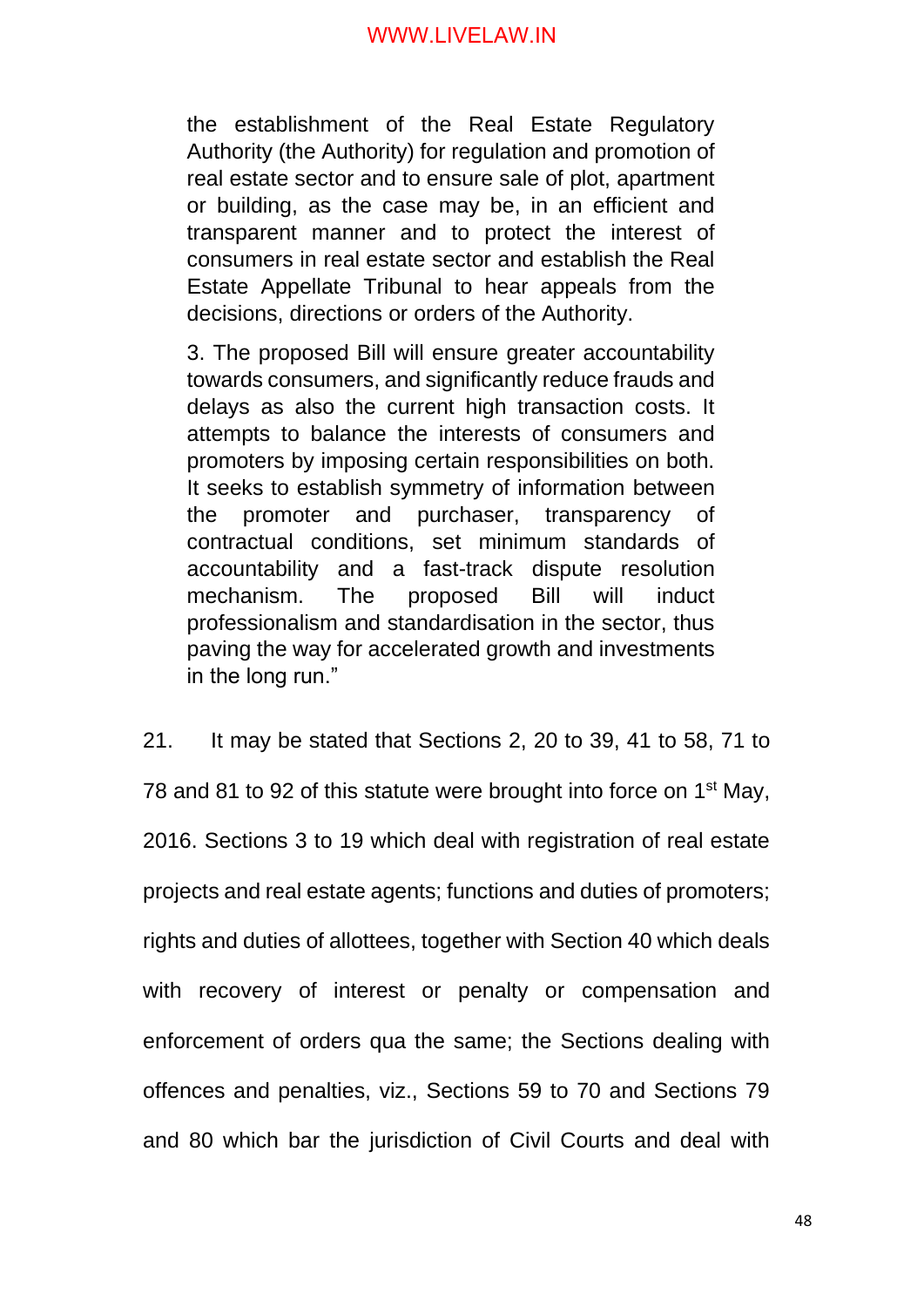cognizance of offences under the RERA were all brought into force one year later i.e. on the 1<sup>st</sup> day of May, 2017. This was for the reason that the "appropriate Government" as defined in Section 2(g), which means the various State Governments and Union Territories, were given a period of one year to establish/appoint the Real Estate Regulatory Authority, the adjudicating officer and the Appellate Tribunal, consequent upon which the aforesaid Sections were brought into force one year later - in the hope and expectation that the appropriate Government would set up the aforesaid authorities within the period of one year from 1<sup>st</sup> May, 2016. The relevant provisions of RERA are set out hereunder:

"2. **Definitions**. --In this Act, unless the context otherwise requires, —

(a) "adjudicating officer" means the adjudicating officer appointed under sub-section (1) of section 71;

xxx xxx xxx

(d) "allottee" in relation to a real estate project, means the person to whom a plot, apartment or building, as the case may be, has been allotted, sold (whether as freehold or leasehold) or otherwise transferred by the promoter, and includes the person who subsequently acquires the said allotment through sale, transfer or otherwise but does not include a person to whom such plot, apartment or building, as the case may be, is given on rent;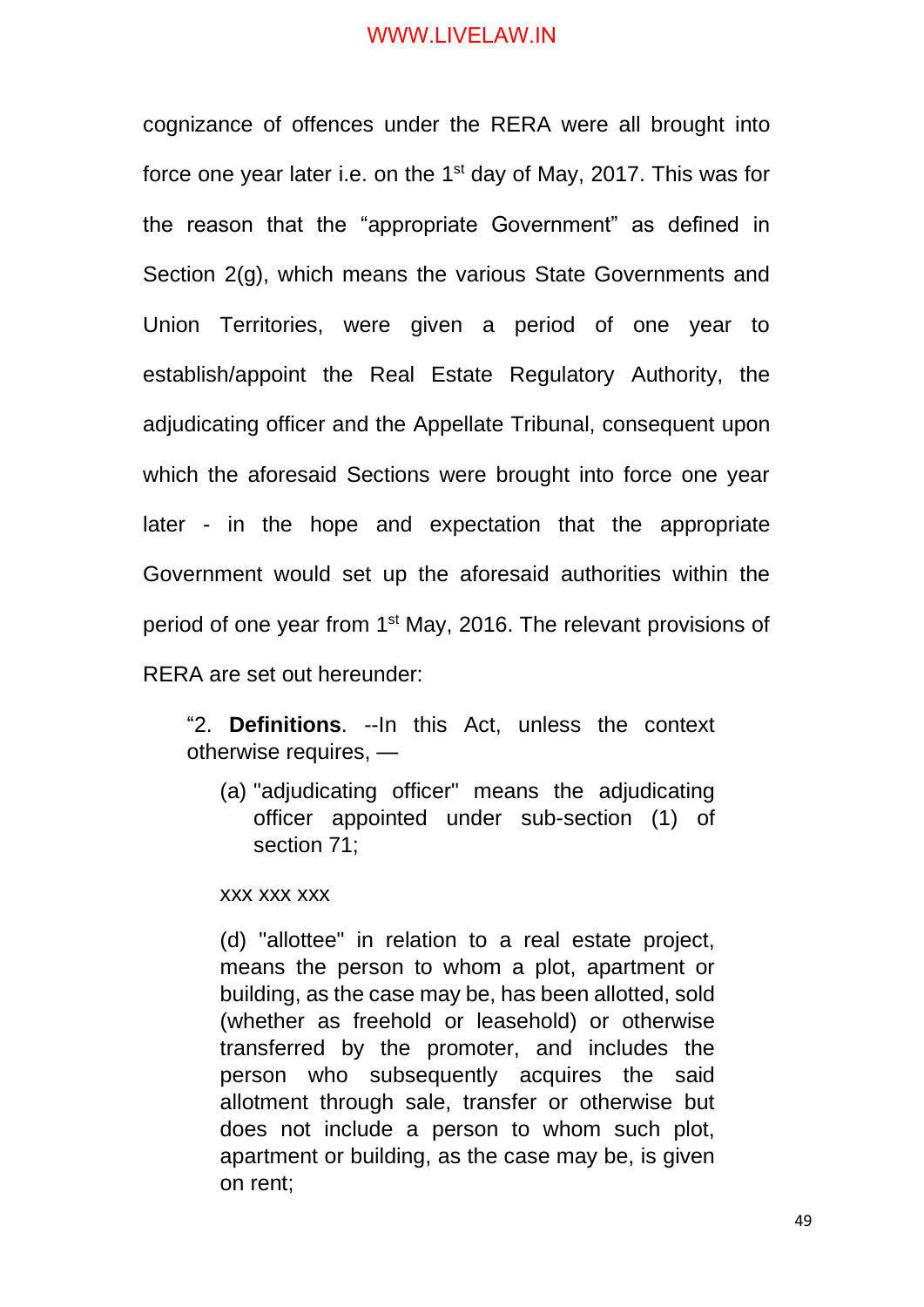(e) "apartment" whether called block, chamber, dwelling unit, flat, office, showroom, shop, godown, premises, suit, tenement, unit or by any other name, means a separate and self-contained part of any immovable property, including one or more rooms or enclosed spaces, located on one or more floors or any part thereof, in a building or on a plot of land, used or intended to be used for any residential or commercial use such as residence, office, shop, showroom or godown or for carrying an any business, occupation, profession or trade, or for any other type of use ancillary to the purpose specified;

#### xxx xxx xxx

(g) "appropriate Government" means in respect of matters relating to, —

(i) the Union territory without Legislature, the Central Government;

(ii) the Union territory of Puducherry, the Union territory Government;

(iii) the Union territory of Delhi, the Central Ministry of Urban Development;

(iv) the State, the State Government;

#### xxx xxx xxx

(i) "Authority" means the Real Estate Regulatory Authority established under sub-section (1) of section 20;

#### xxx xxx xxx

(s) "development" with its grammatical variations and cognate expressions, means carrying out the development of immovable property, engineering or other operations in, on, over or under the land or the making of any material change in any immovable property or land and includes re-development;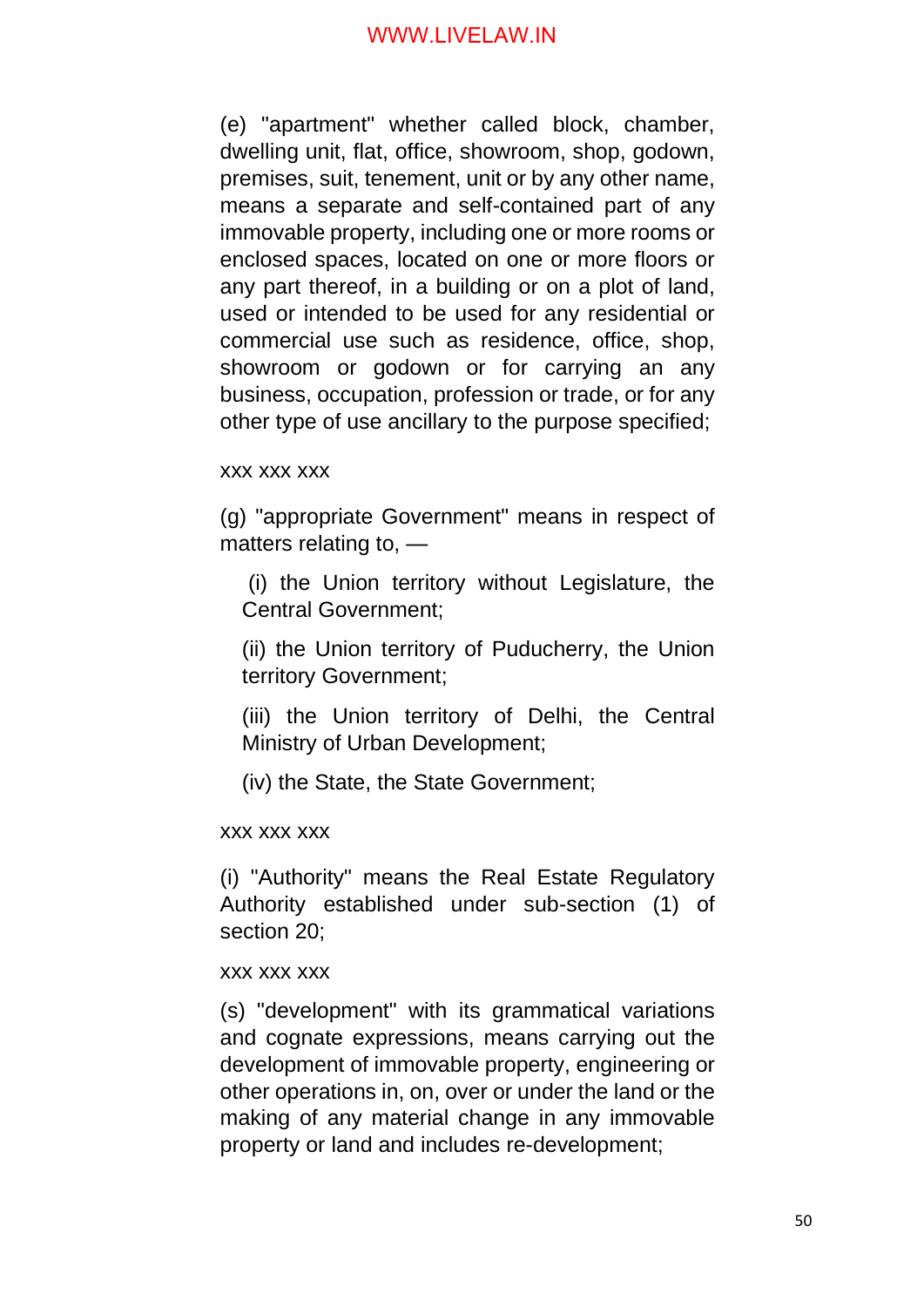#### xxx xxx xxx

(zn) "real estate project" means the development of a building or a building consisting of apartments, or converting an existing building or a part thereof into apartments, or the development of land into plots or apartments, as the case may be, for the purpose of selling all or some of the said apartments or plots or building, as the case may be, and includes the common areas, the development works, all improvements and structures thereon, and all easement, rights and appurtenances belonging thereto;

xxx xxx xxx

3. **Prior registration of real estate project with**  Real Estate Regulatory Authority. -- (1) No promoter shall advertise, market, book, sell or offer for sale, or invite persons to purchase in any manner any plot, apartment or building, as the case may be, in any real estate project or part of it, in any planning area, without registering the real estate project with the Real Estate Regulatory Authority established under this Act:

Provided that projects that are ongoing on the date of commencement of this Act and for which the completion certificate has not been issued, the promoter shall make an application to the Authority for registration of the said project within a period of three months from the date of commencement of this Act:

Provided further that if the Authority thinks necessary, in the interest of allottees, for projects which are developed beyond the planning area but with the requisite permission of the local authority, it may, by order, direct the promoter of such project to register with the Authority, and the provisions of this Act or the rules and regulations made thereunder,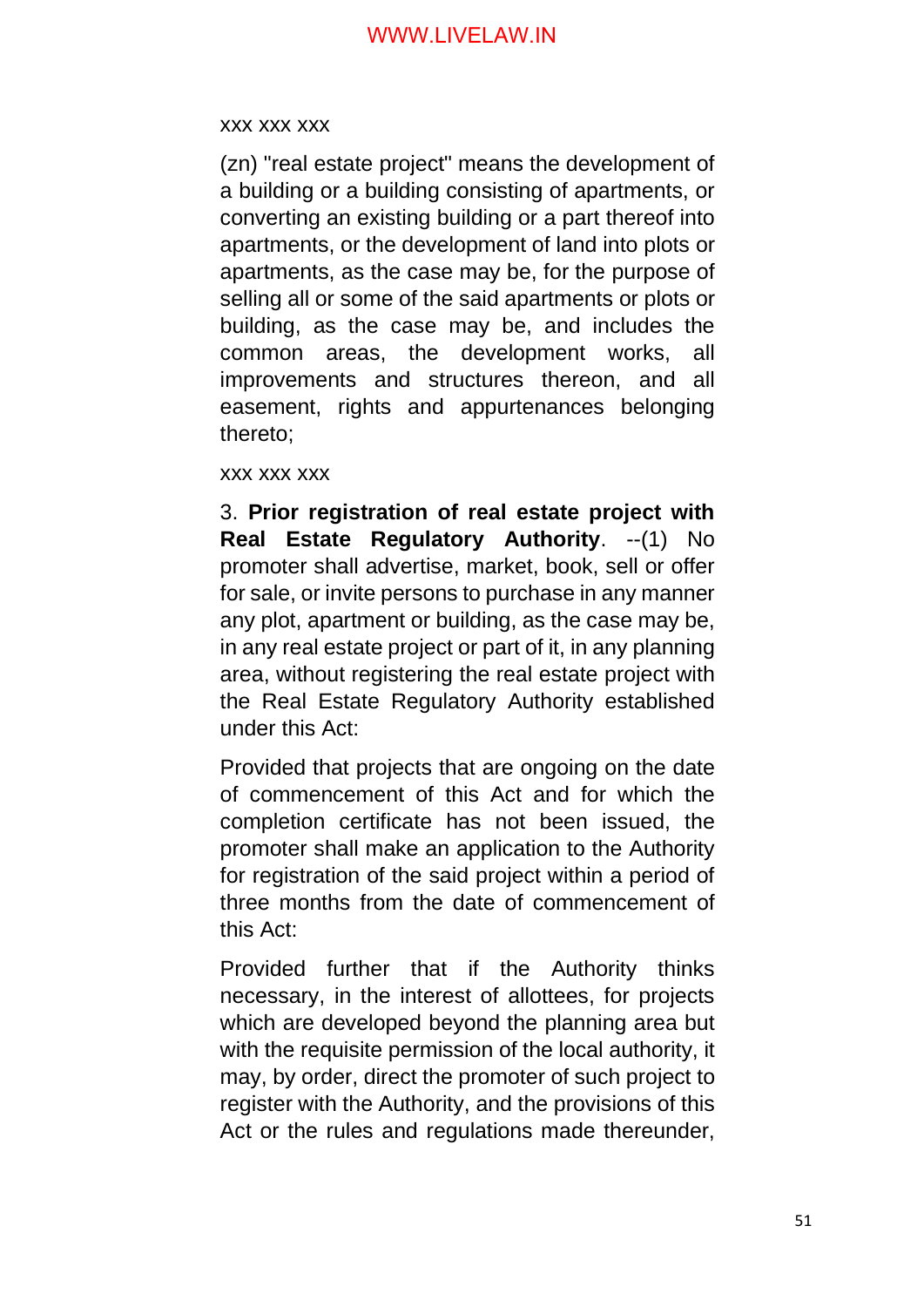shall apply to such projects from that stage of registration.

(2) Notwithstanding anything contained in subsection (1), no registration of the real estate project shall be required—

(a) where the area of land proposed to be developed does not exceed five hundred square meters or the number of apartments proposed to be developed does not exceed eight inclusive of all phases:

Provided that, if the appropriate Government considers it necessary, it may, reduce the threshold below five hundred square meters or eight apartments, as the case may be, inclusive of all phases, for exemption from registration under this Act;

(b) where the promoter has received completion certificate for a real estate project prior to commencement of this Act;

(c) for the purpose of renovation or repair or redevelopment which does not involve marketing, advertising selling or new allotment of any apartment, plot or building, as the case may be, under the real estate project.

Explanation. —For the purpose of this section, where the real estate project is to be developed in phases, every such phase shall be considered a stand alone real estate project, and the promoter shall obtain registration under this Act for each phase separately.

4. **Application for registration of real estate projects**. --(1) Every promoter shall make an application to the Authority for registration of the real estate project in such form, manner, within such time and accompanied by such fee as may be prescribed by the regulations made by the Authority.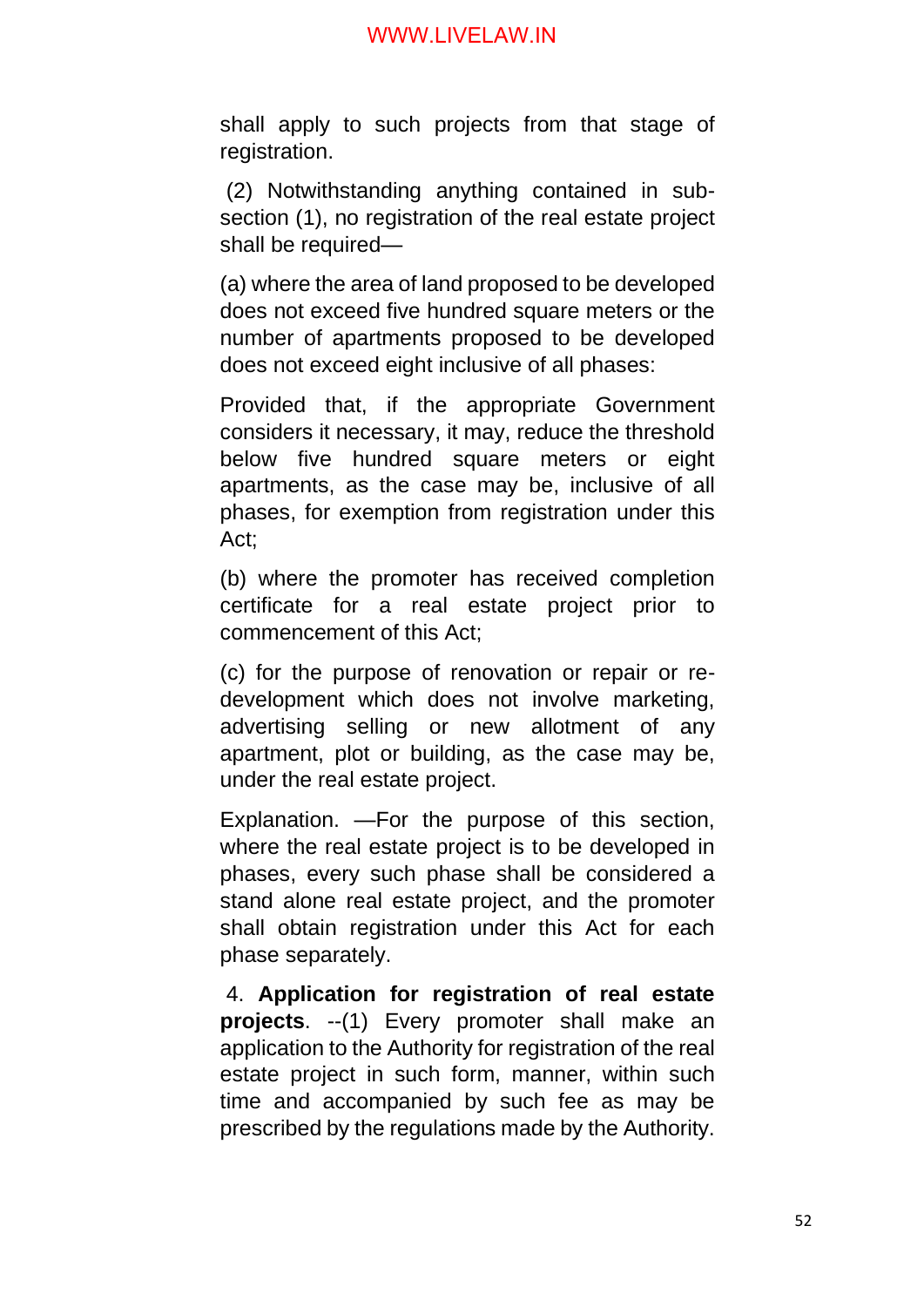(2) The promoter shall enclose the following documents along with the application referred to in sub-section (1), namely: —

(a) a brief details of his enterprise including its name, registered address, type of enterprise (proprietorship, societies, partnership, companies, competent authority), and the particulars of registration, and the names and photographs of the promoter;

(b) a brief detail of the projects launched by him, in the past five years, whether already completed or being developed, as the case may be, including the current status of the said projects, any delay in its completion, details of cases pending, details of type of land and payments pending;

(c) an authenticated copy of the approvals and commencement certificate from the competent authority obtained in accordance with the laws as may be applicable for the real estate project mentioned in the application, and where the project is proposed to be developed in phases, an authenticated copy of the approvals and commencement certificate from the competent authority for each of such phases;

(d) the sanctioned plan, layout plan and specifications of the proposed project or the phase thereof, and the whole project as sanctioned by the competent authority;

(e) the plan of development works to be executed in the proposed project and the proposed facilities to be provided thereof including firefighting facilities, drinking water facilities, emergency evacuation services, use of renewable energy;

(f) the location details of the project, with clear demarcation of land dedicated for the project along with its boundaries including the latitude and longitude of the end points of the project;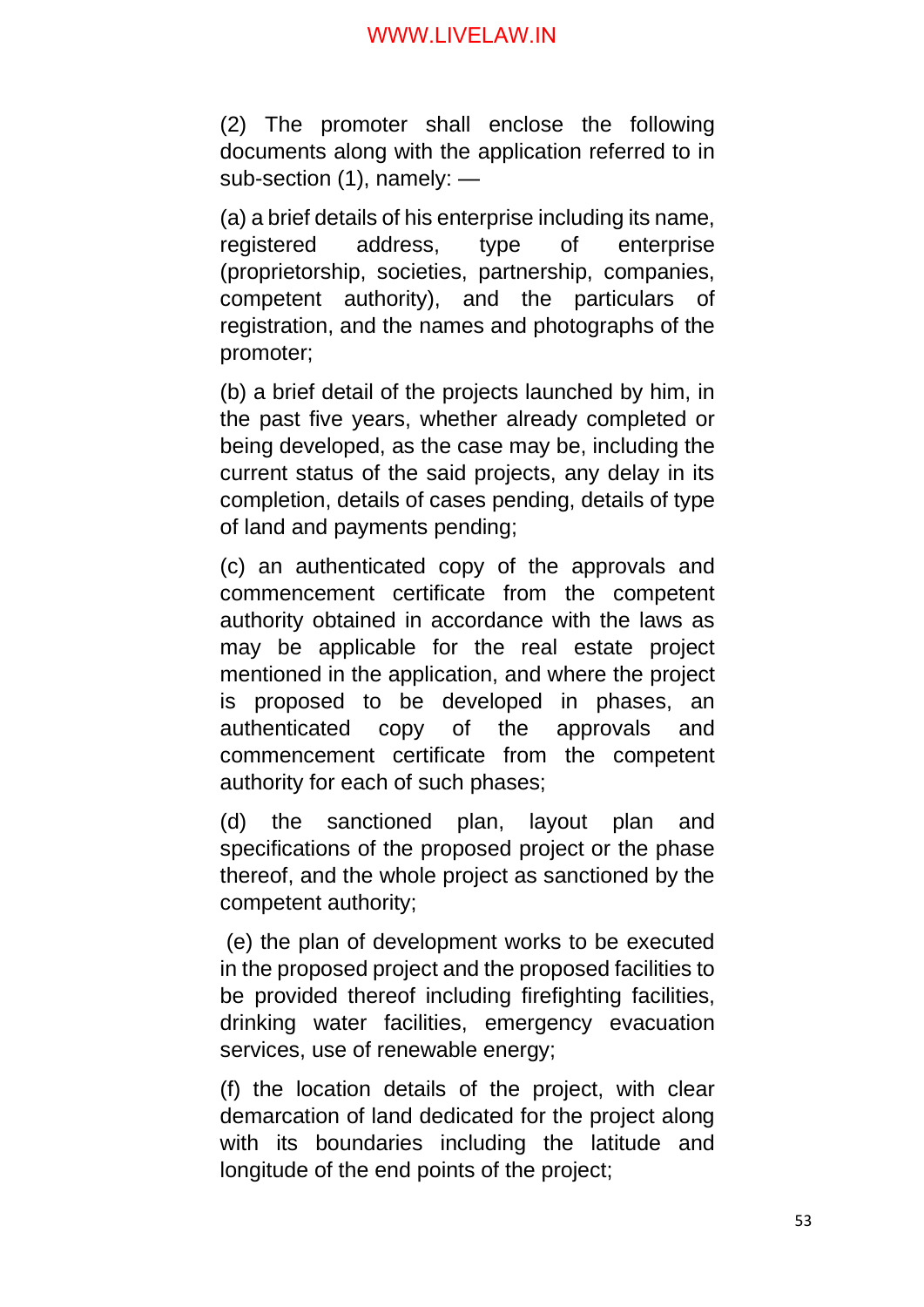(g) proforma of the allotment letter, agreement for sale, and the conveyance deed proposed to be signed with the allottees;

(h) the number, type and the carpet area of apartments for sale in the project along with the area of the exclusive balcony or verandah areas and the exclusive open terrace areas apartment with the apartment, if any;

(i) the number and areas of garage for sale in the project;

(j) the names and addresses of his real estate agents, if any, for the proposed project;

(k) the names and addresses of the contractors, architect, structural engineer, if any and other persons concerned with the development of the proposed project;

(l) a declaration, supported by an affidavit, which shall be signed by the promoter or any person authorised by the promoter, stating:—

(A) that he has a legal title to the land on which the development is proposed along with legally valid documents with authentication of such title, if such land is owned by another person;

(B) that the land is free from all encumbrances, or as the case may be details of the encumbrances on such land including any rights, title, interest or name of any party in or over such land along with details;

(C) the time period within which he undertakes to complete the project or phase thereof, as the case may be;

(D) that seventy per cent. of the amounts realised for the real estate project from the allottees, from time to time, shall be deposited in a separate account to be maintained in a scheduled bank to cover the cost of construction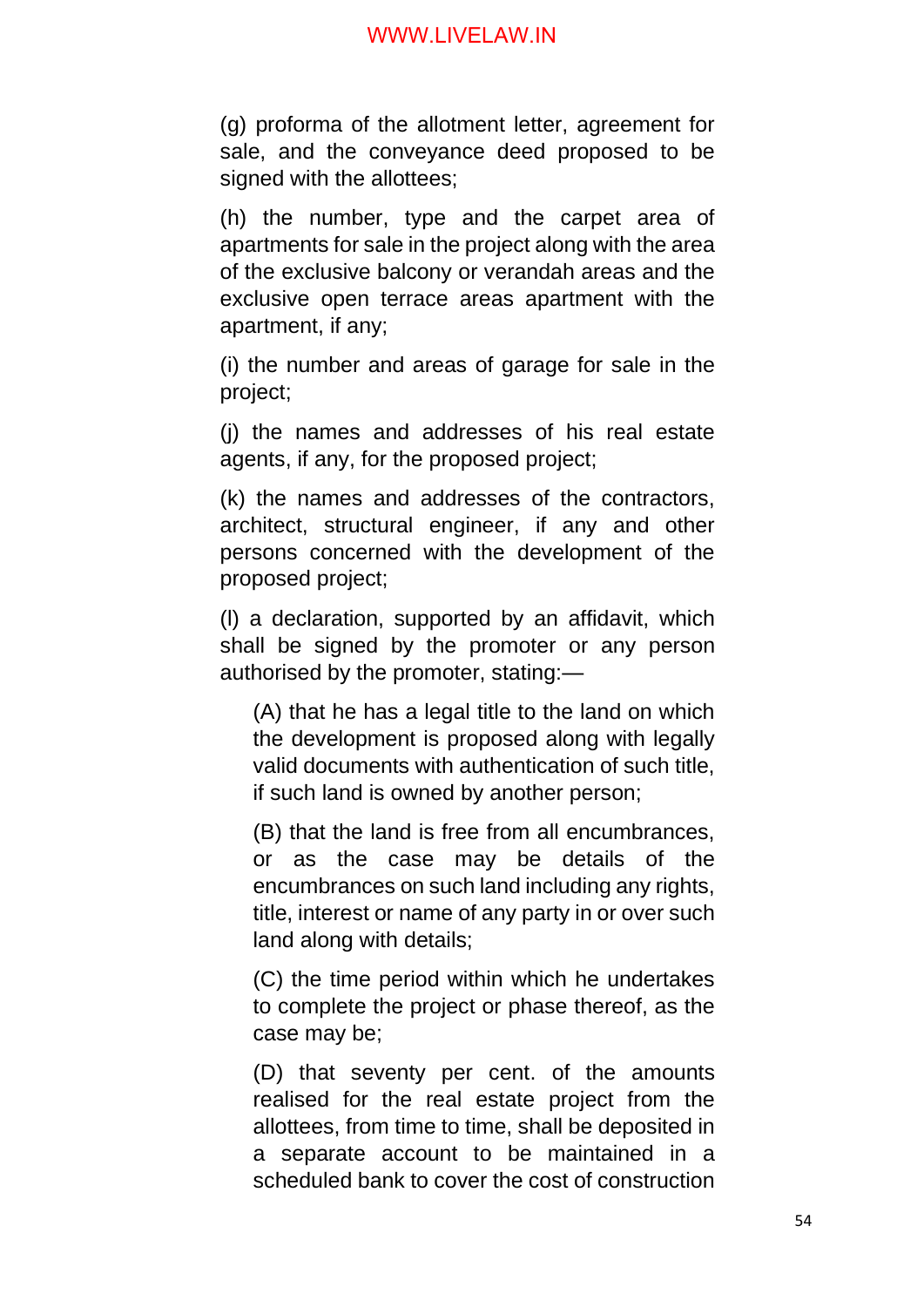and the land cost and shall be used only for that purpose:

 Provided that the promoter shall withdraw the amounts from the separate account, to cover the cost of the project, in proportion to the percentage of completion of the project:

 Provided further that the amounts from the separate account shall be withdrawn by the promoter after it is certified by an engineer, an architect and a chartered accountant in practice that the withdrawal is in proportion to the percentage of completion of the project:

Provided also that the promoter shall get his accounts audited within six months after the end of every financial year by a chartered accountant in practice, and shall produce a statement of accounts duly certified and signed by such chartered accountant and it shall be verified during the audit that the amounts collected for a particular project have been utilised for that project and the withdrawal has been in compliance with the proportion to the percentage of completion of the project.

 Explanation.— For the purpose of this clause, the term "schedule bank" means a bank included in the Second Schedule to the Reserve Bank of India Act, 1934;

(E) that he shall take all the pending approvals on time, from the competent authorities;

(F) that he has furnished such other documents as may be prescribed by the rules or regulations made under this Act; and

(m) such other information and documents as may be prescribed.

(3) The Authority shall operationalise a web based online system for submitting applications for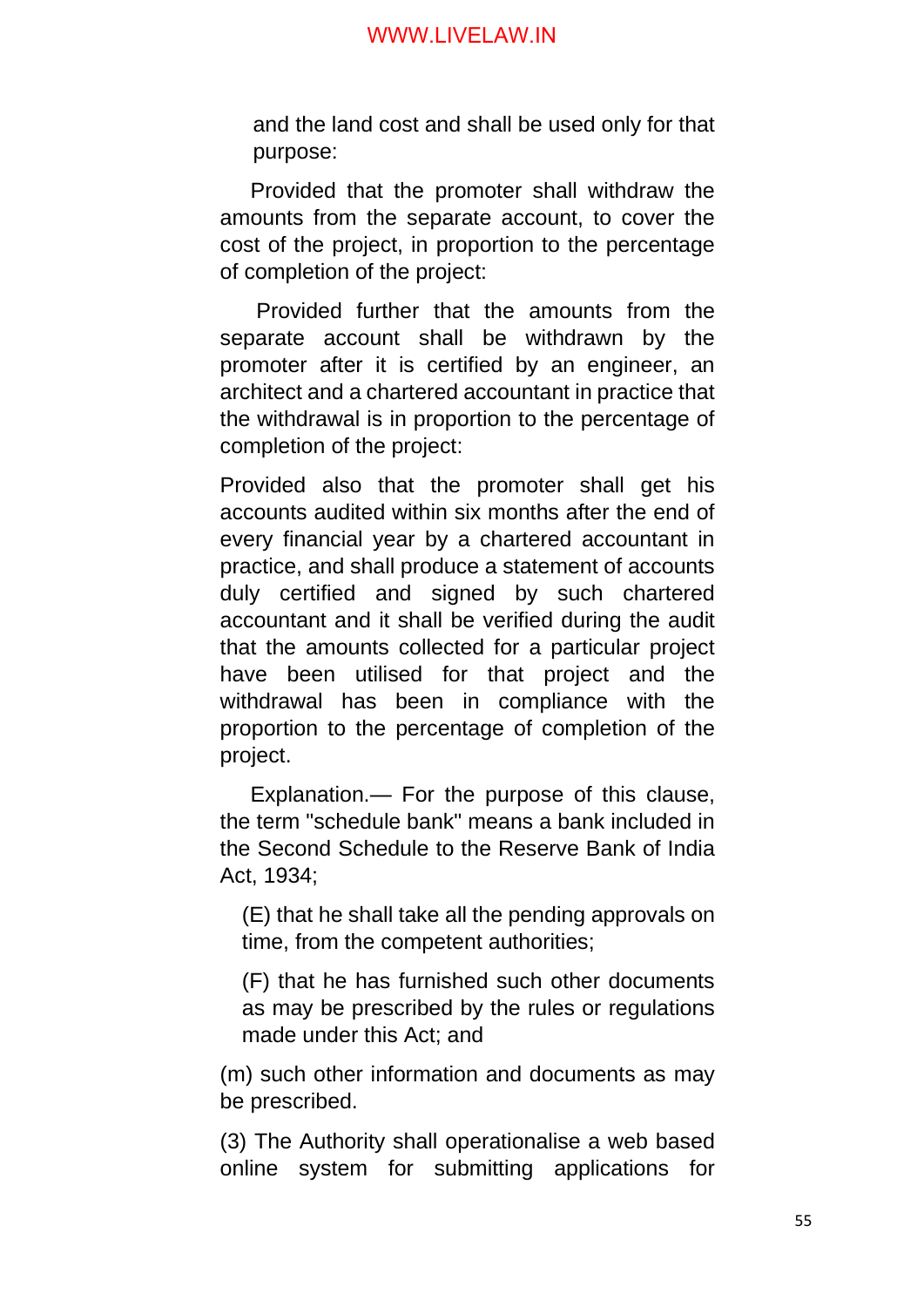registration of projects within a period of one year from the date of its establishment.

5. **Grant of registration**.— On receipt of the application under sub-section (1) of section 4, the Authority shall within a period of thirty days.

(a) grant registration subject to the provisions of this Act and the rules and regulations made thereunder, and provide a registration number, including a Login Id and password to the applicant for accessing the website of the Authority and to create his web page and to fill therein the details of the proposed project; or

(b) reject the application for reasons to be recorded in writing, if such application does not conform to the provisions of this Act or the rules or regulations made thereunder:

Provided that no application shall be rejected unless the applicant has been given an opportunity of being heard in the matter.

(2) If the Authority fails to grant the registration or reject the application, as the case may be, as provided under sub-section (1), the project shall be deemed to have been registered, and the Authority shall within a period of seven days of the expiry of the said period of thirty days specified under subsection (1), provide a registration number and a Login Id and password to the promoter for accessing the website of the Authority and to create his web page and to fill therein the details of the proposed project.

(3) The registration granted under this section shall be valid for a period declared by the promoter under sub-clause (C) of clause (1) of sub-section (2) of section 4 for completion of the project or phase thereof, as the case may be.

6. **Extension of registration.--** The registration granted under section 5 may be extended by the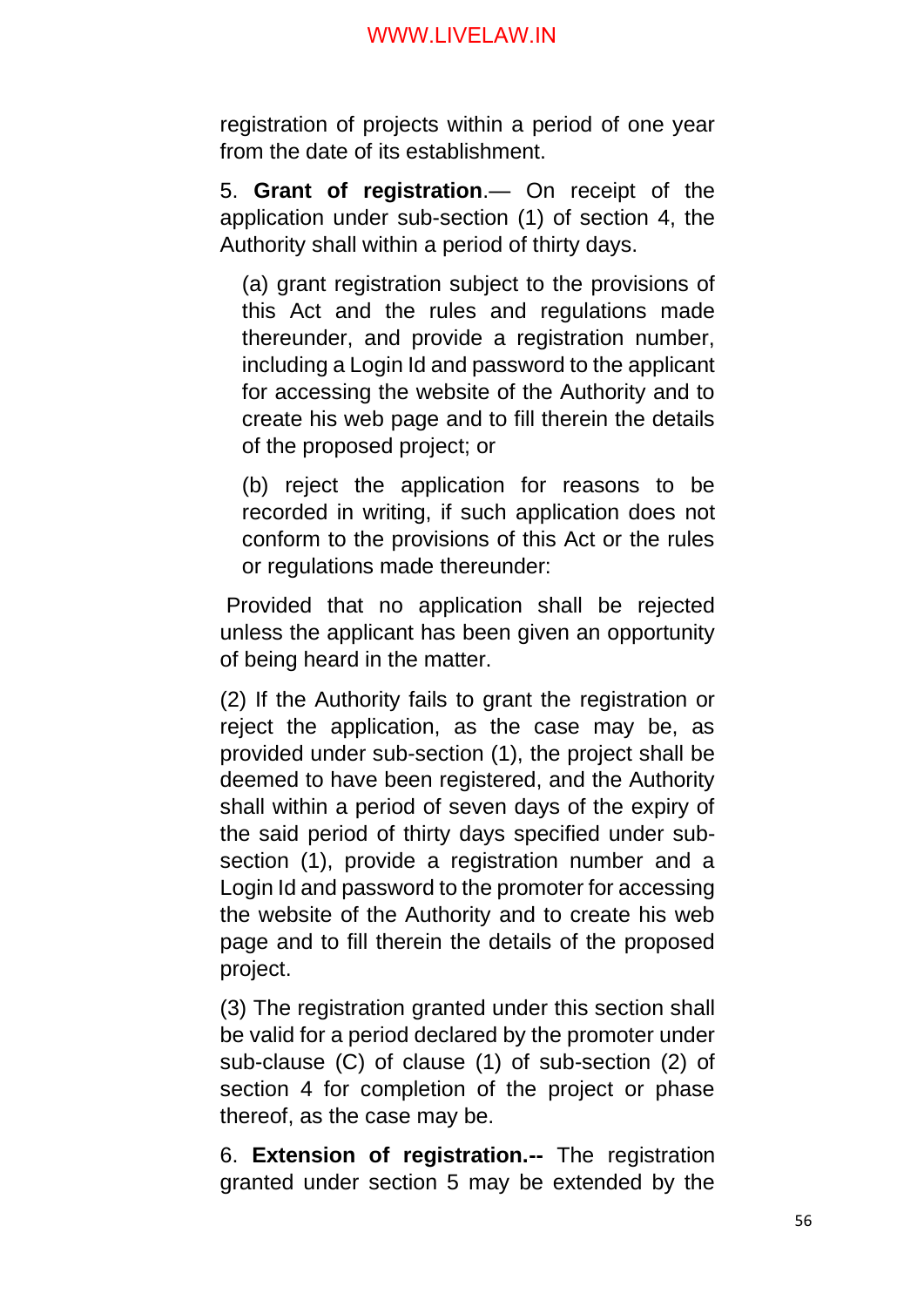Authority on an application made by the promoter due to *force majeure*, in such form and on payment of such fee as may be prescribed:

 Provided that the Authority may in reasonable circumstances, without default on the part of the promoter, based on the facts of each case, and for reasons to be recorded in writing, extend the registration granted to a project for such time as it considers necessary, which shall, in aggregate, not exceed a period of one year:

 Provided further that no application for extension of registration shall be rejected unless the applicant has been given an opportunity of being heard in the matter.

 Explanation.— For the purpose of this section, the expression "force majeure" shall mean a case of war, flood, drought, fire, cyclone, earthquake or any other calamity caused by nature affecting the regular development of the real estate project.

7.**Revocation of registration.--** (1) The Authority may, on receipt of a complaint or suo motu in this behalf or on the recommendation of the competent authority, revoke the registration granted under section 5, after being satisfied that—

(a) the promoter makes default in doing anything required by or under this Act or the rules or the regulations made thereunder;

(b) the promoter violates any of the terms or conditions of the approval given by the competent authority;

(c) the promoter is involved in any kind of unfair practice or irregularities.

 Explanation.—For the purposes of this clause, the term "unfair practice" means a practice which, for the purpose of promoting the sale or development of any real estate project adopts any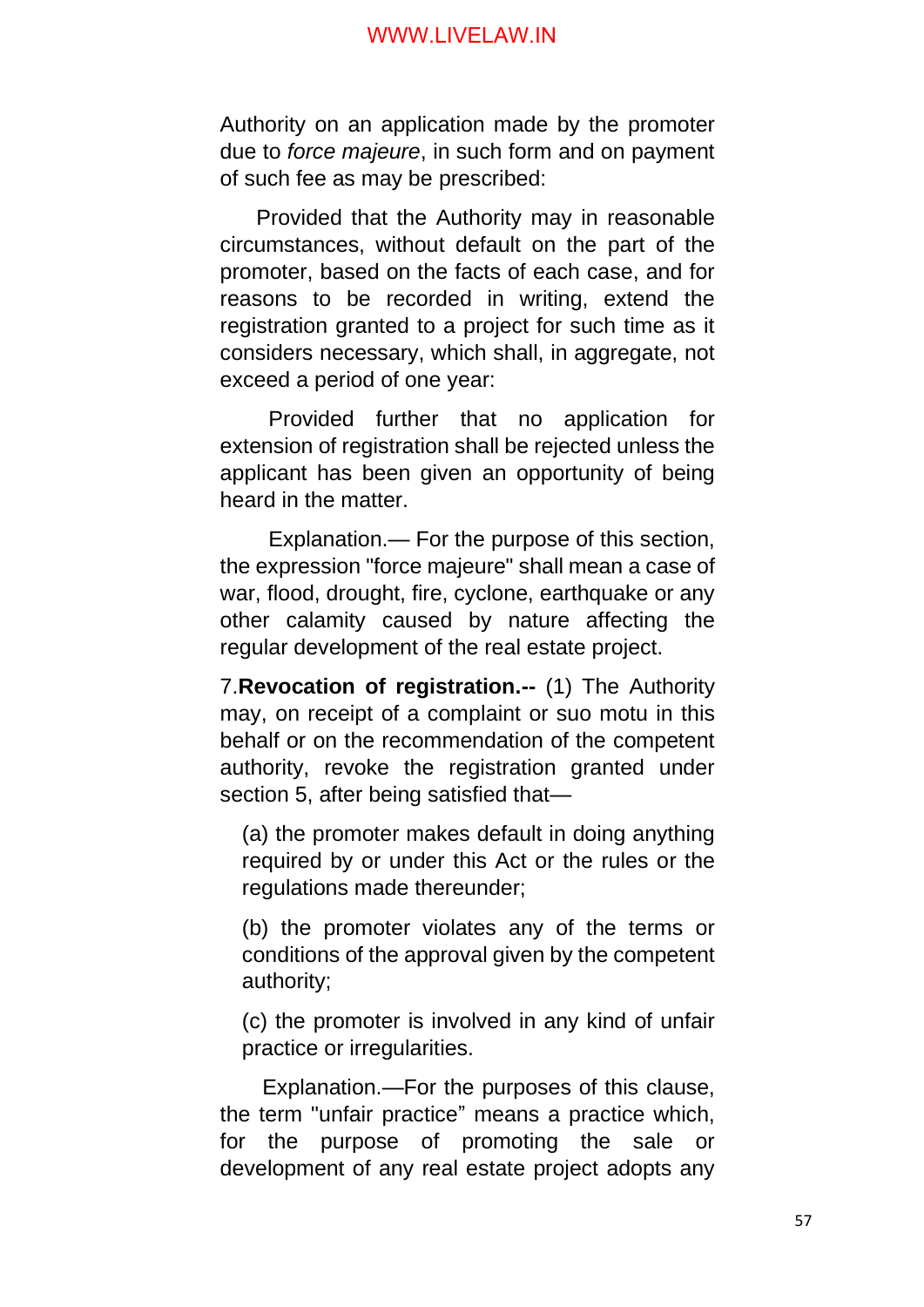unfair method or unfair or deceptive practice including any of the following practices, namely:—

 (A) the practice of making any statement, whether in writing or by visible representation which,—

 (i) falsely represents that the services are of a particular standard or grade;

 (ii) represents that the promoter has approval or affiliation which such promoter does not have;

 (iii) makes a false or misleading representation concerning the services;

 (B) the promoter permits the publication of any advertisement or prospectus whether in any newspaper or otherwise of services that are not intended to be offered;

(d) the promoter indulges in any fraudulent practices.

(2) The registration granted to the promoter under section 5 shall not be revoked unless the Authority has given to the promoter not less than thirty days notice, in writing, stating the grounds on which it is proposed to revoke the registration, and has considered any cause shown by the promoter within the period of that notice against the proposed revocation.

(3) The Authority may, instead of revoking the registration under sub-section (1), permit it to remain in force subject to such further terms and conditions as it thinks fit to impose in the interest of the allottees, and any such terms and conditions so imposed shall be binding upon the promoter.

(4) The Authority, upon the revocation of the registration,—

(a) shall debar the promoter from accessing its website in relation to that project and specify his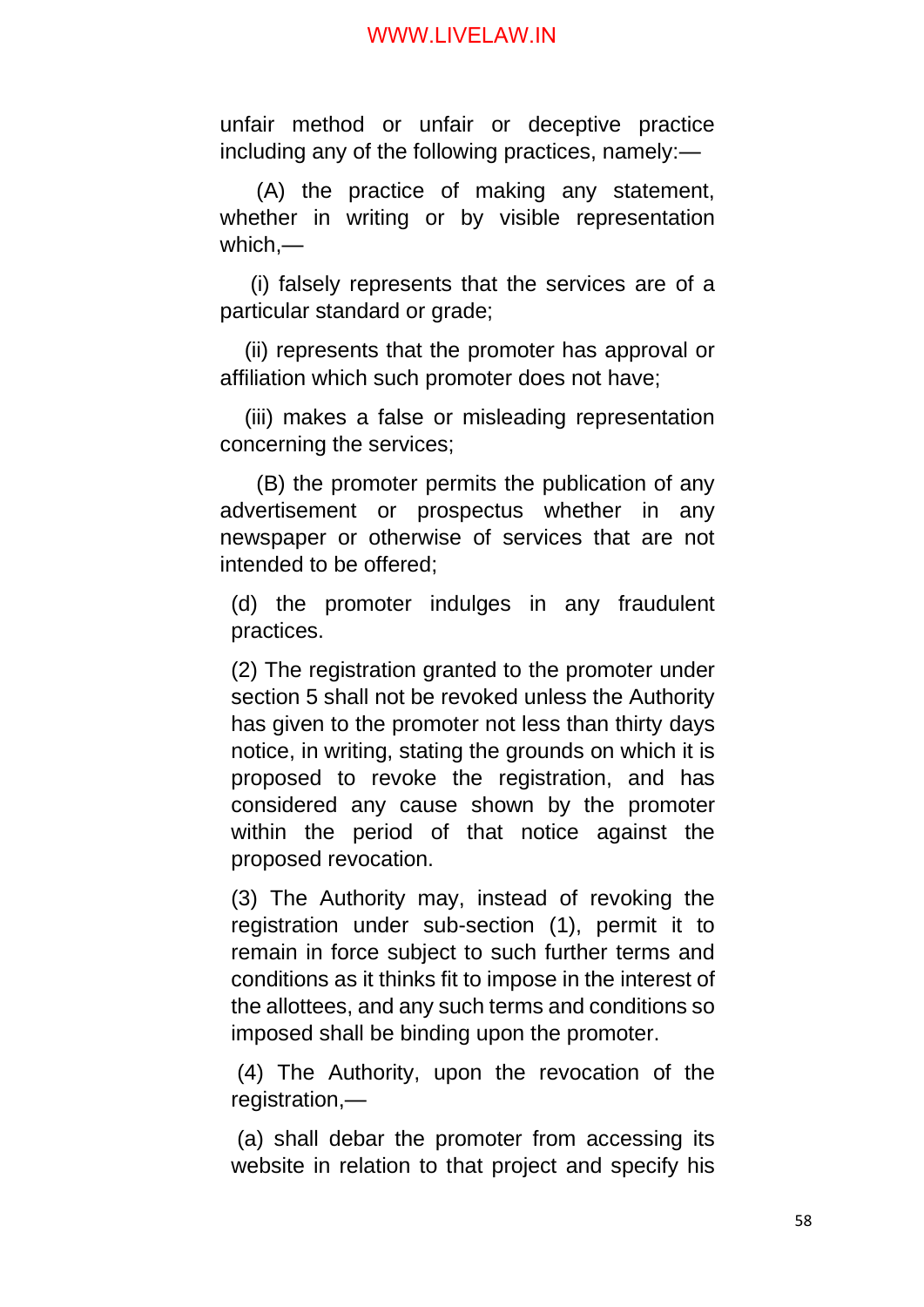name in the list of defaulters and display his photograph on its website and also inform the other Real Estate Regulatory Authority in other States and Union territories about such revocation or registration;

(b) shall facilitate the remaining development works to be carried out in accordance with the provisions of section 8;

(c) shall direct the bank holding the project back account, specified under sub clause (D) of clause (I) of sub-section (2) of section 4, to freeze the account, and thereafter take such further necessary actions, including consequent defreezing of the said account, towards facilitating the remaining development works in accordance with the provisions of section 8;

(d) may, to protect the interest of allottees or in the public interest, issue such directions as it may deem necessary.

8. **Obligation of Authority consequent upon lapse of or on revocation of registration.--**Upon lapse of the registration or on revocation of the registration under this Act, the Authority, may consult the appropriate Government to take such action as it may deem fit including the carrying out of the remaining development works by competent authority or by the association of allottees or in any other manner, as may be determined by the Authority:

 Provided that no direction, decision or order of the Authority under this section shall take effect until the expiry of the period of appeal provided under the provisions of this Act:

 Provided further that in case of revocation of registration of a project under this Act, the association of allottees shall have the first right of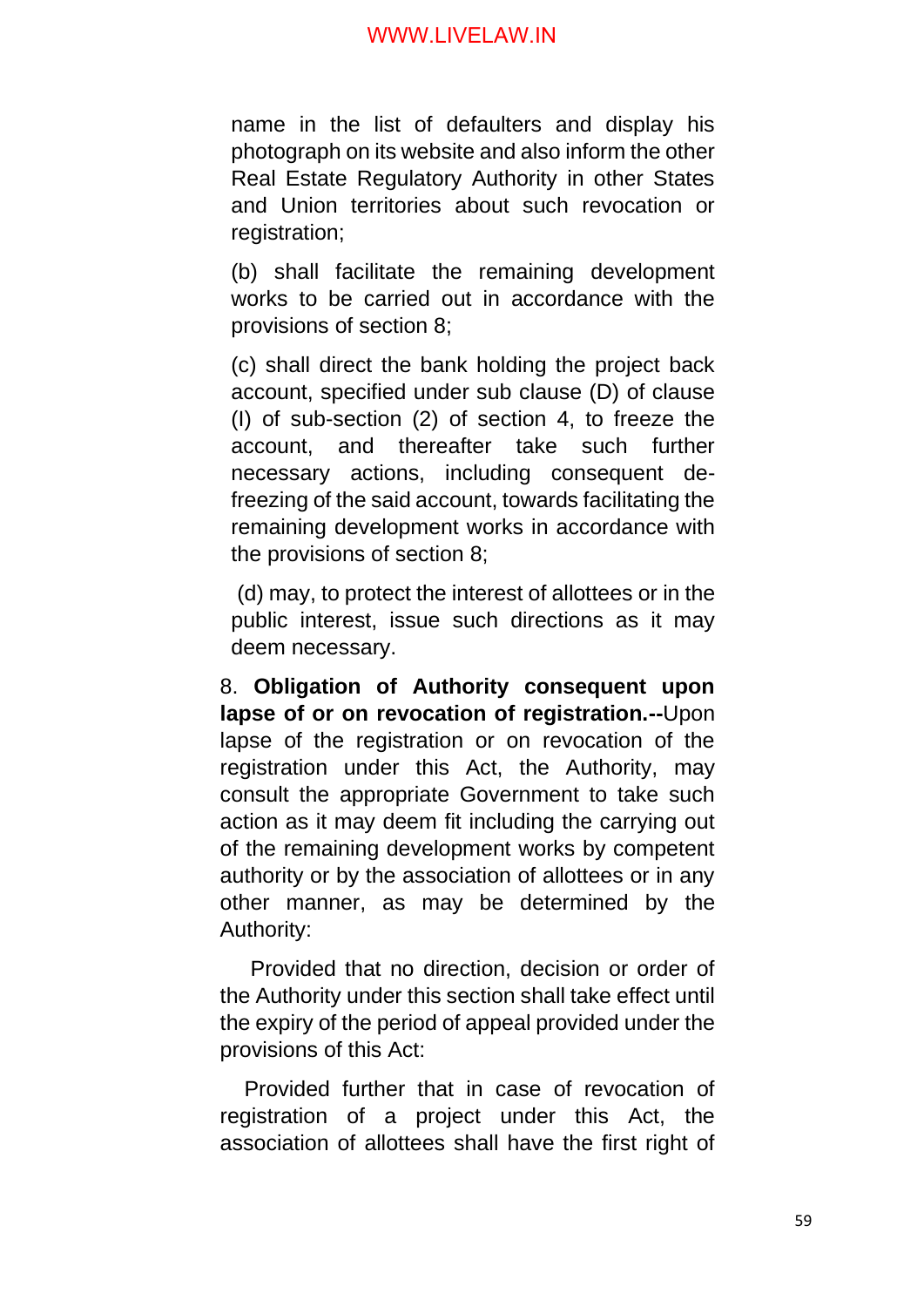refusal for carrying out of the remaining development works.

#### xxx xxx xxx

11. **Functions and duties of promoter.--**(1) The promoter shall, upon receiving his Login Id and password under clause (a) of sub-section (1) or under sub-section (2) of section 5, as the case may be, create his web page on the website of the Authority and enter all details of the proposed project as provided under sub-section (2) of section 4, in all the fields as provided, for public viewing, including—

(a) details of the registration granted by the Authority;

(b) quarterly up-to-date the list of number and types of apartments or plots, as the case may be, booked;

(c) quarterly up-to-date the list of number of garages booked;

(d) quarterly up-to-date the list of approvals taken and the approvals which are pending subsequent to commencement certificate;

(e) quarterly up-to-date status of the project; and

(f) such other information and documents as may be specified by the regulations made by the Authority.

(2) The advertisement or prospectus issued or published by the promoter shall mention prominently the website address of the Authority, wherein all details of the registered project have been entered and include the registration number obtained from the Authority and such other matters incidental thereto.

(3) The promoter at the time of the booking and issue of allotment letter shall be responsible to make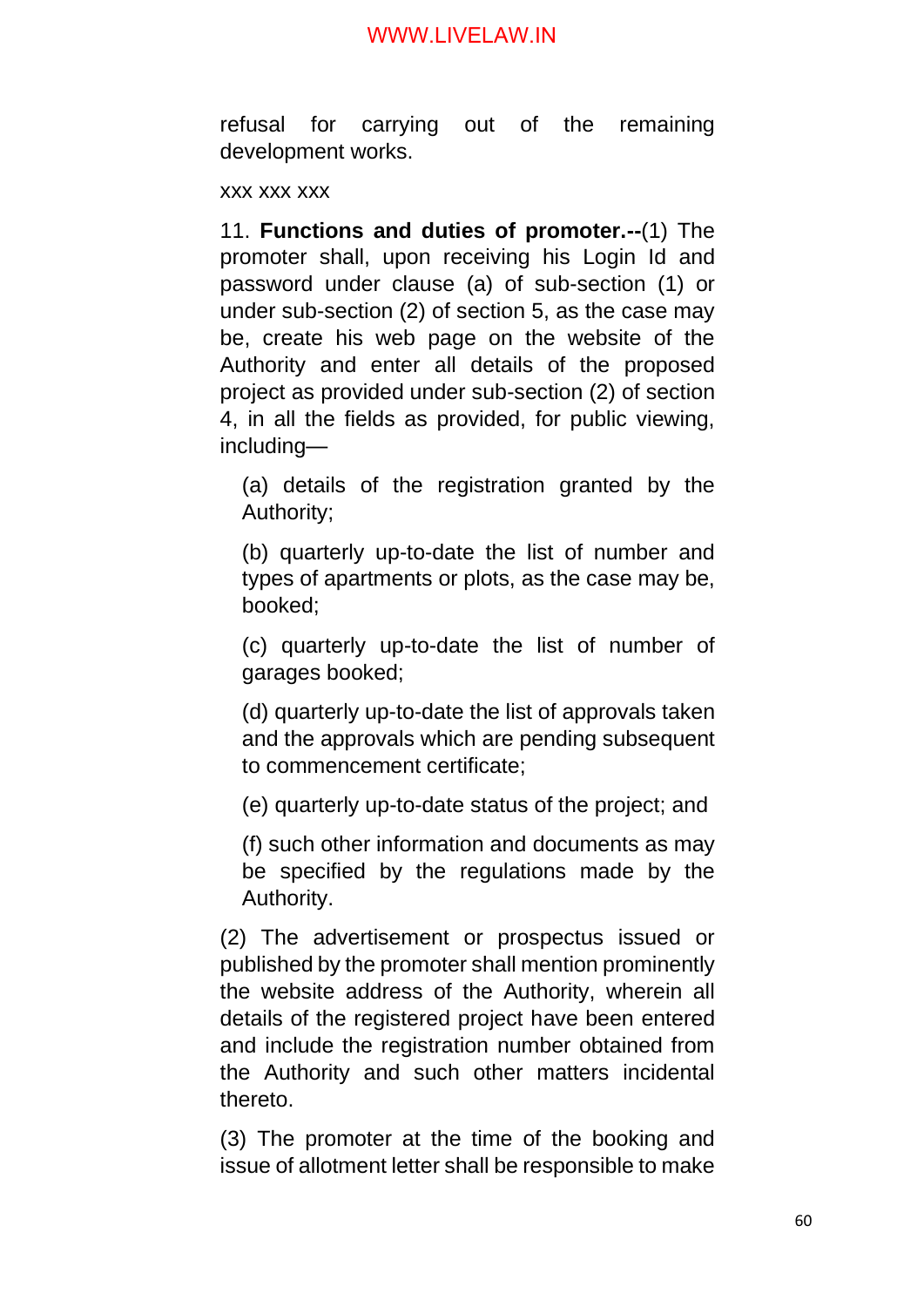available to the allottee, the following information, namely:—

(a) sanctioned plans, layout plans, along with specifications, approved by the competent authority, by display at the site or such other place as may be specified by the regulations made by the Authority;

(b) the stage wise time schedule of completion of the project, including the provisions for civic infrastructure like water, sanitation and electricity.

(4) The promoter shall—

(a) be responsible for all obligations, responsibilities and functions under the provisions of this Act or the rules and regulations made thereunder or to the allottees as per the agreement for sale, or to the association of allottees, as the case may be, till the conveyance of all the apartments, plots or buildings, as the case may be, to the allottees, or the common areas to the association of allottees or the competent authority, as the case may be:

Provided that the responsibility of the promoter, with respect to the structural defect or any other defect for such period as is referred to in subsection (3) of section 14, shall continue even after the conveyance deed of all the apartments, plots or buildings, as the case may be, to the allottees are executed.

(b) be responsible to obtain the completion certificate or the occupancy certificate, or both, as applicable, from the relevant competent authority as per local laws or other laws for the time being in force and to make it available to the allottees individually or to the association of allottees, as the case may be;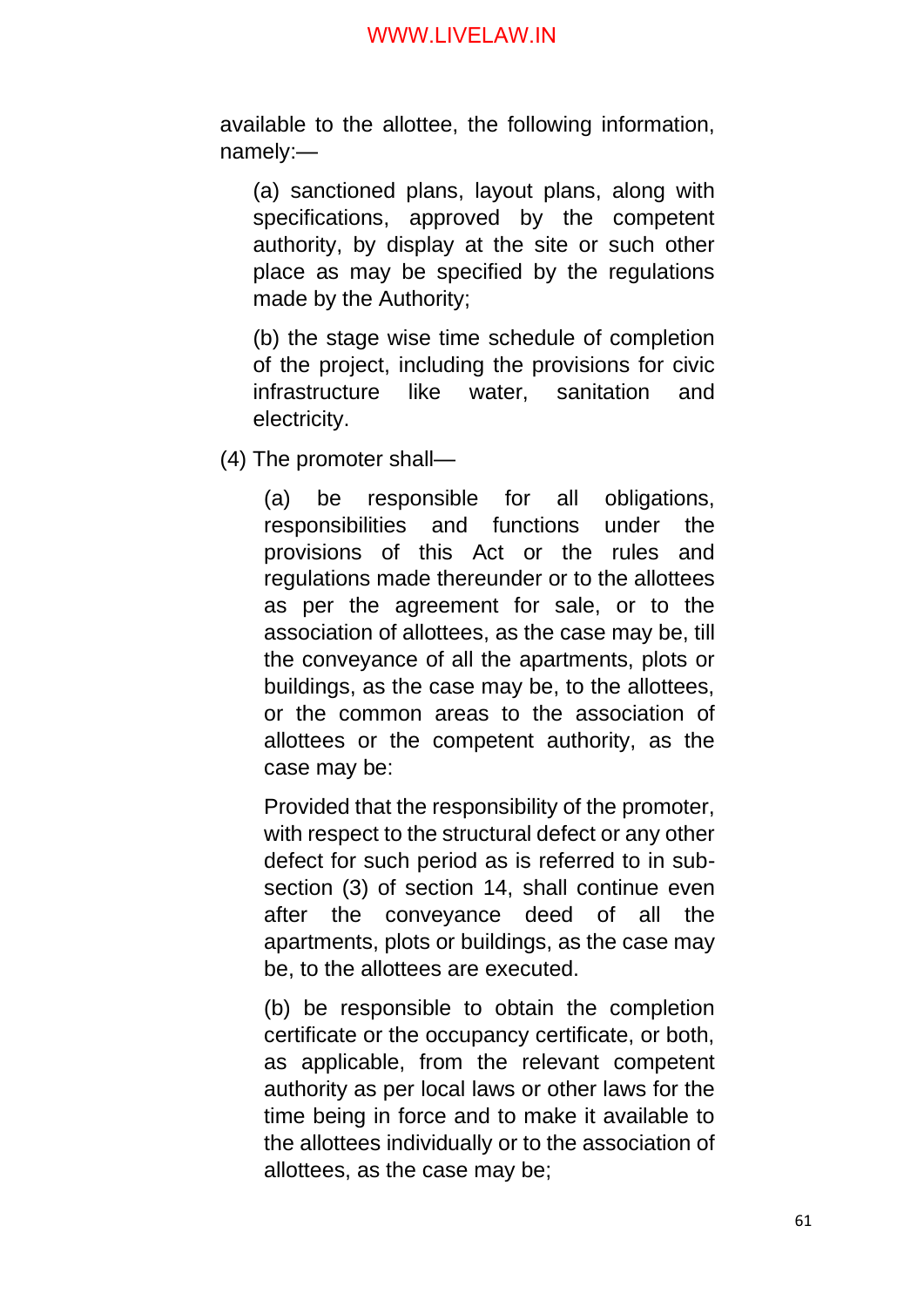(c) be responsible to obtain the lease certificate, where the real estate project is developed on a leasehold land, specifying the period of lease, and certifying that all dues and charges in regard to the leasehold land has been paid, and to make the lease certificate available to the association of allottees;

(d) be responsible for providing and maintaining the essential services, on reasonable charges, till the taking over of the maintenance of the project by the association of the allottees;

(e) enable the formation of an association or society or co-operative society, as the case may be, of the allottees, or a federation of the same, under the laws applicable:

Provided that in the absence of local laws, the association of allottees, by whatever name called, shall be formed within a period of three months of the majority of allottees having booked their plot or apartment or building, as the case may be, in the project;

(f) execute a registered conveyance deed of the apartment, plot or building, as the case may be, in favour of the allottee along with the undivided proportionate title in the common areas to the association of allottees or competent authority, as the case may be, as provided under section 17 of this Act;

(g) pay all outgoings until he transfers the physical possession of the real estate project to the allottee or the associations of allottees, as the case may be, which he has collected from the allottees, for the payment of outgoings (including land cost, ground rent, municipal or other local taxes, charges for water or electricity, maintenance charges, including mortgage loan and interest on mortgages or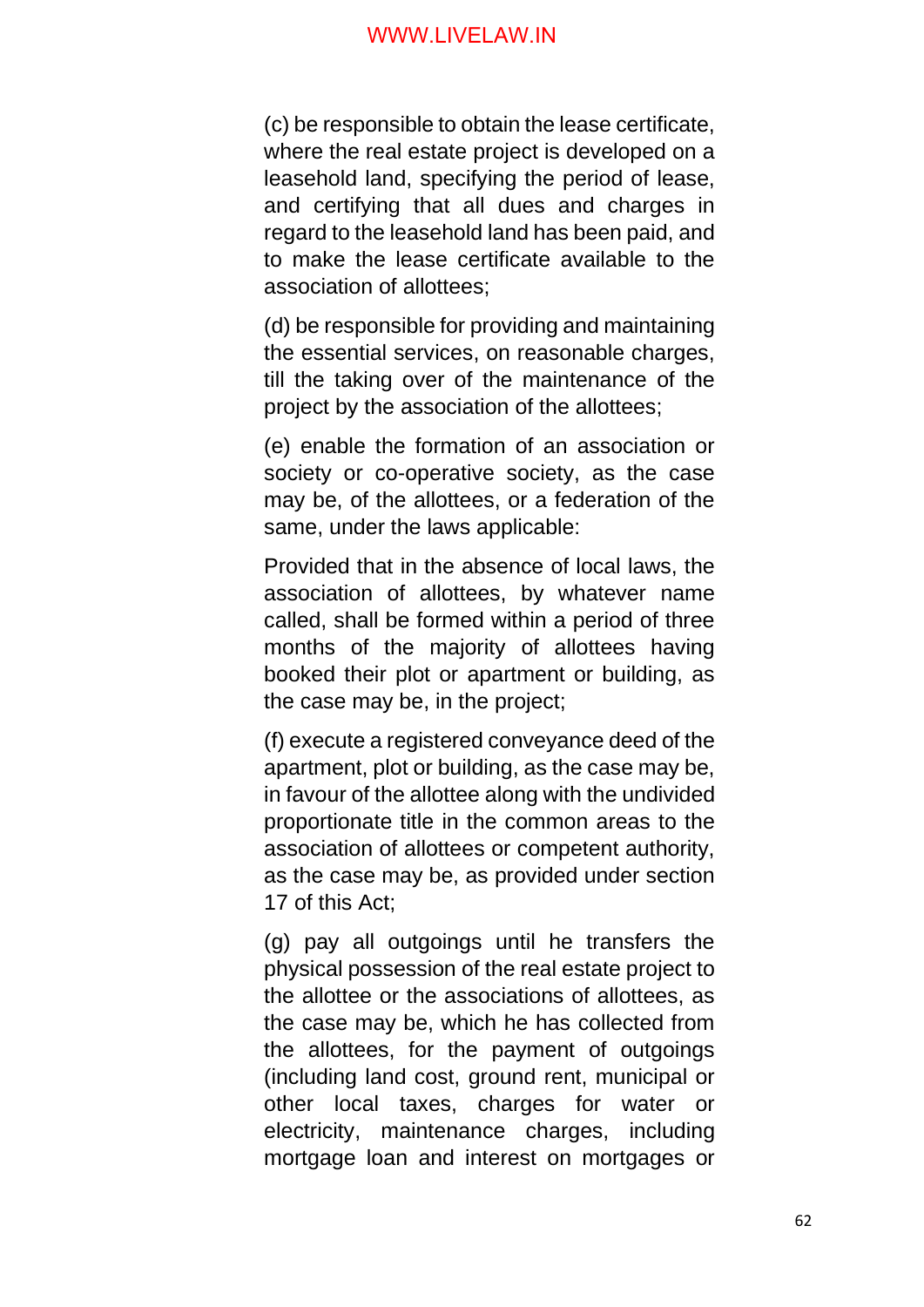other encumbrances and such other liabilities payable to competent authorities, banks and financial institutions, which are related to the project):

Provided that where any promoter fails to pay all or any of the outgoings collected by him from the allottees or any liability, mortgage loan and interest thereon before transferring the real estate project to such allottees, or the association of the allottees, as the case may be, the promoter shall continue to be liable, even after the transfer of the property, to pay such outgoings and penal charges, if any, to the authority or person to whom they are payable and be liable for the cost of any legal proceedings which may be taken therefor by such authority or person;

(h) after he executes an agreement for sale for any apartment, plot or building, as the case may be, not mortgage or create a charge on such apartment, plot or building, as the case may be, and if any such mortgage or charge is made or created then notwithstanding anything contained in any other law for the time being in force, it shall not affect the right and interest of the allottee who has taken or agreed to take such apartment, plot or building, as the case may be;

(5) The promoter may cancel the allotment only in terms of the agreement for sale:

Provided that the allottee may approach the Authority for relief, if he is aggrieved by such cancellation and such cancellation is not in accordance with the terms of the agreement for sale, unilateral and without any sufficient cause.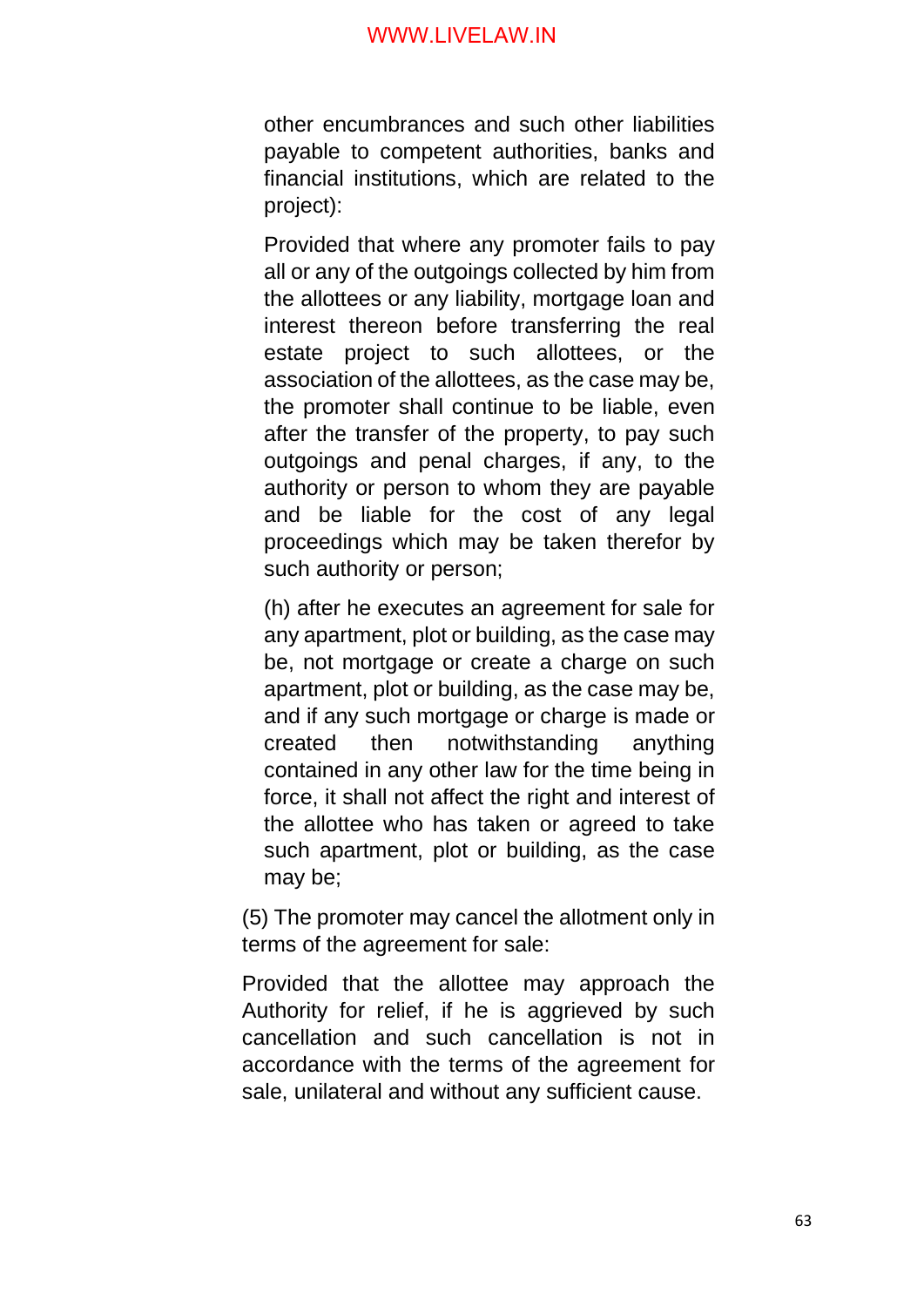(6) The promoter shall prepare and maintain all such other details as may be specified, from time to time, by regulations made by the Authority.

#### xxx xxx xxx

13. **No deposit or advance to be taken by promoter without first entering into agreement for sale.** (1) A promoter shall not accept a sum more than ten per cent of the cost of the apartment, plot, or building as the case may be, as an advance payment or an application fee, from a person without first entering into a written agreement for sale with such person and register the said agreement for sale, under any law for the time being in force.

(2) The agreement for sale referred to in sub-section (1) shall be in such form as may be prescribed and shall specify the particulars of development of the project including the construction of building and apartments, along with specifications and internal development works and external development works, the dates and the manner by which payments towards the cost of the apartment, plot or building, as the case may be, are to be made by the allottees and the date on which the possession of the apartment, plot or building is to be handed over, the rates of interest payable by the promoter to the allottee and the allottee to the promoter in case of default, and such other particulars, as may be prescribed.

#### xxx xxx xxx

18. **Return of amount and compensation** --(1) If the promoter fails to complete or is unable to give possession of an apartment, plot or building,—

(a) in accordance with the terms of the agreement for sale or, as the case may be, duly completed by the date specified therein; or

(b) due to discontinuance of his business as a developer on account of suspension or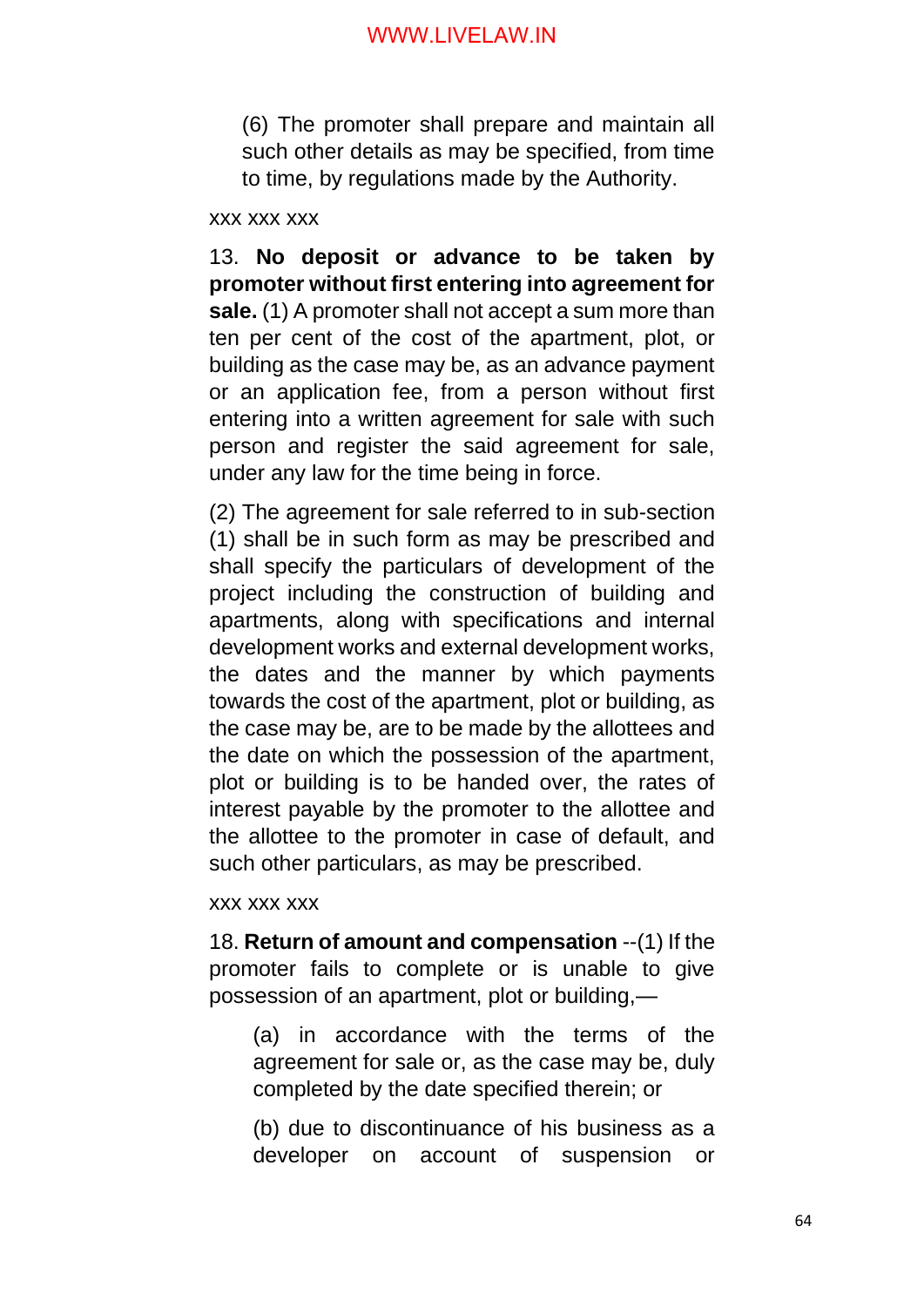revocation of the registration under this Act or for any other reason,

he shall be liable on demand to the allottees, in case the allottee wishes to withdraw from the project, without prejudice to any other remedy available, to return the amount received by him in respect of that apartment, plot, building, as the case may be, with interest at such rate as may be prescribed in this behalf including compensation in the manner as provided under this Act:

Provided that where an allottee does not intend to withdraw from the project, he shall be paid, by the promoter, interest for every month of delay, till the handing over of the possession, at such rate as may be prescribed.

(2) The promoter shall compensate the allottees in case of any loss caused to him due to defective title of the land, on which the project is being developed or has been developed, in the manner as provided under this Act, and the claim for compensation under this subsection shall not be barred by limitation provided under any law for the time being in force.

(3) If the promoter fails to discharge any other obligations imposed on him under this Act or the rules or regulations made thereunder or in accordance with the terms and conditions of the agreement for sale, he shall be liable to pay such compensation to the allottees, in the manner as provided under this Act.

19. **Rights and duties of allottees** --(1) The allottee shall be entitled to obtain the information relating to sanctioned plans, layout plans along with the specifications, approved by the competent authority and such other information as provided in this Act or the rules and regulations made thereunder or the agreement for sale signed with the promoter.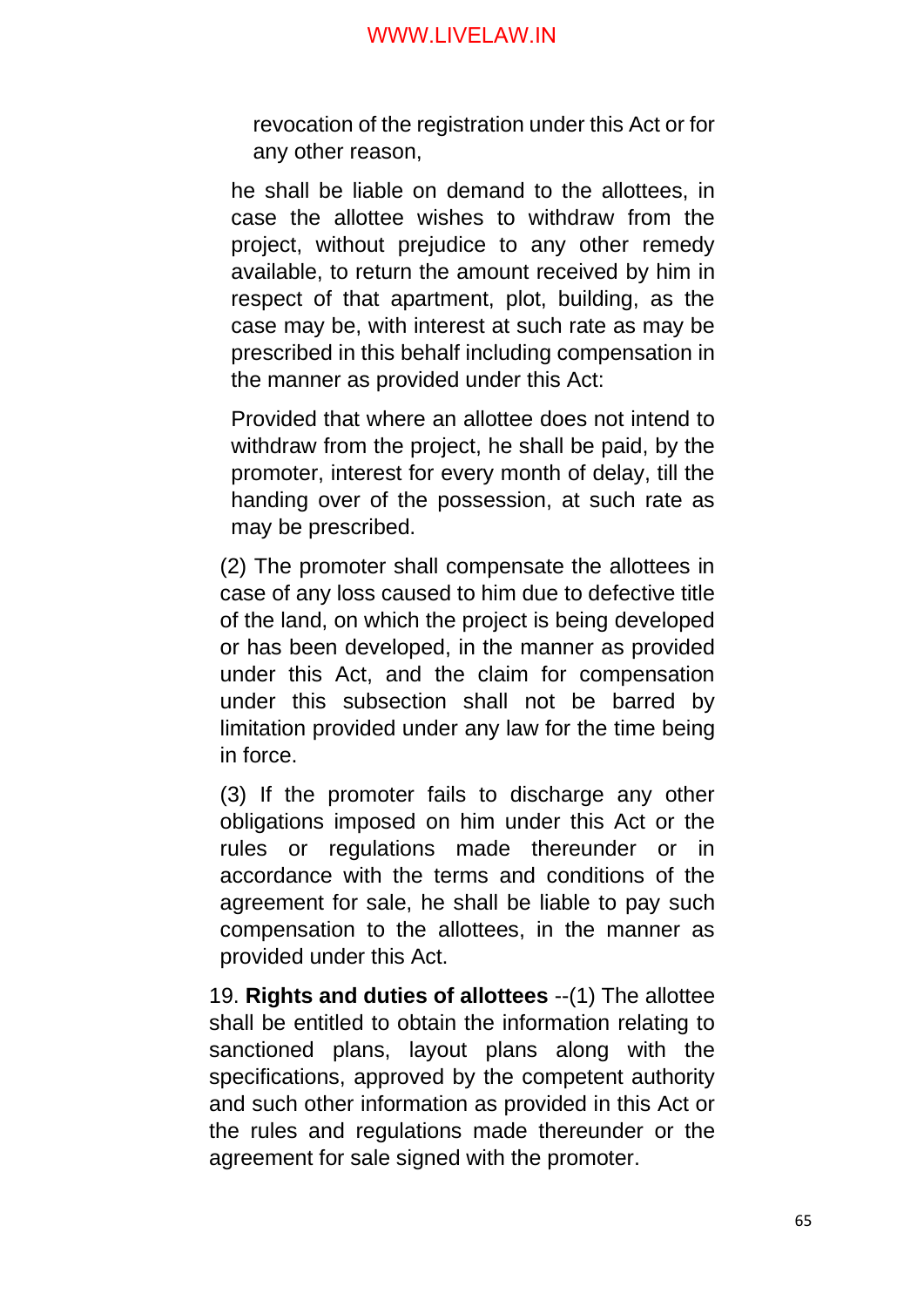(2) The allottee shall be entitled to know stage-wise time schedule of completion of the project, including the provisions for water, sanitation, electricity and other amenities and services as agreed to between the promoter and the allottee in accordance with the terms and conditions of the agreement for sale.

(3) The allottee shall be entitled to claim the possession of apartment, plot or building, as the case may be, and the association of allottees shall be entitled to claim the possession of the common areas, as per the declaration given by the promoter under sub-clause (C) of clause (I) of sub-section (2) of section 4.

(4) The allottee shall be entitled to claim the refund of amount paid along with interest at such rate as may be prescribed and compensation in the manner as provided under this Act, from the promoter, if the promoter fails to comply or is unable to give possession of the apartment, plot or building, as the case may be, in accordance with the terms of agreement for sale or due to discontinuance of his business as a developer on account of suspension or revocation of his registration under the provisions of this Act or the rules or regulations made thereunder.

(5) The allottee shall be entitled to have the necessary documents and plans, including that of common areas, after handing over the physical possession of the apartment or plot or building as the case may be, by the promoter.

(6) Every allottee, who has entered into an agreement or sale to take an apartment, plot or building as the case may be, under section 13, shall be responsible to make necessary payments in the manner and within the time as specified in the said agreement for sale and shall pay at the proper time and place, the share of the registration charges, municipal taxes, water and electricity charges,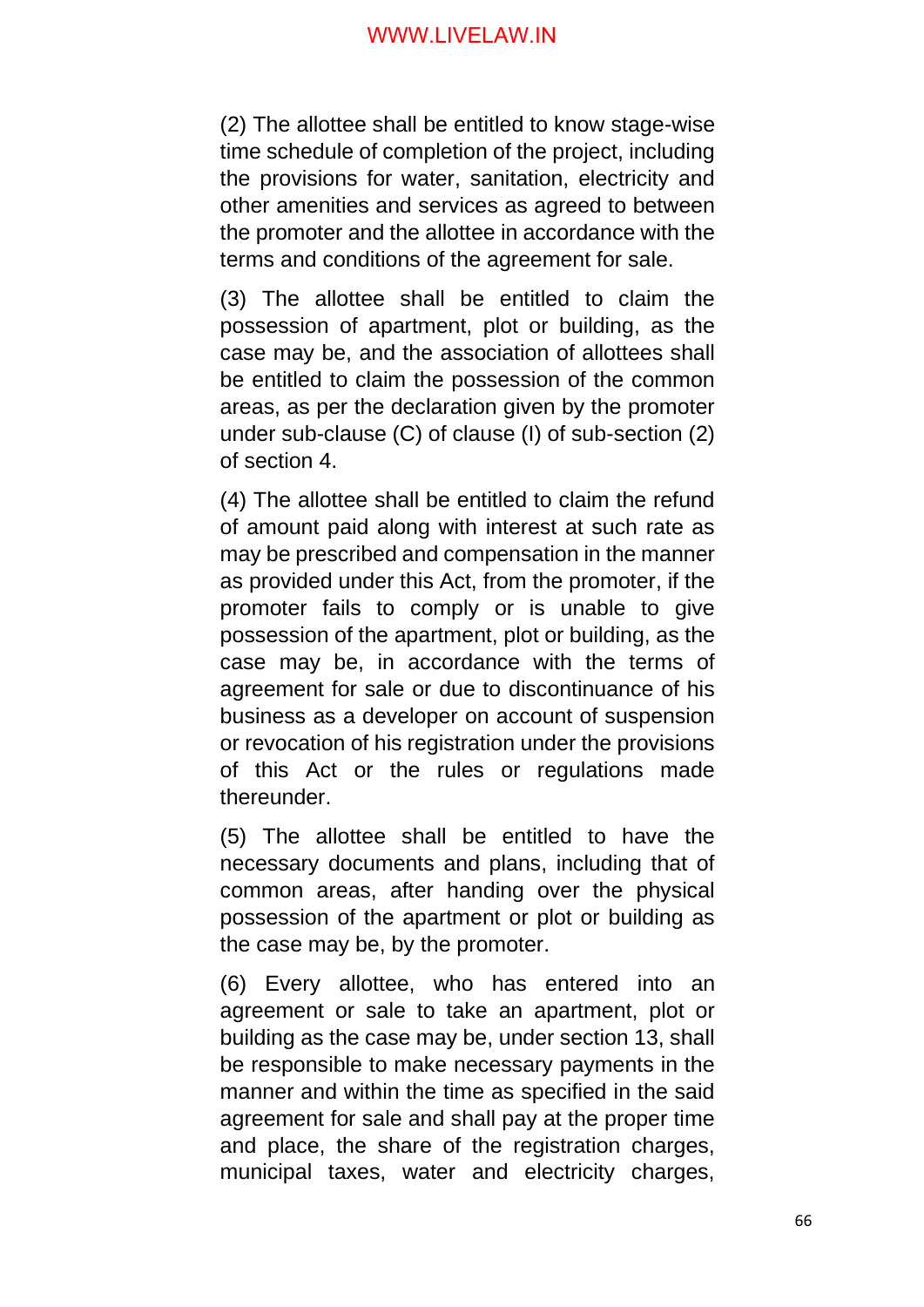maintenance charges, ground rent, and other charges, if any.

(7) The allottee shall be liable to pay interest, at such rate as may be prescribed, for any delay in payment towards any amount or charges to be paid under sub-section (6).

(8) The obligations of the allottee under sub-section (6) and the liability towards interest under subsection (7) may be reduced when mutually agreed to between the promoter and such allottee.

(9) Every allottee of the apartment, plot or building as the case may be, shall participate towards the formation of an association or society or cooperative society of the allottees, or a federation of the same.

(10) Every allottee shall take physical possession of the apartment, plot or building as the case may be, within a period of two months of the occupancy certificate issued for the said apartment, plot or building, as the case may be.

(11) Every allottee shall participate towards registration of the conveyance deed of the apartment, plot or building, as the case may be, as provided under sub-section (1) of section 17 of this Act.

20. **Establishment and incorporation of Real Estate Regulatory Authority** -- (1) The appropriate Government shall, within a period of one year from the date of coming into force of this Act, by notification, establish an Authority to be known as the Real Estate Regulatory Authority to exercise the powers conferred on it and to perform the functions assigned to it under this Act:

Provided that the appropriate Government of two or more States or Union territories may, if it deems fit, establish one single Authority: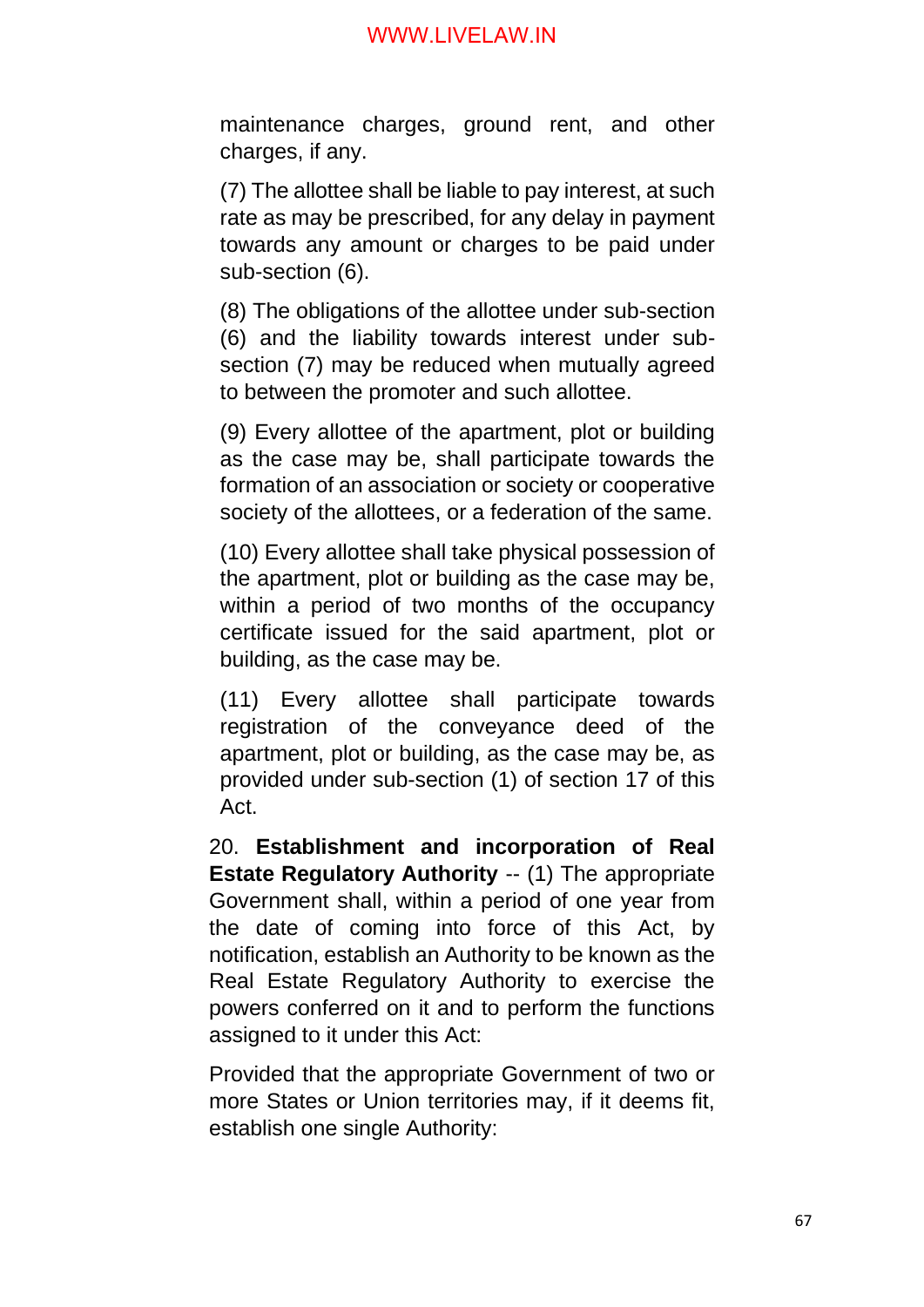Provided further that, the appropriate Government may, if it deems fit, establish more than one Authority in a State or Union territory, as the case may be:

Provided also that until the establishment of a Regulatory Authority under this section, the appropriate Government shall, by order, designate any Regulatory Authority or any officer preferably the Secretary of the department dealing with Housing, as the Regulatory Authority for the purposes under this Act:

Provided also that after the establishment of the Regulatory Authority, all applications, complaints or cases pending with the Regulatory Authority designated, shall stand transferred to the Regulatory Authority so established and shall be heard from the stage such applications, complaints or cases are transferred.

(2) The Authority shall be a body corporate by the name aforesaid having perpetual succession and a common seal, with the power, subject to the provisions of this Act, to acquire, hold and dispose of property, both movable and immovable, and to contract, and shall, by the said name, sue or be sued.

xxx xxx xxx

31. **Filing of complaints with the Authority or the**  adjudicating officer.-- (1) Any aggrieved person may file a complaint with the Authority or the adjudicating officer, as the case may be, for any violation or contravention of the provisions of this Act or the rules and regulations made thereunder against any promoter allottee or real estate agent, as the case may be.

Explanation.—For the purpose of this sub-section "person" shall include the association of allottees or any voluntary consumer association registered under any law for the time being in force.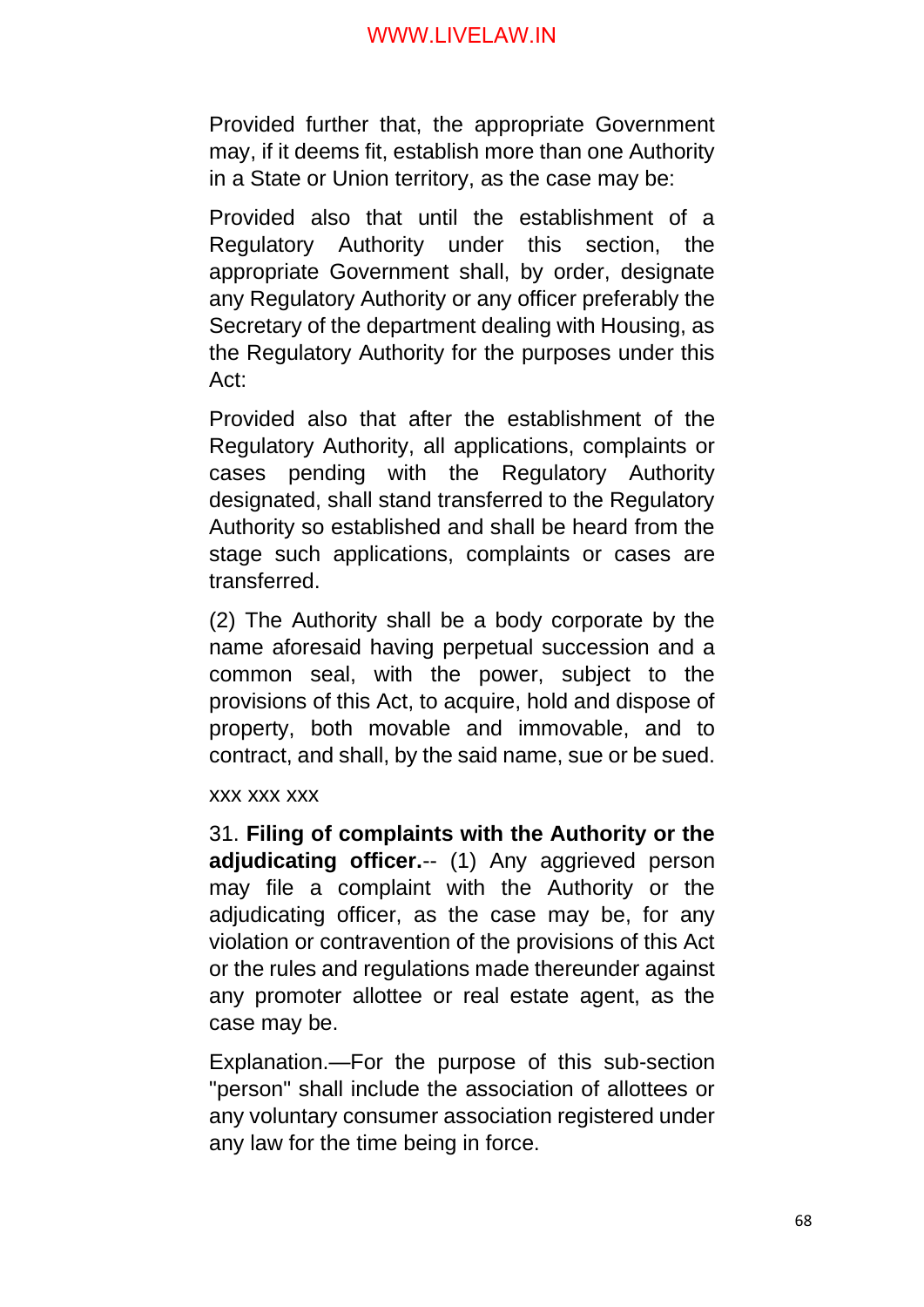(2) The form, manner and fees for filing complaint under sub-section (1) shall be such as may be prescribed.

#### xxx xxx xxx

34. **Functions of Authority** --The functions of the Authority shall include—

(a) to register and regulate real estate projects and real estate agents registered under this Act;

(b) to publish and maintain a website of records, for public viewing, of all real estate projects for which registration has been given, with such details as may be prescribed, including information provided in the application for which registration has been granted;

(c) to maintain a database, on its website, for public viewing, and enter the names and photographs of promoters as defaulters including the project details, registration for which has been revoked or have been penalised under this Act, with reasons therefor, for access to the general public;

(d) to maintain a database, on its website, for public viewing, and enter the names and photographs of real estate agents who have applied and registered under this Act, with such details as may be prescribed, including those whose registration has been rejected or revoked;

(e) to fix through regulations for each areas under its jurisdiction the standard fees to be levied on the allottees or the promoter or the real estate agent, as the case may be;

(f) to ensure compliance of the obligations cast upon the promoters, the allottees and the real estate agents under this Act and the rules and regulations made thereunder;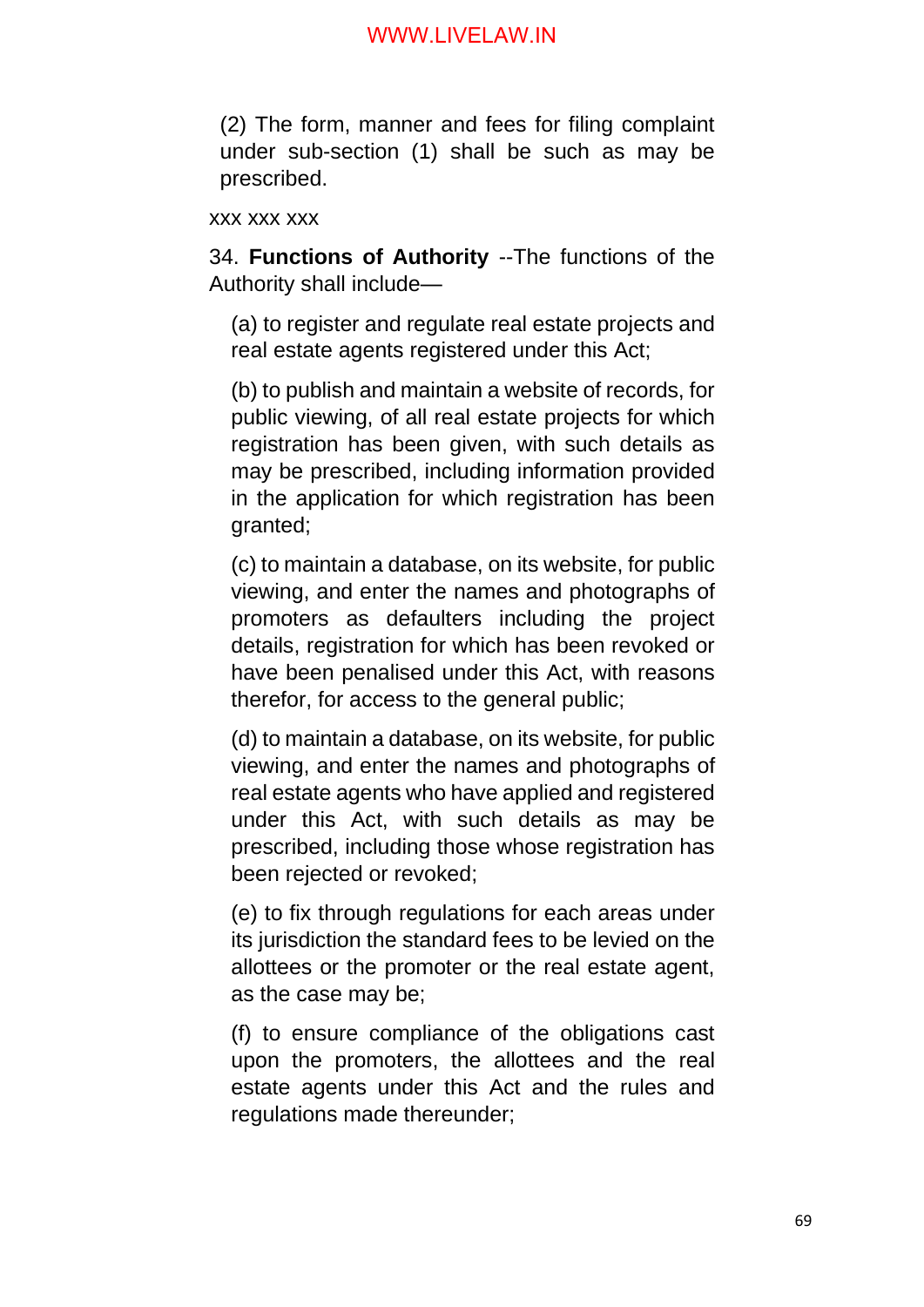(g) to ensure compliance of its regulations or orders or directions made in exercise of its powers under this Act;

(h) to perform such other functions as may be entrusted to the Authority by the appropriate Government as may be necessary to carry out the provisions of this Act.

xxx xxx xxx

36. **Power to issue interim orders**. --Where during an inquiry, the Authority is satisfied that an act in contravention of this Act, or the rules and regulations made thereunder, has been committed and continues to be committed or that such act is about to be committed, the Authority may, by order, restrain any promoter, allottee or real estate agent from carrying on such act until the conclusion of such inquiry of until further orders, without giving notice to such party, where the Authority deems it necessary.

37. **Powers of Authority to issue directions**. --The Authority may, for the purpose of discharging its functions under the provisions of this Act or rules or regulations made thereunder, issue such directions from time to time, to the promoters or allottees or real estate agents, as the case may be, as it may consider necessary and such directions shall be binding on all concerned.

38. **Powers of Authority.** --(1) The Authority shall have powers to impose penalty or interest, in regard to any contravention of obligations cast upon the promoters, the allottees and the real estate agents, under this Act or the rules and the regulations made thereunder.

(2) The Authority shall be guided by the principles of natural justice and, subject to the other provisions of this Act and the rules made thereunder, the Authority shall have powers to regulate its own procedure.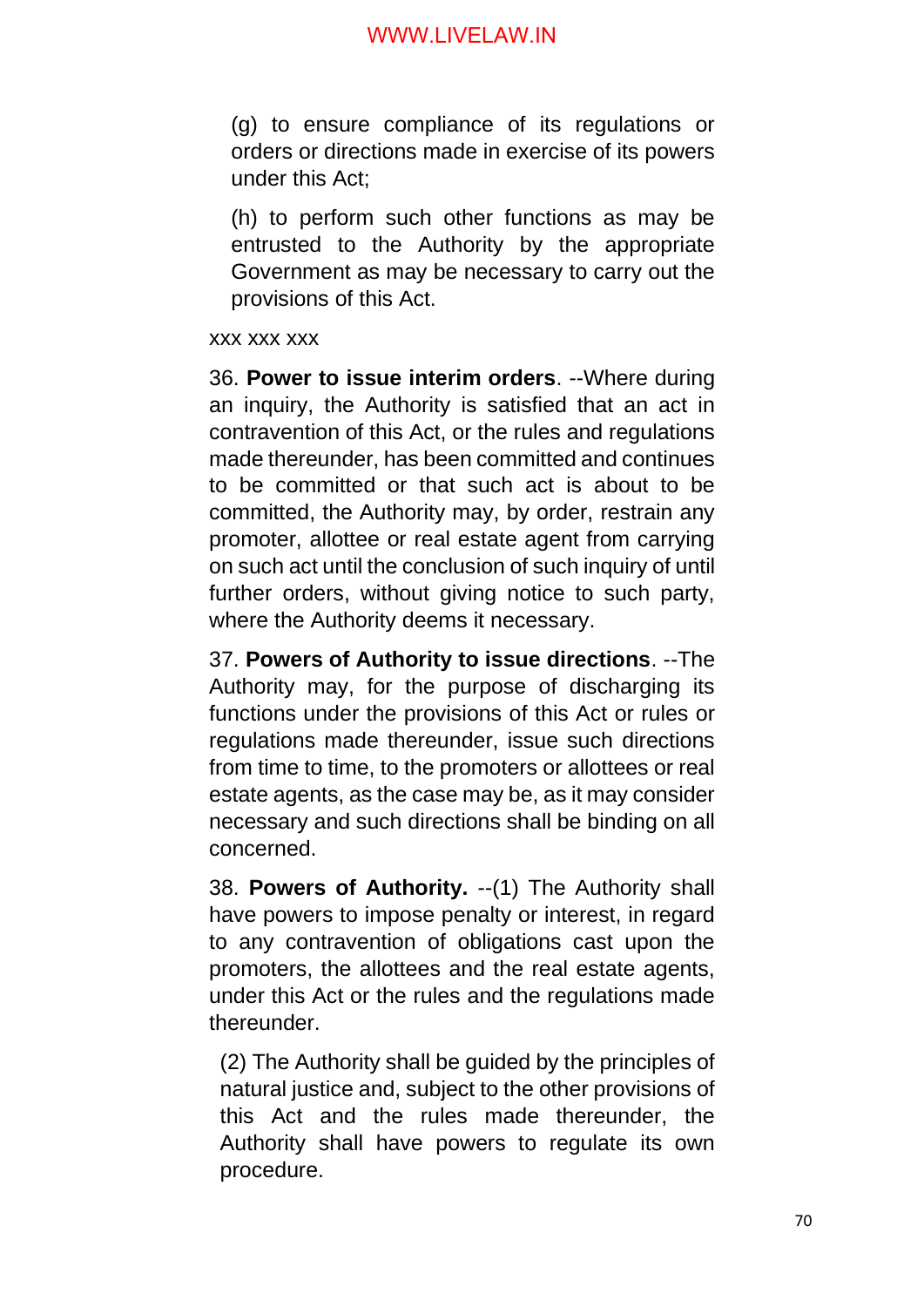(3) Where an issue is raised relating to agreement, action, omission, practice or procedure that—

(a) has an appreciable prevention, restriction or distortion of competition in connection with the development of a real estate project; or

(b) has effect of market power of monopoly situation being abused for affecting interest of allottees adversely,

then the Authority, may suo motu, make reference in respect of such issue to the Competition Commission of India.

39. **Rectification of orders**. --The Authority may, at any time within a period of two years from the date of the order made under this Act, with a view to rectifying any mistake apparent from the record, amend any order passed by it, and shall make such amendment, if the mistake is brought to its notice by the parties:

Provided that no such amendment shall be made in respect of any order against which an appeal has been preferred under this Act:

Provided further that the Authority shall not, while rectifying any mistake apparent from record, amend substantive part of its order passed under the provisions of this Act.

# 40. **Recovery of interest or penalty or compensation and enforcement of order, etc.-**

(1) If a promoter or an allottee or a real estate agent, as the case may be, fails to pay any interest or penalty or compensation imposed on him, by the adjudicating officer or the Regulatory Authority or the Appellate Authority, as the case may be, under this Act or the rules and regulations made thereunder, it shall be recoverable from such promoter or allottee or real estate agent, in such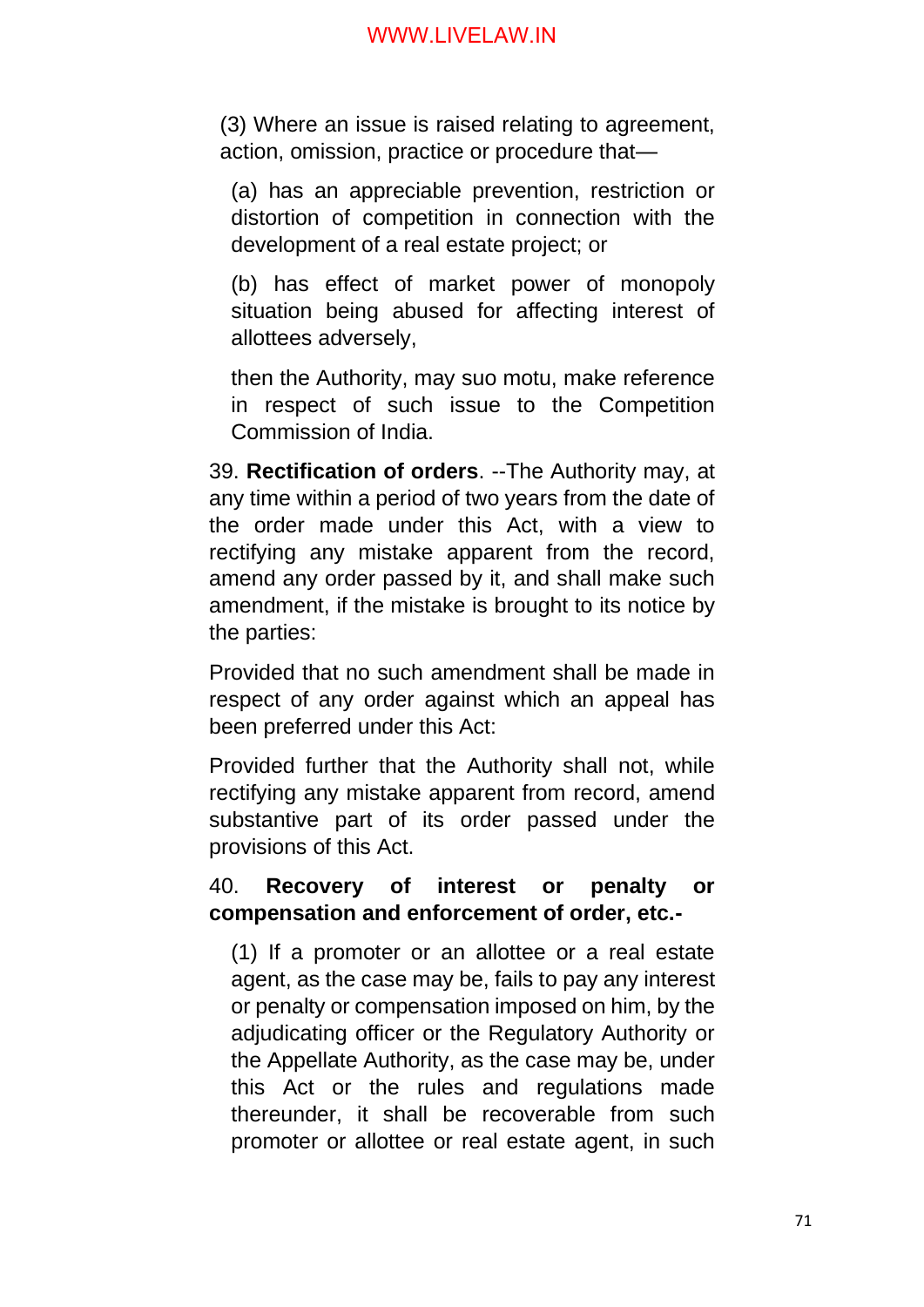manner as may be prescribed as an arrears of land revenue.

(2) If any adjudicating officer or the Regulatory Authority or the Appellate Tribunal, as the case may be, issues any order or directs any person to do any act, or refrain from doing any act, which it is empowered to do under this Act or the rules or regulations made thereunder, then in case of failure by any person to comply with such order or direction, the same shall be enforced, in such manner as may be prescribed.

xxx xxx xxx

43. **Establishment of Real Estate Appellate Tribuna**l-- (1) The appropriate Government shall, within a period of one year from the date of coming into force of this Act, by notification, establish an Appellate Tribunal to be known as the — (name of the State/Union territory) Real Estate Appellate Tribunal.

xxx xxx xxx

44. **Application for settlement of disputes and appeals to Appellate Tribunal**-- (1) The appropriate Government or the competent authority or any person aggrieved by any direction or order or decision of the Authority or the adjudicating officer may prefer an appeal to the Appellate Tribunal.

xxx xxx xxx

58. **Appeal to High Court**. --(1) Any person aggrieved by any decision or order of the Appellate Tribunal, may, file an appeal to the High Court, within a period of sixty days from the date of communication of the decision or order of the Appellate Tribunal, to him, on any one or more of the grounds specified in section 100 of the Code of Civil Procedure, 1908 (5 of 1908):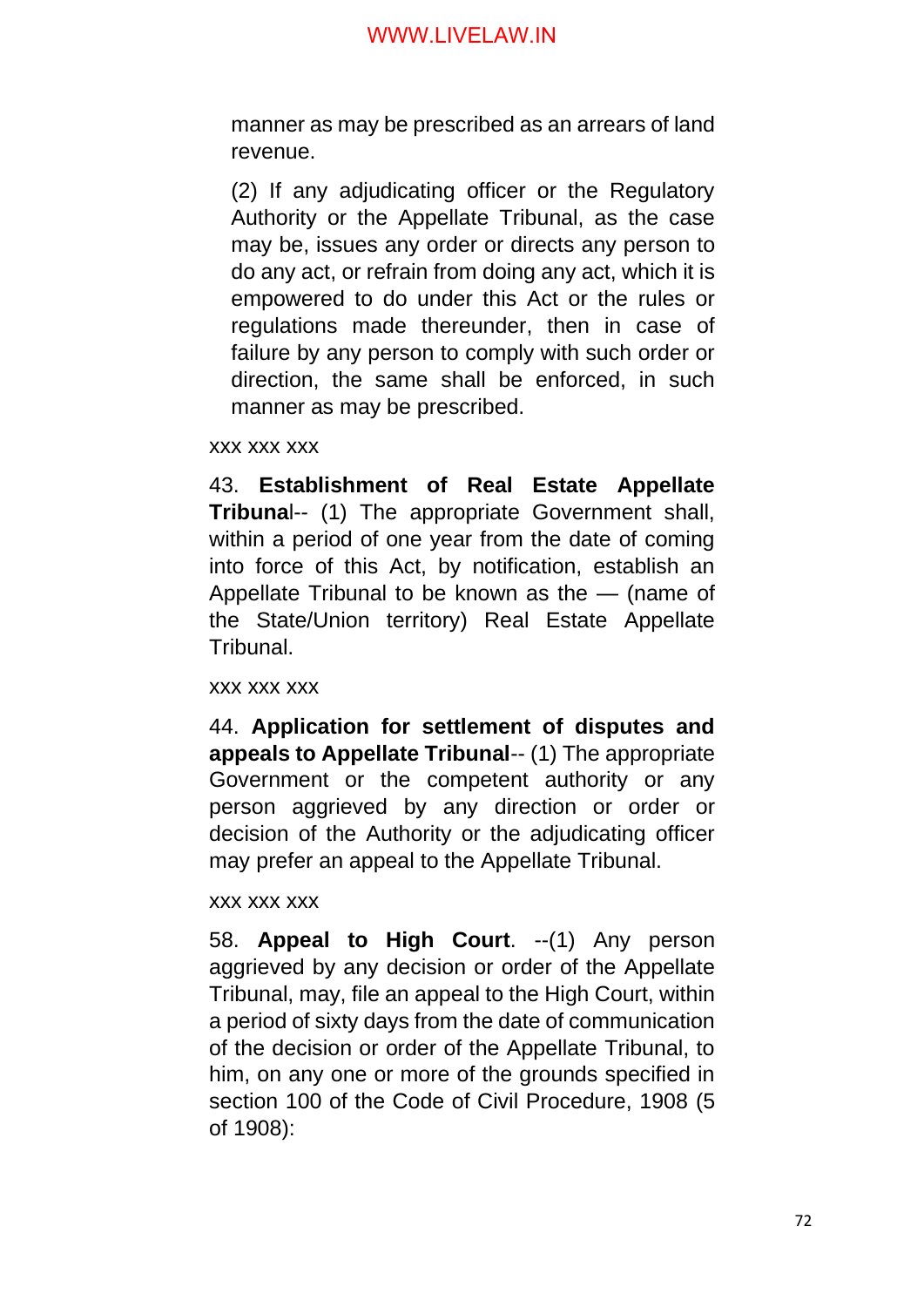Provided that the High Court may entertain the appeal after the expiry of the said period of sixty days, if it is satisfied that the appellant was prevented by sufficient cause from preferring the appeal in time.

Explanation.—The expression "High Court" means the High Court of a State or Union territory where the real estate project is situated.

(2) No appeal shall lie against any decision or order made by the Appellate Tribunal with the consent of the parties.

59. **Punishment for nonregistration under section 3.**-- (1) If any promoter contravenes the provisions of section 3, he shall be liable to a penalty which may extend up to ten per cent of the estimated cost of the real estate project as determined by the Authority.

(2) If any promoter does not comply with the orders, decisions or directions issued under sub-section (1) or continues to violate the provisions of section 3, he shall be punishable with imprisonment for a term which may extend up to three years or with fine which may extend up to a further ten per cent of the estimated cost of the real estate project, or with both.

60. **Penalty for contravention of section 4**. --If any promoter provides false information or contravenes the provisions of section 4, he shall be liable to a penalty which may extend up to five per cent. of the estimated cost of the real estate project, as determined by the Authority.

61. **Penalty for contravention of other provisions of this Act**.-- If any promoter contravenes any other provisions of this Act, other than that provided under section 3 or section 4, or the rules or regulations made thereunder, he shall be liable to a penalty which may extend up to five per cent. of the estimated cost of the real estate project as determined by the Authority.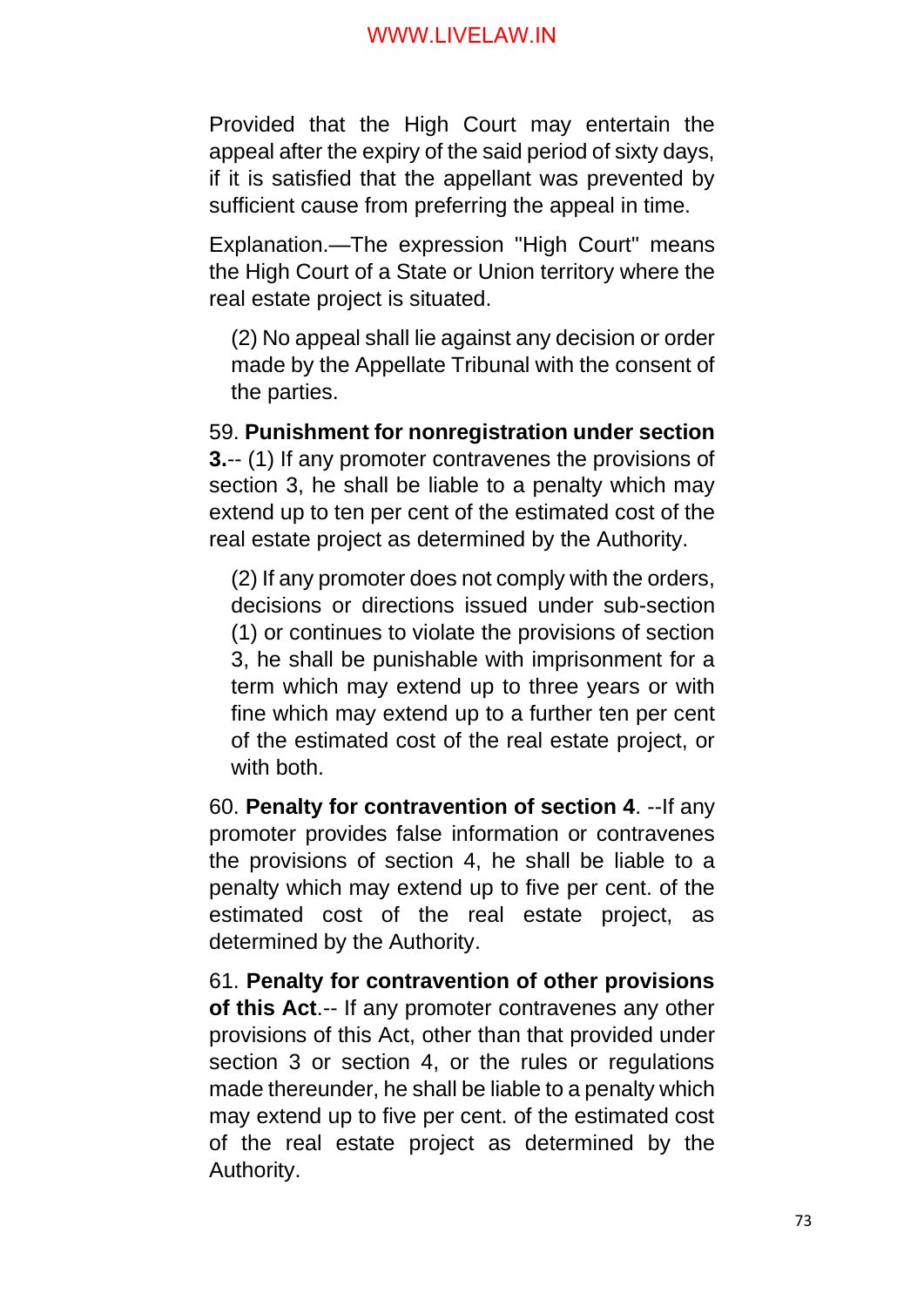#### xxx xxx xxx

71. **Power to adjudicate**.-- (1) For the purpose of adjudging compensation under sections 12, 14, 18 and section 19, the Authority shall appoint in consultation with the appropriate Government one or more judicial officer as deemed necessary, who is or has been a District Judge to be an adjudicating officer for holding an inquiry in the prescribed manner, after giving any person concerned a reasonable opportunity of being heard:

Provided that any person whose complaint in respect of matters covered under sections 12, 14, 18 and section 19 is pending before the Consumer Disputes Redressal Forum or the Consumer Disputes Redressal Commission or the National Consumer Redressal Commission, established under section 9 of the Consumer Protection Act, 1986, (68 of 1986), on or before the commencement of this Act, he may, with the permission of such Forum or Commission, as the case may be, withdraw the complaint pending before it and file an application before the adjudicating officer under this Act.

(2) The application for adjudging compensation under sub-section (1), shall be dealt with by the adjudicating officer as expeditiously as possible and dispose of the same within a period of sixty days from the date of receipt of the application:

Provided that where any such application could not be disposed of within the said period of sixty days, the adjudicating officer shall record his reasons in writing for not disposing of the application within that period.

(3) While holding an inquiry the adjudicating officer shall have power to summon and enforce the attendance of any person acquainted with the facts and circumstances of the case to give evidence or to produce any document which in the opinion of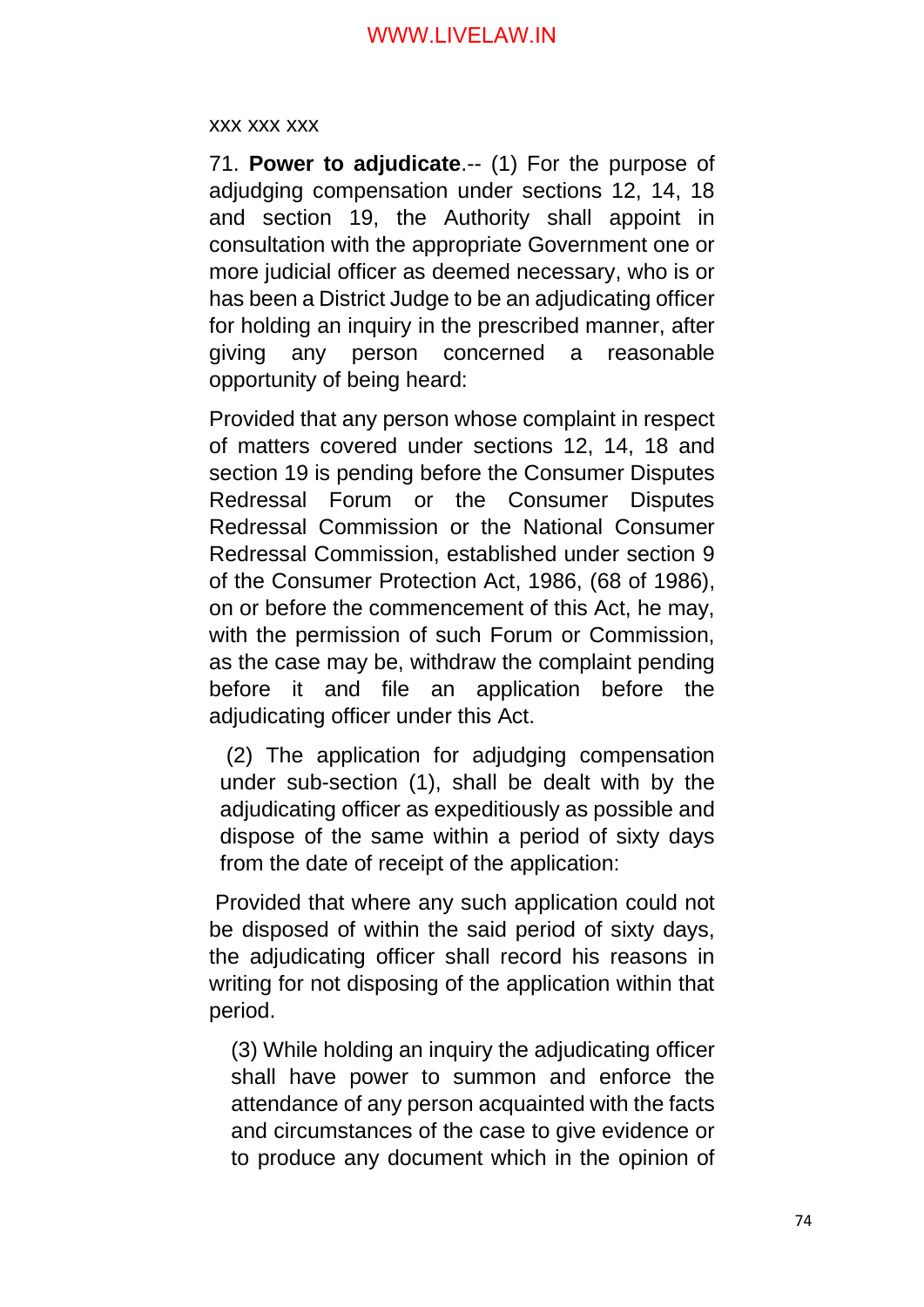the adjudicating officer, may be useful for or relevant to the subject matter of the inquiry and if, on such inquiry, he is satisfied that the person has failed to comply with the provisions of any of the sections specified in sub-section (1), he may direct to pay such compensation or interest, as the case may be, as he thinks fit in accordance with the provisions of any of those sections.

xxx xxx xxx

72. **Factors to be taken into account by the adjudicating officer**.-- While adjudging the quantum of compensation or interest, as the case may be, under section 71, the adjudicating officer shall have due regard to the following factors, namely:—

(a) the amount of disproportionate gain or unfair advantage, wherever quantifiable, made as a result of the default;

(b) the amount of loss caused as a result of the default;

(c) the repetitive nature of the default;

(d) such other factors which the adjudicating officer considers necessary to the case in furtherance of justice.

xxx xxx xxx

79. **Bar of jurisdiction**. --No civil court shall have jurisdiction to entertain any suit or proceeding in respect of any matter which the Authority or the adjudicating officer or the Appellate Tribunal is empowered by or under this Act to determine and no injunction shall be granted by any court or other authority in respect of any action taken or to be taken in pursuance of any power conferred by or under this Act.

xxx xxx xxx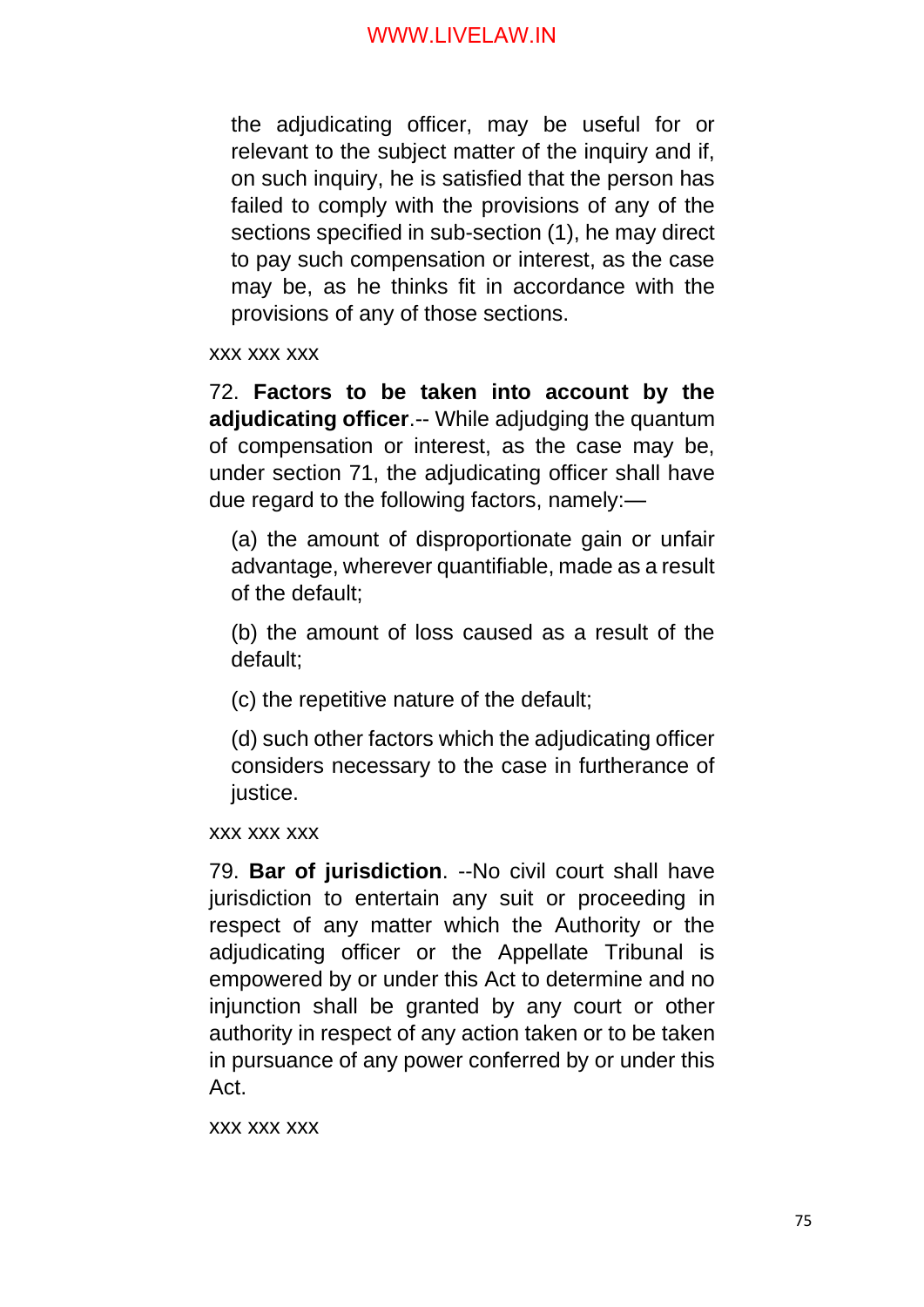88. **Application of other laws not barred**-- The provisions of this Act shall be in addition to, and not in derogation of, the provisions of any other law for the time being in force.

89. **Act to have overriding effect**.-- The provisions of this Act shall have effect, notwithstanding anything inconsistent therewith contained in any other law for the time being in force."

22. A perusal of the aforesaid provisions would show that, on and from the coming into force of the RERA, all real estate projects (as defined) would first have to be registered with the Real Estate Regulatory Authority, which, before registering such projects, would look into all relevant details, including delay in completion of other projects by the developer. Importantly, the promoter is now to make a declaration supported by an affidavit, that he undertakes to complete the project within a certain time period, and that 70% of the amounts realised for the project from allottees, from time to time, shall be deposited in a separate account, which would be spent only to defray the cost of construction and land cost for that particular project. Registration is granted by the authority only when it is satisfied that the promoter is a *bona fide* promoter who is likely to perform his part of the bargain satisfactorily. Registration of the project enures only for a certain period and can only be extended due to *force majeure* events for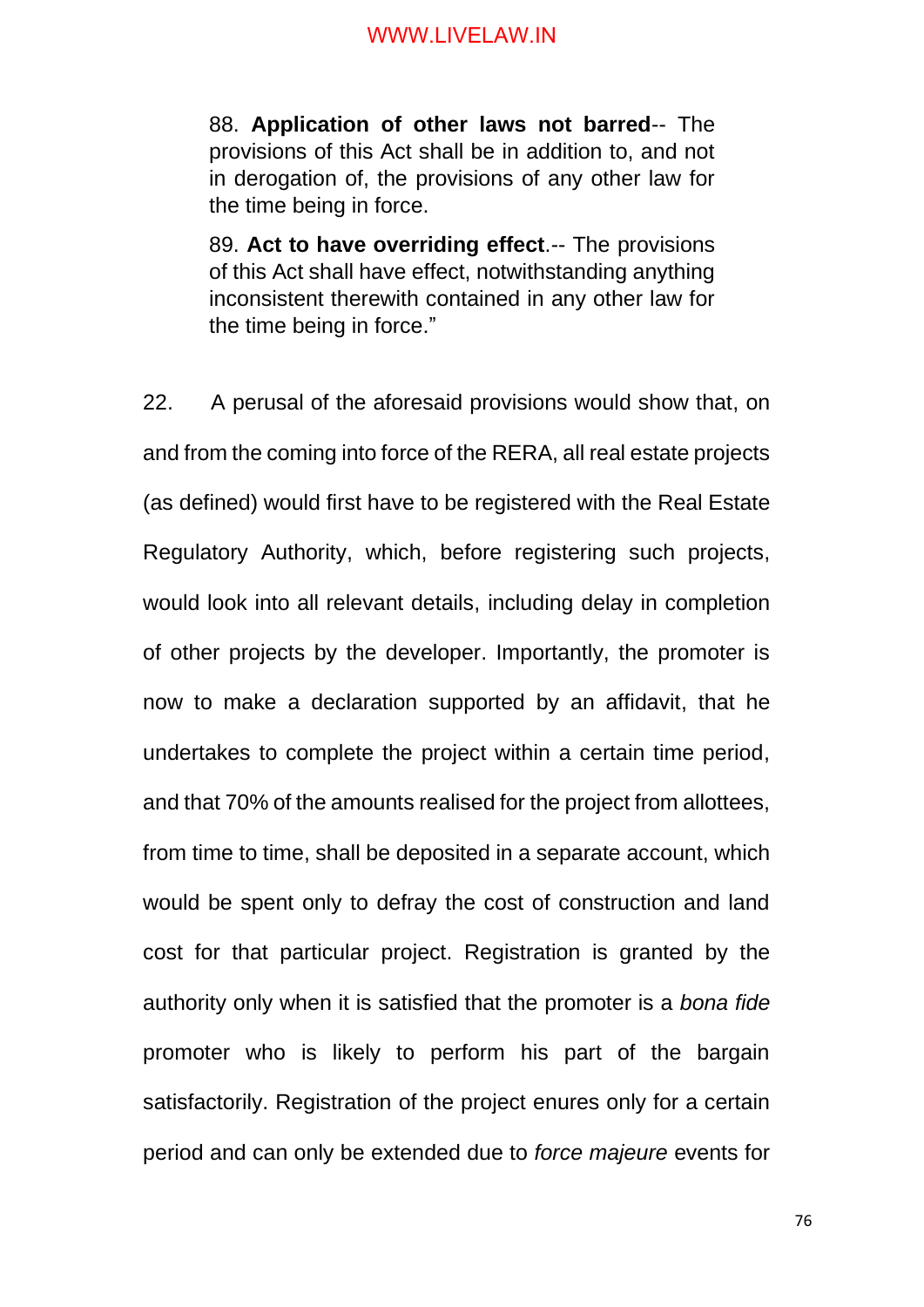a maximum period of one year by the authority, on being satisfied that such events have, in fact, taken place. Registration once granted, may be revoked if it is found that the promoter defaults in complying with the various statutory requirements or indulges in unfair practices or irregularities. Importantly, upon revocation of registration, the authority is to facilitate the remaining development work, which can then be carried out either by the "competent authority" as defined by the RERA or by the association of allottees or otherwise. The promoter at the time of booking and issue of allotment letters has to make available to the allottees information, *inter alia*, as to the stage-wise time schedule of completion of the project. Deposits or advances beyond 10% of the estimated cost as advance payment cannot be taken without first entering into an agreement for sale. Importantly, the agreement for sale will now no longer be a one-sided contract of adhesion, but in such form as may be prescribed, which balances the rights and obligations of both the promoter and the allottees. Importantly, under Section 18, if the promoter fails to complete or is unable to give possession of an apartment, plot or building in accordance with the terms of the agreement for sale, he must return the amount received by him in respect of such apartment etc. with such interest as may be prescribed and must, in addition,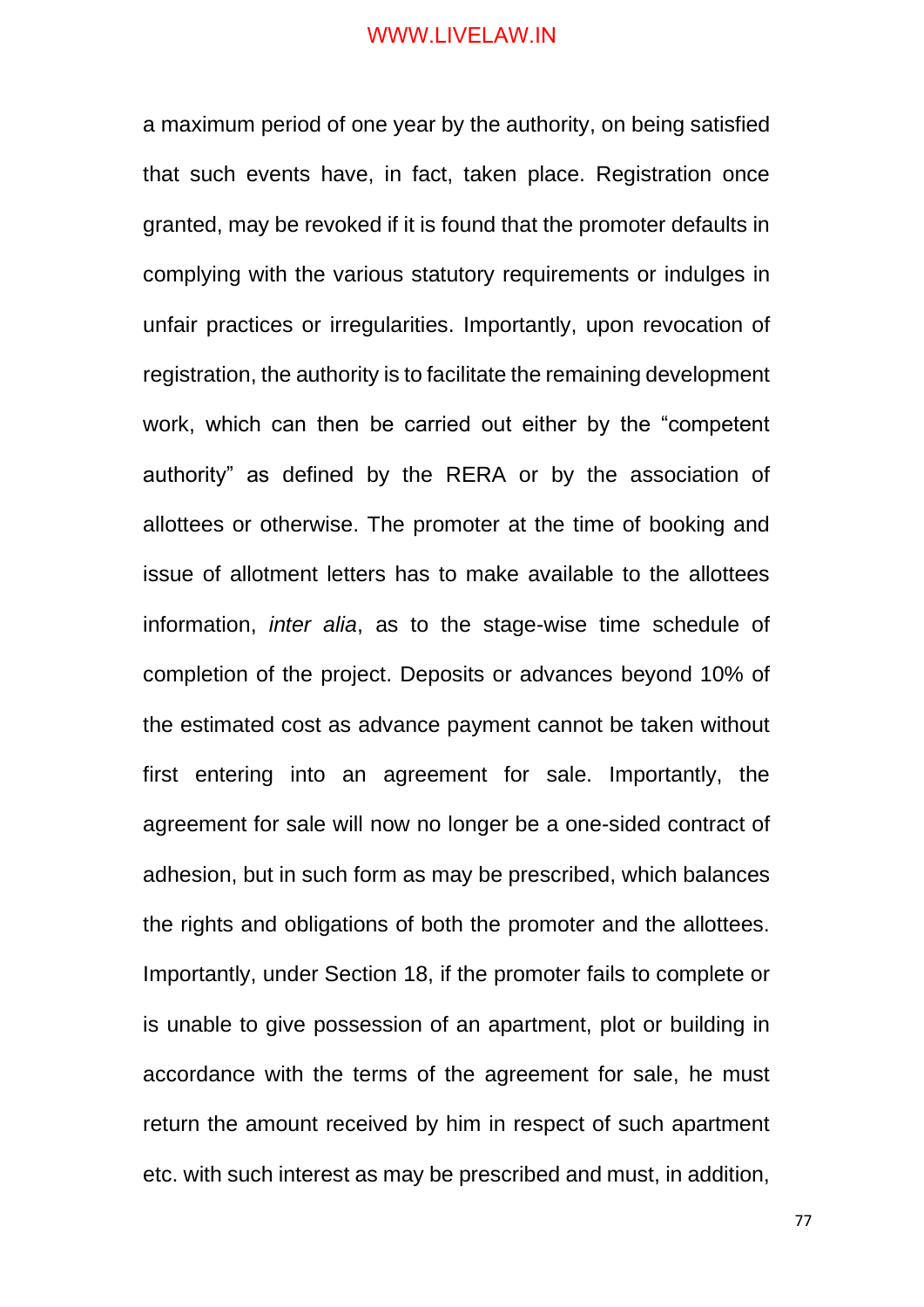compensate the allottee in case of any loss caused to him. Under Section 19, the allottee shall be entitled to claim possession of the apartment, plot or building, as the case may be, or refund of amount paid along with interest in accordance with the terms of the agreement for sale. In addition, all allottees are to be responsible for making necessary payments in instalments within the time specified in the agreement for sale and shall be liable to pay interest at such rate as may be prescribed for any delay in such payment. Under Section 31, any aggrieved person may file a complaint with the authority or the adjudicating officers set up by such authority against any promoter, allottee or real estate agent, as the case may be, for violation or contravention of the RERA, and rules and regulations made thereunder. Also, if after adjudication a promoter, allottee or real estate agent fails to pay interest, penalty or compensation imposed on him by the authorities under the RERA, the same shall be recoverable as arrears of land revenue. Appeals may be filed to the Real Estate Appellate Tribunal against decisions or orders of the authority or the adjudicating officer. From orders of the Appellate Tribunal, appeals may thereafter be filed to the High Court. Stiff penalties are to be awarded for breach and/or contravention of the provisions of the RERA. Importantly, under Section 72, the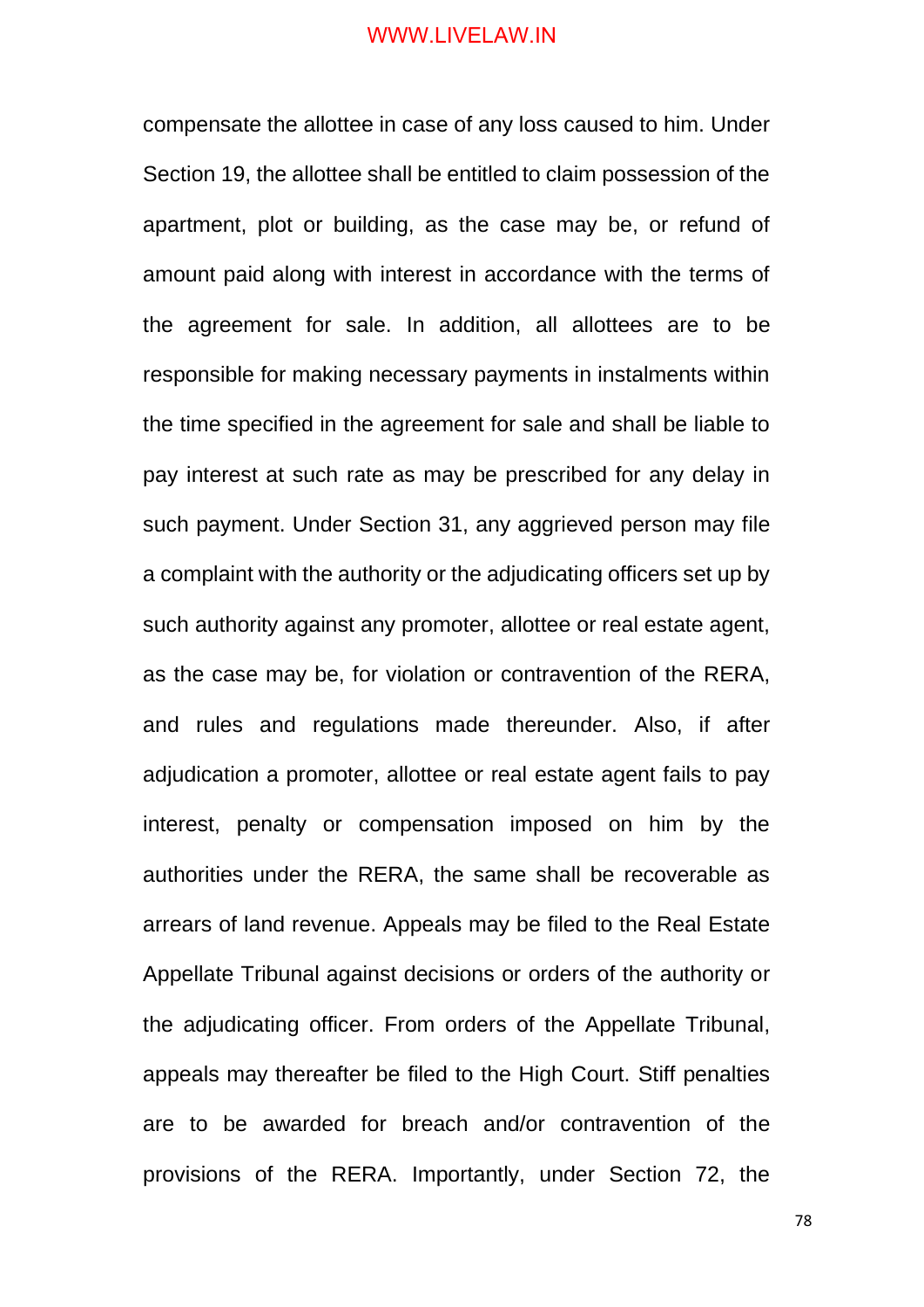adjudicating officer must first determine that the complainant has established "default" on the part of the respondent, after which consequential orders may then follow. Under Section 88, the provisions of RERA are in addition to and not in derogation of the provisions of any other law for time being in force and under Section 89, RERA is to have effect notwithstanding anything inconsistent contained in any other law for the time being in force.

## **The Insolvency and Bankruptcy Code, 2016 vis-à-vis the Real**

#### **Estate (Regulation and Development) Act, 2016**

23. Section 238 of the Code reads as follows:

"238. The provisions of this Code shall have effect, notwithstanding anything inconsistent therewith contained in any other law for the time being in force or any instrument having effect by virtue of any such law."

24. It is significant to note that there is no provision similar to that of Section 88 of RERA in the Code, which is meant to be a complete and exhaustive statement of the law insofar as its subject matter is concerned. Also, the non-obstante clause of RERA came into force on 1<sup>st</sup> May, 2016, as opposed to the nonobstante clause of the Code which came into force on 1<sup>st</sup> December, 2016. Further, the amendment with which we are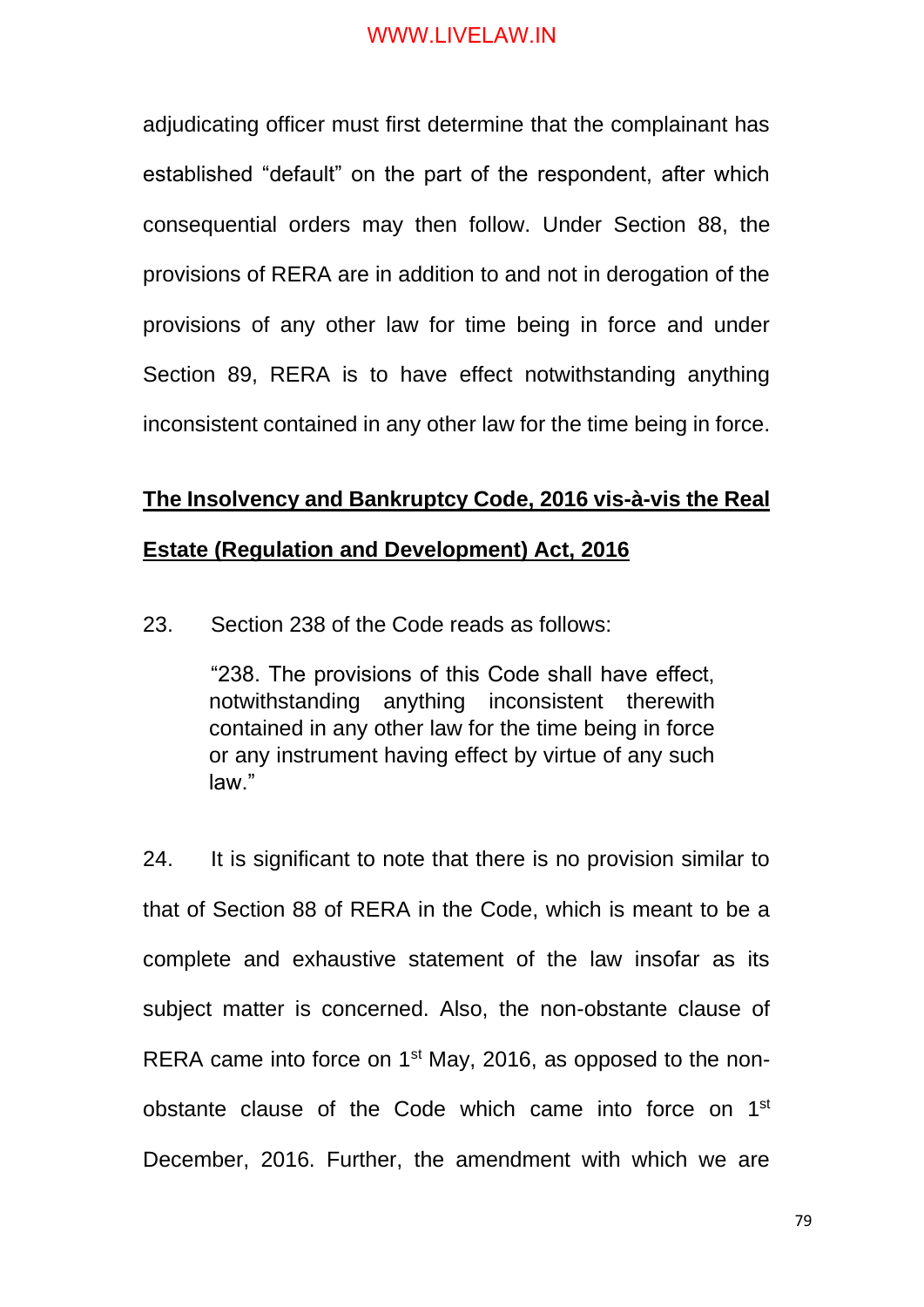concerned has come into force only on 6<sup>th</sup> June, 2018. Given these circumstances, it is a little difficult to accede to arguments made on behalf of learned senior counsel for the Petitioners, that RERA is a special enactment which deals with real estate development projects and must, therefore, be given precedence over the Code, which is only a general enactment dealing with insolvency generally. From the introduction of the explanation to Section 5(8)(f) of the Code, it is clear that Parliament was aware of RERA, and applied some of its definition provisions so that they could apply when the Code is to be interpreted. The fact that RERA is in addition to and not in derogation of the provisions of any other law for the time being in force, also makes it clear that the remedies under RERA to allottees were intended to be additional and not exclusive remedies. Also, it is important to remember that as the authorities under RERA were to be set up within one year from 1<sup>st</sup> May, 2016, remedies before those authorities would come into effect only on and from 1st May, 2017 making it clear that the provisions of the Code, which came into force on 1st December, 2016, would apply in addition to the RERA.

25. In **KSL & Industries Ltd. v. Arihant Threads Ltd.** (2015) 1 SCC 166, a Three Judge Bench of this Court held that the Sick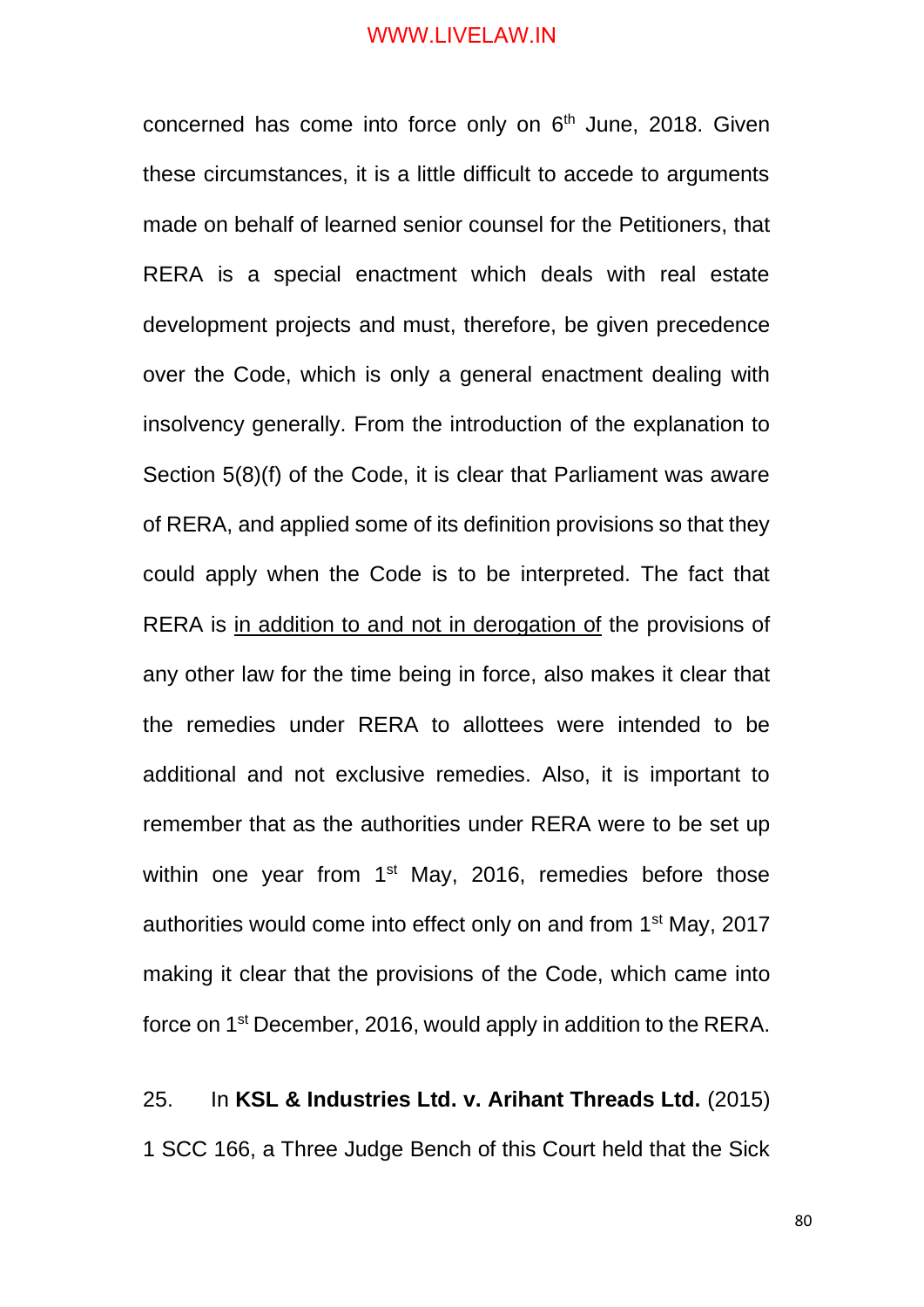Industries Companies (Special Provisions) Act, 1985 (hereinafter referred to as the "Sick Act") would prevail over the Recovery of Debts Due to Banks and Financial Institutions Act, 1993 (hereinafter referred to as the "Recovery Act") - both statutes containing non-obstante clauses. After going into the scheme of both the statutes, this Court referred in particular to Section 34(2) of the Recovery Act and then held as follows:

"**35.** This special law, which deals with the recovery of debts due to banks and financial institutions, makes the procedure for recovery of such debts exclusive and even unique. The non obstante clause in sub-section (1) confers an overriding effect on the provisions of the RDDB Act notwithstanding anything inconsistent therewith contained in any other law for the time being in force. Sub-section (2), however, makes the RDDB Act additional to and not in derogation or annulment of the five Acts mentioned therein i.e. the Industrial Finance Corporation Act, 1948; the State Financial Corporations Act, 1951; the Unit Trust of India Act, 1963; the Industrial Reconstruction Bank of India Act, 1984 and the Sick Industrial Companies (Special Provisions) Act, 1985.

**36**. Sub-section (2) was added to Section 34 of the RDDB Act w.e.f. 17-1-2000 by Act 1 of 2000. There is no doubt that when an Act provides, as here, that its provisions shall be in addition to and not in derogation of another law or laws, it means that the legislature intends that such an enactment shall coexist along with the other Acts. It is clearly not the intention of the legislature, in such a case, to annul or detract from the provisions of other laws. The term "*in derogation of*" means "*in abrogation or repeal of*". *The Black's Law Dictionary* sets forth the following meaning for "derogation":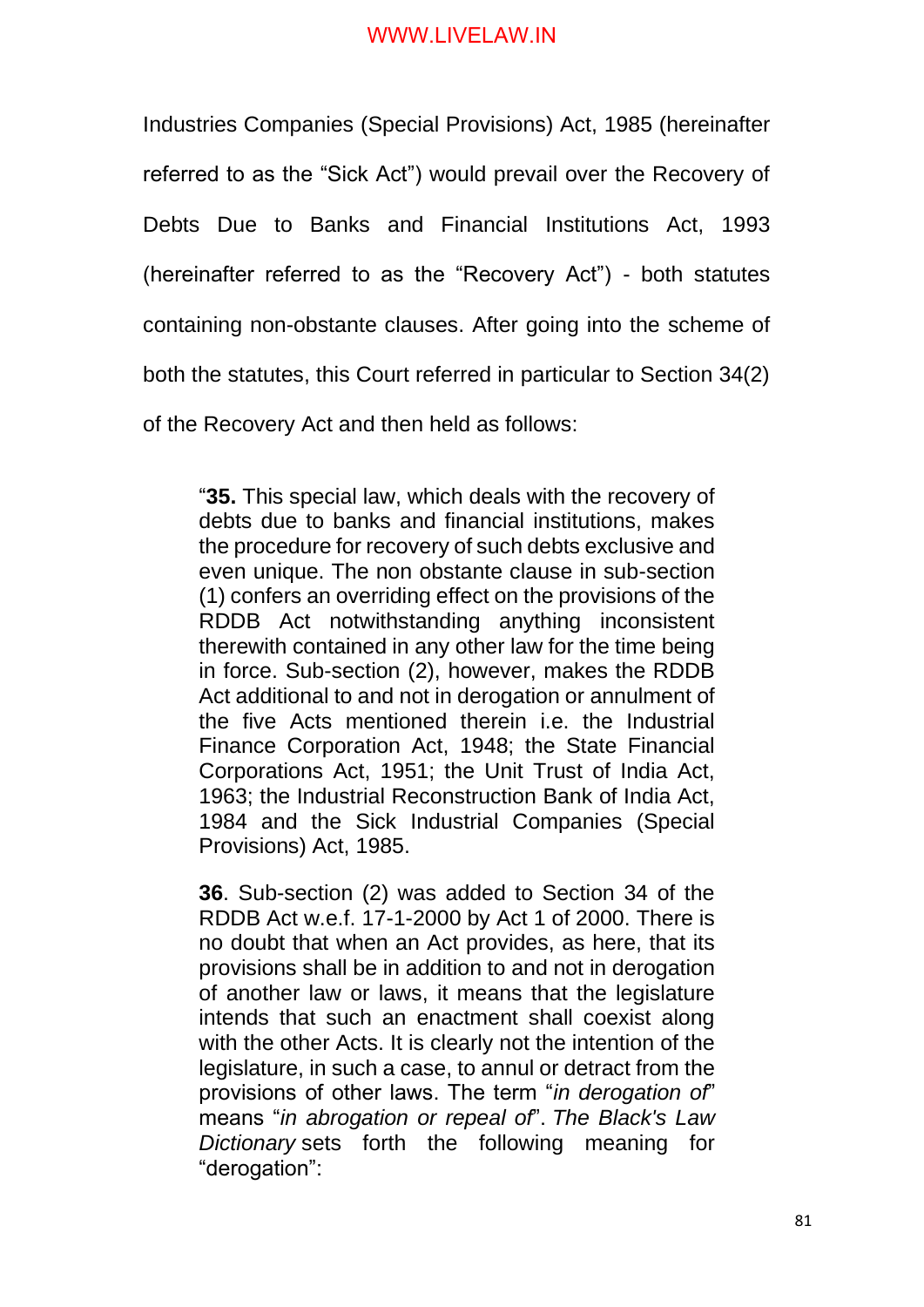"*derogation*.—The partial repeal or abrogation of a law by a later Act that limits its scope or impairs its utility and force."

It is clear that sub-section (1) contains a non obstante clause, which gives the overriding effect to the RDDB Act. Sub-section (2) acts in the nature of an exception to such an overriding effect. It states that this overriding effect is in relation to certain laws and that the RDDB Act shall be in addition to and not in abrogation of, such laws. SICA is undoubtedly one such law.

**37.** The effect of sub-section (2) must necessarily be to preserve the powers of the authorities under SICA and save the proceedings from being overridden by the later Act i.e. the RDDB Act.

**38.** We, thus, find a harmonious scheme in relation to the proceedings for reconstruction of the company under SICA, which includes the reconstruction of debts and even the sale or lease of the sick company's properties for the purpose, which may or may not be a part of the security executed by the sick company in favour of a bank or a financial institution on the one hand, and the provisions of the RDDB Act, which deal with recovery of debts due to banks or financial institutions, if necessary by enforcing the security charged with the bank or financial institution, on the other.

xxx xxx xxx

**48.** In view of the observations of this Court in the decisions referred to and relied on by the learned counsel for the parties we find that, the purpose of the two enactments is entirely different. As observed earlier, the purpose of one is to provide ameliorative measures for reconstruction of sick companies, and the purpose of the other is to provide for speedy recovery of debts of banks and financial institutions. Both the Acts are "special" in this sense. However, with reference to the specific purpose of reconstruction of sick companies, SICA must be held to be a special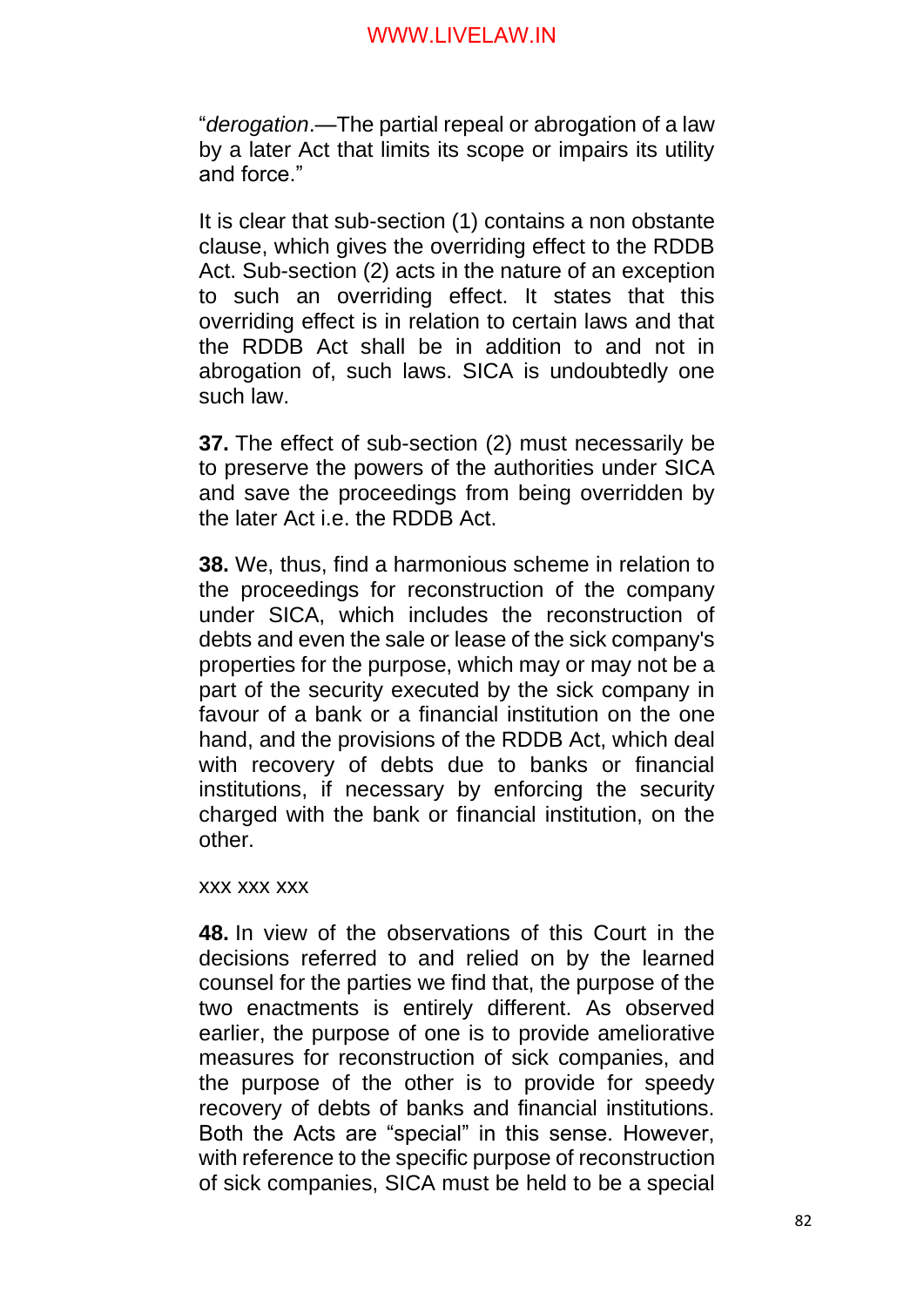law, though it may be considered to be a general law in relation to the recovery of debts. Whereas, the RDDB Act may be considered to be a special law in relation to the recovery of debts and SICA may be considered to be a general law in this regard. For this purpose we rely on the decision in *LIC* v. *Vijay Bahadur* [(1981) 1 SCC 315 : 1981 SCC (L&S) 111] . Normally the latter of the two would prevail on the principle that the legislature was aware that it had enacted the earlier Act and yet chose to enact the subsequent Act with a non obstante clause. In this case, however, the express intendment of Parliament in the non obstante clause of the RDDB Act does not permit us to take that view. Though the RDDB Act is the later enactment, sub-section (2) of Section 34 thereof specifically provides that the provisions of the Act or the Rules made thereunder shall be in addition to, and not in derogation of, the other laws mentioned therein including SICA.

**49.** The term "not in derogation" clearly expresses the intention of Parliament not to detract from or abrogate the provisions of SICA in any way. This, in effect must mean that Parliament intended the proceedings under SICA for reconstruction of a sick company to go on and for that purpose further intended that all the other proceedings against the company and its properties should be stayed pending the process of reconstruction. While the term "proceedings" under Section 22 of SICA did not originally include the RDDB Act, which was not there in existence. Section 22 covers proceedings under the RDDB Act."

26. In view of Section 34(2) of the Recovery Act, this Court held that despite the fact that the non-obstante clause contained in the Recovery Act is later in time than the non-obstante clause contained in the Sick Act, in the event of a conflict, the Recovery Act i.e. the later Act must give way to the Sick Act i.e. the earlier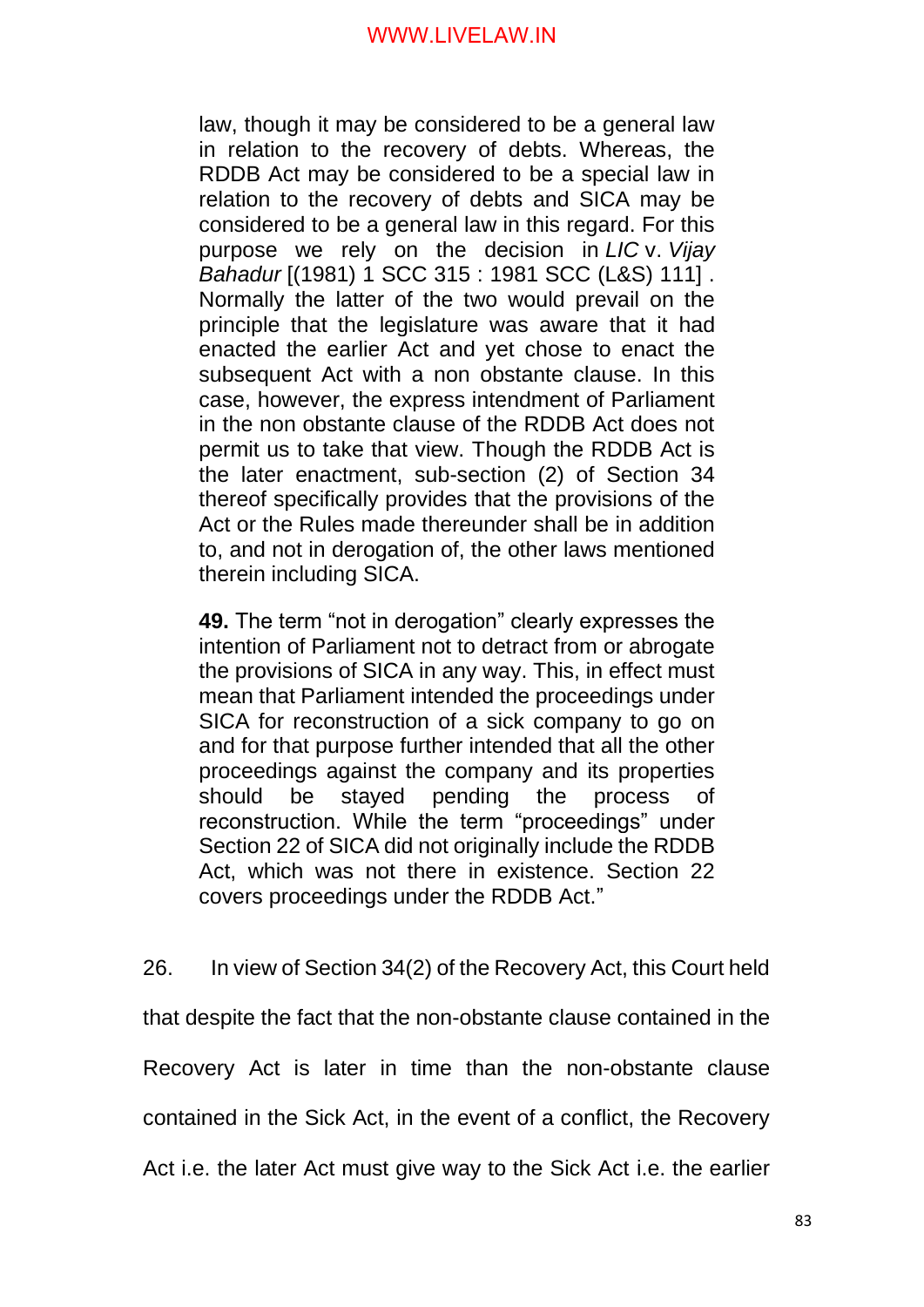Act. Several judgments were referred to in which ordinarily a later Act containing a non-obstante clause must be held to have primacy over an earlier Act containing a non-obstante clause, as Parliament must be deemed to be aware of the fact that the later Act is intended to override all earlier statutes including those which contained non-obstante clauses. This statement of the law was departed from in **KSL & Industries** (supra) only because of the presence of a Section like Section 88 of RERA contained in the Recovery Act, which makes it clear that the Act is meant to be in addition to and not in derogation of other statutes. In the present case, it is clear that both tests are satisfied, namely, that the Code as amended, is both later in point of time than RERA, and must be given precedence over RERA, given Section 88 of RERA.

27. In fact, in **Bank of India v. Ketan Parekh** (2008) 8 SCC 148, this Court held that Section 9A of the Special Court (Trial of Offences Relating to Transactions in Securities) Act, 1992 (hereinafter referred to as the "Special Court Act") must be considered to be legislation that is subsequent to the Recovery Act, since Section 9A was introduced by amendment, into the Special Court Act after the Recovery Act. Needless to add, both statutes contained non-obstante clauses. This Court held: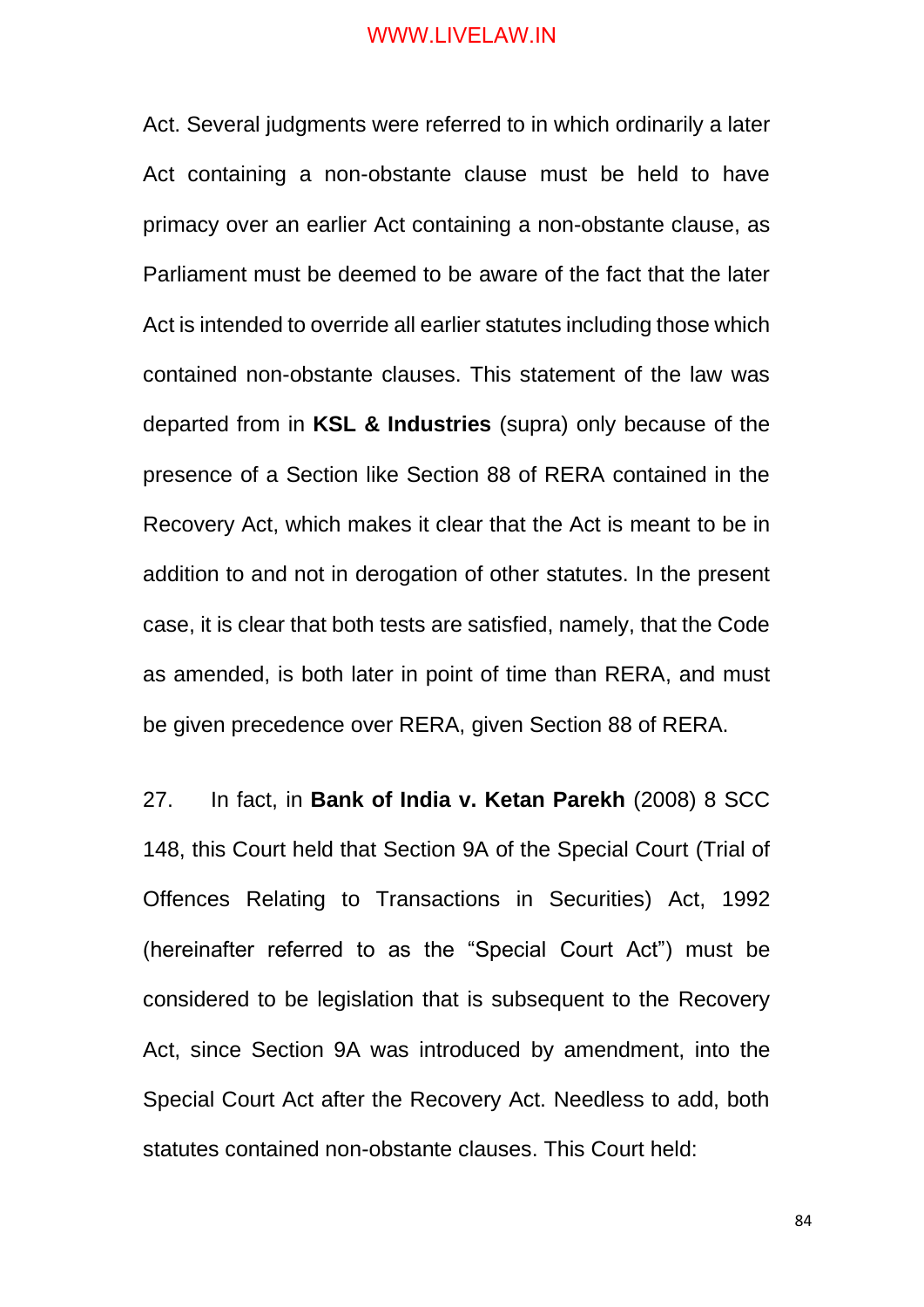"**28.** In the present case, both the two Acts i.e. the Act of 1992 and the Act of 1993 start with the non obstante clause. Section 34 of the Act of 1993 starts with non obstante clause, likewise Section 9-A (*sic* 13) of the Act of 1992. But incidentally, in this case Section 9-A came subsequently i.e. it came on 25-1-1994. Therefore, it is a subsequent legislation which will have the overriding effect over the Act of 1993. But cases might arise where both the enactments have the non obstante clause then in that case, the proper perspective would be that one has to see the subject and the dominant purpose for which the special enactment was made and in case the dominant purpose is covered by that contingencies, then notwithstanding that the Act might have come at a later point of time still the intention can be ascertained by looking to the objects and reasons. However, so far as the present case is concerned, it is more than clear that Section 9-A of the Act of 1992 was amended on 25-1-1994 whereas the Act of 1993 came in 1993. Therefore, the Act of 1992 as amended to include Section 9-A in 1994 being subsequent legislation will prevail and not the provisions of the Act of 1993."

(emphasis supplied)

28. It is clear, therefore, that even by a process of harmonious

construction, RERA and the Code must be held to co-exist, and,

in the event of a clash, RERA must give way to the Code. RERA,

therefore, cannot be held to be a special statute which, in the case

of a conflict, would override the general statute, viz. the Code.

29. As a matter of fact, the Code and RERA operate in completely different spheres. The Code deals with a proceeding in rem in which the focus is the rehabilitation of the corporate debtor. This is to take place by replacing the management of the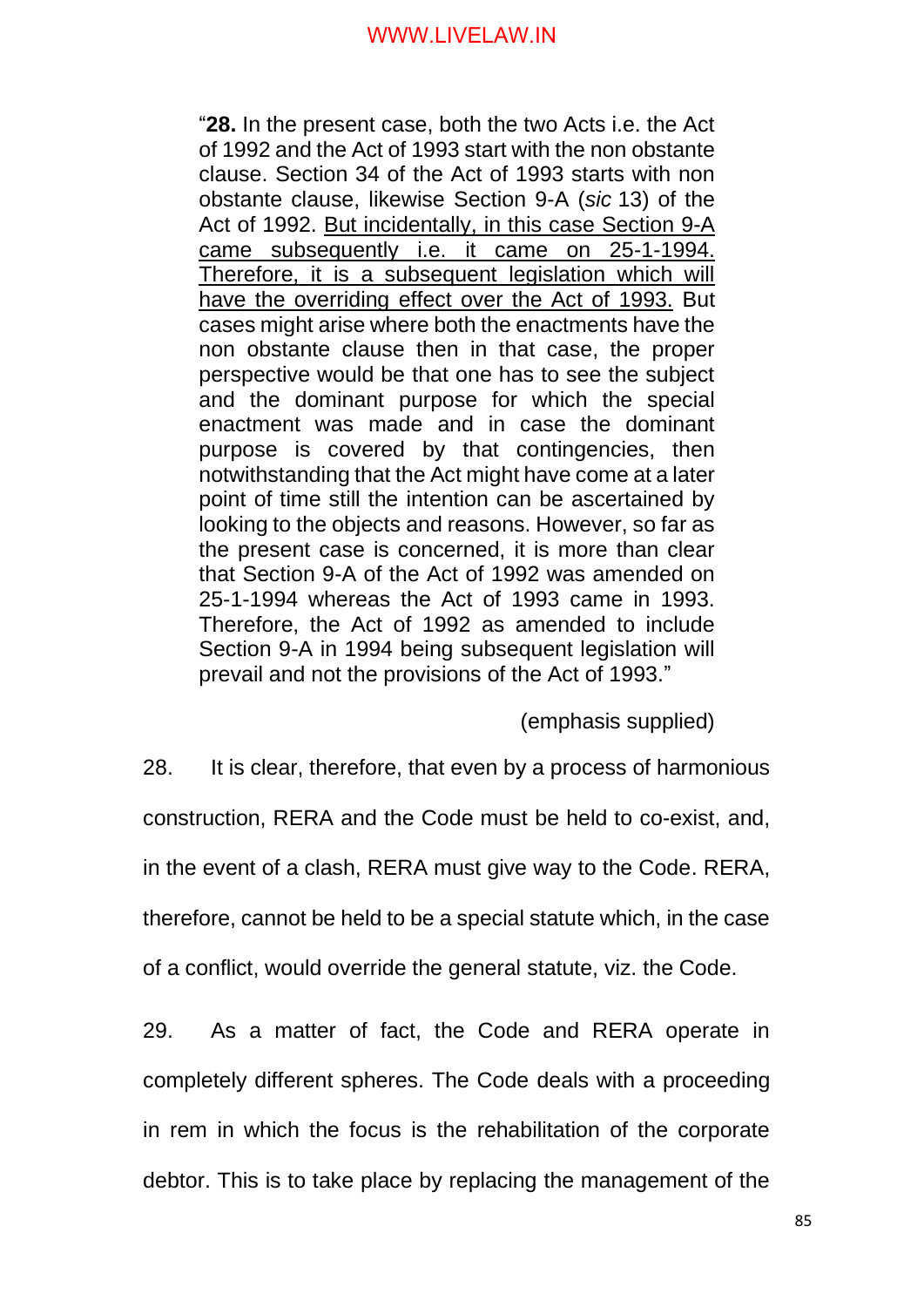corporate debtor by means of a resolution plan which must be accepted by 66% of the Committee of Creditors, which is now put at the helm of affairs, in deciding the fate of the corporate debtor. Such resolution plan then puts the same or another management in the saddle, subject to the provisions of the Code, so that the corporate debtor may be pulled out of the woods and may continue as a going concern, thus benefitting all stakeholders involved. It is only as a last resort that winding up of the corporate debtor is resorted to, so that its assets may be liquidated and paid out in the manner provided by Section 53 of the Code. On the other hand, RERA protects the interests of the individual investor in real estate projects by requiring the promoter to strictly adhere to its provisions. The object of RERA is to see that real estate projects come to fruition within the stated period and to see that allottees of such projects are not left in the lurch and are finally able to realise their dream of a home, or be paid compensation if such dream is shattered, or at least get back monies that they had advanced towards the project with interest. At the same time, recalcitrant allottees are not to be tolerated, as they must also perform their part of the bargain, namely, to pay instalments as and when they become due and payable. Given the different spheres within which these two enactments operate, different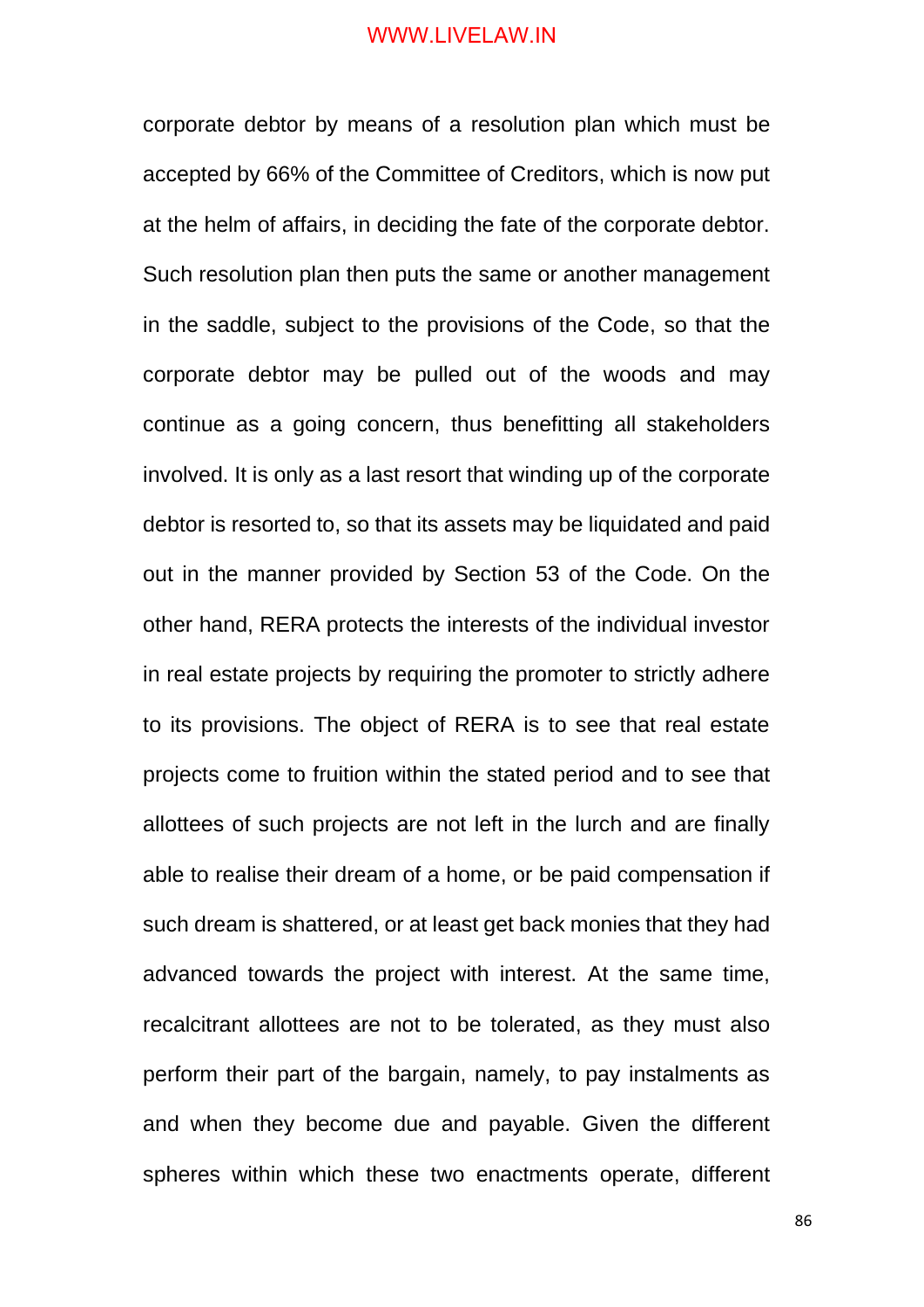parallel remedies are given to allottees – under RERA to see that their flat/apartment is constructed and delivered to them in time, barring which compensation for the same and/or refund of amounts paid together with interest at the very least comes their way. If, however, the allottee wants that the corporate debtor's management itself be removed and replaced, so that the corporate debtor can be rehabilitated, he may prefer a Section 7 application under the Code. That another parallel remedy is available is recognised by RERA itself in the proviso to Section 71(1), by which an allottee may continue with an application already filed before the Consumer Protection fora, he being given the choice to withdraw such complaint and file an application before the adjudicating officer under RERA read with Section 88. In similar circumstances, this Court in **Swaraj Infrastructure Private Limited v. Kotak Mahindra Bank Limited** (2019) 3 SCC 620 has held that Debt Recovery Tribunal proceedings under the Recovery of Debts Due to Banks and Financial Institutions Act, 1993 and winding up proceedings under the Companies Act, 1956 can carry on in parallel streams (see paragraphs 21 and 22 therein).

## **Financial and Operational Creditors**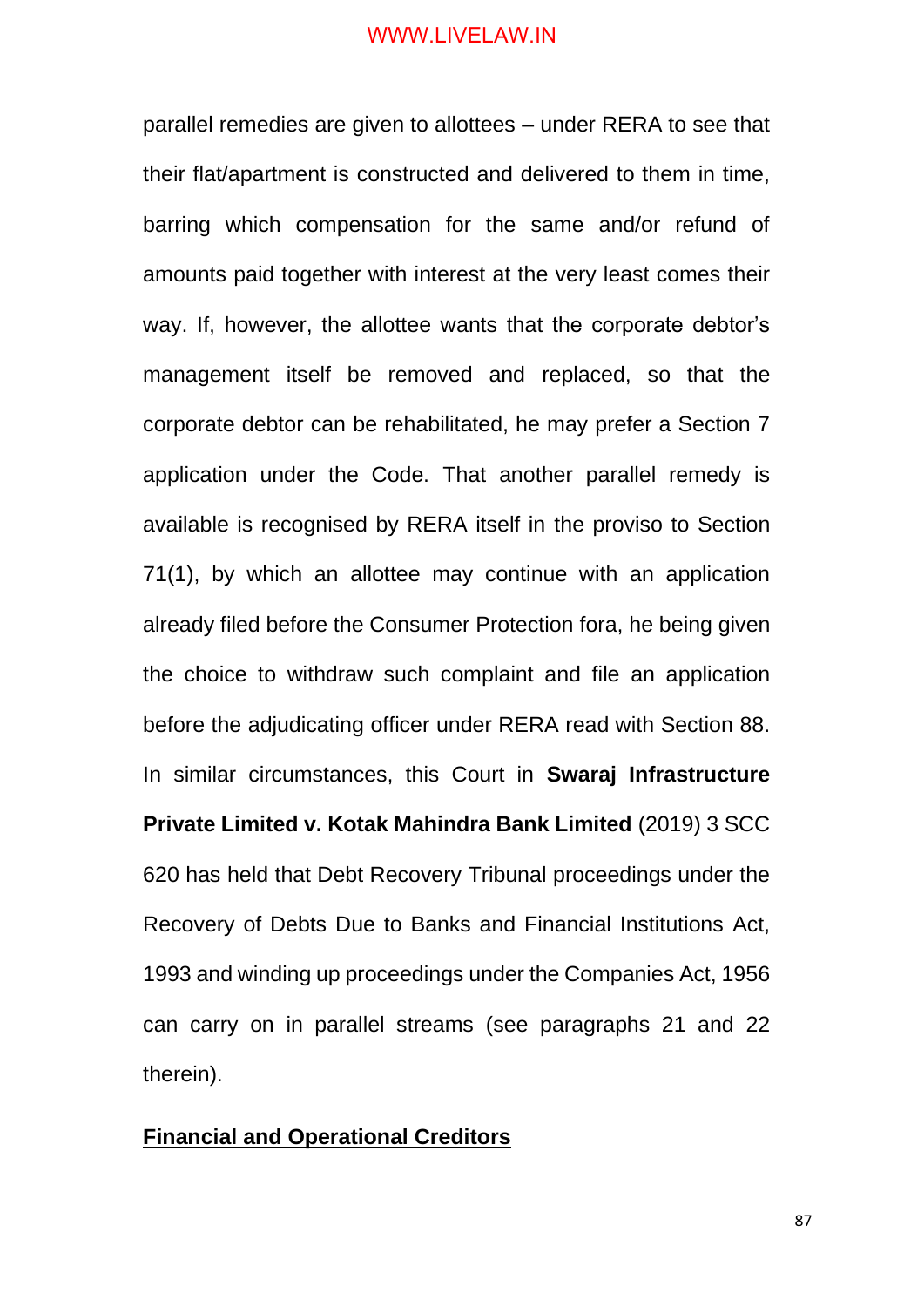# 30. In **Innoventive Industries v. ICICI Bank & Anr.** (2018) 1

SCC 407, this Court after setting out some of the sections of the

Code, laid down the Scheme of the Code when it came to financial

and operational creditors triggering the Code against a Corporate

debtor. This Court held:

"**27.** The scheme of the Code is to ensure that when a default takes place, in the sense that a debt becomes due and is not paid, the insolvency resolution process begins. Default is defined in Section 3(12) in very wide terms as meaning non-payment of a debt once it becomes due and payable, which includes nonpayment of even part thereof or an instalment amount. For the meaning of "debt", we have to go to Section 3(11), which in turn tells us that a debt means a liability of obligation in respect of a "claim" and for the meaning of "claim", we have to go back to Section 3(6) which defines "claim" to mean a right to payment even if it is disputed. The Code gets triggered the moment default is of rupees one lakh or more (Section 4). The corporate insolvency resolution process may be triggered by the corporate debtor itself or a financial creditor or operational creditor. A distinction is made by the Code between debts owed to financial creditors and operational creditors. A financial creditor has been defined under Section 5(7) as a person to whom a financial debt is owed and a financial debt is defined in Section 5(8) to mean a debt which is disbursed against consideration for the time value of money. As opposed to this, an operational creditor means a person to whom an operational debt is owed and an operational debt under Section 5(21) means a claim in respect of provision of goods or services.

**28.** When it comes to a financial creditor triggering the process, Section 7 becomes relevant. Under the Explanation to Section 7(1), a default is in respect of a financial debt owed to *any* financial creditor of the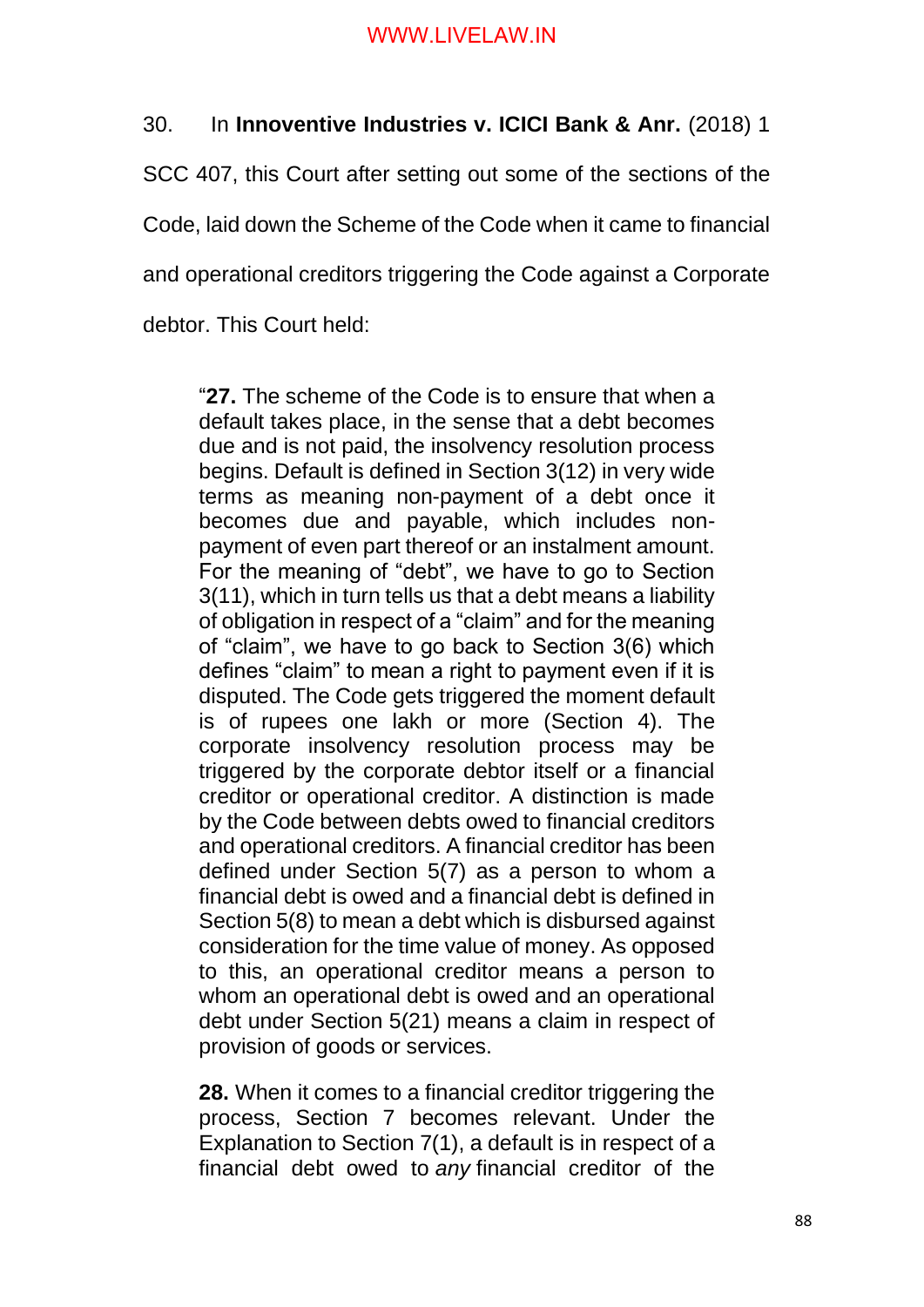corporate debtor — it need not be a debt owed to the applicant financial creditor. Under Section 7(2), an application is to be made under sub-section (1) in such form and manner as is prescribed, which takes us to the Insolvency and Bankruptcy (Application to Adjudicating Authority) Rules, 2016. Under Rule 4, the application is made by a financial creditor in Form 1 accompanied by documents and records required therein. Form 1 is a detailed form in 5 parts, which requires particulars of the applicant in Part I, particulars of the corporate debtor in Part II, particulars of the proposed interim resolution professional in Part III, particulars of the financial debt in Part IV and documents, records and evidence of default in Part V. Under Rule 4(3), the applicant is to dispatch a copy of the application filed with the adjudicating authority by registered post or speed post to the registered office of the corporate debtor. The speed, within which the adjudicating authority is to ascertain the existence of a default from the records of the information utility or on the basis of evidence furnished by the financial creditor, is important. This it must do within 14 days of the receipt of the application. It is at the stage of Section 7(5), where the adjudicating authority is to be satisfied that a default has occurred, that the corporate debtor is entitled to point out that a default has not occurred in the sense that the "debt", which may also include a disputed claim, is not due. A debt may not be due if it is not payable in law or in fact. The moment the adjudicating authority is satisfied that a default has occurred, the application must be admitted unless it is incomplete, in which case it may give notice to the applicant to rectify the defect within 7 days of receipt of a notice from the adjudicating authority. Under subsection (7), the adjudicating authority shall then communicate the order passed to the financial creditor and corporate debtor within 7 days of admission or rejection of such application, as the case may be.

**29.** The scheme of Section 7 stands in contrast with the scheme under Section 8 where an operational creditor is, on the occurrence of a default, to first deliver a demand notice of the unpaid debt to the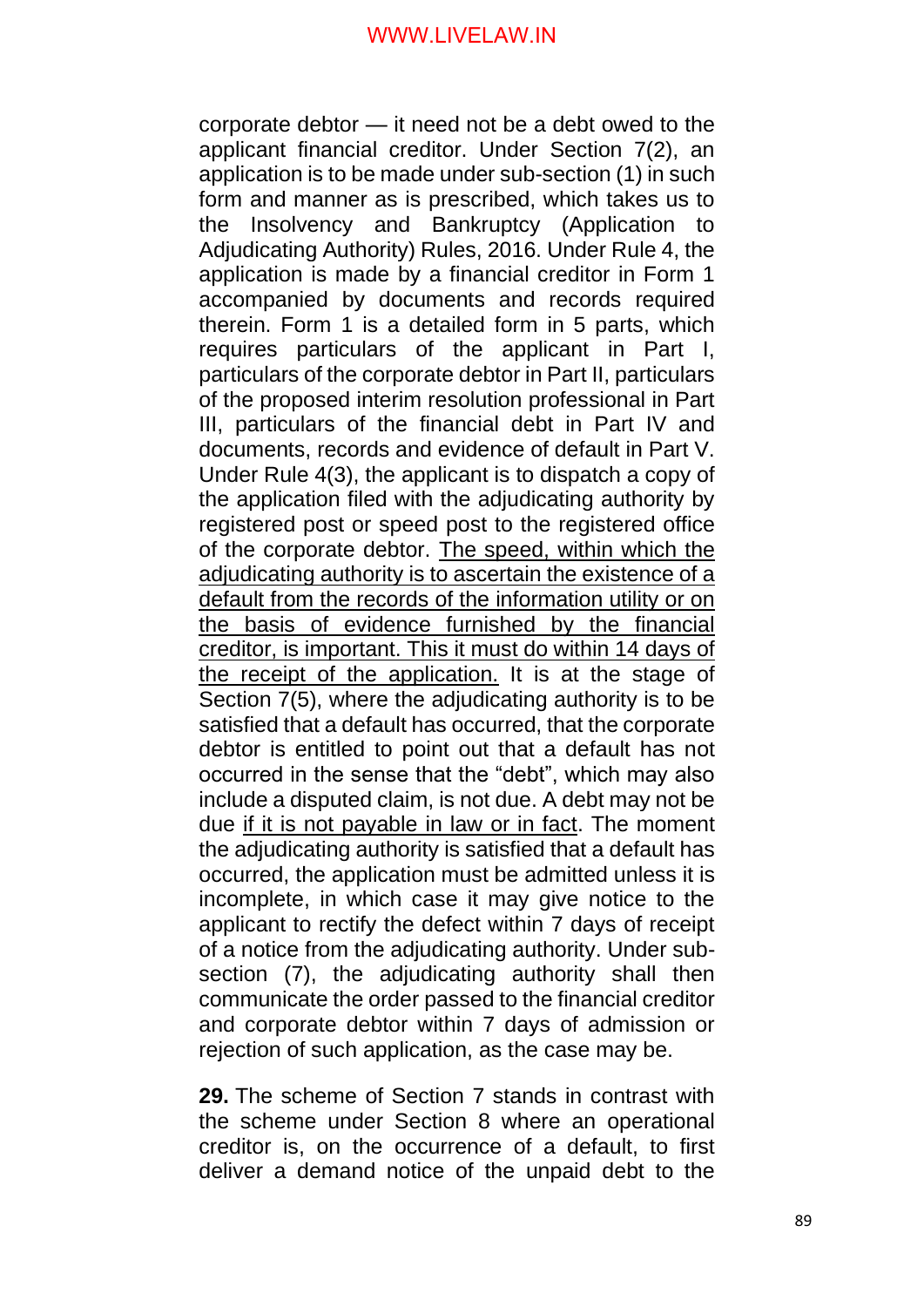operational debtor in the manner provided in Section 8(1) of the Code. Under Section 8(2), the corporate debtor can, within a period of 10 days of receipt of the demand notice or copy of the invoice mentioned in sub-section (1), bring to the notice of the operational creditor the existence of a dispute or the record of the pendency of a suit or arbitration proceedings, which is pre-existing—i.e. before such notice or invoice was received by the corporate debtor. The moment there is existence of such a dispute, the operational creditor gets out of the clutches of the Code.

**30.** On the other hand, as we have seen, in the case of a corporate debtor who commits a default of a financial debt, the adjudicating authority has merely to see the records of the information utility or other evidence produced by the financial creditor to satisfy itself that a default has occurred. It is of no matter that the debt is disputed so long as the debt is "due" i.e. payable unless interdicted by some law or has not yet become due in the sense that it is payable at some future date. It is only when this is proved to the satisfaction of the adjudicating authority that the adjudicating authority may reject an application and not otherwise."

(emphasis supplied)

31. Likewise, in **Swiss Ribbons** (supra), this Court while repelling a challenge to the constitutional validity of the Code based on a purported infraction of Article 14, differentiated between financial and operational creditors. In so doing, it made it clear that the context of the decision dealt with banks and financial institutions as financial creditors as opposed to operational creditors who could be corporations or individuals to whom monies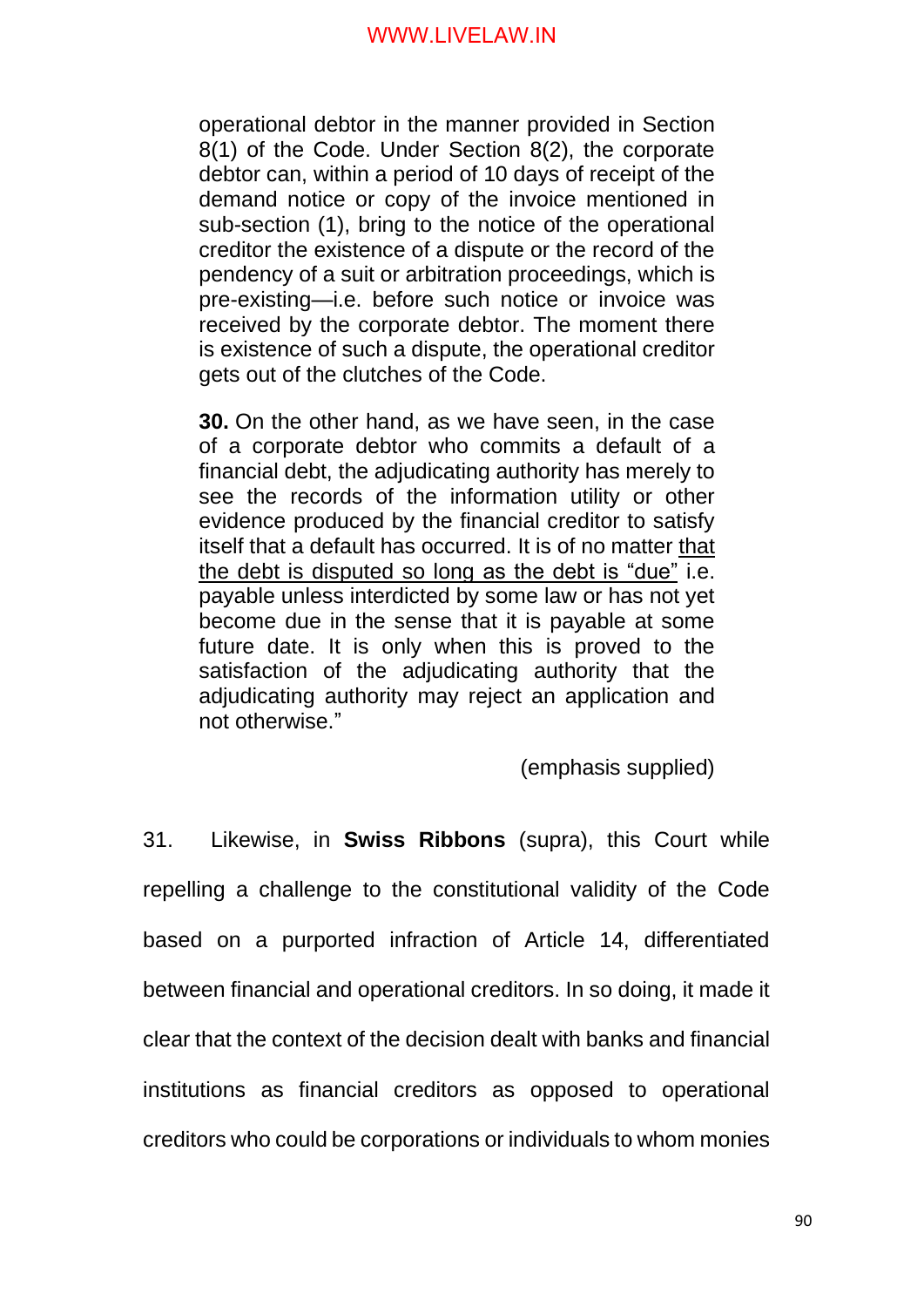were owed for goods and/or services. In certain circumstances,

financial creditors could also be individuals, such as debenture

holders and fixed deposit holders, who were then spoken of as

follows:

"**42.** A perusal of the definition of "financial creditor" and "financial debt" makes it clear that a financial debt is a debt together with interest, if any, which is disbursed against the consideration for time value of money. It may further be money that is borrowed or raised in any of the manners prescribed in Section 5(8) or otherwise, as Section 5(8) is an inclusive definition. On the other hand, an "operational debt" would include a claim in respect of the provision of goods or services, including employment, or a debt in respect of payment of dues arising under any law and payable to the Government or any local authority.

**43.** A financial creditor may trigger the Code either by itself or jointly with other financial creditors or such persons as may be notified by the Central Government when a "default" occurs. The Explanation to Section 7(1) also makes it clear that the Code may be triggered by such persons in respect of a default made to any other financial creditor of the corporate debtor, making it clear that once triggered, the resolution process under the Code is a collective proceeding in rem which seeks, in the first instance, to rehabilitate the corporate debtor. Under Section 7(4), the adjudicating authority shall, within the prescribed period, ascertain the existence of a default on the basis of evidence furnished by the financial creditor; and under Section 7(5), the adjudicating authority has to be satisfied that a default has occurred, when it may, by order, admit the application, or dismiss the application if such default has not occurred. On the other hand, under Sections 8 and 9, an operational creditor may, on the occurrence of a default, deliver a demand notice which must then be replied to within the specified period.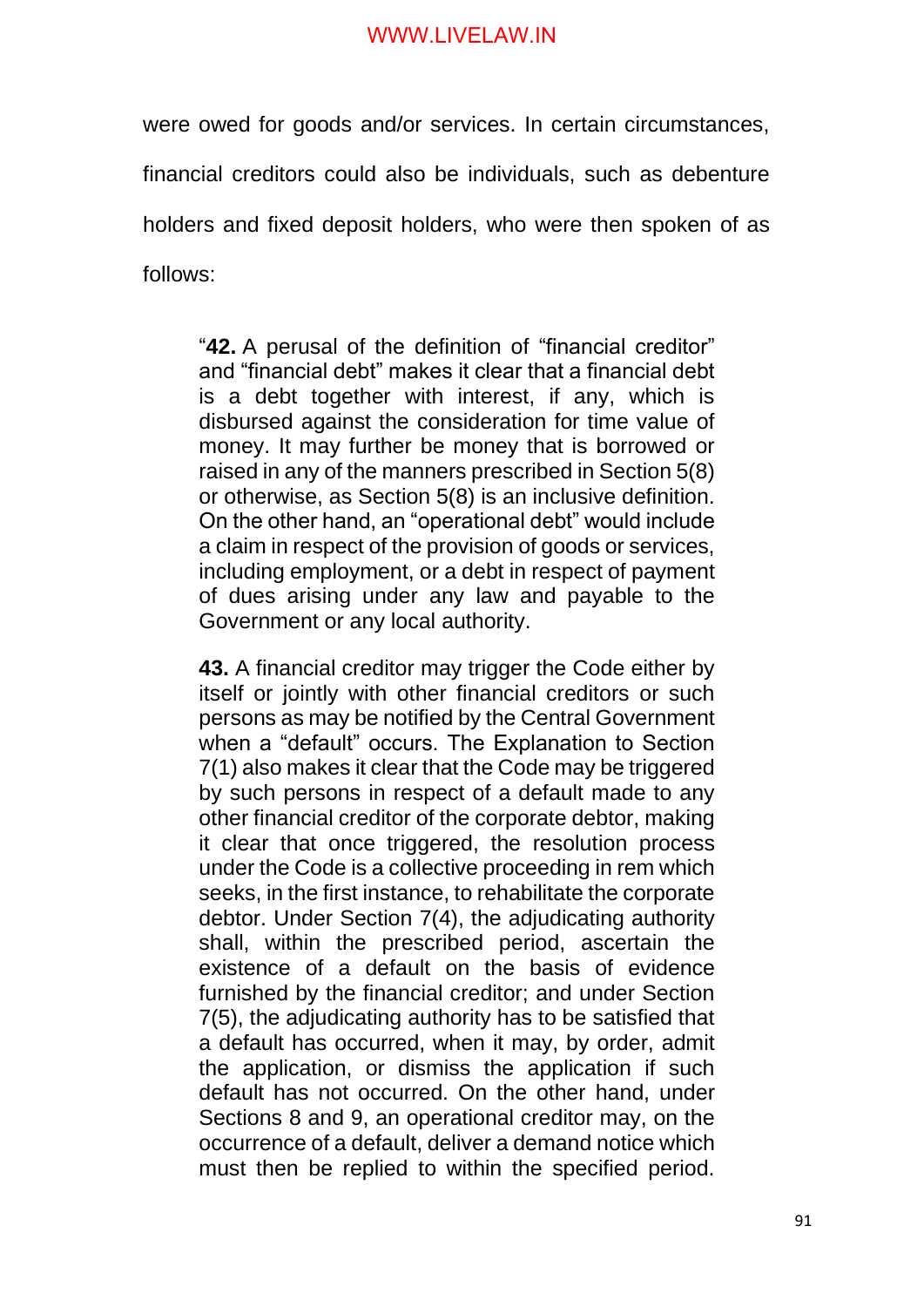What is important is that at this stage, if an application is filed before the adjudicating authority for initiating the corporate insolvency resolution process, the corporate debtor can prove that the debt is disputed. When the debt is so disputed, such application would be rejected.

xxx xxx xxx

**46.** However, the Insolvency Law Committee (ILC), in its Report of March 2018 dealt with debenture-holders and fixed deposit-holders, who are also financial creditors, and are numerous. The Report then went on to state:

"10.6. For certain securities, a trustee or an agent may already be appointed as per the terms of the security instrument. For example, a debenture trustee would be appointed if debentures exceeding 500 have been issued [Section 71(5), Companies Act, 2013] or if secured debentures are issued [Rule 18(1)(*c*), Companies (Share Capital and Debenture) Rules, 2014]. Such creditors may be represented through such pre-appointed trustees or agents. For other classes of creditors which exceed a certain threshold in number, like home buyers or security-holders for whom no trustee or agent has already been appointed under a debt instrument or otherwise, an insolvency professional (other than IRP) shall be appointed by NCLT on the request of IRP. It is to be noted that as the agent or trustee or insolvency professional i.e. the authorised representative for the creditors discussed above and executors, guarantors, etc. as discussed in Para 9 of this Report, shall be a part of the CoC, they cannot be related parties to the corporate debtor in line with the spirit of proviso to Section 21(2).

\*\*\*

10.8. In light of the deliberation above, the Committee felt that a mechanism requires to be provided in the Code to mandate representation in meetings of security-holders, deposit-holders, and all other classes of financial creditors which exceed a certain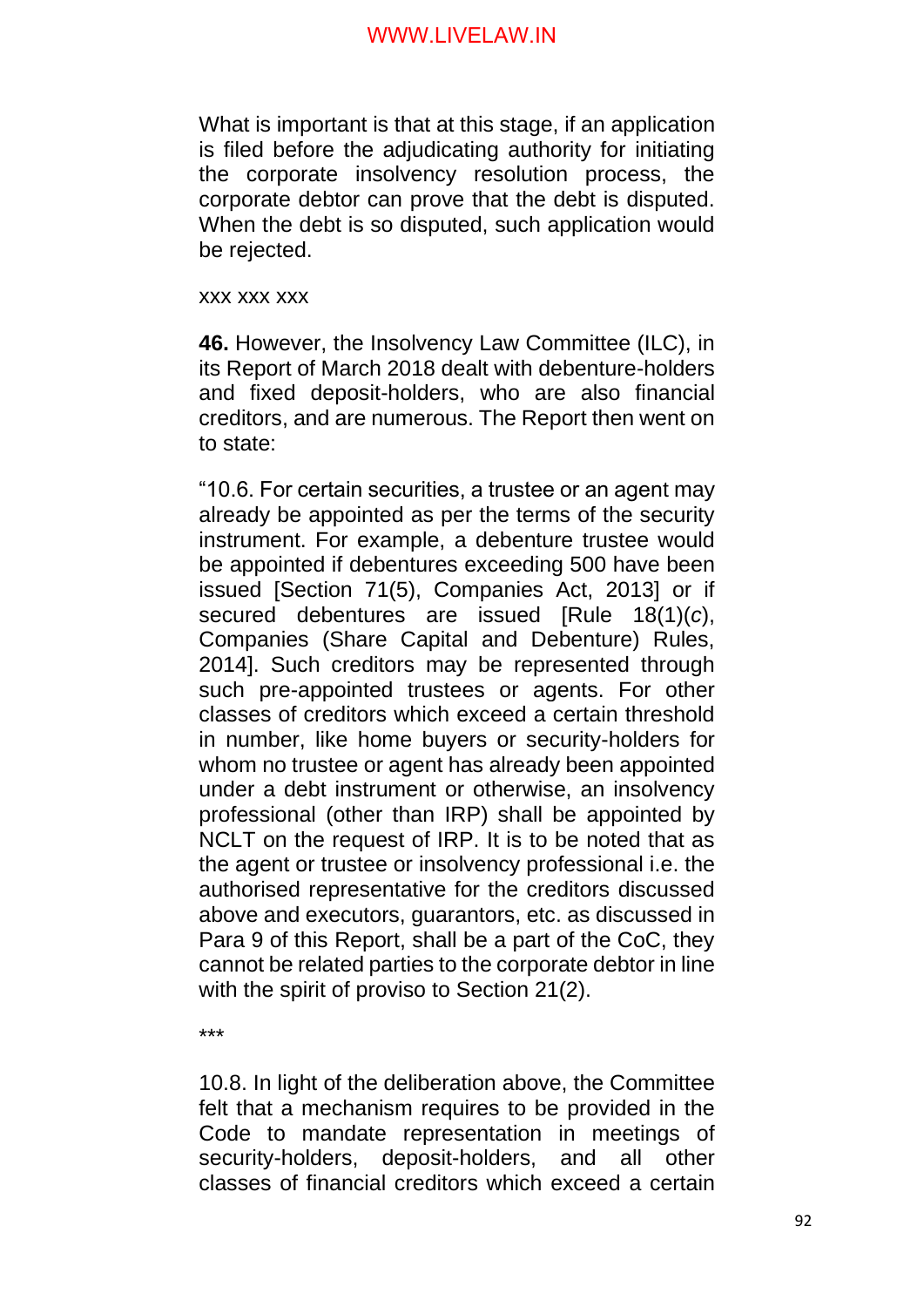number, through an authorised representative. This can be done by adding a new provision to Section 21 of the Code. Such a representative may either be a trustee or an agent appointed under the terms of the debt agreement of such creditors, otherwise an insolvency professional may be appointed by NCLT for each such class of financial creditors. Additionally, the representative shall act and attend the meetings on behalf of the respective class of financial creditors and shall vote on behalf of each of the financial creditors to the extent of the voting share of each such creditor, and as per their instructions. To ensure adequate representation by the authorised representative of the financial creditors, a specific provision laying down the rights and duties of such authorised representatives may be inserted. Further, the requisite threshold for the number of creditors and manner of voting may be specified by IBBI through regulations to enable efficient voting by the representative. Also, Regulation 25 may also be amended to enable voting through electronic means such as e-mail, to address any technical issues which may arise due to a large number of creditors voting at the same time."

**47.** Given this Report, the Code was amended and Sections 21(6-A) and 21(6-B) were added, which are set out hereinbelow:

## "**21.** *Committee of Creditors*. —

 $(1)-(6)$ 

(6-A) Where a financial debt—

(*a*) is in the form of securities or deposits and the terms of the financial debt provide for appointment of a trustee or agent to act as authorised representative for all the financial creditors, such trustee or agent shall act on behalf of such financial creditors;

(*b*) is owed to a class of creditors exceeding the number as may be specified, other than the creditors covered under clause (*a*) or sub-section (6), the interim resolution professional shall make an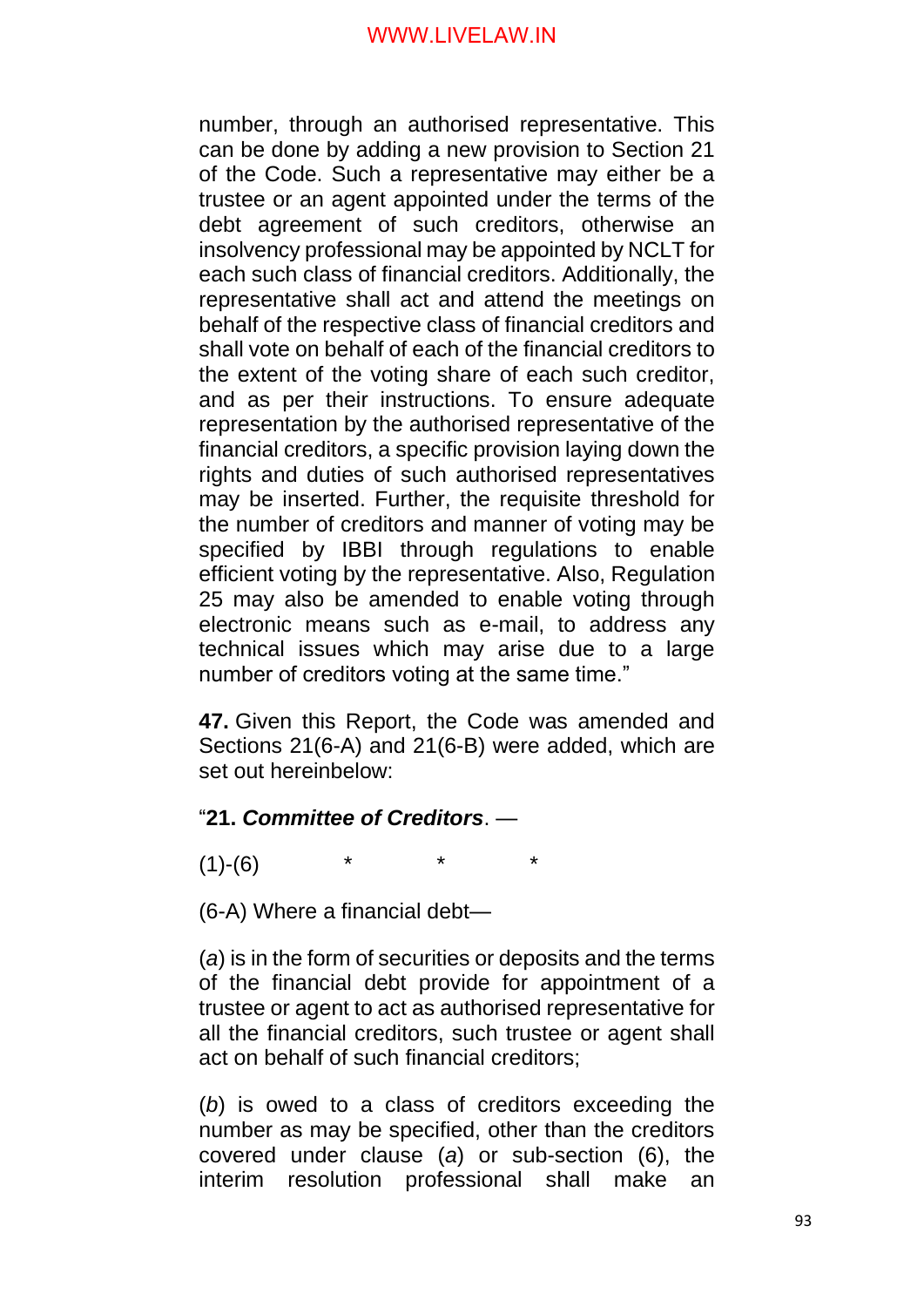application to the adjudicating authority along with the list of all financial creditors, containing the name of an insolvency professional, other than the interim resolution professional, to act as their authorised representative who shall be appointed by the adjudicating authority prior to the first meeting of the Committee of Creditors;

(*c*) is represented by a guardian, executor or administrator, such person shall act as authorised representative on behalf of such financial creditors,

and such authorised representative under clause (*a*) or clause (*b*) or clause (*c*) shall attend the meetings of the Committee of Creditors, and vote on behalf of each financial creditor to the extent of his voting share.

(6-B) The remuneration payable to the authorised representative—

(*i*) under clauses (*a*) and (*c*) of sub-section (6-A), if any, shall be as per the terms of the financial debt or the relevant documentation; and

(*ii*) under clause (*b*) of sub-section (6-A) shall be as specified which shall form part of the insolvency resolution process costs."

**48.** Also, Regulations 16-A and 16-B of the Insolvency and Bankruptcy Board of India (Insolvency Resolution Process for Corporate Persons) Regulations, 2016 (the CIRP Regulations) were added, with effect from 4-7-2018, as follows:

"**16-A.** *Authorised representative*.—(1) The interim resolution professional shall select the insolvency professional, who is the choice of the highest number of financial creditors in the class in Form CA received under sub-regulation (1) of Regulation 12, to act as the authorised representative of the creditors of the respective class:

Provided that the choice for an insolvency professional to act as authorised representative in Form CA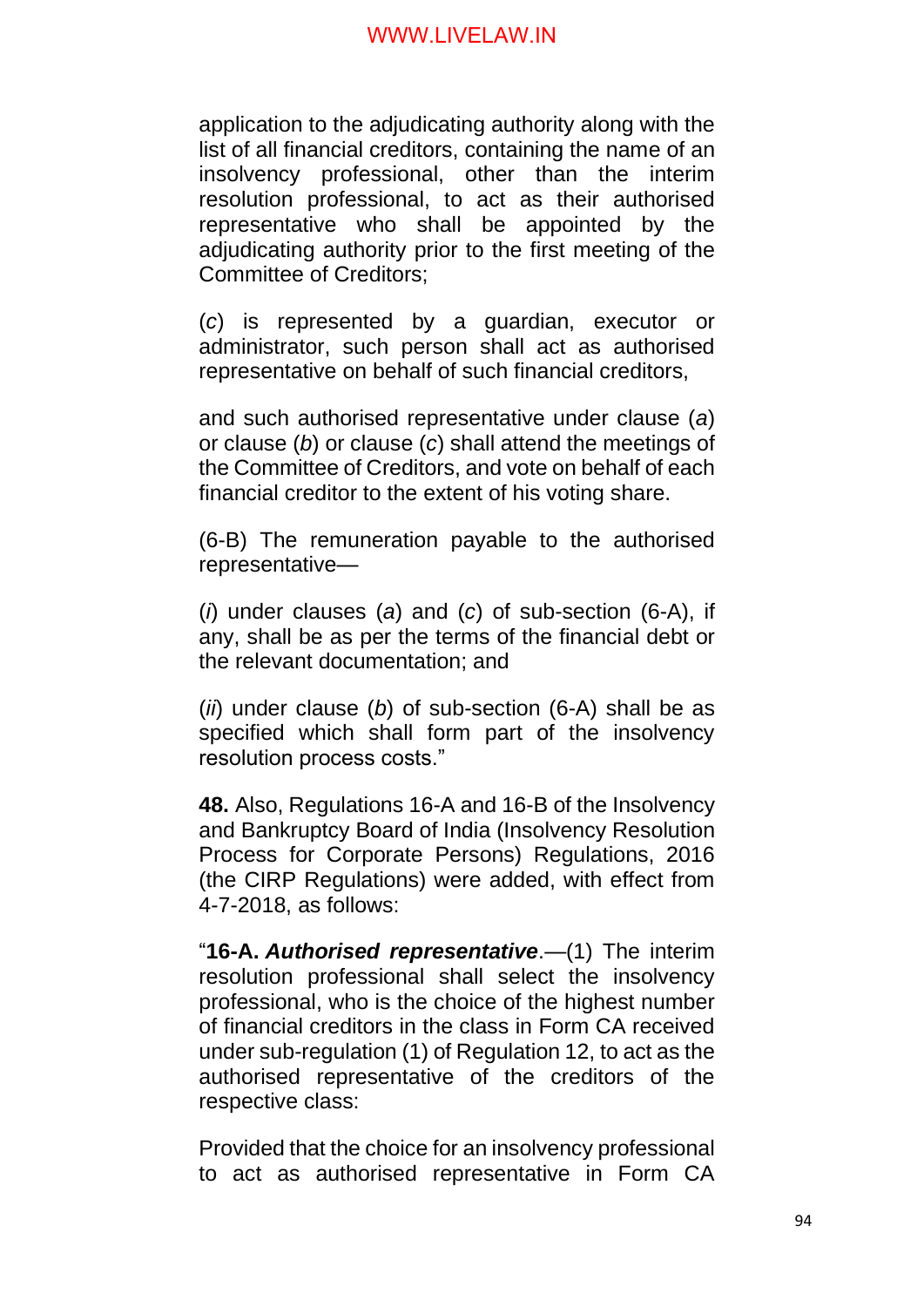received under sub-regulation (2) of Regulation 12 shall not be considered.

(2) The interim resolution professional shall apply to the adjudicating authority for appointment of the authorised representatives selected under subregulation (1) within two days of the verification of claims received under sub-regulation (1) of Regulation 12.

(3) Any delay in appointment of the authorised representative for any class of creditors shall not affect the validity of any decision taken by the committee.

(4) The interim resolution professional shall provide the list of creditors in each class to the respective authorised representative appointed by the adjudicating authority.

(5) The interim resolution professional or the resolution professional, as the case may be, shall provide an updated list of creditors in each class to the respective authorised representative as and when the list is updated.

*Clarification*: The authorised representative shall have no role in receipt or verification of claims of creditors of the class he represents.

(6) The interim resolution professional or the resolution professional, as the case may be, shall provide electronic means of communication between the authorised representative and the creditors in the class.

(7) The voting share of a creditor in a class shall be in proportion to the financial debt which includes an interest at the rate of eight per cent per annum unless a different rate has been agreed to between the parties.

(8) The authorised representative of creditors in a class shall be entitled to receive fee for every meeting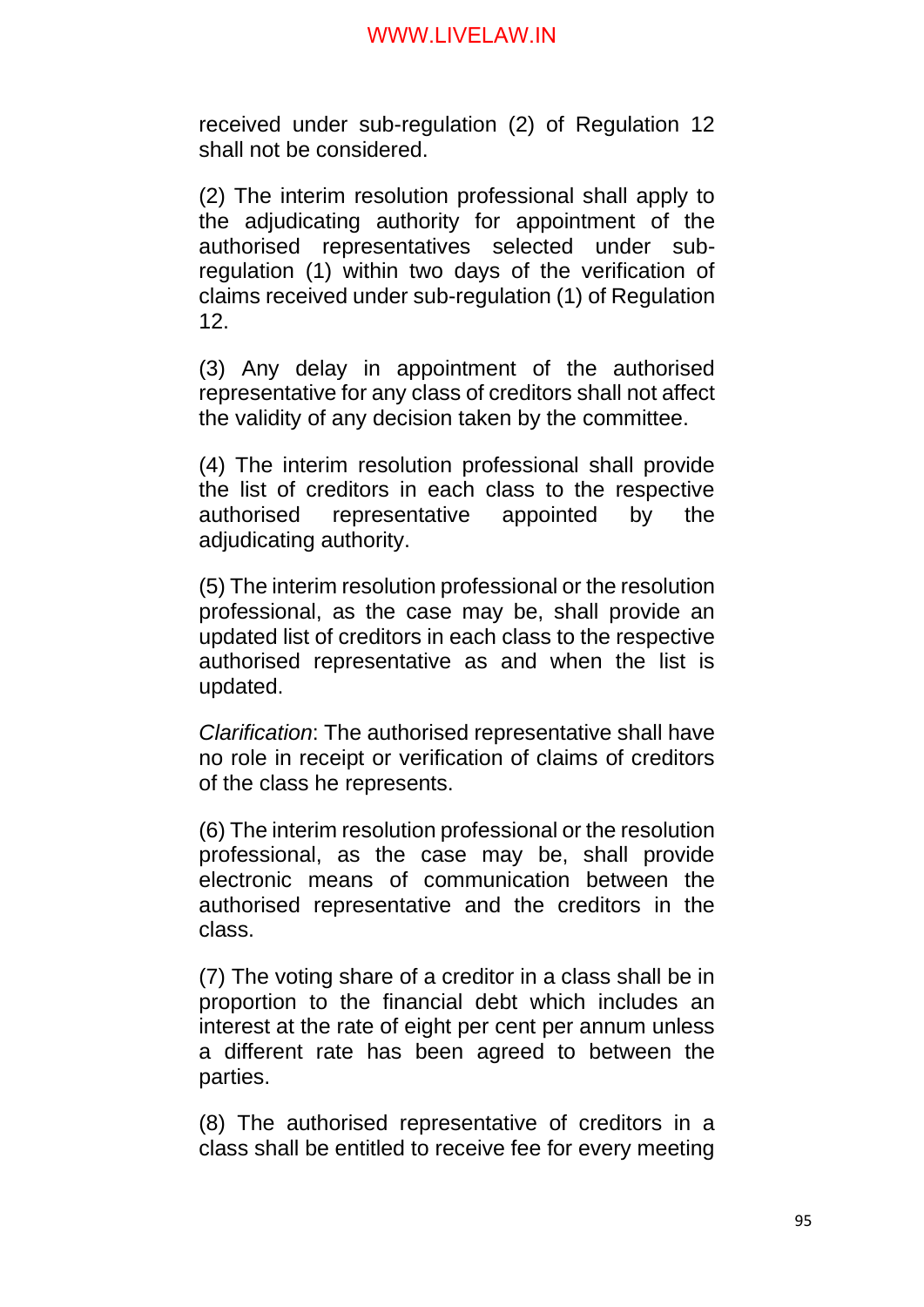of the committee attended by him in the following manner, namely:

| Number of<br>creditors in | Fee per meeting of<br>the committee (Rs) |
|---------------------------|------------------------------------------|
| the class                 |                                          |
| 10-100                    | 15,000                                   |
| 101-1000                  | 20,000                                   |
| More than                 | 25,000                                   |
| 1000                      |                                          |

(9) The authorised representative shall circulate the agenda to creditors in a class and announce the voting window at least twenty-four hours before the window opens for voting instructions and keep the voting window open for at least twelve hours.

**16-B.** *Committee with only creditors in a class*. — Where the corporate debtor has only creditors in a class and no other financial creditor eligible to join the committee, the committee shall consist of only the authorised representative(s)."

**49.** It is obvious that debenture-holders and persons with home loans may be numerous and, therefore, have been statutorily dealt with by the aforesaid change made in the Code as well as the Regulations. However, as a general rule, it is correct to say that financial creditors, which involve banks and financial institutions, would certainly be smaller in number than operational creditors of a corporate debtor.

xxx xxx xxx

**61.** Insofar as set-off and counterclaim is concerned, a set-off of amounts due from financial creditors is a rarity. Usually, financial debts point only in one way amounts lent have to be repaid. However, it is not as if a legitimate set-off is not to be considered at all. Such set-off may be considered at the stage of filing of proof of claims during the resolution process by the resolution professional, his decision being subject to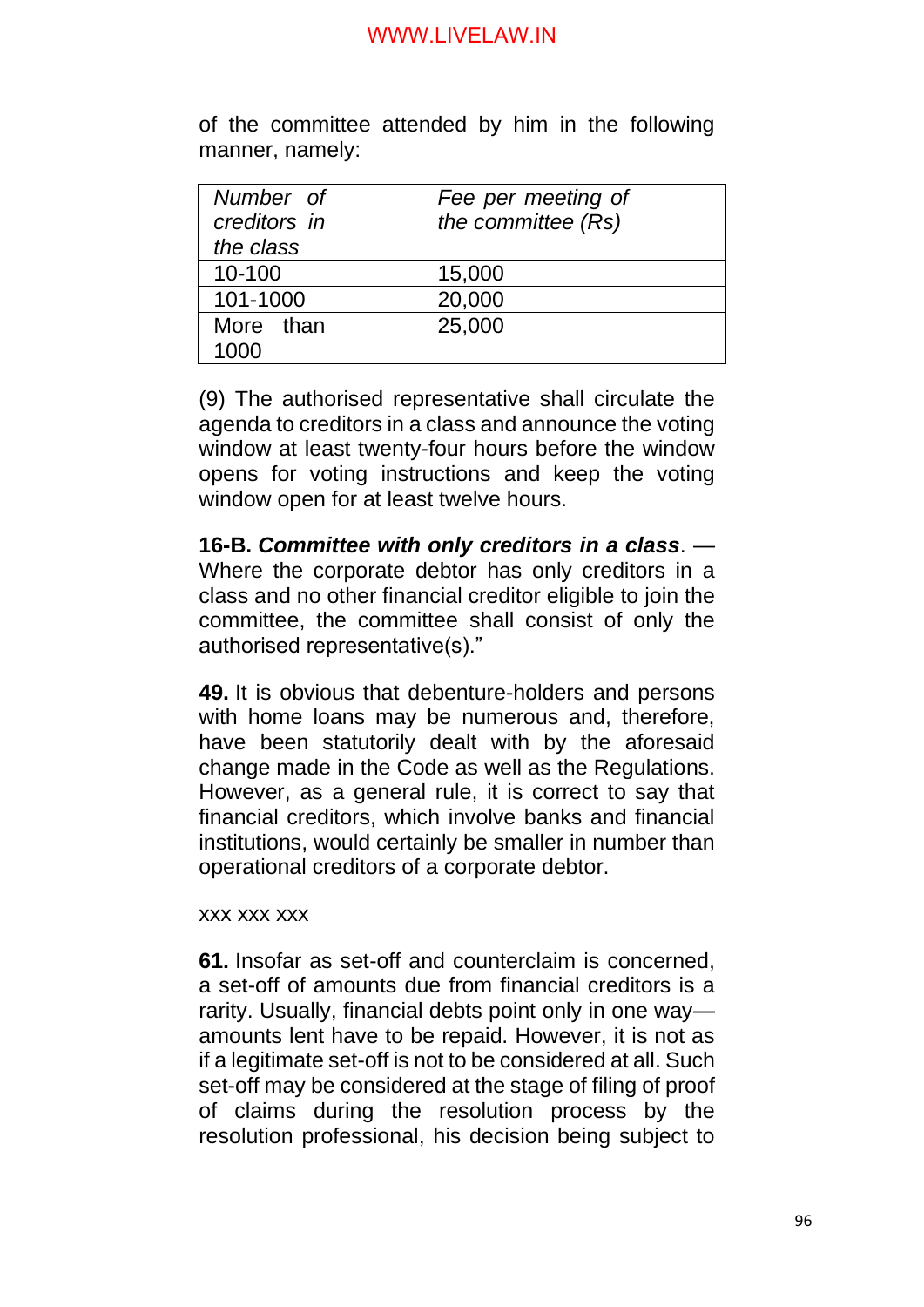challenge before the adjudicating authority under Section 60."

#### **The Article 14 Challenge (I): Discrimination**

32. Learned counsel for the Petitioners have emphasised that treating allottees to be financial creditors is discriminatory inasmuch as unequals are treated equally, equals are treated unequally, and both are without any intelligible differentia having any nexus with the objects of the Code. It is argued that discrimination arises, equals being treated as unequal, as real estate developers are differentiated from other entities who supply goods or services and would, therefore, be discriminated against as, in the case of real estate developers, all that an allottee would have to show is that a debt is due to him, whereas in the cases of persons supplying goods or services if there exists any preexisting dispute between the operational debtor and the person who purchases the goods or avails of the services, the operational debtor would be outside the clutches of the Code. It was also argued that unequals are treated as equals as banks and financial institutions are completely different from real estate developers, as has been recognised in **Swiss Ribbons** (supra), and to treat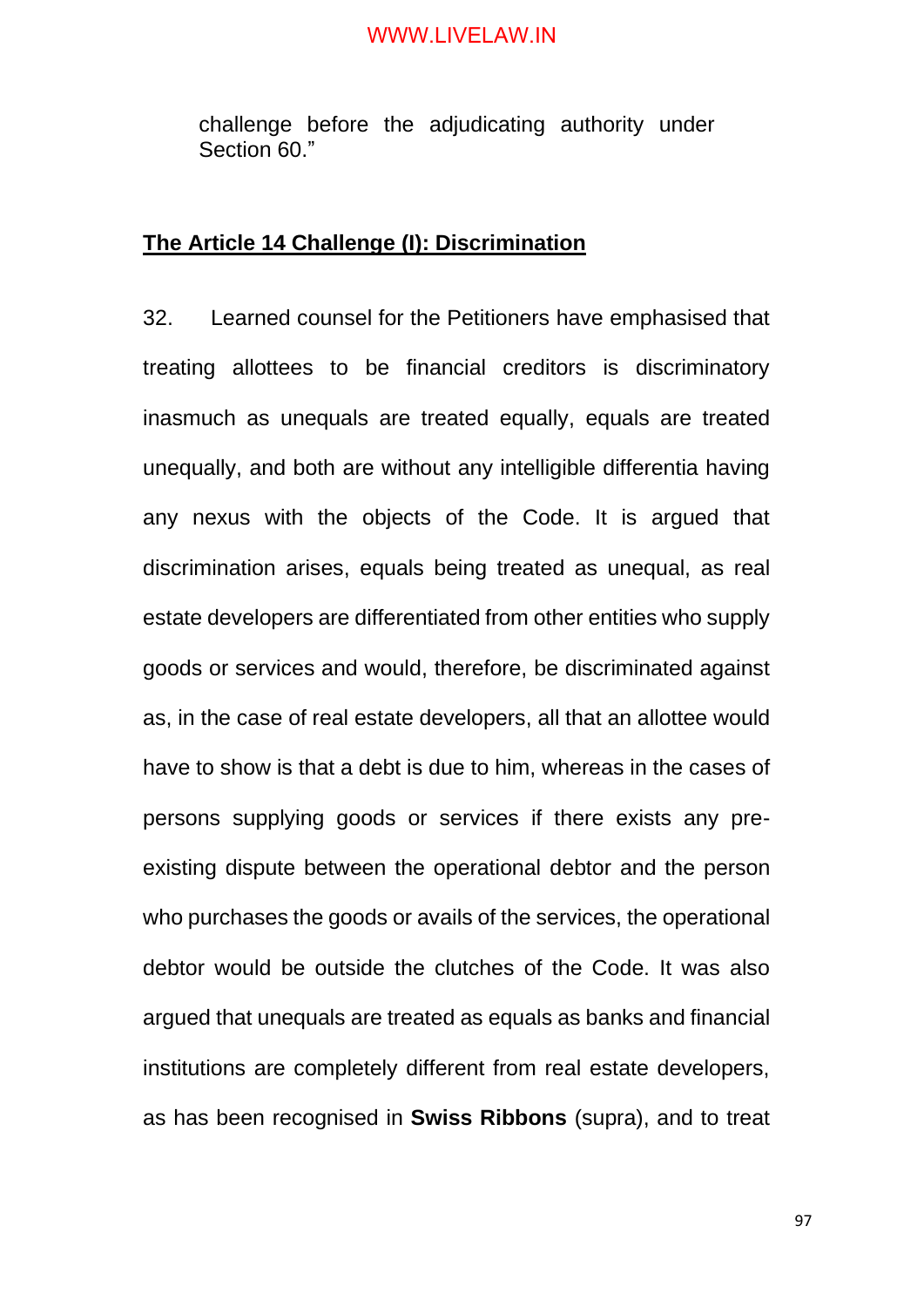these unequals as equals by making real estate developers financial debtors, again infracts Article 14.

33. When Article 14 is alleged to have been infracted by legislation which is economic in nature, it is important to first restate a few fundamental principles. In **Ram Krishna Dalmia v.** 

**Justice S.R. Tendolkar** (1959) SCR 279, this Court laid down the

oft quoted principles that apply when challenges on the ground of

discrimination are made to statutes. This Court held:

"…The principle enunciated above has been consistently adopted and applied in subsequent cases. The decisions of this Court further establish—

(*a*) that a law may be constitutional even though it relates to a single individual if, on account of some special circumstances or reasons applicable to him and not applicable to others, that single individual may be treated as a class by himself;

(*b*) that there is always a presumption in favour of the constitutionality of an enactment and the burden is upon him who attacks it to show that there has been a clear transgression of the constitutional principles;

(*c*) that it must be presumed that the legislature understands and correctly appreciates the need of its own people, that its laws are directed to problems made manifest by experience and that its discriminations are based on adequate grounds;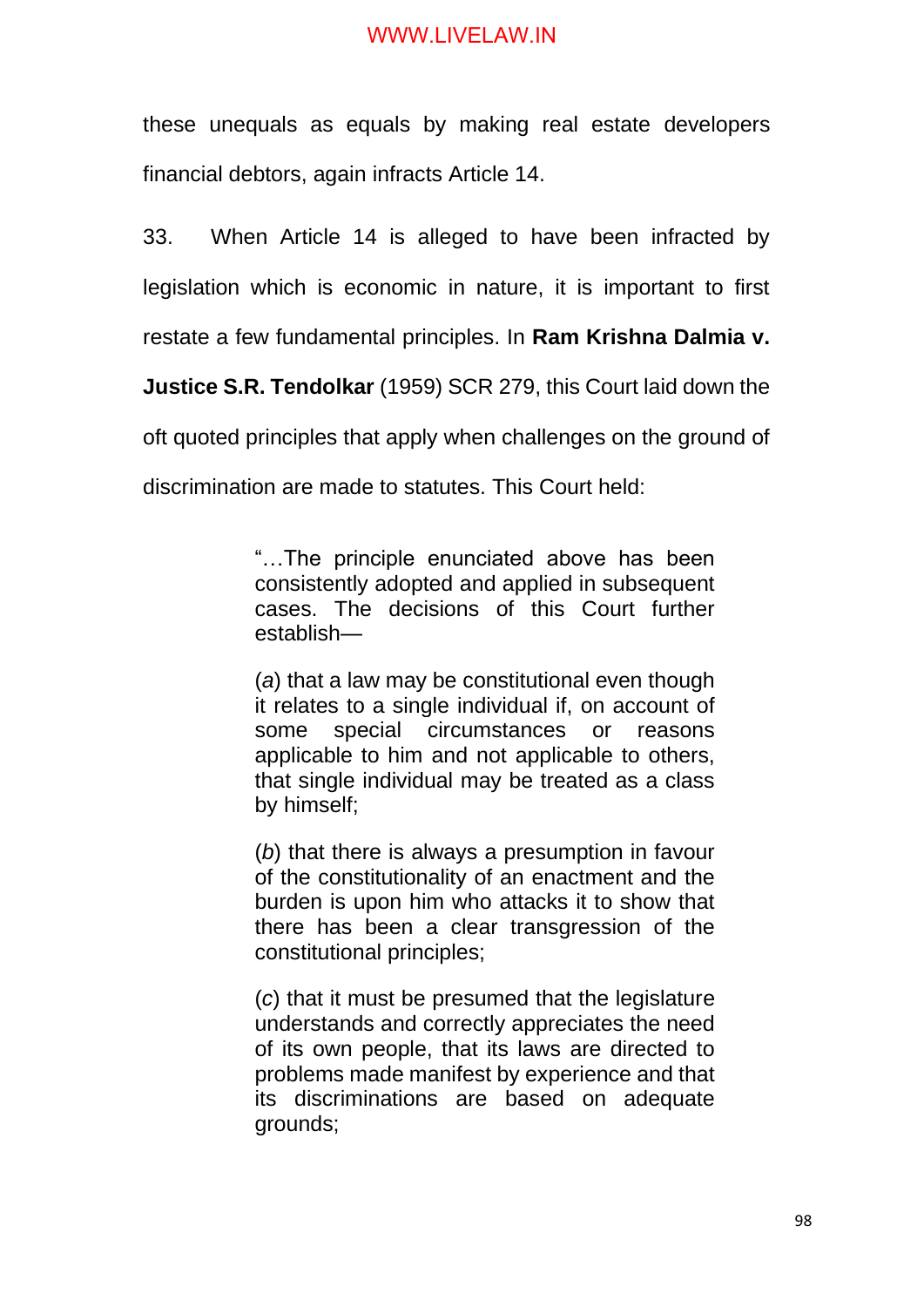(*d*) that the legislature is free to recognise degrees of harm and may confine its restrictions to those cases where the need is deemed to be the clearest;

(*e*) that in order to sustain the presumption of constitutionality the court may take into consideration matters of common knowledge, matters of common report, the history of the times and may assume every state of facts which can be conceived existing at the time of legislation; and

(*f*) that while good faith and knowledge of the existing conditions on the part of a legislature are to be presumed, if there is nothing on the face of the law or the surrounding circumstances brought to the notice of the court on which the classification may reasonably be regarded as based, the presumption of constitutionality cannot be carried to the extent of always holding that there must be some undisclosed and unknown reasons for subjecting certain individuals or corporations to hostile or discriminating legislation. (at page 297, 298)"

34. This principle has been re-iterated by this Court in **State of** 

**Bihar v. Shree Baidyanath Ayurved Bhawan (P) Ltd.** (2005) 2

SCC 762 at 783 and more recently in **Karnataka Live Band** 

**Restaurants Assn. v. State of Karnataka** (2018) 4 SCC 372 at

393 where this Court re-iterated the principles to test legislation on

the touchstone of Article 14 as laid down by this Court in **Ram** 

**Krishna Dalmia** (supra), wherein as extracted above, this Court

held that the legislature is free to recognise degrees of harm and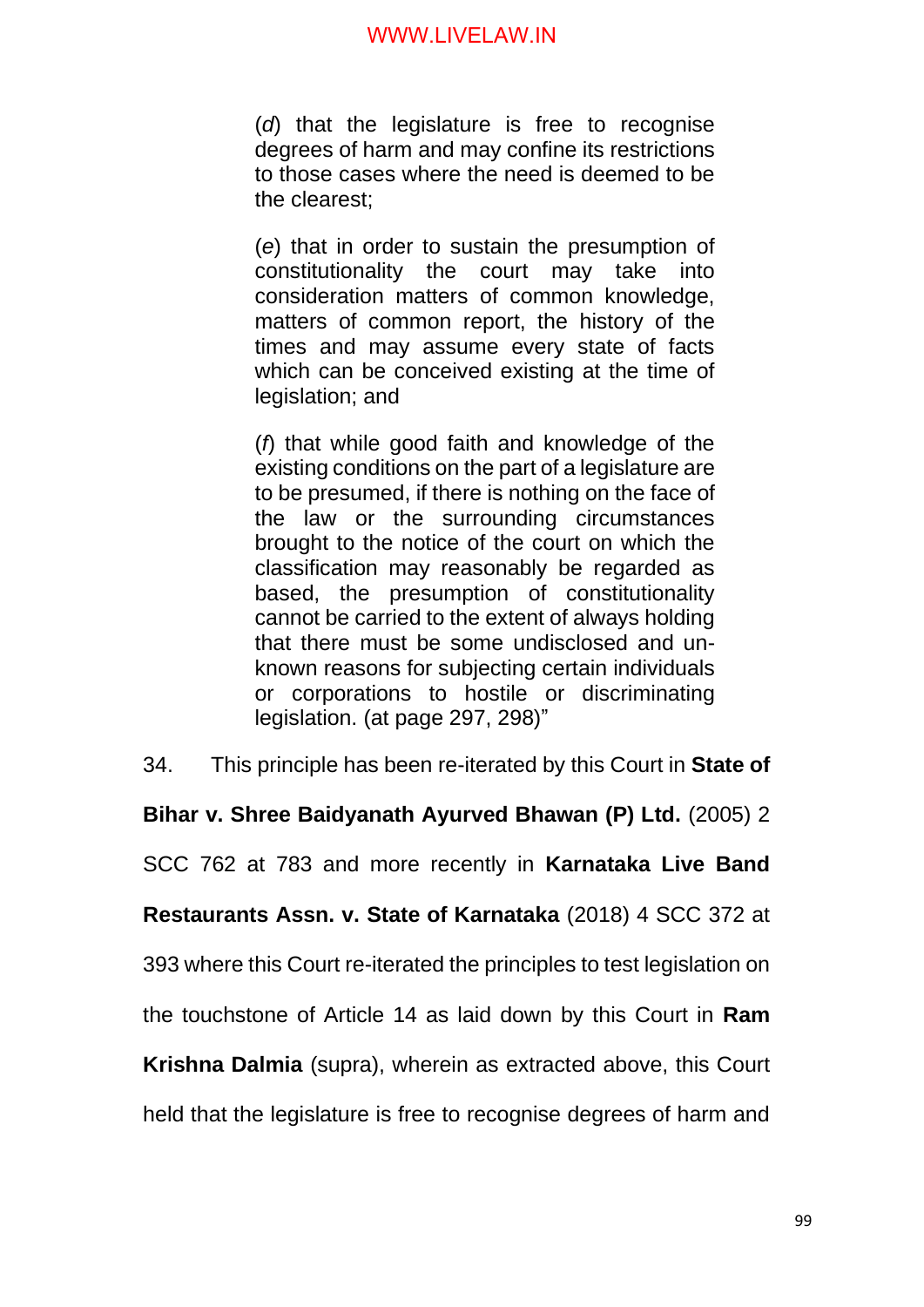confine its application to those cases where the need is deemed to be the clearest.

35. In **State of Gujarat and Anr. v. Shri Ambica Mills Ltd.,**

**Ahmedabad, etc.** (1974) 4 SCC 656, this Court dealt with classifications that are under-inclusive and held, particularly with regard to economic legislation, that such under-inclusion would not result in the death-knell of such laws on the anvil of Article 14. This Court put it thus:

> "**53.** The equal protection of the laws is a pledge of the protection of equal laws. But laws may classify. And the very idea of classification is that of inequality. In tackling this paradox the Court has neither abandoned the demand for equality nor denied the legislative right to classify. It has taken a middle course. It has resolved the contradictory demands of legislative specialization and constitutional generality by a doctrine of reasonable classification. [See Joseph Tussman and Jacobusten Brook The Equal Protection of the Law, 37 California Rev 341]

> **54.** A reasonable classification is one which includes all who are similarly situated and none who are not. The question then is: what does the phrase "similarly situated" mean? The answer to the question is that we must look beyond the classification to the purpose of the law. A reasonable classification is one which includes all persons who are similarly situated with respect to the purpose of the law. The purpose of a law may be either the elimination of a public mischief or the achievement of some positive public good.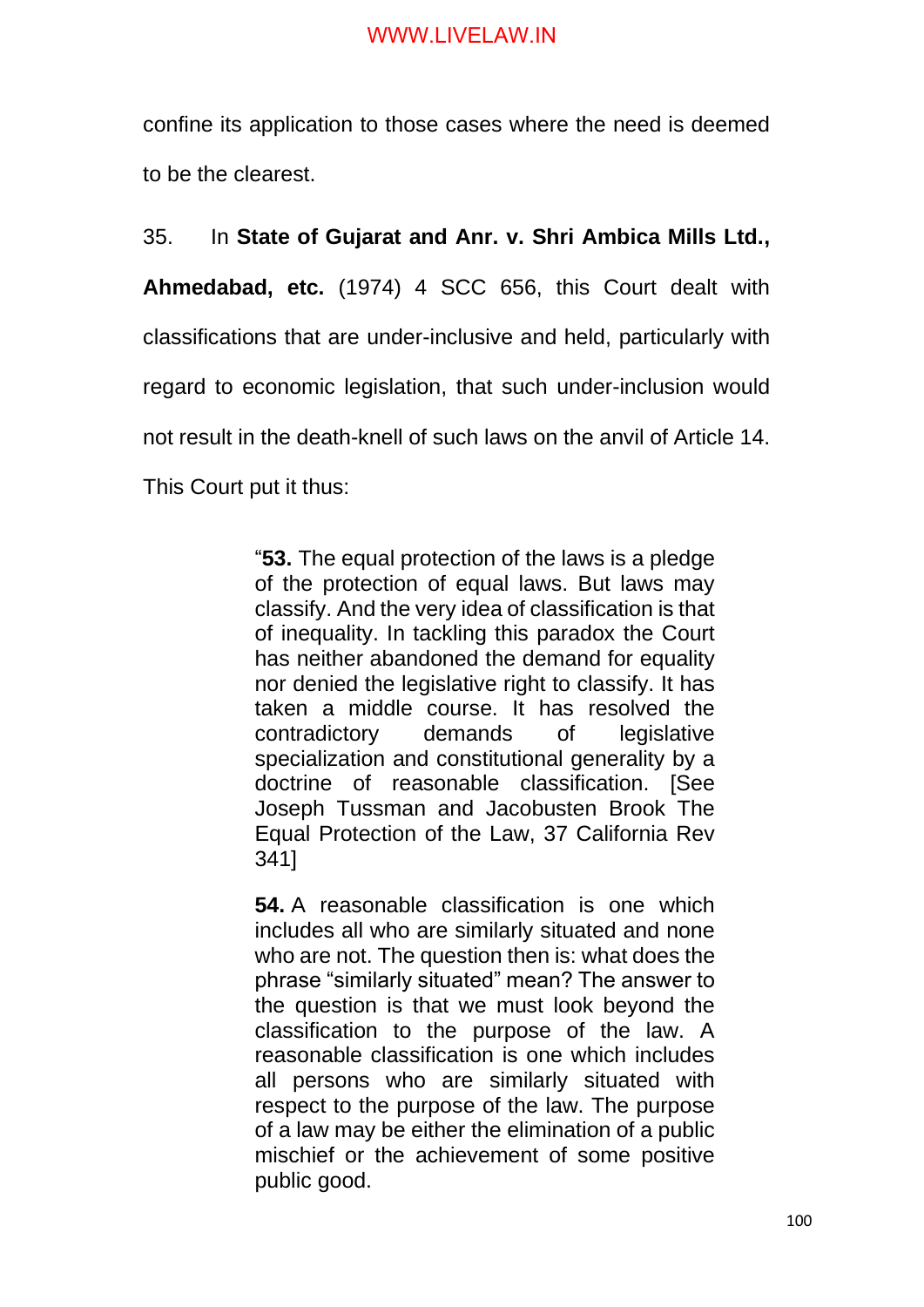**55.** A classification is under-inclusive when all who are included in the class are tainted with the mischief but there are others also tainted whom the classification does not include. In other words, a classification is bad as under-inclusive when a State benefits or burdens persons in a manner that furthers a legitimate purpose but does not confer the same benefit or place the same burden on others who are similarly situated. A classification is over-inclusive when it includes not only those who are similarly situated with respect to the purpose but others who are not so situated as well. In other words, this type of classification imposes a burden upon a wider range of individuals than are included in the class of those attended with mischief at which the law aims. Herod ordering the death of all male children born on a particular day because one of them would someday bring about his downfall employed such a classification.

**56.** The first question, therefore, is, whether the exclusion of establishments carrying on business or trade and employing less than 50 persons makes the classification underinclusive, when it is seen that all factories employing 10 or 20 persons, as the case may be, have been included and that the purpose of the law is to get in unpaid accumulations for the welfare of the labour. Since the classification does not include all who are similarly situated with respect to the purpose of the law, the classification might appear, at first blush, to be unreasonable. But the Court has recognised the very real difficulties under which legislatures operate — difficulties arising out of both the nature of the legislative process and of the society which legislation attempts perennially to re-shape — and it has refused to strike down indiscriminately all legislation embodying classificatory inequality here under consideration. Mr Justice Holmes, in urging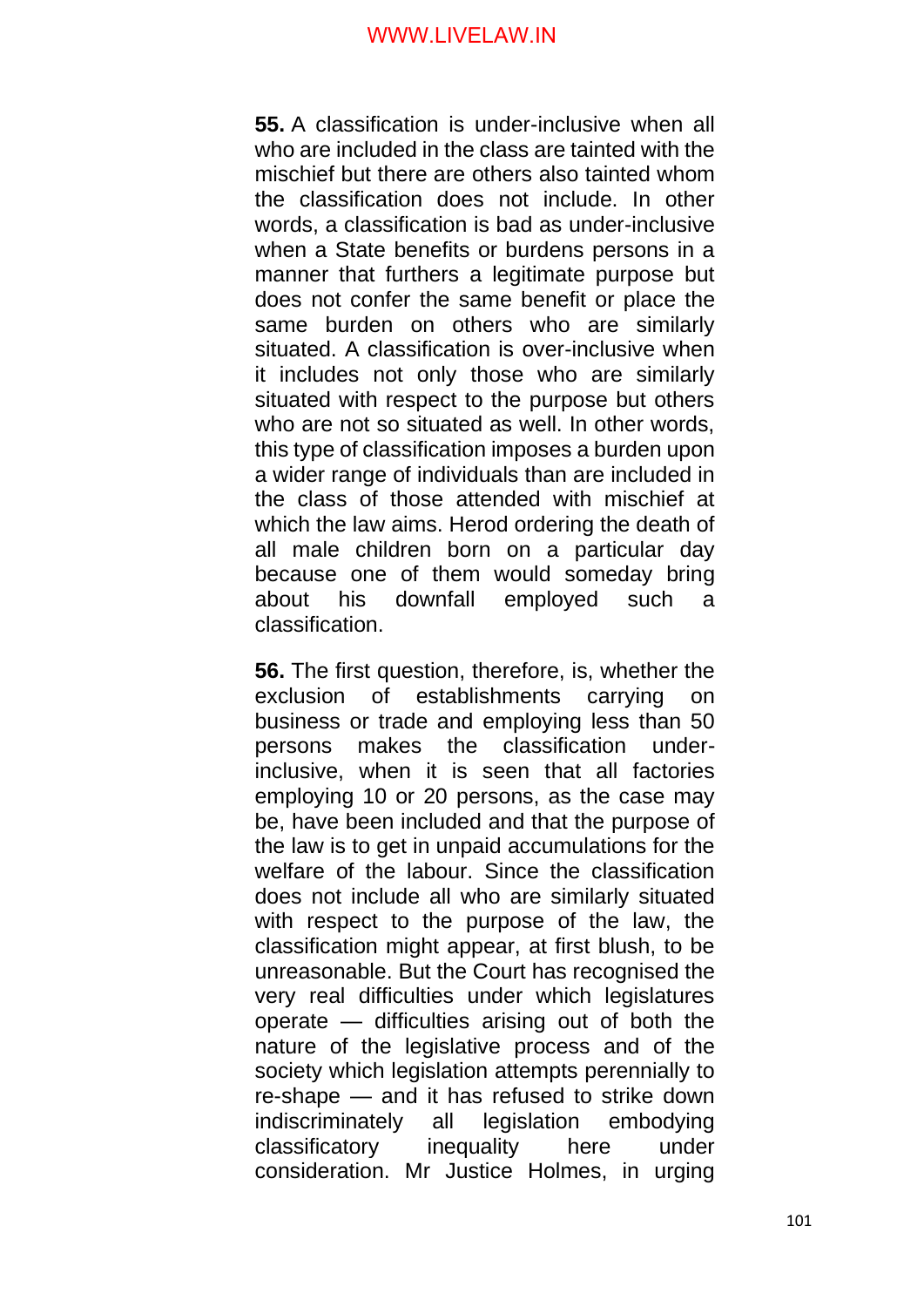tolerance of under-inclusive classifications, stated that such legislation should not be disturbed by the Court unless it can clearly see that there is no fair reason for the law which would not require with equal force its extension to those whom it leaves untouched. Missouri, *K&T Rly* v. *May*, 194 US 267, 269] What, then, are the fair reasons for nonextension? What should a court do when it is faced with a law making an under-inclusive classification in areas relating to economic and tax matters? Should it, by its judgment, force the legislature to choose between inaction or perfection?

#### xxx xxx xxx

**66.** That the legislation is directed to practical problems, that the economic mechanism is highly sensitive and complex, that many problems are singular and contingent that laws are not abstract propositions and do not relate to abstract units and are not to be measured by abstract symmetry, that exact wisdom and nice adaption of remedies cannot be required, that judgment is largely a prophecy based on meagre and uninterpreted experience, should stand as reminder that in this area the Court does not take the equal protection requirement in a pedagogic manner [ See "General Theory of Law and State", p. 161] .

**67.** In the utilities, tax and economic regulation cases, there are good reasons for judicial selfrestraint if not judicial deference to legislative judgment. The legislature after all has the affirmative responsibility. The Courts have only the power to destroy, not to reconstruct. When these are added to the complexity of economic regulation, the uncertainty, the liability to error, the bewildering conflict of the experts, and the number of times the judges have been overruled by events — self-limitation can be seen to be the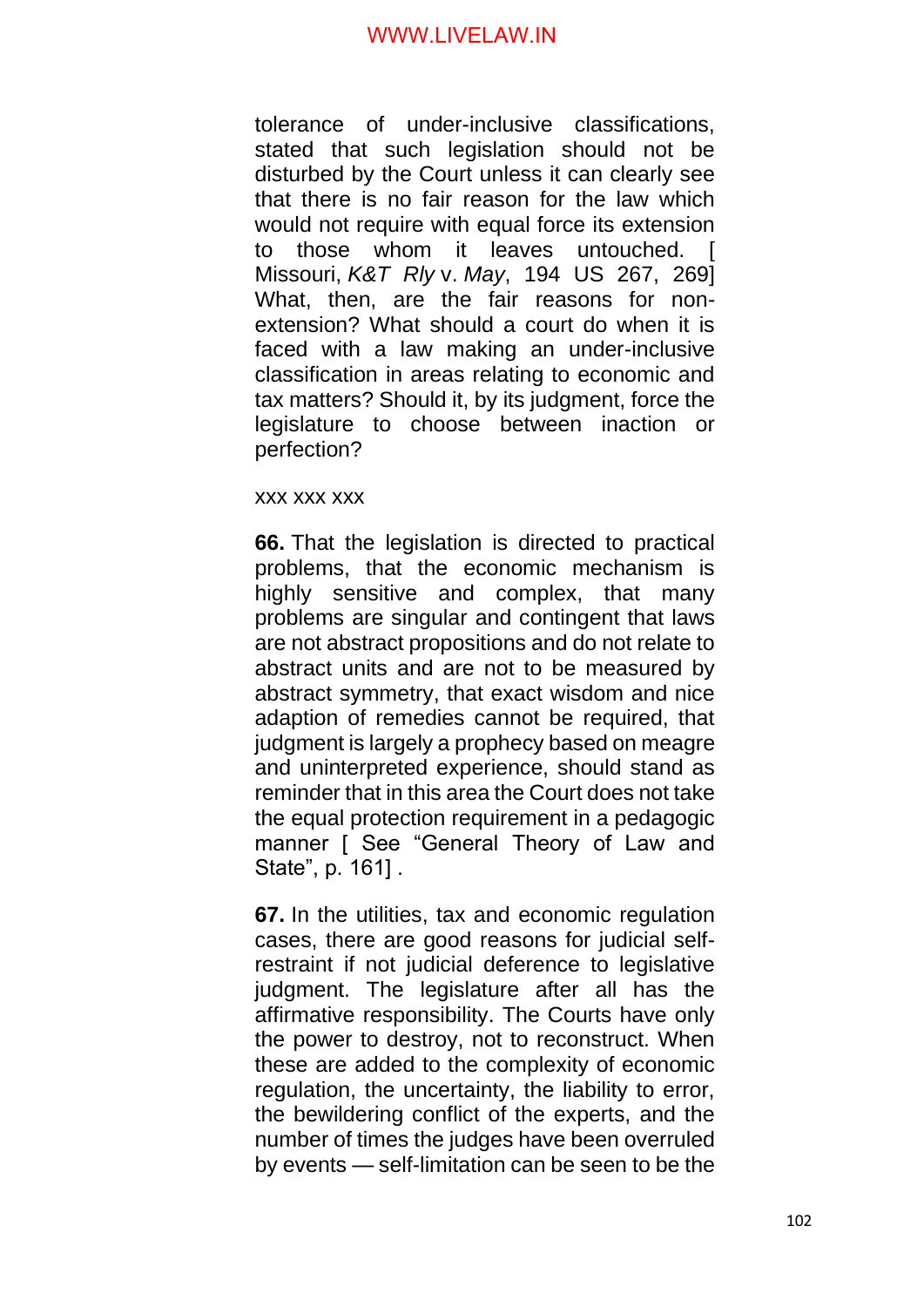path to judicial wisdom and institutional prestige and stability. [See "General Theory of Law and State", p. 161]

xxx xxx xxx

**71.** The Court must be aware of its own remoteness and lack of familiarity with local problems. Classification is dependent on the peculiar needs and specific difficulties of the community. The needs and difficulties of the community are constituted out of facts and opinions beyond the easy ken of the Court [ See "General Theory of Law and State", p. 161] . It depends to a great extent upon an assessment of the local condition of these concerns which the legislature alone was competent to make."

## 36. In **V.C. Shukla v. State (Delhi Administration)** 1980

Supp. SCC 249, this Court further elaborated:

"**11.** In a diverse society and a large democracy such as ours where the expanding needs of the nation change with the temper of the times, it is extremely difficult for any legislation to make laws applicable to all persons alike. Some amount of classification is, therefore, necessary to administer various spheres of the activities of the State. It is well settled that in applying Article 14 mathematical precision or nicety or perfect equanimity are not required. Similarity rather than identity of treatment is enough. The courts should not make a doctrinaire approach in construing Article 14 so as to destroy or frustrate any beneficial legislation. What Article 14 prohibits is hostile discrimination and not reasonable classification for the purpose of legislation. Furthermore, the legislature which is in the best position to understand the needs and requirements of the people must be given sufficient latitude for making selection or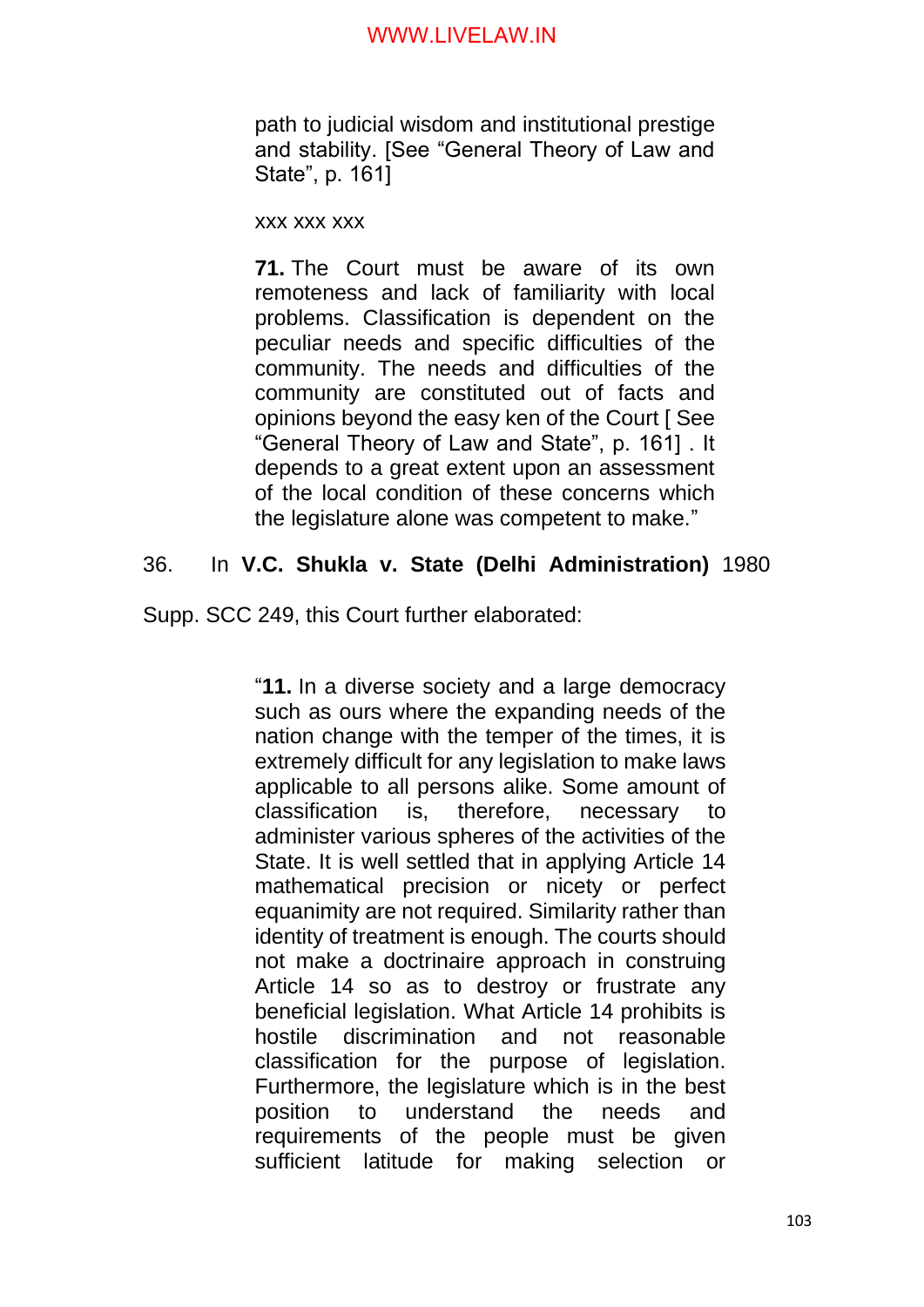differentiation and so long as such a selection is not arbitrary and has a rational basis having regard to the object of the Act, Article 14 would not be attracted. That is why this Court has laid down that presumption is always in favour of the constitutionality of an enactment and the onus lies upon the person who attacks the statute to show that there has been an infraction of the constitutional concept of equality. It has also been held that in order to sustain the presumption of constitutionality, the court is entitled to take into consideration matters of common knowledge, common report, the history of the times and all other facts which may be existing at the time of the legislation. Similarly, it cannot be presumed that the administration of a particular law would be done with an "evil eye and an unequal hand". Finally, any person invoking Article 14 of the Constitution must show that there has been discrimination against a person who is similarly situate or equally circumstanced. In the case of *State of U.P.* v. *Deoman Upadhyaya* [AIR 1960 SC 1125 : (1961) 1 SCR 14 : (1961) 2 SCJ 334] Subba Rao, J., observed as follows:

"No discrimination can be made either in the privileges conferred or in the liabilities imposed. But these propositions conceived in the interests of the public, if logically stretched too far, may not achieve the high purpose behind them. In a society of unequal basic structure, it is wellnigh impossible to make laws suitable in their application to all the persons alike. So, a reasonable classification is not only permitted but is necessary if society should progress."

37. Equally, it is important to note that classification need not

be perfect. In **Venkateshwara Theatre v. State of A.P.** (1993) 3

SCC 677 this Court held: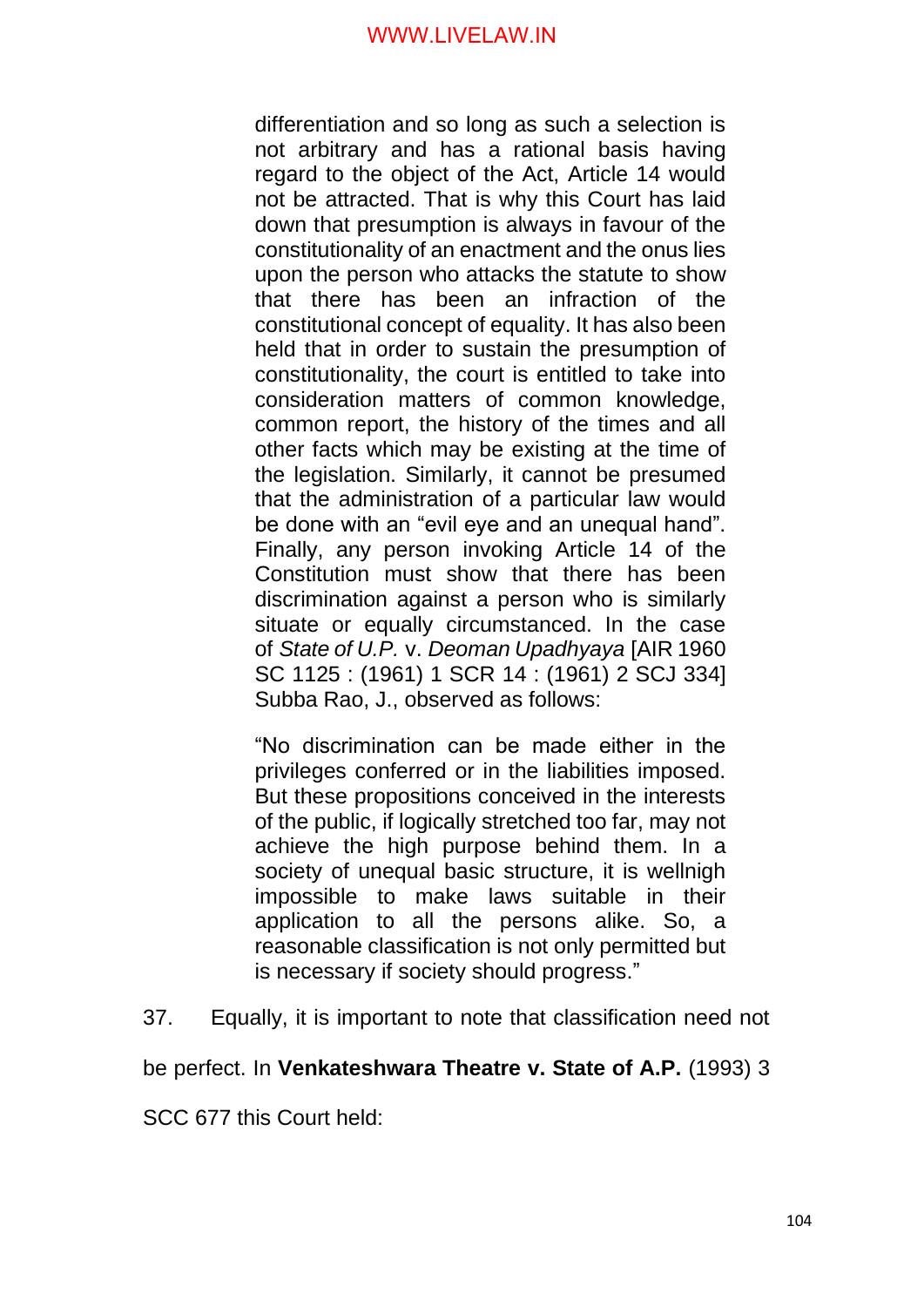"**20.** Article 14 enjoins the State not to deny to any person equality before the law or the equal protection of the laws. The phrase "equality before the law" contains the declaration of equality of the civil rights of all persons within the territories of India. It is a basic principle of republicanism. The phrase "equal protection of laws" is adopted from the Fourteenth Amendment to the U.S. Constitution. The right conferred by Article 14 postulates that all persons similarly circumstanced shall be treated alike both in privileges conferred and liabilities imposed. Since the State, in exercise of its governmental power, has, of necessity, to make laws operating differently on different groups of persons within its territory to attain particular ends in giving effect to its policies, it is recognised that the State must possess the power of distinguishing and classifying persons or things to be subjected to such laws. It is, however, required that the classification must satisfy two conditions, namely, (*i*) it is founded on an intelligible differentia which distinguishes those that are grouped together from others; and (*ii*) the differentia must have a rational relation to the object sought to be achieved by the Act. It is not the requirement that the classification should be scientifically perfect or logically complete. Classification would be justified if it is not palpably arbitrary. (See : *Re, Special Courts Bill, 1978* [(1979) 1 SCC 380 : (1979) 2 SCR 476, 534-36] .) If there is equality and uniformity within each group, the law will not be condemned as discriminative, though due to some fortuitous circumstance arising out of a peculiar situation some included in a class get an advantage over others, so long as they are not singled out for special treatment. (See: *Khandige Sham Bhat* v. *Agricultural I.T.O.* [(1963) 3 SCR 809, 817: AIR 1963 SC 591: (1963) 48 ITR 21])

(emphasis supplied)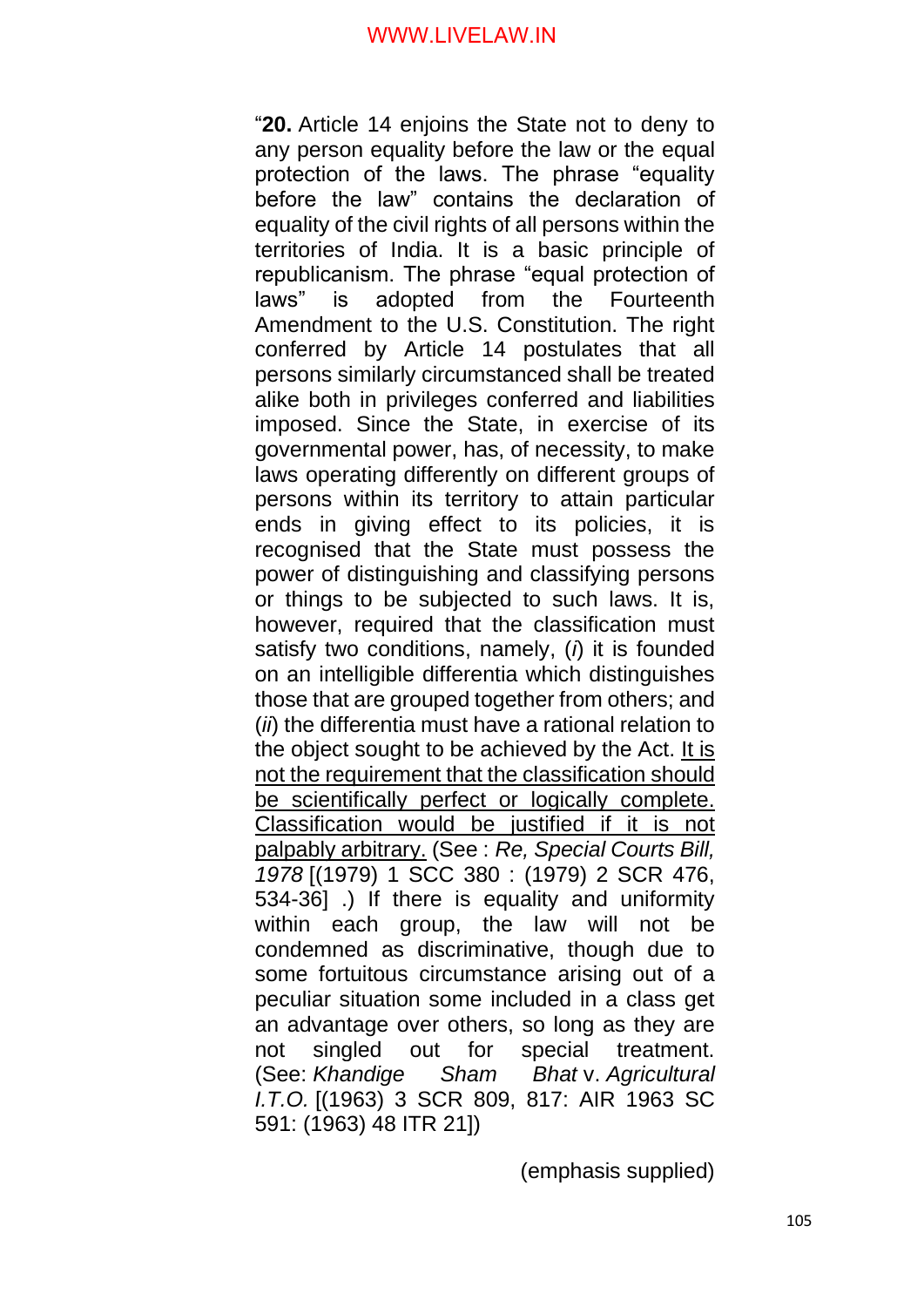#### xxx xxx xxx

**23.** Just as a difference in the treatment of persons similarly situate leads to discrimination, so also discrimination can arise if persons who are unequals, i.e. differently placed, are treated similarly. In such a case failure on the part of the legislature to classify the persons who are dissimilar in separate categories and applying the same law, irrespective of the differences, brings about the same consequence as in a case where the law makes a distinction between persons who are similarly placed. A law providing for equal treatment of unequal objects, transactions or persons would be condemned as discriminatory if there is absence of rational relation to the object intended to be achieved by the law.

#### xxx xxx xxx

**29.** In the instant case, we find that the legislature has prescribed different rates of tax by classifying theatres into different classes, namely, air-conditioned, air-cooled, ordinary (other than air-conditioned and air-cooled), permanent and semi-permanent and touring and temporary. The theatres have further been categorised on the basis of the type of the local area in which they are situate. It cannot, therefore, be said that there has been no attempt on the part of the legislature to classify the cinema theatres taking into consideration the differentiating circumstances for the purpose of imposition of tax. The grievance of the appellants is that the classification is not perfect. What they want is that there should have been further classification amongst the theatres falling in the same class on the basis of the location of the theatre in each local area. We do not think that such a contention is well founded."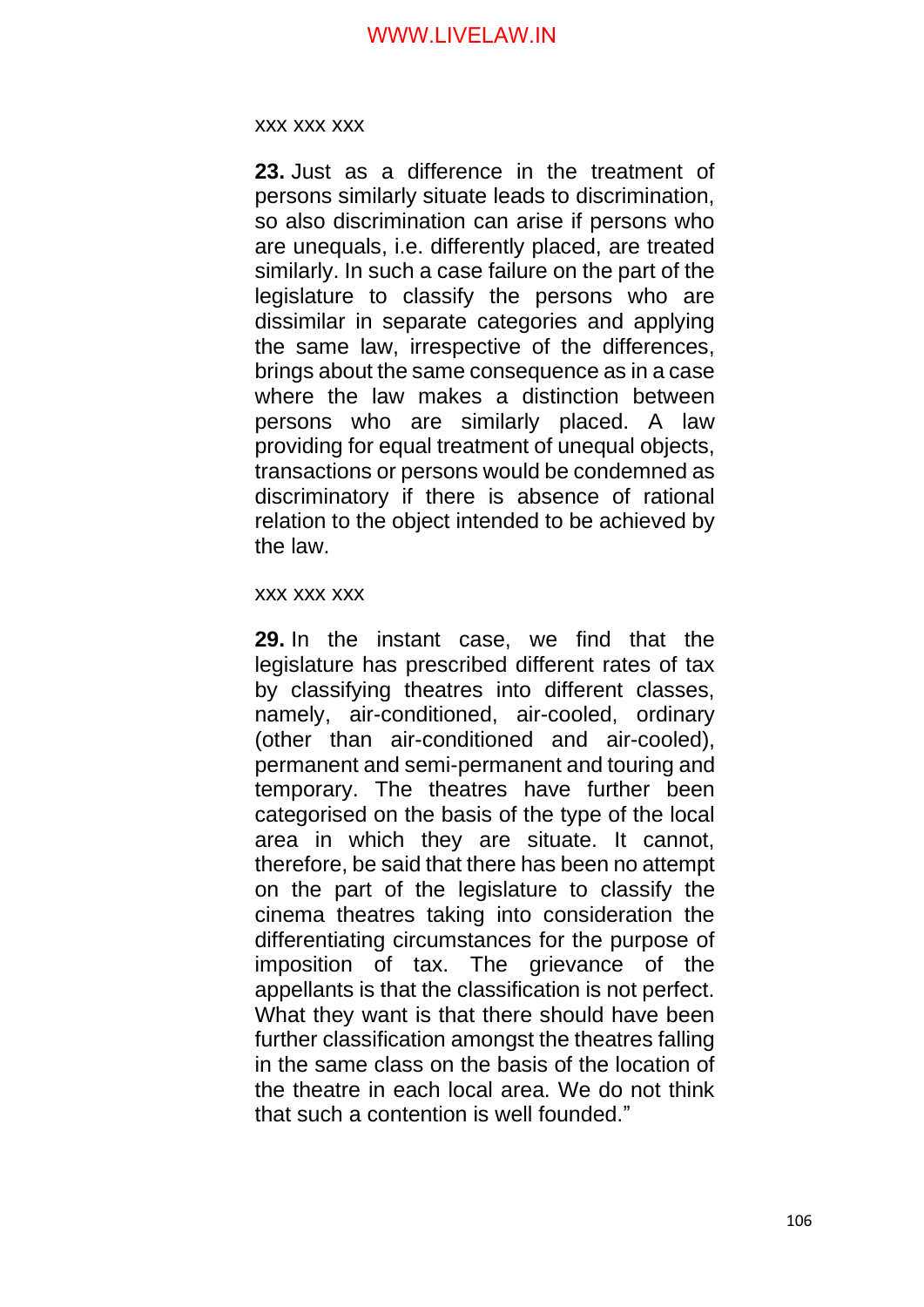38. Also, in **Mardia Chemicals Ltd. v. Union of India** (2004)

4 SCC 311, this Court held that Parliamentary intent cannot be thwarted even if it operates a bit harshly on a small section of the public, if otherwise made in the larger public interest. This Court said:

> "**74.** A reference has also been made for similar observations in *Srinivasa Enterprises* v. *Union of India* [(1980) 4 SCC 507] at SCC pp. 513-14 and in *Jalan Trading Co. (P) Ltd.* v. *Mill Mazdoor Sabha* [AIR 1967 SC 691 : (1967) 1 SCR 15] at SCR p. 36. While referring to the observations made in *Collector of Customs* v. *Nathella Sampathu Chetty* [AIR 1962 SC 316 : (1962) 3 SCR 786 : (1962) 1 Cri LJ 364] at SCR pp. 829- 30 it is submitted that the intent of Parliament shall not be defeated merely for the reason that it may operate a bit harshly on a small section of public where it may be necessary to make such provisions of achieving the desired objectives to ensure that the nefarious activities of smuggling, etc. had to be necessarily curbed. In *Fatehchand Himmatlal* [(1977) 2 SCC 670] where debts of the agriculturists were wiped off, this Court observed:

> "*44*. Every cause claims its martyr and if the law, necessitated by practical considerations, makes generalizations which hurt a few, it cannot be helped by the Court. Otherwise, the enforcement of the Debt Relief Act will turn into an enquiry into scrupulous and unscrupulous creditors, frustrating through endless litigation, the instant relief to the indebted which is the promise of the legislature." (SCC p. 689, para 44)"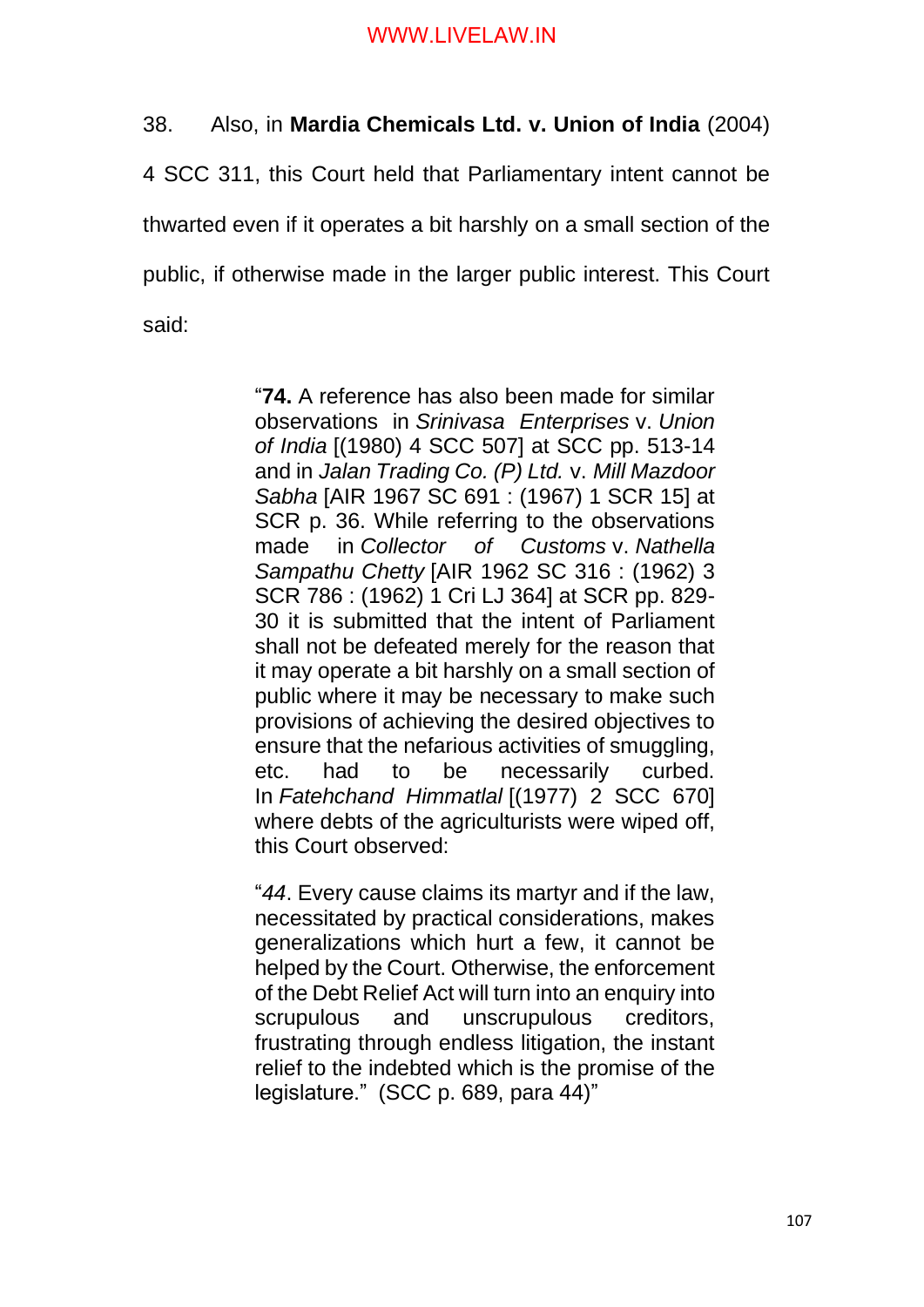The principle contained in **Swiss Ribbons** (supra), that far greater deference is accorded to economic legislation, as the legislature is given free play in the joints and is at liberty to conduct economic experiments in public interest, finds an early application in **Shri Ambica Mills** (supra), and applies on all fours in this case. Subparas (b), (c), (d) and (f) of **Ram Krishna Dalmia** (supra) are all also attracted in the present case.

39. It is also important to remember that the Code is not meant to be a debt recovery mechanism [see paragraph 28 of **Swiss Ribbons** (supra)]. It is a proceeding in rem which, after being triggered, goes completely outside the control of the allottee who triggers it. Thus, any allottee/home buyer who prefers an application under Section 7 of the Code takes the risk of his flat/apartment not being completed in the near future, in the event of there being a breach on the part of the developer. Under the Code, he may never get a refund of the entire principal, let alone interest. This is because, the moment a petition is admitted under Section 7, the resolution professional must first advertise for and find a resolution plan by somebody, usually another developer, which has then to pass muster under the Code, i.e. that it must be approved by at least 66% of the Committee of Creditors and must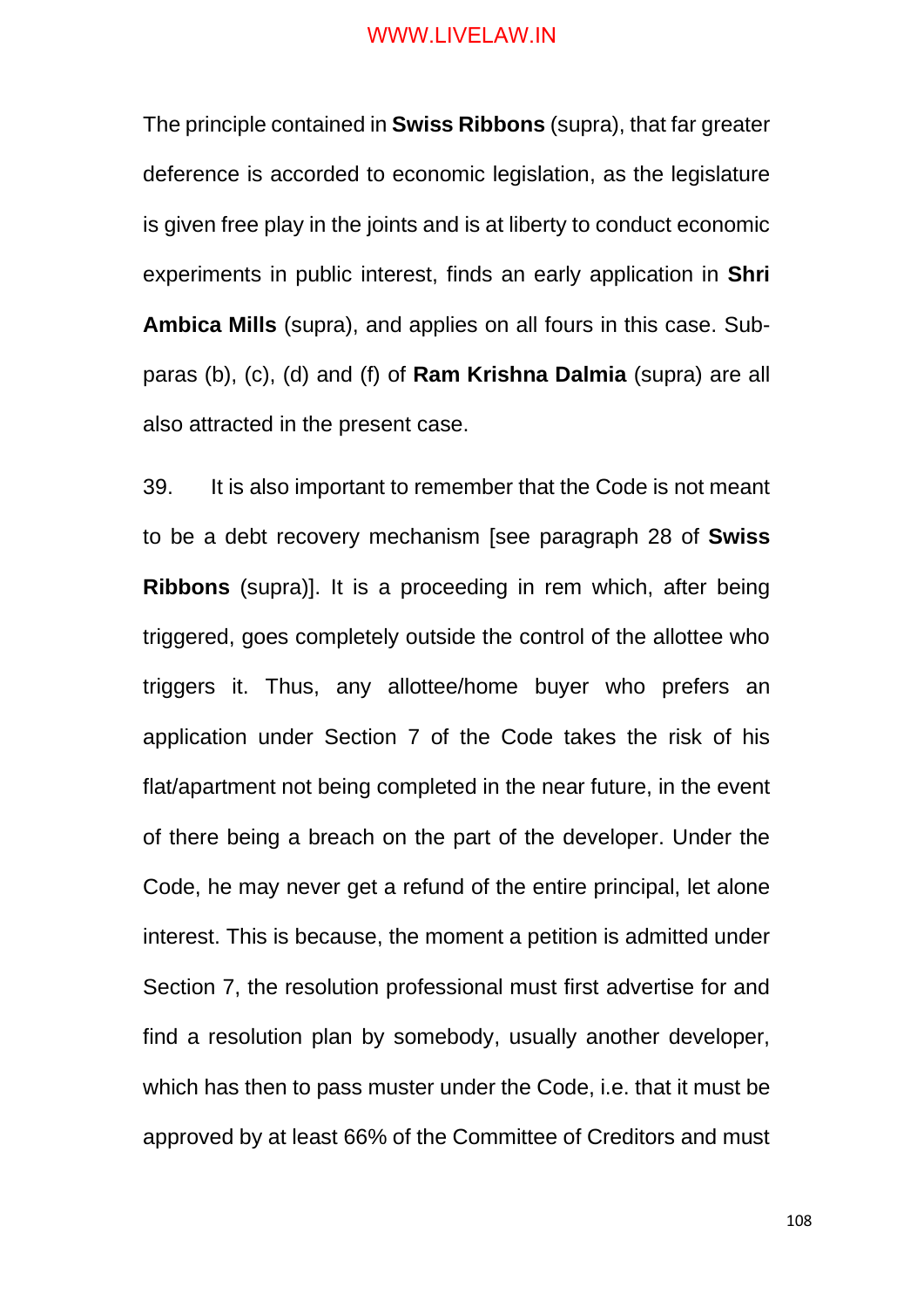further go through challenges before NCLT and NCLAT before the new management can take over and either complete construction, or pay out or refund amounts. Depending on the kind of resolution plan that is approved, such home buyer/allottee may have to wait for a very long period for the successful completion of the project. He may never get his full money back together with interest in the event that no suitable resolution plan is forthcoming, in which case, winding up of the corporate debtor alone would ensue. On the other hand, if such allottee were to approach the Real Estate Regulatory Authority under RERA, it is more than likely that the project would be completed early by the persons mentioned therein, and/or full amount of refund and interest together with compensation and penalty, if any, would be awarded. Thus, given the *bona fides* of the allottee who moves an application under Section 7 of the Code, it is only such allottee who has completely lost faith in the management of the real estate developer who would come before the NCLT under the Code hoping that some other developer takes over and completes the project, while always taking the risk that if no one were to come forward, corporate death must ensue and the allottee must then stand in line to receive whatever is given to him in winding up. Given the reasons of the Insolvency Committee Report, which show that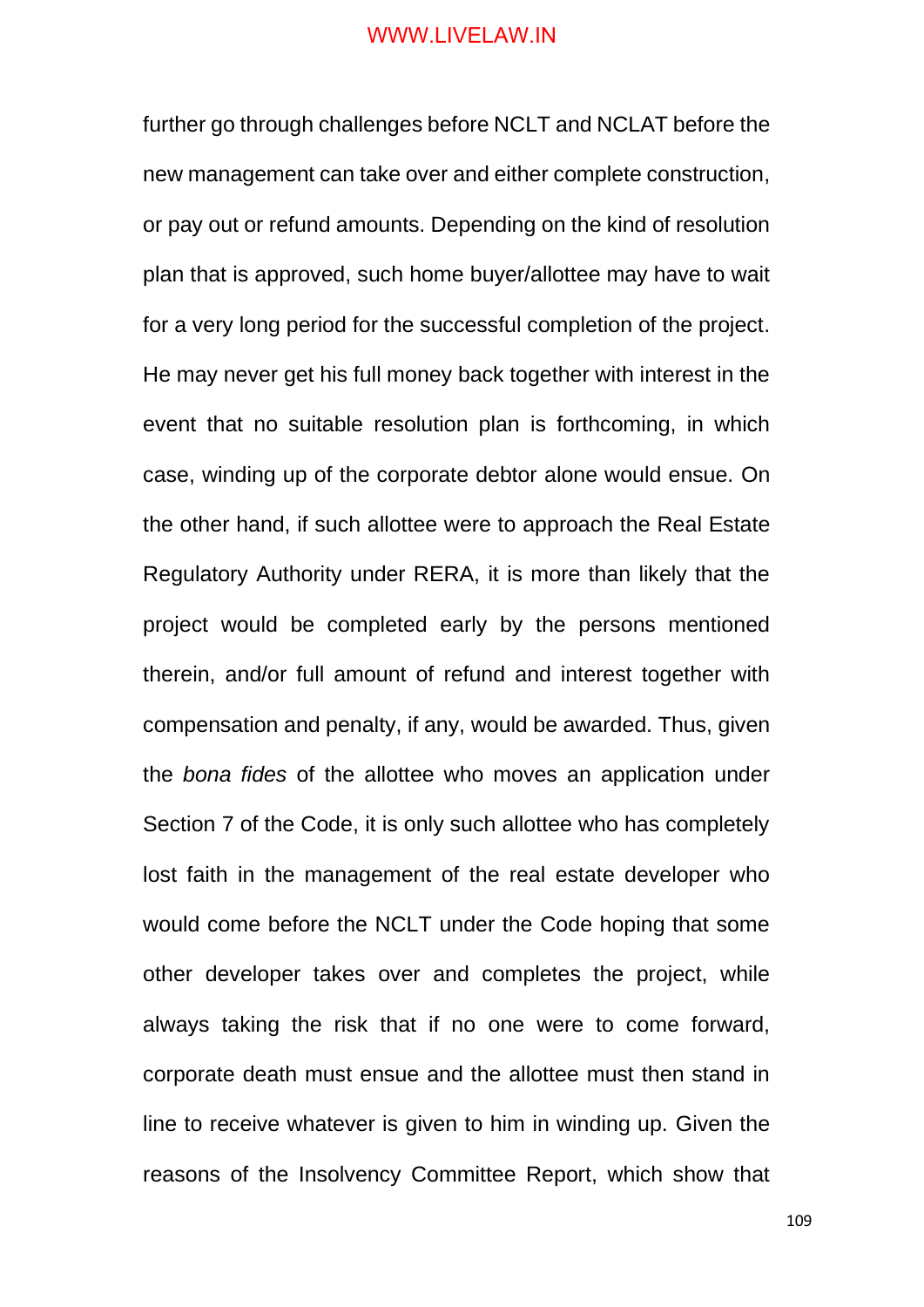experience of the real estate sector in this country has not been encouraging, in that huge amounts are advanced by ordinary people to finance housing projects which end up in massive delays on the part of the developer or even worse, i.e. failure of the project itself, and given the state of facts which was existing at the time of the legislation, as adverted to by the Insolvency Committee Report, it is clear that any alleged discrimination has to meet the tests laid down in **Ram Krishna Dalmia** (supra), **V.C. Shukla**  (supra), **Shri Ambica Mills** (supra), **Venkateshwara Theatre** (supra) and **Mardia Chemicals** (supra).

40. It is impossible to say that classifying real estate developers is not founded upon an intelligible differentia which distinguishes them from other operational creditors, nor is it possible to say that such classification is palpably arbitrary having no rational relation to the objects of the Code. It was vehemently argued by learned counsel on behalf of the Petitioners that if at all real estate developers were to be brought within the clutches of the Code, being like operational debtors, at best they could have been brought in under this rubric and not as financial debtors. Here again, what is unique to real estate developers vis-à-vis operational debts, is the fact that, in operational debts generally,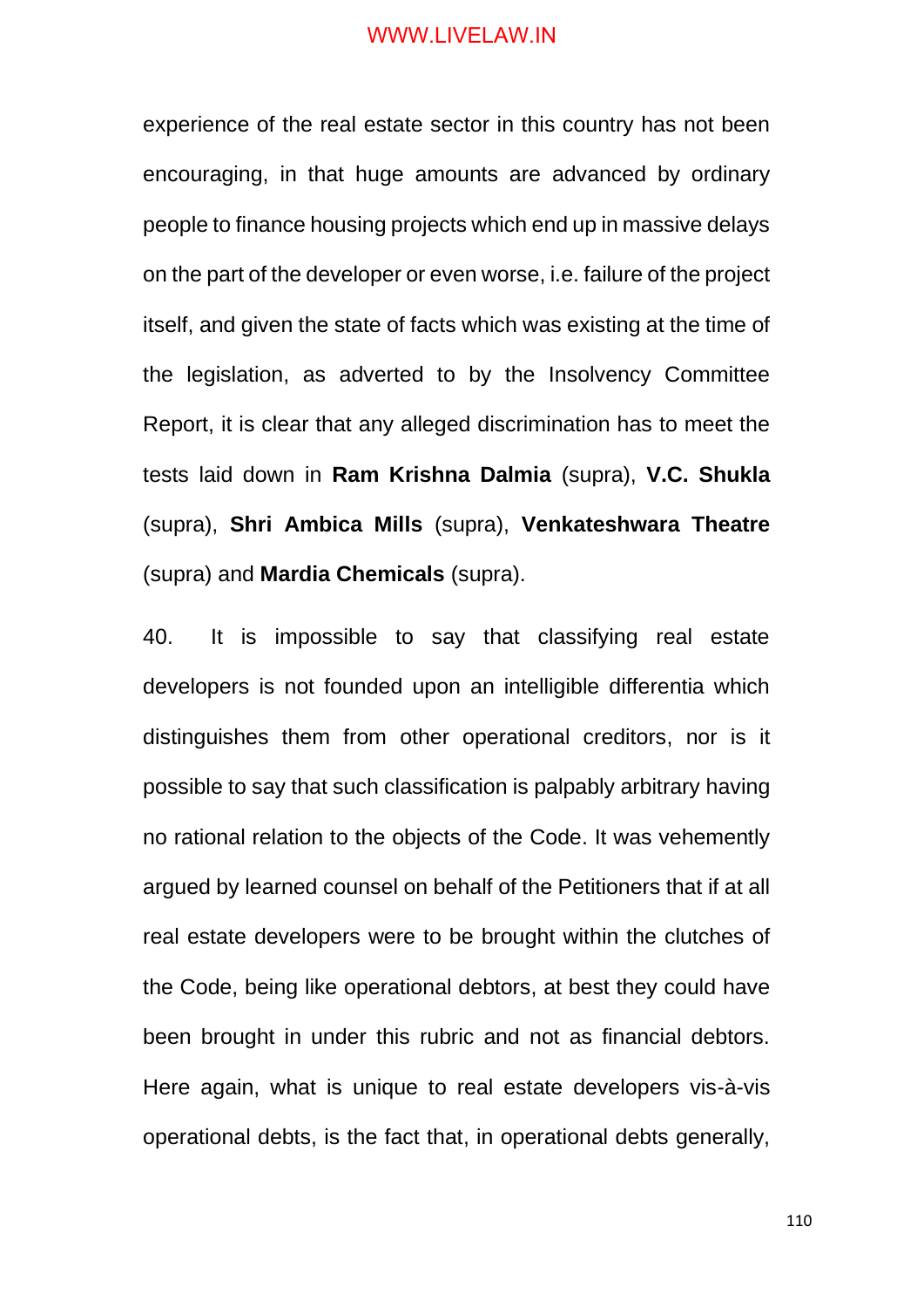when a person supplies goods and services, such person is the creditor and the person who has to pay for such goods and services is the debtor. In the case of real estate developers, the developer who is the supplier of the flat/apartment is the debtor inasmuch as the home buyer/allottee funds his own apartment by paying amounts in advance to the developer for construction of the building in which his apartment is to be found. Another vital difference between operational debts and allottees of real estate projects is that an operational creditor has no interest in or stake in the corporate debtor, unlike the case of an allottee of a real estate project, who is vitally concerned with the financial health of the corporate debtor, for otherwise, the real estate project may not be brought to fruition. Also, in such event, no compensation, nor refund together with interest, which is the other option, will be recoverable from the corporate debtor. One other important distinction is that in an operational debt, there is no consideration for the time value of money – the consideration of the debt is the goods or services that are either sold or availed of from the operational creditor. Payments made in advance for goods and services are not made to fund manufacture of such goods or provision of such services. Examples given of advance payments being made for turnkey projects and capital goods, where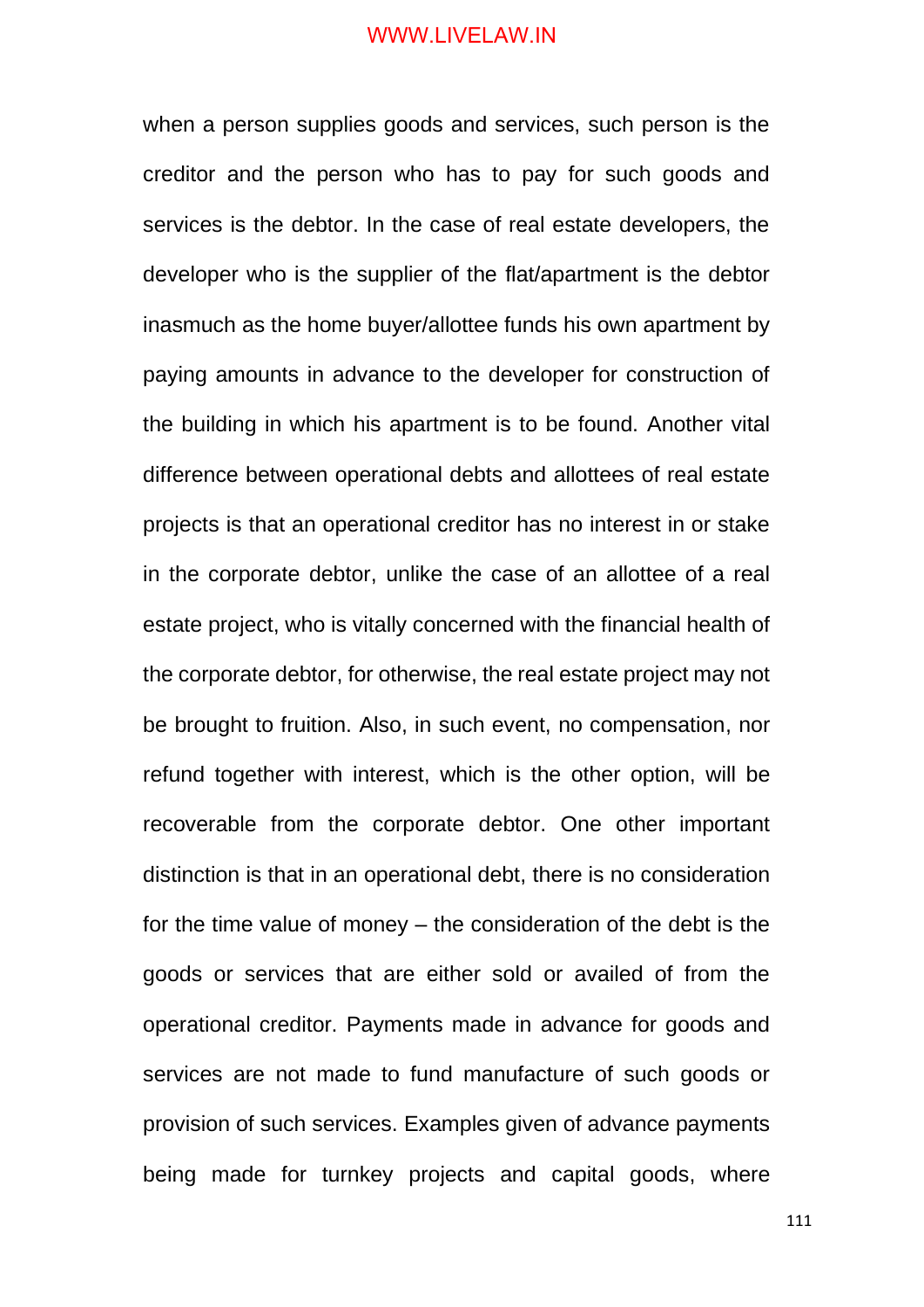customisation and uniqueness of such goods are important by reason of which advance payments are made, are wholly inapposite as examples vis-à-vis advance payments made by allottees. In real estate projects, money is raised from the allottee, being raised against consideration for the time value of money. Even the total consideration agreed at a time when the flat/apartment is non-existent or incomplete, is significantly less than the price the buyer would have to pay for a ready/complete flat/apartment, and therefore, he gains the time value of money. Likewise, the developer who benefits from the amounts disbursed also gains from the time value of money. The fact that the allottee makes such payments in instalments which are co-terminus with phases of completion of the real estate project does not any the less make such payments as payments involving "exchange", i.e. advances paid only in order to obtain a flat/apartment. What is predominant, insofar as the real estate developer is concerned, is the fact that such instalment payments are used as a means of finance qua the real estate project. One other vital difference with operational debts is the fact that the documentary evidence for amounts being due and payable by the real estate developer is there in the form of the information provided by the real estate developer compulsorily under RERA. This information, like the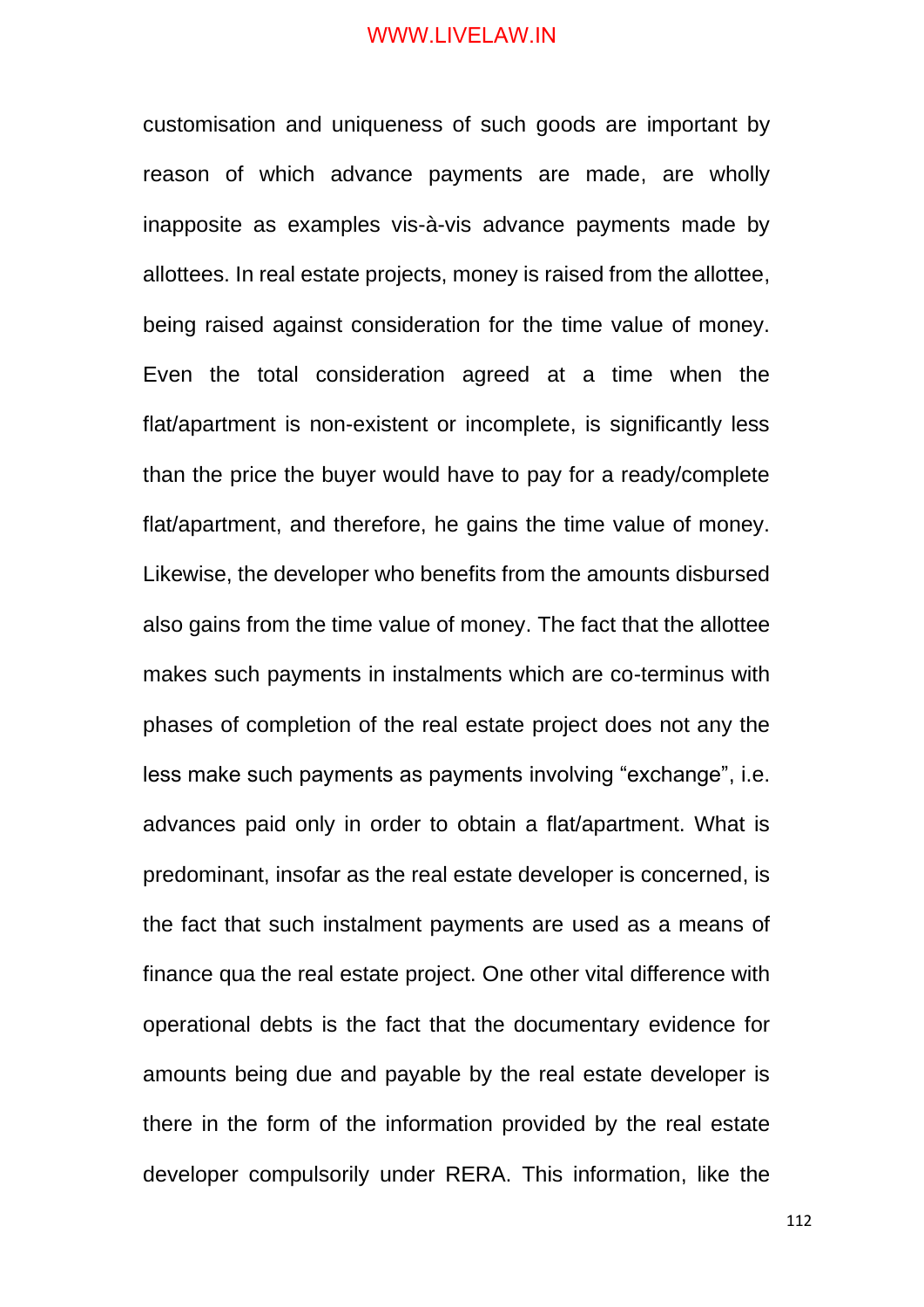information from information utilities under the Code, makes it easy for home buyers/allottees to approach the NCLT under Section 7 of the Code to trigger the Code on the real estate developer's own information given on its webpage as to delay in construction, etc. It is these fundamental differences between the real estate developer and the supplier of goods and services that the legislature has focused upon and included real estate developers as financial debtors. This being the case, it is clear that there cannot be said to be any infraction of equal protection of the laws.

41. Shri Shyam Divan relying upon **Nagpur Improvement Trust and Anr. v. Vithal Rao and Ors.** (1973) 1 SCC 500 at paragraph 26 and **Subramanian Swamy v. Director, Central Bureau of Investigation and Anr.** (2014) 8 SCC 682 at paragraphs 44, 58 and 68 argued that the object of the amendment is itself discriminatory in that it seeks to insert into a "means and includes" definition a category which does not fit therein, namely, real estate developers who do not, in the classical sense, borrow monies like banks and financial institutions. According to him, therefore, the object itself being discriminatory, the inclusion of real estate developers as financial debtors should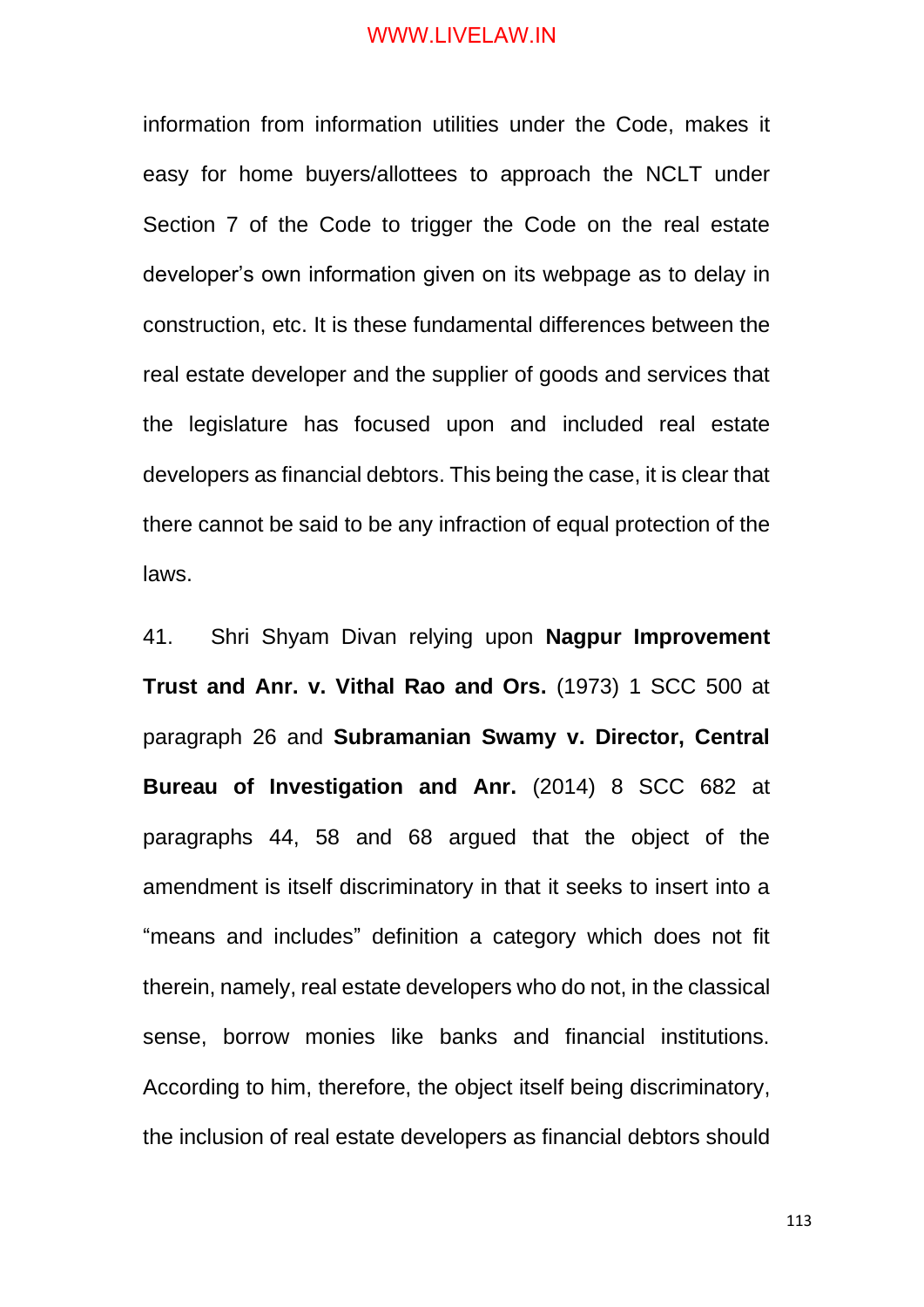be struck down. We have already pointed out how real estate developers are, in substance, persons who avail finance from allottees who then fund the real estate development project. The object of dividing debts into two categories under the Code, namely, financial and operational debts, is broadly to sub-divide debts into those in which money is lent and those where debts are incurred on account of goods being sold or services being rendered. We have no doubt that real estate developers fall squarely within the object of the Code as originally enacted insofar as they are financial debtors and not operational debtors, as has been pointed out hereinabove. So far as unequals being treated as equals is concerned, home buyers/allottees can be assimilated with other individual financial creditors like debenture holders and fixed deposit holders, who have advanced certain amounts to the corporate debtor. For example, fixed deposit holders, though financial creditors, would be like real estate allottees in that they are unsecured creditors. Financial contracts in the case of these individuals need not involve large sums of money. Debenture holders and fixed deposit holders, unlike real estate holders, are involved in seeing that they recover the amounts that are lent and are thus not directly involved or interested in assessing the viability of the corporate debtors. Though not having the expertise or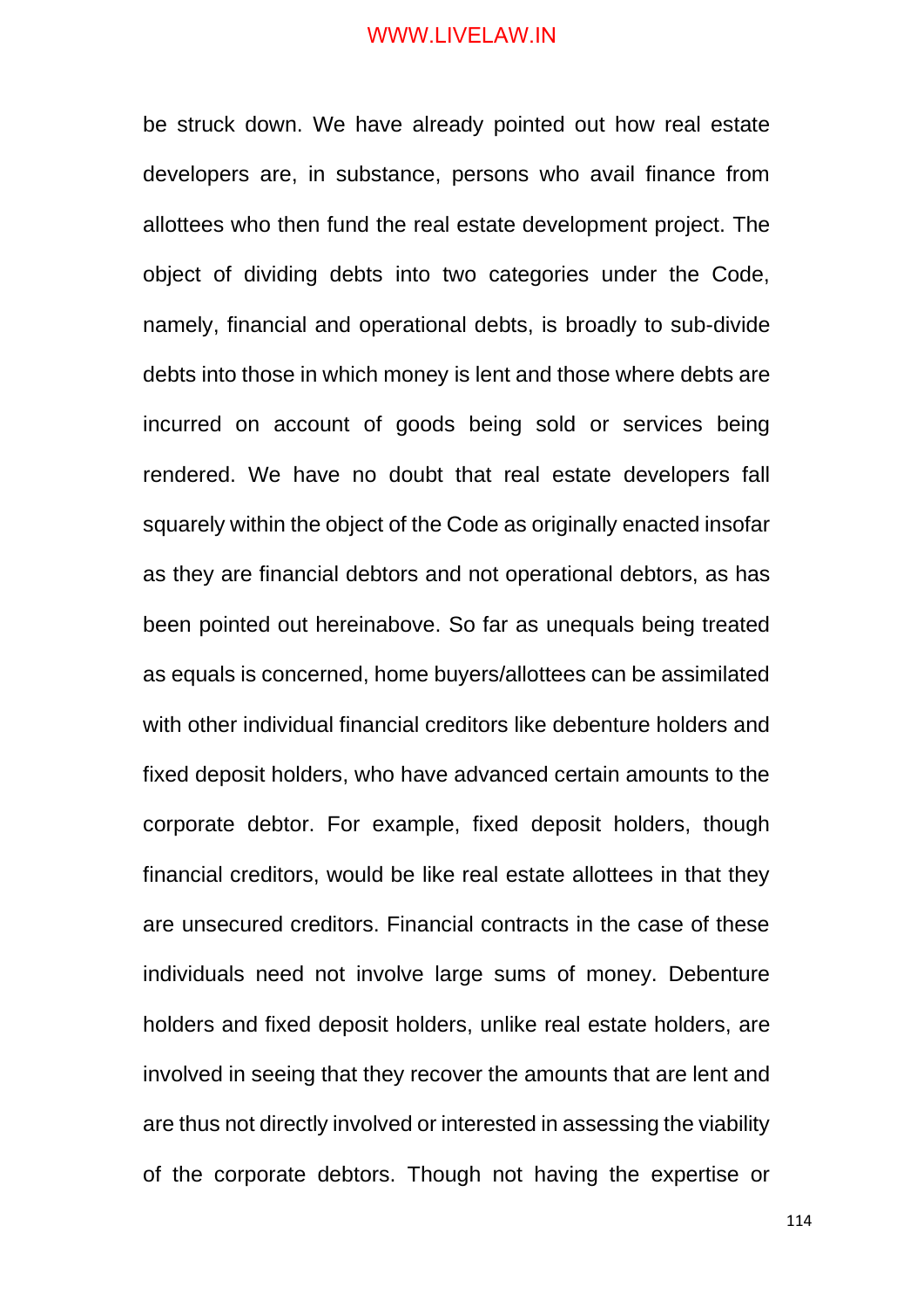information to be in a position to evaluate feasibility and viability of resolution plans, such individuals, by virtue of being financial creditors, have a right to be on the Committee of Creditors to safeguard their interest. Also, the question that is to be asked when a debenture holder or fixed deposit holder prefers a Section 7 application under the Code will be asked in the case of allottees of real estate developers – is a debt due in fact or in law? Thus, allottees, being individual financial creditors like debenture holders and fixed deposit holders and classified as such, show that they within the larger class of financial creditors, there being no infraction of Article 14 on this score.

42. The presumption that the legislature has understood and correctly appreciated the need of its people and that the amendment to the Code is directed to problems made manifest by experience, as was pointed out by the Insolvency Law Committee findings (supra) demonstrates that the presumption of constitutionality that attaches to the Amendment Act has not been displaced by the Petitioners.

43. It was also argued with reference to Regulation 9A of the Insolvency and Bankruptcy Board of India (Insolvency Resolution Process for Corporate Persons) Regulations, 2016 that home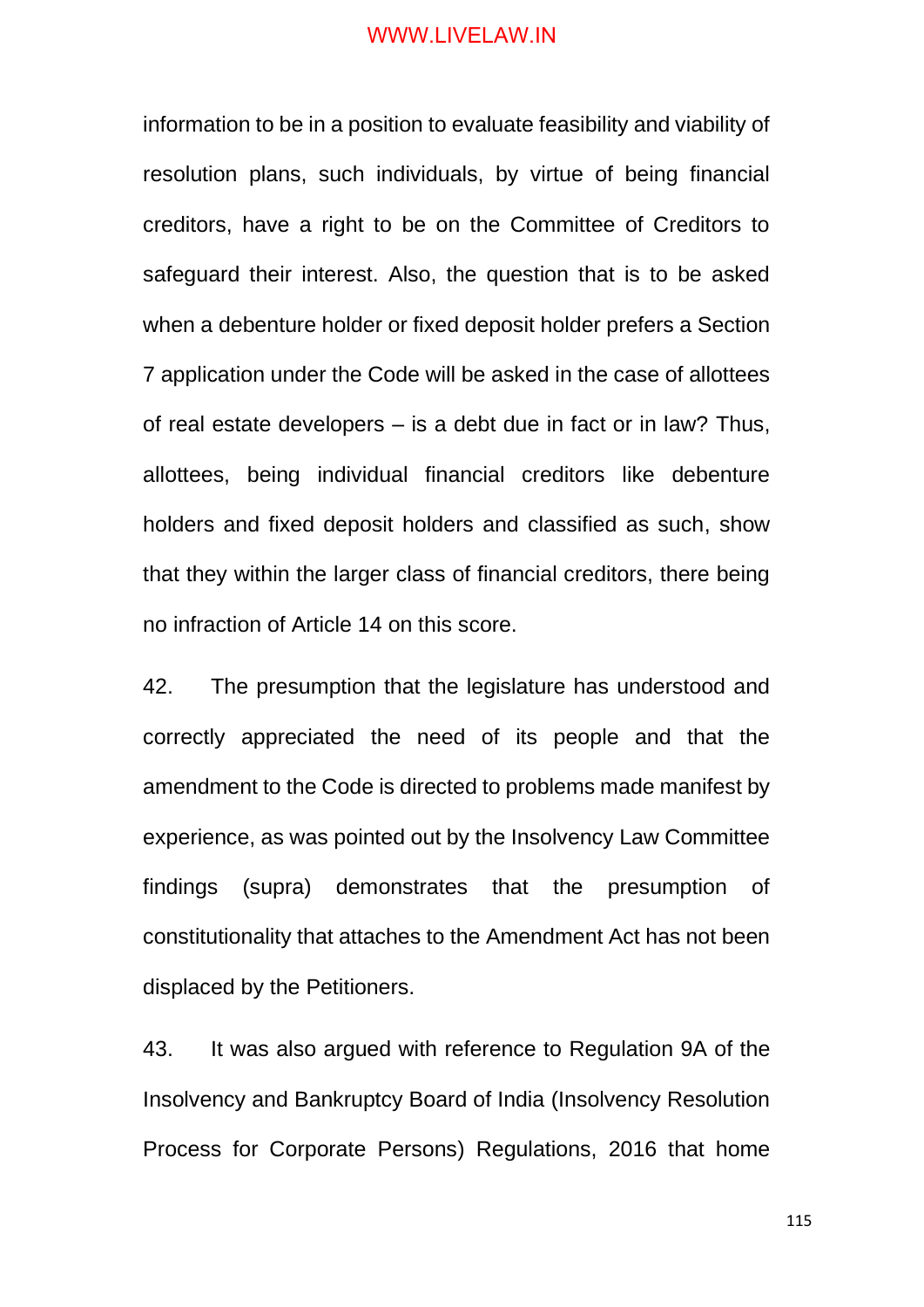buyers would really fall within "other creditors" as a residuary class, who would have to stand in line with their claims which would be made to the resolution professional once the Code is triggered. Regulation 9A reads as follows:

# "9A. **Claims by other creditors.**

(1) A person claiming to be a creditor, other than those covered under regulations 7, 8, or 9, shall submit proof of its claim to the interim resolution professional or resolution professional in person, by post or by electronic means in Form F of the Schedule.

(2) The existence of the claim of the creditor referred to in sub-section (1) may be proved on the basis of –

(a) the records available in an information utility, if any, or

(b) other relevant documents sufficient to establish the claim, including any or all of the following:—

(i) documentary evidence demanding satisfaction of the claim;

(ii) bank statements of the creditor showing nonsatisfaction of claim;

(iii) an order of court or tribunal that has adjudicated upon non-satisfaction of claim, if any."

We have already held that given the fact that home

buyers/allottees give advances to the real estate developer and

thereby finance the real estate project at hand, are really financial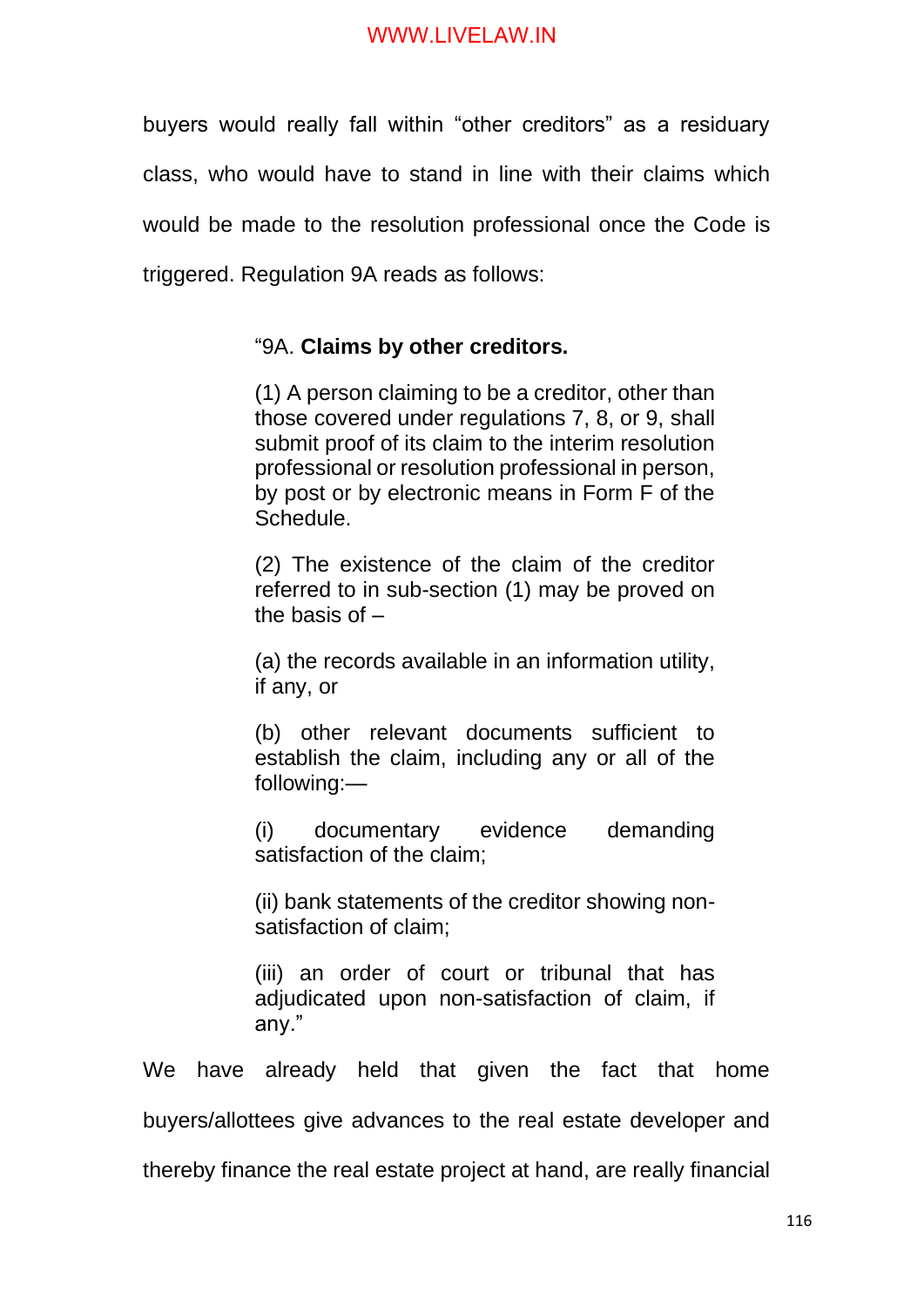creditors. Given this finding, this plea of the Petitioners must also be rejected. This challenge must also, therefore, fail.

# **The Article 14 Challenge (II): Manifest arbitrariness; Article 19(1)(g) and Article 300-A**

44. Counsel for the Petitioners argued that a square peg has been fitted in a round hole and have thus stated that doing so would not only be contrary to the objects sought to achieved by the Code, but would be directly contrary to **Swiss Ribbons** (supra) in that every characteristic of financial creditors vis-à-vis operational creditors would show that real estate developers are assimilated to operational and not financial debtors. For this purpose, in the written argument presented by Dr. Singhvi, relying upon **Swiss Ribbons** (supra) it is stated that:

# **"FINDINGS IN SWISS RIBBONS P. LTD. V. UOI, (2019) 4 SCC 17 ON NATURE OF OPERATIONAL CREDITORS (OCs)/ FINANCIAL CREDITORS (FCs) VIS-À-VIS ALLOTTEES**

| S.No. FINDINGS                          | IN | SWISS REASON FOR              |                  |                    | <b>NON-</b> |
|-----------------------------------------|----|-------------------------------|------------------|--------------------|-------------|
|                                         |    |                               |                  |                    |             |
| <b>RIBBONS</b>                          |    | <b>W.R.T.   APPLICABILITY</b> |                  |                    | <b>OF</b>   |
| <b>RATIONALE</b>                        |    | <b>BEHIND   DISTINCTION</b>   |                  |                    |             |
| DISTINCTION BETWEEN BETWEEN FCs and OCs |    |                               |                  |                    |             |
| <b>FINANCIAL</b>                        |    | <b>AND</b>                    | (AS              | <b>EXPLAINED</b>   | IN          |
| <b>OPERATIONAL</b>                      |    |                               |                  | SWISS RIBBONS)     | <b>IN</b>   |
| <b>CREDITORS</b>                        |    |                               | <b>CASE</b>      |                    | <b>OF</b>   |
|                                         |    |                               |                  | <b>HOMEBUYERS/</b> |             |
|                                         |    |                               | <b>ALLOTTEES</b> |                    |             |
| <b>Nature of security:</b>              |    |                               |                  |                    |             |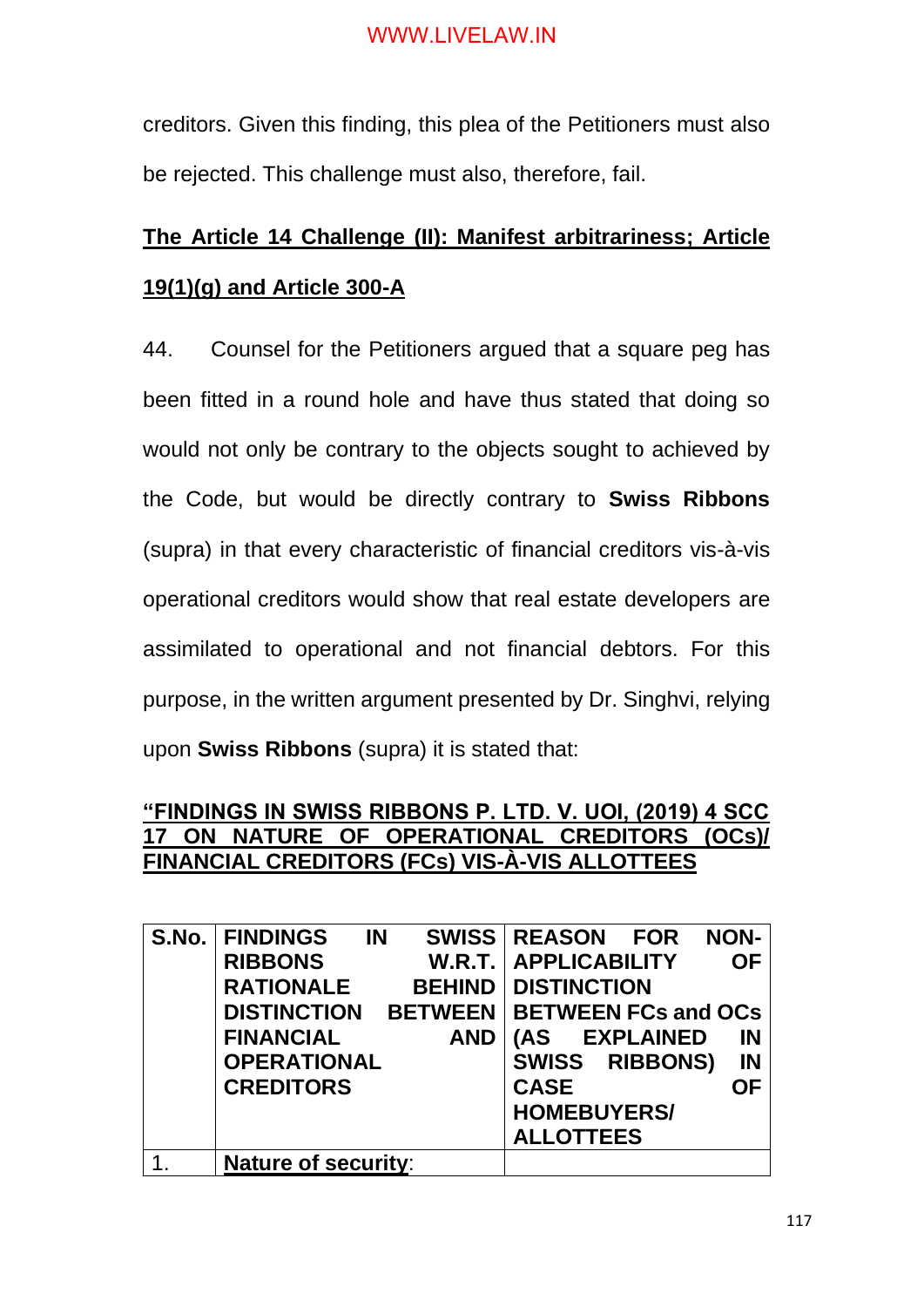|    | "it is clear that most financial<br>creditors, particularly banks<br>and financial institutions, are<br>secured creditors whereas<br>most operational creditors<br>are unsecured, payments for<br>goods and services as well<br>as payments to workers not<br>being secured by mortgaged<br>documents and the like."                        | Real estate allottees/<br>homebuyers<br>are<br>unsecured creditors and<br>are therefore more akin to<br>OCs rather than FCs                                                                                                                |
|----|---------------------------------------------------------------------------------------------------------------------------------------------------------------------------------------------------------------------------------------------------------------------------------------------------------------------------------------------|--------------------------------------------------------------------------------------------------------------------------------------------------------------------------------------------------------------------------------------------|
|    | <u>[Para 44]</u>                                                                                                                                                                                                                                                                                                                            |                                                                                                                                                                                                                                            |
| 2. | "The<br>nature of<br>loan<br>agreements with financial<br>creditors is different from<br>contracts with operational<br>creditors for supplying<br>goods and services.                                                                                                                                                                       |                                                                                                                                                                                                                                            |
|    | Financial creditors<br>generally lend finance on a<br>term loan or for working<br>capital that enables the<br>corporate debtor to either<br>set up and/or operate its<br>business. On the other<br>with<br>hand,<br>contracts<br>operational creditors are<br>relatable to supply of goods<br>and services in the operation<br>of business. | • Real estate allottees<br>make payments to the<br>corporate debtors in lieu<br>of services rendered<br>i.e., construction<br>0f<br>apartments. In several<br>cases, payments are also<br>made on a construction-<br>linked payment basis. |
|    | Financial<br>contracts<br>generally involve large sums<br>money. By way of<br>of<br>contrast, operational<br>contracts have dues whose                                                                                                                                                                                                      | • Each individual allottee<br>will be owed a sum that is<br>often much smaller than<br>the amount owed to a<br>single bank/financial<br>institution.                                                                                       |
|    | quantum is generally less.<br>running of a<br>In the<br>business, operational                                                                                                                                                                                                                                                               | • Real estate allottees are<br>large in number – often<br>hundreds or thousands,                                                                                                                                                           |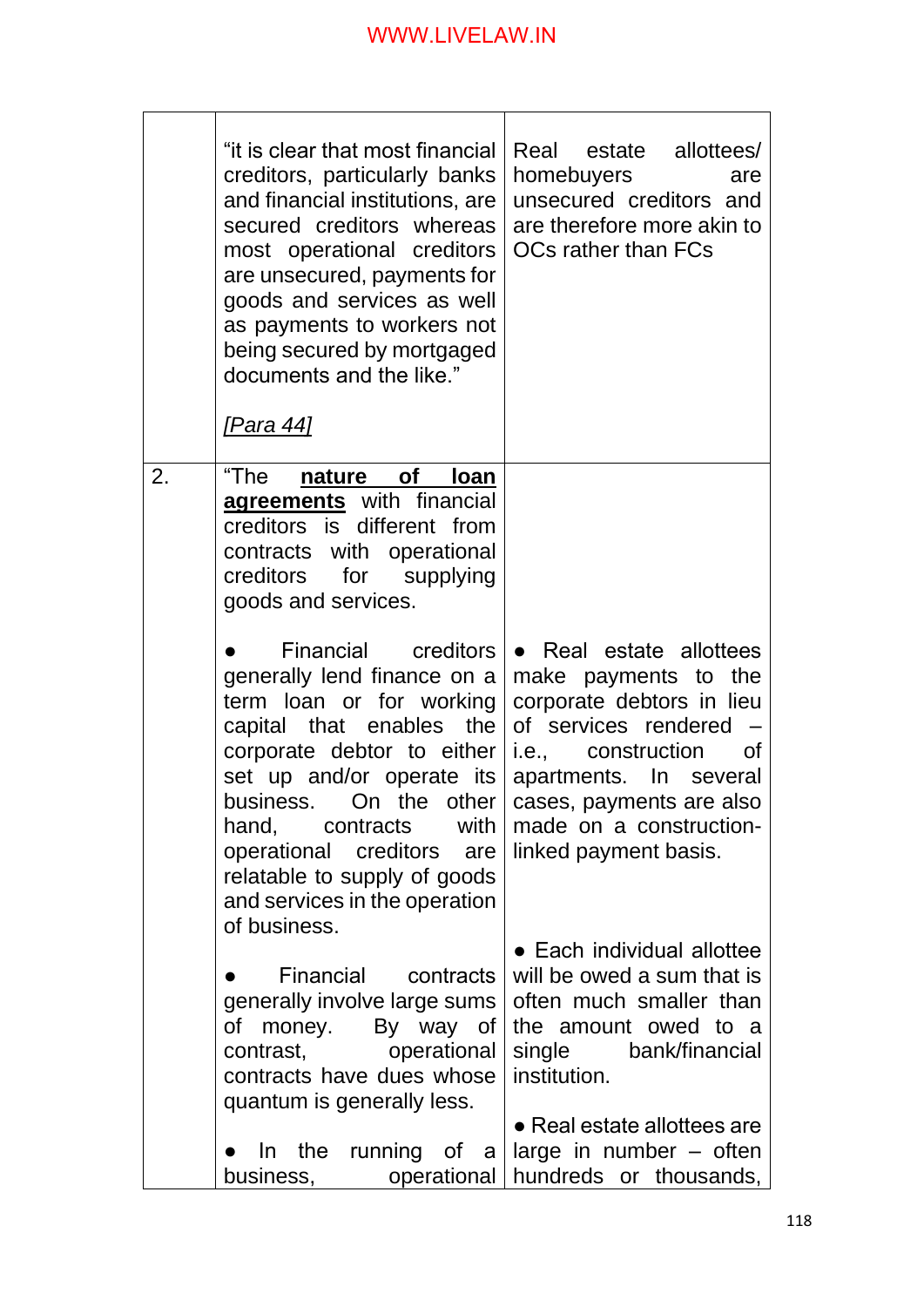| opposed<br>may be<br>therefore,<br>certainly be<br>debtor.<br>recall | creditors can be many as  <br>financial<br>to<br>creditors, who lend finance<br>for the set up or working of<br>business. It is obvious that<br>debenture holders<br>and<br>persons with home loans<br>numerous and,<br>have<br>been<br>statutorily dealt with by the<br>aforesaid change made in<br>the Code as well as the<br>Regulations. However, as a<br>general rule, it is correct to<br>say that financial creditors,<br>which involve banks and<br>financial institutions, would<br>smaller in<br>number than operational<br>creditors of a corporate<br>• Also, financial creditors<br>have specified repayment<br>schedules, and defaults<br>entitle financial creditors to<br>loan in totality.<br>a<br>Contracts with operational<br>creditors do not have any<br>such stipulations. | depending on the size of<br>the developer and the<br>number of development<br>projects.<br>• There are no repayment<br>schedules in apartment<br>buyer agreements - as<br>the payments have been<br>made by allottees towards<br>grant of possession of<br>their units in a project $-$<br>the date of<br>and<br>possession is further<br>subject to force majeure<br>and other circumstances.<br>Refund of money by the<br>developer only arises in<br>the event that the allottee<br>validly<br>terminates/<br>cancels the agreement |
|----------------------------------------------------------------------|---------------------------------------------------------------------------------------------------------------------------------------------------------------------------------------------------------------------------------------------------------------------------------------------------------------------------------------------------------------------------------------------------------------------------------------------------------------------------------------------------------------------------------------------------------------------------------------------------------------------------------------------------------------------------------------------------------------------------------------------------------------------------------------------------|----------------------------------------------------------------------------------------------------------------------------------------------------------------------------------------------------------------------------------------------------------------------------------------------------------------------------------------------------------------------------------------------------------------------------------------------------------------------------------------------------------------------------------------|
|                                                                      | • Also, the forum in which<br>dispute resolution<br>takes<br>place is completely different.<br>Contracts with operational<br>creditors can and do have<br>arbitration clauses where<br>dispute resolution is done<br>privately. Operational debts<br>also tend to be recurring in<br>nature and the possibility of                                                                                                                                                                                                                                                                                                                                                                                                                                                                                | and not otherwise.<br>Agreements between<br>allottees and developers<br>have arbitration clauses.<br>Further, there is often the<br>possibility of a genuine<br>dispute<br>in case<br><b>of</b><br>allottees'<br>claims $-$ e.g.,<br>where date of possession<br>stands<br>extended<br>on<br>account of force majeure<br>circumstances<br>and                                                                                                                                                                                          |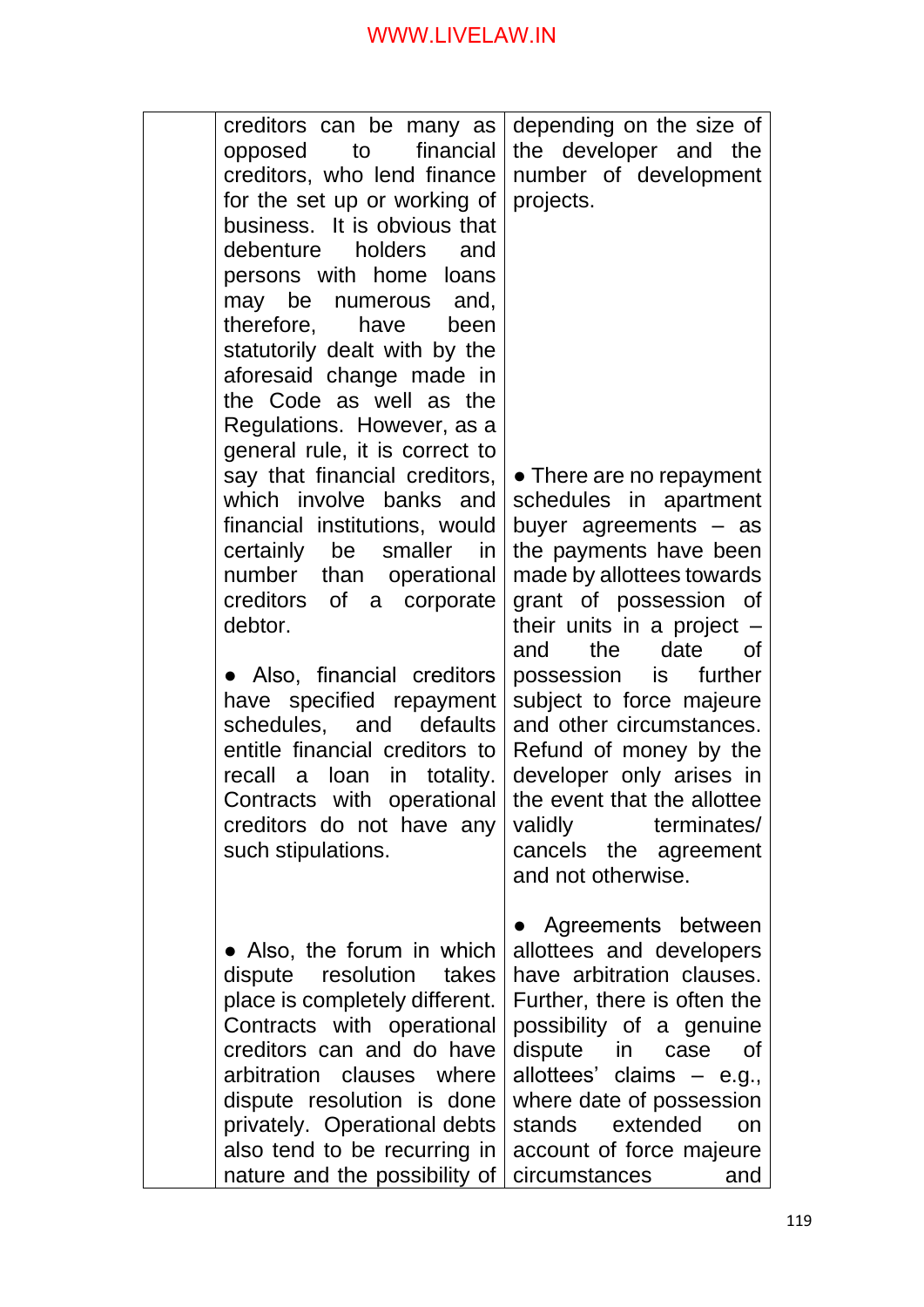|    | genuine disputes in case of  <br>operational debts is much<br>higher when compared to<br>financial debts. A simple<br>example will suffice. Goods<br>that are supplied may be<br>substandard. Services that<br>provided may<br>be<br>are<br>substandard. Goods may<br>not have been supplied at<br>all. All these qua operational<br>debts are matters to be<br>proved in arbitration or in the<br>courts of law. On the other<br>hand, financial debts made<br>banks and financial<br>to<br>institutions<br>well-<br>are<br>documented and defaults<br>made are easily verifiable."<br><u>[Para 43, 44]</u> | therefore allottees' right to<br>receive refund has not yet<br>arisen, where there has<br>been delay on part of<br>allottees in<br>making<br>the<br>payments to<br>developer, where<br>termination/cancellation<br>of the agreement is not as<br>per terms of<br>the<br>agreement, etc. These<br>are<br>not<br>easily<br>verifiable/available<br>and<br>are required to<br>be<br>examined by a court of<br>law / during an arbitration.                                                                                    |
|----|--------------------------------------------------------------------------------------------------------------------------------------------------------------------------------------------------------------------------------------------------------------------------------------------------------------------------------------------------------------------------------------------------------------------------------------------------------------------------------------------------------------------------------------------------------------------------------------------------------------|----------------------------------------------------------------------------------------------------------------------------------------------------------------------------------------------------------------------------------------------------------------------------------------------------------------------------------------------------------------------------------------------------------------------------------------------------------------------------------------------------------------------------|
| 3. | <u>Regarding</u><br><u>role</u><br><u>and</u><br>involvement of FCs vis-à-<br><u>vis OCs:</u><br>"financial creditors are, from<br>the very beginning, involved<br>with assessing the viability<br>of the corporate debtor.<br>They can, and therefore do,<br>engage in restructuring of<br>loan as well as<br>the<br>reorganization of the<br>corporate debtor's business<br>when there is financial<br>stress, which are things<br>operational creditors do not<br>and cannot do. Thus,<br>preserving the corporate<br>debtor as a going concern,<br>while ensuring maximum                                | Allottees are interested in<br>securing their single time<br>investment, and not the<br>financial well-being of, or<br>ensuring the continuity of,<br>the corporate debtor as a<br>going-concern. Further,<br>allottees in different real<br>estate projects of a<br>corporate debtor, may<br>have different interests<br>confined only to<br>that<br>particular development,<br>with no interest in the<br>overall well-being<br>or<br>rearrangement or viability<br>of the Company. If such<br>allottees are vested with |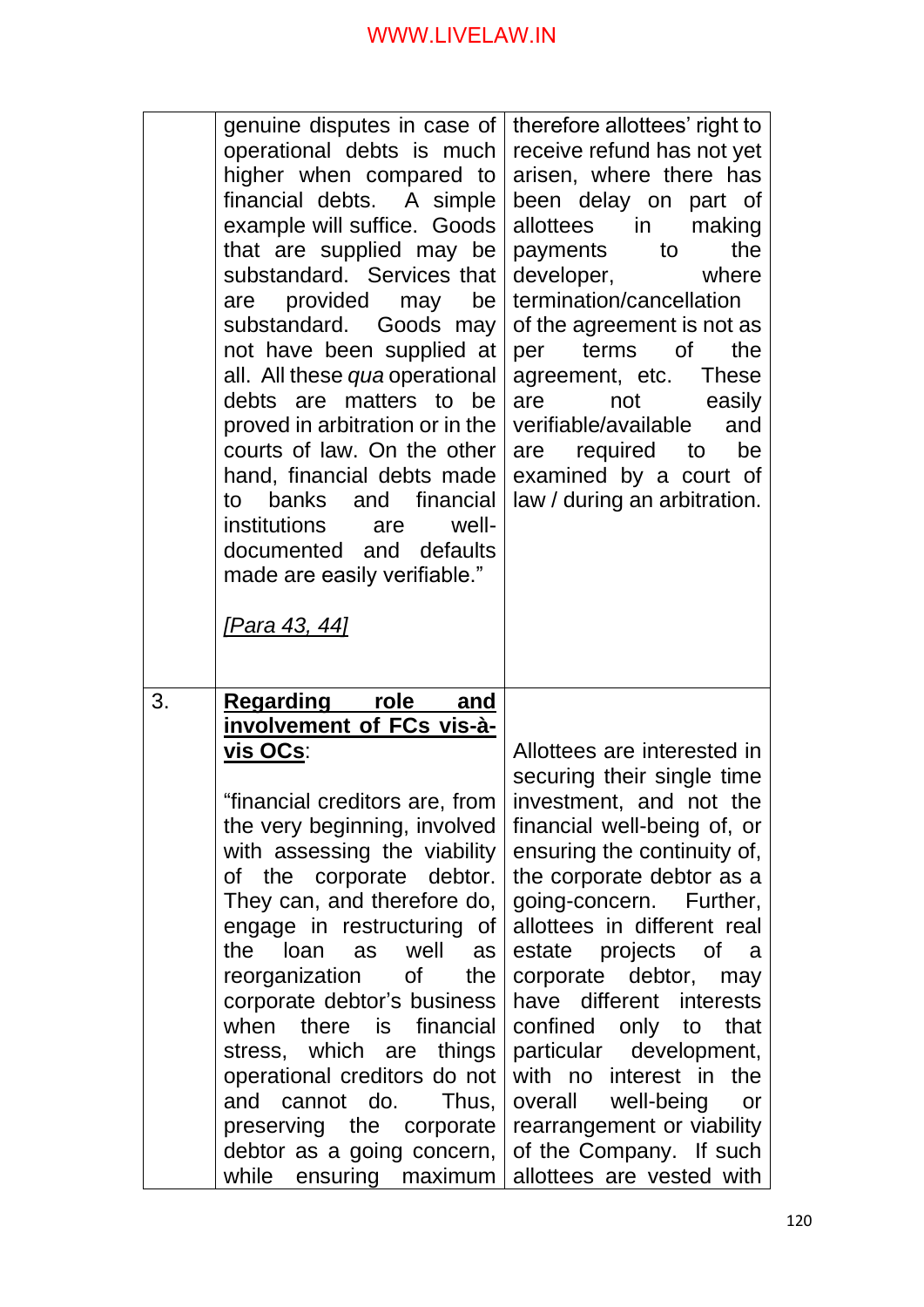|    | recovery for all creditors<br>being the objective of the<br>Code, financial creditors are<br>clearly different from<br>operational creditors and<br>therefore, there is obviously<br>an intelligible differentia<br>between the two which has a<br>direct relation to the objects<br>sought to be achieved by the<br>Code."<br><u>[Para 45]</u> | decision making powers<br>concerning the business<br>of the enterprise as a<br>whole, it is unlikely that<br>sound financial decisions<br>will be taken having<br>regard to the overall<br>status of the entity which<br>will undoubtedly defeat<br>the very purpose and<br>objective of the CIRP<br>process. |
|----|-------------------------------------------------------------------------------------------------------------------------------------------------------------------------------------------------------------------------------------------------------------------------------------------------------------------------------------------------|---------------------------------------------------------------------------------------------------------------------------------------------------------------------------------------------------------------------------------------------------------------------------------------------------------------|
| 4. | <b>Regarding participation in</b>                                                                                                                                                                                                                                                                                                               |                                                                                                                                                                                                                                                                                                               |
|    | the COC meetings:<br>"Under the Code, the                                                                                                                                                                                                                                                                                                       | • Allottees do not have<br>the expertise<br>or                                                                                                                                                                                                                                                                |
|    | committee of creditors is                                                                                                                                                                                                                                                                                                                       | information to be in a                                                                                                                                                                                                                                                                                        |
|    | entrusted with the primary                                                                                                                                                                                                                                                                                                                      | position to evaluate the                                                                                                                                                                                                                                                                                      |
|    | responsibility of financial<br>restructuring. They are                                                                                                                                                                                                                                                                                          | feasibility and viability of<br>resolution plans keeping                                                                                                                                                                                                                                                      |
|    | required to assess<br>the                                                                                                                                                                                                                                                                                                                       | in mind the business of                                                                                                                                                                                                                                                                                       |
|    | viability of a corporate                                                                                                                                                                                                                                                                                                                        | the corporate debtor as a                                                                                                                                                                                                                                                                                     |
|    | debtor by taking into account<br>all available information as                                                                                                                                                                                                                                                                                   | whole. Expecting allottees<br>to carry out such a                                                                                                                                                                                                                                                             |
|    | well as to evaluate all                                                                                                                                                                                                                                                                                                                         | function and role<br>is                                                                                                                                                                                                                                                                                       |
|    | alternative investment   entirely impractical.                                                                                                                                                                                                                                                                                                  |                                                                                                                                                                                                                                                                                                               |
|    | opportunities that are                                                                                                                                                                                                                                                                                                                          |                                                                                                                                                                                                                                                                                                               |
|    | available. The committee of<br>creditors is required to                                                                                                                                                                                                                                                                                         | • Allottees are interested<br>in securing their single                                                                                                                                                                                                                                                        |
|    | evaluate the resolution plan                                                                                                                                                                                                                                                                                                                    | time investment, and not                                                                                                                                                                                                                                                                                      |
|    | on the basis of feasibility and                                                                                                                                                                                                                                                                                                                 | the financial well-being of,                                                                                                                                                                                                                                                                                  |
|    | viability."                                                                                                                                                                                                                                                                                                                                     | or ensuring the continuity                                                                                                                                                                                                                                                                                    |
|    | "Since the financial creditors                                                                                                                                                                                                                                                                                                                  | of, the corporate debtor<br>as a going-concern.                                                                                                                                                                                                                                                               |
|    | are in the business of money                                                                                                                                                                                                                                                                                                                    |                                                                                                                                                                                                                                                                                                               |
|    | lending, banks and financial                                                                                                                                                                                                                                                                                                                    | • Allottees in different real                                                                                                                                                                                                                                                                                 |
|    | institutions<br>best<br>are                                                                                                                                                                                                                                                                                                                     | estate projects of a                                                                                                                                                                                                                                                                                          |
|    | equipped to assess viability                                                                                                                                                                                                                                                                                                                    | corporate debtor, may                                                                                                                                                                                                                                                                                         |
|    | feasibility of<br>and<br>the<br>business of the corporate                                                                                                                                                                                                                                                                                       | have different interests<br>confined only to<br>that                                                                                                                                                                                                                                                          |
|    | debtor. Even at the time of                                                                                                                                                                                                                                                                                                                     | particular development,                                                                                                                                                                                                                                                                                       |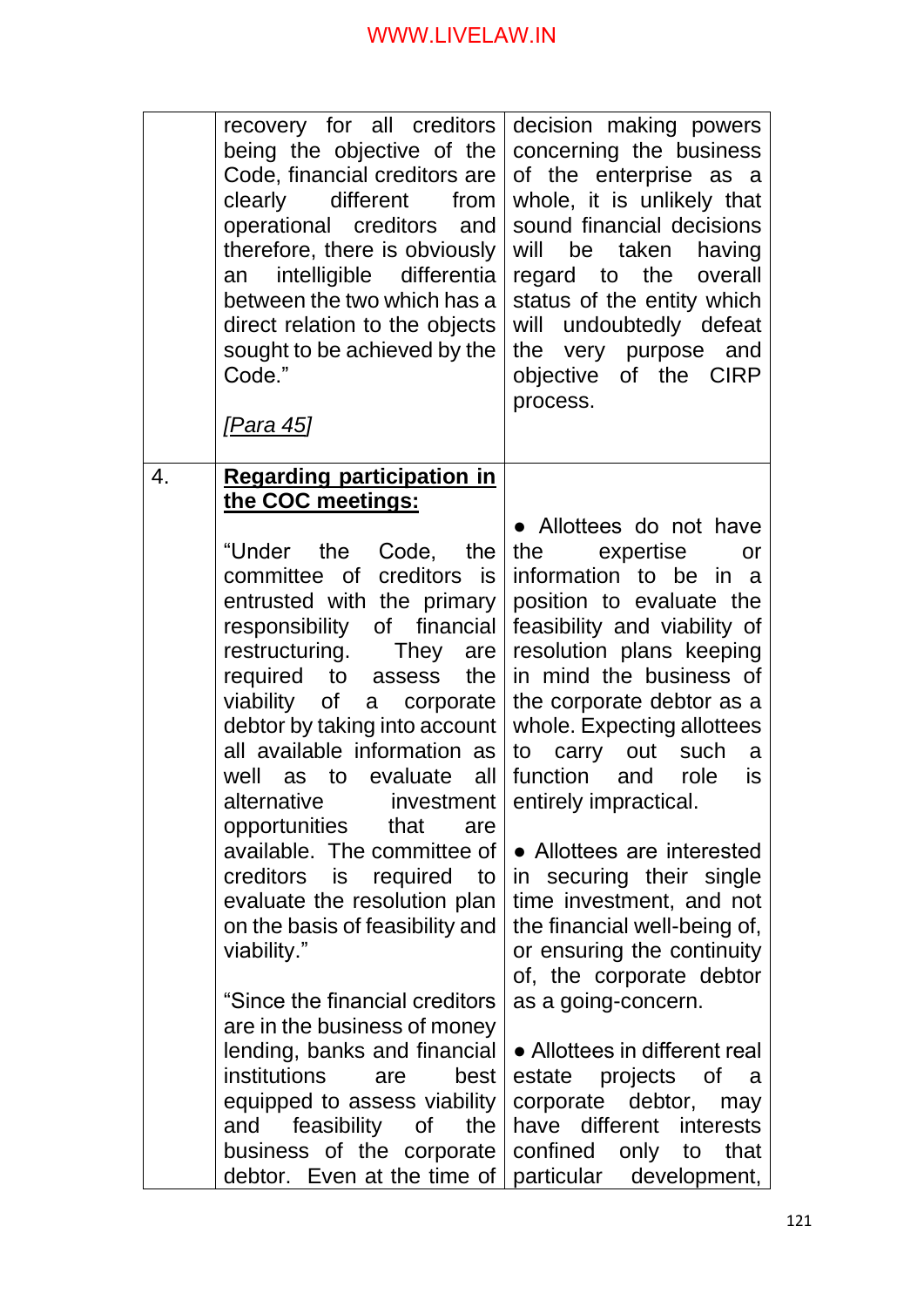|    | granting loans, these banks                           | with no interest in overall                                                                                                                                                                                                              |
|----|-------------------------------------------------------|------------------------------------------------------------------------------------------------------------------------------------------------------------------------------------------------------------------------------------------|
|    | financial institutions<br>and                         | well-being<br>or                                                                                                                                                                                                                         |
|    | undertake a detailed market<br>study which includes a | rearrangement or viability<br>of the Company. If such                                                                                                                                                                                    |
|    | techno-economic valuation                             | allottees are vested with                                                                                                                                                                                                                |
|    | report, evaluation of                                 | decision making powers                                                                                                                                                                                                                   |
|    | financial<br>business,                                | concerning the business                                                                                                                                                                                                                  |
|    | projection, etc. Since this                           | of the enterprise as a                                                                                                                                                                                                                   |
|    | detailed study has already                            | whole, it is unlikely that                                                                                                                                                                                                               |
|    | been undertaken before                                | sound financial decisions                                                                                                                                                                                                                |
|    | sanctioning a loan, and                               | will<br>be<br>taken<br>having                                                                                                                                                                                                            |
|    | since financial creditors                             | regard to the overall                                                                                                                                                                                                                    |
|    | have trained employees to                             | status of the entity which                                                                                                                                                                                                               |
|    | viability<br>and<br>assess                            | undoubtedly defeat<br>will                                                                                                                                                                                                               |
|    | feasibility, they are in a good                       | the very purpose and                                                                                                                                                                                                                     |
|    | position to evaluate the                              | objective of the CIRP                                                                                                                                                                                                                    |
|    | contents of a resolution plan.                        | process. Interests<br>_of                                                                                                                                                                                                                |
|    | other<br>the<br>hand,<br>On.                          | other<br>stakeholders,                                                                                                                                                                                                                   |
|    | operational creditors, who                            | including other financial                                                                                                                                                                                                                |
|    | provide goods and services,                           | creditors, suppliers, small                                                                                                                                                                                                              |
|    | involved<br>only<br>in<br>are                         | creditors, labour, etc. are                                                                                                                                                                                                              |
|    | recovering amounts that are                           | unlikely to be considered                                                                                                                                                                                                                |
|    | paid for such goods and                               | appropriately.                                                                                                                                                                                                                           |
|    | services, and are typically                           |                                                                                                                                                                                                                                          |
|    | unable to assess viability                            |                                                                                                                                                                                                                                          |
|    | and feasibility of business."                         |                                                                                                                                                                                                                                          |
|    | <u>[Para 67, 69]</u>                                  |                                                                                                                                                                                                                                          |
|    |                                                       |                                                                                                                                                                                                                                          |
|    |                                                       |                                                                                                                                                                                                                                          |
| 5. | <b>Regarding process</b><br>for                       |                                                                                                                                                                                                                                          |
|    | initiation of corporate<br>resolution<br>insolvency   |                                                                                                                                                                                                                                          |
|    | <u>process:</u>                                       |                                                                                                                                                                                                                                          |
|    |                                                       |                                                                                                                                                                                                                                          |
|    | <b>Information</b><br>with                            | practice, real<br>In.<br>$\bullet$                                                                                                                                                                                                       |
|    | <u>debt</u><br>to to<br><u>respect</u>                | estate allottees do                                                                                                                                                                                                                      |
|    | incurred by financial                                 | upload<br>not a control of the control of the control of the control of the control of the control of the control of the control of the control of the control of the control of the control of the control of the control of the contro |
|    | <u>debtors:</u>                                       | information<br>in                                                                                                                                                                                                                        |
|    |                                                       | respect of amounts                                                                                                                                                                                                                       |
|    | "It is clear from these                               | owed to them by                                                                                                                                                                                                                          |
|    | <b>Sections</b><br>that                               | developers with the                                                                                                                                                                                                                      |
|    | information in respect                                | <b>Information Utilities.</b>                                                                                                                                                                                                            |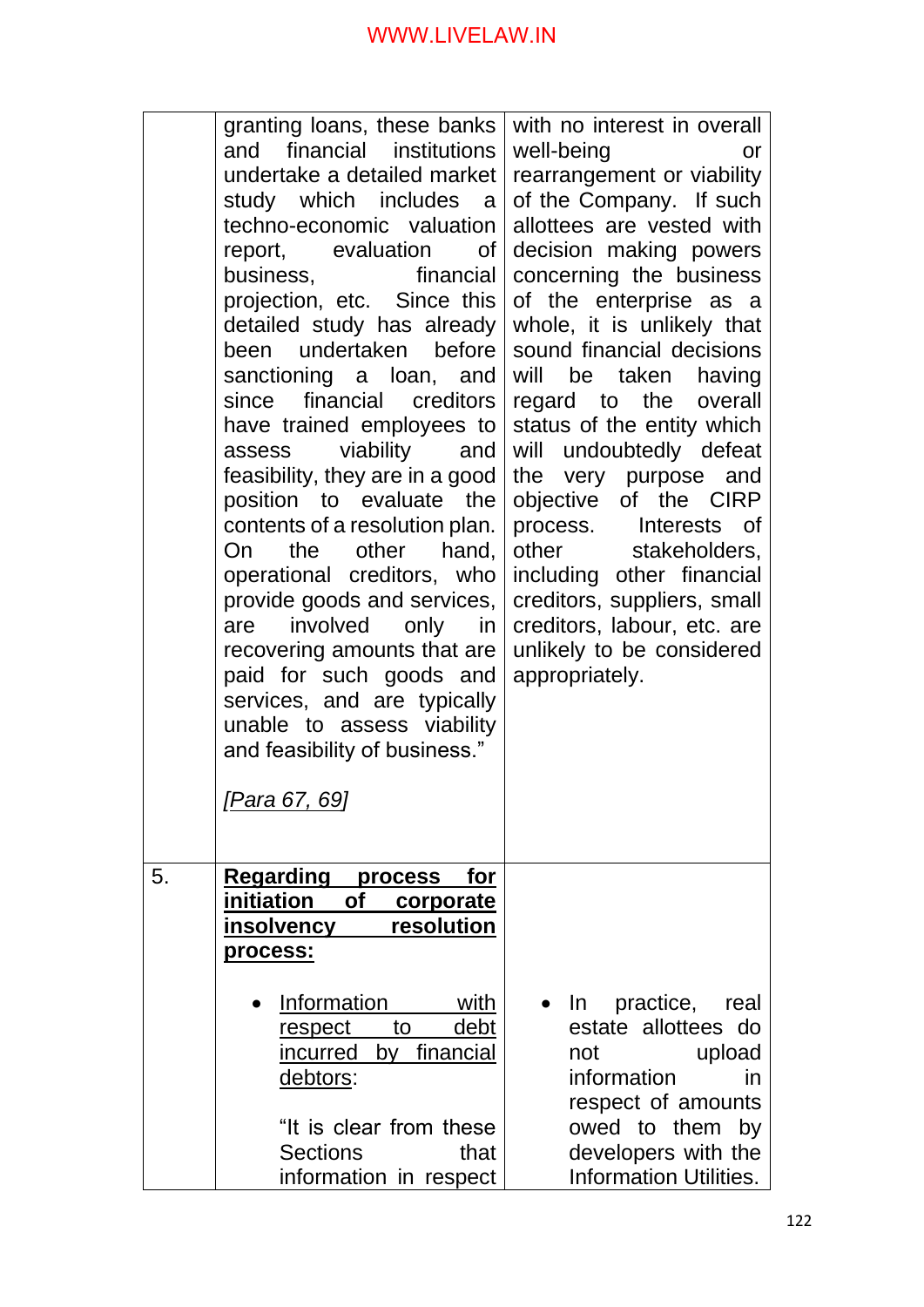|  | of debts incurred by           |                      |
|--|--------------------------------|----------------------|
|  | financial debtors is           | Most of the sources  |
|  | easily available               | evidencing<br>a      |
|  | through information            | financial debt<br>as |
|  | utilities which, under         | listed do not apply  |
|  | the Insolvency and             | to real-estate       |
|  | Bankruptcy Board of            | allottees.           |
|  | India (Information             |                      |
|  | Utilities) Regulations,        |                      |
|  | 2017 ["Information             |                      |
|  | <b>Utilities</b>               |                      |
|  | <b>Regulations"</b> ], are to  |                      |
|  | satisfy themselves             |                      |
|  | that information               |                      |
|  | provided as to the debt        |                      |
|  | is accurate. This is           |                      |
|  | done by giving notice          |                      |
|  | to the corporate debtor        |                      |
|  | who then has an                |                      |
|  | opportunity to correct         |                      |
|  | such information.              |                      |
|  |                                |                      |
|  | Apart from the record          |                      |
|  | maintained by such             |                      |
|  | utility,<br>Form<br>L          |                      |
|  | appended<br>to<br>the          |                      |
|  | Insolvency<br>and              |                      |
|  | <b>Bankruptcy</b>              |                      |
|  | (Application<br>to             |                      |
|  | <b>Adjudicating Authority)</b> |                      |
|  | Rules, 2016, makes it          |                      |
|  | clear that the following       |                      |
|  | other<br>sources<br>are        |                      |
|  | which evidence<br>a            |                      |
|  | financial debt:                |                      |
|  |                                |                      |
|  | (a) Particulars of security    |                      |
|  | held, if any, the date of      |                      |
|  | creation,<br>its<br>its        |                      |
|  | estimated value as per         |                      |
|  | the creditor;                  |                      |
|  | (b) Certificate<br>οf          |                      |
|  | registration of charge         |                      |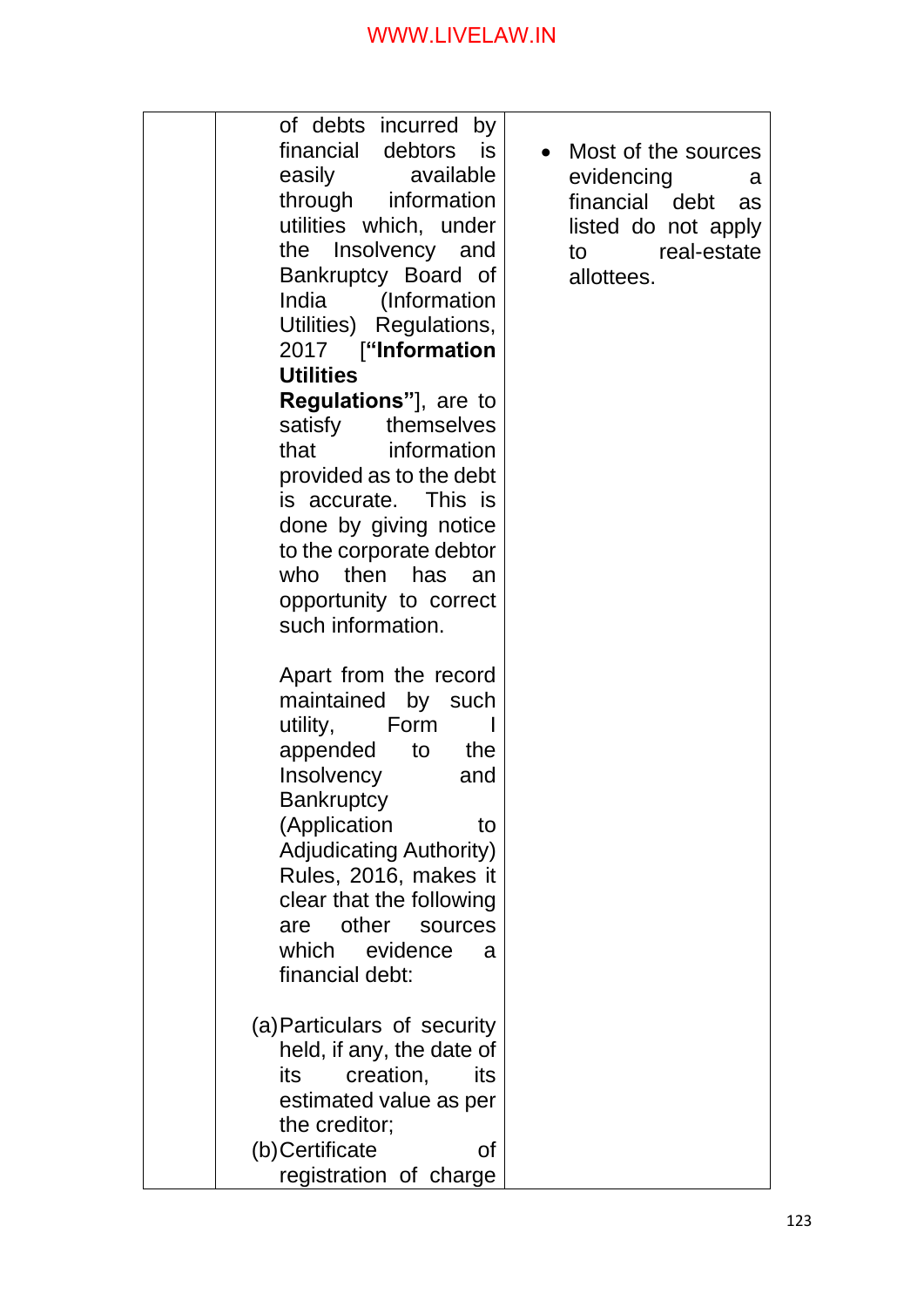| issued by the registrar                                |                                                                |
|--------------------------------------------------------|----------------------------------------------------------------|
| of companies (if the<br>corporate debtor is a          |                                                                |
| company);                                              |                                                                |
| (c) Order of a court,                                  |                                                                |
| tribunal or<br>arbitral                                |                                                                |
| panel adjudicating on                                  |                                                                |
| the default;                                           |                                                                |
| (d) Record of default with<br>the information utility; |                                                                |
| (e) Details of succession                              |                                                                |
| certificate, or probate                                |                                                                |
| of a will, or letter of                                |                                                                |
| administration,<br><b>or</b>                           |                                                                |
| court decree (as may                                   |                                                                |
| be applicable), under                                  |                                                                |
| the Indian Succession<br>Act, 1925;                    |                                                                |
| $(f)$ The<br>latest<br>and                             |                                                                |
| complete copy of the                                   |                                                                |
| financial<br>contract                                  |                                                                |
| reflecting<br>all                                      |                                                                |
| amendments<br>and                                      |                                                                |
| waivers to date;                                       |                                                                |
| (g)A record of default as<br>available with<br>any     |                                                                |
| credit information                                     |                                                                |
| company;                                               |                                                                |
| (h) Copies of entries in a                             |                                                                |
| bankers<br>book<br>in                                  |                                                                |
| accordance with the                                    |                                                                |
| <b>Bankers</b><br><b>Books</b><br>Evidence Act, 1891." |                                                                |
|                                                        |                                                                |
| <u>[Para 48, 49]</u>                                   |                                                                |
|                                                        |                                                                |
|                                                        |                                                                |
|                                                        | $\bullet$ In the case of real estate<br>allottees, amounts are |
| • With respect to set-offs:                            | also due and payable by                                        |
|                                                        | allottees to<br>the<br>the                                     |
| "a set-off of amounts due                              | developer –<br><i>i.e.,</i>                                    |
| from financial creditors is a                          | payments owed to<br>the                                        |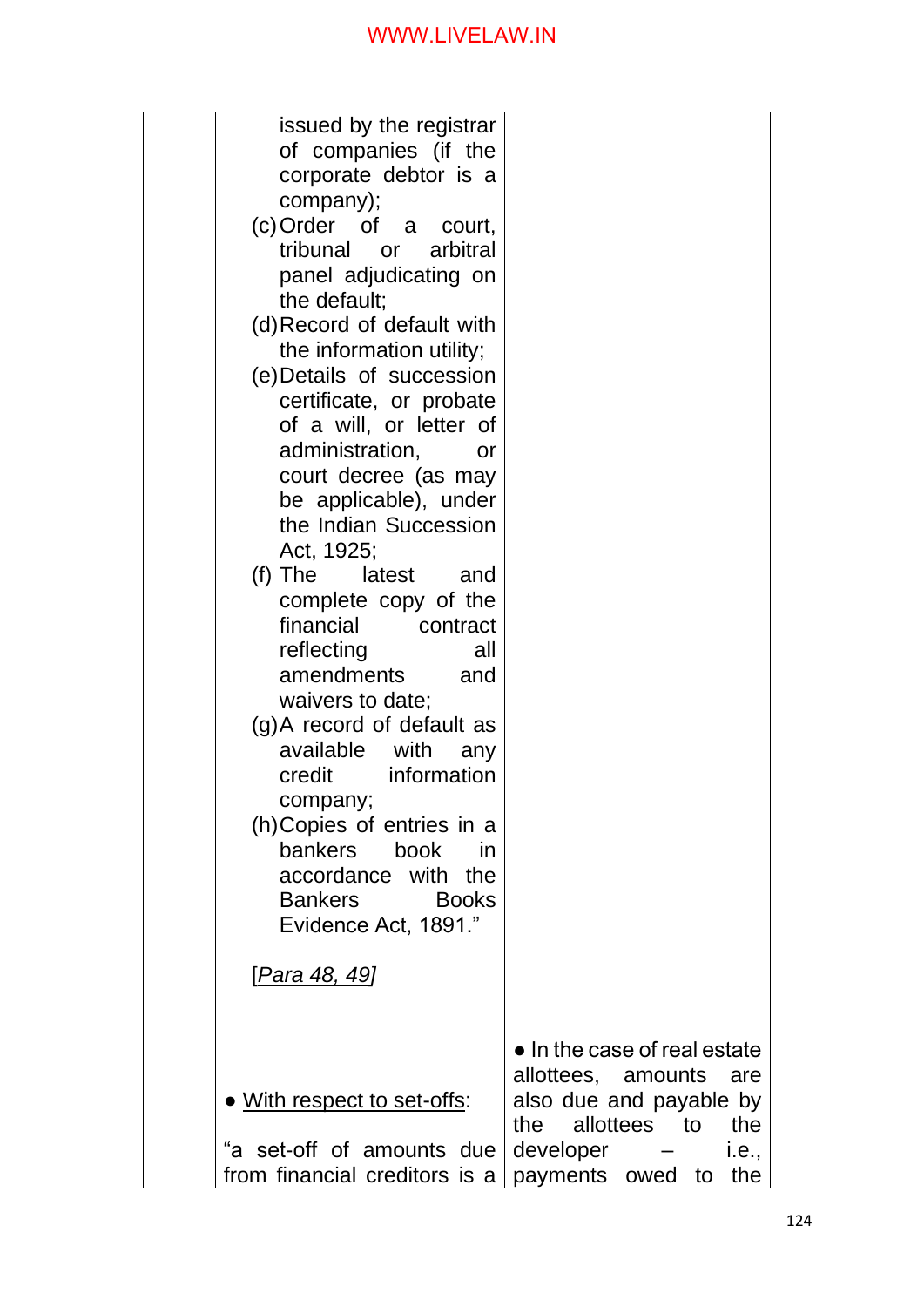| - amounts lent have to be<br>repaid."<br><u>[Para 55]</u><br>Requirement of proving<br><u>'default' in case of section 7</u><br><u>applications:</u><br>Whereas a "claim" gives rise<br>to a "debt" only when it<br>becomes "due", a "default"<br>occurs only when a "debt"<br>becomes "due and payable"<br>and is not paid by the debtor.<br>It is for this reason that a<br>financial creditor has<br>to<br>prove "default" as opposed<br>to an operational creditor<br>who merely "claims" a right<br>to payment of a liability or<br>obligation in respect of a<br>debt which may be due.<br>When this aspect is borne in<br>mind, the differentiation in<br>the triggering of insolvency<br>resolution<br>process<br>by<br>financial creditors under<br>Section 7 and by operational<br>creditors under Sections 8<br>and 9 of the Code becomes<br>clear.<br><u>[Para 59]</u> | Apartment<br>Buyer's<br>Agreement, interest on<br>delayed payments. Set-<br>off of amounts is therefore<br>quite common in the case<br>of allottees.<br>• In the case of real estate<br>allottees, in most cases,<br>the default has not yet<br>occurred since the date of<br>possession is<br>often<br>extended on account of<br>force majeure and other<br>circumstances.<br>As<br>- a<br>result, in such a case, the<br>right of the allottees to<br>terminate/cancel<br>their<br>agreement with<br>the<br>developer and seek<br><sub>a</sub><br>refund of amounts paid<br>would not have arisen in<br>the first place. |
|------------------------------------------------------------------------------------------------------------------------------------------------------------------------------------------------------------------------------------------------------------------------------------------------------------------------------------------------------------------------------------------------------------------------------------------------------------------------------------------------------------------------------------------------------------------------------------------------------------------------------------------------------------------------------------------------------------------------------------------------------------------------------------------------------------------------------------------------------------------------------------|----------------------------------------------------------------------------------------------------------------------------------------------------------------------------------------------------------------------------------------------------------------------------------------------------------------------------------------------------------------------------------------------------------------------------------------------------------------------------------------------------------------------------------------------------------------------------------------------------------------------------|
| rarity. Usually, financial<br>debts point only in one way                                                                                                                                                                                                                                                                                                                                                                                                                                                                                                                                                                                                                                                                                                                                                                                                                          | developer as per<br>the<br>schedule<br>under<br>the                                                                                                                                                                                                                                                                                                                                                                                                                                                                                                                                                                        |
|                                                                                                                                                                                                                                                                                                                                                                                                                                                                                                                                                                                                                                                                                                                                                                                                                                                                                    |                                                                                                                                                                                                                                                                                                                                                                                                                                                                                                                                                                                                                            |
|                                                                                                                                                                                                                                                                                                                                                                                                                                                                                                                                                                                                                                                                                                                                                                                                                                                                                    |                                                                                                                                                                                                                                                                                                                                                                                                                                                                                                                                                                                                                            |
|                                                                                                                                                                                                                                                                                                                                                                                                                                                                                                                                                                                                                                                                                                                                                                                                                                                                                    |                                                                                                                                                                                                                                                                                                                                                                                                                                                                                                                                                                                                                            |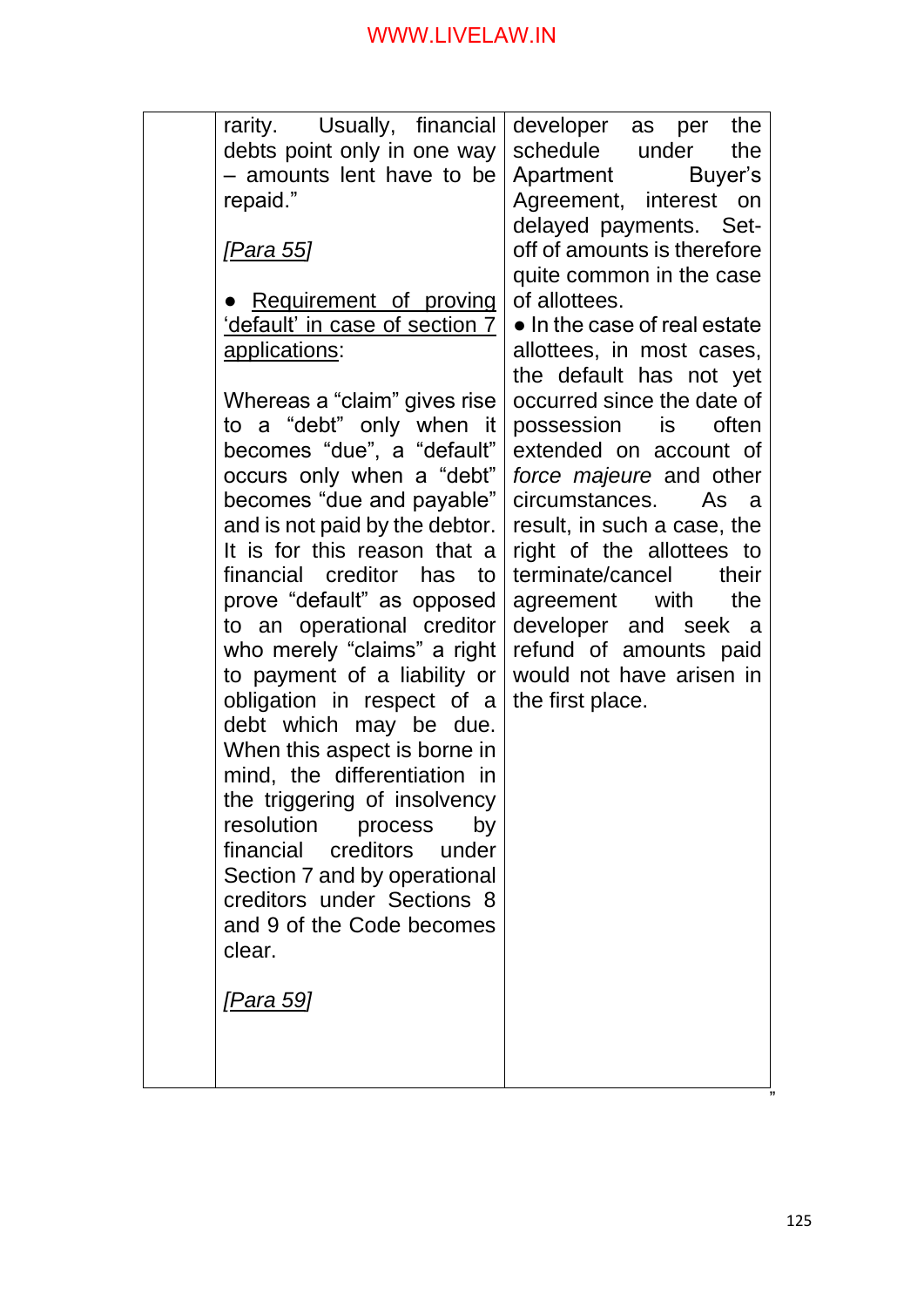45. As has been pointed out by us hereinabove, it is clear that the context of **Swiss Ribbons** (supra) was a challenge under Article 14 stating that financial creditors have been discriminated against because there is no real difference between financial and operational creditors, and that such artificial distinction made by the Code, not having been made anywhere else in the world, would be discriminatory, having no rational relation with the object sought to be achieved by the Code and would have, therefore, to be struck down under Article 14. As has been pointed out by us hereinabove, the context of this argument was financial institutions and banks on the one hand vis-à-vis operational creditors i.e. those who supply goods and services, on the other. It is in this context that the various differences that have been pointed out hereinabove were made. However, the judgment itself recognises - as has been pointed out by us hereinabove - in paragraphs 46 to 49, that it was not dealing with individual financial creditors, such as debenture holders, fixed deposit holders and home buyers. To apply a judgment rendered in a wholly different context to the facts in the present cases would itself be an arbitrary exercise. What has been stated hereinabove as to allottees being individual financial creditors like deposit holders and debenture holders, applies on all fours to repel this argument based on another facet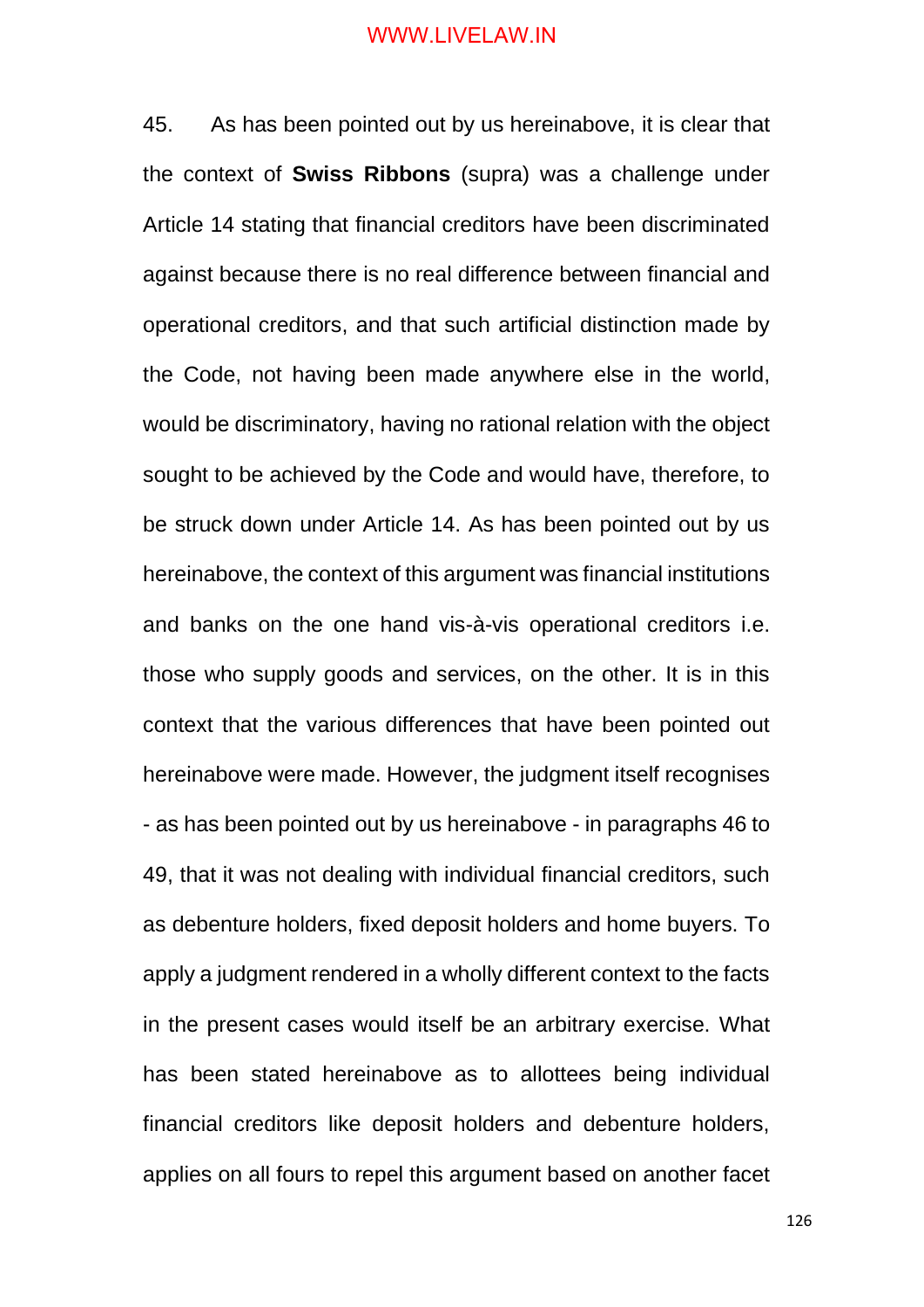of Article 14. In fact, the object of the Code, as originally set out in

paragraphs 27 and 28 of **Swiss Ribbons** (supra) is as follows:

"**27.** As is discernible, the Preamble gives an insight into what is sought to be achieved by the Code. The Code is first and foremost, a Code for reorganisation and insolvency resolution of corporate debtors. Unless such reorganisation is effected in a time-bound manner, the value of the assets of such persons will deplete. Therefore, maximisation of value of the assets of such persons so that they are efficiently run as going concerns is another very important objective of the Code. This, in turn, will promote entrepreneurship as the persons in management of the corporate debtor are removed and replaced by entrepreneurs. When, therefore, a resolution plan takes off and the corporate debtor is brought back into the economic mainstream, it is able to repay its debts, which, in turn, enhances the viability of credit in the hands of banks and financial institutions. Above all, ultimately, the interests of all stakeholders are looked after as the corporate debtor itself becomes a beneficiary of the resolution scheme—workers are paid, the creditors in the long run will be repaid in full, and shareholders/investors are able to maximise their investment. Timely resolution of a corporate debtor who is in the red, by an effective legal framework, would go a long way to support the development of credit markets. Since more investment can be made with funds that have come back into the economy, business then eases up, which leads, overall, to higher economic growth and development of the Indian economy. What is interesting to note is that the Preamble does not, in any manner, refer to liquidation, which is only availed of as a last resort if there is either no resolution plan or the resolution plans submitted are not up to the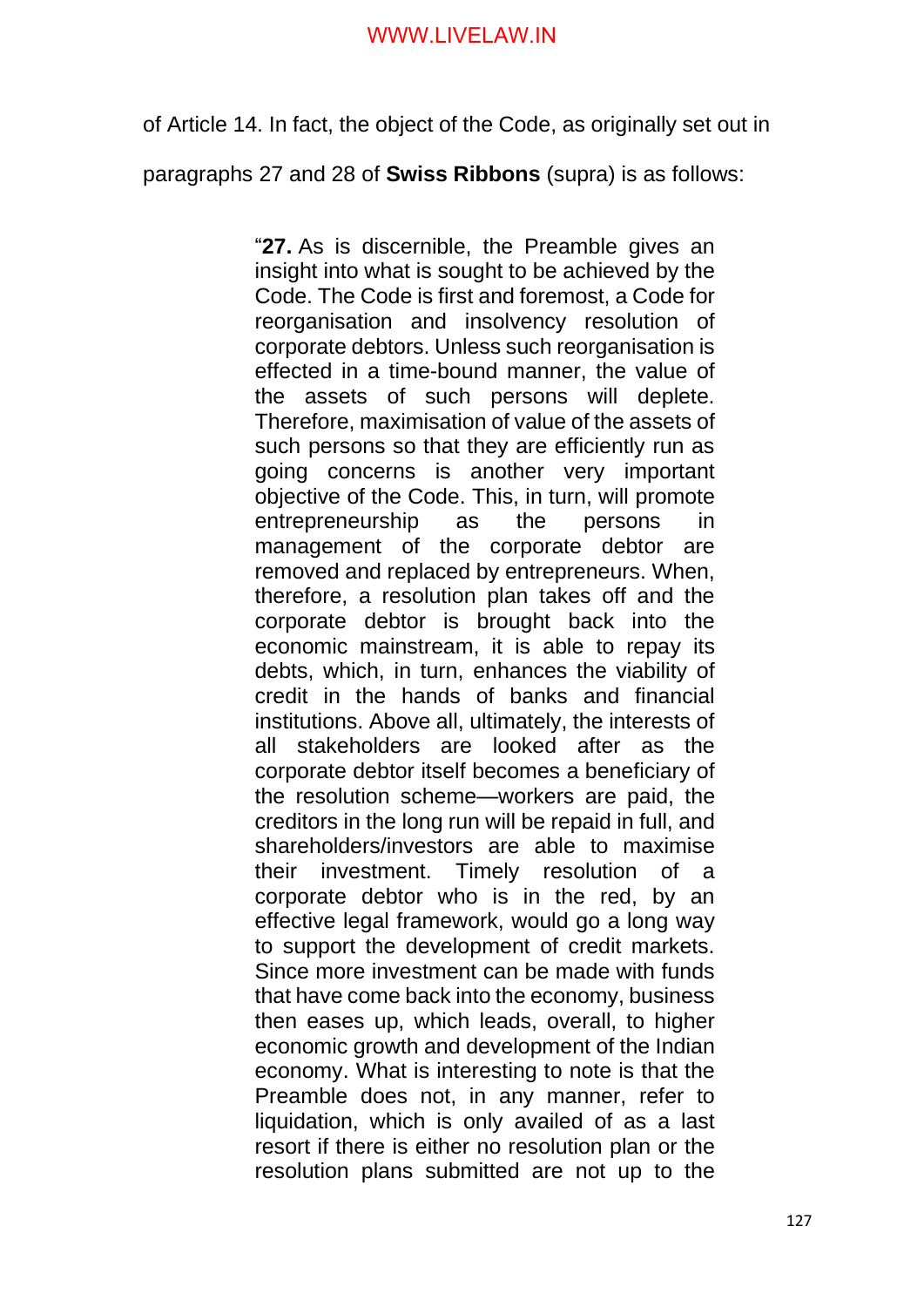mark. Even in liquidation, the liquidator can sell the business of the corporate debtor as a going concern. (See *ArcelorMittal* [*ArcelorMittal (India) (P) Ltd.* v. *Satish Kumar Gupta*, (2019) 2 SCC 1] at para 83, fn 3).

**28.** It can thus be seen that the primary focus of the legislation is to ensure revival and continuation of the corporate debtor by protecting the corporate debtor from its own management and from a corporate death by liquidation. The Code is thus a beneficial legislation which puts the corporate debtor back on its feet, not being a mere recovery legislation for creditors. The interests of the corporate debtor have, therefore, been bifurcated and separated from that of its promoters/those who are in management. Thus, the resolution process is not adversarial to the corporate debtor but, in fact, protective of its interests. The moratorium imposed by Section 14 is in the interest of the corporate debtor itself, thereby preserving the assets of the corporate debtor during the resolution process. The timelines within which the resolution process is to take place again protects the corporate debtor's assets from further dilution, and also protects all its creditors and workers by seeing that the resolution process goes through as fast as possible so that another management can, through its entrepreneurial skills, resuscitate the corporate debtor to achieve all these ends."

A reading of these paragraphs will show these very objects are sub-served by treating allottees as financial creditors. The Code is thus a beneficial legislation which can be triggered to put the corporate debtor back on its feet in the interest of unsecured creditors like allottees, who are vitally interested in the financial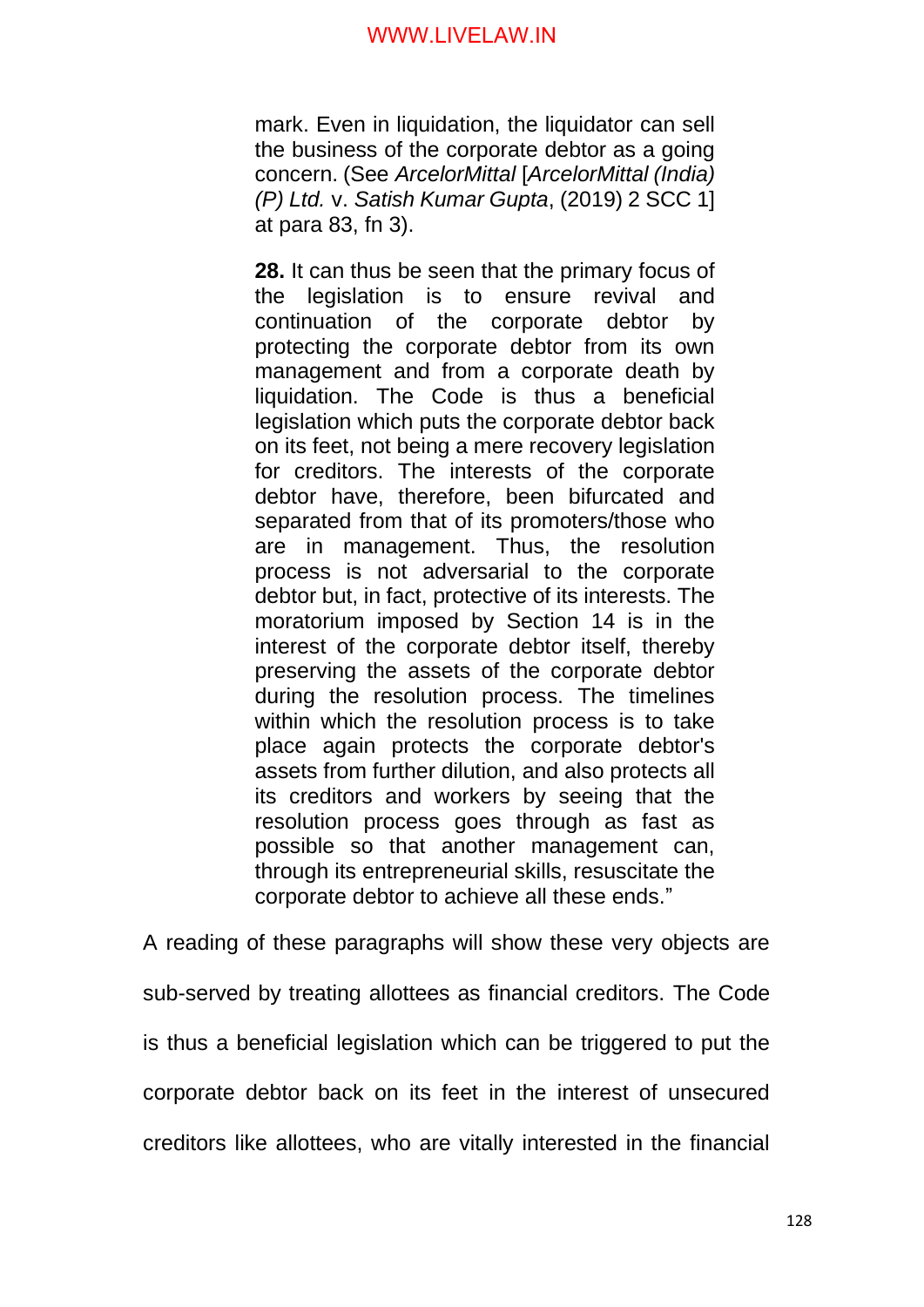health of the corporate debtor, so that a replaced management may then carry out the real estate project as originally envisaged and deliver the flat/apartment as soon as possible and/or pay compensation in the event of late delivery, or non-delivery, or refund amounts advanced together with interest. Thus, applying the **Shayara Bano v. Union of India** (2017) 9 SCC 1 test, it cannot be said that a square peg has been forcibly fixed into a round hole so as to render Section 5(8)(f) manifestly arbitrary i.e. excessive, disproportionate or without adequate determining principle. For the same reason, it cannot be said that Article 19(1)(g) has been infracted and not saved by Article 19(6) as the Amendment Act is made in public interest, and it cannot be said to be an unreasonable restriction on the Petitioner's fundamental right under Article 19(1)(g). Also, there is no infraction of Article 300-A as no person is deprived of its property without authority of a constitutionally valid law.

46. It was also argued that the UNCITRAL Legislative Guide, from which most of the provisions of the Code derive their succour, have also been breached. This is for the reason that financial contracts being different from operational contracts, the one should not be confused with the other. Also, treatment of similarly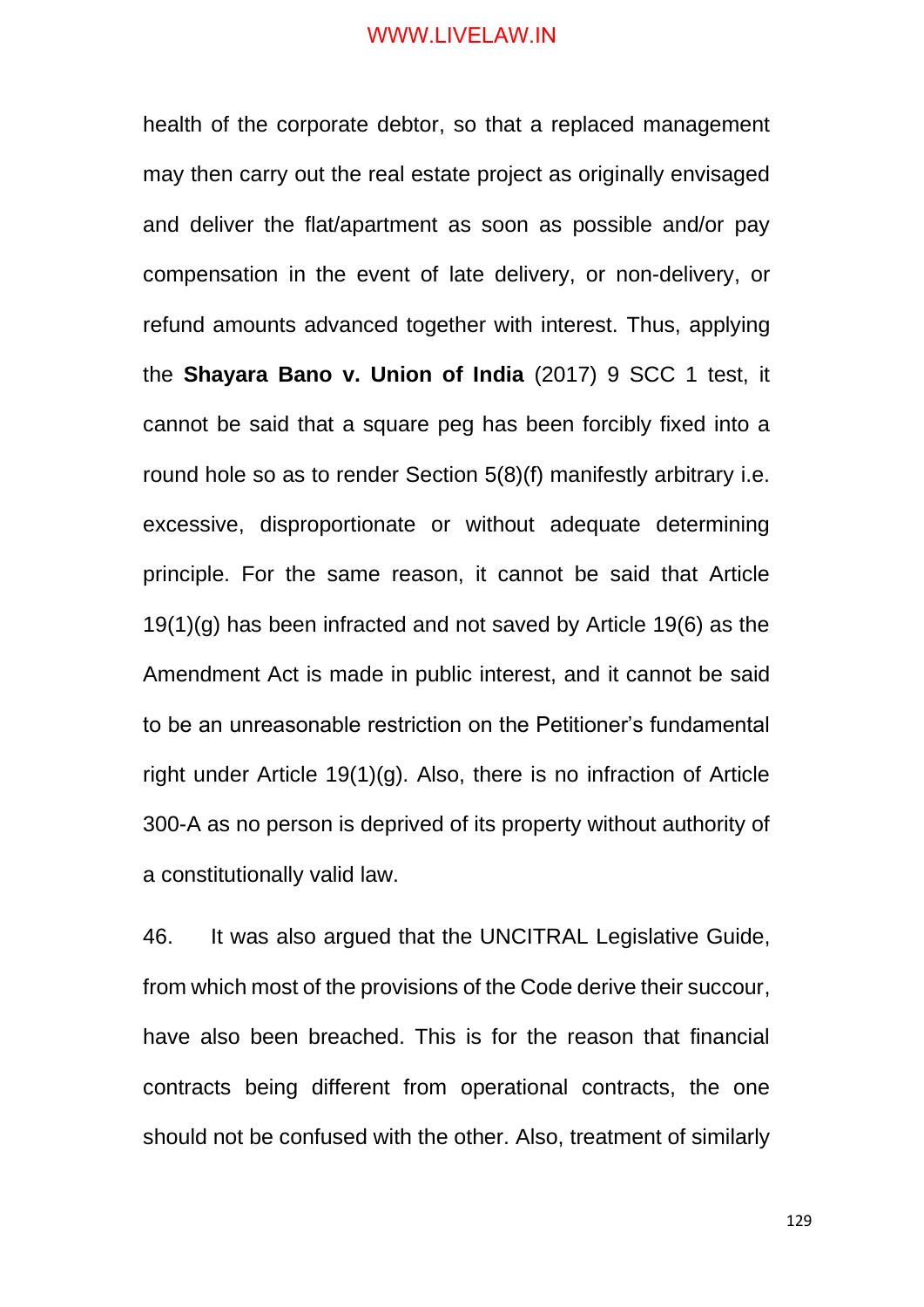situated creditors should be the same, and as allottees are like operational creditors, they should not be treated as financial creditors. We have already answered these questions in the context of discrimination and manifest arbitrariness and have found that, in point of fact, real estate allottees are really in the nature of financial creditors, and thus the UNCITRAL Legislative Guide has been followed, and not breached. Equally, it was argued that creating new creditors' rights in Insolvency Law, as opposed to recognising existing creditors' rights, will infract the UNCITRAL Legislative Guide. As will be pointed out hereinbelow, since allottees of real estate projects have always been subsumed within Section 5(8)(f), no new rights or claims have been created. It was also contended that since allottees are then said to have no expertise or knowledge in the working of the corporate debtor, they cannot participate effectively in the Committee of Creditors, and should therefore be kept out. The same answer as has been given hereinabove, i.e. that allottees, like individual financial creditors who are already on the Committee of Creditors, are to have a voice in determining the corporate debtor and their own future. This contention, therefore, also fails.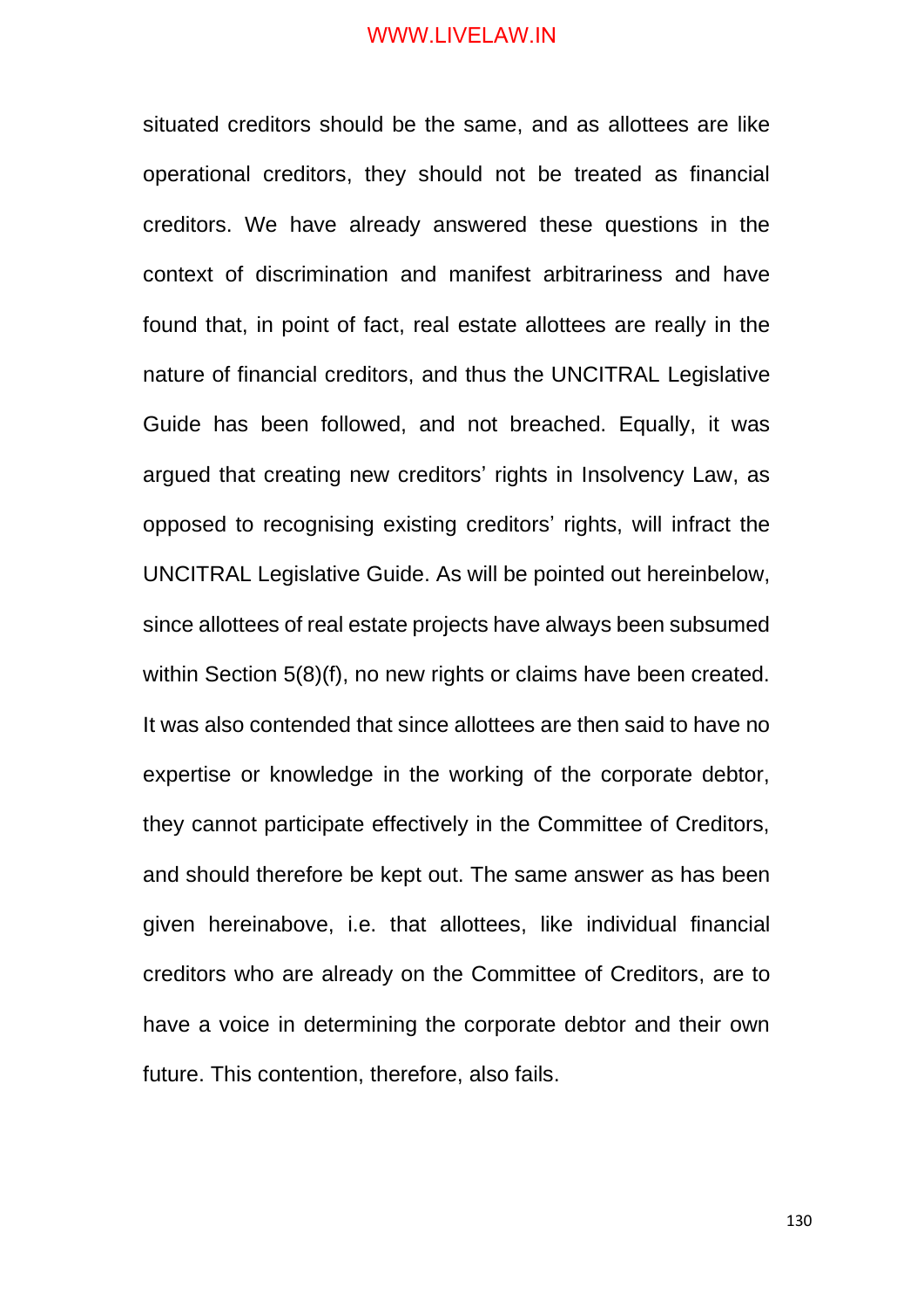47. One other argument that is made on behalf of the counsel for the Petitioners is that allottees of flats/apartments who do not want refunds, but who want their flats/apartments constructed so that they may occupy and live in their flats/apartments, will be jeopardised, as a single allottee who does not want the flat/apartments, but wants a refund of amounts paid for reasons best known to him, can trigger the Code and upset the construction and handing over of such flats/apartments to the vast bulk of allottees of a project who may be genuine buyers who wish to occupy such flats/apartments as roofs over their heads. Another facet of this argument is that the bulk of such persons will never be on the Committee of Creditors, as they may not be persons who trigger the Code at all. These arguments are met by the fact that all the allottees of the project in question can either join together under the explanation to Section 7(1) of the Code, or file their own individual petitions after the Code gets triggered by a single allottee, stating that in addition to the construction of their flat/apartment, they are also entitled to compensation under RERA and/or under the general law, and would thus be persons who have a "claim", i.e. a right to remedy for breach of contract which gives rise to a right to compensation, whether or not such right is reduced to judgment, and would therefore be persons to whom a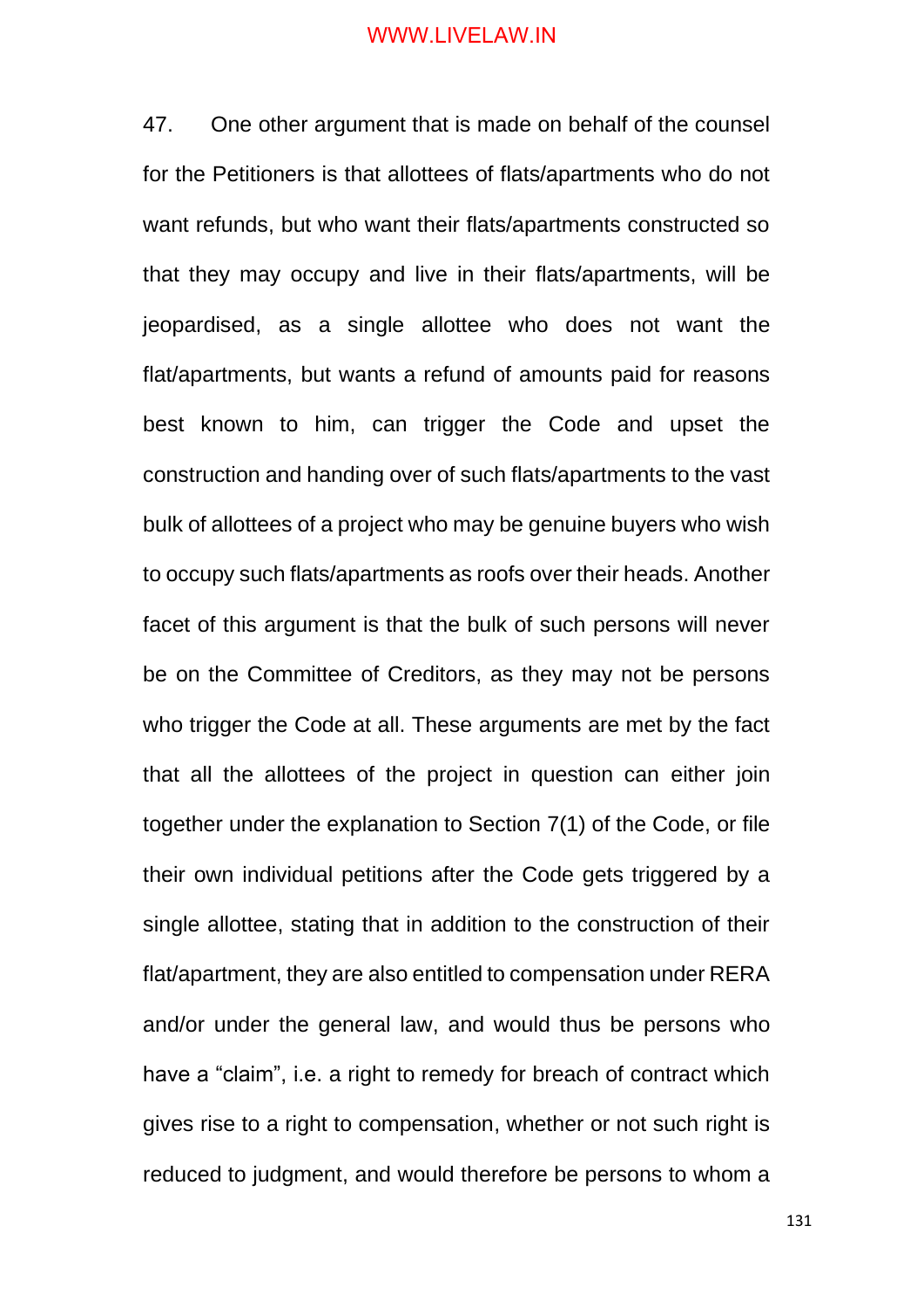liability or obligation in respect of a "claim" is due. Such persons would, therefore, have a voice in the Committee of Creditors as to future plans for completion of the project, and compensation for late delivery of the flat/apartment. This contention therefore also has no legs to stand upon.

48. It was then argued that placing allottees as financial creditors is directly contrary to the object of the Code in maximising the value of assets and putting the corporate debtor back on its feet. We may only state that if a Section 7 application is admitted in favour of an allottee, and if the management of the corporate debtor is in fact a strong and stable one, nothing debars the same erstwhile management from offering a resolution plan, subject to Section 29A of the Code, which may well be accepted by the Committee of Creditors in which home buyers now have a voice. Equally, to assume that the moment the insolvency resolution process starts, corporate death must ensue is wholly incorrect. If the real estate project is otherwise viable, resolution plans from others may well be accepted and the best of these would then work in order to maximise the value of the assets of the corporate debtor. Corporate death, as has been stated in **Swiss Ribbons** (supra) is the last resort under the Code after all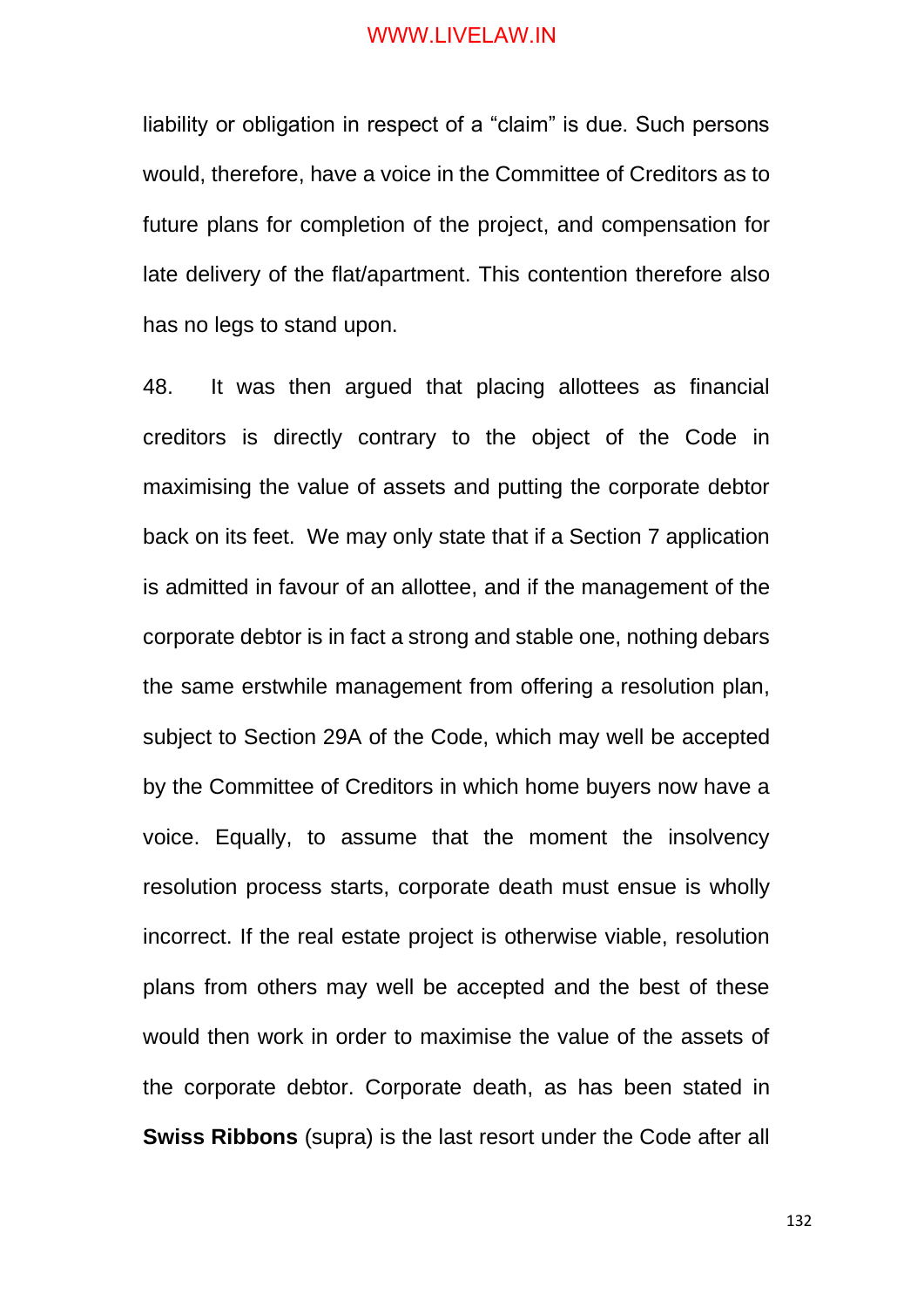other available options have failed. This argument again need not deter us further.

49. It was then stated that there will be a flood of petitions before the NCLT, and as the NCLT has to decide within a period of 14 days, there will only be a summary decision in which a complicated agreement entered into between home buyer and real estate developer will not be gone into in order to discover whether a debt is due and payable. Coupled with this argument, is the alternative argument that, given the fact that RERA adequately looks after the rights and interests of allottees, to apply the Code would then be manifestly arbitrary, as a management which may have infused large funds to develop the real estate project would then be summarily removed. A supplementary argument was made that this would also infract Article 19(1)(g) and 300-A, as a person who invests a huge sum of money from its own resources or borrowed resources, would then be left in the lurch the moment the insolvency resolution process is admitted.

50. The answer to these contentions is provided by reading some of the provisions of RERA. Under paragraph 3 of the Statement of Objects and Reasons of RERA, one of the important reasons for enacting the RERA is to "establish symmetry of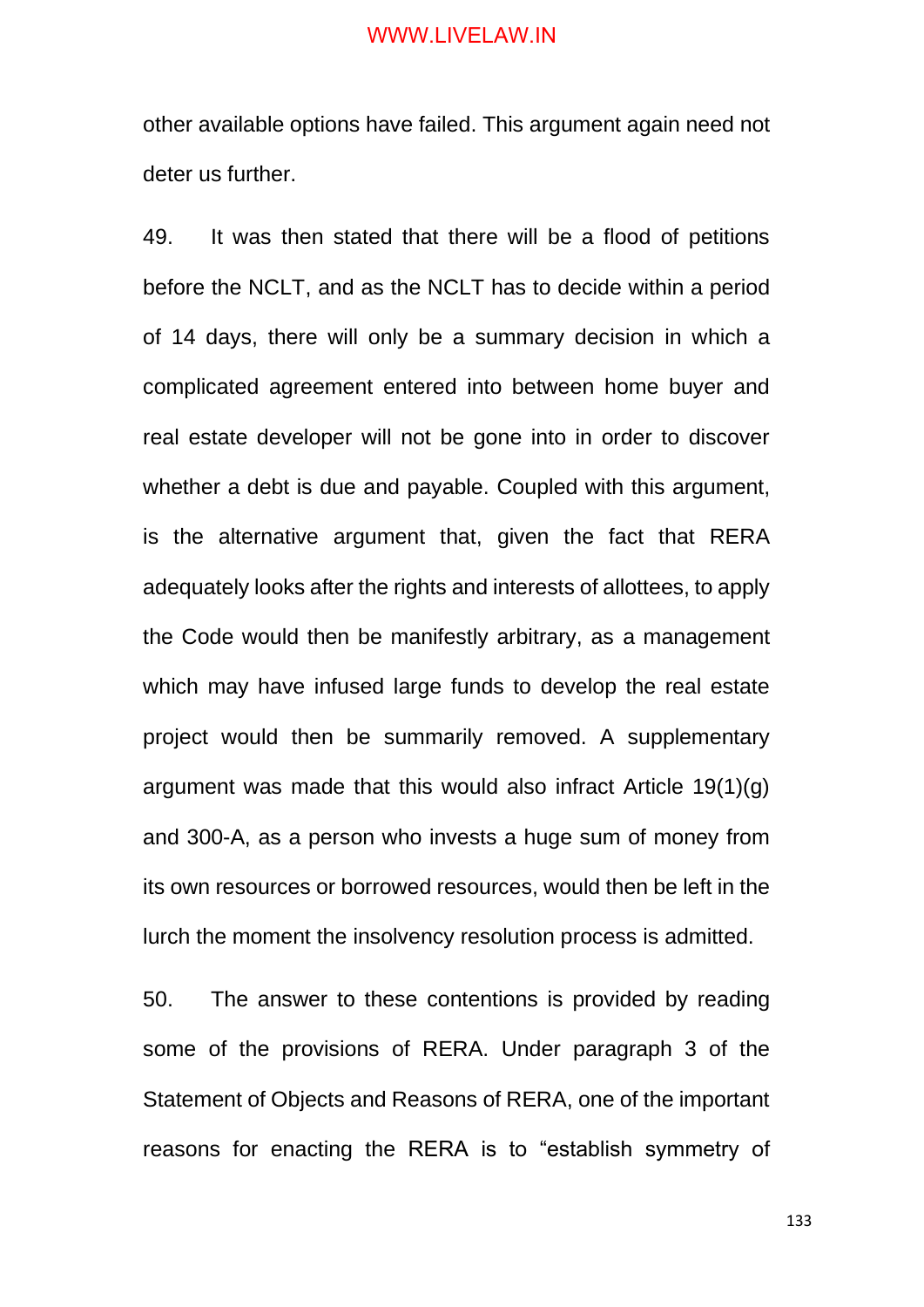information between the promoter and purchaser". This is achieved through Section 4, where every promoter in its application to the authority for registration under sub-clause (2)(b), has to include the current status of the project, any delay in its completion, details of cases pending, payments pending etc. Equally, under sub-clause (g), the proforma of the allotment letter, agreement for sale and conveyance deed proposed to be signed with the allottee are all to be furnished. Also, under sub-clause (l)(C), the time period within which he undertakes to complete the project is also to be stated. Above all, under Section 4(3) read with Section 11, the authority is to operationalise a web-based online system in which the promoter shall, upon receiving his Login Id and password, create a webpage on the website of the authority to enter all details as required by Section 4(2), including quarterly update of the status of the project and the stage-wise time schedule of completion of the project. Also, under Section 7, the Authority may revoke registration for various reasons, and under Section 7(4)(a) shall debar the promoter from accessing its website in relation to that project, and thereafter specify its name in the list of defaulters and display its photograph on the website and inform other Real Estate Regulatory Authorities in other States and Union Territories about such revocation. Equally,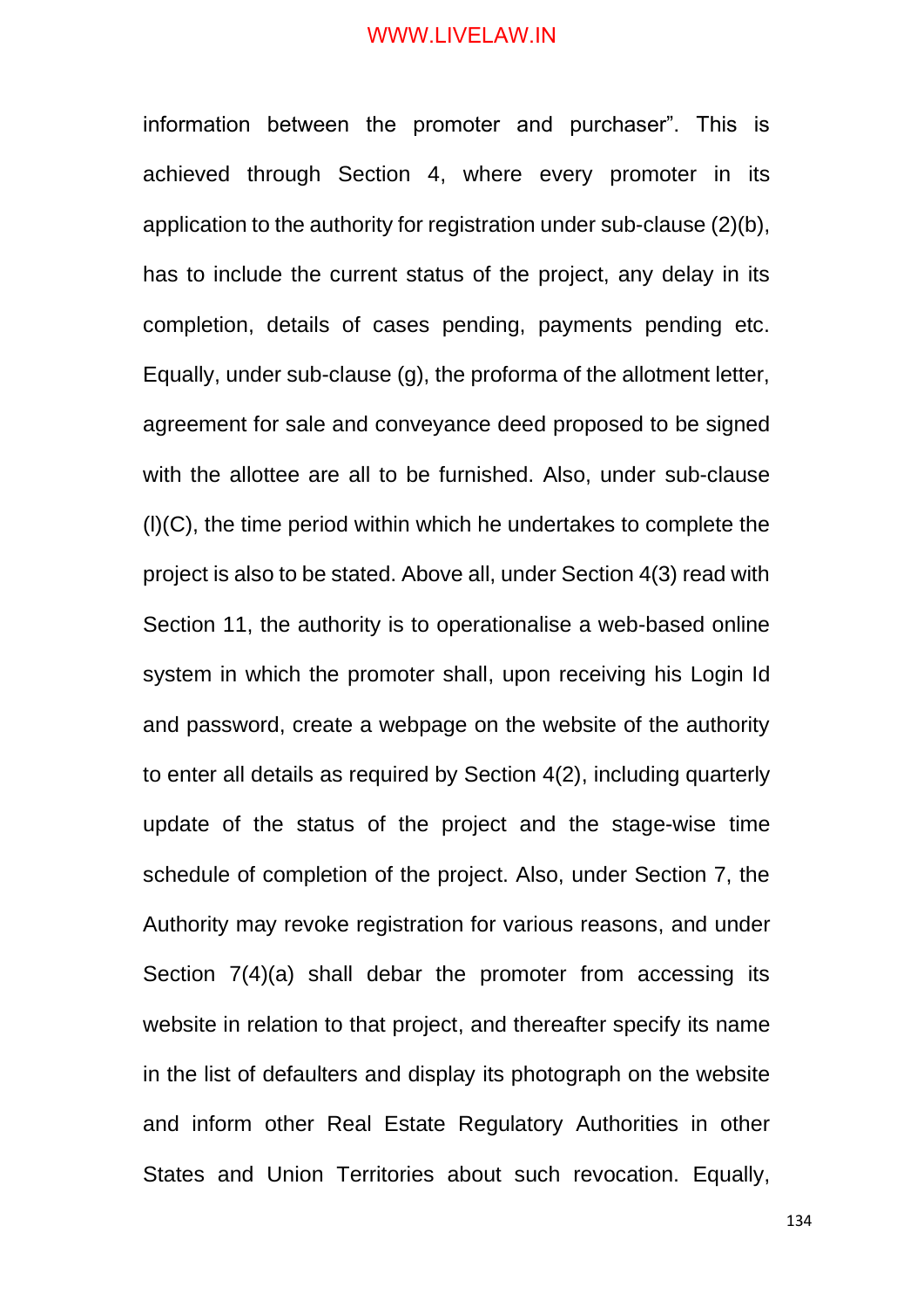under Section 13(2), the prescribed agreement for sale, which is to be entered into between the promoter and allottee, must clearly state the date on which possession of the apartment, plot or building is to be handed over, the rates of interest payable by the promoter to the allottee in the case of default and such other particulars, as may be prescribed. We were then referred to the 'Andaman and Nicobar Islands Real Estate (Regulation and Development) (General) Rules, 2016' to give us a flavour of what is actually prescribed by the Rules made by States and Union Territories under RERA. Here, Rule 14 of these Rules speaks of details to be published on the website; and among other details, Rule 14(1)(d) states that the following details shall be uploaded by the promoter:

> **"14. Details to be published on the website.-** (1) The Authority shall ensure the following information, as applicable, shall be made available on its website in respect of each project registered under the Act, namely –

xxx xxx xxx

(d) the promoter shall upload the following updates on the webpage for the project, within fifteen days from the expiry of each quarter, namely:-

- (i) list of number and types of apartments or plots, booked;
- (ii) list of number of garages booked;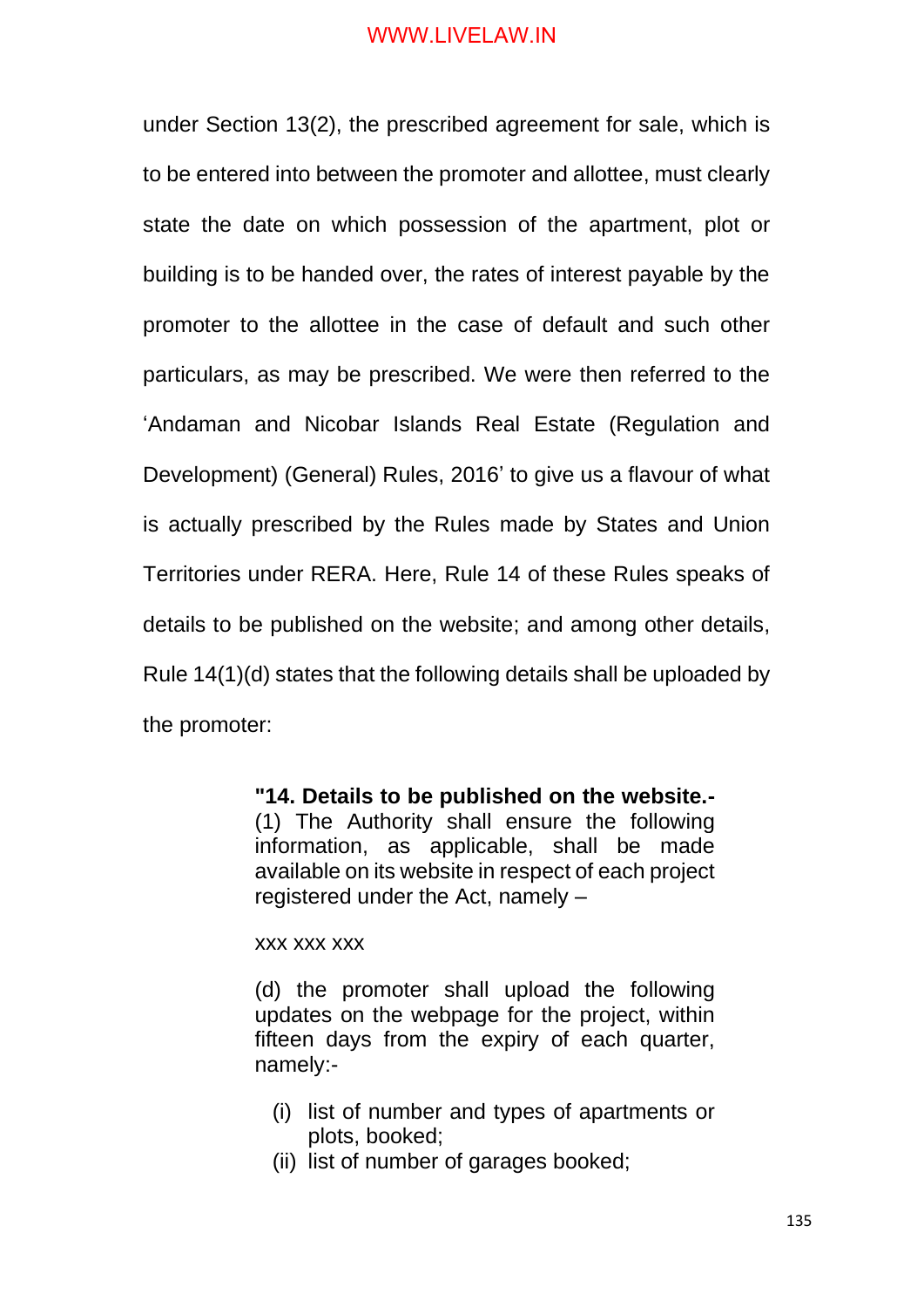- (iii) status of the project-
	- (A) Status of construction of each building with photographs;
	- (B) Status of construction of each floor with photographs;
	- (C) Status of construction of internal infrastructure and common areas with photographs.
- (iv) status of approvals,-
	- (A) Approvals received;
	- (B) Approvals applied and expected date of receipt;
	- (C) Approvals to be applied and date planed for application;
	- (D) Modifications, amendment or revisions, if any, issued by the competent authority with regard to any sanctioned plans, layout plans, specifications, license, permit or approval for the project;"

Also, Rules 15 and 16 provide for interest payable by the promoter

and timelines for refund as follows:

"**15. Interest payable by promoter and allottee**- The rate of interest payable by the promoter to the allottee or by the allottee to the promoter, as the case may be, shall be the State Bank of India highest Marginal Cost of Lending Rate plus two per cent.

Provided that in case the State Bank of India Marginal Cost of Lending Rate is not in use it would be replaced by such benchmark lending rates which the State Bank of India may fix from time to time for lending to the general public.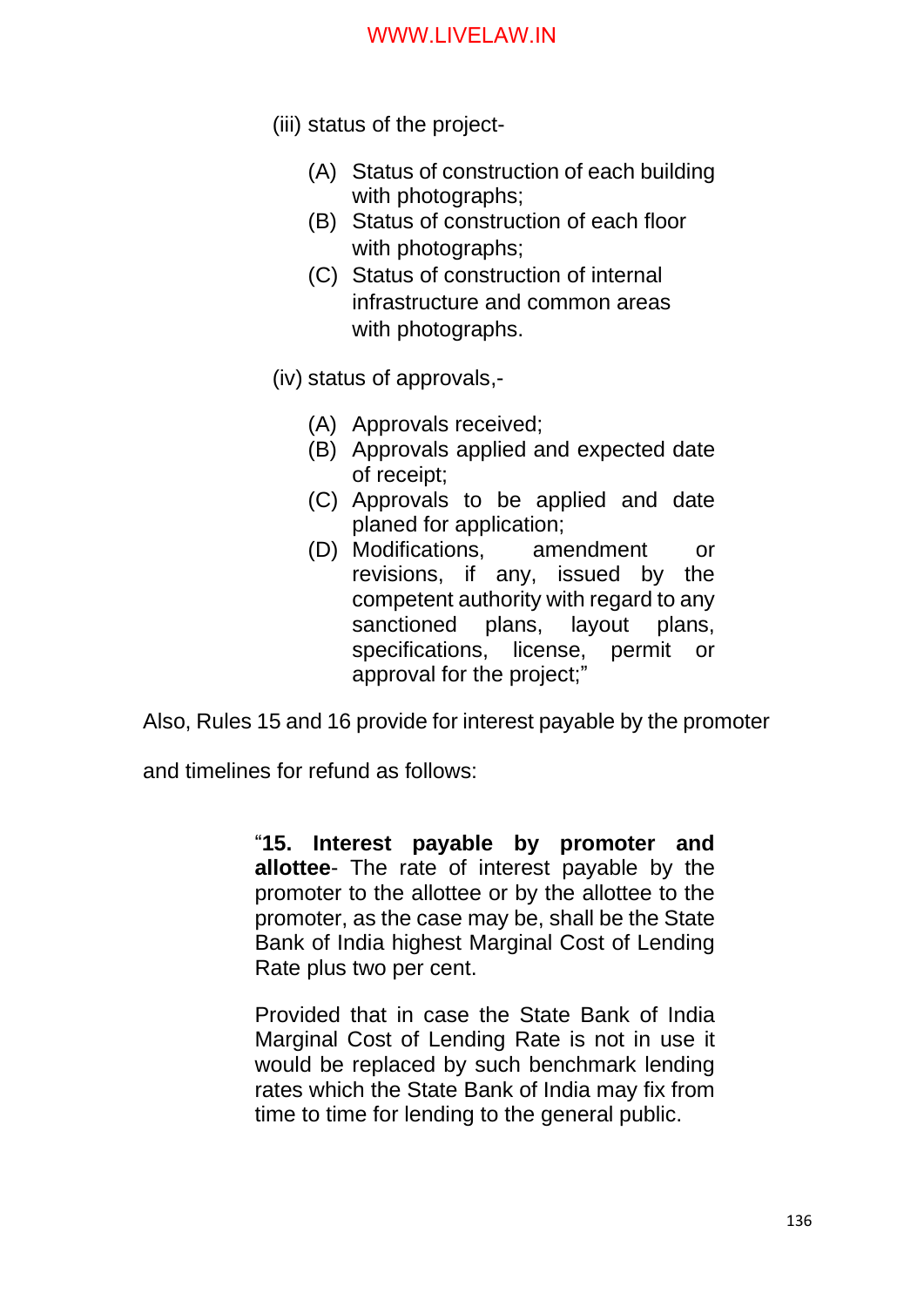**16. Timelines for refund**- Any refund of monies along with the applicable interest and compensation, if any, payable by the promoter in terms of the Act or the rules and regulations made thereunder, shall be payable by the promoter to the allottee within forty-five days from the date on which such refund along with applicable interest and compensation, as the case may be, become due."

It can thus be seen that just as information utilities provide the kind of information as to default that banks and financial institutions are provided under Sections 214 to 216 of the Code read with Regulations 25 and 27 of the Insolvency and Bankruptcy Board of India (Information Utilities) Regulations, 2017, allottees of real estate projects can come armed with the same kind of information, this time provided by the promoter or real estate developer itself, on the basis of which, *prima facie* at least, a "default" relating to amounts due and payable to the allottee is made out in an application under Section 7 of the Code. We may mention here that once this *prima facie* case is made out, the burden shifts on the promoter/real estate developer to point out in their reply and in the hearing before the NCLT, that the allottee is himself a defaulter and would, therefore, on a reading of the agreement and the applicable RERA Rules and Regulations, not be entitled to any relief including payment of compensation and/or refund, entailing a dismissal of the said application. At this stage also, it is important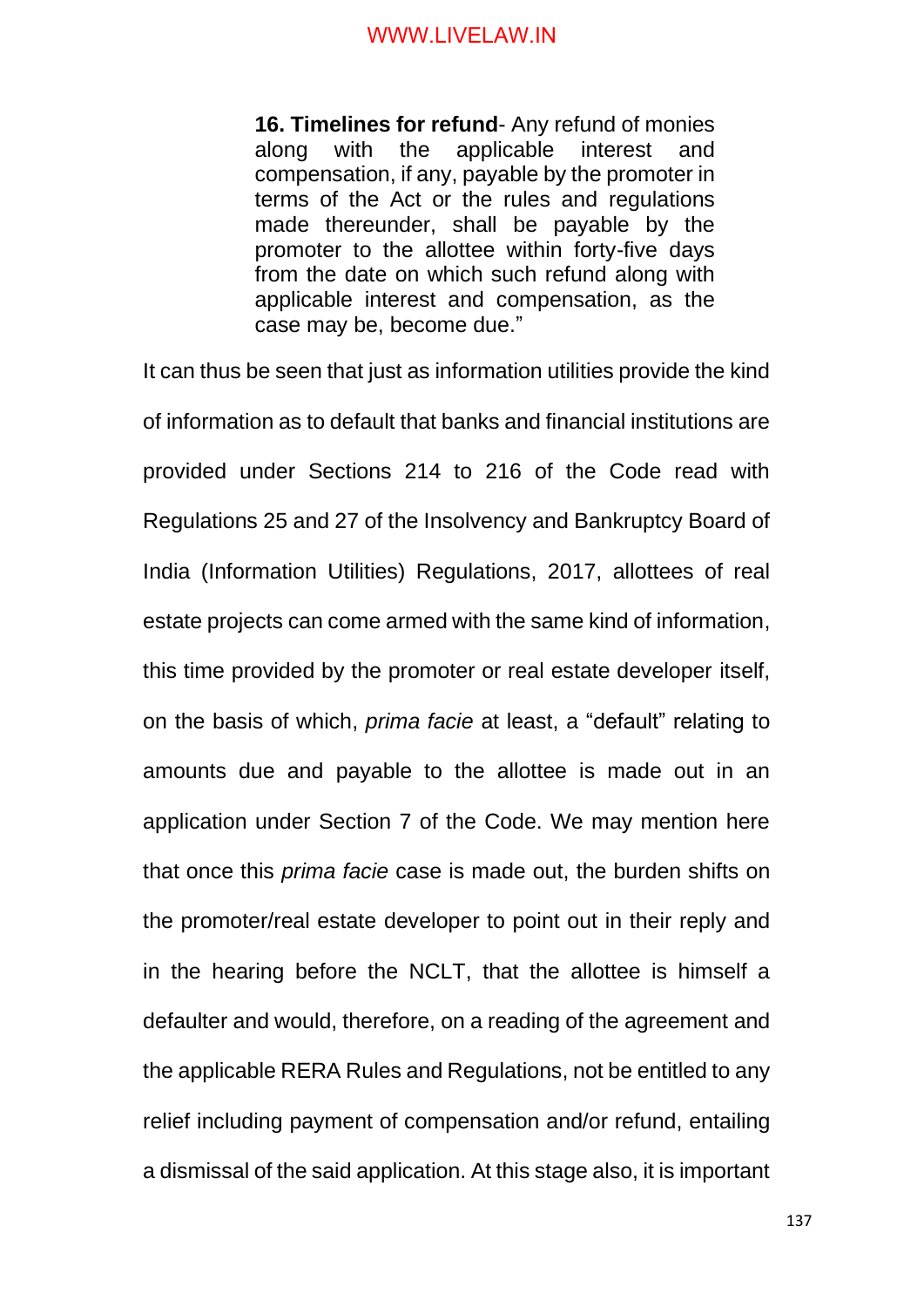to point out, in answer to the arguments made by the Petitioners, that under Section 65 of the Code, the real estate developer can also point out that the insolvency resolution process under the Code has been invoked fraudulently, with malicious intent, or for any purpose other than the resolution of insolvency. This the real estate developer may do by pointing out, for example, that the allottee who has knocked at the doors of the NCLT is a speculative investor and not a person who is genuinely interested in purchasing a flat/apartment. They can also point out that in a real estate market which is falling, the allottee does not, in fact, want to go ahead with its obligation to take possession of the flat/apartment under RERA, but wants to jump ship and really get back, by way of this coercive measure, monies already paid by it. Given the above, it is clear that it is very difficult to accede to the Petitioners' contention that a wholly one-sided and futile hearing will take place before the NCLT by trigger-happy allottees who would be able to ignite the process of removal of the management of the real estate project and/or lead the corporate debtor to its death.

51. At this juncture it is necessary to deal with the argument of the Petitioners that as the NCLT is given only 14 days in which to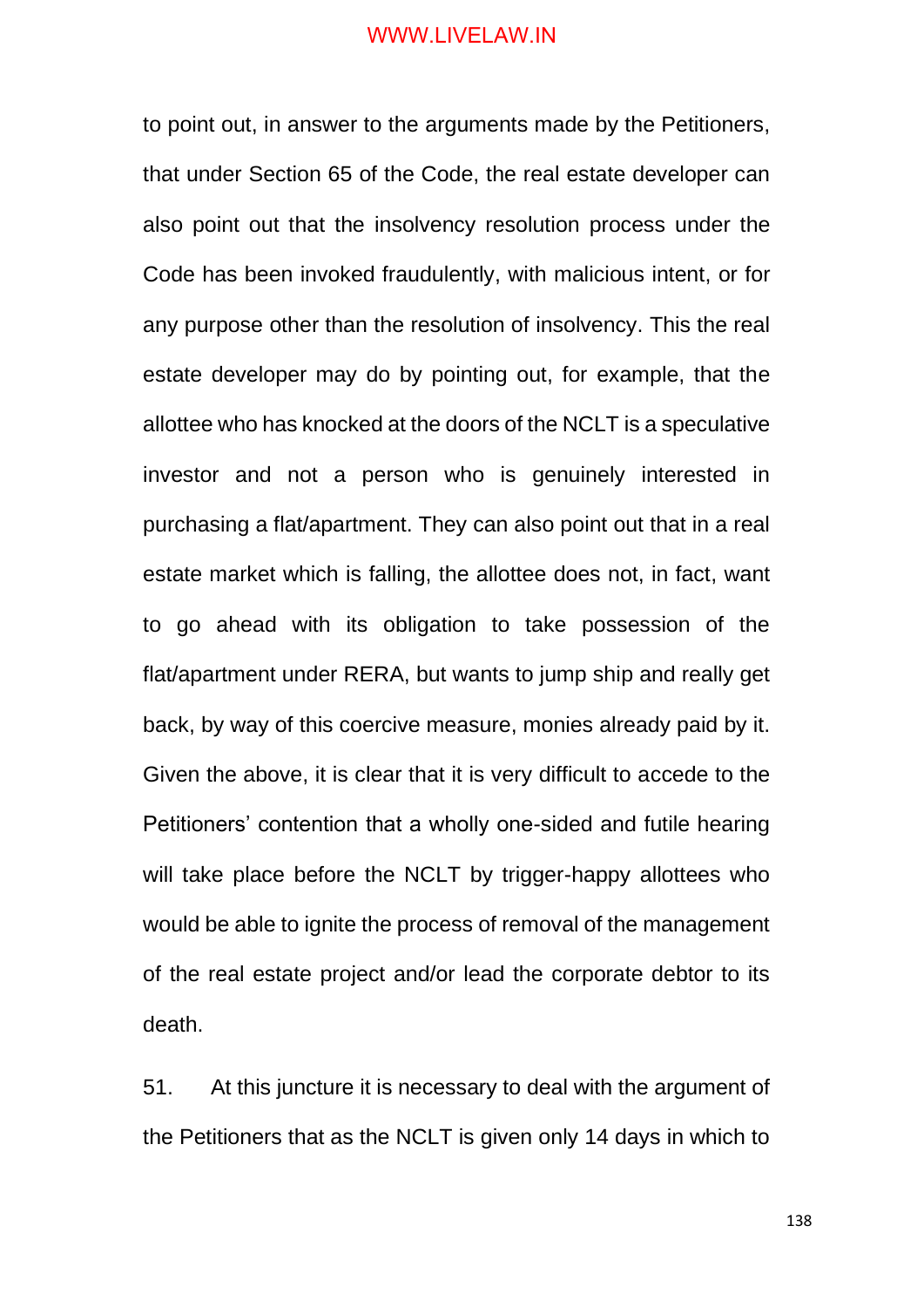adjudicate on "default", the NCLT cannot, in such a summary proceeding, give detailed findings based on arguments raised by the allottees which are then countered with reference to a large number of documents and complicated statutory provisions, and which entail detailed arguments, which are then put forward by real estate developers.

52. This Court, while dealing with timelines provided qua operational creditors, in **Surendra Trading Company** (supra), held that the timelines contained in the provisos to Section 7(5), Section 9(5) and Section 10(4) of the Code are all directory and not mandatory. This is for the obvious reason that no consequence is provided if the periods so mentioned are exceeded. Though this decision is not in the context of the 14-day period provided by Section 7(4), we are of the view that this judgment would apply squarely on all fours so that the period of 14 days given to the NCLT for decision under Section 7(4) would be directory. We are conscious of the fact that under Section 64(1) of the Code, the NCLT President or the Chairperson of the NCLAT may, after taking into account reasons by the NCLT or NCLAT for exceeding the period mentioned by statute, extend the period of 14 days by a period not exceeding 10 days. We may note that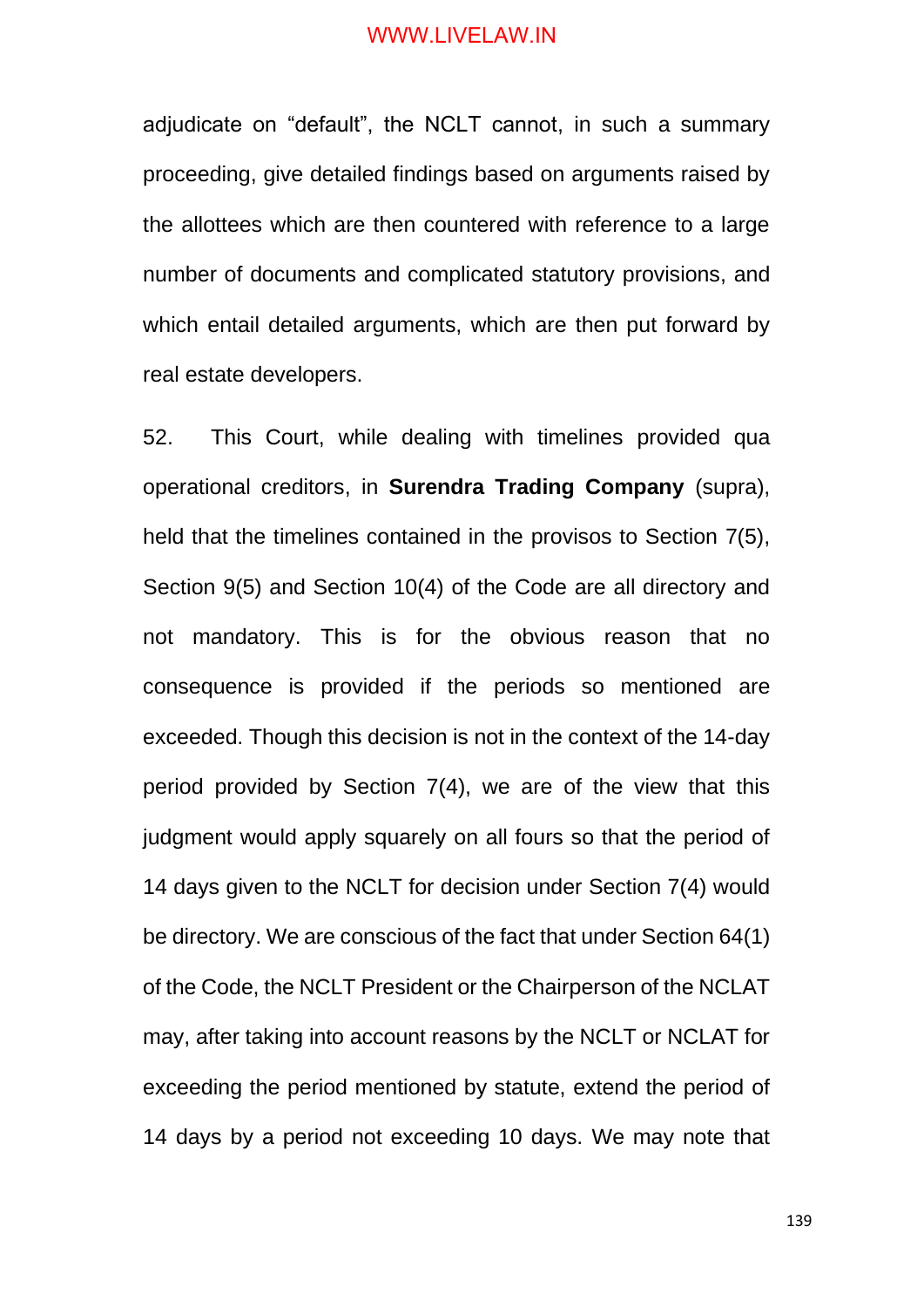even this provision is directory, in that no consequence is provided either if the period is not extended, or after the extension expires. This is also for the good reason that an act of the court cannot harm the litigant before it. Unfortunately, both the NCLT and NCLAT do not have sufficient members to deal with the flood of applications and appeals that is before them. The time taken in the queue by applicants who knock at their doors cannot, for no fault of theirs, be put against them. This Court, in **State of Bihar v. Bihar Rajya Bhumi Vikas Bank Samiti** (2018) 9 SCC 472, has held in the context of Section 34(5) of the Arbitration and Conciliation Act, 1996, that the absence of any consequences for infraction of a procedural provision implies that such a provision must be interpreted as being directory and not mandatory. The Court held thus:

> "**19.** It will thus be seen that Section 34(5) does not deal with the power of the Court to condone the non-compliance thereof. It is imperative to note that the provision is procedural, the object behind which is to dispose of applications under Section 34 expeditiously. One must remember the wise observation contained in *Kailash* [*Kailash* v. *Nanhku*, (2005) 4 SCC 480] , where the object of such a provision is only to expedite the hearing and not to scuttle the same. All rules of procedure are the handmaids of justice and if, in advancing the cause of justice, it is made clear that such provision should be construed as directory, then so be it.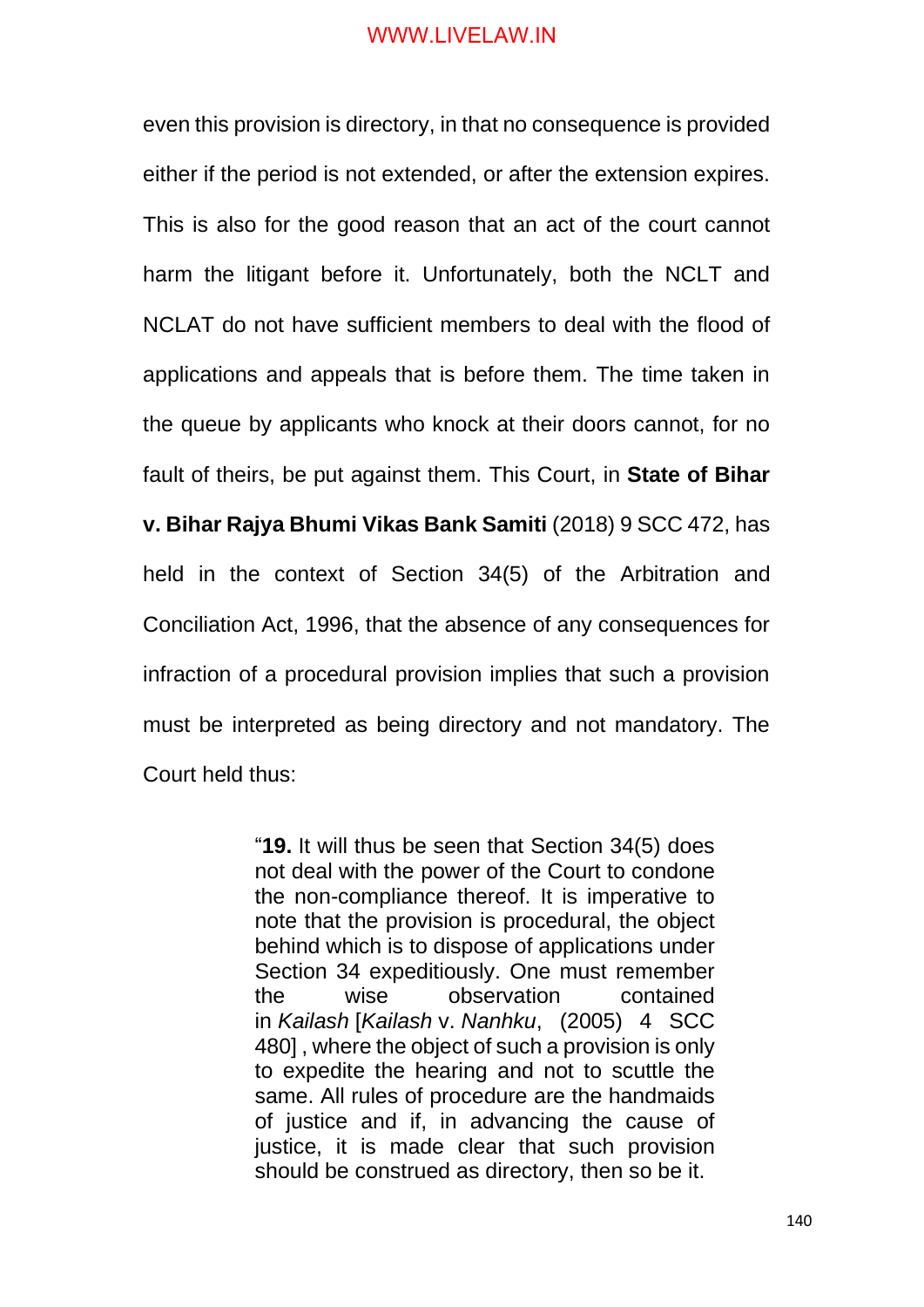xxx xxx xxx

**21.** Section 80, though a procedural provision, has been held to be mandatory as it is conceived in public interest, the public purpose underlying it being the advancement of justice by giving the Government the opportunity to scrutinise and take immediate action to settle a just claim without driving the person who has issued a notice having to institute a suit involving considerable expenditure and delay. This is to be contrasted with Section 34(5), also a procedural provision, the infraction of which leads to no consequence. To construe such a provision as being mandatory would defeat the advancement of justice as it would provide the consequence of dismissing an application filed without adhering to the requirements of Section 34(5), thereby scuttling the process of justice by burying the element of fairness."

This argument must also therefore be rejected.

# **Challenge to Section 21(6A) and 25A of the Code**

53. In the challenge to Section 21(6A) and Section 25A of the Code, it has been argued by learned counsel for the Petitioners that the allottees would fall in the following five categories and cannot be said, therefore, to be a homogenous class. A glance at the five categories would show, they argue, that they have, in fact, conflicting interests. These five categories are stated to be as follows: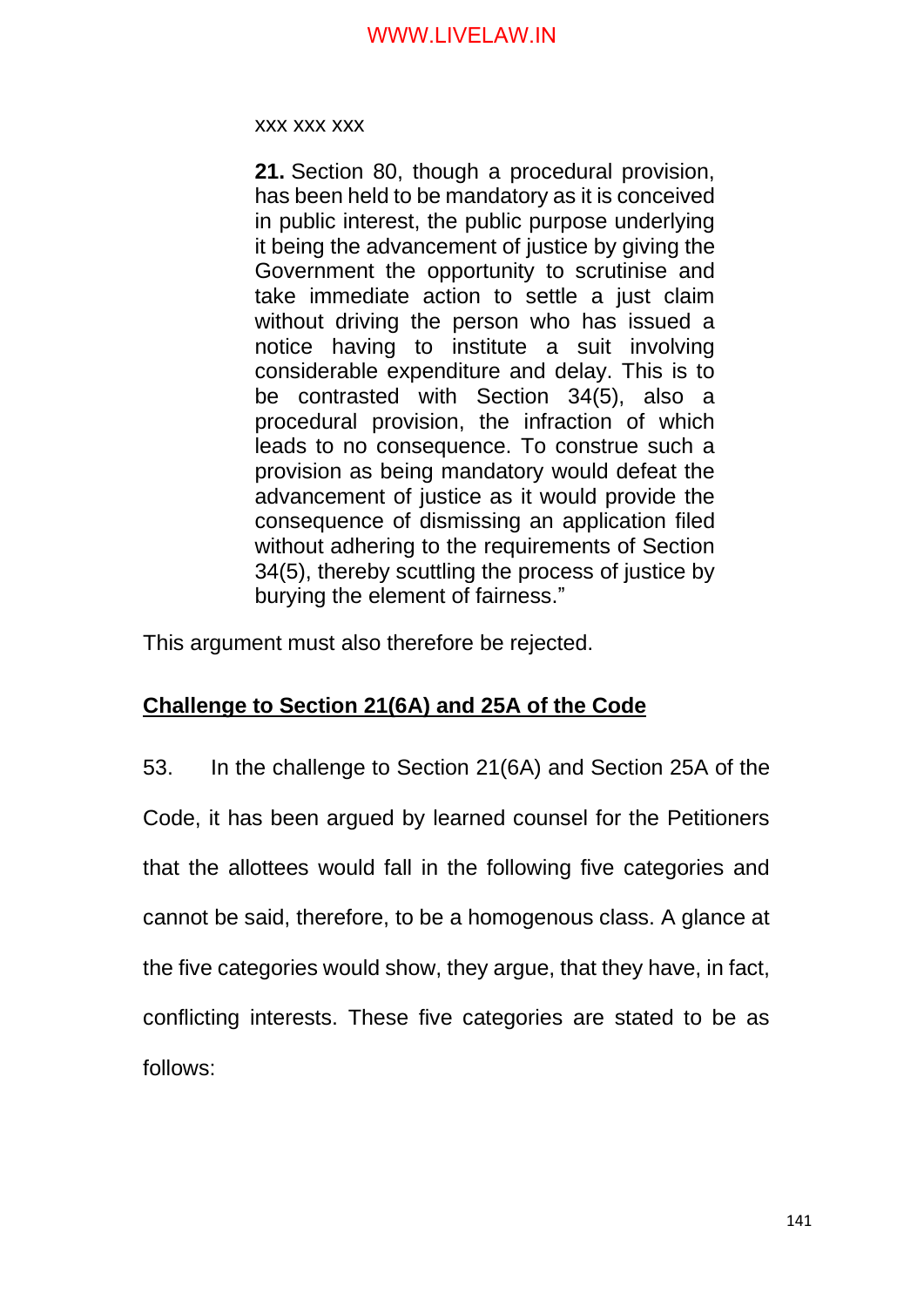- a) "Those who have taken possession and have executed sale deeds, with or without further claims for delay compensation;
- b) Those who have taken possession but are yet to execute sale deeds, with or without further claims for delay compensation;
- c) Those who are yet to receive possession and seek possession, with or without delay compensation; or
- d) Those who are yet to receive possession and seek to obtain refunds of sale consideration with interest.
- e) Each of the above may be without or without NCDRC/RERA orders/decrees."

54. It has been argued that different instructions may be given by different allottees making it difficult for the authorised representatives to vote on the Committee of Creditors and that in any case, the collegiality of the secured creditors will be disturbed. To this the answer is that like other financial creditors, be they banks and financial institutions, or other individuals, all persons who have advanced monies to the corporate debtor should have the right to be on the Committee of Creditors. True, allottees are unsecured creditors, but they have a vital interest in amounts that are advanced for completion of the project, maybe to the extent of 100% of the project being funded by them alone. As has been correctly argued by the learned Additional Solicitor General, under the proviso to Section 21(8) of the Code if the corporate debtor has no financial creditors, then under Regulation 16 of the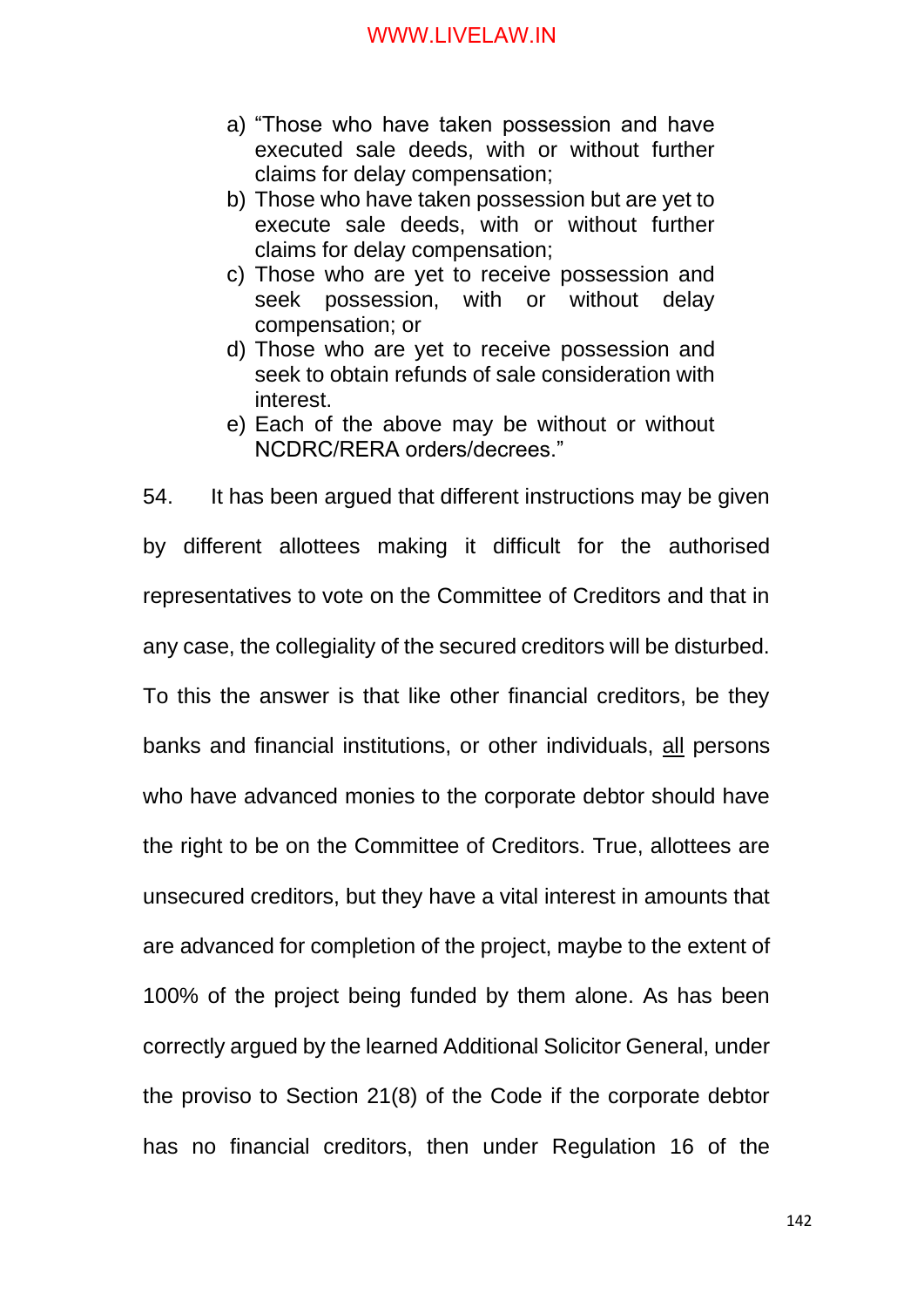Insolvency and Bankruptcy Board of India (Insolvency Resolution Process for Corporate Persons) Regulations, 2016, up to 18 operational creditors then become the Committee of Creditors or, if there are more than 18 operational creditors, the highest in order of debt owed to operational creditors to the extent of the first 18 are then represented on the Committee of Creditors together, with a representative of the workers. If allottees who have funded a real estate project of the corporate debtor to the extent of 100% are neither financial creditors nor operational creditors, the mechanism of the Committee of Creditors, who is now to take decisions after the Code is triggered as to the future of the corporate debtor, will be non-existent in a case where there are no operational creditors and no secured creditors, because 100% of the project is funded by the allottees. Even otherwise, as correctly argued by the learned Additional Solicitor General, it would in fact be manifestly arbitrary to omit allottees from the Committee of Creditors when they are vitally interested in the future of the corporate debtor as they have funded anywhere from 50% to 100% of the project in most cases.

55. On this point, we were referred to the Insolvency and Bankruptcy Code (Amendment) Bill, 2019, which has just passed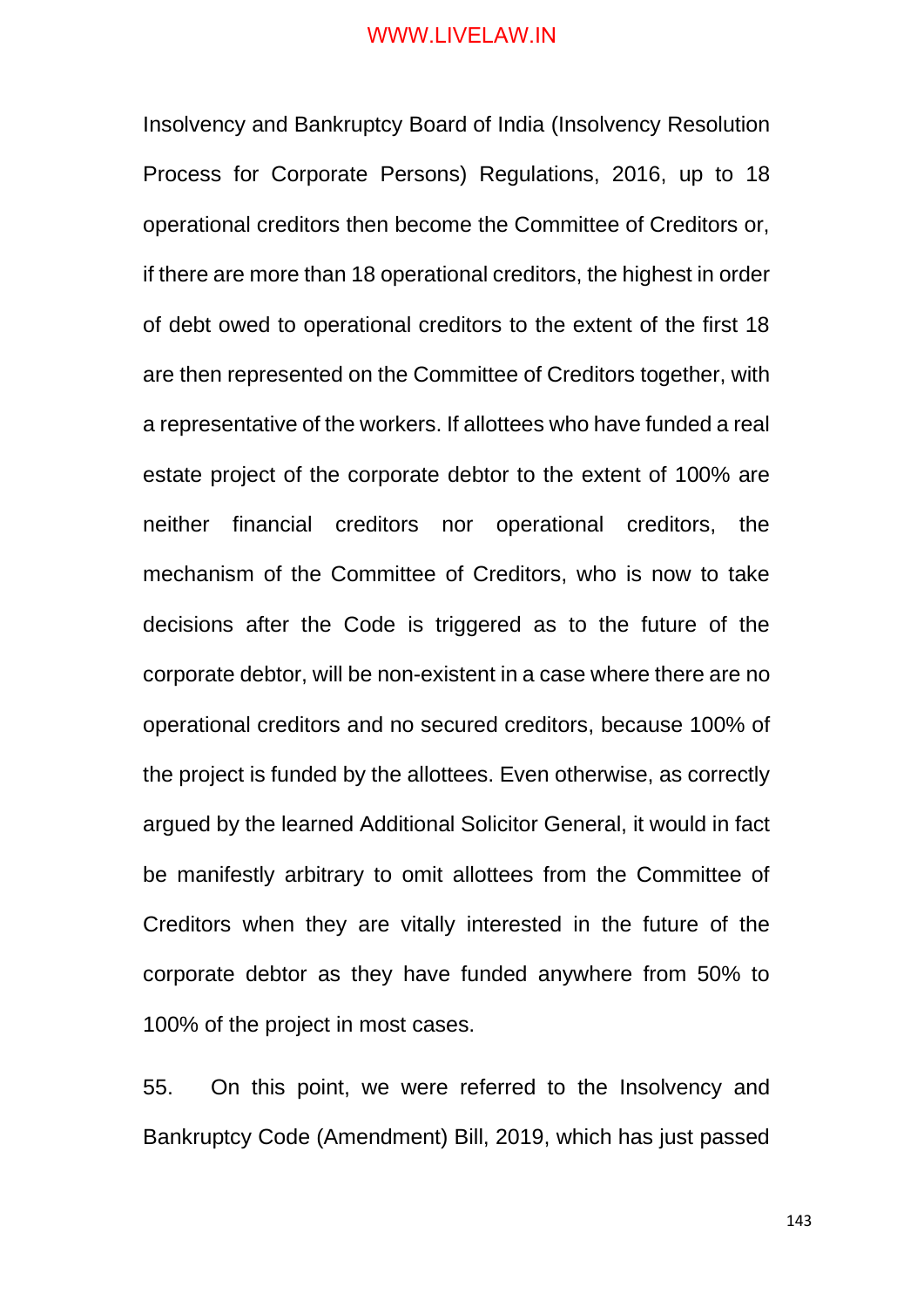through the Parliament, to amend the provisions of the Code in various aspects. What is interesting is the insertion of Section 25A(3A) as follows:

> "**5.** In section 25A of the principal Act, after sub-section (3), the following sub-section shall be inserted, namely-

> "(3A) Notwithstanding anything to the contrary contained in sub-section (3), the authorised representative under sub-section (6A) of section 21 shall cast his vote on behalf of all the financial creditors he represents in accordance with the decision taken by a vote of more than fifty per cent of the voting share of the financial creditors he represents, who have cast their vote:

> Provided that for a vote to be cast in respect of an application under section 12A, the authorised representative shall cast his vote in accordance with the provisions of sub-section (3)."

Given the fact that allottees may not be a homogenous group, yet there are only two ways in which they can vote on the Committee of Creditors – either to approve or to disapprove of a proposed resolution plan. Sub-section (3A) goes a long way to ironing out any creases that may have been felt in the working of Section 25A in that the authorised representative now casts his vote on behalf of all financial creditors that he represents. If a decision taken by a vote of more than 50% of the voting share of the financial creditors that he represents is that a particular plan be either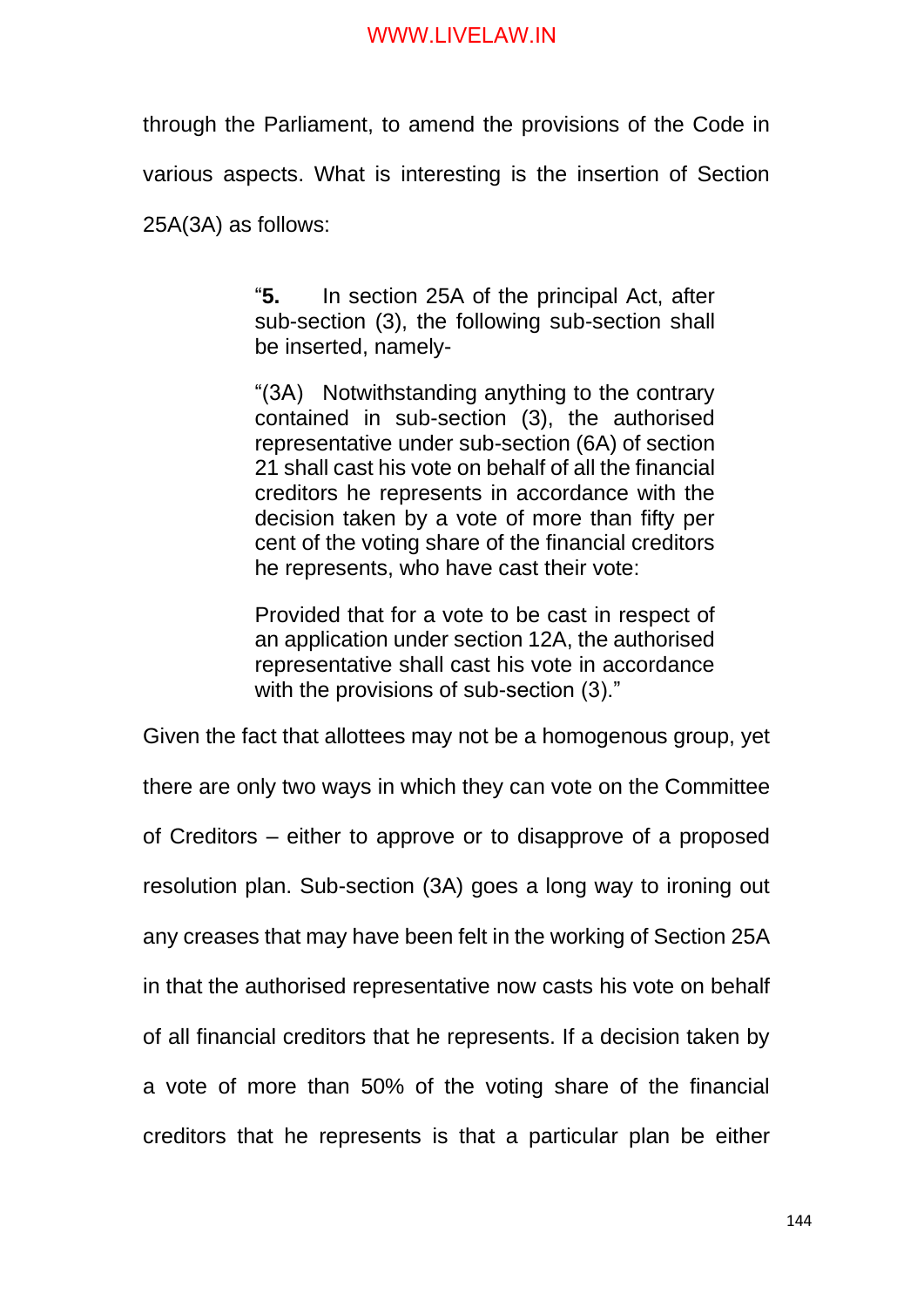accepted or rejected, it is clear that the minority of those who vote, and all others, will now be bound by this decision. As has been stated by us in **Swiss Ribbons** (supra), the legislature must be given free play in the joints to experiment. Minor hiccups that may arise in implementation can always be sorted out later. Thus, any challenge to the machinery provisions contained in Sections 21(6A) and 25A of the Code must be repelled.

# **The doctrine of 'Reading Down'**

56. Several counsel appearing on behalf of the Petitioners made alternative submissions stating that if the Constitutional validity of the impugned provisions is to be upheld, then the amendment to the Code needs to be read-down so as to make it conform with Article 14 and 19(1)(g) and 300-A. Different suggestions were given as to reading down these provisions by different counsel. According to some of them, before an order admitting a Section 7 application is made, all the financial creditors of the corporate debtor could be called to the NCLT so that the NCLT can then ascertain their views. If the vast majority of them were to state that they would prefer to remain outside the Code, then the Section 7 application filed by a single allottee ought to be dismissed. Another learned counsel stated that there should be a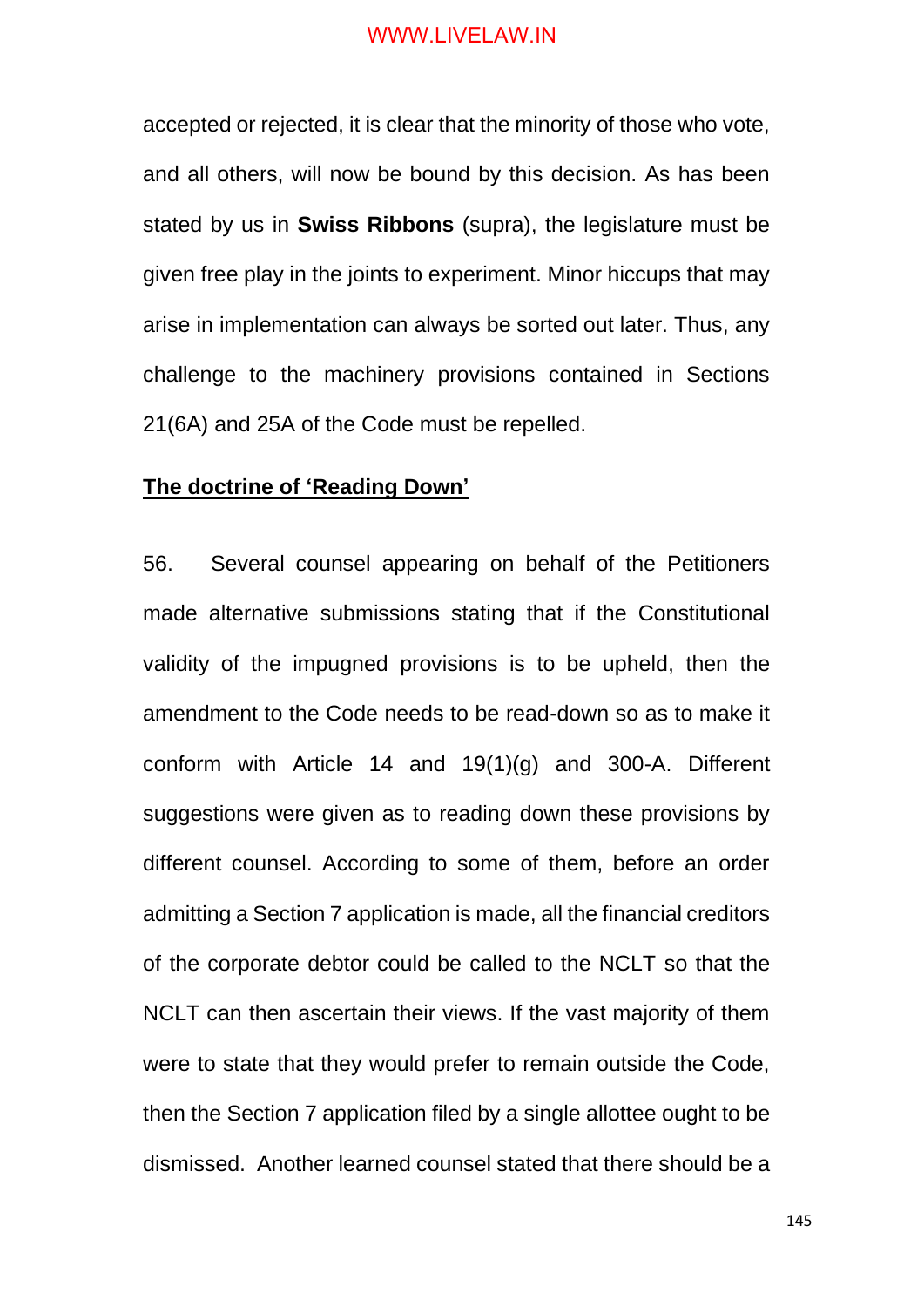threshold limit by which at least 25% of the total number of allottees of the project should be reached before they could trigger the Code. Other learned counsel suggested that at the stage of the Section 7 application, an inquiry be made to see if the corporate debtor is otherwise well-managed and is solvent, in which case the Section 7 application ought to be dismissed. Shri Jayant Bhushan, learned Senior Advocate appearing on behalf of some of the Petitioners, also suggested that allottees ought not to be allowed to trigger the Code at all, but that if the Code is otherwise triggered, they can be members of the Committee of Creditors to take decisions that will be beneficial to them. It was also suggested that, before the Code is triggered by an allottee, there should be a finding of "default" from the authorities under RERA. This is not unknown to law, and this Court has itself stated, in another context, that a jurisdictional finding by the Telecom Regulatory Authority of India must first be obtained before the Competition Commission of India gives a finding on unfair competition in the telecom sector, and the case of **Competition Commission of India v. Bharti Airtel Limited and Ors.** (2019) 2 SCC 521 was relied upon for this purpose. All these arguments were really made based on the presumption that some allottees who may now want to back out of the transaction and get a return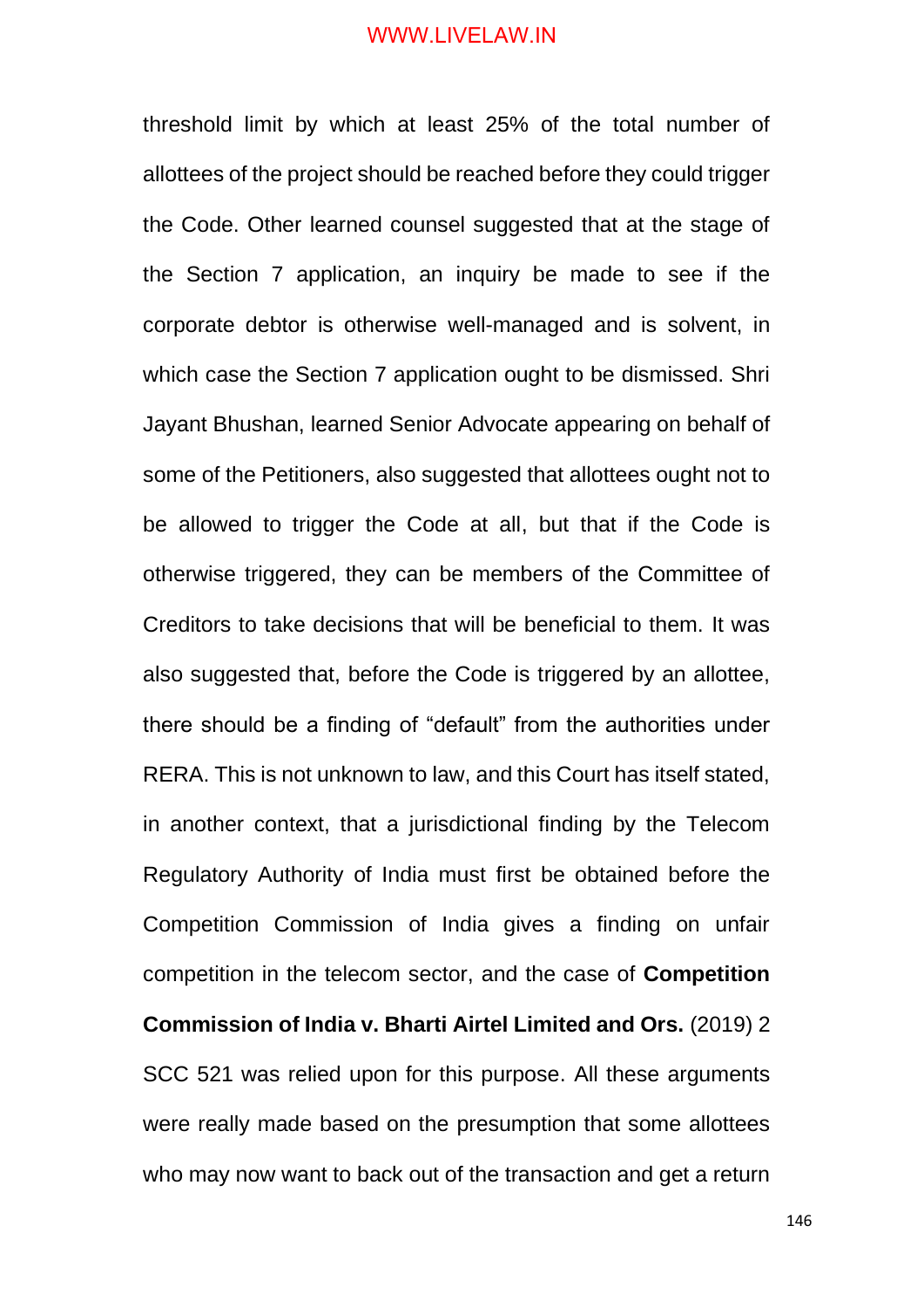of their money owing to factors which may be endemic to them, or owing to the fact that the market may have slumped as a result of which the investment made by them in the flat/apartment would fall flat requiring them to pull out of the transaction, would then be able to trigger the Code *mala fide,* and a reading down of these provisions would, therefore, obviate such problem. All these arguments have been refuted in detail earlier in this judgment. In a Section 7 application made by an allottee, the NCLT's 'satisfaction' will be with both eyes open – the NCLT will not turn a Nelson's eye to legitimate defences by a real estate developer, as outlined by us hereinabove. There is, therefore, no necessity to read into or read down any of these provisions. Also, in **Cellular Operators Association of India v. TRAI** (2016) 7 SCC 703, this Court held that when a provision is cast in definite and unambiguous language, it is not permissible either to mend or bend it, even if such recasting is in accord with good reason and conscience. This Court said:

> "**50.** But it was said that the aforesaid Regulation should be read down to mean that it would apply only when the fault is that of the service provider. We are afraid that such a course is not open to us in law, for it is well settled that the doctrine of reading down would apply only when general words used in a statute or regulation can be confined in a particular manner so as not to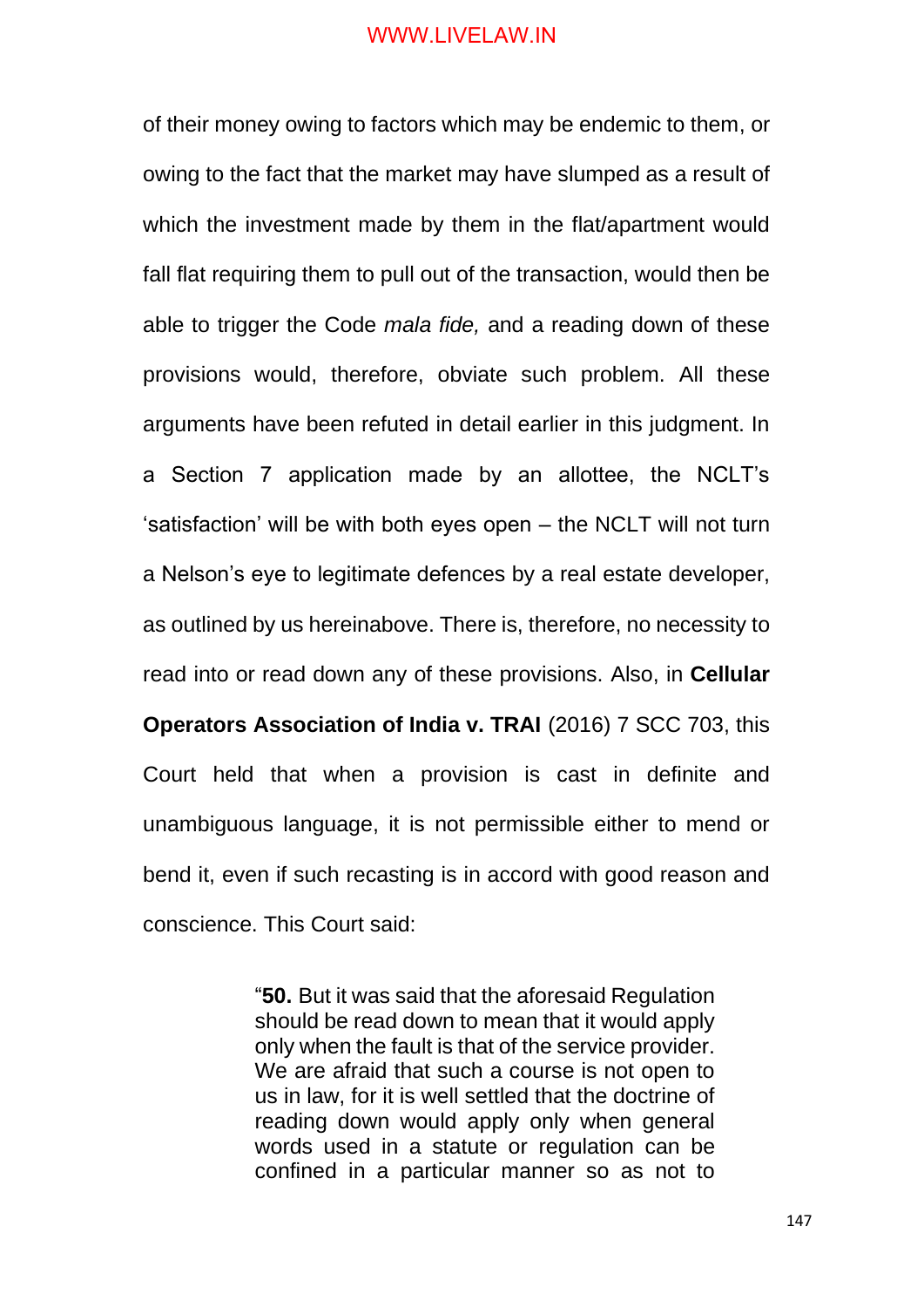infringe a constitutional right. This was best exemplified in one of the earliest judgments dealing with the doctrine of reading down, namely, the judgment of the Federal Court in *Hindu Women's Rights to Property Act, 1937, In re* [*Hindu Women's Rights to Property Act, 1937, In re*, 1941 SCC OnLine FC 3 : AIR 1941 FC 72] . In that judgment, the word "property" in Section 3 of the Hindu Women's Rights to Property Act was read down so as not to include agricultural land, which would be outside the Central Legislature's powers under the Government of India Act, 1935. This is done because it is presumed that the legislature did not intend to transgress constitutional limitations. While so reading down the word "property", the Federal Court held: (SCC OnLine FC)

"… If the restriction of the general words to purposes within the power of the legislature would be to leave an Act with nothing or next to nothing in it, *or an Act different in kind, and not merely in degree*, from an Act in which the general words were given the wider meaning, then it is plain that the Act as a whole must be held invalid, because in such circumstances it is impossible to assert with any confidence that the legislature intended the general words which it has used to be construed only in the narrower sense: *Owners of SS Kalibia* v. *Wilson* [*Owners of SS Kalibia* v. *Wilson*, (1910) 11 CLR 689 (Aust)] , *Vacuum Oil Co. Pty. Ltd.* v. *Queensland* [*Vacuum Oil Co. Pty. Ltd.*v. *Queensland*, (1934) 51 CLR 677 (Aust)] , *R.* v. *Commonwealth Court of Conciliation and Arbitration, ex p Whybrow & Co.* [*R.* v. *Commonwealth Court of Conciliation and Arbitration, ex p Whybrow & Co.*, (1910) 11 CLR 1 (Aust)] and *British Imperial Oil Co. Ltd.* v. *Federal Commr. of Taxation* [*British Imperial Oil Co. Ltd.* v. *Federal Commr. of Taxation*, (1925) 35 CLR 422 (Aust)] ."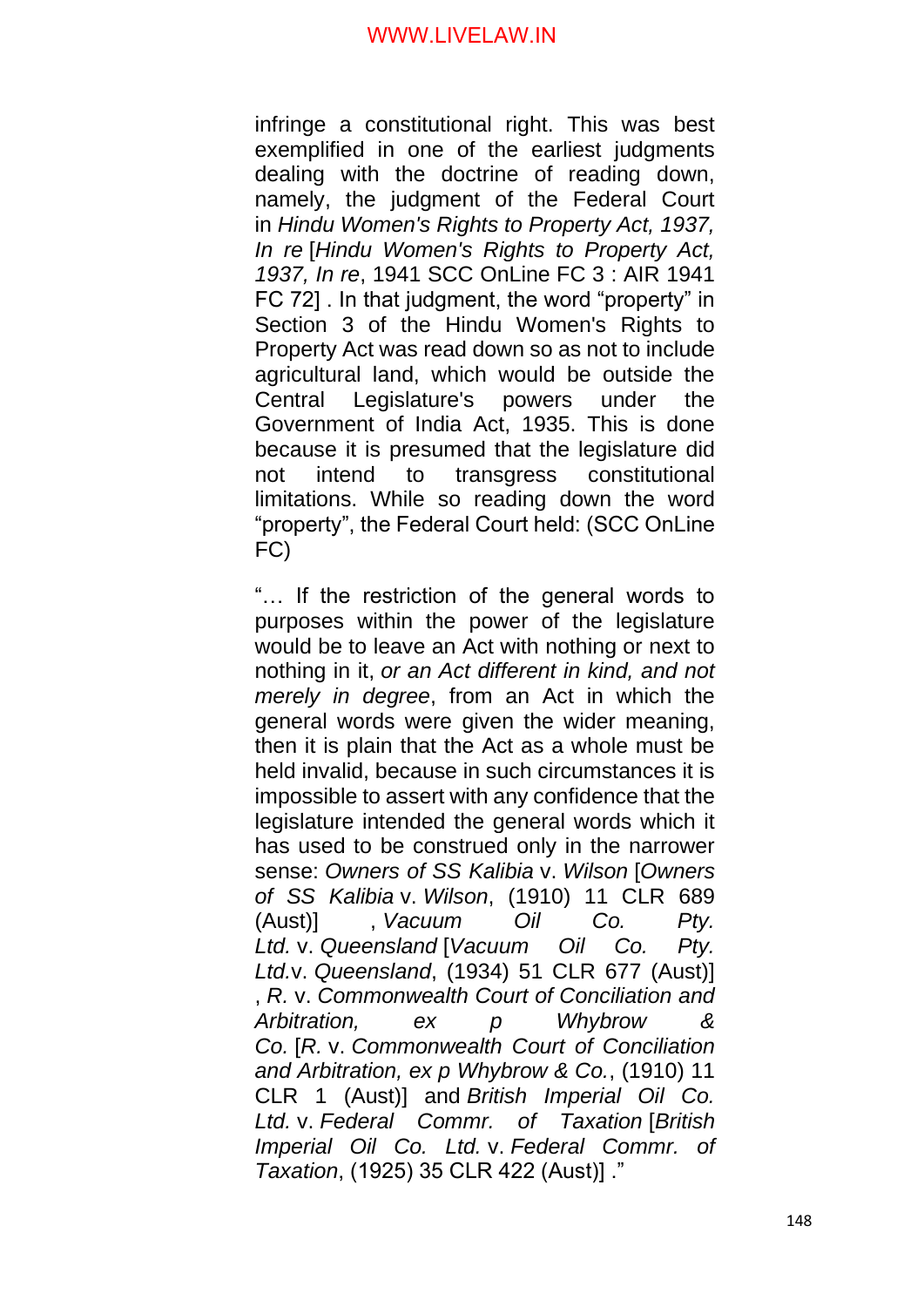(emphasis in original)

**51.** This judgment was followed by a Constitution Bench of this Court in *DTC* v. *Mazdoor Congress* [*DTC* v. *Mazdoor Congress*, 1991 Supp (1) SCC 600 : 1991 SCC (L&S) 1213] . In that case, a question arose as to whether a particular regulation which conferred power on an authority to terminate the services of a permanent and confirmed employee by issuing a notice terminating his services, or by making payment in lieu of such notice without assigning any reasons and without any opportunity of hearing to the employee, could be said to be violative of the appellants' fundamental rights. Four of the learned Judges who heard the case, the Chief Justice alone dissenting on this aspect, decided that the regulation cannot be read down, and must, therefore, be held to be unconstitutional. In the lead judgment on this aspect by Sawant, J., this Court stated: (SCC pp. 728-29, para 255)

"*255*. It is thus clear that the doctrine of reading down or of recasting the statute can be applied in limited situations. It is essentially used, firstly, for saving a statute from being struck down on account of its unconstitutionality. It is an extension of the principle that when two interpretations are possible—one rendering it constitutional and the other making it unconstitutional, the former should be preferred. The unconstitutionality may spring from either the incompetence of the legislature to enact the statute or from its violation of any of the provisions of the Constitution. The second situation which summons its aid is where the provisions of the statute are vague and ambiguous and it is possible to gather the intentions of the legislature from the object of the statute, the context in which the provision occurs and the purpose for which it is made. *However, when the provision is cast in a definite and*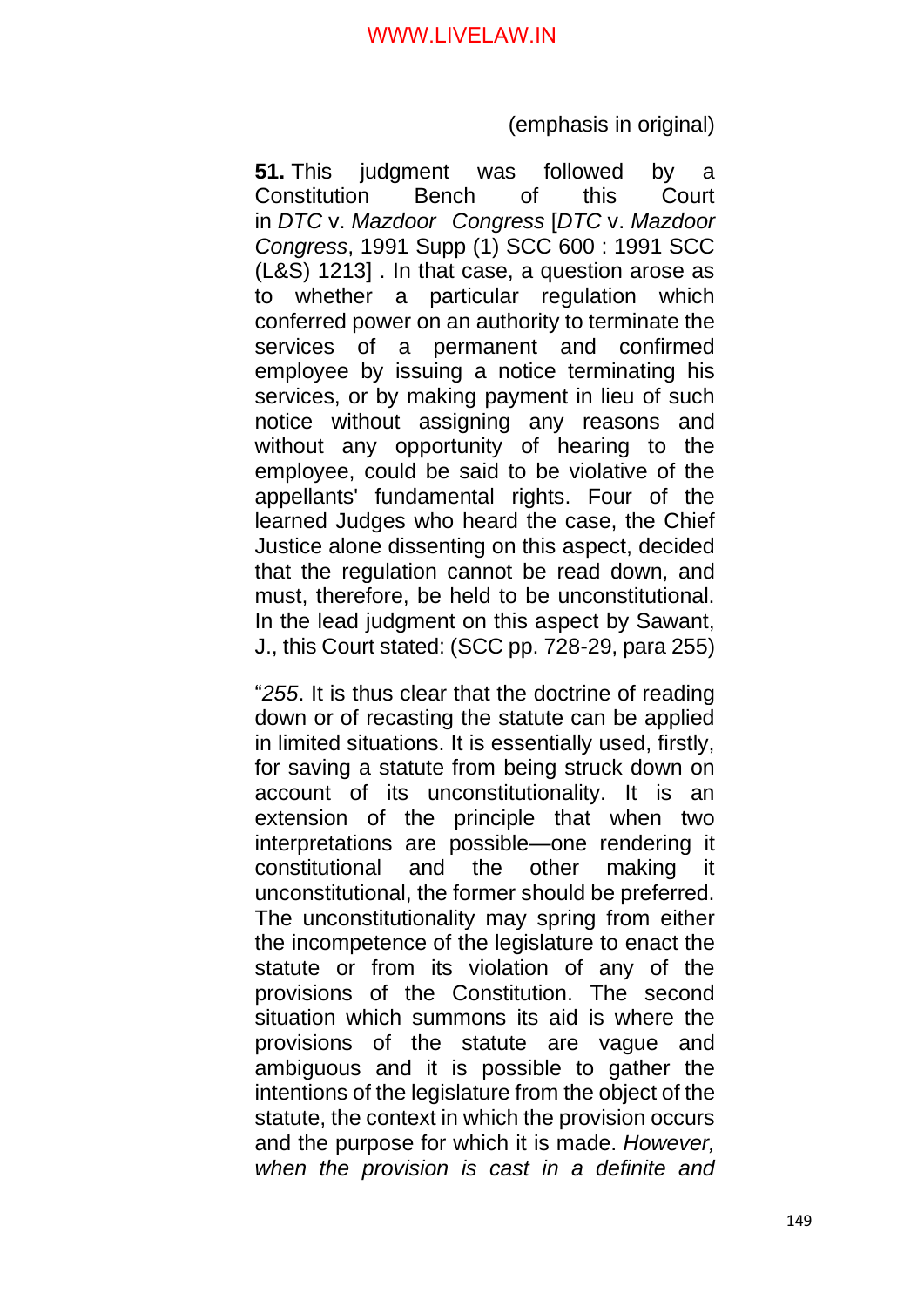*unambiguous language and its intention is clear, it is not permissible either to mend or bend it even if such recasting is in accord with good reason and conscience*. In such circumstances, it is not possible for the court to remake the statute. Its only duty is to strike it down and leave it to the legislature if it so desires, to amend it. What is further, if the remaking of the statute by the courts is to lead to its distortion that course is to be scrupulously avoided. One of the situations further where the doctrine can never be called into play is where the statute requires extensive additions and deletions. Not only it is no part of the court's duty to undertake such exercise, but it is beyond its jurisdiction to do so."

(emphasis in original)

57. Given the fact that the Amendment Act has been held to be constitutionally valid, and considering that its language is clear and unambiguous, it is not possible to accede to the contentions of the Petitioners to read down the clear provisions of the Amendment Act in the manner suggested by them.

### **Interpretation of Section 5(8)(f) of the Code**

58. Section 5(8)(f) of the Code has been set out in the beginning of this judgment. What has been argued by learned counsel on behalf of the Petitioners is that Section 5(8)(f), as it originally stood, is an exhaustive provision which must be read *noscitur a sociis,* and if so read, sub-clause (f) must take colour from the other clauses of the provision, all of which show that the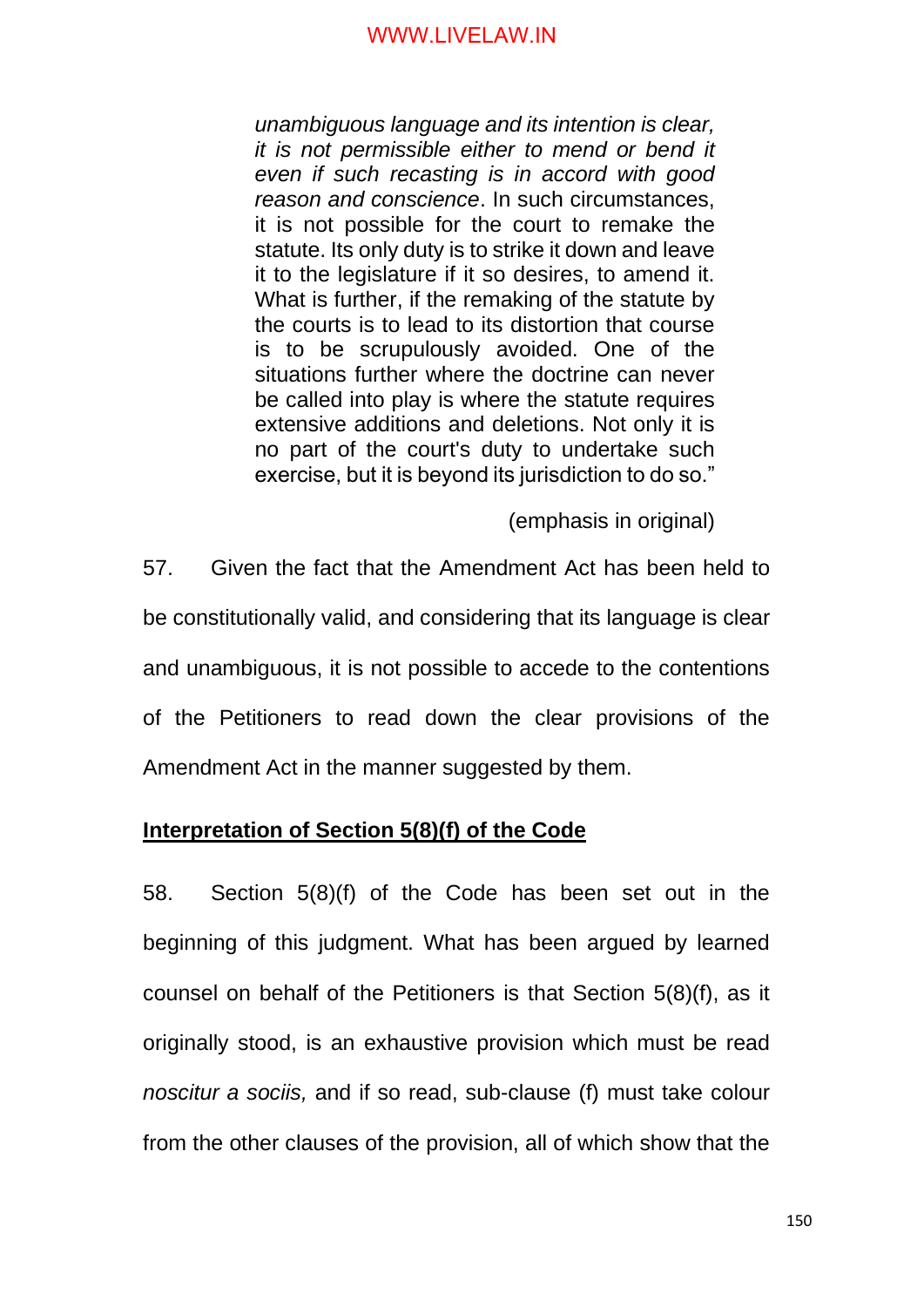*sine qua non* of a "financial debt" is a loan of money made with or without interest, which must then be returned as money. This, according to the learned counsel for the Petitioners, is clear from even a cursory reading of Section 5(8). Secondly, according to learned counsel for the Petitioners, by no stretch of imagination, could an allottee under a real estate project fall within Section 5(8)(f), as it originally stood and the explanation must then be read prospectively i.e. only on and from the date of the Amendment Act. Several sub-arguments were made on the effect of deeming fictions generally and on the functions of an explanation to a Section. Let us address all of these arguments.

59. First and foremost, a financial debt is defined as meaning a "debt". "Debt" is defined by Section 3(11) of the Code as follows:

> "**3. Definitions.-** In this Code, unless the context otherwise requires, -

xxx xxx xxx

(11) "debt" means a liability or obligation in respect of a claim which is due from any person and includes a financial debt and operational debt;

This definition in turn takes us to the definition of "claim" in Section 3(6)

and "default" in Section 3(12) of the Code which read as follows:

"(6) "claim" means-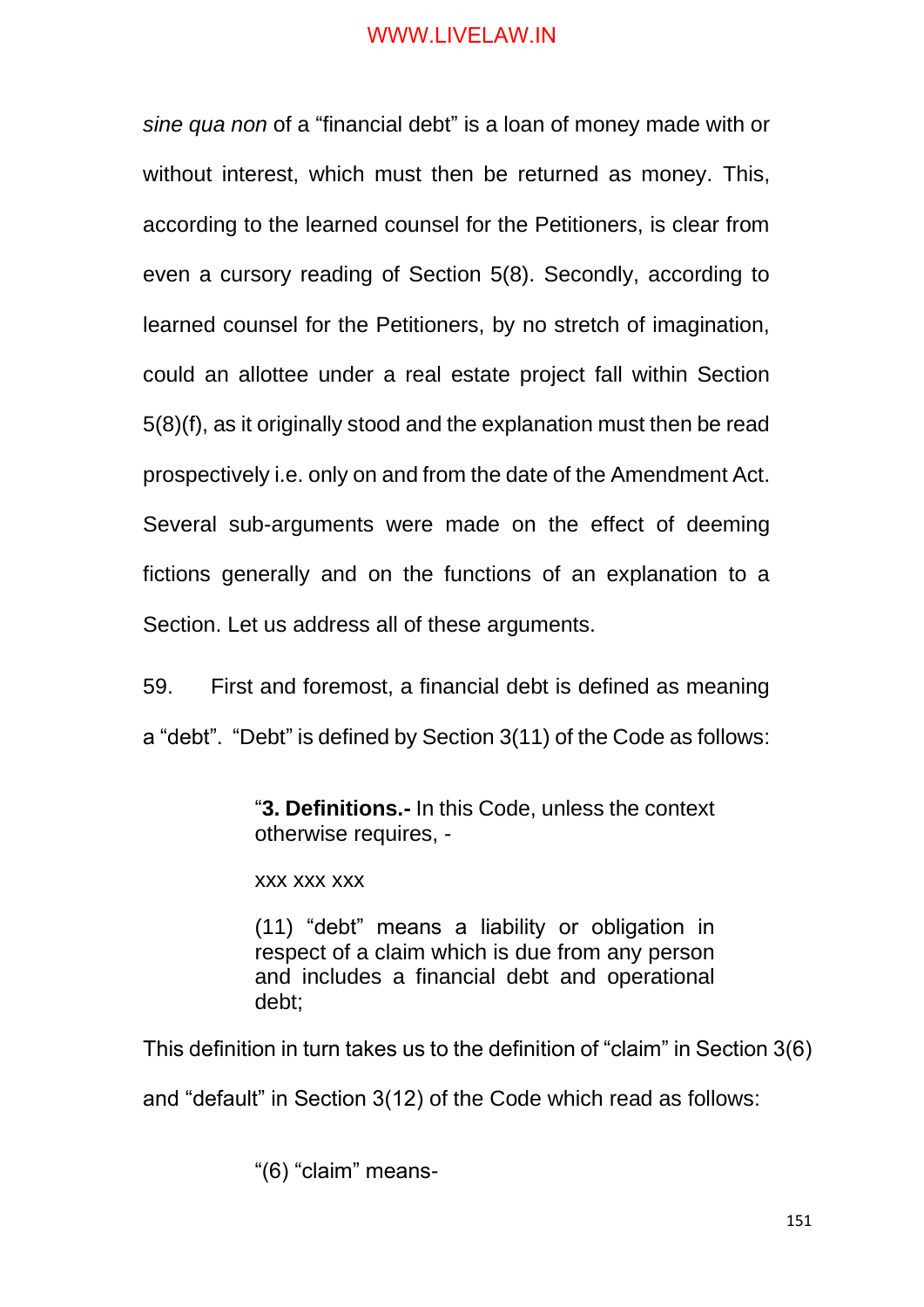(a) a right to payment, whether or not such right is reduced to judgment, fixed, disputed, undisputed, legal, equitable, secured or unsecured;

(b) right to remedy for breach of contract under any law for the time being in force, if such breach gives rise to a right to payment, whether or not such right is reduced to judgment, fixed, matured, unmatured, disputed, undisputed, secured or unsecured;

xxx xxx xxx

(12) "default" means non-payment of debt when whole or any part of the instalment of the amount of debt has become due and payable and is not paid by the debtor or the corporate debtor, as the case may be;"

60. Thus, in order to be a "debt", there ought to be a liability or obligation in respect of a "claim" which is due from any person. "Claim" then means either a right to payment or a right to payment arising out of breach of contract, and this claim can be made whether or not such right to payment is reduced to judgment. Then comes "default", which in turn refers to non-payment of debt when whole or any part of the debt has become due and payable and is not paid by the corporate debtor. Learned counsel for the Petitioners relied upon the judgment in **Union of India v. Raman Iron Foundry** (1974) 2 SCC 231, and, in particular relied strongly upon the sentence reading: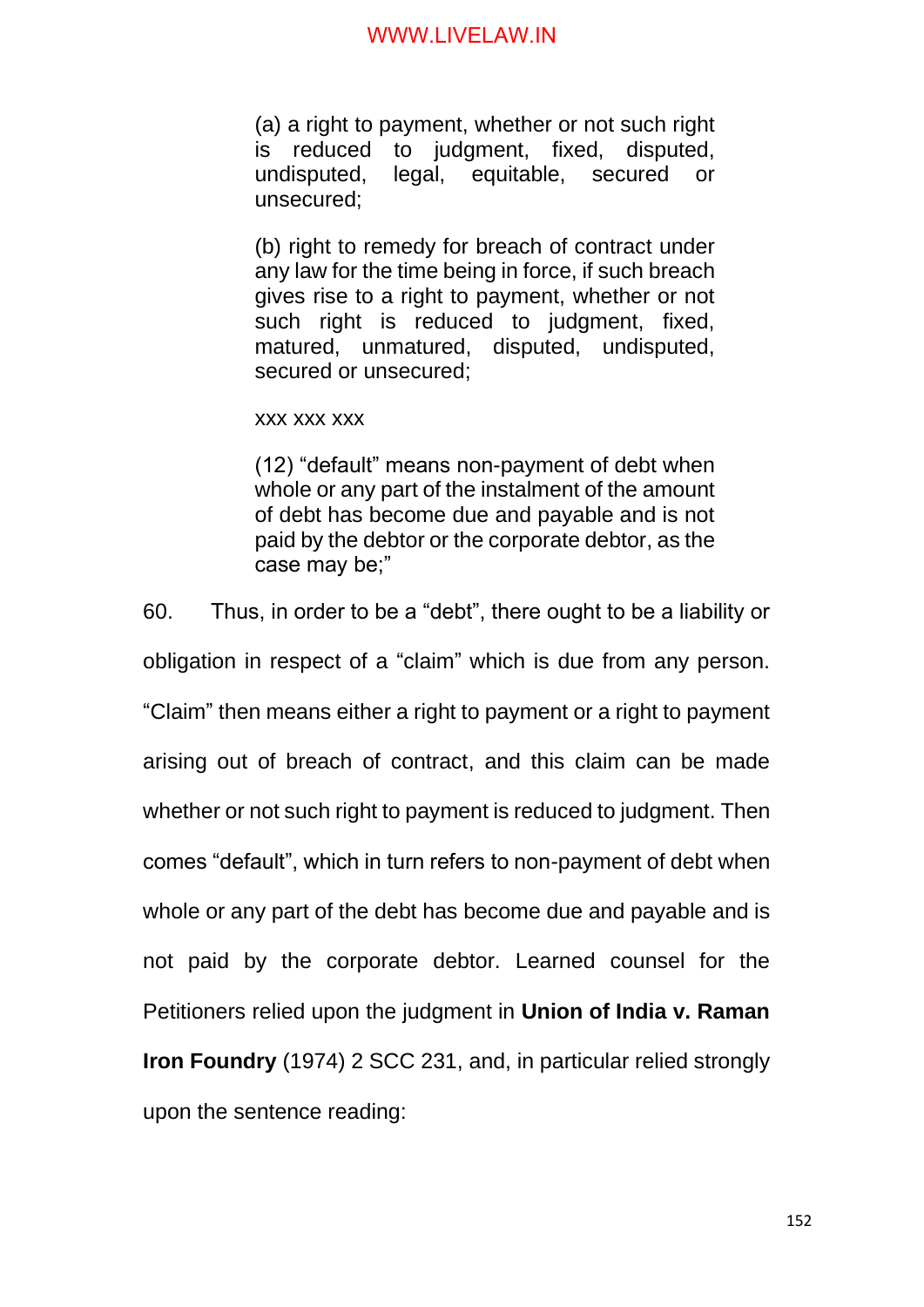"**11.**...Now the law is well settled that a claim for unliquidated damages does not give rise to a debt until the liability is adjudicated and damages assessed by a decree or order of a court or other adjudicatory authority."

It is precisely to do away with judgments such as **Raman Iron Foundry** (supra) that "claim" is defined to mean a right to payment or a right to remedy for breach of contract whether or not such right is reduced to judgment. What is clear, therefore, is that a debt is a liability or obligation in respect of a right to payment, even if it arises out of breach of contract, which is due from any person, notwithstanding that there is no adjudication of the said breach, followed by a judgment or decree or order. The expression "payment" is again an expression which is elastic enough to include "recompense", and includes repayment. For this purpose, see **Himachal Pradesh Housing and Urban Development Authority and Anr. v. Ranjit Singh Rana** (2012) 4 SCC 505 (at paragraphs 13 and 14 therein), where the Webster's Comprehensive Dictionary (International Edn.) Vol. 2 and the Law Lexicon by P. Ramanatha Aiyar (2<sup>nd</sup> Edn., Reprint) are quoted.

61. The definition of "financial debt" in Section 5(8) then goes on to state that a "debt" must be "disbursed" against the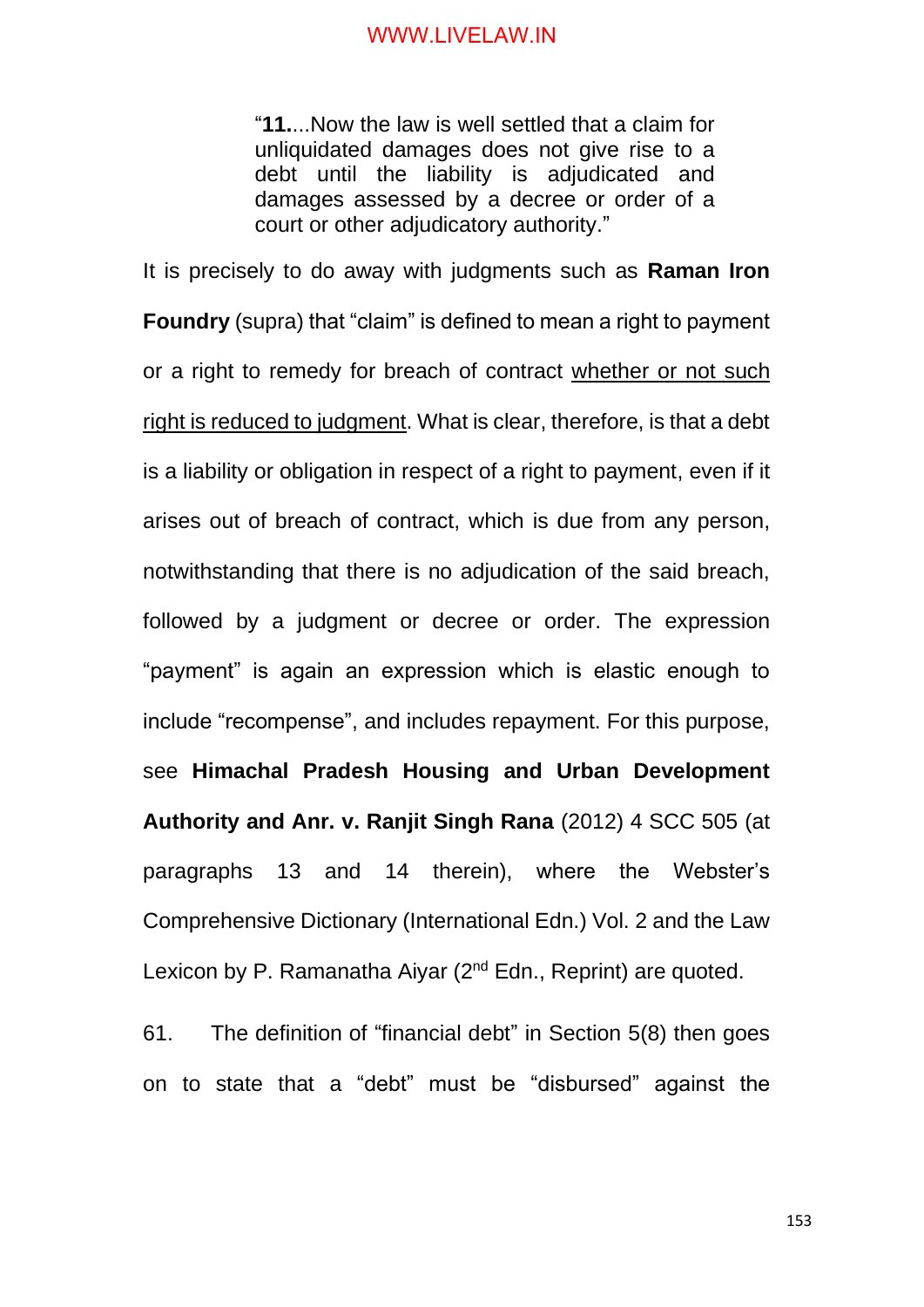consideration for time value of money. "Disbursement" is defined in Black's Law Dictionary (10<sup>th</sup> ed.) to mean:

> "1. The act of paying out money, commonly from a fund or in settlement of a debt or account payable. 2. The money so paid; an amount of money given for a particular purpose."

In the present context, it is clear that the expression "disburse" would refer to the payment of instalments by the allottee to the real estate developer for the particular purpose of funding the real estate project in which the allottee is to be allotted a flat/apartment. The expression "disbursed" refers to money which has been paid against consideration for the "time value of money". In short, the "disbursal" must be money and must be against consideration for the "time value of money", meaning thereby, the fact that such money is now no longer with the lender, but is with the borrower, who then utilises the money. Thus far, it is clear that an allottee "disburses" money in the form of advance payments made towards construction of the real estate project. We were shown the 'Dictionary of Banking Terms' (Second edition) by Thomas P. Fitch in which "time value for money" was defined thus:

> "**present value:** today's value of a payment or a stream of payment amount due and payable at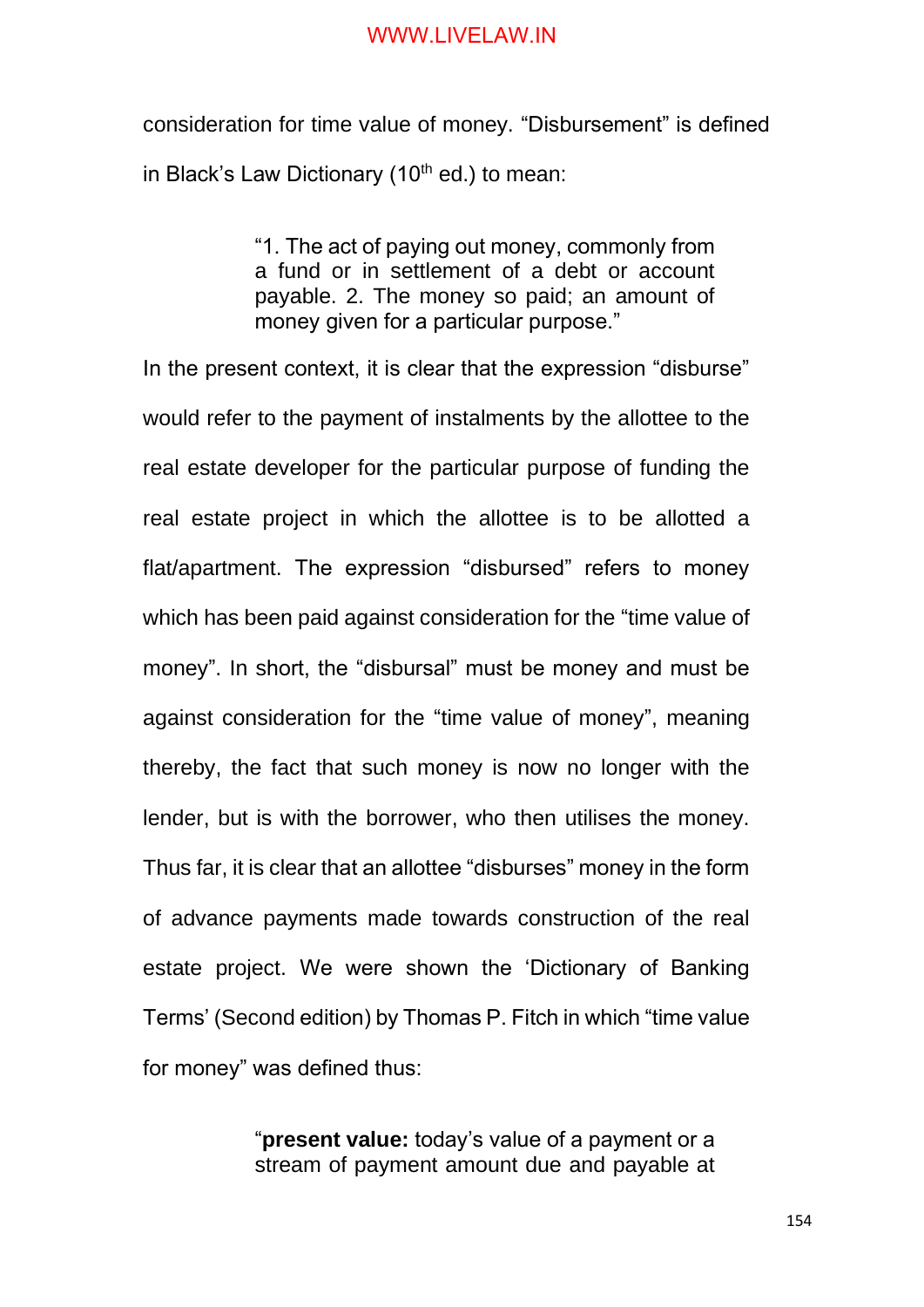some specified future date, discounted by a compound interest rate of DISCOUNT RATE. Also called the *time value of money.* Today's value of a stream of cash flows is worth less than the sum of the cash flows to be received or saved over time. Present value accounting is widely used in DISCOUNTED CASH FLOW analysis."

That this is against consideration for the time value of money is also clear as the money that is "disbursed" is no longer with the allottee, but, as has just been stated, is with the real estate developer who is legally obliged to give money's equivalent back to the allottee, having used it in the construction of the project, and being at a discounted value so far as the allottee is concerned (in the sense of the allottee having to pay less by way of instalments than he would if he were to pay for the ultimate price of the flat/apartment).

62. Shri Krishnan Venugopal took us to the ACT Borrower's Guide to the LMA's Investment Grade Agreements by Slaughter and May (Fifth Edition, 2017). In this book "financial indebtedness" is defined thus:

# "**Definition of Financial Indebtedness (Investment Grade Agreements)**

**"Financial Indebtedness"** means any indebtedness for or in respect of:

(a)moneys borrowed;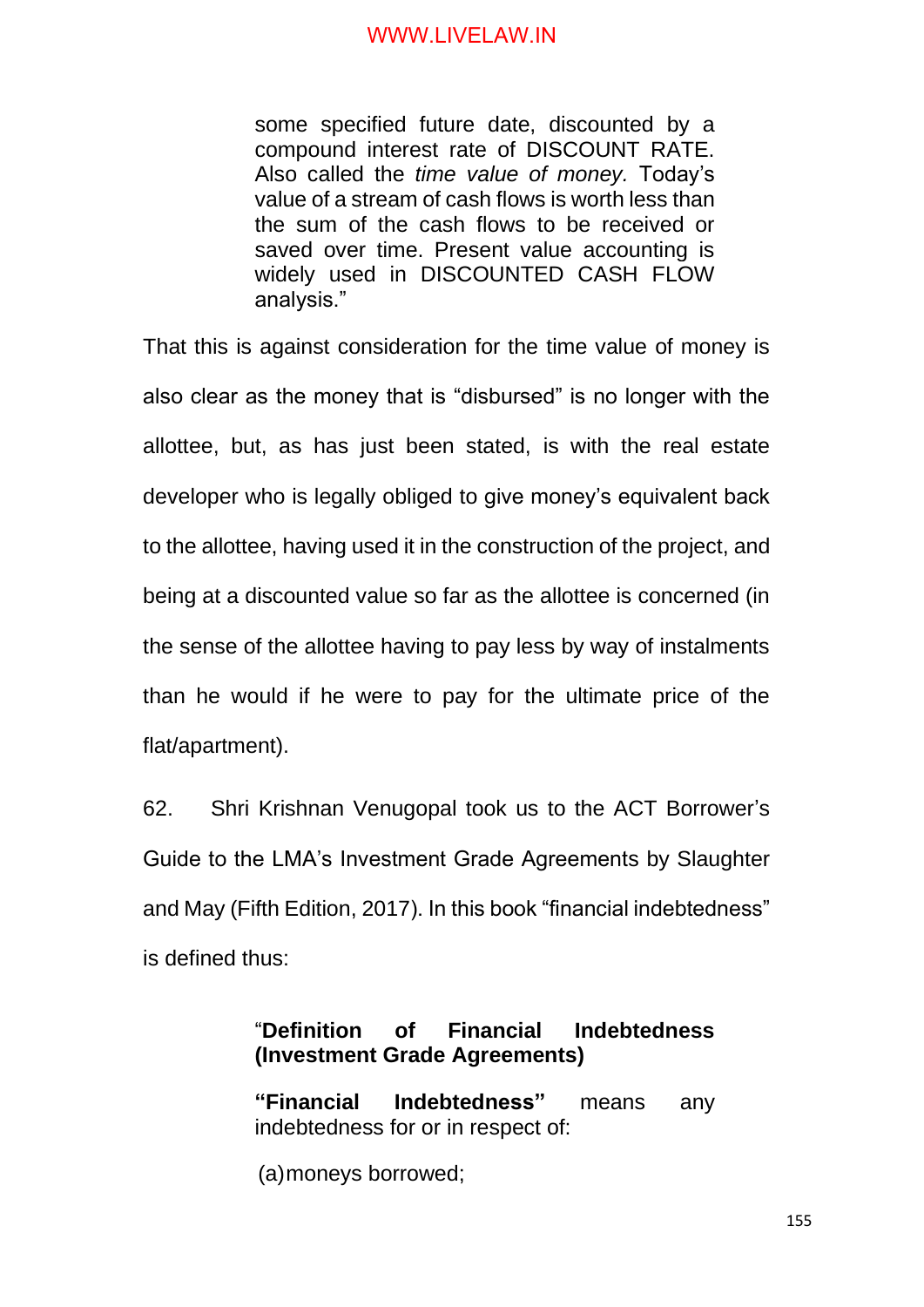- (b)any amount raised by acceptance under any acceptance credit facility or dematerialised equivalent;
- (c)any amount raised pursuant to any note purchase facility or the issue of bonds, notes, debentures, loan stock or any similar instrument;
- (d)the amount of any liability in respect of any lease or hire purchase contract which would, in accordance with GAAP, be treated as a balance sheet liability [(other than any liability in respect of a lease or hire purchase contract which would, in accordance with GAAP in force [ prior to 1 January 2019] / [prior to [ ]] /[ ] have been treated as an operating lease)];
- (e)receivables sold or discounted (other than any receivables to the extent they are sold on a non -recourse basis);
- (f) any amount raised under any other transaction (including any forward sale or purchase agreement) of a type not referred to in any other paragraph of this definition having the commercial effect of a borrowing;
- (g)any derivative transaction entered into in connection with protection against or benefit form fluctuation in any rate or price (and, when calculating the value of any derivative transaction, only the marked to market value (or, if any actual amount is due as a result of the termination or close- out of that derivative transaction, that amount) shall be taken into account);
- (h)any counter-indemnity obligation in respect of a guarantee, indemnity, bond, standby or documentary letter of credit or any other instrument issued by a bank or financial institution; and
- (i) the amount of any liability in respect of any guarantee or indemnity for any of the items referred to in paragraphs (a) to (h) above."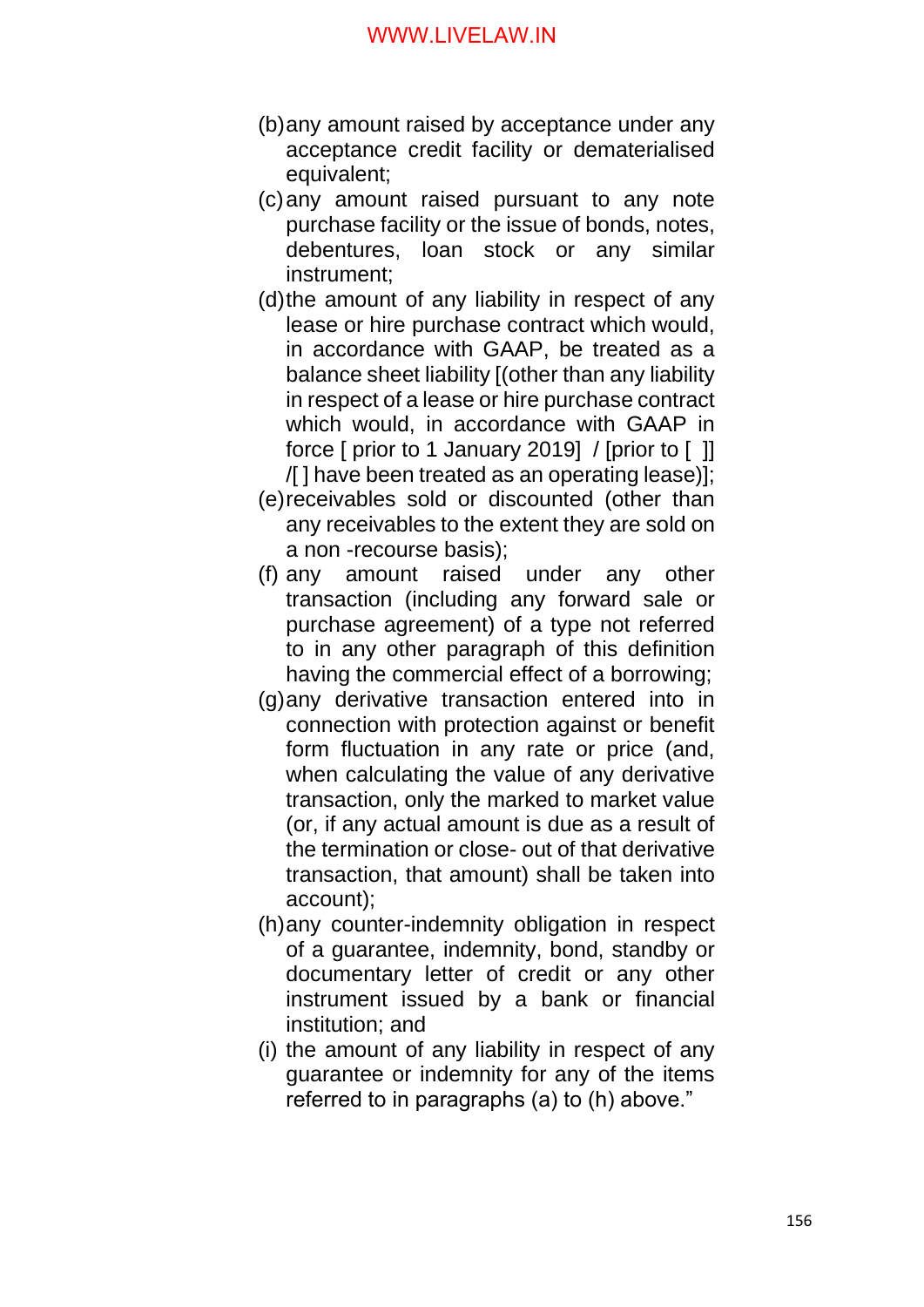63. When compared with Section 5(8), it is clear that Section 5(8) seems to owe its genesis to the definition of "financial indebtedness" that is contained for the purposes of Investment Grade Agreements. Shri Venugopal argued that even insofar as derivative transactions are concerned, it is clear that money alone is given against consideration for time value of money and a transaction which is a pure sale agreement between "borrowers" and "lender" cannot possibly be said to fit within any of the categories mentioned in Section 5(8). He relied strongly on the passage in Slaughter and May's book which are extracted hereinbelow:

### "**Any amount raised having the "commercial effect of a borrowing"**

A wide range of transactions can be caught by paragraph (f), including for example forward purchases and sales of currency and repo agreements. Conditional and credit sale arrangements could also be covered here as could certain redeemable shares.

The precise scope of this limb can be uncertain. Ideally, from the Borrower's perspective, if there are additional categories of debt which should be included in "Financial Indebtedness", these should be described specifically and this catch- all paragraph, deleted. A few strong Borrowers do achieve that position. Most, however are required to accept the "catch-all" and will therefore need to consider which of their liabilities might be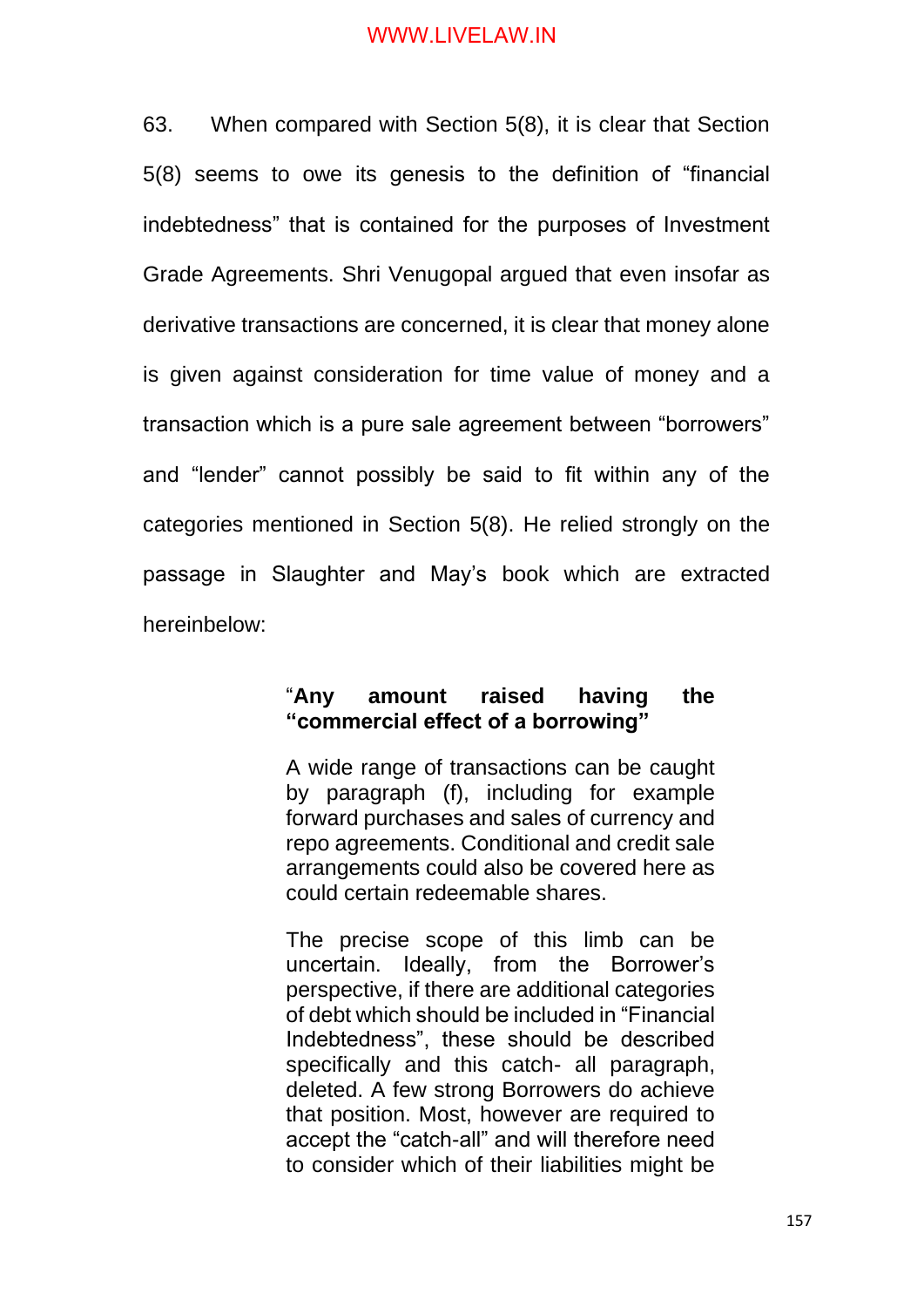caught by it, and whether specific exclusions might be required."

64. What is clear from what Shri Venugopal has read to us is that a wide range of transactions are subsumed by paragraph (f) and that the precise scope of paragraph (f) is uncertain. Equally, paragraph (f) seems to be a "catch all" provision which is really residuary in nature, and which would subsume within it transactions which do not, in fact, fall under any of the other subclauses of Section 5(8).

65. And now to the precise language of Section 5(8)(f). First and foremost, the sub-clause does appear to be a residuary provision which is "catch all" in nature. This is clear from the words "any amount" and "any other transaction" which means that amounts that are "raised" under "transactions" not covered by any of the other clauses, would amount to a financial debt if they had the commercial effect of a borrowing. The expression "transaction" is defined by Section 3(33) of the Code as follows:

> (33) "transaction" includes an agreement or arrangement in writing for the transfer of assets, or funds, goods or services, from or to the corporate debtor;

As correctly argued by the learned Additional Solicitor General, the expression "any other transaction" would include an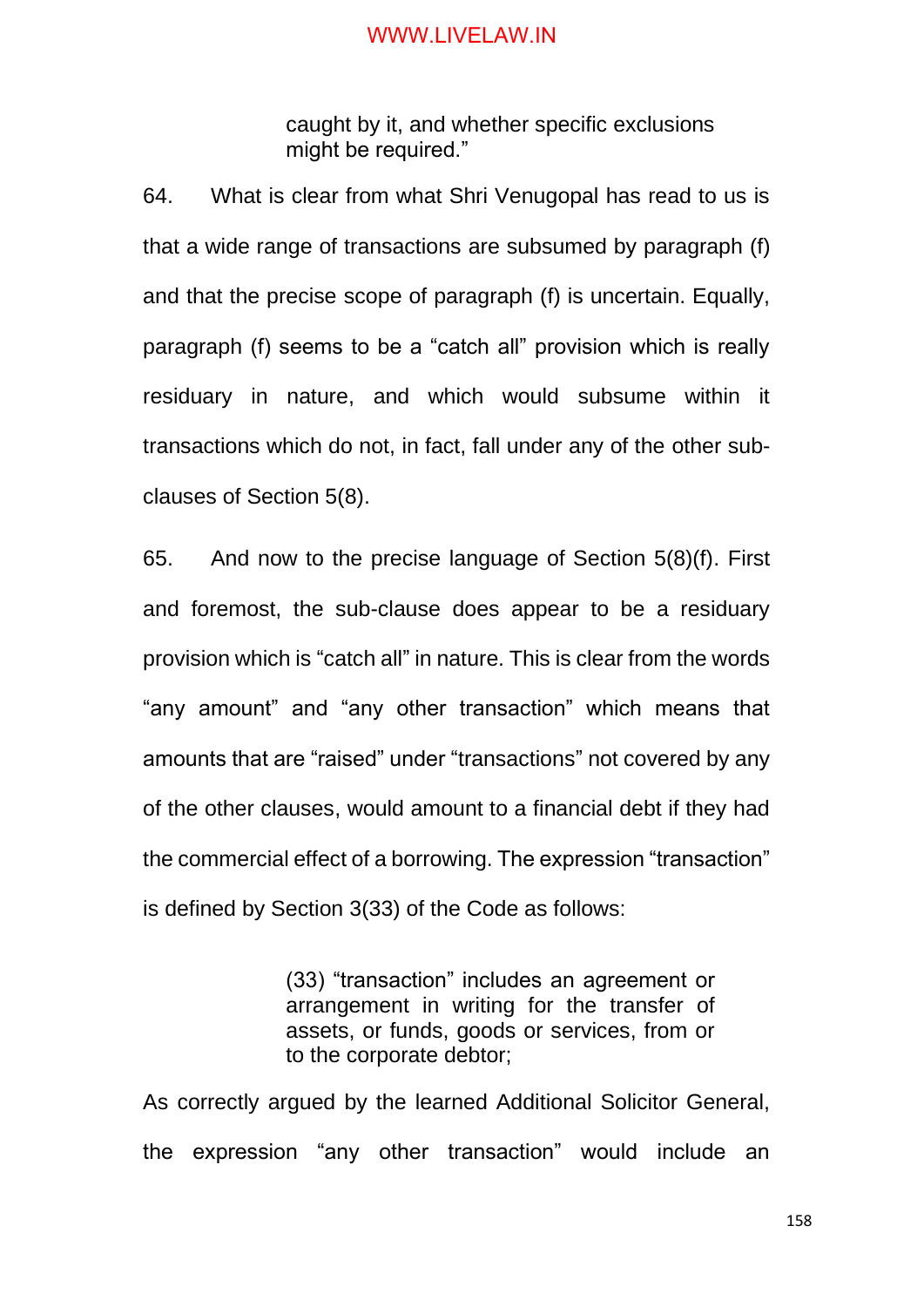arrangement in writing for the transfer of funds to the corporate debtor and would thus clearly include the kind of financing arrangement by allottees to real estate developers when they pay instalments at various stages of construction, so that they themselves then fund the project either partially or completely.

66. Sub-clause (f) Section 5(8) thus read would subsume within it amounts raised under transactions which are not necessarily loan transactions, so long as they have the commercial effect of a borrowing. We were referred to Collins English Dictionary & Thesaurus (Second Edition, 2000) for the meaning of the expression "borrow" and the meaning of the expression "commercial". They are set out hereinbelow:

> "**borrow-**vb **1.** to obtain or receive (something, such as money) on loan for temporary use, intending to give it, or something equivalent back to the lender. **2.** to adopt (ideas, words, etc.) from another source; appropriate. **3.** Not standard. to lend. **4.** (intr) Golf. To putt the ball uphill of the direct path to the hole: make sure you borrow enough."

#### xxx xxx xxx

**"commercial.** -adj. **1.** of or engaged in commerce. **2.** sponsored or paid for by an advertiser: *commercial television.* **3.** having profit as the main aim: *commercial music.* **4**. (of chemicals, etc.) unrefined and produced in bulk for use in industry. **5**. a commercially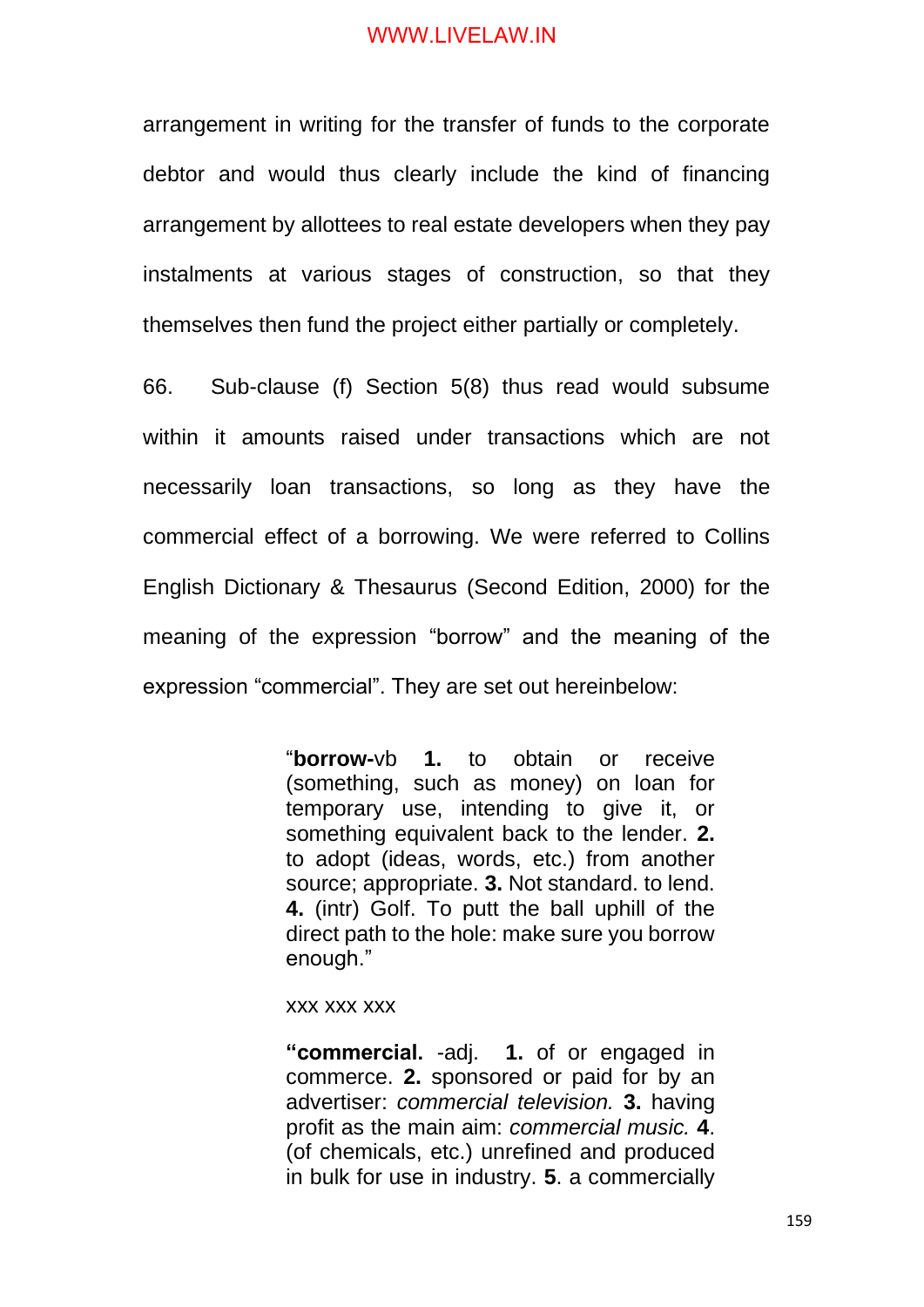sponsored advertisement on radio or television."

67. A perusal of these definitions would show that even though the Petitioners may be right in stating that a "borrowing" is a loan of money for temporary use, they are not necessarily right in stating that the transaction must culminate in money being given back to the lender. The expression "borrow" is wide enough to include an advance given by the home buyers to a real estate developer for "temporary use" i.e. for use in the construction project so long as it is intended by the agreement to give "something equivalent" to money back to the home buyers. The "something equivalent" in these matters is obviously the flat/apartment. Also of importance is the expression "commercial effect". "Commercial" would generally involve transactions having profit as their main aim. Piecing the threads together, therefore, so long as an amount is "raised" under a real estate agreement, which is done with profit as the main aim, such amount would be subsumed within Section 5(8)(f) as the sale agreement between developer and home buyer would have the "commercial effect" of a borrowing, in that, money is paid in advance for temporary use so that a flat/apartment is given back to the lender. Both parties have "commercial" interests in the same – the real estate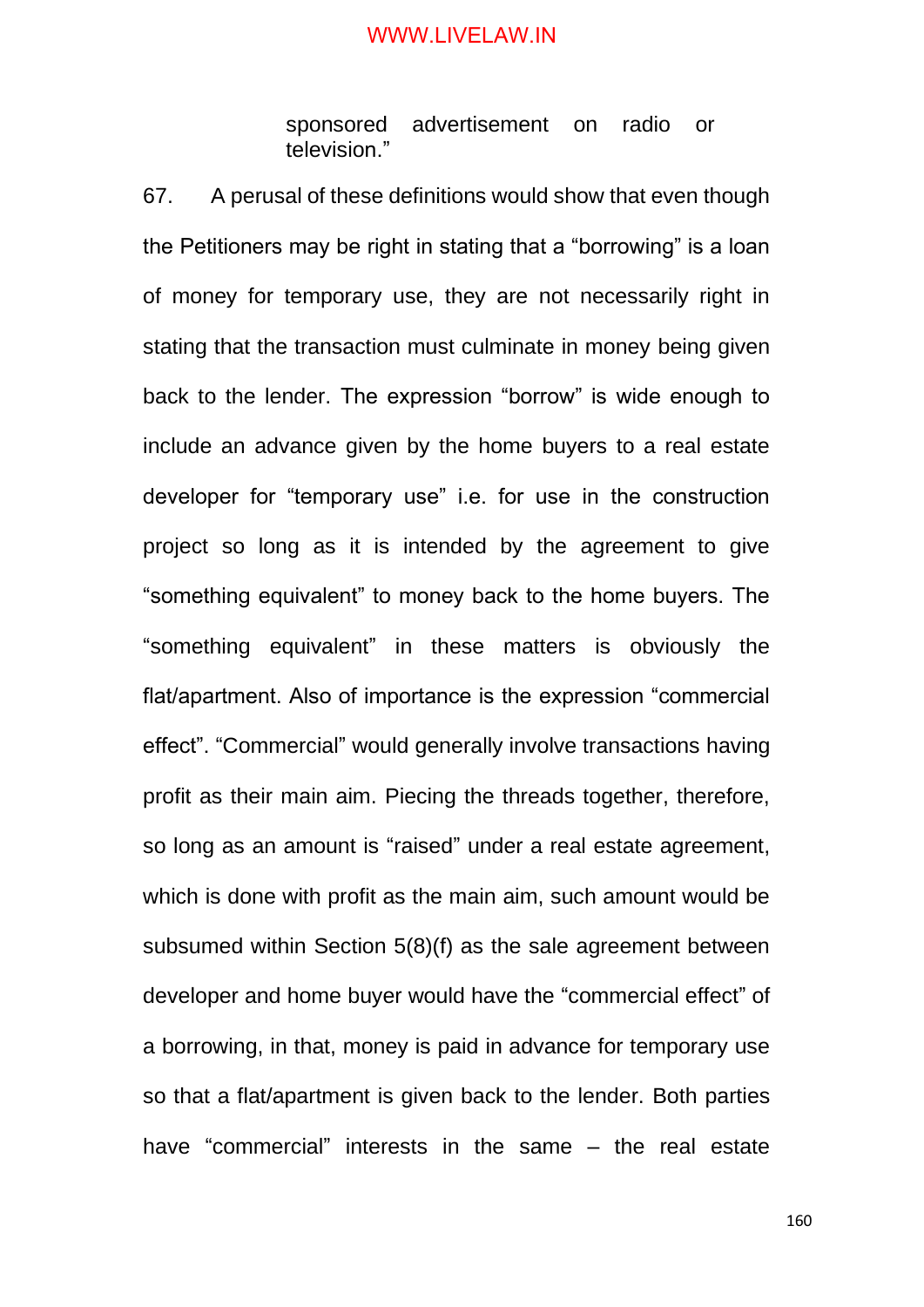developer seeking to make a profit on the sale of the apartment, and the flat/apartment purchaser profiting by the sale of the apartment. Thus construed, there can be no difficulty in stating that the amounts raised from allottees under real estate projects would, in fact, be subsumed within Section 5(8)(f) even without adverting to the explanation introduced by the Amendment Act.

68. However, Dr. Singhvi strongly relied upon the report of the Bankruptcy Law Reforms Committee of November, 2015 and in particular paragraph 3 of 'Box 5.2 – Trigger for IRP' which states that financial creditors are persons where the liability to the debtor arises from a "solely" financial transaction. This Committee report, which led to the enactment of the Code, is an important guide in understanding the provisions of the Code. However, where the provisions of the Code, as construed in the light of the objects of the Code, are clear, the fact that from a huge report one word is picked up to indicate that all financial creditors must have debtors who owe money "solely" from financial transactions cannot possibly have the effect of negating the plain language of Section 5(8)(f) of the Code. In fact, what is important is that the threshold limit to trigger the Code is purposely kept low – at only one lakh rupees – making it clear that small individuals may also trigger the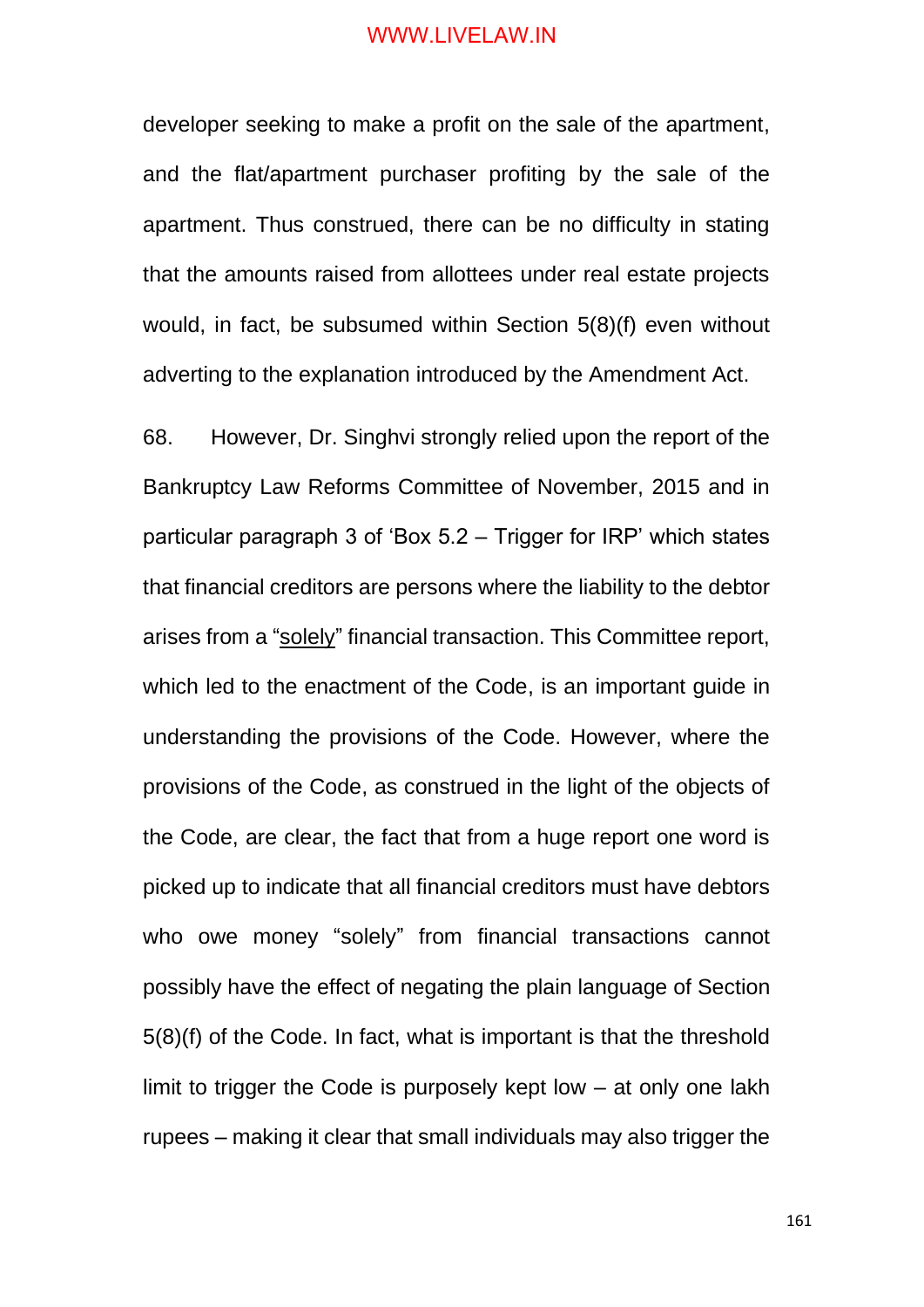Code as financial creditors (as financial creditors include debenture holders and bond holders), along with banks and financial institutions to whom crores of money may be due.

69. That this amendment is in fact clarificatory is also made clear by the Insolvency Committee Report, which expressly uses the word "clarify", indicating that the Insolvency Law Committee also thought that since there were differing judgments and doubts raised on whether home buyers would or would not be included within Section 5(8)(f), it was best to set these doubts at rest by explicitly stating that they would be so covered by adding an explanation to Section 5(8)(f). Incidentally, the Insolvency Law Committee itself had no doubt that given the 'financing' of the project by the allottees, they would fall within Section 5(8)(f) of the Code as originally enacted.

70. And now some of the other arguments on behalf of the Petitioners need to be met. According to learned counsel for the Petitioners, the expression "means and includes" would indicate that that the definition section is exhaustive, and this being so, alien subject matter such as home buyers cannot be inserted therein. For this proposition, they relied upon **P. Kasilingam and**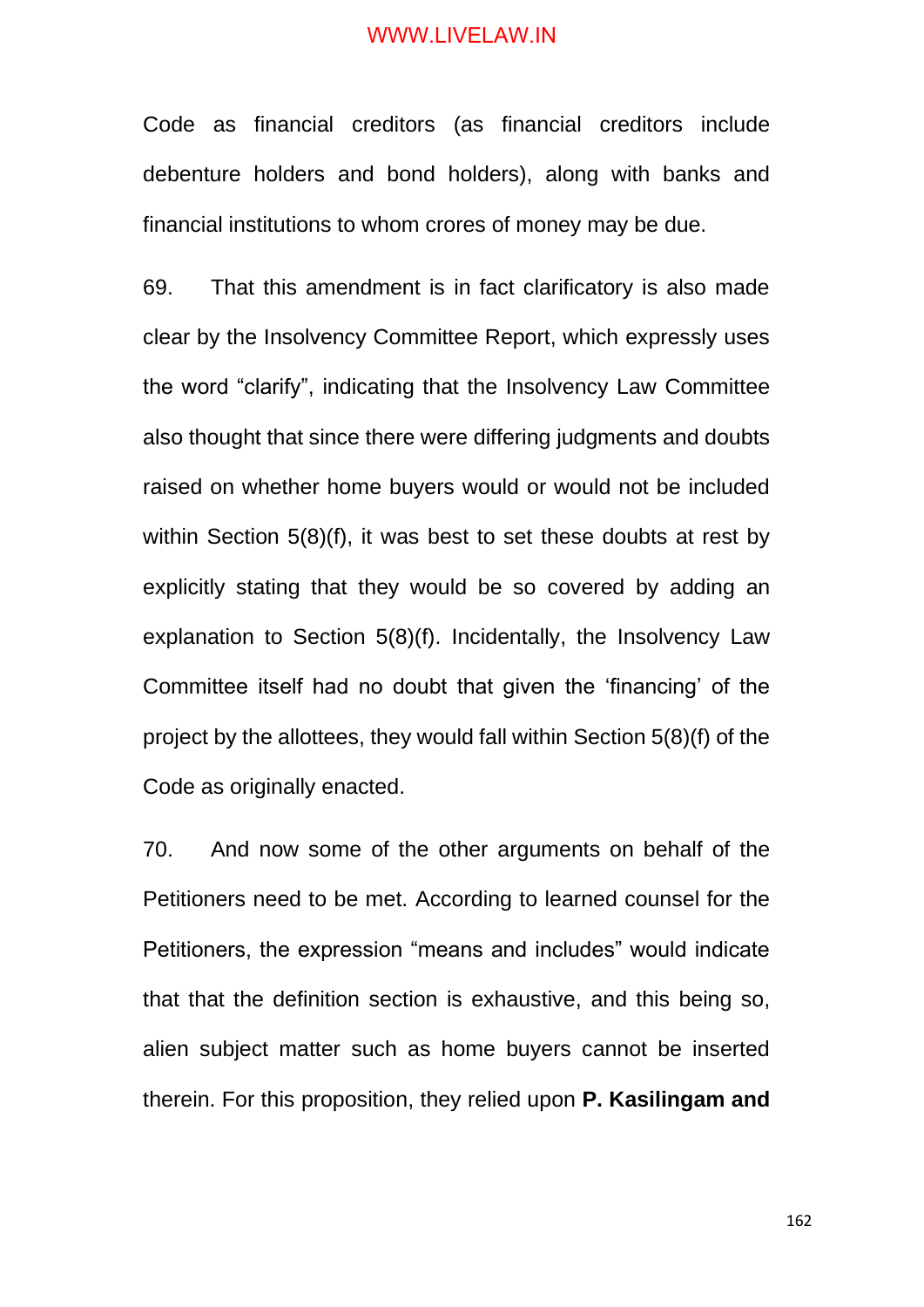# **Ors. v. P.S.G. College of Technology and Ors.** (1995) Supp (2)

SCC 348 at paragraph 19 where this Court held as under:

"**19.** We will first deal with the contention urged by Shri Rao based on the provisions of the Act and the Rules. It is no doubt true that in view of clause (3) of Section 1 the Act applies to all private colleges. The expression 'college' is, however, not defined in the Act. The expression "private college" is defined in clause (8) of Section 2 which can, in the absence of any indication of a contrary intention, cover all colleges including professional and technical colleges. An indication about such an intention is, however, given in the Rules wherein the expression 'college' has been defined in Rule 2(*b*) to mean and include Arts and Science College, Teachers' Training College, Physical Education College, Oriental College, School of Institute of Social Work and Music College. While enumerating the various types of colleges in Rule 2(*b*) the rule-making authority has deliberately refrained from including professional and technical colleges in the said definition. It has been urged that in Rule 2(*b*) the expression "means and includes" has been used which indicates that the definition is inclusive in nature and also covers categories which are not expressly mentioned therein. We are unable to agree. A particular expression is often defined by the Legislature by using the word 'means' or the word 'includes'. Sometimes the words 'means and includes' are used. The use of the word 'means' indicates that "definition is a hard-and-fast definition, and no other meaning can be assigned to the expression than is put down in definition". (See : *Gough* v. *Gough* [(1891) 2 QB 665 : 60 LJ QB 726] ; *Punjab Land*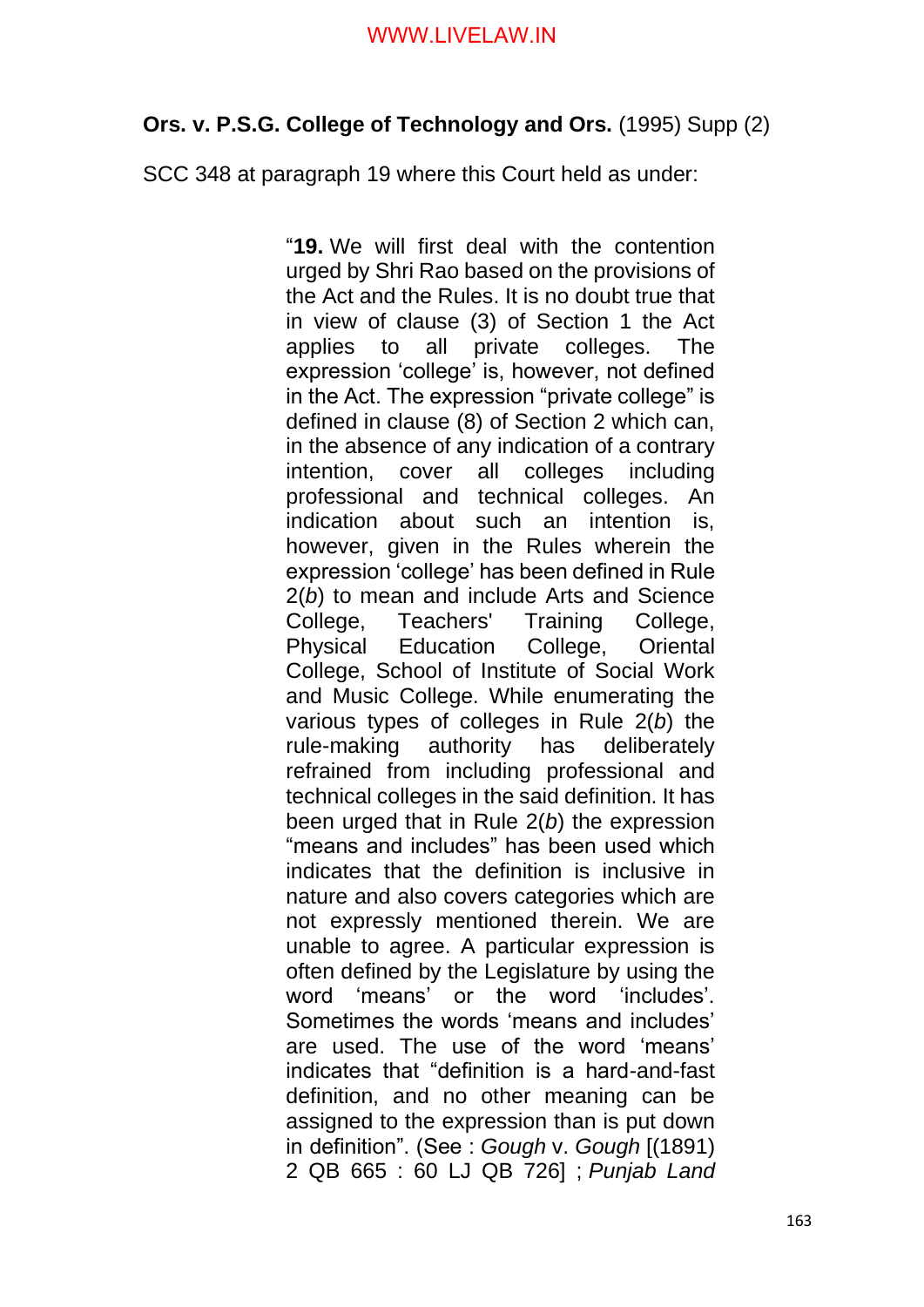*Development and Reclamation Corpn. Ltd.* v. *Presiding Officer, Labour Court* [(1990) 3 SCC 682, 717 : 1991 SCC (L&S) 71] .) The word 'includes' when used, enlarges the meaning of the expression defined so as to comprehend not only such things as they signify according to their natural import but also those things which the clause declares that they shall include. The words "means and includes", on the other hand, indicate "an exhaustive explanation of the meaning which, for the purposes of the Act, must invariably be attached to these words or expressions". (See : *Dilworth* v. *Commissioner of Stamps* [1899 AC 99, 105-106 : (1895-9) All ER Rep Ext 1576] (Lord Watson); *Mahalakshmi Oil Mills* v. *State of A.P.* [(1989) 1 SCC 164, 169 : 1989 SCC (Tax) 56] The use of the words "means and includes" in Rule 2(*b*) would, therefore, suggest that the definition of 'college' is intended to be exhaustive and not extensive and would cover only the educational institutions falling in the categories specified in Rule 2(*b*) and other educational institutions are not comprehended. Insofar as engineering colleges are concerned, their exclusion may be for the reason that the opening and running of the private engineering colleges are controlled through the Board of Technical Education and Training and the Director of Technical Education in accordance with the directions issued by the AICTE from time to time. As noticed earlier the Grants-in-Aid Code contains provisions which, in many respects, cover the same field as is covered by the Act and the Rules. The Director of Technical Education has been entrusted with the functions of proper implementation of those provisions. There is nothing to show that the said arrangement was not working satisfactorily so as to be replaced by the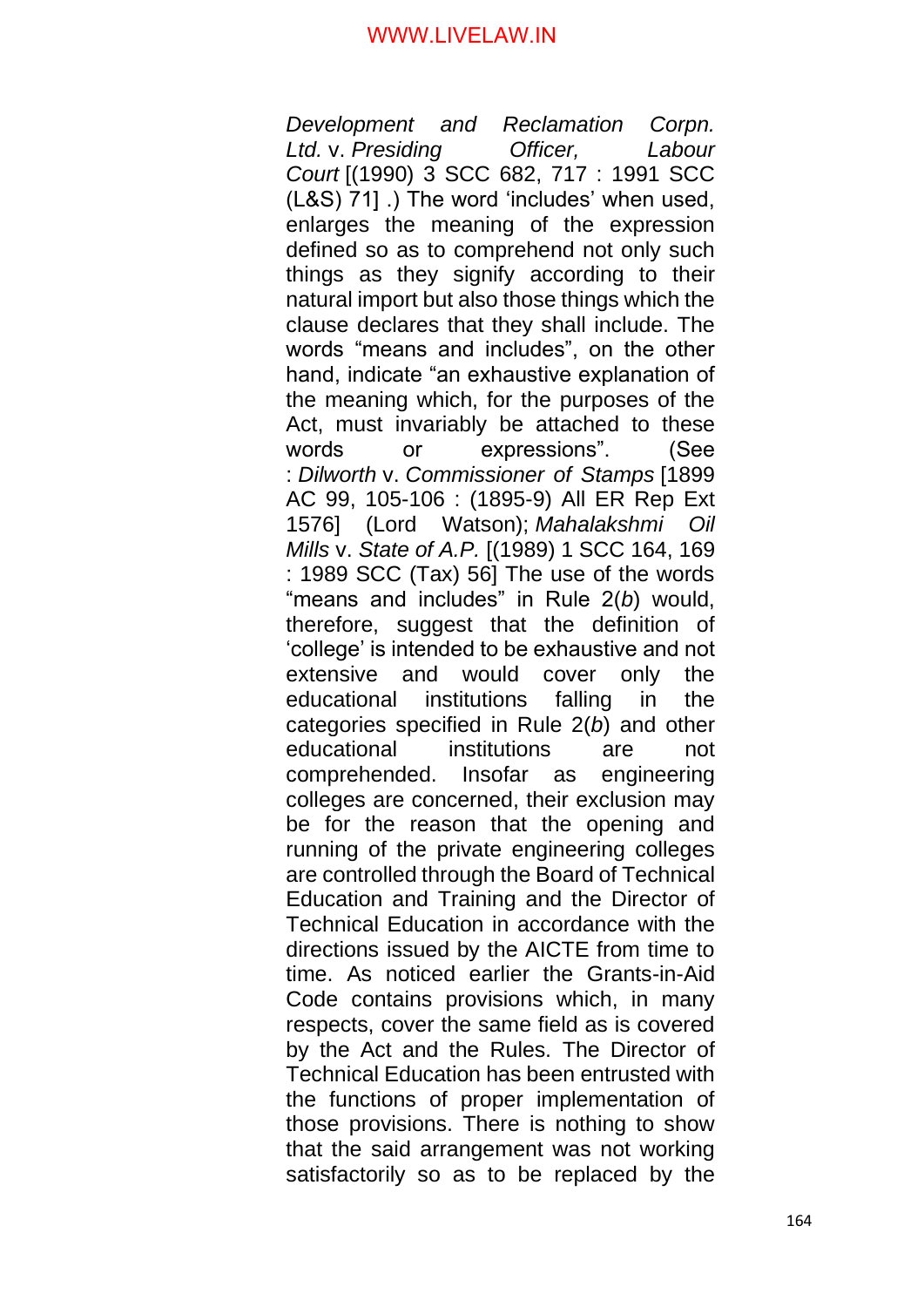system sought to be introduced by the Act and the Rules. Rule 2(*d*), on the other hand, gives an indication that there was no intention to disturb the existing arrangement regarding private engineering colleges because in that rule the expression 'Director' is defined to mean the Director of Collegiate Education. The Director of Technical Education is not included in the said definition indicating that the institutions which are under the control of Directorate of College Education only are to be covered by the Act and the Rules and technical educational institutions in the State of Tamil Nadu which are controlled by the Director of Technical Education are not so covered."

71. On the other hand, the learned Additional Solicitor General

countered this submission by reference to **Krishi Utpadan Mandi** 

**Samiti v. Shankar Industries** (1993) Supp (3) SCC 361 (2),

where, at paragraphs 5 and 12, this Court held:

"**5.** Section 2(*a*) of the Act defines 'agricultural produce' and reads as under:

"2. (*a*) 'agricultural produce' means such items of produce of agriculture, horticulture, viticulture, apiculture, sericulture, pisciculture, animal husbandry or forest as are specified in the Schedule, and includes admixture of two or more of such items, and also includes any such item in processed form, and further includes gur, rab, shakkar, khandsari and jaggery."

xxx xxx xxx

**12.** We have considered the arguments advanced on behalf of the parties and have perused the record. A perusal of the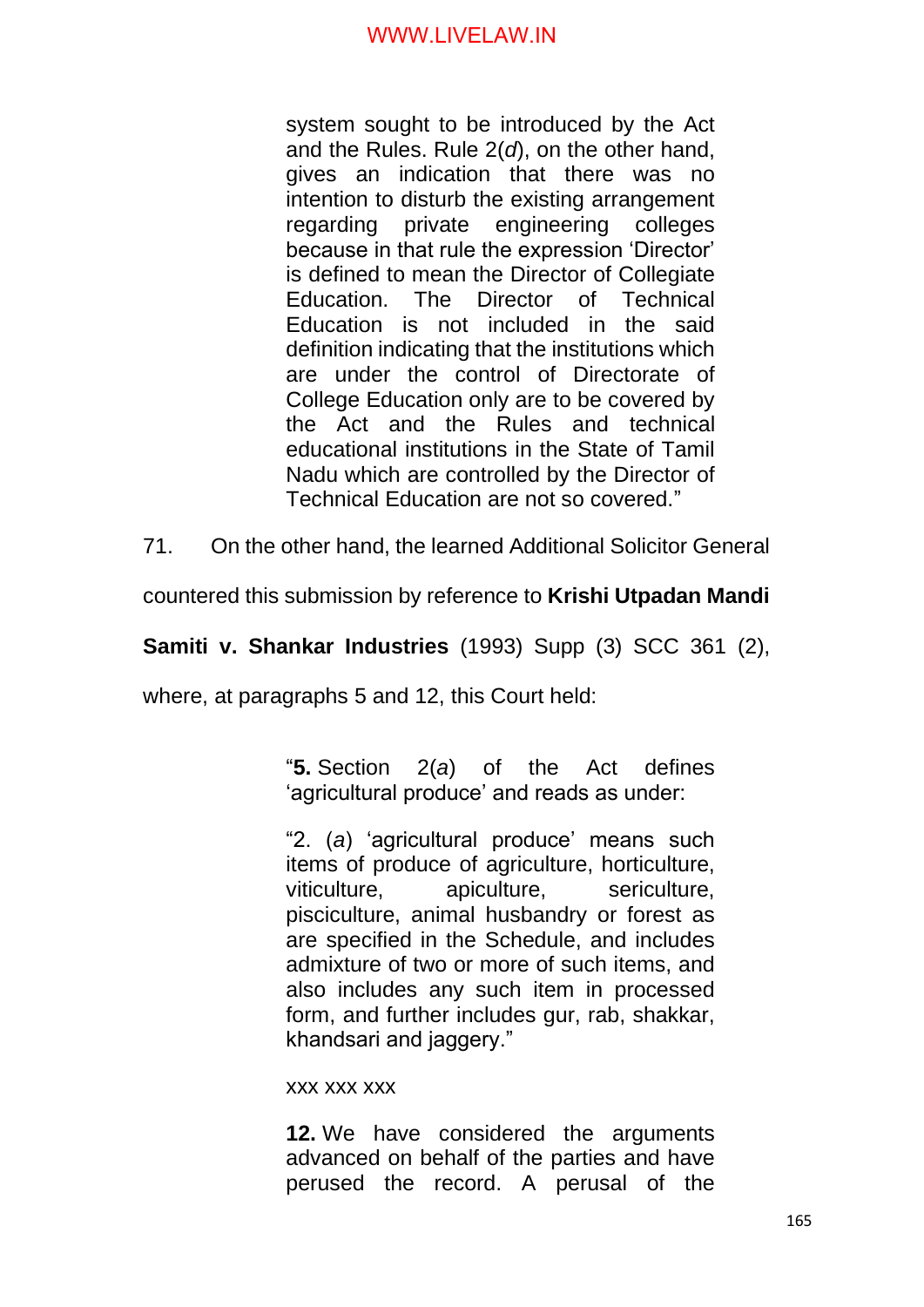definition of agricultural produce under Section 2(*a*) of the Act shows that apart from items of produce of agriculture, horticulture, viticulture, piculture, sericulture, pisciculture, animal husbandry or forest as are specified in the Schedule, the definition further 'includes admixture of two or more such items' and thereafter it further 'includes taking any such item in processed form' and again for the third time the words used are 'and further includes gur, rab, shakkar, khandsari and jaggery'. It is a well settled rule of interpretation that where the legislature uses the words 'means' and 'includes' such definition is to be given a wider meaning and is not exhaustive or restricted to the items contained or included in such definition. Thus the meaning of 'agricultural produce' in the above definition is not restricted to any products of agriculture as specified in the Schedule but also includes such items which come into being in processed form and further includes such items which are called as gur, rab, shakkar, khandsari and jaggery."

72. This statement of the law, as can be seen from the quotation hereinabove, is without citation of any authority. In fact, in **Jagir Singh & Ors. v. State of Bihar & Anr.** (1976) 2 SCC 942 at paragraphs 11 and 19 to 21 and **Mahalakshmi Oil Mills v. State of Andhra Pradesh & Ors.** (1989) 1 SCC 164, at paragraphs 8 and 11 (which has been cited in **P. Kasilingam** (supra)), this Court set out definition sections where the expression "means" was followed by some words, after which came the expression "and includes" followed by other words, just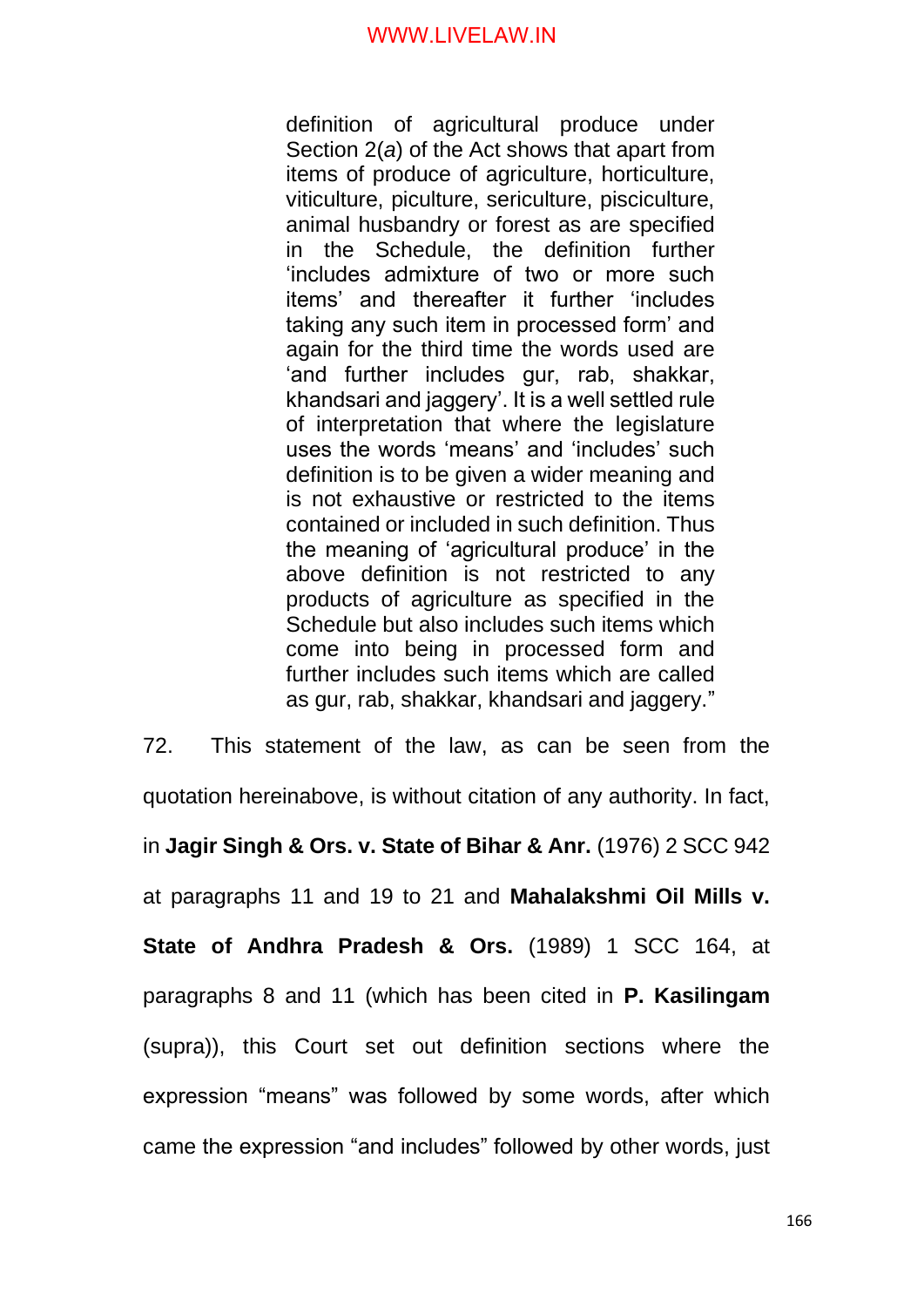as in the **Krishi Utpadan Mandi Samiti** (supra) case. In two other recent judgments, **Bharat Coop. Bank (Mumbai) Ltd. v. Coop. Bank Employees Union** (2007) 4 SCC 685, at paragraphs 12 and 23, and **State of West Bengal and Ors. v. Associated Contractors** (2015) 1 SCC 32 at paragraph 14, this Court has held that wherever the expression "means" is followed by the expression "and includes" whether with or without additional words separating "means" from "includes", these expressions indicate that the definition provision is exhaustive as a matter of statutory interpretation. It has also been held that the expression "and includes" is an expression which extends the definition contained in words which follow the expression "means". From this discussion, two things follow. **Krishi Utpadan Mandi Samiti** (supra) cannot be said to be good law insofar as its exposition on "means" and "includes" is concerned, as it ignores earlier precedents of larger and coordinate benches and is out of sync with later decisions on the same point. Equally, Dr. Singhvi's argument that sub-clauses (a) to (i) of Section 5(8) of the Code must all necessarily reflect the fact that a financial debt can only be a debt which is disbursed against the consideration for the time value of money, and which permeates clauses (a) to (i), cannot be accepted as a matter of statutory interpretation, as the expression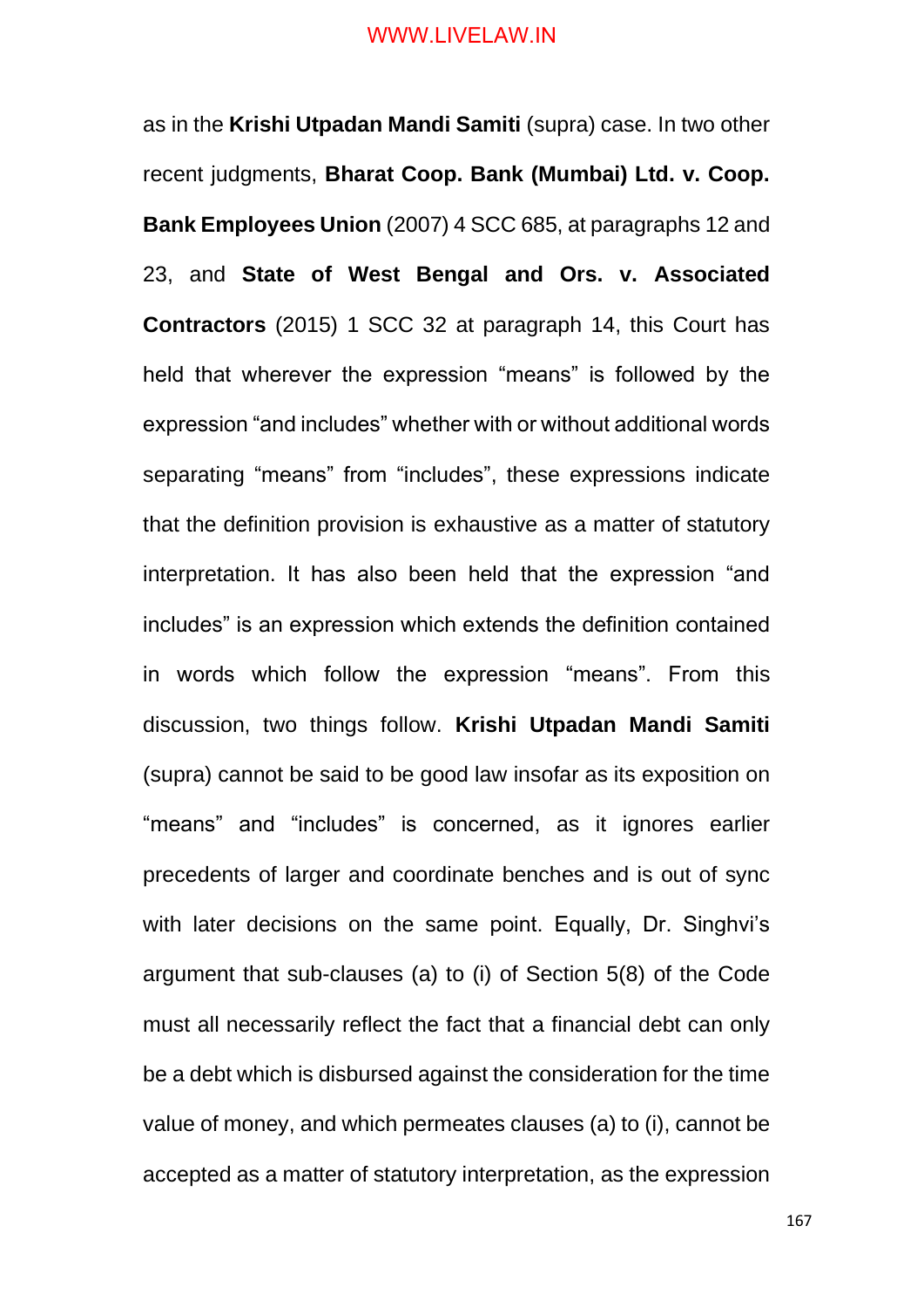"and includes" speaks of subject matters which may not necessarily be reflected in the main part of the definition.

73. In any event, as was correctly argued by learned Additional Solicitor General Mrs. Madhavi Divan, the legislature is not precluded by way of amendment from inserting words into what may even be an exhaustive definition. What is an exhaustive definition is exhaustive for purposes of interpretation of a statute by the Courts, which cannot bind the legislature when it adds something to the statute by way of amendment. On this score also, there is no substance in the aforesaid argument.

74. It was then argued, relying on a large number of judgments that Section 5(8)(f) must be construed *noscitur a sociis* with subclauses (a) to (e) and (g) to (i), and so construed would only refer to loans or other financial transactions which would involve money at both ends. This, again, is not correct in view of the fact that Section 5(8)(f) is clearly a residuary "catch all" provision, taking within it matters which are not subsumed within the other subclauses. Even otherwise, in **Controller of Estate Duty v. Kantilal Trikamlal** (1976) 4 SCC 643, this Court has held that when an expression is a residuary one, *ejusdem generis* will not apply. It was thus held: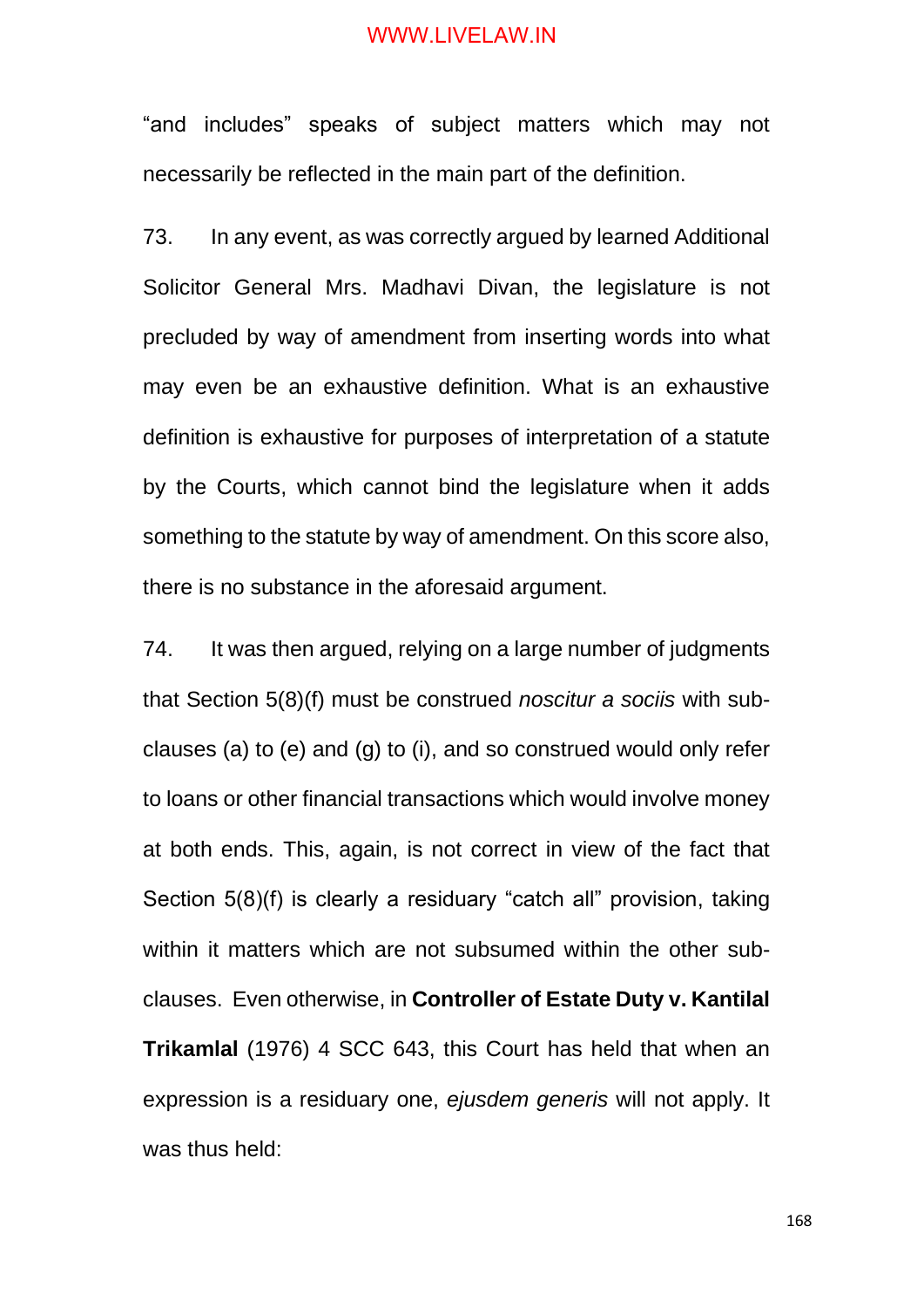"**21**…We have also to stress the expression "other right" in the explanation which is of the widest import and cannot be constricted by reading it *ejusdem generis* with "debt". "Other right", in the context, is expressly meant considerably to widen the concept and therefore suggests a somewhat contrary intention to the application of the *ejusdem generis* rule. We may derive instruction from Green's construction of the identical expression in the English Act. [Section 45 (2)]. The learned author writes:

"A disclaimer is an extinguishment of a right for this purpose. Although in the event the person disclaiming never has any right in the property, he has the right to obtain it, this inchoate right is a 'right' for the purposes of Section 45(2). The *ejusdem generis* rule does not apply to the words 'a debt or other right' and the word 'right' is a word of the widest import. Moreover, the expression 'at the expense of the deceased' is used in an ordinary and natural manner; and is apt to cover not only cases where the extinguishment involves a loss to the deceased of a benefit he already enjoyed, but also those where it prevents him from acquiring the benefit."

# Also, in **Subramanian Swamy v. Union of India** (2016) 7 SCC

221, this Court held:

"**70.** The other aspect that is being highlighted in the context of Article 19(2) is that defamation even if conceived of to include a criminal offence, it must have the potentiality to "incite to cause an offence". To elaborate, the submission is the words "incite to cause an offence" should be read to give attributes and characteristics of criminality to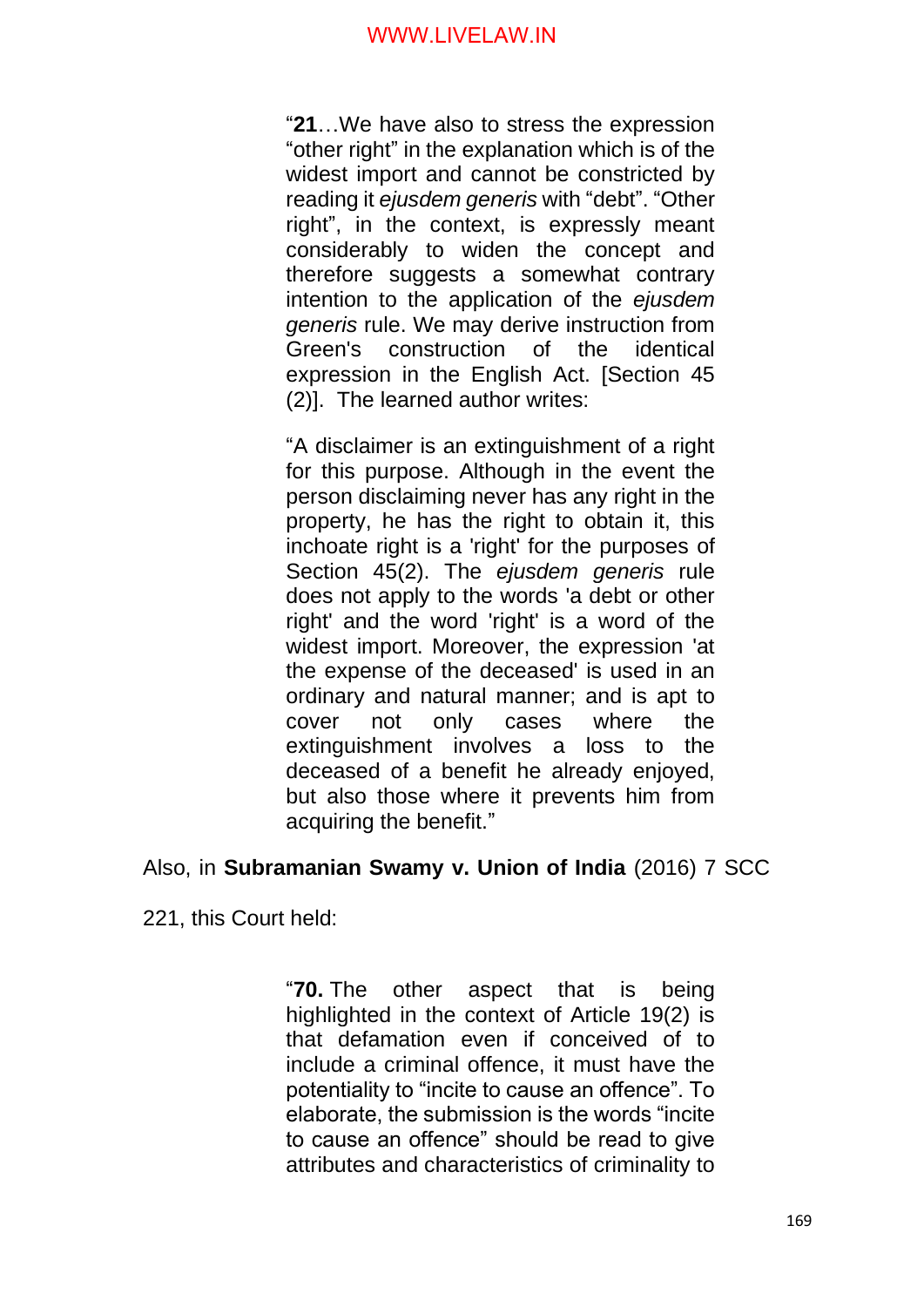the word "defamation". It must have the potentiality to lead to breach of peace and public order. It has been urged that the intention of clause (2) of Article 19 is to include a public law remedy in respect of a grievance that has a collective impact but not as an actionable claim under the common law by an individual and, therefore, the word "defamation" has to be understood in that context, as the associate words are "incitement to an offence" would so warrant. Mr Rao, learned Senior Counsel, astutely canvassed that unless the word "defamation" is understood in this manner applying the principle of *noscitur a sociis*, the cherished and natural right of freedom of speech and expression which has been recognised under Article 19(1)(*a*) would be absolutely at peril. Mr Narasimha, learned ASG would contend that the said rule of construction would not be applicable to understand the meaning of the term "defamation". Be it noted, while construing the provision of Article 19(2), it is the duty of the Court to keep in view the exalted spirit, essential aspects, the value and philosophy of the Constitution. There is no doubt that the principle of *noscitur a sociis* can be taken recourse to in order to understand and interpret the Constitution but while applying the principle, one has to keep in mind the contours and scope of applicability of the said principle.

**71.** In *State of Bombay* v. *Hospital Mazdoor Sabha* [*State of Bombay* v. *Hospital Mazdoor Sabha*, AIR 1960 SC 610 : (1960) 2 SCR 866] , it has been held that it must be borne in mind that *noscitur a sociis* is merely a rule of construction and it cannot prevail in cases where it is clear that wider words have been deliberately used in order to make the scope of the defined word correspondingly wider. It is only where the intention of the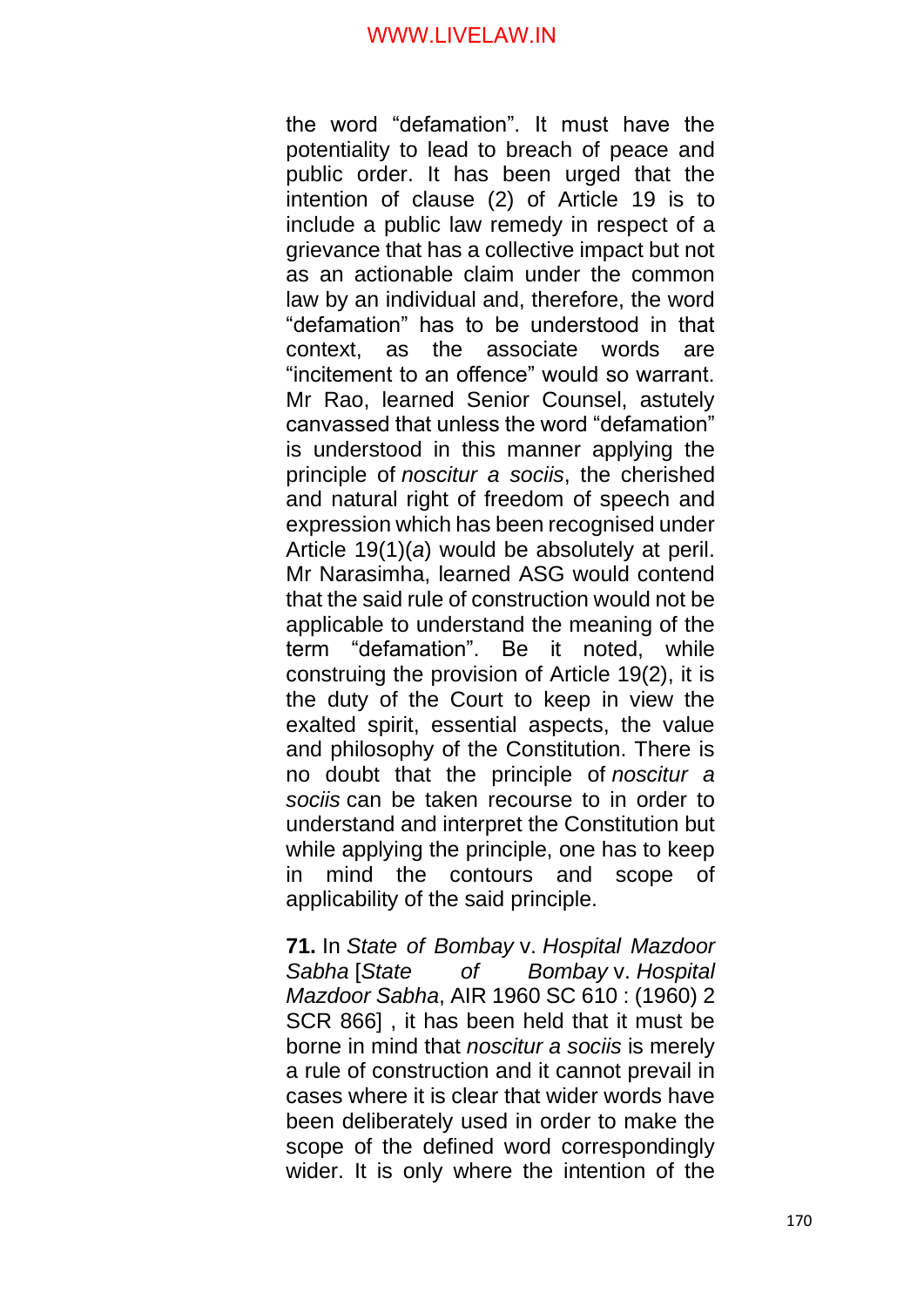legislature in associating wider words with words of narrower significance is doubtful, or otherwise not clear that the said rule of construction can be usefully applied. It can also be applied where the meaning of the words of wider import is doubtful; but, where the object of the legislature in using wider words is clear and free of ambiguity, the rule of construction in question cannot be pressed into service.

**72.** In *Bank of India* v. *Vijay Transport* [*Bank of India* v. *Vijay Transport*, 1988 Supp SCC 47 : AIR 1988 SC 151] , the Court was dealing with the contention that a literal interpretation is not always the only interpretation of a provision in a statute and the court has to look at the setting in which the words are used and the circumstances in which the law came to be passed to decide whether there is something implicit behind the words actually used which would control the literal meaning of the words used. For the said purpose, reliance was placed on *R.L. Arora (2)* v. *State of U.P.* [*R.L. Arora (2)* v. *State of U.P.*, (1964) 6 SCR 784 : AIR 1964 SC 1230] . Dealing with the said aspect, the Court has observed thus: (*Vijay Transport case* [*Bank of India* v. *Vijay Transport*, 1988 Supp SCC 47 : AIR 1988 SC 151] , SCC p. 51, para 11)

"*11*. … It may be that in interpreting the words of the provision of a statute, the setting in which such words are placed may be taken into consideration, but that does not mean that even though the words which are to be interpreted convey a clear meaning, still a different interpretation or meaning should be given to them because of the setting. In other words, while the setting of the words may sometimes be necessary for the interpretation of the words of the statute, but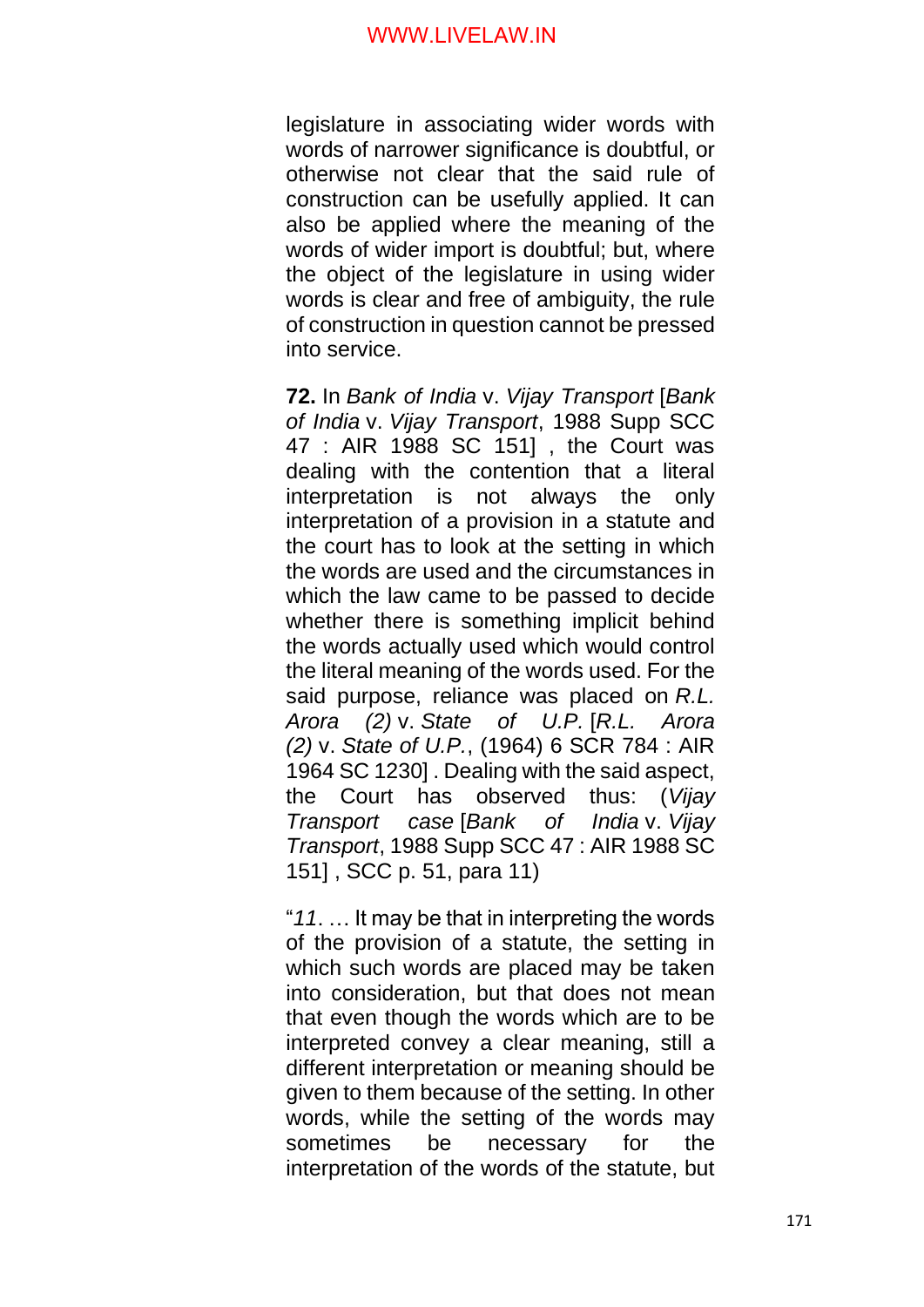that has not been ruled by this Court to be the only and the surest method of interpretation."

**73.** The Constitution Bench, in *Godfrey Phillips India Ltd.* v. *State of U.P.* [*Godfrey Phillips India Ltd.* v. *State of U.P.*, (2005) 2 SCC 515], while expressing its opinion on the aforesaid rule of construction, opined: (SCC pp. 550 & 551, paras 81 & 83)

"*81*. We are aware that the maxim of *noscitur a sociis* may be a treacherous one unless the "*societas*" to which the "*socii*" belong, are known. The risk may be present when there is no other factor except contiguity to suggest the "*societas*". But where there is, as here, a term of wide denotation which is not free from ambiguity, the addition of the words such as "including" is sufficiently indicative of the *societas*. As we have said, the word "includes" in the present context indicates a commonality or shared features or attributes of the including word with the included.

\*\*\*

*83*. Hence on an application of general principles of interpretation, we would hold that the word "luxuries" in Entry 62 of List II means the activity of enjoyment of or indulgence in that which is costly or which is generally recognised as being beyond the necessary requirements of an average member of society and not articles of luxury."

**74.** At this juncture, we may note that in *Ahmedabad (P) Primary Teachers' Assn.* v. *Administrative Officer* [*Ahmedabad (P) Primary Teachers' Assn.* v. *Administrative Officer*, (2004) 1 SCC 755 : 2004 SCC (L&S) 306] , it has been stated that *noscitur a sociis* is a legitimate rule of construction to construe the words in an Act of Parliament with reference to the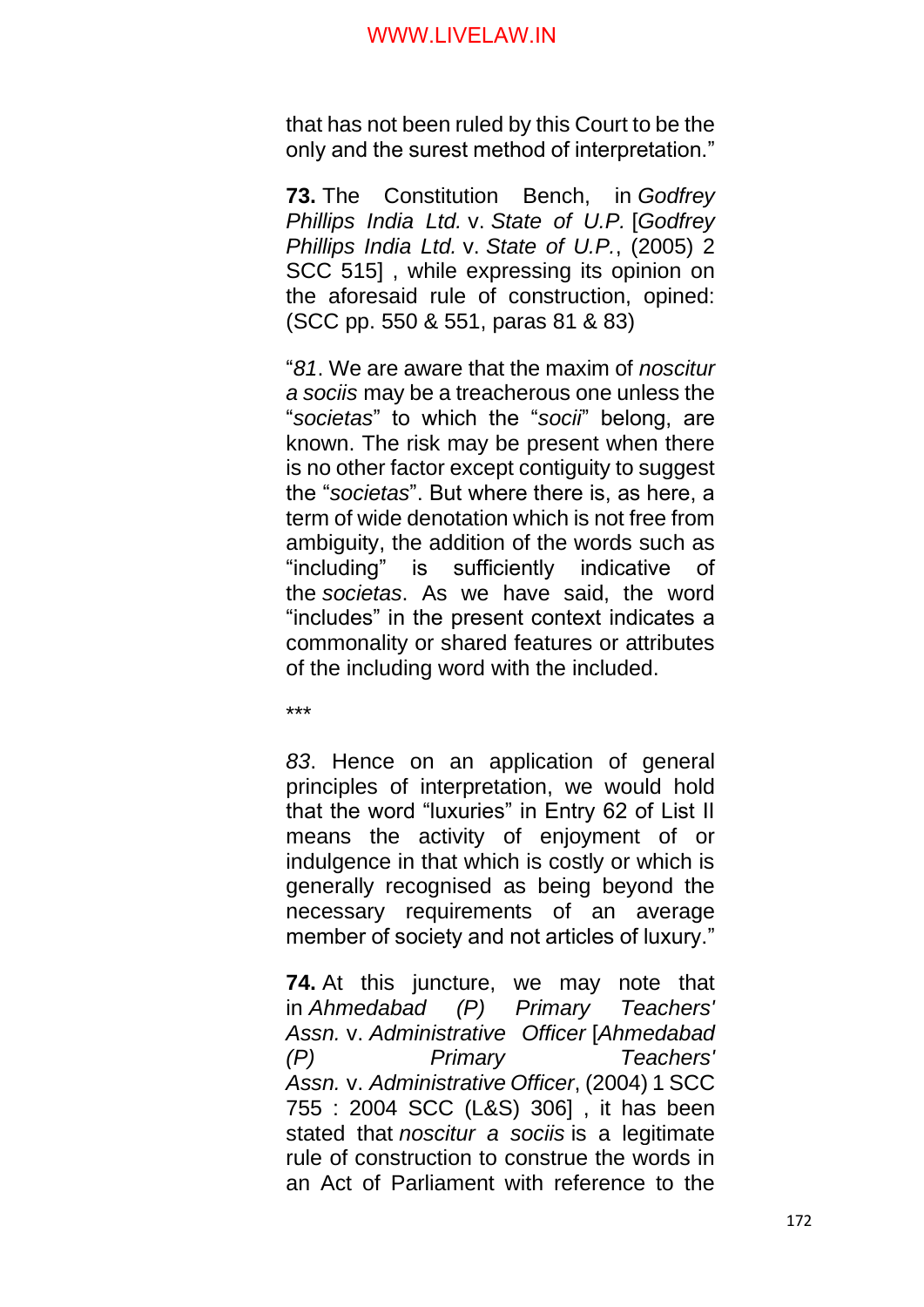words found in immediate connection with them. In this regard, we may refer to a passage from Justice G.P. Singh, *Principles of Statutory Interpretation* [ (13th Edn., 2012) 509.] where the learned author has referred to the lucid explanation given by Gajendragadkar, J. We think it appropriate to reproduce the passage:

"It is a rule wider than the rule of *ejusdem generis*; rather the latter rule is only an application of the former. The rule has been lucidly explained by Gajendragadkar, J. in the following words:

'This rule, according to *Maxwell* [ Maxwell, *Interpretation of Statutes* (11th Edn., 1962) 321.] , means that when two or more words which are susceptible of analogous meaning are coupled together, they are understood to be used in their cognate sense. They take as it were their colour from each other, that is, the more general is restricted to a sense analogous to a less general.'"

The learned author on further discussion has expressed the view that meaning of a word is to be judged from the company it keeps i.e. reference to words found in immediate connection with them. It applies when two or more words are susceptible of analogous meanings are coupled together, to be read and understood in their cognate sense. [*Principles of Statutory Interpretation* by G.P. Singh (8th Edn.) 379.] *Noscitur a sociis* is merely a rule of construction and cannot prevail where it is clear that wider and diverse etymology is intentionally and deliberately used in the provision. It is only when and where the intention of the legislature in associating wider words with words of narrowest significance is doubtful or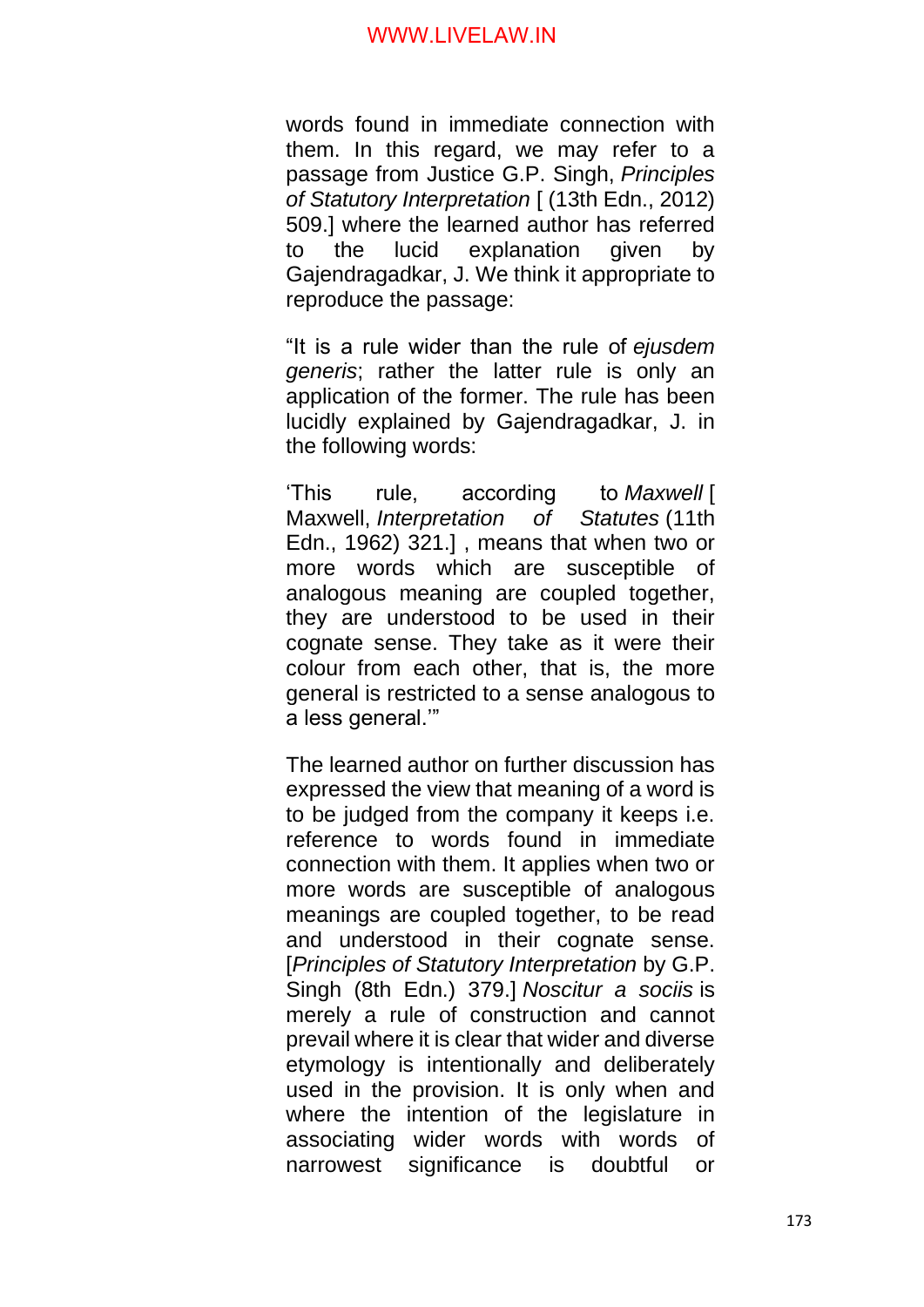otherwise not clear, that the rule of *noscitur a sociis* is useful."

75. It is clear from a reading of these judgments that *noscitur a sociis* being a mere rule of construction cannot be applied in the present case as it is clear that wider words have been deliberately used in a residuary provision, to make the scope of the definition of "financial debt" subsume matters which are not found in the other sub-clauses of Section 5(8). This contention must also, therefore, be rejected.

76. It remains to deal with arguments on the effect of a deeming fiction. Under the explanation added to Section 5(8)(f), any amount raised from an allottee under a real estate project shall be deemed to be an amount having the commercial effect of a borrowing.

77. In every case in which a deeming fiction is to be construed, the observations of Lord Asquith in a concurring judgment in **East** 

**End Dwellings Co. Ltd. v. Finsbury Borough Council** (1952) Appeal Cases 109 are cited. These observations read as follows:

> "If you are bidden to treat an imaginary state of affairs as real, you must surely, unless prohibited from doing so, also imagine as real the consequences and incidents which, if the putative state of affairs had in fact existed, must inevitably have flowed from or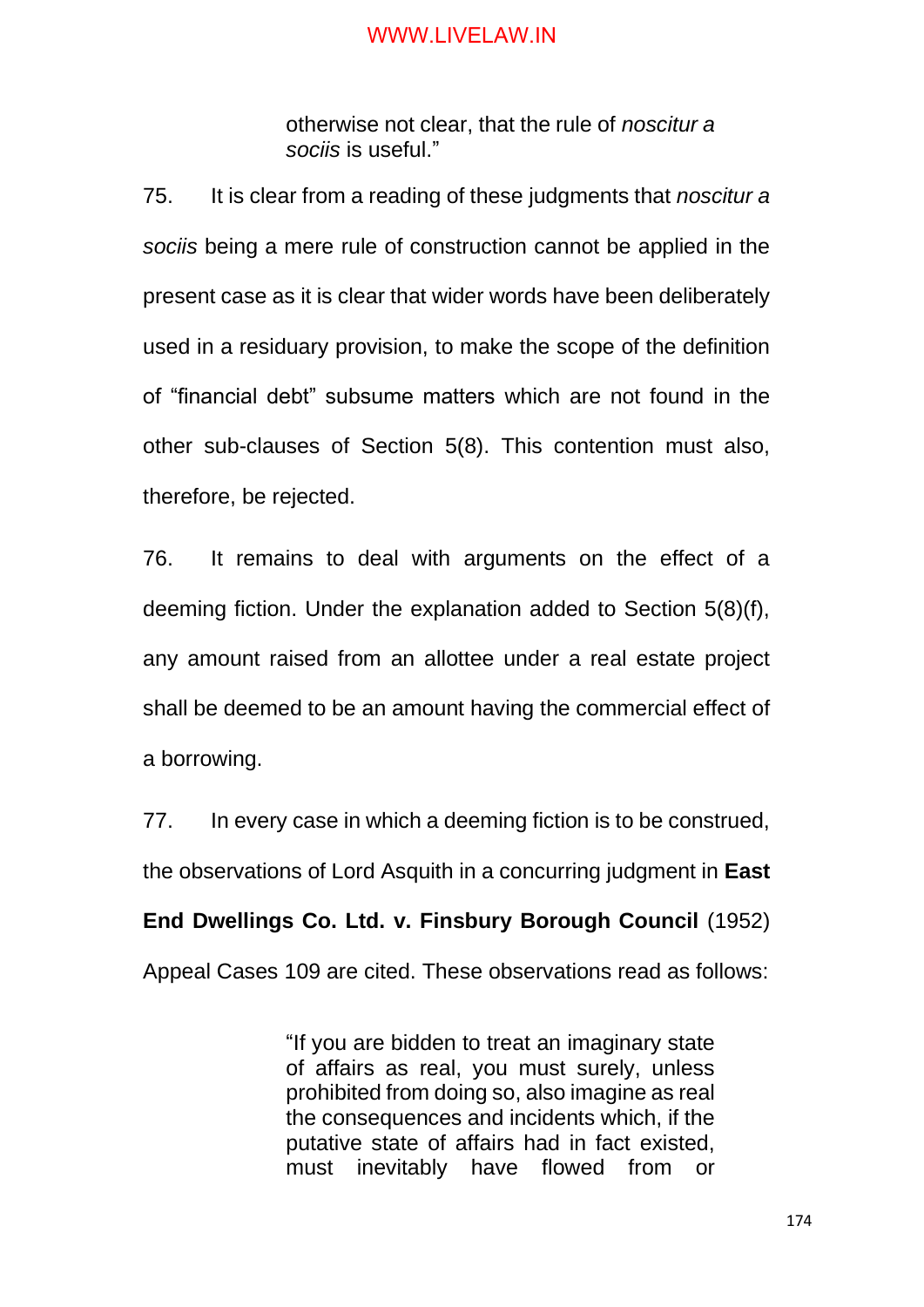accompanied it…. The statute says that you must imagine a certain state of affairs. It does not say that, having done so, you must cause or permit your imagination to boggle when it comes to the inevitable corollaries of that state of affairs."

These observations have been followed time out of number by the decisions of this Court. (See for example, **M. Venugopal v.** 

**Divisional Manager, LIC** (1994) 2 SCC 323 at page 329).

78. But then it was argued that, relying upon **Commissioner** 

**of Income Tax, Bombay v. Bombay Trust Corporation** AIR 1930 PC 54 at 55, that the reason that a deeming fiction is introduced is that the subject matter of that fiction is not so in reality, which why Parliament requires such subject matter be treated as if it were real. To similar effect are the observations in

**K. Kamaraja Nadar v. Kunju Thevar and Ors.** AIR 1958 SC 687

at paragraph 28, where this Court put it thus:

"The effect of such a legal fiction, however, is that a position which otherwise would not obtain is deemed to obtain under those circumstances."

79. It was also argued, relying upon **Delhi Cloth & General Mills Co. Ltd. and Anr. v. State of Rajasthan and Ors.** (1996) 2 SCC 449, that a deeming fiction can only be as to facts and cannot be the deeming of a legal position. It was further argued relying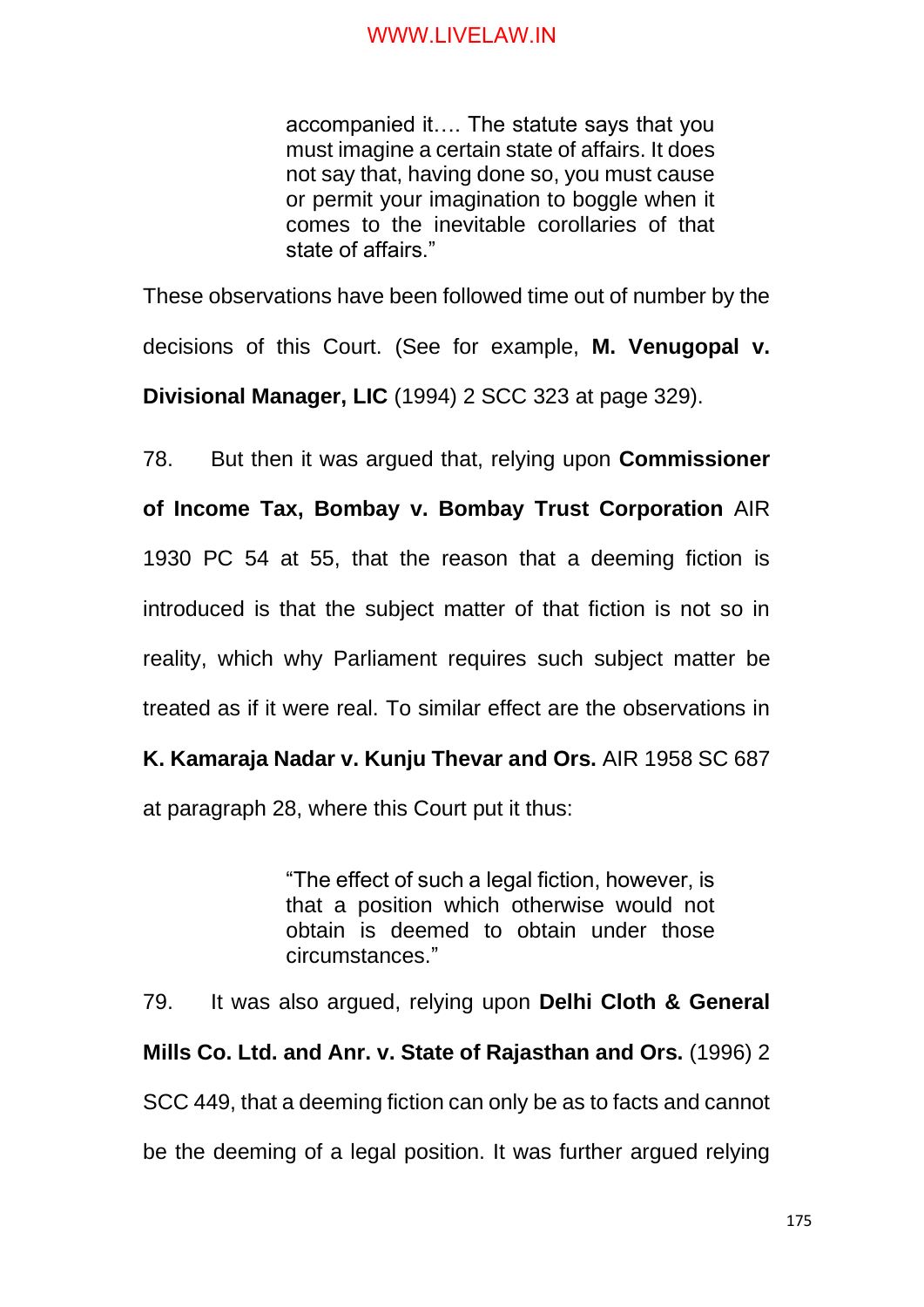upon **Daiichi Sankyo Company Limited v. Jayaram Chigurupati and Ors.** (2010) 7 SCC 449, that a deeming provision cannot be destructive of the main provision and cannot be construed as such.

80. A closer look at **Delhi Cloth & General Mills Co. Ltd**. (supra) would show that the judgment in essence followed this Court's judgment in **Shri Prithvi Cotton Mills Ltd. & Anr. v. Broach Borough Municipality & Ors.** 1969 (2) SCC 283, in that the validating statute in question had not cured the defect that was pointed out. This becomes clear on a reading of paragraph 16 and 17 of the judgment which read as follows:

> "**16.** The Validating Act provides that, notwithstanding anything contained in Sections 4 to 7 of the 1959 Act or in any judgment, decree, order or direction of any court, the villages of Raipura and Ummedganj should be deemed always to have continued to exist and they continue to exist within the limits of the Kota Municipality, to all intents and for all purposes. This provision requires the deeming of the legal position that the villages of Raipura and Ummedganj fall within the limits of the Kota Municipality, not the deeming of facts from which this legal consequence would flow. A legal consequence cannot be deemed nor, therefrom, can the events that should have preceded it. Facts may be deemed and, therefrom, the legal consequences that follow.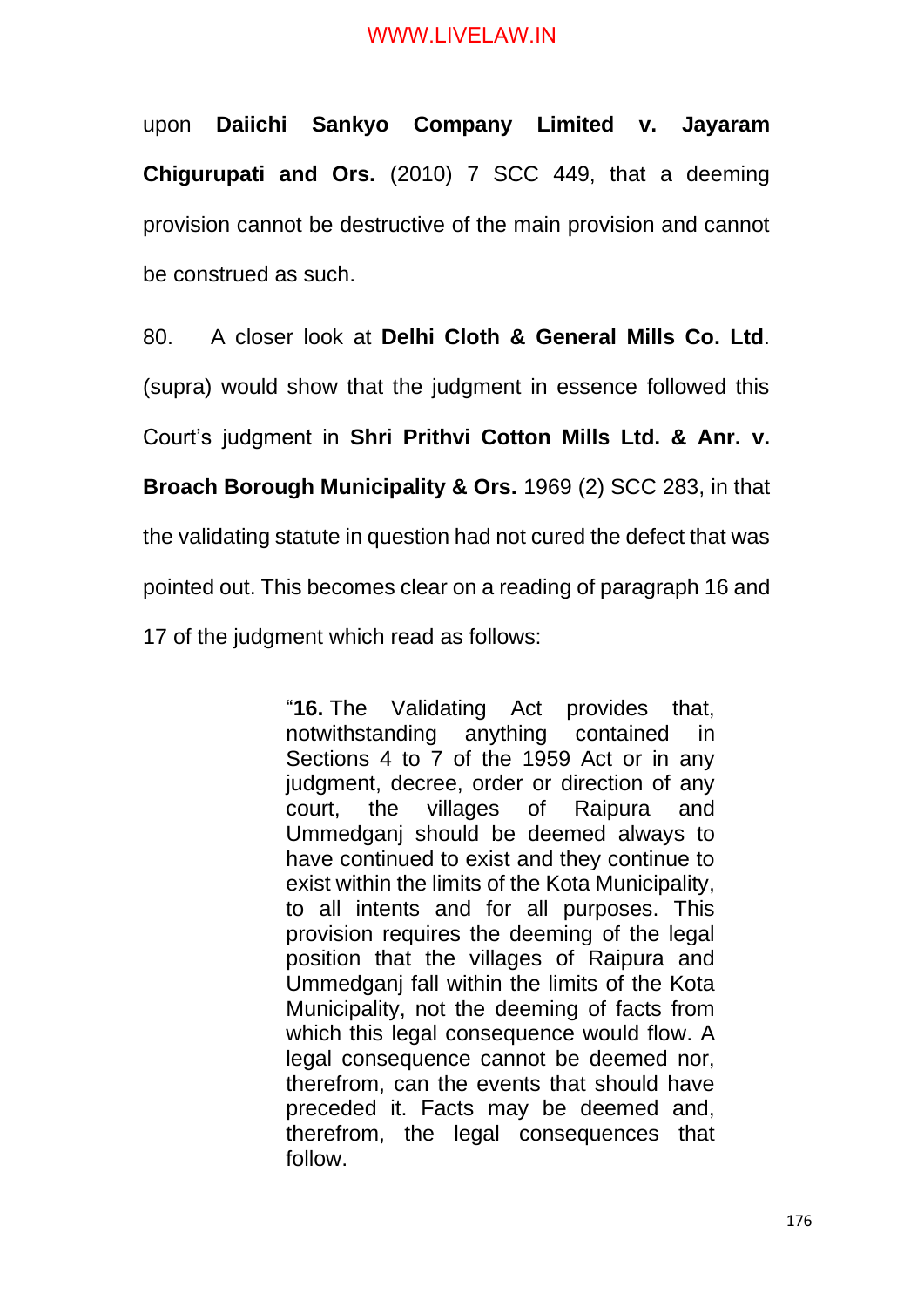**17.** Sections 4 to 7 remained on the statute book unamended when the Validating Act was passed. Their provisions were mandatory. They had admittedly not been followed. The defect of not following these mandatory provisions in the case of the villages of Raipura and Ummedganj was not cured by the Validating Act. The curing of the defect was an essential requirement for the passing of a valid validating statute, as held by the Constitution Bench in the case of *Prithvi Cotton Mills Ltd.* [(1969) 2 SCC 283 : (1970) 1 SCR 388] It must, therefore, be held that the Validating Act is bad in law and it must be struck down."

81. It was in this context that it was stated that the fiction of a legal consequence cannot be deemed, whereas facts which preceded such consequence can so be deemed. In the present case, the deeming provision, as has been held by us, is only clarificatory of the true legal position as it already obtained. The present case does not concern itself with validating statutes at all. The ratio of this judgment, therefore, would have no application to this case.

82. Equally, in **Daiichi Sankyo Company Limited** (supra), it was found that the deeming provision contained in sub-clause (2) of Regulation 2(1)(e) of the Securities and Exchange Board of India (Substantial Acquisition of Shares and Takeovers) Regulations, 1997 flew in the face of the very idea of "persons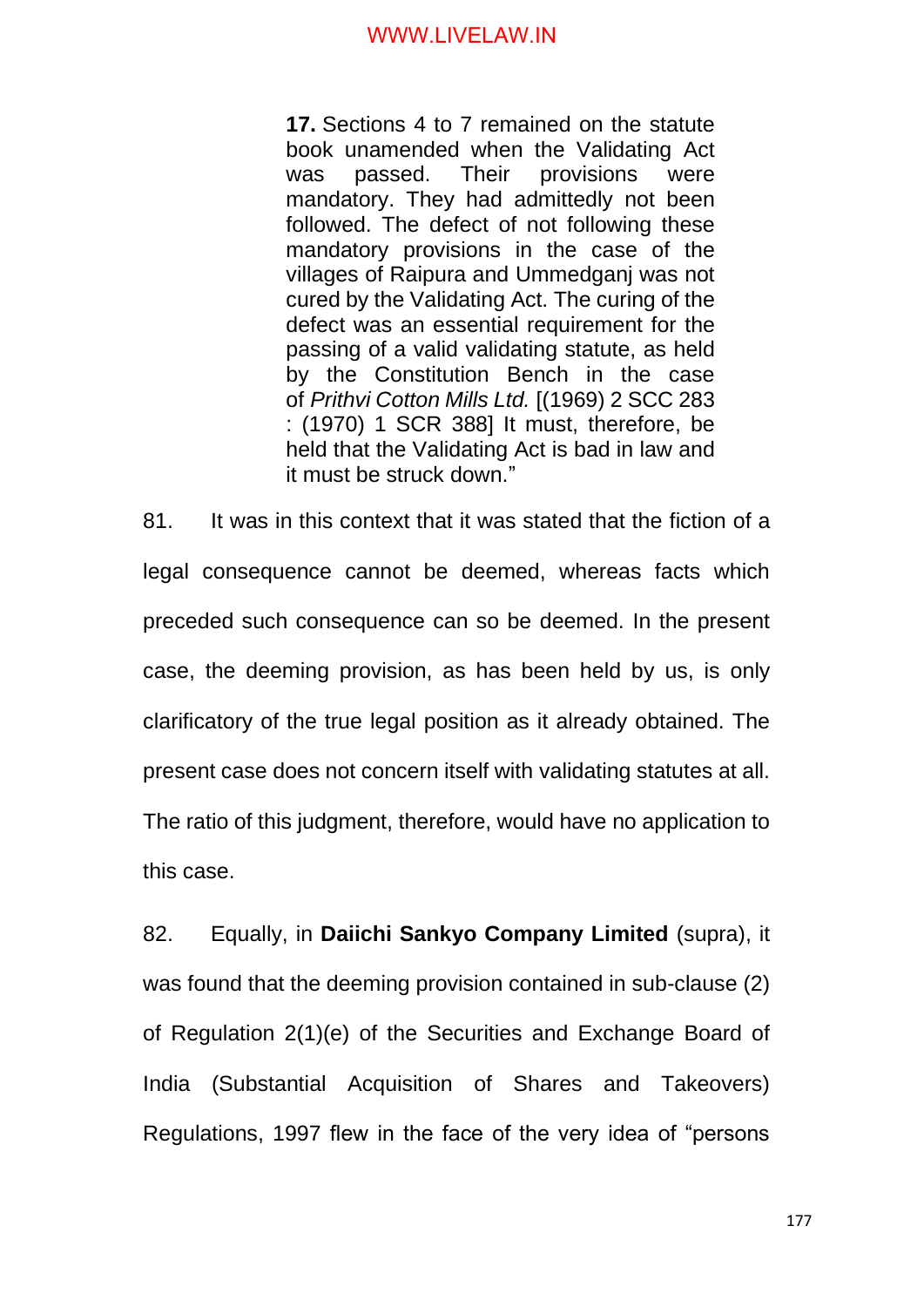acting in concert", as a result of which it was held that a deeming fiction cannot do away with the very concept of "persons acting in concert" contained in the main provision. In the present case however, far from doing away with the concept of a "financial creditor", we have already found that the deeming provision is only clarificatory of the fact that allottees are to be considered as "financial creditors" for the reasons already given by us hereinabove.

83. Although a deeming provision is to deem what is not there in reality, thereby requiring the subject matter to be treated as if it were real, yet several authorities and judgments show that a deeming fiction can also be used to put beyond doubt a particular construction that might otherwise be uncertain. Thus, Stroud's Judicial Dictionary of Words and Phrases (Seventh Edition, 2008), defines "deemed" as follows:

> "**Deemed**"-, as used in statutory definitions "to extend the denotation of the defined term to things it would not in ordinary parlance denote, is often a convenient device for reducing the verbiage or an enactment, but that does not mean that wherever it is used it has that effect; to deem means simply to judge or reach a conclusion about something, and the words 'deem' and 'deemed' when used in a statute thus simply state the effect or meaning which some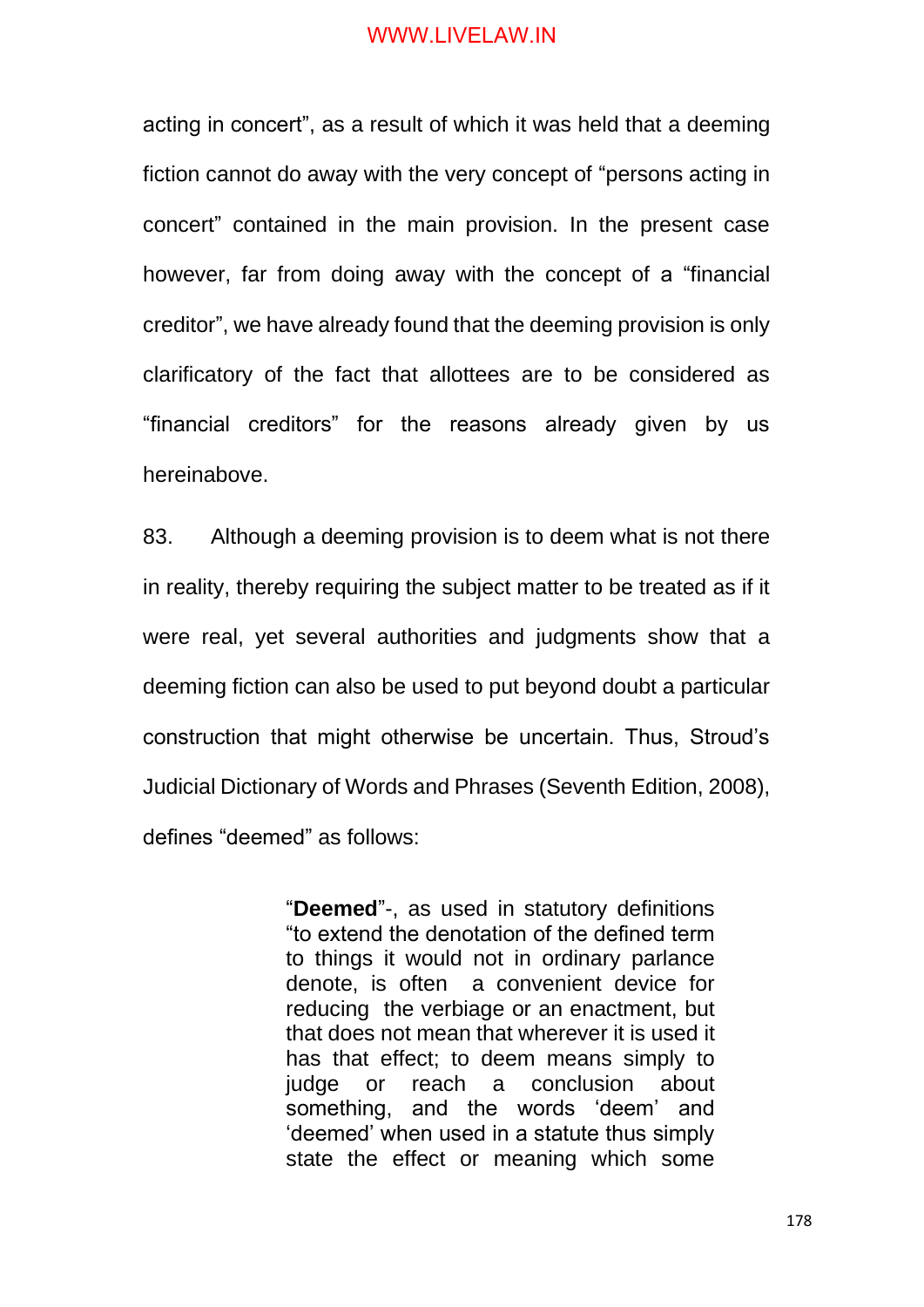matter or things has- the way in which it is to be adjudged ; this need not import artificiality or fiction; it may simply be the statement of an indisputable conclusion."

# 84. In **Hindustan Cooperative Housing Building Society**

# **Limited v. Registrar, Cooperative Societies and Anr.** (2009) 14

SCC 302, this Court in dealing with legal fictions generally quoted

a large number of authorities thus at paragraph 17:

"**17.** "*13*. … It is, as noted above, a deeming provision. Such a provision creates a legal fiction. As was stated by James, L.J. in *Levy, Re, ex p Walton* [(1881) 17 Ch D 746 : (1881- 85) All ER Rep 548 (CA)] : (Ch D p. 756)

'… When a statute enacts that something shall be deemed to have been done, which in fact and truth was not done, the court is entitled and bound to ascertain for what purposes and between what persons the statutory fiction is to be resorted to.'

After ascertaining the purpose full effect must be given to the statutory fiction and it should be carried to its logical conclusion and to that end it would be proper and even necessary to assume all those facts on which alone the fiction can operate. [Ed.: This latter sentence does not form part of what was observed by James, L.J. in *ex p Walton*, (1881) 17 Ch D 746 : (1881-85) All ER Rep 548 (CA) but is a paraphrase of what was observed by the Supreme Court in *State of Bombay* v. *Pandurang Vinayak*, 1953 SCR 773 at p. 778. See also *Ali M.K.* v. *State of Kerala*, (2003) 11 SCC 632 : 2004 SCC (L&S) 136, SCC at p. 639, para 13.]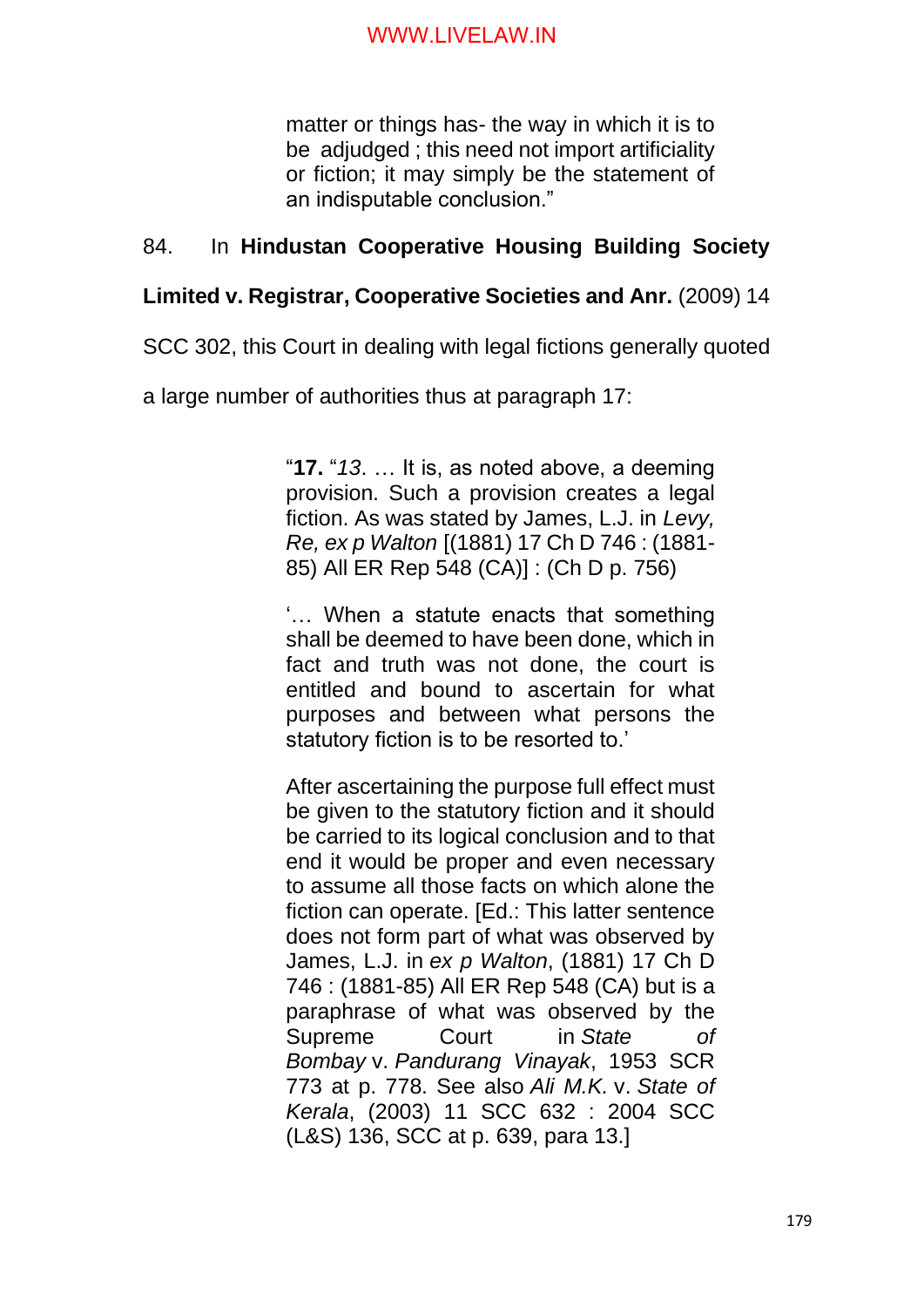[See *Hill* v. *East and West India Dock Co.* [(1884) 9 AC 448 (HL)] , *State of Travancore-Cochin* v. *Shanmugha Vilas Cashewnut Factory* [AIR 1953 SC 333] , *American Home Products Corpn.* v. *Mac Laboratories (P) Ltd.* [(1986) 1 SCC 465] and *Parayankandiyal Eravath Kanapravan Kalliani Amma* v. *K. Devi* [(1996) 4 SCC 76] .] In an oft quoted passage, Lord Asquith stated:

'If you are bidden to treat an imaginary state of affairs as real, you must surely, unless prohibited from doing so, also imagine as real the consequences and incidents which, if the putative state of affairs had in fact, existed, must inevitably have flowed from or accompanied it. … The statute [states] that you must imagine a certain state of affairs; it does not say that having done so, you must cause or permit your imagination to boggle when it comes to the inevitable corollaries of that state of affairs.'

(See *East End Dwellings Co. Ltd.* v. *Finsbury Borough Council* [1952 AC 109 : (1951) 2 All ER 587 (HL)] at AC pp. 132-33.)

'… The word "deemed" is used a great deal in modern legislation. Sometimes it is used to impose for the purposes of a statute an artificial construction of a word or phrase that would not otherwise prevail. Sometimes it is used to put beyond doubt a particular construction that might otherwise be uncertain. Sometimes it is used to give a comprehensive description that includes what is obvious, what is uncertain and what is, in the ordinary sense, impossible.'

[Per Lord Radcliffe in *St. Aubyn* v. *Attorney General (No. 2)* [1952 AC 15 : (1951) 2 All ER 473 (HL)] , AC p. 53.]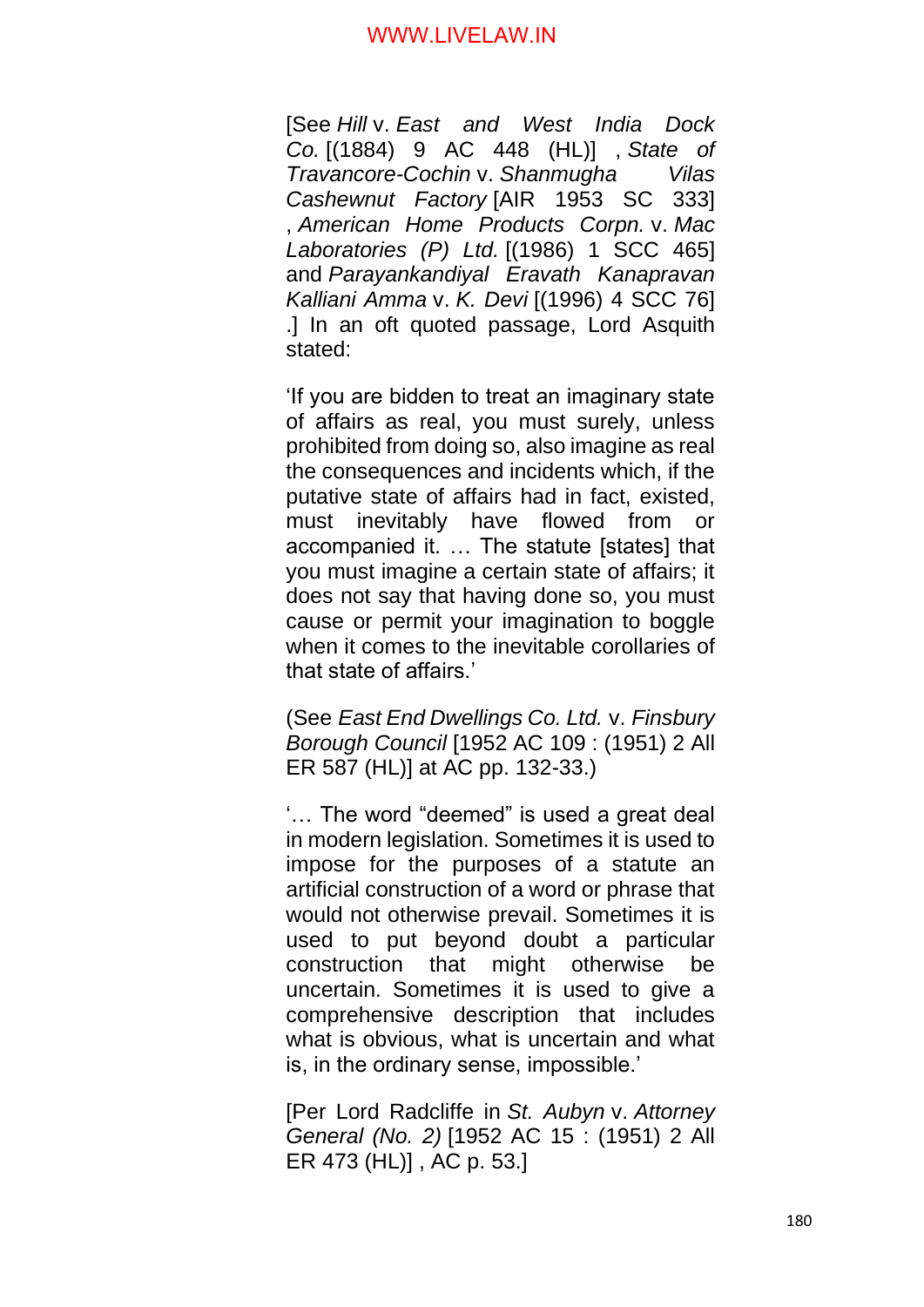*14*. 'Deemed', as used in statutory definitions [is meant]

'to extend the denotation of the defined term to things it would not in ordinary parlance denote, is often a convenient devise for reducing the verbiage of an enactment, but that does not mean that wherever it is used it has that effect; to deem means simply to judge or reach a conclusion about something, and the words "deem" and "deemed" when used in a statute thus simply state the effect or meaning which some matter or thing has — the way in which it is to be adjudged; this need not import artificiality or fiction; it may simply be the statement of an undisputable conclusion.' (Per Windener, J. in *Hunter Douglas Australia Pty.* v. *Perma Blinds* [(1970) 44 Aust LJ R 257] .)

*15*. When a thing is to be 'deemed' something else, it is to be treated as that something else with the attendant consequences, but it is not that something else (per Cave, J., in *R.* v. *Norfolk County Court* [(1891) 60 LJ QB 379] ).

'When a statute gives a definition and then adds that certain things shall be "deemed" to be covered by the definition, it matters not whether without that addition the definition would have covered them or not.' (Per Lord President Cooper

in *Ferguson* v. *McMillan* [1954 SLT 109] .)

*16*. Whether the word 'deemed' when used in a statute established a conclusive or a rebuttable presumption depended upon the context (see *St. Leon Village Consolidated School Distt.* v. *Ronceray* [(1960) 23 DLR (2d) 32] ).

'…. I … regard its primary function as to bring in something which would otherwise be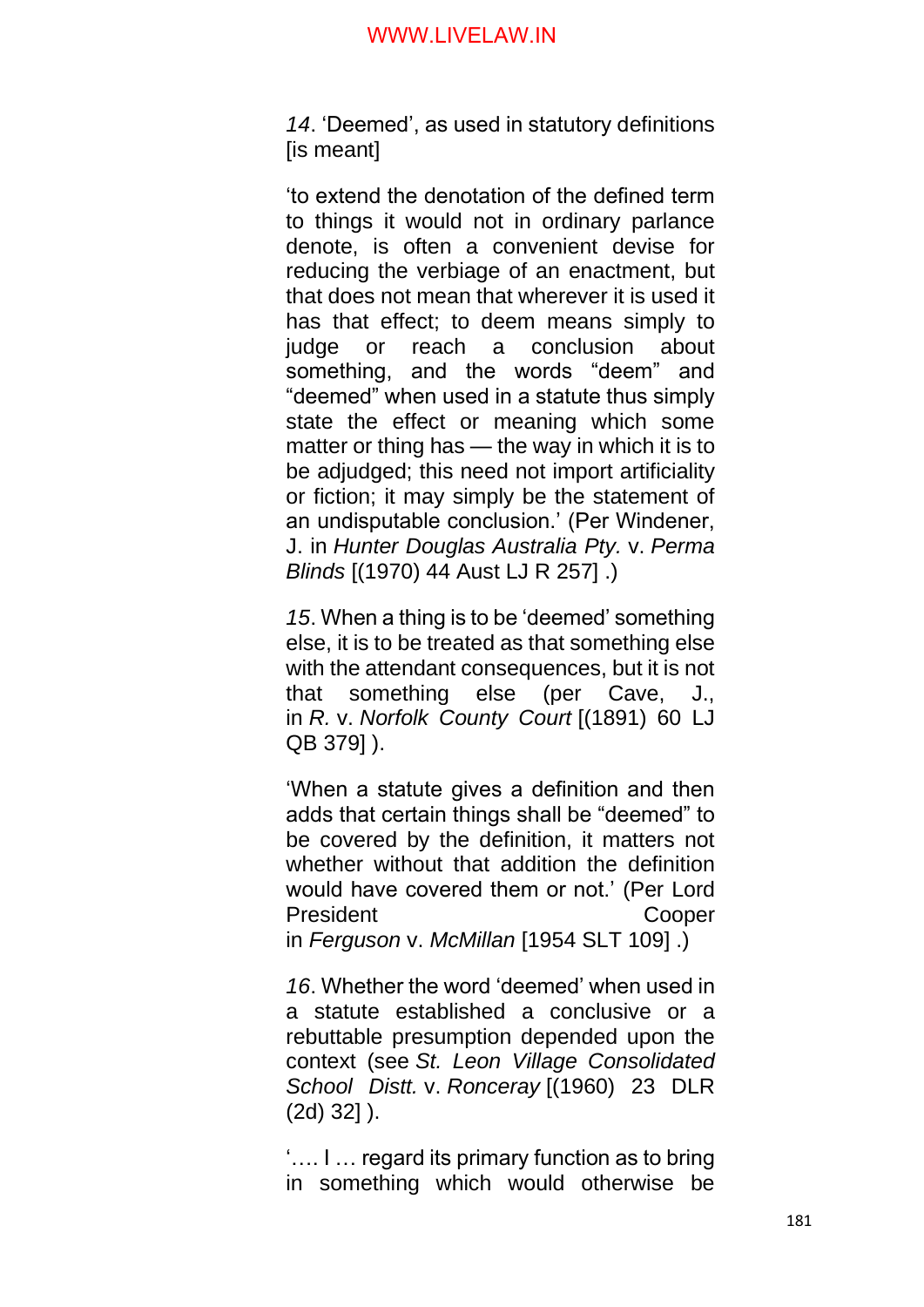excluded.' (Per Viscount Simonds in *Barclays Bank* v. *IRC* [1961 AC 509 : (1960) 3 WLR 280 : (1960) 2 All ER 817 (HL)] at AC p. 523.)

'Deems' means 'is of opinion' or 'considers' or 'decides' and there is no implication of steps to be taken before the opinion is formed or the decision is taken. [See *R.* v. *Brixton Prison (Governor), ex p Soblen* [(1963) 2 QB 243 : (1962) 3 WLR 1154 : (1962) 3 All ER 641 (CA)] at QB p. 315.]" [Ed.: As observed in *Ali M.K.* v. *State of Kerala*, (2003) 11 SCC 632 : 2004 SCC (L&S) 136, SCC at pp. 639- 40, paras 13-16.]"

In the present case, it is clear that the deeming fiction that is used by the explanation is to put beyond doubt the fact that allottees are to be regarded as financial creditors within the enacting part contained in Section 5(8)(f) of the Code.

85. It was also argued that an explanation does not enlarge the scope of the original section and for this purpose **S. Sundaram Pillai** (supra) was relied upon. This very judgment recognises, in paragraph 46, that an explanation does not ordinarily enlarge the scope of the original Section. But if it does, effect must be given to the legislative intent notwithstanding the fact that the legislature has named a provision as an explanation. [See **Hiralal Ratanlal Etc. v. State of U.P and Anr. Etc.** (1973) 1 SCC 216 at 225, followed in paragraph 51 of **Sundram Pillai** (supra)]. In any case, it has been found by us that the explanation was added by the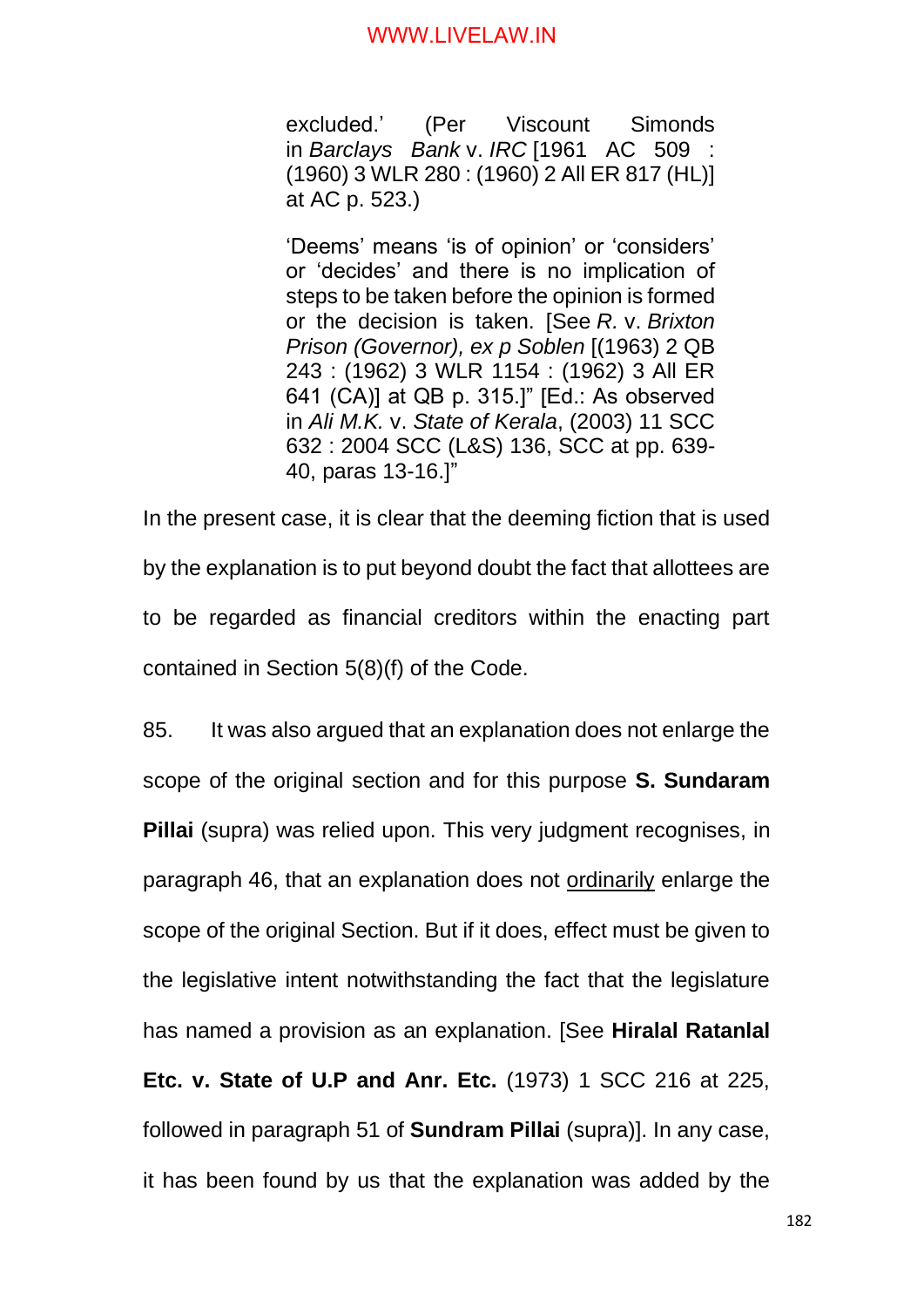Amendment Act only to clarify doubts that had arisen as to whether home buyers/allottees were subsumed within Section 5(8)(f). The explanation added to Section 5(8)(f) of the Code by the Amendment Act does not in fact enlarge the scope of the original Section as home buyers/allottees would be subsumed within Section 5(8)(f) as it originally stood as has been held by us hereinabove. As a matter of statutory interpretation, that interpretation, which accords with the objects of the statute in question, particularly when we are dealing with a beneficial legislation, is always the better interpretation or the "creative interpretation" which is the modern trend of authority, and which is reflected in the concurring judgment of **Eera (through Dr. Manjula Krippendorf) v. State (NCT of Delhi) and Anr.** (2017) 15 SCC 133 at paragraphs 122 and 127. This argument must, therefore, also be rejected.

86. We, therefore, hold that allottees/home buyers were included in the main provision, i.e. Section 5(8)(f) with effect from the inception of the Code, the explanation being added in 2018 merely to clarify doubts that had arisen.

183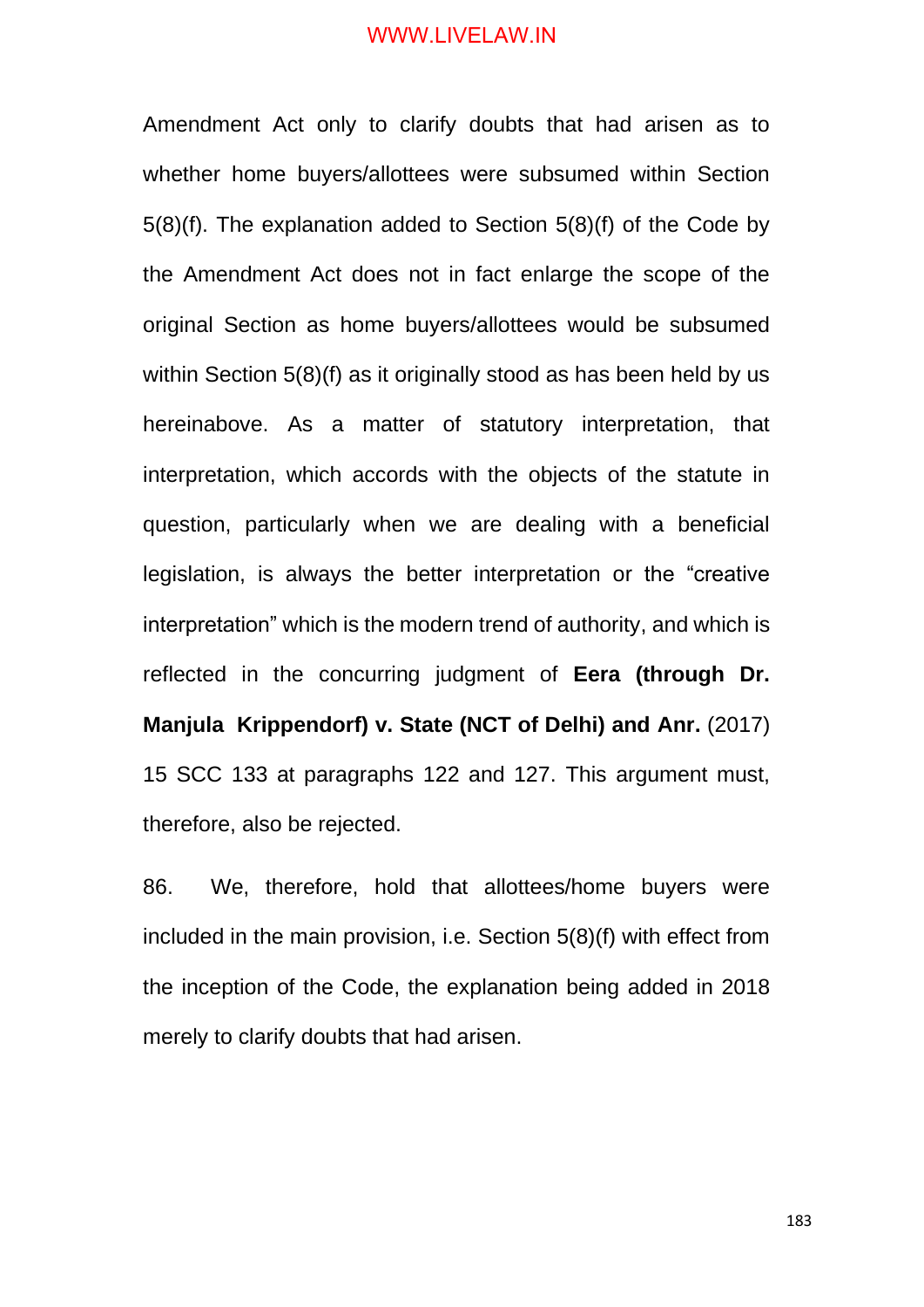## **Conclusion**

- i. The Amendment Act to the Code does not infringe Articles 14, 19(1)(g) read with Article 19(6), or 300-A of the Constitution of India.
- ii. The RERA is to be read harmoniously with the Code, as amended by the Amendment Act. It is only in the event of conflict that the Code will prevail over the RERA. Remedies that are given to allottees of flats/apartments are therefore concurrent remedies, such allottees of flats/apartments being in a position to avail of remedies under the Consumer Protection Act, 1986, RERA as well as the triggering of the Code.
- iii. Section 5(8)(f) as it originally appeared in the Code being a residuary provision, always subsumed within it allottees of flats/apartments. The explanation together with the deeming fiction added by the Amendment Act is only clarificatory of this position in law.

#### **Postscript**

87. We have been informed that most of the States and Union Territories have established/appointed adjudicating officers, the Real Estate Regulatory Authority, as well as the Appellate Tribunal

184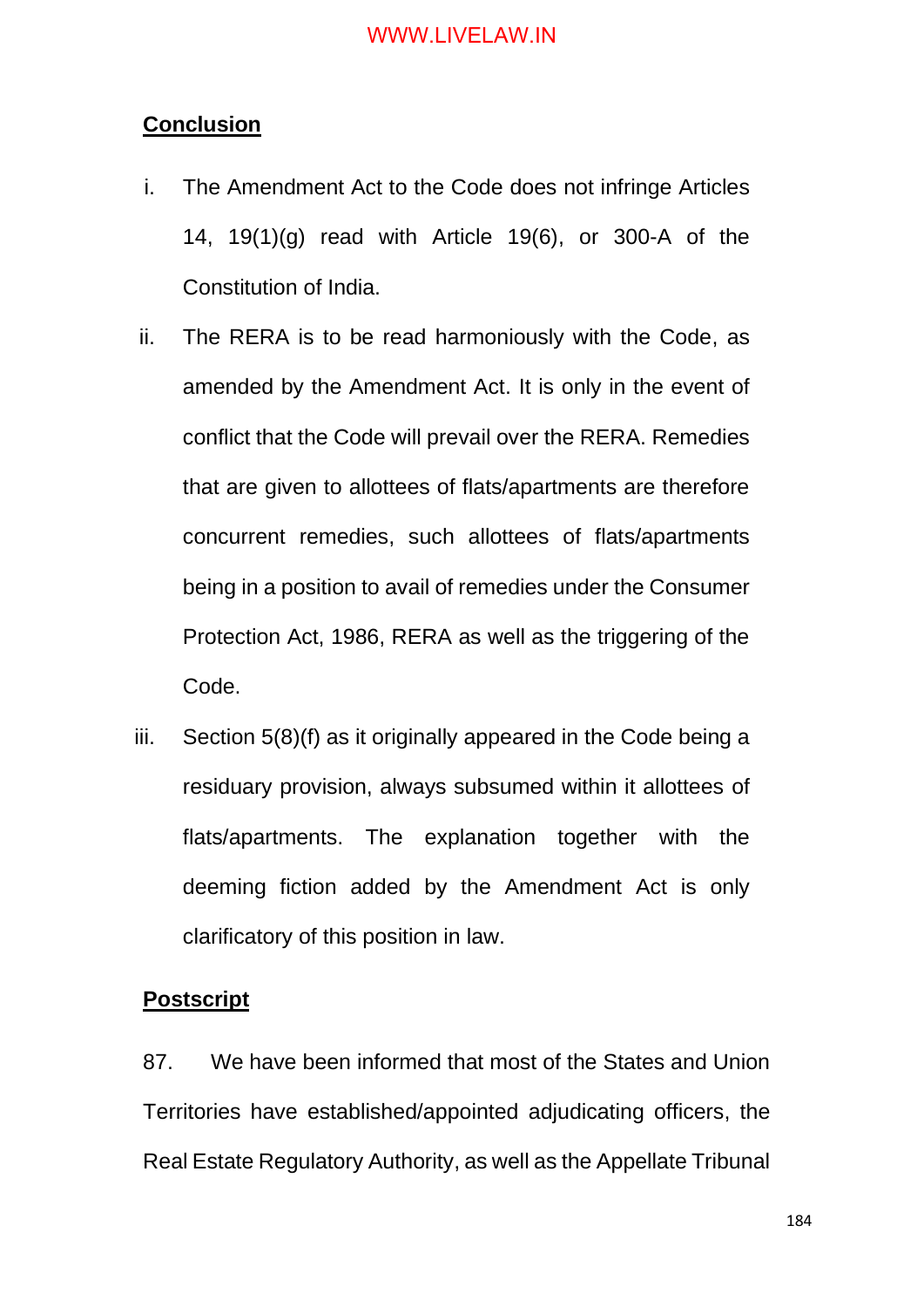as under the RERA. Yet, despite the fact that 1<sup>st</sup> May, 2017 has long gone, some recalcitrant States and Union Territories have yet to do the needful. We direct that in those States in which the needful has not been done, in that, only interim or no adjudicating officer/Real Estate Regulatory Authority and/or Appellate Tribunal have been appointed/established, such States/Union Territories are directed to appoint permanent adjudicating officers, a Real Estate Regulatory Authority and Appellate Tribunal within a period of three months from the date of this judgment. Copies of this judgment be sent to the Chief Secretaries of all the States and Union Territories immediately. To be placed for compliance by affidavits filed by the Chief Secretaries of these States and Union Territories within 3 months as aforesaid. Post these matters in the second week of January, 2020.

88. Given the declaration of the constitutional validity of the Amendment Act, it is absolutely necessary that the NCLT and the NCLAT are manned with sufficient members to deal with litigation that may arise under the Code generally, and from the real estate sector in particular. For this purpose, an affidavit be filed by the Union of India within three months from today as to the steps taken in this behalf. Copy of this judgment be sent to

185